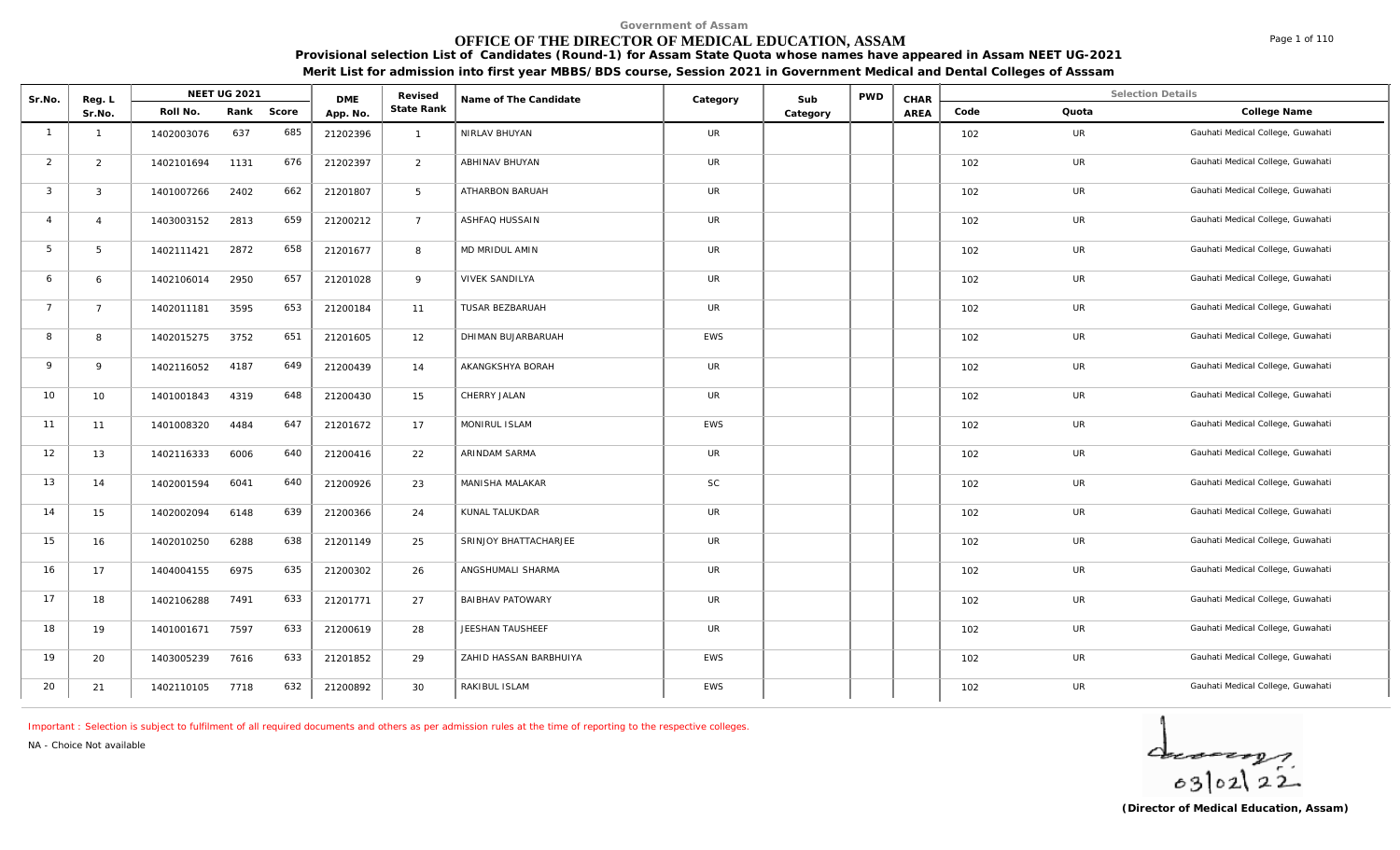# **OFFICE OF THE DIRECTOR OF MEDICAL EDUCATION, ASSAM**

**Provisional selection List of Candidates (Round-1) for Assam State Quota whose names have appeared in Assam NEET UG-2021 Merit List for admission into first year MBBS/BDS course, Session 2021 in Government Medical and Dental Colleges of Asssam**

| Sr.No. | Reg. L |            | NEET UG 2021 |       | <b>DME</b> | Revised    | Name of The Candidate    | Category      | Sub                        | <b>PWD</b> | CHAR |      |           | <b>Selection Details</b>          |
|--------|--------|------------|--------------|-------|------------|------------|--------------------------|---------------|----------------------------|------------|------|------|-----------|-----------------------------------|
|        | Sr.No. | Roll No.   | Rank         | Score | App. No.   | State Rank |                          |               | Category                   |            | AREA | Code | Quota     | College Name                      |
| 21     | 22     | 1403007153 | 8181         | 630   | 21200382   | 31         | <b>HRISHIRAJ SAHA</b>    | <b>UR</b>     |                            |            |      | 102  | <b>UR</b> | Gauhati Medical College, Guwahati |
| 22     | 23     | 1402118001 | 8489         | 630   | 21200659   | 32         | MOMINUR AHMED            | <b>EWS</b>    |                            |            |      | 102  | UR        | Gauhati Medical College, Guwahati |
| 23     | 24     | 1401005232 | 8913         | 628   | 21200432   | 34         | CHINMOY HAZARIKA         | UR            |                            |            |      | 102  | UR        | Gauhati Medical College, Guwahati |
| 24     | 25     | 1401006084 | 9007         | 627   | 21200265   | 35         | ANIRBAN DAS              | UR            |                            |            |      | 102  | UR        | Gauhati Medical College, Guwahati |
| 25     | 26     | 1402012068 | 9036         | 627   | 21200322   | 36         | DHRITINISHA NATH         | <b>UR</b>     |                            |            |      | 102  | UR        | Gauhati Medical College, Guwahati |
| 26     | 27     | 1402121048 | 9380         | 626   | 21201188   | 37         | CHINTU DAS               | SC            |                            |            |      | 102  | <b>UR</b> | Gauhati Medical College, Guwahati |
| 27     | 28     | 3301006109 | 9480         | 626   | 21201057   | 38         | SIDDHANTH SHARMA         | <b>UR</b>     |                            |            |      | 102  | UR        | Gauhati Medical College, Guwahati |
| 28     | 29     | 1403001648 | 9542         | 626   | 21200809   | 39         | SAHA FARHAZ              | EWS           |                            |            |      | 102  | UR        | Gauhati Medical College, Guwahati |
| 29     | 30     | 1402015271 | 9866         | 625   | 21201478   | 40         | TAHIR EQBAL MASOOD AHMED | <b>EWS</b>    |                            |            |      | 102  | UR        | Gauhati Medical College, Guwahati |
| 30     | 31     | 1402110379 | 10102        | 624   | 21201333   | 41         | ARMINA PARBIN            | <b>EWS</b>    |                            |            |      | 102  | <b>UR</b> | Gauhati Medical College, Guwahati |
| 31     | 32     | 1402012168 | 10313        | 623   | 21201143   | 42         | AYUSH ROY                | SC            |                            |            |      | 102  | <b>UR</b> | Gauhati Medical College, Guwahati |
| 32     | 33     | 1401003334 | 10427        | 623   | 21201117   | 43         | SUMAN BORAH              | OBC/MOBC(NCL) | KOCH-RAJBO<br><b>NGSHI</b> |            |      | 102  | UR        | Gauhati Medical College, Guwahati |
| 33     | 34     | 1402103485 | 10582        | 622   | 21200266   | 44         | SUBHASISH SARMA          | UR            |                            |            |      | 102  | UR        | Gauhati Medical College, Guwahati |
| 34     | 35     | 1401005458 | 10975        | 621   | 21201422   | 45         | DIPANNITA GAJIREL        | UR            |                            |            |      | 102  | UR        | Gauhati Medical College, Guwahati |
| 35     | 36     | 1401003379 | 11320        | 620   | 21200132   | 46         | CHINMOY GOGOI            | OBC/MOBC(NCL) | <b>TAI-AHOM</b>            |            |      | 101  | UR        | Assam Medical College, Dibrugarh  |
| 36     | 37     | 1402116167 | 11529        | 619   | 21200419   | 47         | BIKASHITA BAISHYA        | SC            |                            |            |      | 102  | <b>UR</b> | Gauhati Medical College, Guwahati |
| 37     | 38     | 1402101345 | 11849        | 618   | 21201249   | 48         | ANUSHREE BHUYAN          | <b>UR</b>     |                            |            |      | 102  | UR        | Gauhati Medical College, Guwahati |
| 38     | 39     | 1404006043 | 11895        | 618   | 21201063   | 49         | RITTIKA DHAR             | <b>UR</b>     |                            |            |      | 102  | UR        | Gauhati Medical College, Guwahati |
| 39     | 41     | 1402110257 | 12403        | 616   | 21201644   | 51         | <b>ASIF IKBAL</b>        | EWS           |                            |            |      | 101  | UR        | Assam Medical College, Dibrugarh  |
| 40     | 42     | 1402118112 | 12762        | 616   | 21200885   | 52         | KULADEEP GOSWAMI         | <b>UR</b>     |                            |            |      | 102  | <b>UR</b> | Gauhati Medical College, Guwahati |

*Important : Selection is subject to fulfilment of all required documents and others as per admission rules at the time of reporting to the respective colleges.*

*NA - Choice Not available*



Page 2 of 110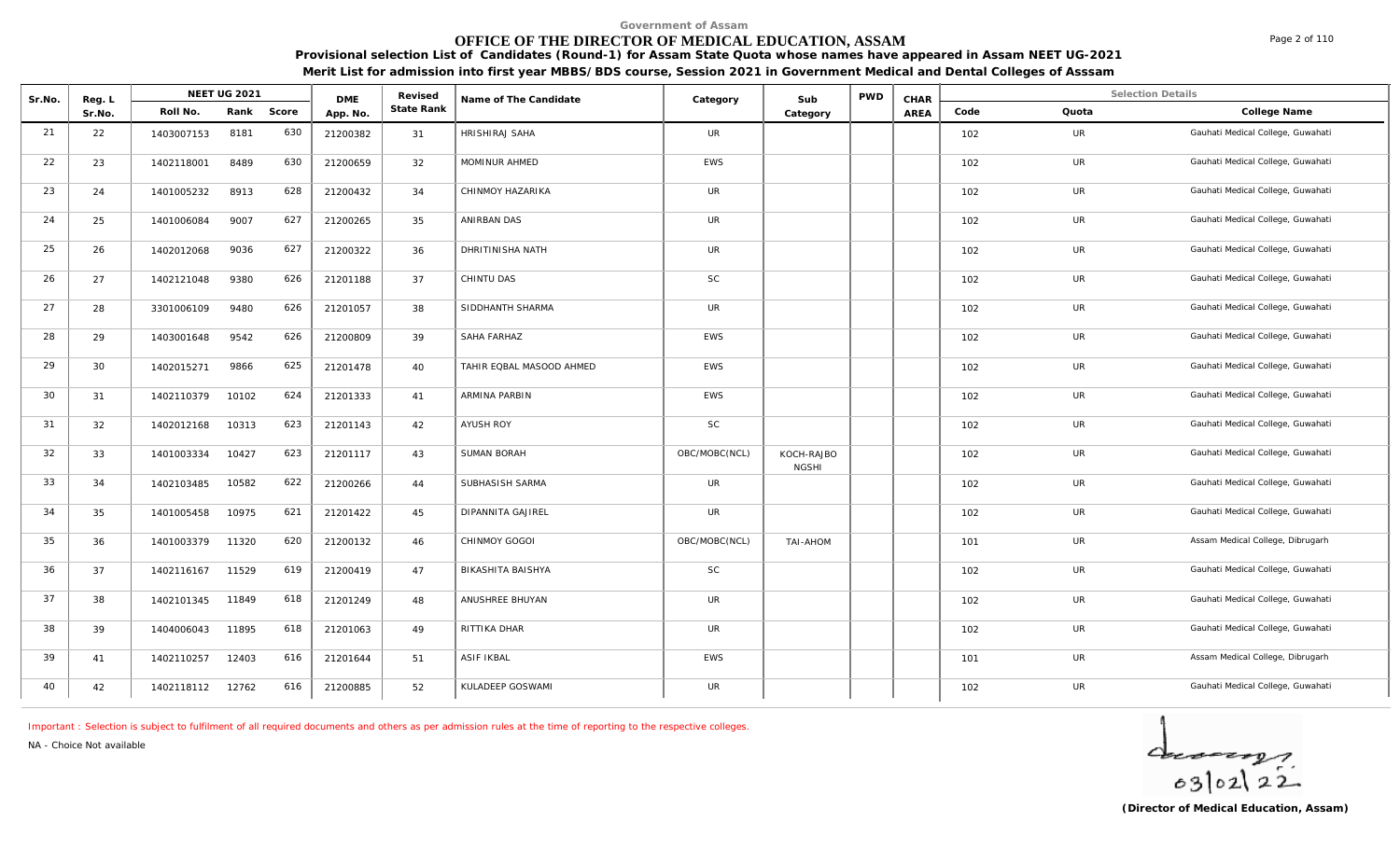# **OFFICE OF THE DIRECTOR OF MEDICAL EDUCATION, ASSAM**

**Provisional selection List of Candidates (Round-1) for Assam State Quota whose names have appeared in Assam NEET UG-2021 Merit List for admission into first year MBBS/BDS course, Session 2021 in Government Medical and Dental Colleges of Asssam**

| Sr.No. | Reg. L |            | <b>NEET UG 2021</b> |       | <b>DME</b> | Revised    | Name of The Candidate  | Category      | Sub      | <b>PWD</b> | CHAR |      | <b>Selection Details</b> |                                   |
|--------|--------|------------|---------------------|-------|------------|------------|------------------------|---------------|----------|------------|------|------|--------------------------|-----------------------------------|
|        | Sr.No. | Roll No.   | Rank                | Score | App. No.   | State Rank |                        |               | Category |            | AREA | Code | Quota                    | College Name                      |
| 41     | 43     | 1402116252 | 12779               | 616   | 21200319   | 53         | SAGNIK BANIK           | <b>UR</b>     |          |            |      | 102  | UR                       | Gauhati Medical College, Guwahati |
| 42     | 44     | 1402010330 | 12799               | 615   | 21200328   | 54         | PRAJNYA DYUTI PHOOKAN  | <b>UR</b>     |          |            |      | 102  | UR                       | Gauhati Medical College, Guwahati |
| 43     | 46     | 1402002332 | 13057               | 615   | 21200095   | 57         | PRIYANJAN SARMAH       | <b>UR</b>     |          |            |      | 102  | UR                       | Gauhati Medical College, Guwahati |
| 44     | 47     | 1403003005 | 13425               | 614   | 21200067   | 58         | BEGUM FERDOUSI SULTANA | <b>EWS</b>    |          |            |      | 102  | <b>UR</b>                | Gauhati Medical College, Guwahati |
| 45     | 48     | 1401001485 | 13728               | 613   | 21200163   | 59         | SYEDA INAYA TABASSUM   | UR            |          |            |      | 102  | <b>UR</b>                | Gauhati Medical College, Guwahati |
| 46     | 49     | 1402005296 | 13798               | 613   | 21200065   | 60         | JEHERUL ISLAM          | EWS           |          |            |      | 102  | UR                       | Gauhati Medical College, Guwahati |
| 47     | 50     | 1402103001 | 13892               | 612   | 21200748   | 61         | NITISH KUMAR DEKA      | EWS           |          |            |      | 102  | UR                       | Gauhati Medical College, Guwahati |
| 48     | 51     | 1402113305 | 14074               | 612   | 21200023   | 62         | NIHARIKA SARMAH        | <b>UR</b>     |          |            |      | 102  | UR                       | Gauhati Medical College, Guwahati |
| 49     | 52     | 1402001103 | 14451               | 611   | 21201743   | 63         | <b>BHASWATI KALITA</b> | <b>UR</b>     |          |            |      | 102  | UR                       | Gauhati Medical College, Guwahati |
| 50     | 53     | 1402109196 | 14517               | 611   | 21200676   | 64         | ALOY BURAGOHAIN        | <b>UR</b>     |          |            |      | 102  | UR                       | Gauhati Medical College, Guwahati |
| 51     | 54     | 1402101894 | 14709               | 610   | 21200370   | 65         | ABHIGYAN SARMA         | <b>UR</b>     |          |            |      | 102  | UR                       | Gauhati Medical College, Guwahati |
| 52     | 55     | 1402009006 | 14831               | 610   | 21200590   | 66         | PARTHA PRATIM SARMA    | <b>UR</b>     |          |            |      | 102  | UR                       | Gauhati Medical College, Guwahati |
| 53     | 56     | 1402002396 | 15176               | 609   | 21200563   | 68         | DIBANJAN BHATTACHARJEE | UR            |          |            |      | 102  | UR                       | Gauhati Medical College, Guwahati |
| 54     | 57     | 1402106032 | 15286               | 609   | 21200811   | 69         | ALIA CHOUDHURY         | UR            |          |            |      | 102  | UR                       | Gauhati Medical College, Guwahati |
| 55     | 58     | 1402102129 | 15348               | 609   | 21200274   | 70         | KRISANU DEV RAY        | <b>UR</b>     |          |            |      | 102  | <b>UR</b>                | Gauhati Medical College, Guwahati |
| 56     | 59     | 1403004092 | 15672               | 608   | 21200730   | 71         | NIHAL KANTI DAS        | <b>EWS</b>    |          |            |      | 102  | <b>UR</b>                | Gauhati Medical College, Guwahati |
| 57     | 60     | 1401001710 | 16221               | 606   | 21200677   | 72         | SANCHITA DHUNGEL       | <b>UR</b>     |          |            |      | 102  | <b>UR</b>                | Gauhati Medical College, Guwahati |
| 58     | 61     | 1402106328 | 16837               | 605   | 21200846   | 73         | <b>GANADEV SAHA</b>    | <b>UR</b>     |          |            |      | 102  | UR                       | Gauhati Medical College, Guwahati |
| 59     | 62     | 1402114014 | 16893               | 605   | 21200438   | 75         | RIDHIMAN SAIKIA        | OBC/MOBC(NCL) |          |            |      | 102  | <b>UR</b>                | Gauhati Medical College, Guwahati |
| 60     | 63     | 1402115161 | 16981               | 605   | 21201147   | 76         | PRERANA DEVI           | <b>UR</b>     |          |            |      | 102  | <b>UR</b>                | Gauhati Medical College, Guwahati |

*Important : Selection is subject to fulfilment of all required documents and others as per admission rules at the time of reporting to the respective colleges.*

*NA - Choice Not available*

 $40222$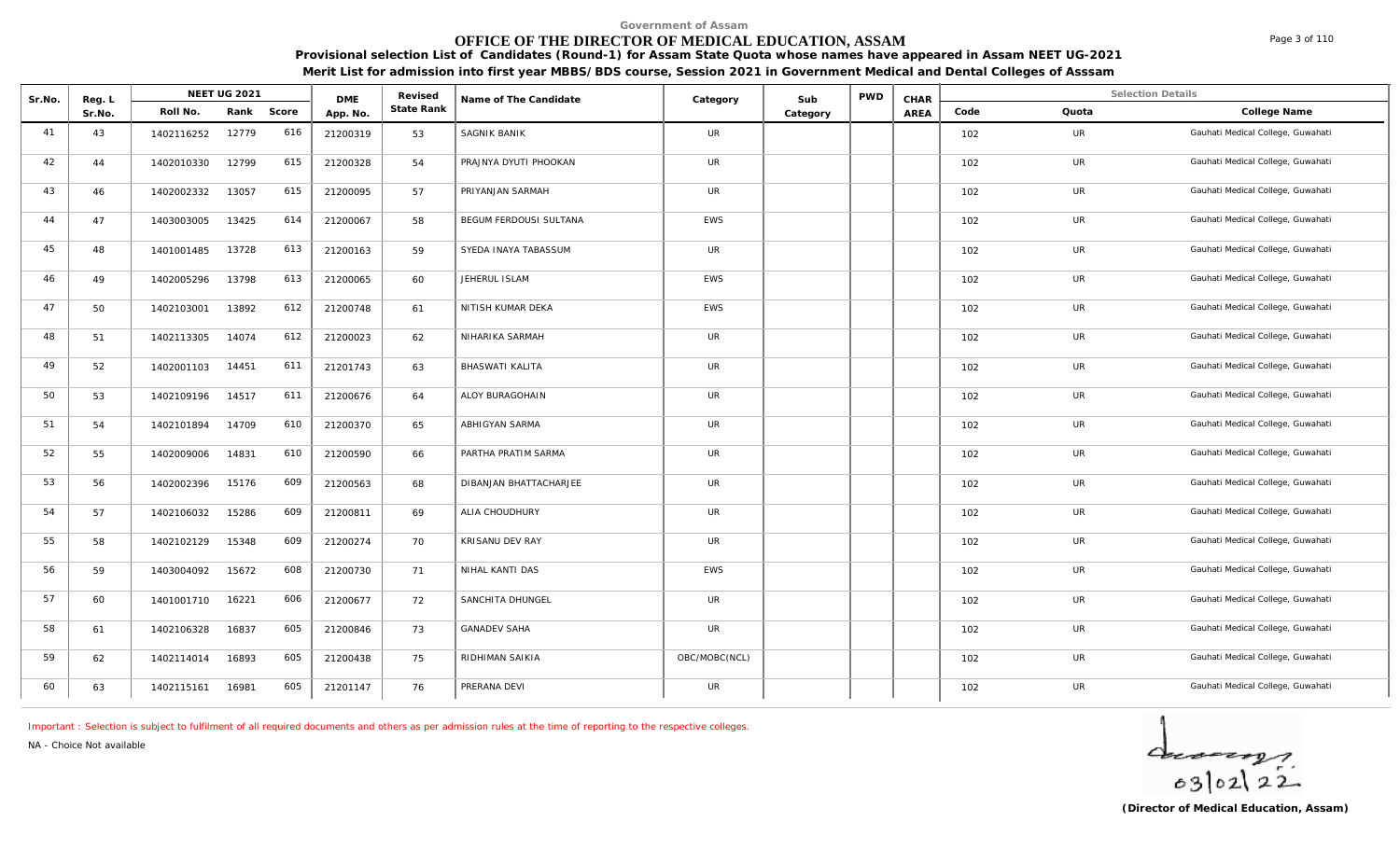### **OFFICE OF THE DIRECTOR OF MEDICAL EDUCATION, ASSAM**

**Provisional selection List of Candidates (Round-1) for Assam State Quota whose names have appeared in Assam NEET UG-2021**

**Merit List for admission into first year MBBS/BDS course, Session 2021 in Government Medical and Dental Colleges of Asssam**

| Sr.No. | Reg. L |            | <b>NEET UG 2021</b> |       | <b>DME</b> | Revised    | Name of The Candidate     | Category      | Sub      | <b>PWD</b> | CHAR |      | <b>Selection Details</b>                             |                                   |
|--------|--------|------------|---------------------|-------|------------|------------|---------------------------|---------------|----------|------------|------|------|------------------------------------------------------|-----------------------------------|
|        | Sr.No. | Roll No.   | Rank                | Score | App. No.   | State Rank |                           |               | Category |            | AREA | Code | Quota                                                | College Name                      |
| 61     | 64     | 3115019171 | 17071               | 604   | 21200652   | 78         | DHRITIRAJ PATHAK          | OBC/MOBC(NCL) |          |            |      | 102  | UR                                                   | Gauhati Medical College, Guwahati |
| 62     | 65     | 1402009295 | 17265               | 604   | 21201342   | 79         | SAIFUL ISLAM              | EWS           |          |            |      | 102  | <b>UR</b>                                            | Gauhati Medical College, Guwahati |
| 63     | 66     | 1402002084 | 17377               | 603   | 21201138   | 80         | ANURADHA GOSWMAI          | <b>UR</b>     |          |            |      | 102  | UR                                                   | Gauhati Medical College, Guwahati |
| 64     | 67     | 1401005327 | 17466               | 603   | 21200331   | 81         | DIBYAJYOTI PATHAK         | EWS           |          |            |      | 102  | UR                                                   | Gauhati Medical College, Guwahati |
| 65     | 68     | 1403002216 | 17603               | 603   | 21201487   | 82         | ABUL KHAYAR LASKAR        | UR            |          |            |      | 102  | UR                                                   | Gauhati Medical College, Guwahati |
| 66     | 69     | 1402006331 | 17827               | 602   | 21200668   | 83         | SWALMA AKHTAR             | <b>UR</b>     |          |            |      | 102  | UR                                                   | Gauhati Medical College, Guwahati |
| 67     | 70     | 1403006433 | 18348               | 601   | 21200321   | 84         | PARAG DEY                 | <b>UR</b>     |          |            |      | 102  | UR                                                   | Gauhati Medical College, Guwahati |
| 68     | 71     | 1404004274 | 18516               | 601   | 21200143   | 85         | <b>GARGI PRIYA BHUYAN</b> | <b>UR</b>     |          |            |      | 101  | UR                                                   | Assam Medical College, Dibrugarh  |
| 69     | 72     | 1402109161 | 18762               | 600   | 21200255   | 86         | <b>BARSHA KANOI</b>       | UR            |          |            |      | 101  | UR                                                   | Assam Medical College, Dibrugarh  |
| 70     | 73     | 1401001297 | 18897               | 600   | 21200778   | 87         | <b>BITOPI THAKUR</b>      | <b>UR</b>     |          |            |      | 104  | <b>UR</b>                                            | Jorhat Medical College, Jorhat    |
| 71     | 74     | 1402113106 | 19062               | 600   | 21200384   | 88         | PRITHWIS DAS              | <b>SC</b>     |          |            |      | 102  | $SC \rightarrow UR$<br>$(101)$ UR $--$ SC            | Gauhati Medical College, Guwahati |
| 72     | 75     | 1403002004 | 19209               | 599   | 21200007   | 89         | PRATIK DAS                | <b>UR</b>     |          |            |      | 103  | <b>UR</b>                                            | Silchar Medical College, Silchar  |
| 73     | 76     | 1402005020 | 19237               | 599   | 21201534   | 90         | ELIAS ALI AHMED           | <b>EWS</b>    |          |            |      | 102  | $EWS \rightarrow \textit{UR}$<br>$(101)$ UR $--$ EWS | Gauhati Medical College, Guwahati |
| 74     | 77     | 1402110142 | 19444               | 599   | 21201939   | 91         | <b>ESHA MEHTAZ</b>        | UR            |          |            |      | 101  | UR                                                   | Assam Medical College, Dibrugarh  |
| 75     | 78     | 1404003093 | 19556               | 599   | 21200329   | 92         | ASHISH KUMAR GARG         | UR            |          |            |      | 101  | UR                                                   | Assam Medical College, Dibrugarh  |
| 76     | 79     | 1402101636 | 19850               | 598   | 21201560   | 93         | POOJA DAS                 | <b>UR</b>     |          |            |      | 101  | <b>UR</b>                                            | Assam Medical College, Dibrugarh  |
| 77     | 80     | 1402106443 | 19989               | 598   | 21201680   | 95         | SHAHNOOR ALAM             | <b>EWS</b>    |          |            |      | 102  | $EWS \rightarrow \textit{UR}$<br>(101) UR -->EWS     | Gauhati Medical College, Guwahati |
| 78     | 81     | 1402102336 | 20130               | 597   | 21201124   | 96         | <b>DISHANTA PATOWARY</b>  | <b>UR</b>     |          |            |      | 101  | <b>UR</b>                                            | Assam Medical College, Dibrugarh  |
| 79     | 82     | 1402001644 | 20180               | 597   | 21201576   | 97         | MD MOSRUR AHMED LASKAR    | <b>EWS</b>    |          |            |      | 102  | $EWS \rightarrow \textit{UR}$<br>$(101)$ UR -->EWS   | Gauhati Medical College, Guwahati |
| 80     | 83     | 1402013144 | 20582               | 596   | 21200533   | 98         | TRINITY DEKA              | <b>EWS</b>    |          |            |      | 102  | $EWS \rightarrow UR$<br>$(101)$ UR -->EWS            | Gauhati Medical College, Guwahati |

*Important : Selection is subject to fulfilment of all required documents and others as per admission rules at the time of reporting to the respective colleges.*

*NA - Choice Not available*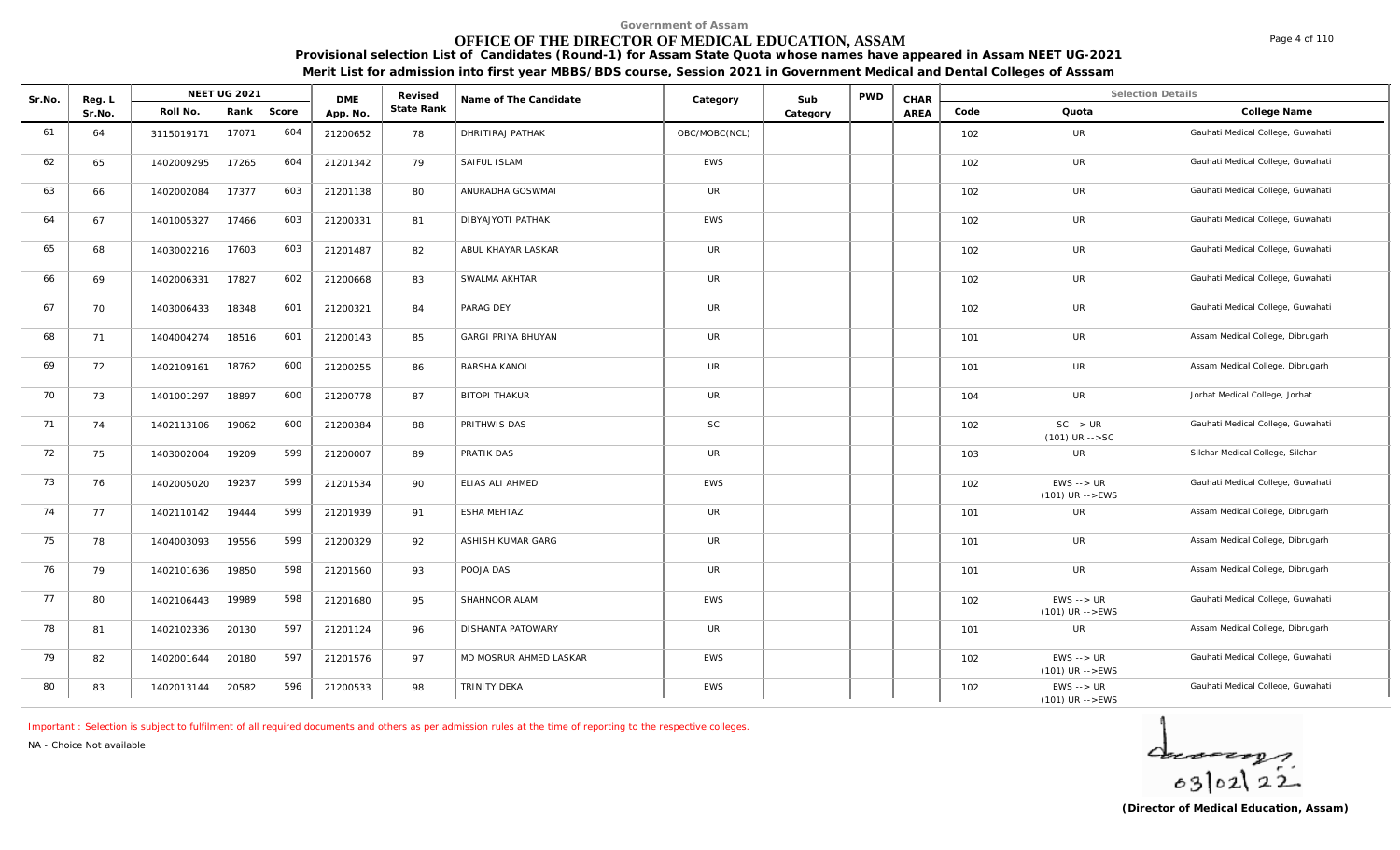# **OFFICE OF THE DIRECTOR OF MEDICAL EDUCATION, ASSAM**

Page 5 of 110

**Provisional selection List of Candidates (Round-1) for Assam State Quota whose names have appeared in Assam NEET UG-2021 Merit List for admission into first year MBBS/BDS course, Session 2021 in Government Medical and Dental Colleges of Asssam**

| Sr.No. | Reg. L |            | <b>NEET UG 2021</b> |       | <b>DME</b> | Revised    | Name of The Candidate    | Category      | Sub      | <b>PWD</b> | CHAR |      | <b>Selection Details</b>                           |                                                  |
|--------|--------|------------|---------------------|-------|------------|------------|--------------------------|---------------|----------|------------|------|------|----------------------------------------------------|--------------------------------------------------|
|        | Sr.No. | Roll No.   | Rank                | Score | App. No.   | State Rank |                          |               | Category |            | AREA | Code | Quota                                              | College Name                                     |
| 81     | 84     | 1403001574 | 20740               | 596   | 21200102   | 99         | SAPTAJIT SEN             | <b>UR</b>     |          |            |      | 103  | <b>UR</b>                                          | Silchar Medical College, Silchar                 |
| 82     | 85     | 1703004450 | 20741               | 596   | 21200755   | 100        | AASTHA BAJAJ             | <b>UR</b>     |          |            |      | 101  | <b>UR</b>                                          | Assam Medical College, Dibrugarh                 |
| 83     | 86     | 1402009323 | 20846               | 596   | 21200817   | 102        | CHANDRAMITA BARUAH       | <b>UR</b>     |          |            |      | 101  | <b>UR</b>                                          | Assam Medical College, Dibrugarh                 |
| 84     | 87     | 1402105505 | 20922               | 595   | 21200775   | 103        | SWAGATA DAS              | <b>UR</b>     |          |            |      | 105  | UR                                                 | Fakhruddin Ali Ahmed Medical College,<br>Barpeta |
| 85     | 88     | 1403005235 | 20943               | 595   | 21200232   | 104        | RAJ TANAY DHAR           | <b>EWS</b>    |          |            |      | 102  | $EWS \rightarrow UR$<br>$(103)$ UR -->EWS          | Gauhati Medical College, Guwahati                |
| 86     | 89     | 1403006072 | 20962               | 595   | 21200632   | 105        | SHOVONA DAS              | OBC/MOBC(NCL) |          |            |      | 103  | <b>UR</b>                                          | Silchar Medical College, Silchar                 |
| 87     | 90     | 1401006236 | 21415               | 594   | 21200833   | 106        | <b>IFTIKAR AHMED</b>     | <b>EWS</b>    |          |            |      | 102  | $EWS \rightarrow \textit{UR}$<br>$(101)$ UR -->EWS | Gauhati Medical College, Guwahati                |
| 88     | 91     | 1402001490 | 21920               | 593   | 21200223   | 107        | DHRITISHREE THAKURIA     | <b>UR</b>     |          |            |      | 101  | UR                                                 | Assam Medical College, Dibrugarh                 |
| 89     | 92     | 1403003201 | 21993               | 593   | 21200916   | 109        | ABDULLAH AHMED BARBHUIYA | <b>EWS</b>    |          |            |      | 102  | $EWS \rightarrow \textit{UR}$<br>$(101)$ UR -->EWS | Gauhati Medical College, Guwahati                |
| 90     | 93     | 1402116042 | 22162               | 593   | 21201660   | 110        | SAHIL AKHTAR HUSSAIN     | <b>UR</b>     |          |            |      | 101  | <b>UR</b>                                          | Assam Medical College, Dibrugarh                 |
| 91     | 94     | 4608004019 | 22203               | 593   | 21202175   | 111        | ZUBAIR AHMED             | <b>UR</b>     |          |            |      | 101  | UR                                                 | Assam Medical College, Dibrugarh                 |
| 92     | 95     | 1401001152 | 22504               | 592   | 21201519   | 112        | SNEHA AKHTAR             | <b>UR</b>     |          |            |      | 101  | <b>UR</b>                                          | Assam Medical College, Dibrugarh                 |
| 93     | 96     | 1402009136 | 22537               | 592   | 21200116   | 113        | GARIYOSHI DEVI           | <b>EWS</b>    |          |            |      | 102  | $EWS \rightarrow \textit{UR}$<br>$(101)$ UR -->EWS | Gauhati Medical College, Guwahati                |
| 94     | 97     | 1402008053 | 22738               | 591   | 21200425   | 114        | MADHURYA PRATIM DAS      | <b>UR</b>     |          |            |      | 101  | <b>UR</b>                                          | Assam Medical College, Dibrugarh                 |
| 95     | 98     | 1402115251 | 23232               | 590   | 21202131   | 115        | UNMESHA SARMA            | <b>UR</b>     |          |            |      | 101  | <b>UR</b>                                          | Assam Medical College, Dibrugarh                 |
| 96     | 99     | 1403007161 | 23298               | 590   | 21200843   | 116        | MINHAJ UDDIN KHAN        | <b>EWS</b>    |          |            |      | 102  | $EWS \rightarrow UR$<br>$(103)$ UR -->EWS          | Gauhati Medical College, Guwahati                |
| 97     | 100    | 1403002195 | 23446               | 590   | 21200878   | 117        | NABIHA FARNAZ MAZUMDER   | <b>UR</b>     |          |            |      | 103  | <b>UR</b>                                          | Silchar Medical College, Silchar                 |
| 98     | 101    | 1402112167 | 23521               | 590   | 21201418   | 118        | SAURAVJYOTI KALITA       | <b>UR</b>     |          |            |      | 101  | <b>UR</b>                                          | Assam Medical College, Dibrugarh                 |
| 99     | 102    | 1403004273 | 23591               | 590   | 21202257   | 119        | KAUSTAV DEBNATH          | OBC/MOBC(NCL) |          |            |      | 102  | OBC/MOBC(NCL) --> UR<br>(103) UR -->OBC/MOBC(NCL)  | Gauhati Medical College, Guwahati                |
| 100    | 103    | 1403006335 | 23645               | 590   | 21200420   | 120        | ARGHADEEP DEY            | UR.           |          |            |      | 103  | <b>UR</b>                                          | Silchar Medical College, Silchar                 |

*Important : Selection is subject to fulfilment of all required documents and others as per admission rules at the time of reporting to the respective colleges.*

*NA - Choice Not available*

 $40222$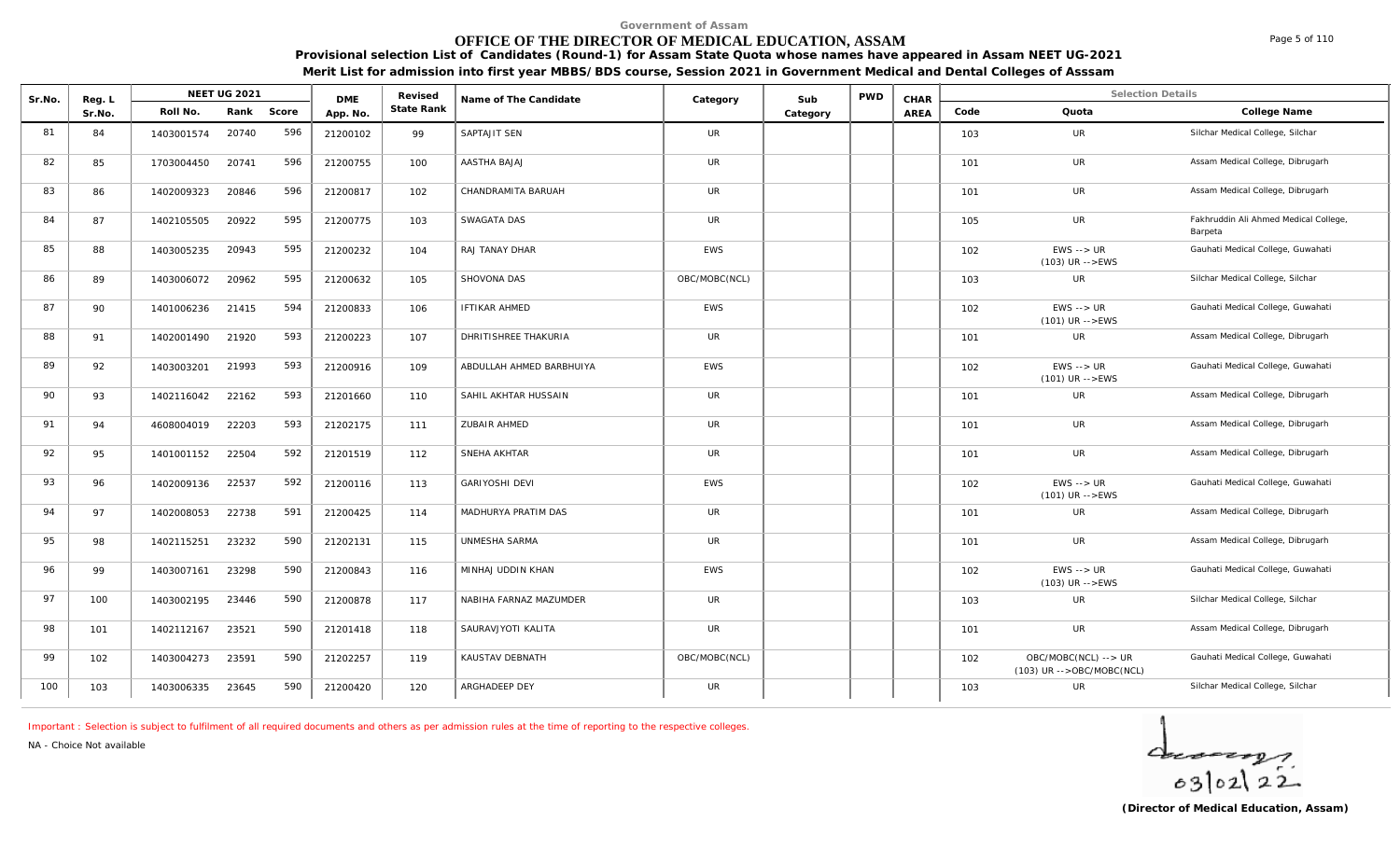# **OFFICE OF THE DIRECTOR OF MEDICAL EDUCATION, ASSAM**

**Provisional selection List of Candidates (Round-1) for Assam State Quota whose names have appeared in Assam NEET UG-2021 Merit List for admission into first year MBBS/BDS course, Session 2021 in Government Medical and Dental Colleges of Asssam**

| Sr.No. | Reg. L |            | <b>NEET UG 2021</b> |       | <b>DME</b> | Revised    | Name of The Candidate  | Category      | Sub                                                   | <b>PWD</b> | CHAR |      | <b>Selection Details</b>                          |                                                  |
|--------|--------|------------|---------------------|-------|------------|------------|------------------------|---------------|-------------------------------------------------------|------------|------|------|---------------------------------------------------|--------------------------------------------------|
|        | Sr.No. | Roll No.   | Rank                | Score | App. No.   | State Rank |                        |               | Category                                              |            | AREA | Code | Quota                                             | College Name                                     |
| 101    | 104    | 1402107537 | 23695               | 590   | 21200033   | 121        | NIKUMANI DEVI          | <b>UR</b>     |                                                       |            |      | 105  | UR                                                | Fakhruddin Ali Ahmed Medical College,<br>Barpeta |
| 102    | 105    | 1402003141 | 23760               | 589   | 21200362   | 122        | RAINEY AGARWAL         | <b>EWS</b>    |                                                       |            |      | 102  | $EWS \rightarrow UR$<br>$(101)$ UR -->EWS         | Gauhati Medical College, Guwahati                |
| 103    | 106    | 1403005022 | 23799               | 589   | 21200041   | 123        | ADRIJA NANDY           | <b>UR</b>     |                                                       |            |      | 103  | UR                                                | Silchar Medical College, Silchar                 |
| 104    | 107    | 1402006270 | 23841               | 589   | 21200236   | 124        | SUMAIYA SULTANA        | <b>UR</b>     |                                                       |            |      | 105  | <b>UR</b>                                         | Fakhruddin Ali Ahmed Medical College,<br>Barpeta |
| 105    | 108    | 1402118290 | 24013               | 589   | 21200583   | 125        | AMLAN BARMAN           | <b>UR</b>     |                                                       |            |      | 101  | <b>UR</b>                                         | Assam Medical College, Dibrugarh                 |
| 106    | 109    | 1402108294 | 24118               | 589   | 21200475   | 126        | ARINDITA BORA          | OBC/MOBC(NCL) | KOCH-RAJBO<br><b>NGSHI</b>                            |            |      | 102  | OBC/MOBC(NCL) --> UR<br>(101) UR -->OBC/MOBC(NCL) | Gauhati Medical College, Guwahati                |
| 107    | 110    | 1402101057 | 24218               | 588   | 21201707   | 127        | MUKHLISUR RAHMAN       | <b>EWS</b>    |                                                       |            |      | 102  | $EWS \rightarrow UR$<br>$(101)$ UR -->EWS         | Gauhati Medical College, Guwahati                |
| 108    | 111    | 1403006100 | 24264               | 588   | 21200195   | 128        | JAHAR JUNAID BARBHUIYA | <b>EWS</b>    |                                                       |            |      | 103  | <b>UR</b>                                         | Silchar Medical College, Silchar                 |
| 109    | 112    | 2001108015 | 24569               | 588   | 21200723   | 129        | MEGHNA BHUYAN          | <b>UR</b>     |                                                       |            |      | 101  | UR                                                | Assam Medical College, Dibrugarh                 |
| 110    | 113    | 1402104371 | 24730               | 587   | 21200715   | 130        | PONALDO RAJ BARUAH     | <b>UR</b>     |                                                       |            |      | 101  | UR                                                | Assam Medical College, Dibrugarh                 |
| 111    | 114    | 1404006022 | 24853               | 587   | 21200019   | 131        | SUBHANGI SARKAR        | SC            |                                                       |            |      | 102  | $SC \rightarrow UR$<br>$(101)$ UR $--$ SC         | Gauhati Medical College, Guwahati                |
| 112    | 115    | 1402101598 | 24883               | 587   | 21200018   | 132        | JYOTIRMAY BARMAN       | <b>UR</b>     |                                                       |            |      | 101  | UR                                                | Assam Medical College, Dibrugarh                 |
| 113    | 116    | 1403005207 | 24929               | 587   | 21201224   | 133        | CH NGANTHOIBA SINGHA   | OBC/MOBC(NCL) | TGL/EX-TGL(<br><b>RESIDENT</b><br>OF BARAK<br>VALLEY) |            |      | 102  | OBC/MOBC(NCL) --> UR<br>(103) UR -->OBC/MOBC(NCL) | Gauhati Medical College, Guwahati                |
| 114    | 117    | 1402003250 | 25142               | 587   | 21200639   | 134        | NILAM PATHAK           | <b>UR</b>     |                                                       |            |      | 101  | UR                                                | Assam Medical College, Dibrugarh                 |
| 115    | 118    | 1402116085 | 25177               | 586   | 21201157   | 135        | RICHA SAHA             | <b>UR</b>     |                                                       |            |      | 101  | <b>UR</b>                                         | Assam Medical College, Dibrugarh                 |
| 116    | 119    | 1402010213 | 25193               | 586   | 21200346   | 136        | PRABAL JYOTI SARMA     | <b>UR</b>     |                                                       |            |      | 101  | UR                                                | Assam Medical College, Dibrugarh                 |
| 117    | 120    | 1402102317 | 25340               | 586   | 21201575   | 137        | MONIRA BEGUM           | <b>UR</b>     |                                                       |            |      | 101  | <b>UR</b>                                         | Assam Medical College, Dibrugarh                 |
| 118    | 121    | 1401008003 | 25548               | 586   | 21200281   | 138        | ACHYUT KUMAR CHETIA    | OBC/MOBC(NCL) |                                                       |            |      | 102  | OBC/MOBC(NCL) --> UR<br>(101) UR -->OBC/MOBC(NCL) | Gauhati Medical College, Guwahati                |
| 119    | 122    | 1402014257 | 25649               | 586   | 21201741   | 139        | <b>ADNAN ZAMIL</b>     | <b>UR</b>     |                                                       |            |      | 101  | UR                                                | Assam Medical College, Dibrugarh                 |

*Important : Selection is subject to fulfilment of all required documents and others as per admission rules at the time of reporting to the respective colleges.*

*NA - Choice Not available*



Page 6 of 110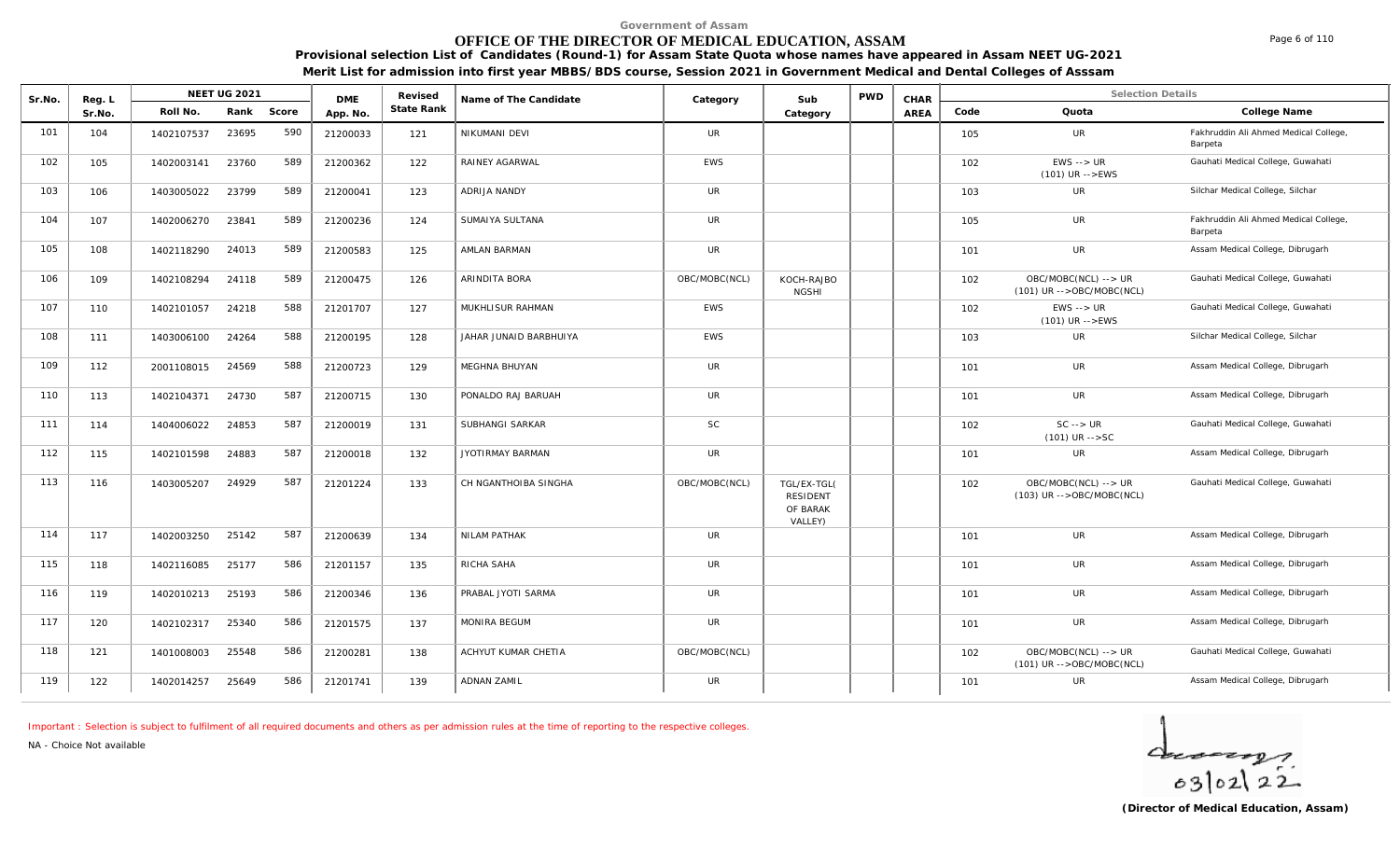# **OFFICE OF THE DIRECTOR OF MEDICAL EDUCATION, ASSAM**

Page 7 of 110

**Provisional selection List of Candidates (Round-1) for Assam State Quota whose names have appeared in Assam NEET UG-2021 Merit List for admission into first year MBBS/BDS course, Session 2021 in Government Medical and Dental Colleges of Asssam**

| Sr.No. | Reg. L |            | NEET UG 2021 |       | <b>DME</b> | Revised    | Name of The Candidate   | Category      | Sub                                                   | <b>PWD</b> | CHAR |      | <b>Selection Details</b>                            |                                   |
|--------|--------|------------|--------------|-------|------------|------------|-------------------------|---------------|-------------------------------------------------------|------------|------|------|-----------------------------------------------------|-----------------------------------|
|        | Sr.No. | Roll No.   | Rank         | Score | App. No.   | State Rank |                         |               | Category                                              |            | AREA | Code | Quota                                               | College Name                      |
| 120    | 123    | 1402016165 | 25882        | 585   | 21200777   | 140        | <b>IDRISH ALI</b>       | <b>EWS</b>    |                                                       |            |      | 102  | $EWS \rightarrow UR$<br>$(101)$ UR $--$ EWS         | Gauhati Medical College, Guwahati |
| 121    | 124    | 1404004056 | 25952        | 585   | 21200569   | 141        | CHITRASHREE PHUKAN      | <b>UR</b>     |                                                       |            |      | 101  | <b>UR</b>                                           | Assam Medical College, Dibrugarh  |
| 122    | 125    | 1403005192 | 25978        | 585   | 21201735   | 142        | MUSTAFA JALAL CHOUDHURY | <b>UR</b>     |                                                       |            |      | 103  | <b>UR</b>                                           | Silchar Medical College, Silchar  |
| 123    | 126    | 1402106363 | 26591        | 584   | 21200709   | 143        | MRINMOY KR DAS          | <b>UR</b>     |                                                       |            |      | 101  | <b>UR</b>                                           | Assam Medical College, Dibrugarh  |
| 124    | 127    | 1402109237 | 26691        | 584   | 21201328   | 144        | JISHNU DAS              | <b>EWS</b>    |                                                       |            |      | 102  | $EWS \rightarrow UR$<br>$(101)$ UR $--$ EWS         | Gauhati Medical College, Guwahati |
| 125    | 128    | 1402012340 | 26751        | 583   | 21201245   | 145        | MARIYA SAKLIMA SIKDAR   | <b>EWS</b>    |                                                       |            |      | 102  | $EWS \rightarrow UR$<br>(101) UR -->EWS             | Gauhati Medical College, Guwahati |
| 126    | 129    | 1402104218 | 26882        | 583   | 21202398   | 146        | PRIYA KUMARI            | <b>UR</b>     |                                                       |            |      | 101  | <b>UR</b>                                           | Assam Medical College, Dibrugarh  |
| 127    | 130    | 1401001050 | 26895        | 583   | 21201038   | 147        | JUNAK NIBIR NATH        | <b>UR</b>     |                                                       |            |      | 101  | UR                                                  | Assam Medical College, Dibrugarh  |
| 128    | 131    | 2302010365 | 27209        | 582   | 21200227   | 148        | KOSHIKA SHARMA          | <b>UR</b>     |                                                       |            |      | 101  | <b>UR</b>                                           | Assam Medical College, Dibrugarh  |
| 129    | 132    | 1402006050 | 27238        | 582   | 21201410   | 149        | SULTANA JENIFAR ASSAD   | <b>UR</b>     |                                                       |            |      | 101  | UR                                                  | Assam Medical College, Dibrugarh  |
| 130    | 133    | 1402106323 | 27324        | 582   | 21200790   | 150        | <b>WASIM AHMED</b>      | <b>UR</b>     |                                                       |            |      | 101  | <b>UR</b>                                           | Assam Medical College, Dibrugarh  |
| 131    | 134    | 1403001675 | 27512        | 582   | 21201512   | 151        | ABDUL BASIR LASKAR      | <b>EWS</b>    |                                                       |            |      | 103  | <b>UR</b>                                           | Silchar Medical College, Silchar  |
| 132    | 135    | 1404005102 | 27622        | 582   | 21200456   | 152        | <b>FIRDOUS AHMED</b>    | <b>UR</b>     |                                                       |            |      | 101  | <b>UR</b>                                           | Assam Medical College, Dibrugarh  |
| 133    | 136    | 1403006366 | 27681        | 581   | 21201093   | 153        | NIKITA DEBNATH          | OBC/MOBC(NCL) |                                                       |            |      | 102  | OBC/MOBC(NCL) --> UR<br>$(101)$ UR -->OBC/MOBC(NCL) | Gauhati Medical College, Guwahati |
| 134    | 137    | 1402106358 | 27726        | 581   | 21201163   | 154        | DHRITAJIT MEDHI         | <b>EWS</b>    |                                                       |            |      | 102  | $EWS \rightarrow \textit{UR}$<br>(101) UR -->EWS    | Gauhati Medical College, Guwahati |
| 135    | 138    | 1402001156 | 27816        | 581   | 21200592   | 155        | ANKITA BHAGAWATI        | <b>UR</b>     |                                                       |            |      | 101  | <b>UR</b>                                           | Assam Medical College, Dibrugarh  |
| 136    | 139    | 1402108060 | 28011        | 581   | 21200649   | 156        | <b>BISHAL BARMAN</b>    | <b>EWS</b>    |                                                       |            |      | 102  | $EWS \rightarrow UR$<br>$(101)$ UR -->EWS           | Gauhati Medical College, Guwahati |
| 137    | 140    | 1403003276 | 28023        | 581   | 21201611   | 157        | PULOK DAS               | OBC/MOBC(NCL) | TGL/EX-TGL(<br><b>RESIDENT</b><br>OF BARAK<br>VALLEY) |            |      | 102  | OBC/MOBC(NCL) --> UR<br>(103) UR -->OBC/MOBC(NCL)   | Gauhati Medical College, Guwahati |
| 138    | 141    | 1402111094 | 28193        | 580   | 21202107   | 158        | NUR SHAKIL BABLU        | <b>UR</b>     |                                                       |            |      | 101  | <b>UR</b>                                           | Assam Medical College, Dibrugarh  |

*Important : Selection is subject to fulfilment of all required documents and others as per admission rules at the time of reporting to the respective colleges.*

*NA - Choice Not available*

 $402122$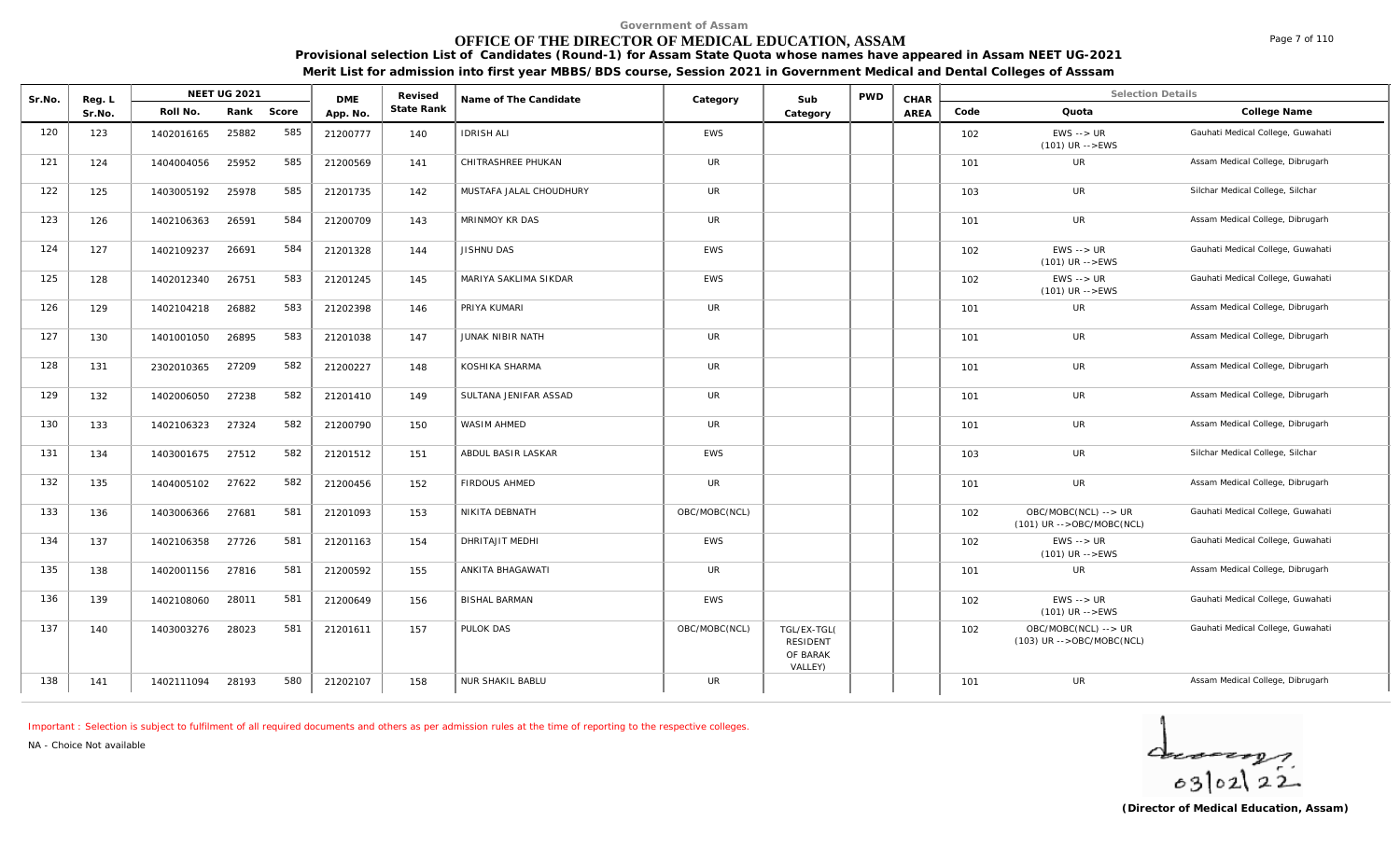# **OFFICE OF THE DIRECTOR OF MEDICAL EDUCATION, ASSAM**

**Provisional selection List of Candidates (Round-1) for Assam State Quota whose names have appeared in Assam NEET UG-2021 Merit List for admission into first year MBBS/BDS course, Session 2021 in Government Medical and Dental Colleges of Asssam**

| Sr.No. | Reg. L |            | <b>NEET UG 2021</b> |       | <b>DME</b> | Revised    | Name of The Candidate    | Category   | Sub      | <b>PWD</b> | CHAR |      | <b>Selection Details</b>                           |                                                  |
|--------|--------|------------|---------------------|-------|------------|------------|--------------------------|------------|----------|------------|------|------|----------------------------------------------------|--------------------------------------------------|
|        | Sr.No. | Roll No.   | Rank                | Score | App. No.   | State Rank |                          |            | Category |            | AREA | Code | Quota                                              | College Name                                     |
| 139    | 142    | 1403001730 | 28356               | 580   | 21200801   | 159        | AMINUL HOQUE LASKAR      | <b>EWS</b> |          |            |      | 103  | UR                                                 | Silchar Medical College, Silchar                 |
| 140    | 143    | 1403005023 | 28385               | 580   | 21200683   | 160        | SRISHTI CHAKRABORTY      | <b>UR</b>  |          |            |      | 103  | UR                                                 | Silchar Medical College, Silchar                 |
| 141    | 144    | 1402007059 | 28426               | 580   | 21200739   | 161        | <b>IMAMUL KHAN</b>       | <b>EWS</b> |          |            |      | 105  | UR                                                 | Fakhruddin Ali Ahmed Medical College,<br>Barpeta |
| 142    | 145    | 1402001401 | 28497               | 580   | 21200140   | 162        | BIPASHA DEV CHOUDHURY    | UR         |          |            |      | 101  | UR                                                 | Assam Medical College, Dibrugarh                 |
| 143    | 146    | 1402115030 | 28698               | 580   | 21201009   | 165        | <b>ABHIRUP DUTTA</b>     | <b>UR</b>  |          |            |      | 101  | <b>UR</b>                                          | Assam Medical College, Dibrugarh                 |
| 144    | 147    | 1402111347 | 28910               | 579   | 21201433   | 166        | MASUD AHZAM              | <b>EWS</b> |          |            |      | 101  | UR                                                 | Assam Medical College, Dibrugarh                 |
| 145    | 148    | 1402004007 | 29028               | 579   | 21200555   | 167        | RAJASHREE NANDINI KAKATI | <b>UR</b>  |          |            |      | 101  | UR                                                 | Assam Medical College, Dibrugarh                 |
| 146    | 149    | 1403001676 | 29038               | 579   | 21200270   | 168        | RUDRA PRASAD BANIK       | UR         |          |            |      | 103  | UR                                                 | Silchar Medical College, Silchar                 |
| 147    | 150    | 1402015269 | 29184               | 579   | 21200606   | 169        | <b>BIRAJ CHOUDHURY</b>   | <b>UR</b>  |          |            |      | 104  | UR                                                 | Jorhat Medical College, Jorhat                   |
| 148    | 151    | 1402015050 | 29255               | 578   | 21201113   | 170        | ABHIJIT DAS              | <b>SC</b>  |          |            |      | 101  | UR                                                 | Assam Medical College, Dibrugarh                 |
| 149    | 152    | 1402103262 | 29396               | 578   | 21200883   | 171        | DEBASMITA KAR            | <b>UR</b>  |          |            |      | 101  | UR                                                 | Assam Medical College, Dibrugarh                 |
| 150    | 153    | 1402113220 | 29520               | 578   | 21201072   | 172        | SHAKIRA AHMED            | <b>EWS</b> |          |            |      | 101  | UR                                                 | Assam Medical College, Dibrugarh                 |
| 151    | 154    | 1402013271 | 29527               | 578   | 21200859   | 173        | KRISHNANGSHU GOSWAMI     | <b>UR</b>  |          |            |      | 101  | UR                                                 | Assam Medical College, Dibrugarh                 |
| 152    | 155    | 1404001337 | 29671               | 578   | 21200949   | 174        | PRATEETI BORDOLOI        | <b>UR</b>  |          |            |      | 101  | <b>UR</b>                                          | Assam Medical College, Dibrugarh                 |
| 153    | 156    | 1402014026 | 29711               | 578   | 21201633   | 175        | <b>IZAZ AHMED</b>        | UR         |          |            |      | 101  | UR                                                 | Assam Medical College, Dibrugarh                 |
| 154    | 157    | 1402014260 | 29844               | 577   | 21200653   | 176        | <b>TANMAY DEKA</b>       | <b>EWS</b> |          |            |      | 101  | <b>UR</b>                                          | Assam Medical College, Dibrugarh                 |
| 155    | 158    | 1402105224 | 29891               | 577   | 21201274   | 177        | RIYA SHARMA              | <b>UR</b>  |          |            |      | 104  | <b>UR</b>                                          | Jorhat Medical College, Jorhat                   |
| 156    | 159    | 1403004055 | 29993               | 577   | 21201797   | 178        | JAKIYA TANWEER LASKAR    | EWS        |          |            |      | 101  | $EWS \rightarrow \textit{UR}$<br>$(103)$ UR -->EWS | Assam Medical College, Dibrugarh                 |
| 157    | 160    | 1404002020 | 30030               | 577   | 21200625   | 179        | PARISHMITA SAIKIA        | <b>EWS</b> |          |            |      | 101  | $EWS \rightarrow UR$<br>$(106)$ UR $--$ EWS        | Assam Medical College, Dibrugarh                 |
| 158    | 161    | 1403001428 | 30073               | 577   | 21200696   | 180        | MISS SAHIDA BEGUM        | UR         |          |            |      | 103  | <b>UR</b>                                          | Silchar Medical College, Silchar                 |

*Important : Selection is subject to fulfilment of all required documents and others as per admission rules at the time of reporting to the respective colleges.*

*NA - Choice Not available*



Page 8 of 110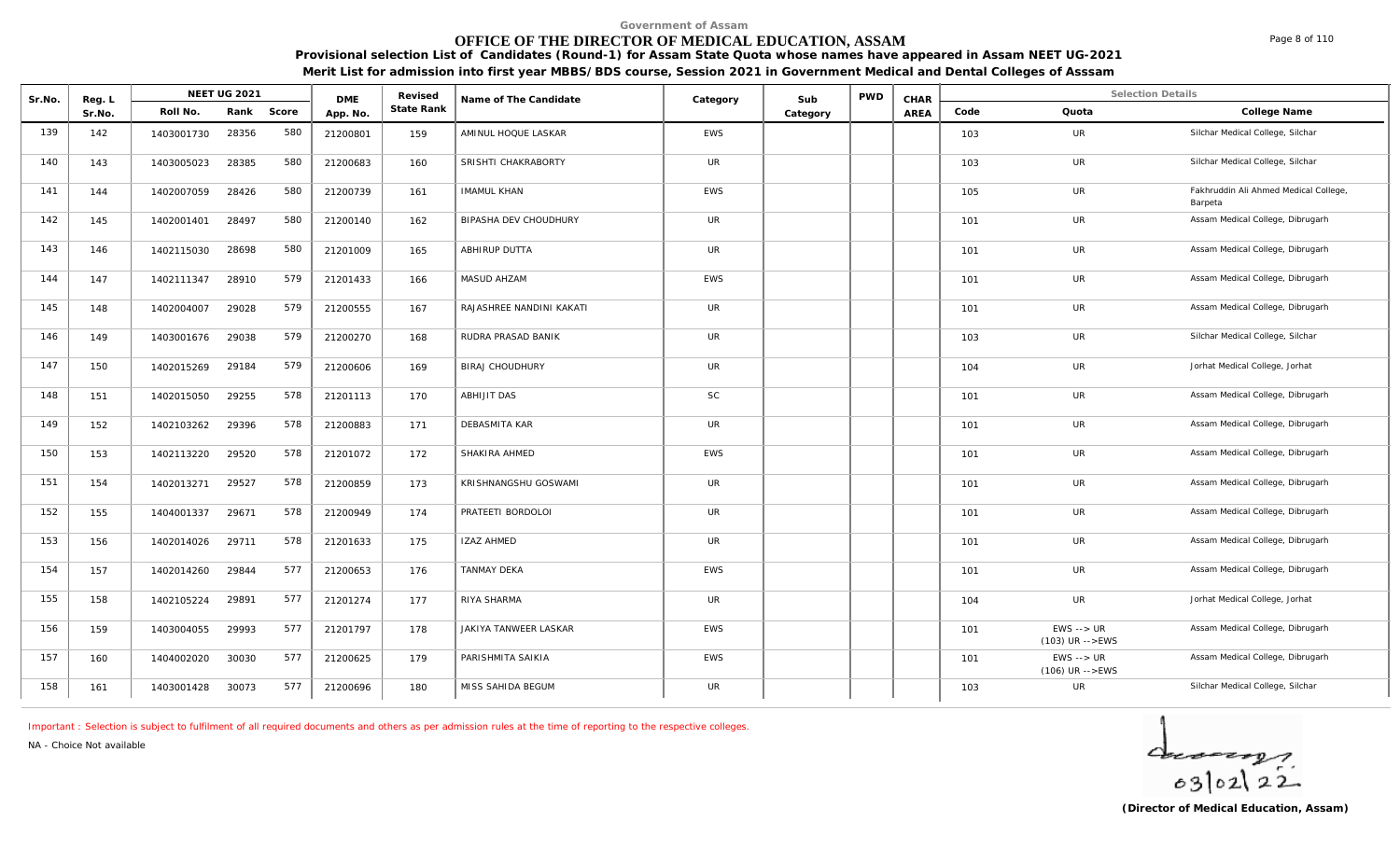# **OFFICE OF THE DIRECTOR OF MEDICAL EDUCATION, ASSAM**

**Provisional selection List of Candidates (Round-1) for Assam State Quota whose names have appeared in Assam NEET UG-2021 Merit List for admission into first year MBBS/BDS course, Session 2021 in Government Medical and Dental Colleges of Asssam**

| Sr.No. | Reg. L |            | NEET UG 2021 |       | <b>DME</b> | Revised    | Name of The Candidate    | Category      | Sub                        | <b>PWD</b> | CHAR |      | <b>Selection Details</b>                            |                                   |
|--------|--------|------------|--------------|-------|------------|------------|--------------------------|---------------|----------------------------|------------|------|------|-----------------------------------------------------|-----------------------------------|
|        | Sr.No. | Roll No.   | Rank         | Score | App. No.   | State Rank |                          |               | Category                   |            | AREA | Code | Quota                                               | College Name                      |
| 159    | 162    | 1402107252 | 30261        | 577   | 21201540   | 181        | BEDABRATT KASHYAP        | OBC/MOBC(NCL) | KOCH-RAJBO<br><b>NGSHI</b> |            |      | 102  | OBC/MOBC(NCL) --> UR<br>$(106)$ UR -->OBC/MOBC(NCL) | Gauhati Medical College, Guwahati |
| 160    | 163    | 1404005014 | 30346        | 576   | 21201020   | 182        | ASIFA NAZNIN LASKAR      | <b>UR</b>     |                            |            |      | 103  | UR                                                  | Silchar Medical College, Silchar  |
| 161    | 164    | 1403001109 | 30421        | 576   | 21201054   | 183        | RAJNI SAH                | <b>UR</b>     |                            |            |      | 103  | UR                                                  | Silchar Medical College, Silchar  |
| 162    | 165    | 1402113152 | 30754        | 576   | 21201609   | 184        | ANANYA MAHANTA           | UR            |                            |            |      | 104  | <b>UR</b>                                           | Jorhat Medical College, Jorhat    |
| 163    | 166    | 1401002460 | 30761        | 576   | 21200863   | 185        | NISHA PARBEEN            | <b>UR</b>     |                            |            |      | 104  | UR                                                  | Jorhat Medical College, Jorhat    |
| 164    | 167    | 1402013220 | 31000        | 575   | 21200155   | 186        | <b>KULDEEP DAS</b>       | <b>UR</b>     |                            |            |      | 104  | <b>UR</b>                                           | Jorhat Medical College, Jorhat    |
| 165    | 168    | 1402105331 | 31066        | 575   | 21200562   | 187        | ANGSHUMAN MAZUMDAR       | EWS           |                            |            |      | 101  | $EWS \rightarrow UR$<br>$(104)$ UR -->EWS           | Assam Medical College, Dibrugarh  |
| 166    | 169    | 1402118172 | 31067        | 575   | 21200444   | 188        | SNEHAKSHI ROY            | <b>UR</b>     |                            |            |      | 103  | UR                                                  | Silchar Medical College, Silchar  |
| 167    | 170    | 1402011266 | 31199        | 575   | 21200390   | 189        | AKASH RAO                | <b>UR</b>     |                            |            |      | 106  | <b>UR</b>                                           | Tezpur Medical College, Tezpur    |
| 168    | 171    | 1401002478 | 31205        | 575   | 21200169   | 190        | ANIMESH GUPTA            | EWS           |                            |            |      | 101  | $EWS \rightarrow UR$<br>$(104)$ UR -->EWS           | Assam Medical College, Dibrugarh  |
| 169    | 172    | 1404005076 | 31473        | 575   | 21201230   | 191        | CHINMOYEE SAIKIA         | <b>EWS</b>    |                            |            |      | 101  | $EWS \rightarrow UR$<br>$(104)$ UR -->EWS           | Assam Medical College, Dibrugarh  |
| 170    | 173    | 1402103064 | 31573        | 574   | 21201182   | 192        | ABIRAAG SARMA            | <b>UR</b>     |                            |            |      | 104  | UR                                                  | Jorhat Medical College, Jorhat    |
| 171    | 174    | 1402001525 | 31655        | 574   | 21200198   | 193        | <b>BIDYUT KALITA</b>     | <b>EWS</b>    |                            |            |      | 101  | $EWS \rightarrow UR$<br>(105) UR -->EWS             | Assam Medical College, Dibrugarh  |
| 172    | 175    | 1402107417 | 31799        | 574   | 21200660   | 194        | <b>ISHITA BHAUMIK</b>    | <b>UR</b>     |                            |            |      | 103  | <b>UR</b>                                           | Silchar Medical College, Silchar  |
| 173    | 176    | 1402109029 | 31919        | 574   | 21201476   | 195        | NUREDA AKTAR             | <b>EWS</b>    |                            |            |      | 101  | $EWS \rightarrow UR$<br>$(105)$ UR $--$ EWS         | Assam Medical College, Dibrugarh  |
| 174    | 177    | 1401006045 | 32294        | 573   | 21200138   | 196        | MANASH JYOTI BARMAN      | <b>EWS</b>    |                            |            |      | 101  | $EWS \rightarrow \textit{UR}$<br>$(104)$ UR -->EWS  | Assam Medical College, Dibrugarh  |
| 175    | 178    | 1402012082 | 32480        | 573   | 21200670   | 197        | <b>BHARGAB DAS</b>       | <b>SC</b>     |                            |            |      | 102  | $SC \rightarrow UR$<br>$(104)$ UR $--$ SC           | Gauhati Medical College, Guwahati |
| 176    | 179    | 1402114134 | 32643        | 572   | 21200920   | 198        | <b>GAUTAM BASUMATARY</b> | ST(P)         |                            |            |      | 102  | $ST(P)$ --> $UR$<br>$(104)$ UR -->ST(P)             | Gauhati Medical College, Guwahati |
| 177    | 180    | 1402116277 | 32784        | 572   | 21201049   | 199        | CHINMAY DEKA             | OBC/MOBC(NCL) |                            |            |      | 102  | OBC/MOBC(NCL) --> UR<br>(103) UR -->OBC/MOBC(NCL)   | Gauhati Medical College, Guwahati |
| 178    | 181    | 4404002553 | 32875        | 572   | 21200746   | 200        | <b>DHRUV BHARALI</b>     | <b>UR</b>     |                            |            |      | 104  | <b>UR</b>                                           | Jorhat Medical College, Jorhat    |

*Important : Selection is subject to fulfilment of all required documents and others as per admission rules at the time of reporting to the respective colleges.*

*NA - Choice Not available*

 $40222$ 

Page 9 of 110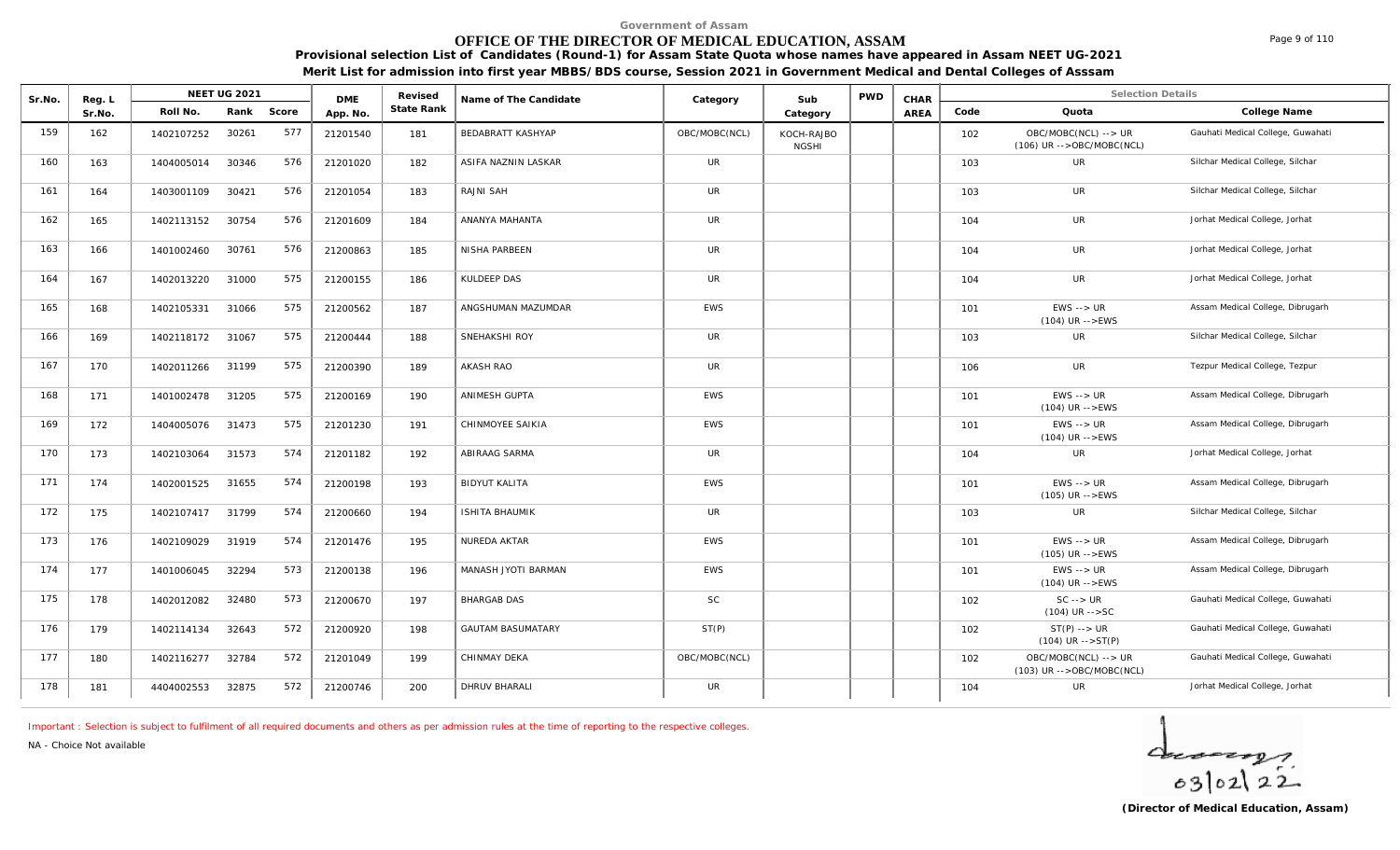# **OFFICE OF THE DIRECTOR OF MEDICAL EDUCATION, ASSAM**

Page 10 of 110

**Provisional selection List of Candidates (Round-1) for Assam State Quota whose names have appeared in Assam NEET UG-2021 Merit List for admission into first year MBBS/BDS course, Session 2021 in Government Medical and Dental Colleges of Asssam**

| Sr.No. | Reg. L |            | <b>NEET UG 2021</b> |       | <b>DMF</b> | Revised    | Name of The Candidate     | Category      | Sub      | <b>PWD</b> | CHAR        |      | <b>Selection Details</b>                            |                                                  |
|--------|--------|------------|---------------------|-------|------------|------------|---------------------------|---------------|----------|------------|-------------|------|-----------------------------------------------------|--------------------------------------------------|
|        | Sr.No. | Roll No.   | Rank                | Score | App. No.   | State Rank |                           |               | Category |            | <b>AREA</b> | Code | Quota                                               | College Name                                     |
| 179    | 182    | 1402113273 | 32925               | 572   | 21201909   | 201        | JYOTI DEKA                | <b>EWS</b>    |          |            |             | 101  | $EWS \rightarrow UR$<br>$(104)$ UR -->EWS           | Assam Medical College, Dibrugarh                 |
| 180    | 183    | 1402013013 | 33584               | 571   | 21200824   | 202        | <b>MOTIOR RAHMAN</b>      | <b>EWS</b>    |          |            |             | 101  | $EWS \rightarrow UR$<br>$(105)$ UR -->EWS           | Assam Medical College, Dibrugarh                 |
| 181    | 184    | 1403002254 | 33657               | 570   | 21201056   | 203        | RUIYA SIDDIKA CHOUDHURY   | UR            |          |            |             | 103  | UR                                                  | Silchar Medical College, Silchar                 |
| 182    | 185    | 1402112154 | 33664               | 570   | 21200791   | 204        | ANUJ KR GUPTA             | OBC/MOBC(NCL) |          |            |             | 102  | OBC/MOBC(NCL) --> UR<br>$(106)$ UR -->OBC/MOBC(NCL) | Gauhati Medical College, Guwahati                |
| 183    | 186    | 1402112284 | 33906               | 570   | 21200352   | 206        | ZABIDUR BIN ISLAM         | <b>EWS</b>    |          |            |             | 101  | $EWS \rightarrow UR$<br>$(104)$ UR -->EWS           | Assam Medical College, Dibrugarh                 |
| 184    | 187    | 1402118223 | 34067               | 570   | 21200123   | 207        | SURUJ SINGHA              | OBC/MOBC(NCL) |          |            |             | 102  | OBC/MOBC(NCL) --> UR<br>(103) UR -->OBC/MOBC(NCL)   | Gauhati Medical College, Guwahati                |
| 185    | 189    | 1403001083 | 34314               | 569   | 21201897   | 210        | MD RAHOL ALOM             | <b>EWS</b>    |          |            |             | 103  | <b>UR</b>                                           | Silchar Medical College, Silchar                 |
| 186    | 190    | 1502315190 | 34506               | 569   | 21200598   | 211        | <b>GAURAV KUMAR SINGH</b> | UR            |          |            |             | 103  | <b>UR</b>                                           | Silchar Medical College, Silchar                 |
| 187    | 191    | 1402008229 | 34589               | 569   | 21201076   | 212        | SAFIQUE REISUL HAQUE      | <b>EWS</b>    |          |            |             | 101  | $EWS \rightarrow UR$<br>$(105)$ UR $-$ > EWS        | Assam Medical College, Dibrugarh                 |
| 188    | 192    | 1402110119 | 34683               | 569   | 21200100   | 213        | <b>DEBASISH BHARADWAJ</b> | <b>UR</b>     |          |            |             | 104  | <b>UR</b>                                           | Jorhat Medical College, Jorhat                   |
| 189    | 193    | 1402109412 | 34738               | 569   | 21200213   | 215        | <b>HRISHIKESH PATHAK</b>  | <b>EWS</b>    |          |            |             | 101  | $EWS \rightarrow UR$<br>$(103)$ UR -->EWS           | Assam Medical College, Dibrugarh                 |
| 190    | 194    | 3903105070 | 35009               | 568   | 21201543   | 216        | SNEHA LEPCHA              | OBC/MOBC(NCL) |          |            |             | 102  | OBC/MOBC(NCL) --> UR<br>$(104)$ UR -->OBC/MOBC(NCL) | Gauhati Medical College, Guwahati                |
| 191    | 195    | 1402101866 | 35148               | 568   | 21200283   | 217        | <b>BANAJIT DEKA</b>       | <b>EWS</b>    |          |            |             | 101  | $EWS \rightarrow UR$<br>$(104)$ UR -->EWS           | Assam Medical College, Dibrugarh                 |
| 192    | 196    | 1404003161 | 35349               | 568   | 21200188   | 218        | <b>UDIPTA BORAH</b>       | <b>EWS</b>    |          |            |             | 101  | $EWS \rightarrow UR$<br>$(103)$ UR -->EWS           | Assam Medical College, Dibrugarh                 |
| 193    | 197    | 1401001048 | 35478               | 567   | 21200118   | 219        | NANDANA GAUTAM            | <b>UR</b>     |          |            |             | 104  | <b>UR</b>                                           | Jorhat Medical College, Jorhat                   |
| 194    | 198    | 1402108032 | 35492               | 567   | 21200545   | 220        | EVASMITA YESMIN           | <b>EWS</b>    |          |            |             | 101  | $EWS \rightarrow UR$<br>$(105)$ UR -->EWS           | Assam Medical College, Dibrugarh                 |
| 195    | 199    | 1402112288 | 35524               | 567   | 21202075   | 221        | MASHIDUR RAHMAN           | <b>EWS</b>    |          |            |             | 101  | $EWS \rightarrow UR$<br>(103) UR -->EWS             | Assam Medical College, Dibrugarh                 |
| 196    | 200    | 1402007480 | 35555               | 567   | 21200762   | 222        | AZMOL HUSSAIN CHOUDHURY   | UR            |          |            |             | 105  | UR                                                  | Fakhruddin Ali Ahmed Medical College,<br>Barpeta |
| 197    | 201    | 1402101740 | 35660               | 567   | 21200238   | 223        | <b>B ZENITH KASHYAP</b>   | <b>UR</b>     |          |            |             | 104  | <b>UR</b>                                           | Jorhat Medical College, Jorhat                   |
| 198    | 202    | 1403004256 | 35667               | 567   | 21201726   | 224        | MAZAIDUL ALOM LASKAR      | <b>EWS</b>    |          |            |             | 101  | $EWS \rightarrow \textit{UR}$<br>$(103)$ UR -->EWS  | Assam Medical College, Dibrugarh                 |

*Important : Selection is subject to fulfilment of all required documents and others as per admission rules at the time of reporting to the respective colleges.*

*NA - Choice Not available*

 $402122$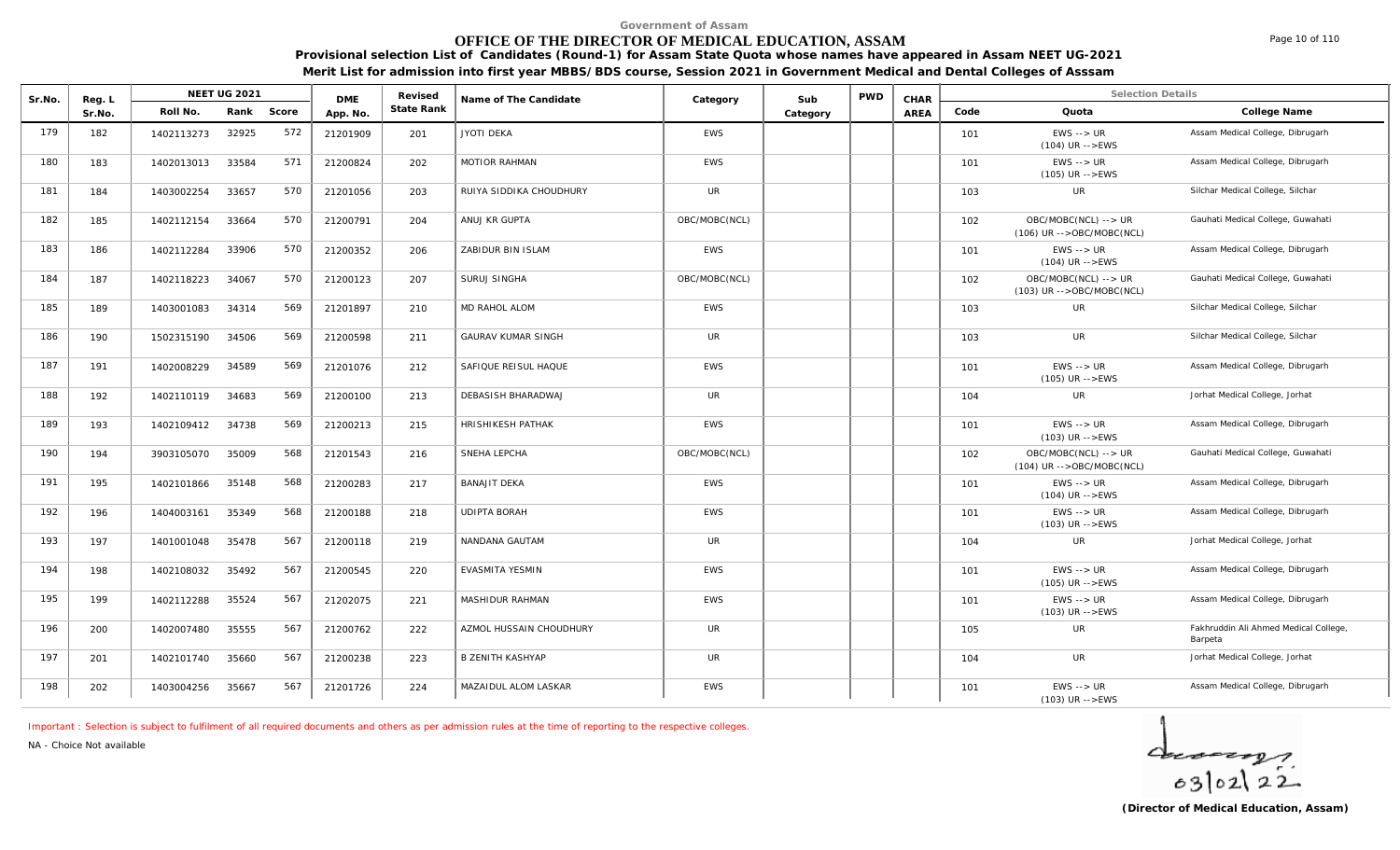# **OFFICE OF THE DIRECTOR OF MEDICAL EDUCATION, ASSAM**

Page 11 of 110

**Provisional selection List of Candidates (Round-1) for Assam State Quota whose names have appeared in Assam NEET UG-2021 Merit List for admission into first year MBBS/BDS course, Session 2021 in Government Medical and Dental Colleges of Asssam**

| Sr.No. | Reg. L |            | <b>NEET UG 2021</b> |       | <b>DME</b> | Revised    | Name of The Candidate   | Category   | Sub      | <b>PWD</b> | CHAR |      | <b>Selection Details</b>                           |                                                  |
|--------|--------|------------|---------------------|-------|------------|------------|-------------------------|------------|----------|------------|------|------|----------------------------------------------------|--------------------------------------------------|
|        | Sr.No. | Roll No.   | Rank                | Score | App. No.   | State Rank |                         |            | Category |            | AREA | Code | Quota                                              | College Name                                     |
| 199    | 203    | 1402015038 | 35710               | 567   | 21200240   | 225        | DEWAN HASIBUL ISLAM     | EWS        |          |            |      | 101  | $EWS \rightarrow UR$<br>$(105)$ UR $--$ EWS        | Assam Medical College, Dibrugarh                 |
| 200    | 204    | 3115002627 | 35715               | 567   | 21201403   | 226        | SOMU DAS                | <b>SC</b>  |          |            |      | 102  | $SC \rightarrow UR$<br>$(103)$ UR $--$ SC          | Gauhati Medical College, Guwahati                |
| 201    | 205    | 1402106438 | 35871               | 567   | 21200303   | 227        | <b>SRI PRABAL SARMA</b> | <b>UR</b>  |          |            |      | 104  | <b>UR</b>                                          | Jorhat Medical College, Jorhat                   |
| 202    | 206    | 1402103253 | 35887               | 567   | 21201395   | 228        | TOZAMMEL HOSSAIN        | <b>EWS</b> |          |            |      | 101  | $EWS \rightarrow \textit{UR}$<br>$(104)$ UR -->EWS | Assam Medical College, Dibrugarh                 |
| 203    | 207    | 1402006352 | 36321               | 566   | 21201154   | 229        | <b>JYOTISHMAN SARMA</b> | <b>EWS</b> |          |            |      | 101  | $EWS \rightarrow UR$<br>$(104)$ UR -->EWS          | Assam Medical College, Dibrugarh                 |
| 204    | 208    | 1402003084 | 36531               | 566   | 21201918   | 230        | HAFIZUR RAHMAN          | <b>EWS</b> |          |            |      | 101  | $EWS \rightarrow UR$<br>$(103)$ UR -->EWS          | Assam Medical College, Dibrugarh                 |
| 205    | 209    | 1401009234 | 36617               | 565   | 21201439   | 231        | ZAFRIN ARA BEGUM        | <b>UR</b>  |          |            |      | 104  | UR                                                 | Jorhat Medical College, Jorhat                   |
| 206    | 210    | 1402112373 | 36791               | 565   | 21200385   | 232        | ANUSHA RAI DEKA         | UR         |          |            |      | 106  | UR                                                 | Tezpur Medical College, Tezpur                   |
| 207    | 211    | 1403006574 | 36934               | 565   | 21200729   | 233        | <b>UMAMA BILQIS</b>     | <b>EWS</b> |          |            |      | 101  | $EWS \rightarrow UR$<br>$(103)$ UR -->EWS          | Assam Medical College, Dibrugarh                 |
| 208    | 212    | 1402006264 | 36942               | 565   | 21200422   | 234        | SWAGATA SAIKIA          | <b>UR</b>  |          |            |      | 103  | <b>UR</b>                                          | Silchar Medical College, Silchar                 |
| 209    | 213    | 1402010271 | 37209               | 564   | 21200735   | 235        | SADIK MD IMRAN HUSSAIN  | <b>EWS</b> |          |            |      | 101  | $EWS \rightarrow UR$<br>(103) UR -->EWS            | Assam Medical College, Dibrugarh                 |
| 210    | 214    | 1402010125 | 37211               | 564   | 21200717   | 236        | JAEDI JABBAR            | <b>EWS</b> |          |            |      | 101  | $EWS \rightarrow UR$<br>(105) UR -->EWS            | Assam Medical College, Dibrugarh                 |
| 211    | 215    | 1402103352 | 37253               | 564   | 21200526   | 237        | ATIFA ZANNAT            | <b>UR</b>  |          |            |      | 105  | UR                                                 | Fakhruddin Ali Ahmed Medical College,<br>Barpeta |
| 212    | 216    | 1402015102 | 37364               | 564   | 21201092   | 238        | DEWAN FARUQUE IKBAL     | <b>EWS</b> |          |            |      | 101  | $EWS \rightarrow UR$<br>$(105)$ UR -->EWS          | Assam Medical College, Dibrugarh                 |
| 213    | 217    | 1402009326 | 37492               | 564   | 21200642   | 239        | SHIASHRI BARUAH         | <b>UR</b>  |          |            |      | 104  | UR                                                 | Jorhat Medical College, Jorhat                   |
| 214    | 218    | 1403007260 | 37595               | 564   | 21200876   | 240        | MRINMAY DEY             | <b>EWS</b> |          |            |      | 103  | UR                                                 | Silchar Medical College, Silchar                 |
| 215    | 219    | 1402010224 | 37751               | 563   | 21200405   | 242        | MANASH PRATIM MISRA     | <b>UR</b>  |          |            |      | 104  | <b>UR</b>                                          | Jorhat Medical College, Jorhat                   |
| 216    | 220    | 1404003045 | 37910               | 563   | 21201273   | 243        | ASRAFUL HOQUE           | <b>EWS</b> |          |            |      | 101  | $EWS \rightarrow UR$<br>$(104)$ UR -->EWS          | Assam Medical College, Dibrugarh                 |
| 217    | 221    | 1402001190 | 38212               | 563   | 21200087   | 244        | MEHBUB ISLAM            | <b>EWS</b> |          |            |      | 101  | $EWS \rightarrow UR$<br>$(104)$ UR -->EWS          | Assam Medical College, Dibrugarh                 |
| 218    | 222    | 1402113322 | 38224               | 563   | 21200726   | 245        | CHAMPAK KALITA          | <b>EWS</b> |          |            |      | 101  | $EWS \rightarrow UR$<br>$(104)$ UR -->EWS          | Assam Medical College, Dibrugarh                 |

*Important : Selection is subject to fulfilment of all required documents and others as per admission rules at the time of reporting to the respective colleges.*

*NA - Choice Not available*

 $40222$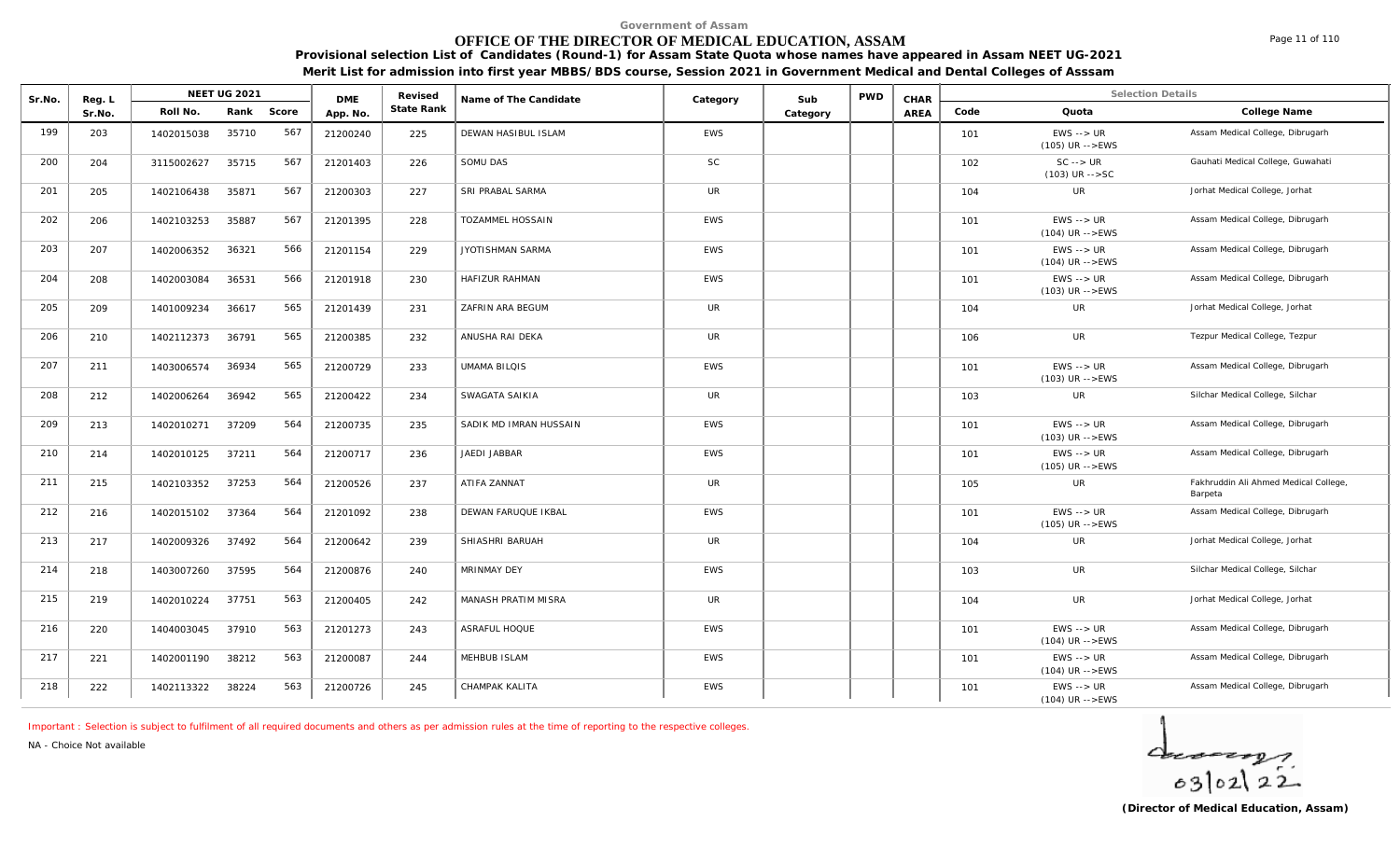# **OFFICE OF THE DIRECTOR OF MEDICAL EDUCATION, ASSAM**

**Provisional selection List of Candidates (Round-1) for Assam State Quota whose names have appeared in Assam NEET UG-2021 Merit List for admission into first year MBBS/BDS course, Session 2021 in Government Medical and Dental Colleges of Asssam**

| Sr.No. | Reg. L |            | <b>NEET UG 2021</b> |       | <b>DMF</b> | Revised    | Name of The Candidate | Category      | Sub             | <b>PWD</b> | CHAR |      | <b>Selection Details</b>                          |                                                  |
|--------|--------|------------|---------------------|-------|------------|------------|-----------------------|---------------|-----------------|------------|------|------|---------------------------------------------------|--------------------------------------------------|
|        | Sr.No. | Roll No.   | Rank                | Score | App. No.   | State Rank |                       |               | Category        |            | AREA | Code | Quota                                             | College Name                                     |
| 219    | 223    | 4608012371 | 38445               | 562   | 21200779   | 246        | MEHEK YEASMIN LASKAR  | <b>UR</b>     |                 |            |      | 104  | <b>UR</b>                                         | Jorhat Medical College, Jorhat                   |
| 220    | 224    | 1403002212 | 38453               | 562   | 21200360   | 247        | NASRIN SULTANA LASKAR | <b>EWS</b>    |                 |            |      | 103  | $EWS \rightarrow UR$<br>$(104)$ UR -->EWS         | Silchar Medical College, Silchar                 |
| 221    | 225    | 1401001025 | 38598               | 562   | 21201544   | 248        | ANKITA GOGOI          | OBC/MOBC(NCL) | <b>TAI-AHOM</b> |            |      | 102  | OBC/MOBC(NCL) --> UR<br>(104) UR -->OBC/MOBC(NCL) | Gauhati Medical College, Guwahati                |
| 222    | 226    | 1402115087 | 38709               | 562   | 21200761   | 249        | TRISHANEER DEKA       | <b>UR</b>     |                 |            |      | 104  | UR                                                | Jorhat Medical College, Jorhat                   |
| 223    | 227    | 1401004221 | 38805               | 562   | 21200473   | 250        | MOHAMMAD ASHIF        | <b>UR</b>     |                 |            |      | 104  | <b>UR</b>                                         | Jorhat Medical College, Jorhat                   |
| 224    | 228    | 1402102515 | 38834               | 562   | 21201507   | 251        | NUR JAMAL HOQUE       | <b>EWS</b>    |                 |            |      | 103  | $EWS \rightarrow UR$<br>$(104)$ UR -->EWS         | Silchar Medical College, Silchar                 |
| 225    | 229    | 1402113377 | 38900               | 562   | 21200963   | 252        | MUSHFIQUE HUSSAIN     | <b>UR</b>     |                 |            |      | 104  | <b>UR</b>                                         | Jorhat Medical College, Jorhat                   |
| 226    | 230    | 1402003599 | 39085               | 561   | 21201683   | 253        | NAYANAV HAZARIKA      | <b>UR</b>     |                 |            |      | 104  | UR                                                | Jorhat Medical College, Jorhat                   |
| 227    | 231    | 1402102715 | 39222               | 561   | 21200178   | 254        | MADHULIKA NATH        | UR            |                 |            |      | 104  | UR                                                | Jorhat Medical College, Jorhat                   |
| 228    | 232    | 1402116227 | 39464               | 561   | 21200853   | 255        | <b>ADNAN NAFIS</b>    | <b>EWS</b>    |                 |            |      | 103  | $EWS \rightarrow UR$<br>$(104)$ UR -->EWS         | Silchar Medical College, Silchar                 |
| 229    | 233    | 1402115189 | 39470               | 561   | 21200306   | 256        | ANISHA TASNIM SAIKIA  | <b>UR</b>     |                 |            |      | 105  | <b>UR</b>                                         | Fakhruddin Ali Ahmed Medical College,<br>Barpeta |
| 230    | 234    | 1402005081 | 39718               | 560   | 21200297   | 257        | ARABINDA ROY          | <b>UR</b>     |                 |            |      | 106  | UR                                                | Tezpur Medical College, Tezpur                   |
| 231    | 235    | 1402101032 | 39730               | 560   | 21200049   | 258        | SHEIKH MAKIN          | <b>UR</b>     |                 |            |      | 105  | UR                                                | Fakhruddin Ali Ahmed Medical College,<br>Barpeta |
| 232    | 236    | 4609005448 | 40094               | 560   | 21201400   | 259        | RISHIKA KHETAWAT      | <b>UR</b>     |                 |            |      | 106  | <b>UR</b>                                         | Tezpur Medical College, Tezpur                   |
| 233    | 237    | 1402111470 | 40105               | 560   | 21200468   | 260        | ATIUR RAHMAN          | <b>EWS</b>    |                 |            |      | 105  | <b>UR</b>                                         | Fakhruddin Ali Ahmed Medical College,<br>Barpeta |
| 234    | 238    | 1402113007 | 40146               | 560   | 21200629   | 261        | BIKASHITA MEDHI       | <b>EWS</b>    |                 |            |      | 104  | $EWS \rightarrow UR$<br>$(105)$ UR -->EWS         | Jorhat Medical College, Jorhat                   |
| 235    | 239    | 1402017099 | 40181               | 560   | 21200581   | 262        | LINA KALITA           | <b>EWS</b>    |                 |            |      | 104  | $EWS \rightarrow UR$<br>(105) UR -->EWS           | Jorhat Medical College, Jorhat                   |
| 236    | 240    | 1402107204 | 40264               | 559   | 21200409   | 263        | SADIOAH KAWSAR        | <b>EWS</b>    |                 |            |      | 104  | $EWS \rightarrow UR$<br>$(106)$ UR $--$ EWS       | Jorhat Medical College, Jorhat                   |
| 237    | 241    | 1403007295 | 40376               | 559   | 21201133   | 264        | ANJUARA KHATUN        | <b>EWS</b>    |                 |            |      | 103  | $EWS \rightarrow UR$<br>$(105)$ UR -->EWS         | Silchar Medical College, Silchar                 |
| 238    | 242    | 1402113342 | 40509               | 559   | 21200758   | 266        | FIROZ AHMED           | UR            |                 |            |      | 105  | UR                                                | Fakhruddin Ali Ahmed Medical College,<br>Barpeta |

*Important : Selection is subject to fulfilment of all required documents and others as per admission rules at the time of reporting to the respective colleges.*

*NA - Choice Not available*



Page 12 of 110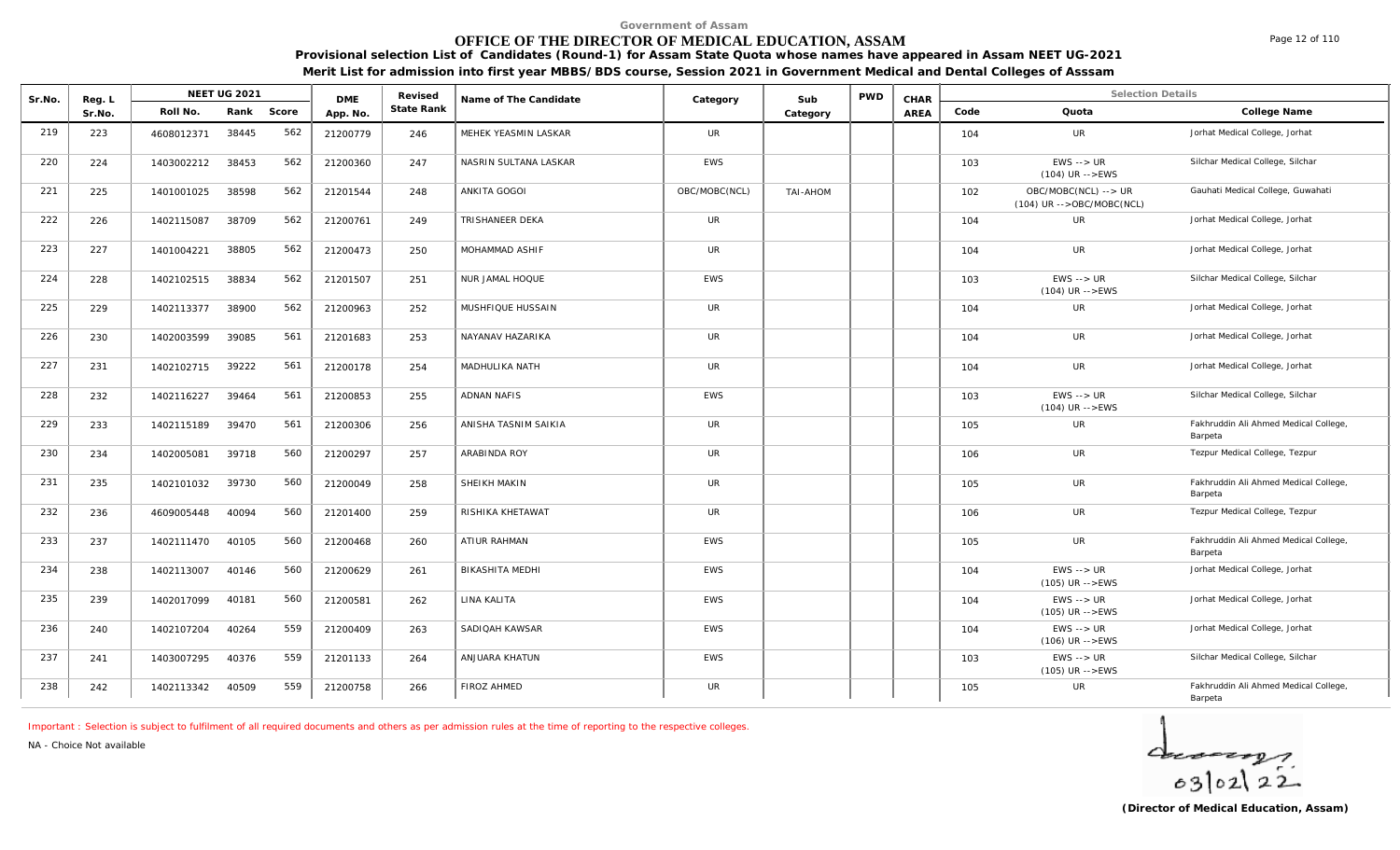#### **OFFICE OF THE DIRECTOR OF MEDICAL EDUCATION, ASSAM**

**Provisional selection List of Candidates (Round-1) for Assam State Quota whose names have appeared in Assam NEET UG-2021**

| Merit List for admission into first year MBBS/BDS course, Session 2021 in Government Medical and Dental Colleges of Asssam |  |
|----------------------------------------------------------------------------------------------------------------------------|--|
|                                                                                                                            |  |

| Sr.No. | Reg. L |            | <b>NEET UG 2021</b> |       | <b>DMF</b> | Revised    | Name of The Candidate     | Category      | Sub      | <b>PWD</b> | CHAR |      | <b>Selection Details</b>                          |                                                  |
|--------|--------|------------|---------------------|-------|------------|------------|---------------------------|---------------|----------|------------|------|------|---------------------------------------------------|--------------------------------------------------|
|        | Sr.No. | Roll No.   | Rank                | Score | App. No.   | State Rank |                           |               | Category |            | AREA | Code | Quota                                             | College Name                                     |
| 239    | 243    | 1402005040 | 40588               | 559   | 21201686   | 267        | KALYANDEEP CHOUDHURY      | <b>UR</b>     |          |            |      | 106  | <b>UR</b>                                         | Tezpur Medical College, Tezpur                   |
| 240    | 244    | 1402111248 | 40659               | 559   | 21201557   | 268        | KAMAL HASSAN ISLAM        | EWS           |          |            |      | 105  | <b>UR</b>                                         | Fakhruddin Ali Ahmed Medical College,<br>Barpeta |
| 241    | 245    | 1401001800 | 40711               | 559   | 21200037   | 269        | SIMRAN SAIKIA             | <b>UR</b>     |          |            |      | 105  | UR                                                | Fakhruddin Ali Ahmed Medical College,<br>Barpeta |
| 242    | 246    | 1402001358 | 40876               | 559   | 21201176   | 270        | SAKIF HASSAN              | <b>EWS</b>    |          |            |      | 103  | $EWS \rightarrow UR$<br>(105) UR -->EWS           | Silchar Medical College, Silchar                 |
| 243    | 247    | 1403007028 | 41193               | 558   | 21201449   | 271        | DIDAR HUSSAIN LASKAR      | <b>EWS</b>    |          |            |      | 103  | $EWS \rightarrow UR$<br>$(106)$ UR -->EWS         | Silchar Medical College, Silchar                 |
| 244    | 248    | 1402101338 | 41198               | 558   | 21201013   | 272        | SHRUTI GARG               | <b>UR</b>     |          |            |      | 106  | <b>UR</b>                                         | Tezpur Medical College, Tezpur                   |
| 245    | 249    | 1402108406 | 41291               | 558   | 21200324   | 273        | <b>DIVYA SHARMA</b>       | <b>UR</b>     |          |            |      | 106  | <b>UR</b>                                         | Tezpur Medical College, Tezpur                   |
| 246    | 250    | 1402001569 | 41349               | 558   | 21200879   | 274        | KRITTIKA GOSWAMI          | <b>UR</b>     |          |            |      | 106  | UR                                                | Tezpur Medical College, Tezpur                   |
| 247    | 251    | 1402112142 | 41439               | 558   | 21200498   | 275        | RITUPARNA GAUTAM          | <b>UR</b>     |          |            |      | 106  | UR                                                | Tezpur Medical College, Tezpur                   |
| 248    | 252    | 1402112199 | 41786               | 557   | 21201302   | 276        | DEEPJYOTI KALITA          | <b>EWS</b>    |          |            |      | 104  | $EWS \rightarrow UR$<br>$(105)$ UR -->EWS         | Jorhat Medical College, Jorhat                   |
| 249    | 253    | 1401007002 | 41901               | 557   | 21200199   | 277        | <b>ANKITA ROY</b>         | <b>UR</b>     |          |            |      | 106  | UR                                                | Tezpur Medical College, Tezpur                   |
| 250    | 254    | 1401003542 | 42051               | 557   | 21200678   | 278        | DIPANDITA HANDIQUE        | OBC/MOBC(NCL) | TAI-AHOM |            |      | 102  | OBC/MOBC(NCL) --> UR<br>(105) UR -->OBC/MOBC(NCL) | Gauhati Medical College, Guwahati                |
| 251    | 255    | 1402103139 | 42168               | 556   | 21200531   | 279        | <b>FAJLUL KARIM</b>       | UR            |          |            |      | 105  | UR                                                | Fakhruddin Ali Ahmed Medical College,<br>Barpeta |
| 252    | 256    | 1402016111 | 42285               | 556   | 21200733   | 281        | MEHTAB HUSSAIN ASHRAFI    | EWS           |          |            |      | 104  | $EWS \rightarrow UR$<br>$(105)$ UR -->EWS         | Jorhat Medical College, Jorhat                   |
| 253    | 257    | 1402009116 | 42300               | 556   | 21200096   | 282        | AMISHA SINGH              | <b>UR</b>     |          |            |      | 106  | UR                                                | Tezpur Medical College, Tezpur                   |
| 254    | 258    | 1401009145 | 42361               | 556   | 21200511   | 283        | SYED SUHAIL AKHTAR        | <b>EWS</b>    |          |            |      | 104  | $EWS \rightarrow UR$<br>$(105)$ UR -->EWS         | Jorhat Medical College, Jorhat                   |
| 255    | 259    | 1402106191 | 42425               | 556   | 21200725   | 284        | <b>MANOJ KUMAR CHETRY</b> | OBC/MOBC(NCL) |          |            |      | 102  | OBC/MOBC(NCL) --> UR<br>(106) UR -->OBC/MOBC(NCL) | Gauhati Medical College, Guwahati                |
| 256    | 260    | 1402104038 | 42535               | 556   | 21200113   | 285        | MUSKAN AGARWALA           | UR            |          |            |      | 106  | UR                                                | Tezpur Medical College, Tezpur                   |
| 257    | 261    | 1401001746 | 42550               | 556   | 21201893   | 286        | DEBASISH GOGOI            | OBC/MOBC(NCL) | TAI-AHOM |            |      | 102  | OBC/MOBC(NCL) --> UR<br>(108) UR -->OBC/MOBC(NCL) | Gauhati Medical College, Guwahati                |
| 258    | 262    | 2705021093 | 42652               | 556   | 21201754   | 287        | RIYAZ AHMED BARBHUIYA     | <b>EWS</b>    |          |            |      | 103  | $EWS \rightarrow UR$<br>$(105)$ UR -->EWS         | Silchar Medical College, Silchar                 |

*Important : Selection is subject to fulfilment of all required documents and others as per admission rules at the time of reporting to the respective colleges.*

*NA - Choice Not available*

 $402122$ 

Page 13 of 110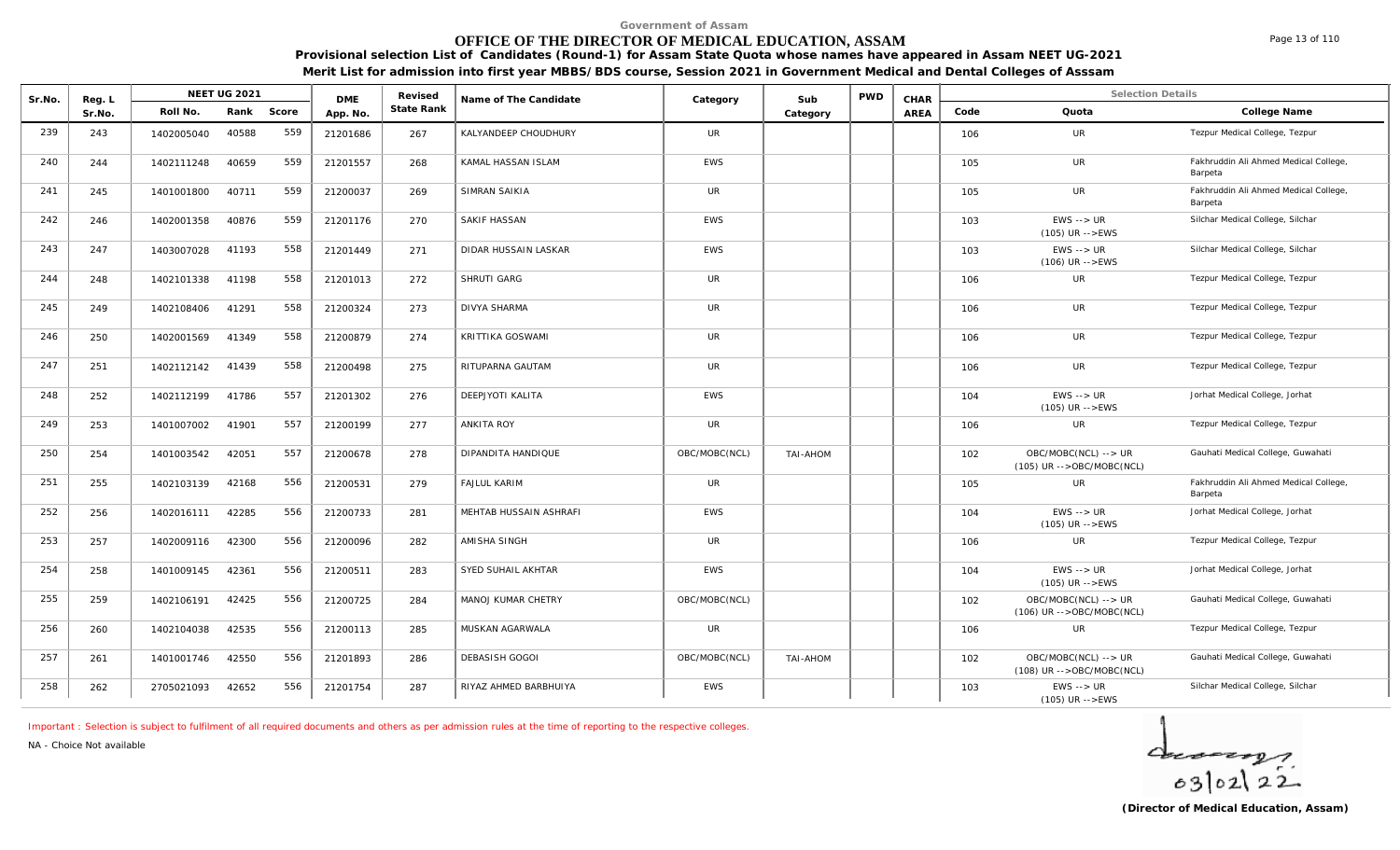# **OFFICE OF THE DIRECTOR OF MEDICAL EDUCATION, ASSAM**

Page 14 of 110

**Provisional selection List of Candidates (Round-1) for Assam State Quota whose names have appeared in Assam NEET UG-2021 Merit List for admission into first year MBBS/BDS course, Session 2021 in Government Medical and Dental Colleges of Asssam**

| Sr.No. | Reg. L |            | <b>NEET UG 2021</b> |       | <b>DME</b> | Revised    | Name of The Candidate  | Category      | Sub                        | <b>PWD</b> | CHAR |      | <b>Selection Details</b>                            |                                                  |
|--------|--------|------------|---------------------|-------|------------|------------|------------------------|---------------|----------------------------|------------|------|------|-----------------------------------------------------|--------------------------------------------------|
|        | Sr.No. | Roll No.   | Rank                | Score | App. No.   | State Rank |                        |               | Category                   |            | AREA | Code | Quota                                               | College Name                                     |
| 259    | 263    | 1402001083 | 42991               | 555   | 21200818   | 288        | RUHUL AMIN             | <b>EWS</b>    |                            |            |      | 103  | $EWS \rightarrow UR$<br>$(105)$ UR -->EWS           | Silchar Medical College, Silchar                 |
| 260    | 264    | 1402005192 | 43012               | 555   | 21200187   | 289        | SAMANNOY LUITEL        | UR            |                            |            |      | 108  | UR                                                  | Lakimpur Medical College, North<br>Lahimpur      |
| 261    | 265    | 1402006008 | 43037               | 555   | 21200805   | 290        | <b>IMAMUL HUSSAIN</b>  | <b>EWS</b>    |                            |            |      | 105  | <b>UR</b>                                           | Fakhruddin Ali Ahmed Medical College,<br>Barpeta |
| 262    | 266    | 1403003209 | 43117               | 555   | 21200402   | 291        | PRINCE KUMAR           | UR            |                            |            |      | 106  | UR                                                  | Tezpur Medical College, Tezpur                   |
| 263    | 267    | 1402107475 | 43145               | 555   | 21201827   | 292        | ABDUL GONI             | <b>EWS</b>    |                            |            |      | 104  | $EWS \rightarrow UR$<br>$(105)$ UR -->EWS           | Jorhat Medical College, Jorhat                   |
| 264    | 268    | 1402012100 | 43557               | 554   | 21200429   | 293        | SHATABDI CHAKRABORTY   | <b>UR</b>     |                            |            |      | 106  | <b>UR</b>                                           | Tezpur Medical College, Tezpur                   |
| 265    | 269    | 1402113293 | 43580               | 554   | 21200808   | 294        | <b>ARNAB PALIT</b>     | <b>UR</b>     |                            |            |      | 105  | <b>UR</b>                                           | Fakhruddin Ali Ahmed Medical College,<br>Barpeta |
| 266    | 270    | 1402110289 | 43699               | 554   | 21200524   | 295        | PRACHURYA NATH         | OBC/MOBC(NCL) |                            |            |      | 102  | OBC/MOBC(NCL) --> UR<br>$(106)$ UR -->OBC/MOBC(NCL) | Gauhati Medical College, Guwahati                |
| 267    | 271    | 1402008280 | 43723               | 554   | 21201324   | 296        | ANKURJYOTI TALUKDAR    | <b>UR</b>     |                            |            |      | 105  | UR.                                                 | Fakhruddin Ali Ahmed Medical College,<br>Barpeta |
| 268    | 272    | 1402005408 | 43924               | 554   | 21201044   | 297        | SALLIMU TASLIMA        | <b>EWS</b>    |                            |            |      | 103  | $EWS \rightarrow UR$<br>$(105)$ UR -->EWS           | Silchar Medical College, Silchar                 |
| 269    | 273    | 1402106410 | 43986               | 554   | 21201416   | 298        | <b>HITUL ROY</b>       | OBC/MOBC(NCL) | KOCH-RAJBO<br><b>NGSHI</b> |            |      | 102  | OBC/MOBC(NCL) --> UR<br>$(106)$ UR -->OBC/MOBC(NCL) | Gauhati Medical College, Guwahati                |
| 270    | 274    | 1402007398 | 44128               | 553   | 21200950   | 299        | SAYERA ROUCHAN AHMED   | <b>UR</b>     |                            |            |      | 106  | <b>UR</b>                                           | Tezpur Medical College, Tezpur                   |
| 271    | 275    | 1401005118 | 44159               | 553   | 21200706   | 300        | KARTICK SAIKIA         | OBC/MOBC(NCL) |                            |            |      | 101  | OBC/MOBC(NCL) --> UR<br>(106) UR -->OBC/MOBC(NCL)   | Assam Medical College, Dibrugarh                 |
| 272    | 276    | 1402106390 | 44218               | 553   | 21201171   | 302        | AKANGSHYA BJ DEKA      | <b>UR</b>     |                            |            |      | 106  | UR                                                  | Tezpur Medical College, Tezpur                   |
| 273    | 277    | 3115018259 | 44525               | 553   | 21201423   | 303        | <b>BISHWAJEET BORO</b> | ST(P)         |                            |            |      | 102  | $ST(P)$ --> $UR$<br>$(106)$ UR -->ST(P)             | Gauhati Medical College, Guwahati                |
| 274    | 278    | 1401006502 | 44545               | 553   | 21201714   | 304        | MAZHAR ASHRAFUN NAHER  | <b>EWS</b>    |                            |            |      | 104  | $EWS \rightarrow \text{UR}$<br>$(106)$ UR -->EWS    | Jorhat Medical College, Jorhat                   |
| 275    | 279    | 1404005268 | 44564               | 553   | 21200455   | 305        | <b>ABIR PAUL</b>       | OBC/MOBC(NCL) |                            |            |      | 102  | OBC/MOBC(NCL) --> UR<br>(106) UR -->OBC/MOBC(NCL)   | Gauhati Medical College, Guwahati                |
| 276    | 280    | 1402002020 | 44641               | 553   | 21200202   | 306        | MD SHAHIL AHMED        | <b>EWS</b>    |                            |            |      | 104  | $EWS \rightarrow UR$<br>$(106)$ UR -->EWS           | Jorhat Medical College, Jorhat                   |
| 277    | 281    | 1402111202 | 44678               | 553   | 21201050   | 307        | ARIF AKRAM AHMED       | <b>UR</b>     |                            |            |      | 106  | <b>UR</b>                                           | Tezpur Medical College, Tezpur                   |
| 278    | 282    | 1404002042 | 44768               | 553   | 21200094   | 308        | TINASHREE DEVI         | UR            |                            |            |      | 106  | <b>UR</b>                                           | Tezpur Medical College, Tezpur                   |

*Important : Selection is subject to fulfilment of all required documents and others as per admission rules at the time of reporting to the respective colleges.*

*NA - Choice Not available*

 $40222$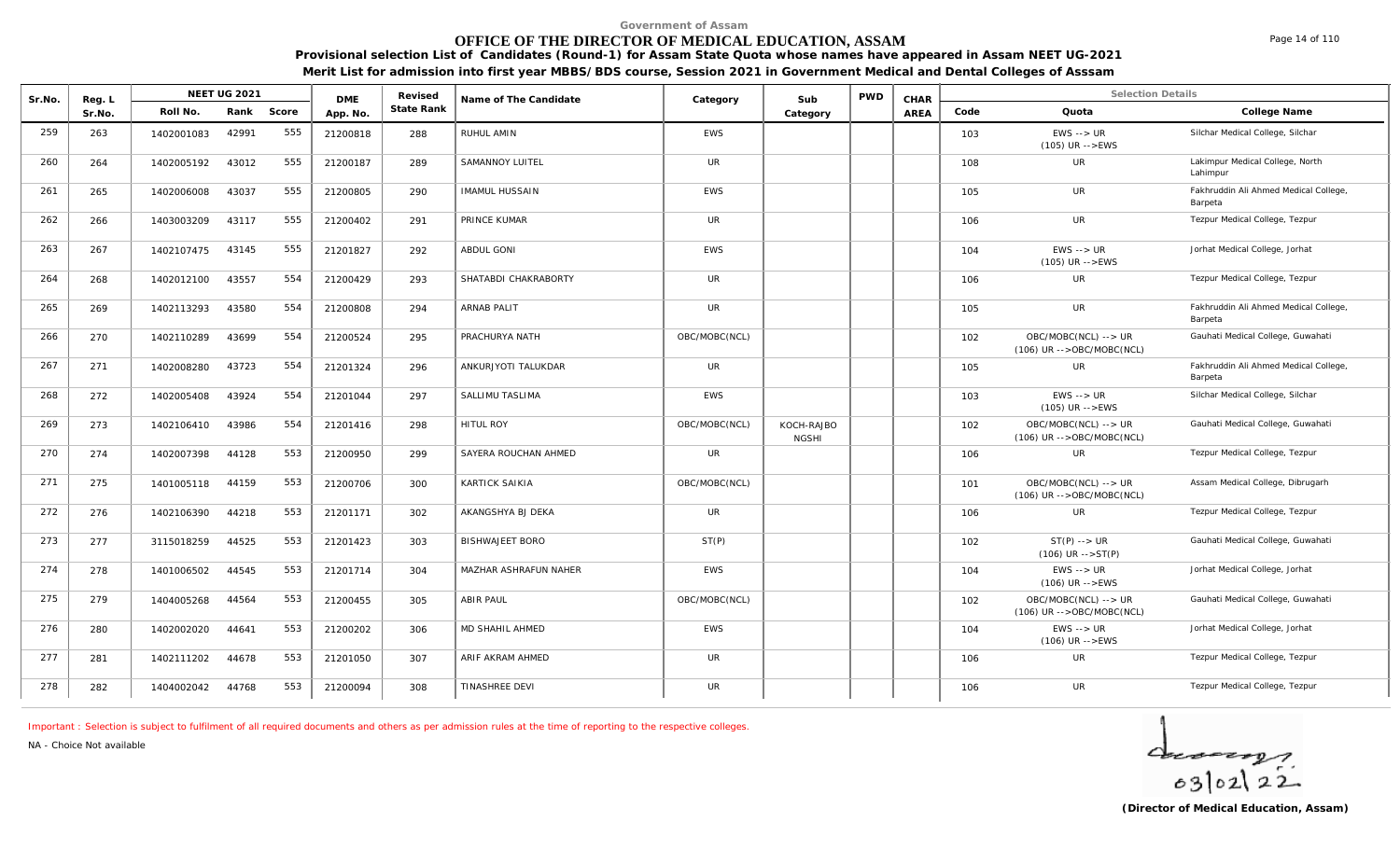# **OFFICE OF THE DIRECTOR OF MEDICAL EDUCATION, ASSAM**

Sr.No. Reg. L Reg.L **NEET UG 2021** ME Revised Name of The Candidate Category Sub PWD CHAR Selection Details Selection Details

**NEET UG 2021 Category CHAR**

**Name of The Candidate Revised**

**Provisional selection List of Candidates (Round-1) for Assam State Quota whose names have appeared in Assam NEET UG-2021 Merit List for admission into first year MBBS/BDS course, Session 2021 in Government Medical and Dental Colleges of Asssam**

AREA Code Quota

**State Rank Code Quota College Name**

**Category**

| 279 | 283 | 1402113418 | 44886 | 552 | 21200125 | 309 | <b>DIYA PAUL</b>         | OBC/MOBC(NCL) | 102 | OBC/MOBC(NCL) --> UR<br>$(106)$ UR -->OBC/MOBC(NCL) | Gauhati Medical College, Guwahati                |
|-----|-----|------------|-------|-----|----------|-----|--------------------------|---------------|-----|-----------------------------------------------------|--------------------------------------------------|
| 280 | 284 | 1401001161 | 44889 | 552 | 21200051 | 310 | SHWETA K JHA             | <b>UR</b>     | 106 | <b>UR</b>                                           | Tezpur Medical College, Tezpur                   |
| 281 | 285 | 1402010269 | 44929 | 552 | 21200840 | 311 | CHRISTIE SAIKIA          | <b>UR</b>     | 106 | <b>UR</b>                                           | Tezpur Medical College, Tezpur                   |
| 282 | 286 | 1402106052 | 44965 | 552 | 21200054 | 312 | MRIGANKA MEDHI           | <b>EWS</b>    | 104 | $EWS \rightarrow UR$<br>$(106)$ UR -->EWS           | Jorhat Medical College, Jorhat                   |
| 283 | 287 | 1402103509 | 45045 | 552 | 21201096 | 313 | CHANTANAZ AFRIN          | <b>UR</b>     | 106 | <b>UR</b>                                           | Tezpur Medical College, Tezpur                   |
| 284 | 288 | 1402113066 | 45070 | 552 | 21201667 | 314 | KAYUM AL AMAN            | <b>EWS</b>    | 104 | $EWS \rightarrow UR$<br>$(106)$ UR -->EWS           | Jorhat Medical College, Jorhat                   |
| 285 | 289 | 1403007045 | 45116 | 552 | 21201272 | 315 | AKLAQUR RAHMAN LASKAR    | <b>EWS</b>    | 103 | $EWS \rightarrow \textit{UR}$<br>$(106)$ UR -->EWS  | Silchar Medical College, Silchar                 |
| 286 | 290 | 1402108290 | 45201 | 552 | 21201079 | 316 | <b>MANISH SAHA</b>       | OBC/MOBC(NCL) | 102 | OBC/MOBC(NCL) --> UR<br>$(106)$ UR -->OBC/MOBC(NCL) | Gauhati Medical College, Guwahati                |
| 287 | 291 | 1402009319 | 45203 | 552 | 21201355 | 317 | <b>WAJIFA RAHMAN</b>     | <b>UR</b>     | 106 | <b>UR</b>                                           | Tezpur Medical College, Tezpur                   |
| 288 | 292 | 1403002222 | 45323 | 552 | 21200782 | 318 | AASMIZ SAIRAZ MAZUMDER   | <b>UR</b>     | 106 | <b>UR</b>                                           | Tezpur Medical College, Tezpur                   |
| 289 | 293 | 1401007265 | 45393 | 552 | 21200901 | 319 | TANMAYEE HAZARIKA        | <b>UR</b>     | 108 | <b>UR</b>                                           | Lakimpur Medical College, North<br>Lahimpur      |
| 290 | 294 | 1403007108 | 45407 | 552 | 21200836 | 320 | RUCHIRAA DUTTA CHOWDHURY | <b>UR</b>     | 107 | <b>UR</b>                                           | Diphu Medical College, Diphu                     |
| 291 | 295 | 1403001157 | 45421 | 551 | 21201724 | 321 | MD MUHSIN UDDIN          | EWS           | 103 | $EWS \rightarrow UR$<br>$(107)$ UR -->EWS           | Silchar Medical College, Silchar                 |
| 292 | 297 | 1402004168 | 45458 | 551 | 21200262 | 323 | SHABNOOR AHMED           | <b>UR</b>     | 107 | <b>UR</b>                                           | Diphu Medical College, Diphu                     |
| 293 | 298 | 1402112177 | 45483 | 551 | 21202052 | 324 | RAKIBUL ISLAM            | <b>EWS</b>    | 105 | $EWS \rightarrow UR$<br>$(108)$ UR -->EWS           | Fakhruddin Ali Ahmed Medical College,<br>Barpeta |
| 294 | 299 | 1403001206 | 45531 | 551 | 21201942 | 325 | MOKBUL HUSSAIN           | <b>EWS</b>    | 103 | $EWS \rightarrow UR$<br>$(107)$ UR -->EWS           | Silchar Medical College, Silchar                 |
| 295 | 300 | 1403001268 | 45727 | 551 | 21202142 | 326 | FAJLUL KARIM TALUKDER    | EWS           | 103 | <b>EWS</b>                                          | Silchar Medical College, Silchar                 |
| 296 | 301 | 1402009151 | 45870 | 551 | 21201845 | 327 | PRIYAM KASHYAP           | <b>EWS</b>    | 104 | $EWS \rightarrow \textit{UR}$<br>$(107)$ UR -->EWS  | Jorhat Medical College, Jorhat                   |
| 297 | 302 | 1402002221 | 45937 | 551 | 21201414 | 328 | CHIRANJEEV SAIKIA        | <b>UR</b>     | 107 | <b>UR</b>                                           | Diphu Medical College, Diphu                     |
| 298 | 303 | 1401003378 | 46052 | 551 | 21201851 | 329 | ARINDOM BORAH            | OBC/MOBC(NCL) | 102 | OBC/MOBC(NCL)                                       | Gauhati Medical College, Guwahati                |

*Important : Selection is subject to fulfilment of all required documents and others as per admission rules at the time of reporting to the respective colleges.*

**DME** Revised<br>**PD\_NO** State Rank

*NA - Choice Not available*

Reg. L **NEET UG 2021**<br>Sr No Roll No. Rank

Sr.No. | Roll No. Rank Score | App.No. | State Ra



Page 15 of 110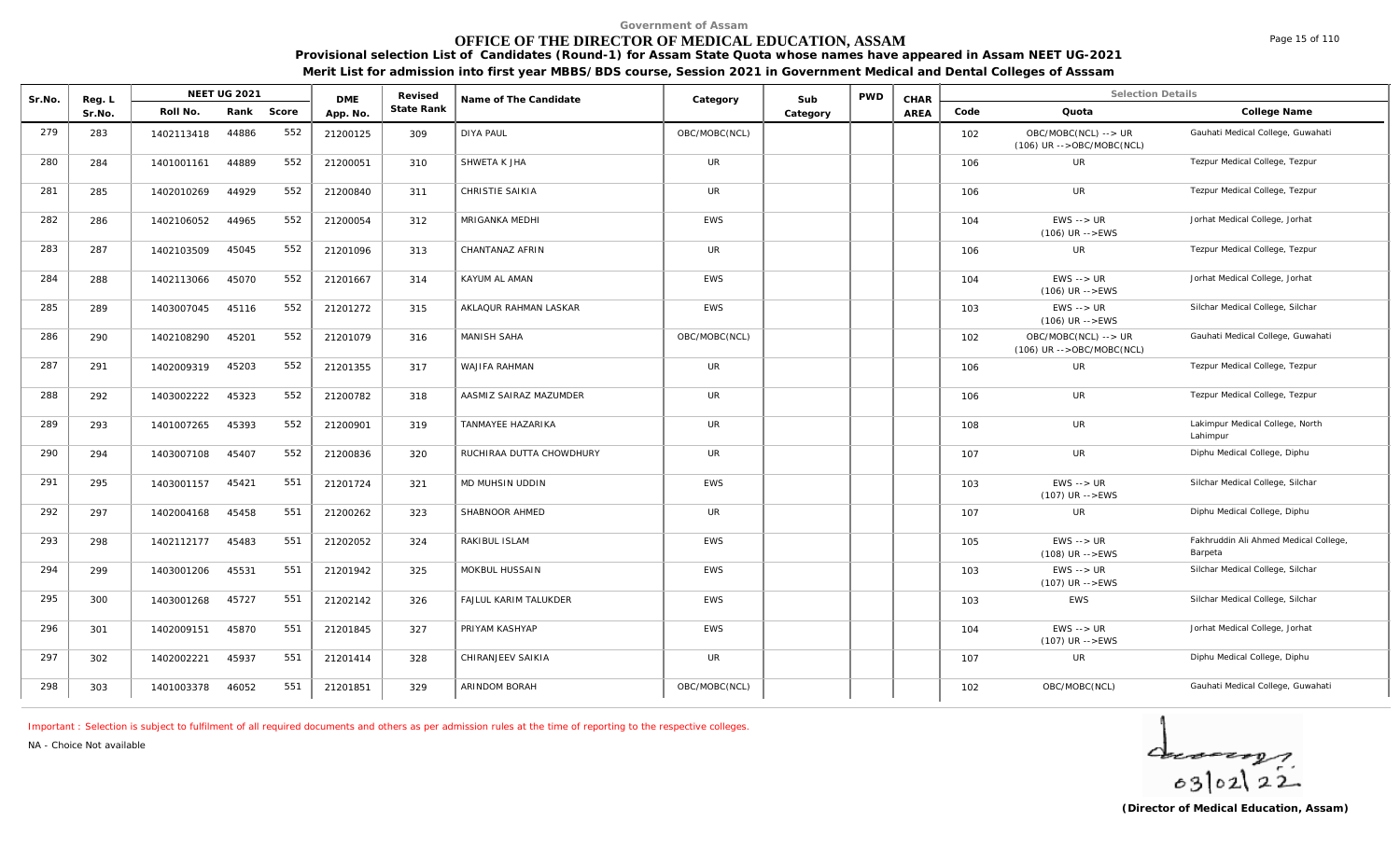# **OFFICE OF THE DIRECTOR OF MEDICAL EDUCATION, ASSAM**

**Provisional selection List of Candidates (Round-1) for Assam State Quota whose names have appeared in Assam NEET UG-2021 Merit List for admission into first year MBBS/BDS course, Session 2021 in Government Medical and Dental Colleges of Asssam**

|        |        |            |              |       |            |            | ment Elbertor damibblion into mot year mibbo/ bbo coarbe, bebblion zoz i in ooverningitemeated and bental conegeb or Abbbani |            |          |            |      |      |                                         |                                |
|--------|--------|------------|--------------|-------|------------|------------|------------------------------------------------------------------------------------------------------------------------------|------------|----------|------------|------|------|-----------------------------------------|--------------------------------|
| Sr.No. | Reg. L |            | NEET UG 2021 |       | <b>DME</b> | Revised    | Name of The Candidate                                                                                                        | Category   | Sub      | <b>PWD</b> | CHAR |      |                                         | <b>Selection Details</b>       |
|        | Sr.No. | Roll No.   | Rank         | Score | App. No.   | State Rank |                                                                                                                              |            | Category |            | AREA | Code | Quota                                   | College Name                   |
| 299    | 304    | 1402102465 | 46079        | 550   | 21201832   | 330        | RAKIBUL ISLAM                                                                                                                | <b>EWS</b> |          |            |      | 104  | $EWS \rightarrow UR$<br>(107) UR -->EWS | Jorhat Medical College, Jorhat |
| 300    | 305    | 1402101201 | 46100        | 550   | 21201552   | 331        | ZAKARIA AHMED                                                                                                                | <b>EWS</b> |          |            |      | 104  | $EWS \rightarrow UR$<br>(108) UR -->EWS | Jorhat Medical College, Jorhat |

| - Ju | 1402101201 | 70100 |                                                                                                                                                                | <b>ZIZUIJJZ</b> |     | _________________     | $-11$         |            | $10 +$ | $(108)$ UR -->EWS                                 |                                                  |
|------|------------|-------|----------------------------------------------------------------------------------------------------------------------------------------------------------------|-----------------|-----|-----------------------|---------------|------------|--------|---------------------------------------------------|--------------------------------------------------|
| 306  | 1401003084 |       | 550                                                                                                                                                            | 21200316        | 332 | SHIVANGI SARMA        | <b>UR</b>     |            | 107    | <b>UR</b>                                         | Diphu Medical College, Diphu                     |
| 307  | 1402104064 |       | 550                                                                                                                                                            | 21200998        | 333 | SHAMIM AKHTAR         | <b>UR</b>     |            | 107    | <b>UR</b>                                         | Diphu Medical College, Diphu                     |
| 308  | 1402109210 |       | 550                                                                                                                                                            | 21201404        | 334 | SHAHARUL ISLAM        | <b>EWS</b>    |            | 103    | $EWS \rightarrow UR$<br>$(107)$ UR $-$ > EWS      | Silchar Medical College, Silchar                 |
| 309  | 1401010074 |       | 550                                                                                                                                                            | 21201317        | 335 | <b>BIWEK UPADHYAY</b> | <b>EWS</b>    |            | 103    | $EWS \rightarrow UR$<br>$(108)$ UR -->EWS         | Silchar Medical College, Silchar                 |
| 310  | 1402114273 |       | 550                                                                                                                                                            | 21200378        | 336 | <b>IMRAN HUSSAIN</b>  | <b>UR</b>     | <b>YES</b> | 105    | CHAR AREA                                         | Fakhruddin Ali Ahmed Medical College,<br>Barpeta |
| 311  | 1402105287 |       | 550                                                                                                                                                            | 21200607        | 337 | <b>LAHAR GARG</b>     | <b>UR</b>     |            | 107    | UR                                                | Diphu Medical College, Diphu                     |
| 312  | 1402008146 |       | 550                                                                                                                                                            | 21201349        | 338 | PARVEJ AKHTAR         | <b>EWS</b>    |            | 104    | $EWS \rightarrow UR$<br>$(107)$ UR -->EWS         | Jorhat Medical College, Jorhat                   |
| 313  | 1403004167 |       | 550                                                                                                                                                            | 21200396        | 339 | ADREESH SAHA          | <b>UR</b>     |            | 107    | <b>UR</b>                                         | Diphu Medical College, Diphu                     |
| 314  | 1402008160 |       | 550                                                                                                                                                            | 21201804        | 340 | <b>BILQUEES NEHAR</b> | <b>EWS</b>    |            | 103    | $EWS \rightarrow UR$<br>$(107)$ UR -->EWS         | Silchar Medical College, Silchar                 |
| 315  | 1401006170 |       | 550                                                                                                                                                            | 21200193        | 341 | SAMPROTIK SIDHANT     | <b>UR</b>     |            | 108    | <b>UR</b>                                         | Lakimpur Medical College, North<br>Lahimpur      |
| 316  | 1403006392 |       | 550                                                                                                                                                            | 21200355        | 342 | AHMED LABIB BARBHUIYA | <b>EWS</b>    |            | 103    | $EWS \rightarrow UR$<br>$(107)$ UR -->EWS         | Silchar Medical College, Silchar                 |
| 317  | 1402006085 |       | 550                                                                                                                                                            | 21201102        | 343 | SYED ANNAZ MUSAKIB    | <b>EWS</b>    |            | 104    | $EWS \rightarrow UR$<br>$(108)$ UR $--$ EWS       | Jorhat Medical College, Jorhat                   |
| 318  | 1402104318 |       | 550                                                                                                                                                            | 21201116        | 344 | HASANUJ ZAMAN         | EWS           |            | 105    | $EWS \rightarrow UR$<br>$(107)$ UR $-$ > EWS      | Fakhruddin Ali Ahmed Medical College,<br>Barpeta |
| 319  | 1402107059 |       | 550                                                                                                                                                            | 21200189        | 345 | <b>BITUPAN SARMAH</b> | <b>UR</b>     |            | 107    | <b>UR</b>                                         | Diphu Medical College, Diphu                     |
| 320  | 1402114141 |       | 549                                                                                                                                                            | 21201200        | 346 | PAMIT KUMAR           | OBC/MOBC(NCL) |            | 102    | OBC/MOBC(NCL) --> UR<br>(107) UR -->OBC/MOBC(NCL) | Gauhati Medical College, Guwahati                |
| 321  | 1402002483 |       | 549                                                                                                                                                            | 21201098        | 347 | SAMIM AFRUZ JOTDER    | <b>EWS</b>    |            | 103    | $EWS \rightarrow UR$<br>(107) UR -->EWS           | Silchar Medical College, Silchar                 |
| 322  | 1402010280 |       | 549                                                                                                                                                            | 21201167        | 348 | SHOUNIK SARMA         | <b>UR</b>     |            | 107    | <b>UR</b>                                         | Diphu Medical College, Diphu                     |
| 323  | 1404004171 |       | 549                                                                                                                                                            | 21201208        | 349 | MUKTADIR HUSSAIN      | <b>EWS</b>    |            | 104    | $EWS \rightarrow UR$<br>$(107)$ UR $-$ > EWS      | Jorhat Medical College, Jorhat                   |
|      |            |       | 46110<br>46136<br>46191<br>46335<br>46354<br>46385<br>46501<br>46502<br>46582<br>46668<br>46692<br>46725<br>46726<br>46741<br>46860<br>47177<br>47226<br>47239 |                 |     |                       |               |            |        |                                                   |                                                  |

*Important : Selection is subject to fulfilment of all required documents and others as per admission rules at the time of reporting to the respective colleges.*

*NA - Choice Not available*



Page 16 of 110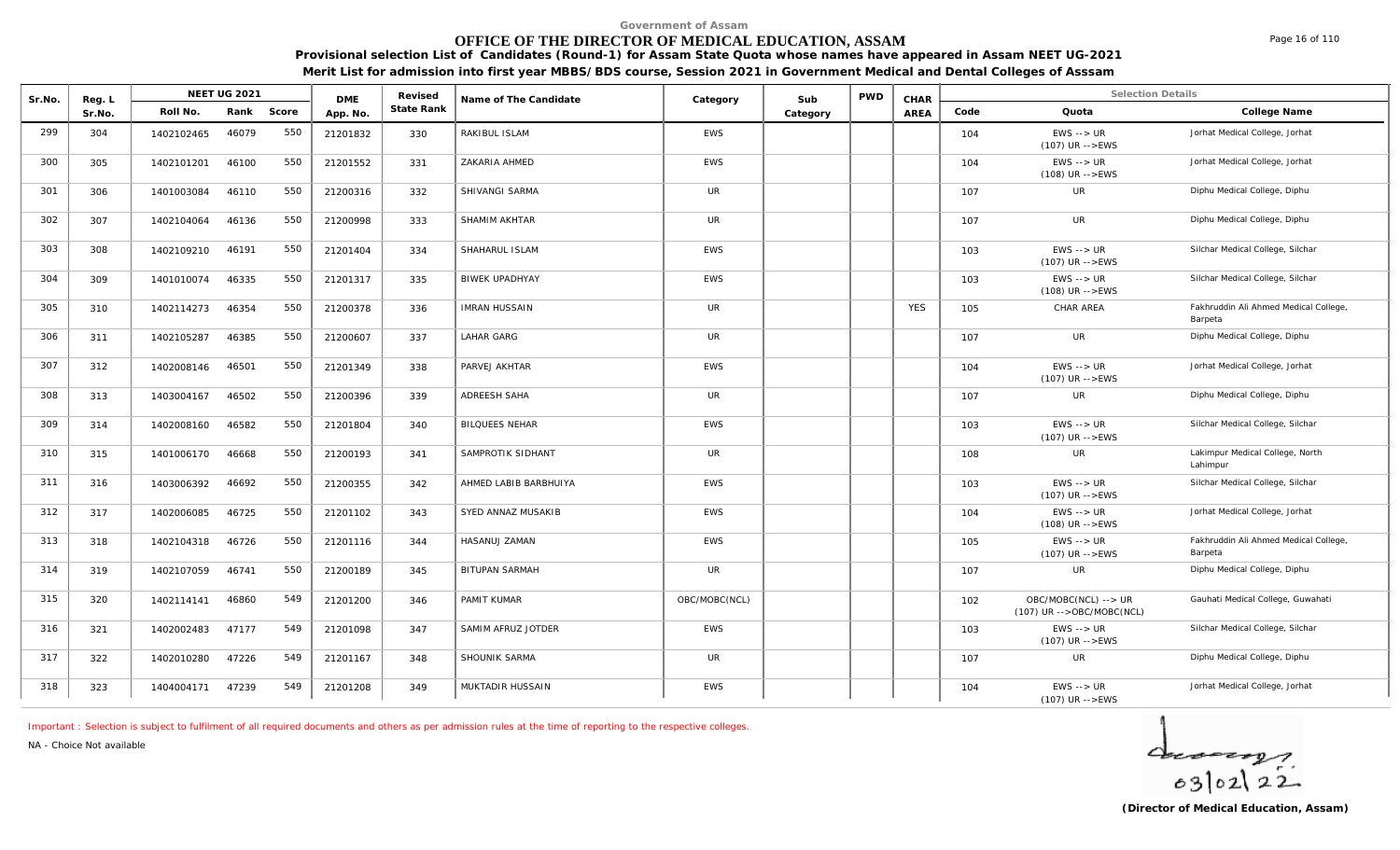# **OFFICE OF THE DIRECTOR OF MEDICAL EDUCATION, ASSAM**

Page 17 of 110

**Provisional selection List of Candidates (Round-1) for Assam State Quota whose names have appeared in Assam NEET UG-2021 Merit List for admission into first year MBBS/BDS course, Session 2021 in Government Medical and Dental Colleges of Asssam**

| Sr.No. | Reg. L |            | <b>NEET UG 2021</b> |       | <b>DME</b> | Revised    | Name of The Candidate | Category      | Sub      | <b>PWD</b> | CHAR        |      | <b>Selection Details</b>                          |                                             |
|--------|--------|------------|---------------------|-------|------------|------------|-----------------------|---------------|----------|------------|-------------|------|---------------------------------------------------|---------------------------------------------|
|        | Sr.No. | Roll No.   | Rank                | Score | App. No.   | State Rank |                       |               | Category |            | <b>AREA</b> | Code | Quota                                             | College Name                                |
| 319    | 324    | 1402112355 | 47261               | 549   | 21200011   | 350        | ARIJIT DAS            | <b>SC</b>     |          |            |             | 102  | $SC \rightarrow UR$<br>$(108)$ UR $--$ SC         | Gauhati Medical College, Guwahati           |
| 320    | 325    | 1402101030 | 47309               | 549   | 21200413   | 351        | YASH MALAKAR          | <b>SC</b>     |          |            |             | 102  | $SC \rightarrow UR$<br>(107) UR -->SC             | Gauhati Medical College, Guwahati           |
| 321    | 326    | 4608004432 | 47323               | 549   | 21200549   | 352        | <b>TANIMA GHOSH</b>   | <b>UR</b>     |          |            |             | 107  | <b>UR</b>                                         | Diphu Medical College, Diphu                |
| 322    | 327    | 2702108283 | 47398               | 548   | 21200754   | 353        | RIYA TALUKDAR         | <b>EWS</b>    |          |            |             | 103  | $EWS \rightarrow UR$<br>(107) UR -->EWS           | Silchar Medical College, Silchar            |
| 323    | 328    | 1404005062 | 47420               | 548   | 21200427   | 354        | SMRITI CHUTIA         | OBC/MOBC(NCL) | CHUTIA   |            |             | 102  | OBC/MOBC(NCL) --> UR<br>(107) UR -->OBC/MOBC(NCL) | Gauhati Medical College, Guwahati           |
| 324    | 329    | 1402111055 | 47421               | 548   | 21201390   | 355        | AKRAMUL HOQUE         | <b>UR</b>     |          |            |             | 108  | <b>UR</b>                                         | Lakimpur Medical College, North<br>Lahimpur |
| 325    | 330    | 1402009033 | 47466               | 548   | 21200982   | 356        | PALLAV TAMULI         | <b>EWS</b>    |          |            |             | 104  | $EWS \rightarrow UR$<br>$(107)$ UR -->EWS         | Jorhat Medical College, Jorhat              |
| 326    | 331    | 1402104254 | 47507               | 548   | 21201517   | 357        | JENIFER RAHMAN        | <b>EWS</b>    |          |            |             | 104  | $EWS \rightarrow UR$<br>$(107)$ UR -->EWS         | Jorhat Medical College, Jorhat              |
| 327    | 332    | 1402112345 | 47666               | 548   | 21202172   | 358        | <b>BISHU DEY</b>      | OBC/MOBC(NCL) |          |            |             | 102  | OBC/MOBC(NCL) --> UR<br>(107) UR -->OBC/MOBC(NCL) | Gauhati Medical College, Guwahati           |
| 328    | 333    | 1402012011 | 47757               | 548   | 21200971   | 359        | SOBAHAN ALI           | <b>EWS</b>    |          |            |             | 104  | $EWS \rightarrow UR$<br>$(107)$ UR -->EWS         | Jorhat Medical College, Jorhat              |
| 329    | 334    | 1402106306 | 47779               | 548   | 21201055   | 360        | <b>BANAJIT DEKA</b>   | <b>EWS</b>    |          |            |             | 104  | $EWS \rightarrow UR$<br>(107) UR -->EWS           | Jorhat Medical College, Jorhat              |
| 330    | 335    | 1402005484 | 47907               | 548   | 21200499   | 361        | MRIGANKA SARMA        | <b>UR</b>     |          |            |             | 107  | <b>UR</b>                                         | Diphu Medical College, Diphu                |
| 331    | 336    | 1402105209 | 48040               | 547   | 21200710   | 362        | <b>ASRAFUL ISLAM</b>  | <b>EWS</b>    |          |            |             | 108  | UR                                                | Lakimpur Medical College, North<br>Lahimpur |
| 332    | 337    | 1402114196 | 48078               | 547   | 21200056   | 363        | RUBINA DEWAN          | UR            |          |            |             | 107  | UR                                                | Diphu Medical College, Diphu                |
| 333    | 338    | 1402107012 | 48099               | 547   | 21200428   | 364        | <b>JANWABI ROY</b>    | UR            |          |            |             | 107  | UR                                                | Diphu Medical College, Diphu                |
| 334    | 339    | 1402106174 | 48183               | 547   | 21201254   | 365        | MONOWAR HUSSAIN       | <b>EWS</b>    |          |            | <b>YES</b>  | 104  | $EWS \rightarrow UR$<br>$(107)$ UR -->EWS         | Jorhat Medical College, Jorhat              |
| 335    | 340    | 1403001288 | 48364               | 547   | 21200340   | 366        | <b>SAYAN DAS</b>      | <b>SC</b>     |          |            |             | 103  | $SC \rightarrow UR$<br>$(107)$ UR $--$ SC         | Silchar Medical College, Silchar            |
| 336    | 341    | 1402111314 | 48500               | 547   | 21201015   | 367        | <b>ARCHITA PHUKAN</b> | <b>UR</b>     |          |            |             | 108  | <b>UR</b>                                         | Lakimpur Medical College, North<br>Lahimpur |
| 337    | 342    | 1402102423 | 48548               | 547   | 21200543   | 368        | MD MEHBUBAR RAHMAN    | <b>UR</b>     |          |            |             | 108  | <b>UR</b>                                         | Lakimpur Medical College, North<br>Lahimpur |
| 338    | 343    | 1404009127 | 48555               | 547   | 21200013   | 369        | BIDYASAGAR DAS BHUYAN | <b>SC</b>     |          |            |             | 102  | $SC \rightarrow UR$<br>$(108)$ UR $--$ SC         | Gauhati Medical College, Guwahati           |

*Important : Selection is subject to fulfilment of all required documents and others as per admission rules at the time of reporting to the respective colleges.*

*NA - Choice Not available*

 $40222$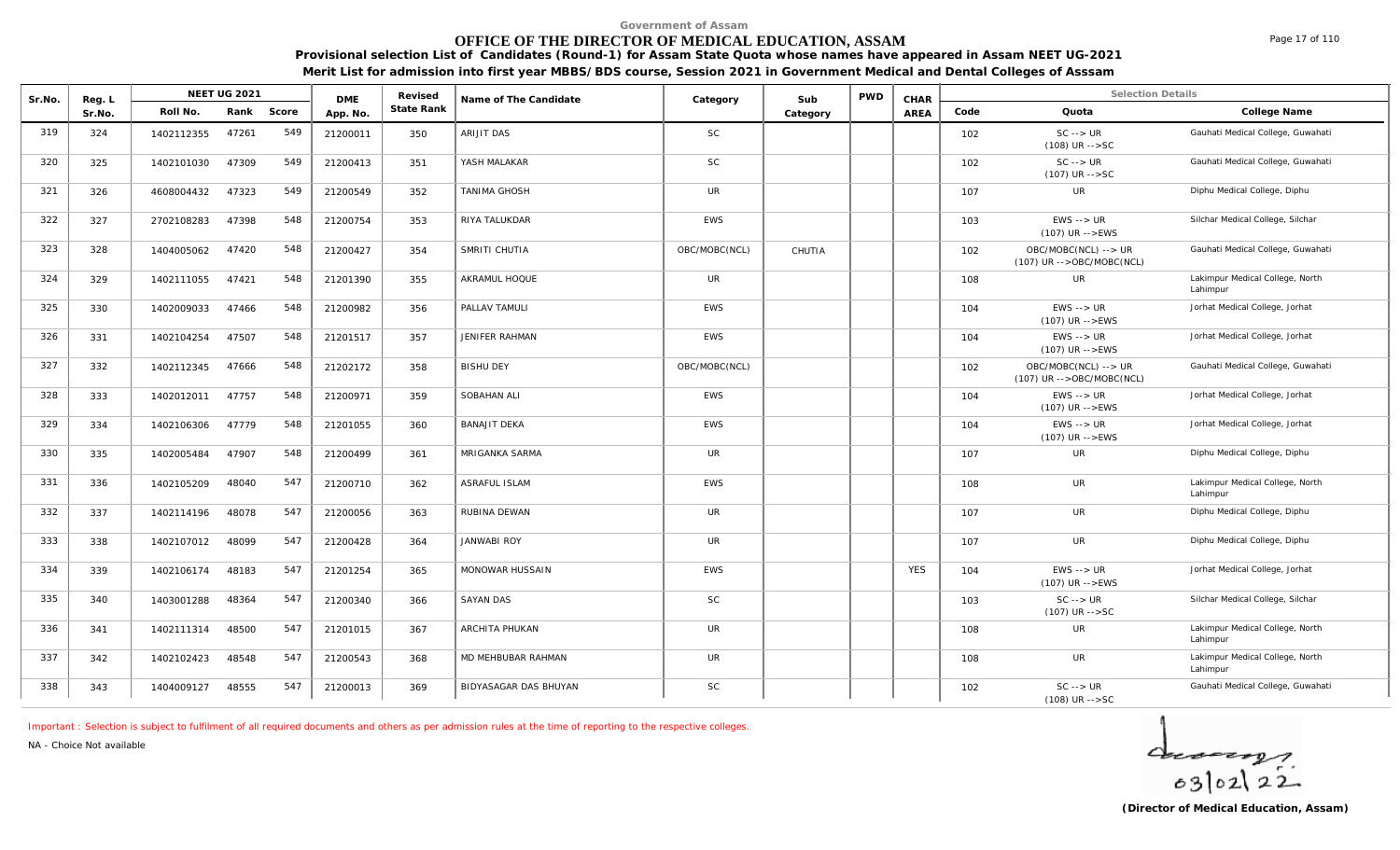# **OFFICE OF THE DIRECTOR OF MEDICAL EDUCATION, ASSAM**

**Provisional selection List of Candidates (Round-1) for Assam State Quota whose names have appeared in Assam NEET UG-2021**

**Merit List for admission into first year MBBS/BDS course, Session 2021 in Government Medical and Dental Colleges of Asssam**

| Sr.No. | Reg. L |            | <b>NEET UG 2021</b> |       | <b>DME</b> | Revised    | Name of The Candidate   | Category      | Sub      | <b>PWD</b> | CHAR       |           | <b>Selection Details</b>                            |                                                  |
|--------|--------|------------|---------------------|-------|------------|------------|-------------------------|---------------|----------|------------|------------|-----------|-----------------------------------------------------|--------------------------------------------------|
|        | Sr.No. | Roll No.   | Rank                | Score | App. No.   | State Rank |                         |               | Category |            | AREA       | Code      | Quota                                               | College Name                                     |
| 339    | 344    | 1404006236 | 48594               | 547   | 21200621   | 370        | MEHNAZ SABRIN CHOWDHURY | <b>UR</b>     |          |            |            | 108       | UR                                                  | Lakimpur Medical College, North<br>Lahimpur      |
| 340    | 345    | 1402009217 | 48690               | 547   | 21200377   | 371        | ABHIJNYAN SAIKIA        | <b>UR</b>     |          |            |            | 108       | <b>UR</b>                                           | Lakimpur Medical College, North<br>Lahimpur      |
| 341    | 346    | 1402002037 | 48701               | 546   | 21201834   | 372        | DIDARUL HUSSAN AHMED    | <b>EWS</b>    |          |            |            | 104       | $EWS \rightarrow UR$<br>$(108)$ UR -->EWS           | Jorhat Medical College, Jorhat                   |
| 342    | 347    | 1402005400 | 48720               | 546   | 21200815   | 373        | HRISHIKESH DAS          | <b>EWS</b>    |          |            |            | 104       | $EWS \rightarrow UR$<br>$(108)$ UR -->EWS           | Jorhat Medical College, Jorhat                   |
| 343    | 348    | 1402010314 | 48734               | 546   | 21201712   | 374        | AHAMED ALI              | UR            |          |            | <b>YES</b> | 104       | CHAR AREA                                           | Jorhat Medical College, Jorhat                   |
| 344    | 349    | 1402003280 | 48871               | 546   | 21200150   | 375        | NIBIR DEKA              | SC            |          |            |            | 102       | $SC \rightarrow UR$<br>$(108)$ UR $--$ SC           | Gauhati Medical College, Guwahati                |
| 345    | 350    | 1402015210 | 49033               | 546   | 21200844   | 376        | <b>IJABUL AHMED</b>     | <b>EWS</b>    |          |            |            | 105       | $EWS \rightarrow UR$<br>$(108)$ UR -->EWS           | Fakhruddin Ali Ahmed Medical College,<br>Barpeta |
| 346    | 351    | 1402109129 | 49078               | 546   | 21201952   | 377        | MANISH SUREKA           | <b>UR</b>     |          |            |            | 108       | <b>UR</b>                                           | Lakimpur Medical College, North<br>Lahimpur      |
| 347    | 352    | 1401010063 | 49137               | 546   | 21200902   | 378        | RAJ PRAJAPATI           | OBC/MOBC(NCL) |          |            |            | 102       | OBC/MOBC(NCL) --> UR<br>$(108)$ UR -->OBC/MOBC(NCL) | Gauhati Medical College, Guwahati                |
| 348    | 353    | 1402001271 | 49296               | 546   | 21201226   | 379        | ANURAG THAKURIA         | <b>UR</b>     |          |            |            | 108       | UR                                                  | Lakimpur Medical College, North<br>Lahimpur      |
| 349    | 354    | 1402015235 | 49422               | 545   | 21201344   | 380        | SHEIKH FORID            | <b>EWS</b>    |          |            |            | 105       | $EWS \rightarrow UR$<br>$(108)$ UR -->EWS           | Fakhruddin Ali Ahmed Medical College,<br>Barpeta |
| 350    | 355    | 1402110187 | 49920               | 545   | 21201260   | 381        | <b>DADUL TALUKDAR</b>   | OBC/MOBC(NCL) |          |            |            | 102       | OBC/MOBC(NCL) --> UR<br>(108) UR -->OBC/MOBC(NCL)   | Gauhati Medical College, Guwahati                |
| 351    | 356    | 1403002213 | 49938               | 545   | 21200870   | 382        | SADIK AHMED BARBHUIYA   | <b>EWS</b>    |          |            |            | 105       | $EWS \rightarrow UR$<br>$(108)$ UR -->EWS           | Fakhruddin Ali Ahmed Medical College,<br>Barpeta |
| 352    | 357    | 1402011044 | 49995               | 545   | 21200211   | 383        | <b>BITOPAN KALITA</b>   | <b>EWS</b>    |          |            |            | 105       | $EWS \rightarrow UR$<br>$(108)$ UR -->EWS           | Fakhruddin Ali Ahmed Medical College,<br>Barpeta |
| 353    | 358    | 1403006136 | 50010               | 545   | 21201177   | 384        | TAUHED AHMED LASKAR     | <b>UR</b>     |          |            |            | <b>NA</b> |                                                     |                                                  |
| 354    | 359    | 1402002599 | 50236               | 544   | 21201531   | 385        | SAJID HUSSAIN AHMED     | <b>EWS</b>    |          |            |            | 105       | $EWS \rightarrow UR$<br>$(108)$ UR -->EWS           | Fakhruddin Ali Ahmed Medical College,<br>Barpeta |
| 355    | 360    | 1404010063 | 50264               | 544   | 21200136   | 386        | BIKASHJYOTI PHUKAN      | <b>UR</b>     |          |            |            | 108       | <b>UR</b>                                           | Lakimpur Medical College, North<br>Lahimpur      |
| 356    | 361    | 1402018242 | 50581               | 544   | 21200914   | 387        | BHASWAT PRITAM SARMA    | <b>UR</b>     |          |            |            | 108       | <b>UR</b>                                           | Lakimpur Medical College, North<br>Lahimpur      |
| 357    | 362    | 1402003458 | 50608               | 544   | 21200591   | 388        | ANGSHUMAN DAS           | OBC/MOBC(NCL) |          |            |            | 102       | OBC/MOBC(NCL)                                       | Gauhati Medical College, Guwahati                |
| 358    | 363    | 1402111325 | 50778               | 544   | 21200708   | 389        | ROKIBUL HUSSAIN         | <b>EWS</b>    |          |            |            | 106       | $EWS \rightarrow UR$<br>$(108)$ UR -->EWS           | Tezpur Medical College, Tezpur                   |

*Important : Selection is subject to fulfilment of all required documents and others as per admission rules at the time of reporting to the respective colleges.*

*NA - Choice Not available*

 $402122$ 

Page 18 of 110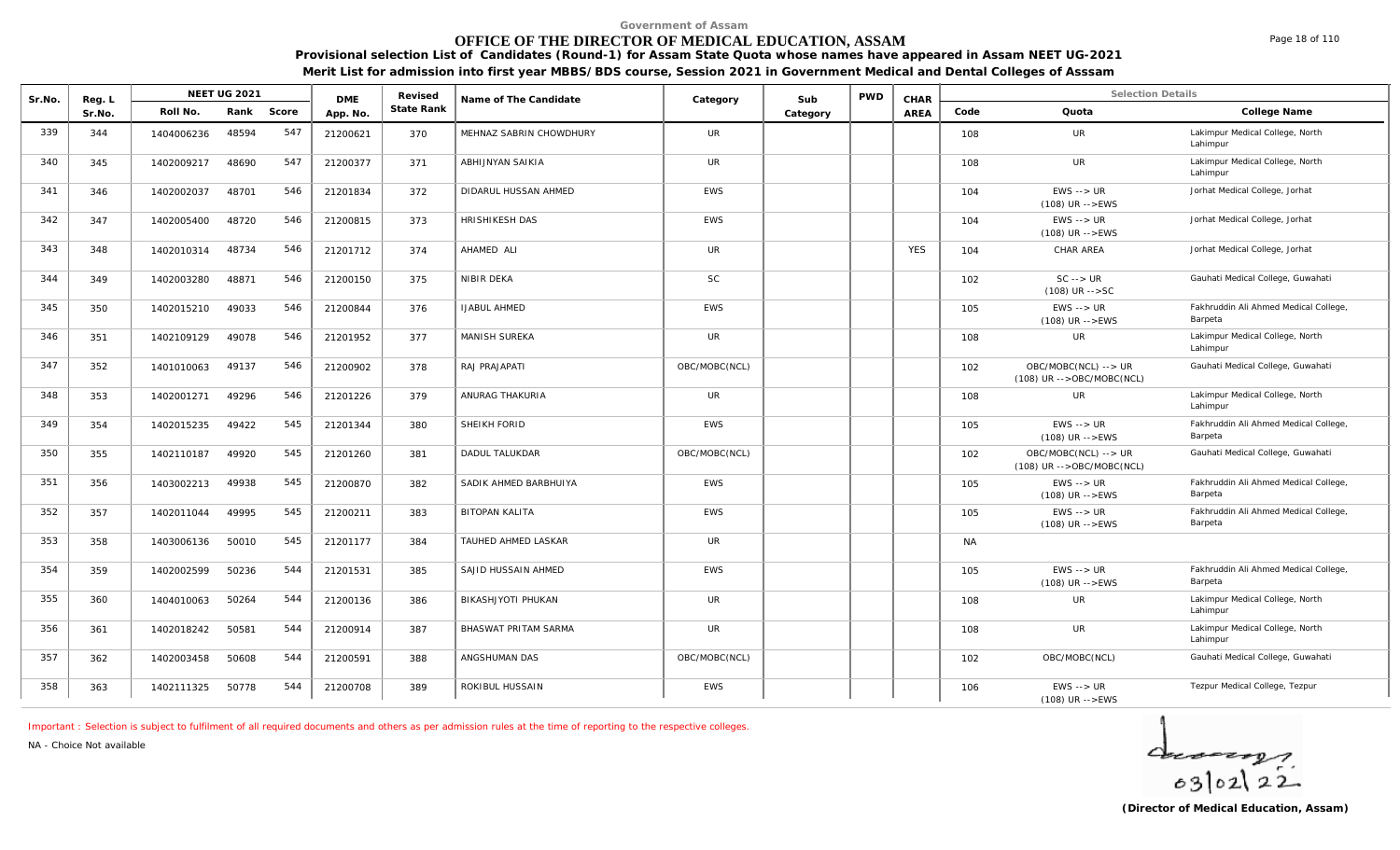### **OFFICE OF THE DIRECTOR OF MEDICAL EDUCATION, ASSAM**

**Provisional selection List of Candidates (Round-1) for Assam State Quota whose names have appeared in Assam NEET UG-2021 Merit List for admission into first year MBBS/BDS course, Session 2021 in Government Medical and Dental Colleges of Asssam**

| Sr.No. | Reg. L |            | <b>NEET UG 2021</b><br>Roll No. |       | <b>DME</b> | Revised    | Name of The Candidate   | Category   | Sub      | <b>PWD</b> | CHAR |           | <b>Selection Details</b>                         |                                                  |
|--------|--------|------------|---------------------------------|-------|------------|------------|-------------------------|------------|----------|------------|------|-----------|--------------------------------------------------|--------------------------------------------------|
|        | Sr.No. |            | Rank                            | Score | App. No.   | State Rank |                         |            | Category |            | AREA | Code      | Quota                                            | College Name                                     |
| 359    | 364    | 1402108367 | 50828                           | 543   | 21200928   | 390        | ZAKIR HUSSAIN           | <b>EWS</b> |          |            |      | 105       | $EWS \rightarrow \text{UR}$<br>$(108)$ UR -->EWS | Fakhruddin Ali Ahmed Medical College,<br>Barpeta |
| 360    | 365    | 1402111439 | 50949                           | 543   | 21200036   | 391        | SAYASMITA BHARDWAJ      | <b>UR</b>  |          |            |      | 108       | <b>UR</b>                                        | Lakimpur Medical College, North<br>Lahimpur      |
| 361    | 366    | 1404008102 | 50997                           | 543   | 21200272   | 393        | CHAYANIKA ADHYAPAK      | <b>UR</b>  |          |            |      | 108       | UR                                               | Lakimpur Medical College, North<br>Lahimpur      |
| 362    | 367    | 1403002227 | 51071                           | 543   | 21200977   | 394        | SUMEDHA SENGUPTA        | <b>UR</b>  |          |            |      | 108       | UR                                               | Lakimpur Medical College, North<br>Lahimpur      |
| 363    | 368    | 1402009279 | 51091                           | 543   | 21200699   | 395        | <b>IJAJULAR RAHMAN</b>  | <b>EWS</b> |          |            |      | 106       | EWS                                              | Tezpur Medical College, Tezpur                   |
| 364    | 369    | 1402002477 | 51171                           | 543   | 21201131   | 396        | ANISHA BORAH            | UR         |          |            |      | 201       | UR                                               | Regional Dental College, Guwahati                |
| 365    | 370    | 1404005131 | 51256                           | 543   | 21200433   | 397        | SUMAIA SULTANA          | <b>EWS</b> |          |            |      | 106       | <b>EWS</b>                                       | Tezpur Medical College, Tezpur                   |
| 366    | 371    | 1402011329 | 51364                           | 543   | 21200220   | 398        | SHAHID AFRIDI           | <b>EWS</b> |          |            |      | 106       | <b>EWS</b>                                       | Tezpur Medical College, Tezpur                   |
| 367    | 372    | 1402004103 | 51514                           | 542   | 21200681   | 399        | PARTHA PRATIM DEKA      | UR         |          |            |      | <b>NA</b> |                                                  |                                                  |
| 368    | 373    | 1401001093 | 51535                           | 542   | 21200731   | 400        | PRIYABRATA MAZUMDER     | <b>UR</b>  |          |            |      | <b>NA</b> |                                                  |                                                  |
| 369    | 374    | 1402101883 | 51575                           | 542   | 21200773   | 401        | ATIBUR RAHMAN           | <b>EWS</b> |          |            |      | 105       | EWS                                              | Fakhruddin Ali Ahmed Medical College,<br>Barpeta |
| 370    | 375    | 1402111345 | 51765                           | 542   | 21200380   | 402        | MIHIR KUMAR GARG        | <b>UR</b>  |          |            |      | 201       | <b>UR</b>                                        | Regional Dental College, Guwahati                |
| 371    | 376    | 1402008019 | 51837                           | 542   | 21200615   | 403        | GIRISH KUMAR LOHIA      | <b>EWS</b> |          |            |      | 106       | EWS                                              | Tezpur Medical College, Tezpur                   |
| 372    | 377    | 1402017085 | 51893                           | 542   | 21200478   | 404        | PRASANT AGARWALLA       | <b>UR</b>  |          |            |      | 201       | <b>UR</b>                                        | Regional Dental College, Guwahati                |
| 373    | 378    | 1404006143 | 51897                           | 542   | 21201126   | 405        | CHAYANIKA BAISHYA       | <b>EWS</b> |          |            |      | 106       | EWS                                              | Tezpur Medical College, Tezpur                   |
| 374    | 379    | 1403006046 | 51953                           | 542   | 21201453   | 406        | RAJNANDINI SARKAR       | <b>UR</b>  |          |            |      | 201       | <b>UR</b>                                        | Regional Dental College, Guwahati                |
| 375    | 380    | 1401003417 | 52195                           | 541   | 21200765   | 407        | RUHUL AMIN CHOUDHURY    | <b>UR</b>  |          |            |      | 201       | UR                                               | Regional Dental College, Guwahati                |
| 376    | 381    | 1403004253 | 52374                           | 541   | 21201091   | 408        | MST WASIMA SIDDIQUA     | UR         |          |            |      | <b>NA</b> |                                                  |                                                  |
| 377    | 382    | 1401005180 | 52619                           | 541   | 21200449   | 409        | NABHANEEL BHATTACHARJEE | <b>EWS</b> |          |            |      | 106       | EWS                                              | Tezpur Medical College, Tezpur                   |
| 378    | 383    | 1402009053 | 52929                           | 540   | 21200612   | 410        | SHAZID ALOM MOLLAH      | <b>EWS</b> |          |            |      | 105       | <b>EWS</b>                                       | Fakhruddin Ali Ahmed Medical College,<br>Barpeta |

*Important : Selection is subject to fulfilment of all required documents and others as per admission rules at the time of reporting to the respective colleges.*

*NA - Choice Not available*

 $4 - 22$ 

Page 19 of 110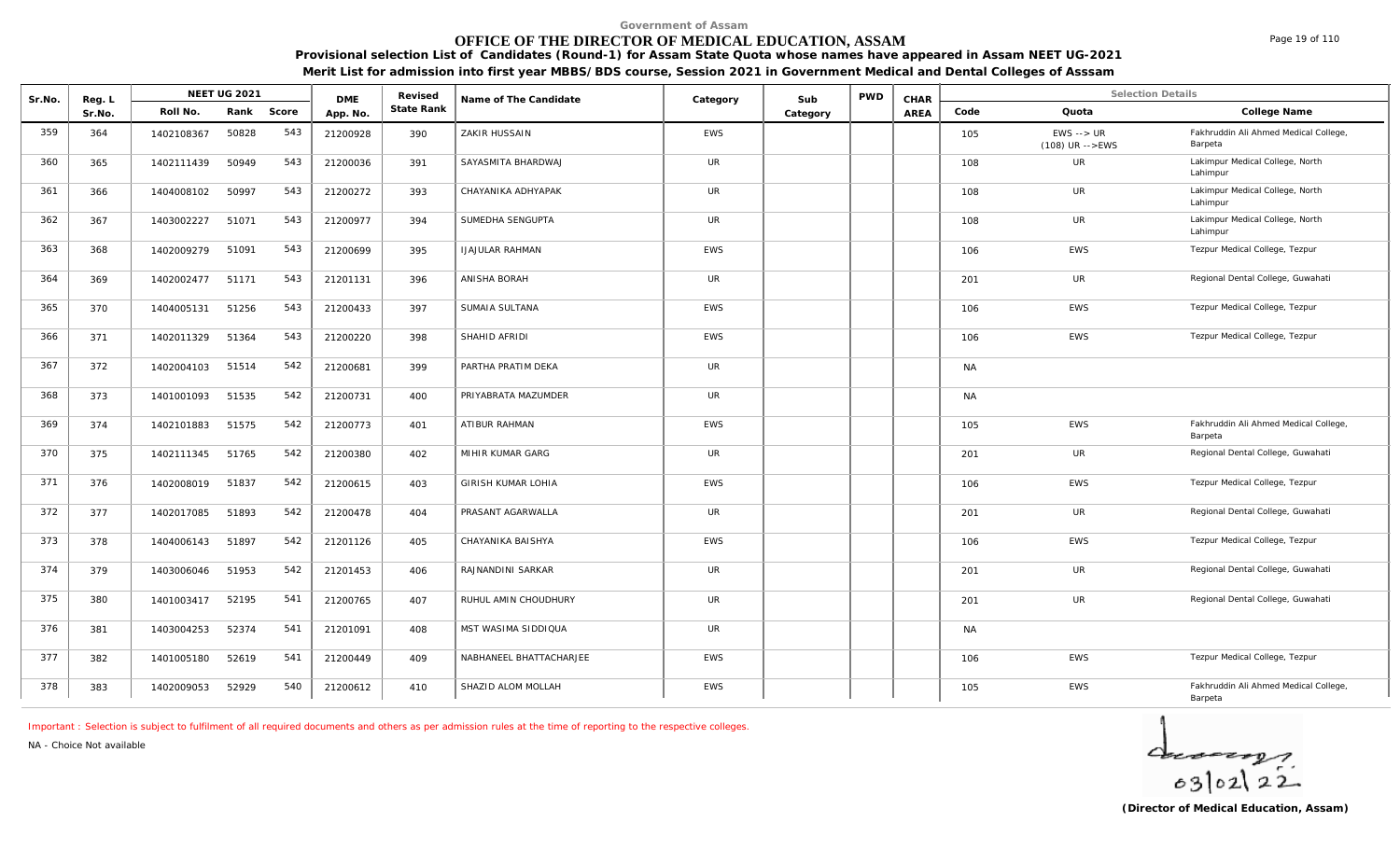# **OFFICE OF THE DIRECTOR OF MEDICAL EDUCATION, ASSAM**

**Provisional selection List of Candidates (Round-1) for Assam State Quota whose names have appeared in Assam NEET UG-2021**

**Merit List for admission into first year MBBS/BDS course, Session 2021 in Government Medical and Dental Colleges of Asssam**

| Sr.No. | Reg. L |            | <b>NEET UG 2021</b> |       | <b>DME</b> | Revised    | Name of The Candidate | Category      | Sub      | <b>PWD</b> | CHAR       |           | <b>Selection Details</b> |                                                  |
|--------|--------|------------|---------------------|-------|------------|------------|-----------------------|---------------|----------|------------|------------|-----------|--------------------------|--------------------------------------------------|
|        | Sr.No. | Roll No.   | Rank                | Score | App. No.   | State Rank |                       |               | Category |            | AREA       | Code      | Quota                    | College Name                                     |
| 379    | 384    | 1402106248 | 52957               | 540   | 21200333   | 411        | SREOSHI DEV ROY       | OBC/MOBC(NCL) |          |            |            | 102       | OBC/MOBC(NCL)            | Gauhati Medical College, Guwahati                |
| 380    | 385    | 1401001088 | 53075               | 540   | 21200522   | 412        | PRASURYA PRAN BORUAH  | <b>UR</b>     |          |            |            | <b>NA</b> |                          |                                                  |
| 381    | 386    | 1402010146 | 53087               | 540   | 21201346   | 413        | HAFIJUR RAHMAN        | <b>EWS</b>    |          |            |            | 106       | EWS                      | Tezpur Medical College, Tezpur                   |
| 382    | 387    | 1402102162 | 53103               | 540   | 21200144   | 414        | ARIFA NAZREEN         | <b>UR</b>     |          |            |            | <b>NA</b> |                          |                                                  |
| 383    | 388    | 1402020071 | 53116               | 540   | 21200587   | 415        | JYOTISMAN SARMAH      | <b>UR</b>     |          |            |            | 201       | UR                       | Regional Dental College, Guwahati                |
| 384    | 389    | 1402109364 | 53298               | 540   | 21200300   | 416        | UMANANDA SIKDAR       | <b>UR</b>     |          |            |            | <b>NA</b> |                          |                                                  |
| 385    | 390    | 1402005057 | 53362               | 540   | 21201868   | 417        | CHINMOY KUMAR         | OBC/MOBC(NCL) |          |            |            | 102       | OBC/MOBC(NCL)            | Gauhati Medical College, Guwahati                |
| 386    | 391    | 1402116207 | 53454               | 540   | 21201776   | 418        | MASUM AL FORID        | <b>EWS</b>    |          |            |            | 106       | EWS                      | Tezpur Medical College, Tezpur                   |
| 387    | 392    | 1402111122 | 53581               | 539   | 21200837   | 419        | <b>LATIFA KHATUN</b>  | EWS           |          |            |            | 105       | <b>EWS</b>               | Fakhruddin Ali Ahmed Medical College,<br>Barpeta |
| 388    | 393    | 1402007251 | 53780               | 539   | 21200093   | 420        | SHATADAL KARMAKAR     | OBC/MOBC(NCL) |          |            |            | 102       | OBC/MOBC(NCL)            | Gauhati Medical College, Guwahati                |
| 389    | 394    | 1402103083 | 53924               | 539   | 21200375   | 421        | NAFISA YASMIN AHMED   | OBC/MOBC(NCL) |          |            |            | 102       | OBC/MOBC(NCL)            | Gauhati Medical College, Guwahati                |
| 390    | 395    | 1402010069 | 53964               | 539   | 21200675   | 422        | RUHUL AMIN AHMED      | <b>UR</b>     |          |            | <b>YES</b> | 103       | CHAR AREA                | Silchar Medical College, Silchar                 |
| 391    | 396    | 1402007267 | 53980               | 539   | 21201573   | 423        | KOFIARA AHMED         | <b>EWS</b>    |          |            |            | 105       | <b>EWS</b>               | Fakhruddin Ali Ahmed Medical College,<br>Barpeta |
| 392    | 397    | 1402011036 | 53995               | 539   | 21200860   | 424        | PARINITA DAS          | <b>EWS</b>    |          |            |            | 105       | EWS                      | Fakhruddin Ali Ahmed Medical College,<br>Barpeta |
| 393    | 398    | 1404004144 | 54218               | 539   | 21201452   | 425        | <b>IRFAN HAQUE</b>    | <b>EWS</b>    |          |            |            | 106       | EWS                      | Tezpur Medical College, Tezpur                   |
| 394    | 399    | 1403001221 | 54537               | 538   | 21201305   | 426        | SHAMIM MD HUJAIFA     | <b>EWS</b>    |          |            |            | 105       | EWS                      | Fakhruddin Ali Ahmed Medical College,<br>Barpeta |
| 395    | 400    | 1402103210 | 54546               | 538   | 21200482   | 427        | SK SHAHID AL HADI     | <b>EWS</b>    |          |            |            | 105       | <b>EWS</b>               | Fakhruddin Ali Ahmed Medical College,<br>Barpeta |
| 396    | 401    | 1402113181 | 54745               | 538   | 21200103   | 429        | <b>BIKASH PATGIRI</b> | <b>UR</b>     |          |            |            | <b>NA</b> |                          |                                                  |
| 397    | 402    | 1403007155 | 54768               | 538   | 21200872   | 430        | <b>GOURAB GUHA</b>    | <b>EWS</b>    |          |            |            | 106       | EWS                      | Tezpur Medical College, Tezpur                   |
| 398    | 403    | 1402013331 | 54812               | 538   | 21201968   | 431        | <b>ILIAS ALI</b>      | <b>EWS</b>    |          |            |            | 105       | <b>EWS</b>               | Fakhruddin Ali Ahmed Medical College,<br>Barpeta |

*Important : Selection is subject to fulfilment of all required documents and others as per admission rules at the time of reporting to the respective colleges.*

*NA - Choice Not available*

 $402122$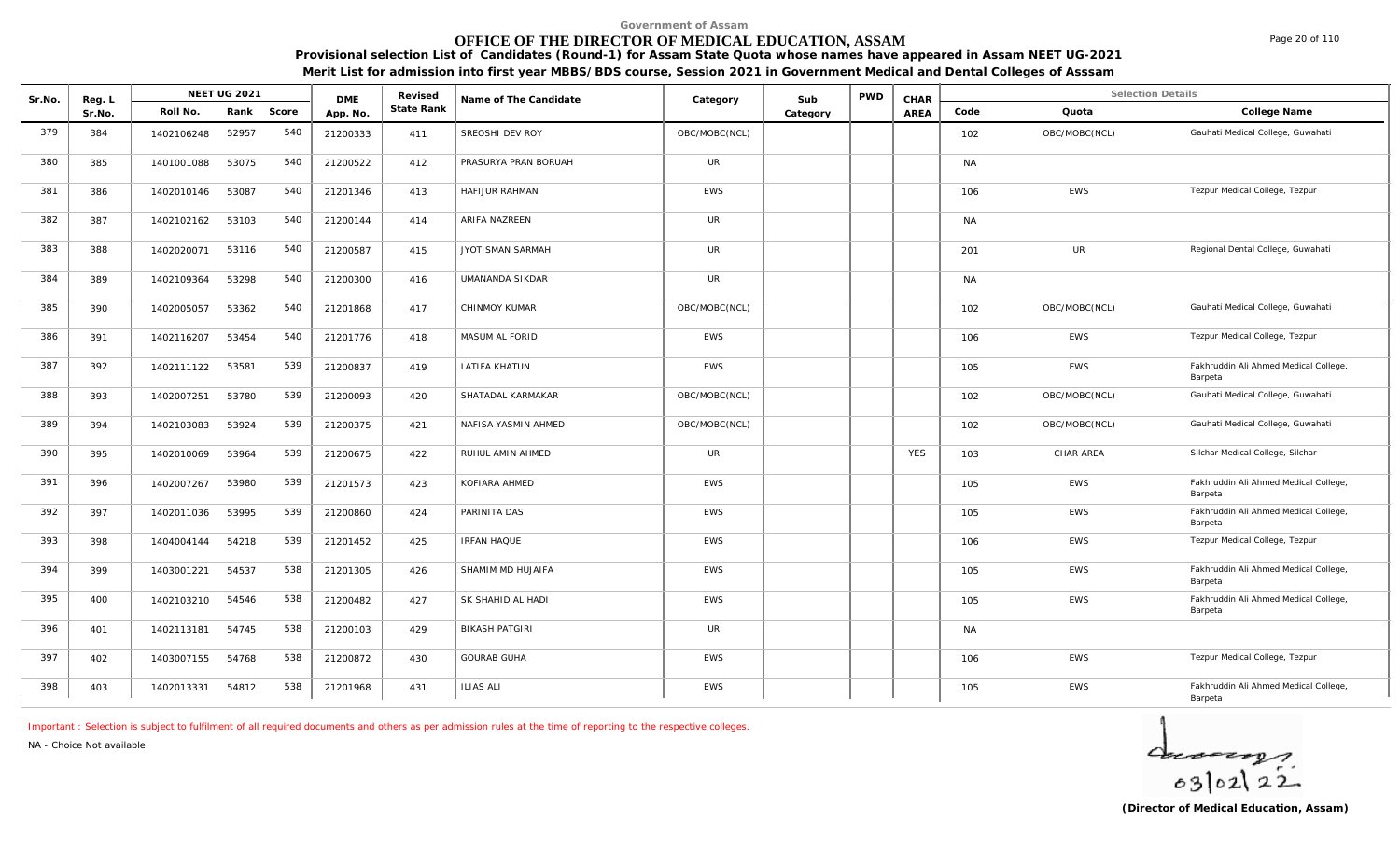# **OFFICE OF THE DIRECTOR OF MEDICAL EDUCATION, ASSAM**

**Provisional selection List of Candidates (Round-1) for Assam State Quota whose names have appeared in Assam NEET UG-2021**

**Merit List for admission into first year MBBS/BDS course, Session 2021 in Government Medical and Dental Colleges of Asssam**

| Sr.No. | Reg. L |            | <b>NEET UG 2021</b> |       | <b>DMF</b> | Revised    | Name of The Candidate     | Category      | Sub      | <b>PWD</b> | CHAR        |           | <b>Selection Details</b> |                                                  |
|--------|--------|------------|---------------------|-------|------------|------------|---------------------------|---------------|----------|------------|-------------|-----------|--------------------------|--------------------------------------------------|
|        | Sr.No. | Roll No.   | Rank                | Score | App. No.   | State Rank |                           |               | Category |            | <b>AREA</b> | Code      | Quota                    | College Name                                     |
| 399    | 404    | 1402013287 | 54907               | 538   | 21200327   | 432        | <b>HRISHITA DEKA</b>      | <b>UR</b>     |          |            |             | 201       | <b>UR</b>                | Regional Dental College, Guwahati                |
| 400    | 405    | 1402104540 | 54970               | 538   | 21201065   | 433        | ILIAS RAHMAT ULLAH ANSARY | UR            |          |            |             | 201       | <b>UR</b>                | Regional Dental College, Guwahati                |
| 401    | 406    | 1402009340 | 55214               | 537   | 21202362   | 435        | MUKARAM KHAN              | <b>UR</b>     |          |            |             | <b>NA</b> |                          |                                                  |
| 402    | 407    | 1403004200 | 55439               | 537   | 21201367   | 436        | IMRAN NAZIR LASKAR        | EWS           |          |            |             | 106       | <b>EWS</b>               | Tezpur Medical College, Tezpur                   |
| 403    | 408    | 1402102567 | 55509               | 537   | 21200349   | 437        | MD ZAKARIA                | <b>EWS</b>    |          |            |             | 105       | <b>EWS</b>               | Fakhruddin Ali Ahmed Medical College,<br>Barpeta |
| 404    | 409    | 1401004477 | 55511               | 537   | 21200797   | 438        | MD IZAHAR AHMED           | <b>EWS</b>    |          |            |             | 106       | <b>EWS</b>               | Tezpur Medical College, Tezpur                   |
| 405    | 410    | 1402003573 | 55519               | 537   | 21200174   | 439        | <b>SALINUR RAHMAN</b>     | <b>EWS</b>    |          |            |             | 106       | <b>EWS</b>               | Tezpur Medical College, Tezpur                   |
| 406    | 411    | 1402107141 | 55572               | 537   | 21200803   | 440        | SAFIQUL ISLAM             | <b>EWS</b>    |          |            |             | 106       | <b>EWS</b>               | Tezpur Medical College, Tezpur                   |
| 407    | 412    | 4101009303 | 55573               | 537   | 21201194   | 441        | SABINA YASMIN             | <b>EWS</b>    |          |            |             | 105       | <b>EWS</b>               | Fakhruddin Ali Ahmed Medical College,<br>Barpeta |
| 408    | 413    | 1403002344 | 55622               | 537   | 21200740   | 442        | JARIF MUSTAFA LASKAR      | EWS           |          |            |             | 105       | EWS                      | Fakhruddin Ali Ahmed Medical College,<br>Barpeta |
| 409    | 414    | 1402103156 | 55663               | 537   | 21200923   | 443        | <b>SHAYAN PAUL</b>        | OBC/MOBC(NCL) |          |            |             | 102       | OBC/MOBC(NCL)            | Gauhati Medical College, Guwahati                |
| 410    | 415    | 1402103397 | 55786               | 536   | 21200764   | 444        | RASHIDUL HOQUE            | <b>EWS</b>    |          |            | <b>YES</b>  | 105       | EWS                      | Fakhruddin Ali Ahmed Medical College,<br>Barpeta |
| 411    | 417    | 1402110375 | 55857               | 536   | 21200880   | 446        | FARZANA ALOM KHAN         | <b>EWS</b>    |          |            |             | 105       | <b>EWS</b>               | Fakhruddin Ali Ahmed Medical College,<br>Barpeta |
| 412    | 418    | 1402013080 | 55904               | 536   | 21200176   | 447        | SWEETA BANIK              | UR            |          |            |             | 201       | UR                       | Regional Dental College, Guwahati                |
| 413    | 419    | 1402108163 | 55938               | 536   | 21201300   | 448        | PARSHIYA HASAN            | <b>EWS</b>    |          |            |             | 105       | <b>EWS</b>               | Fakhruddin Ali Ahmed Medical College,<br>Barpeta |
| 414    | 420    | 1402111123 | 56067               | 536   | 21201316   | 449        | ABDUL BASHID SHEIKH       | EWS           |          |            |             | 105       | <b>EWS</b>               | Fakhruddin Ali Ahmed Medical College,<br>Barpeta |
| 415    | 421    | 1402109384 | 56081               | 536   | 21200576   | 450        | JYOTIRMOY KALITA          | EWS           |          |            |             | 105       | <b>EWS</b>               | Fakhruddin Ali Ahmed Medical College,<br>Barpeta |
| 416    | 422    | 1401001319 | 56205               | 536   | 21201025   | 451        | CHAYANKA BORPATRA GOHAIN  | <b>UR</b>     |          |            |             | 202       | UR                       | Government Dental College, Dibrugarh             |
| 417    | 423    | 1403002297 | 56358               | 536   | 21201652   | 452        | SAHADAT HUSSAIN LASKAR    | <b>EWS</b>    |          |            |             | 105       | <b>EWS</b>               | Fakhruddin Ali Ahmed Medical College,<br>Barpeta |
| 418    | 424    | 1402112299 | 56437               | 535   | 21201703   | 453        | NARAYAN KATOWAL           | OBC/MOBC(NCL) |          |            |             | 102       | OBC/MOBC(NCL)            | Gauhati Medical College, Guwahati                |

*Important : Selection is subject to fulfilment of all required documents and others as per admission rules at the time of reporting to the respective colleges.*

*NA - Choice Not available*

 $402122$ 

Page 21 of 110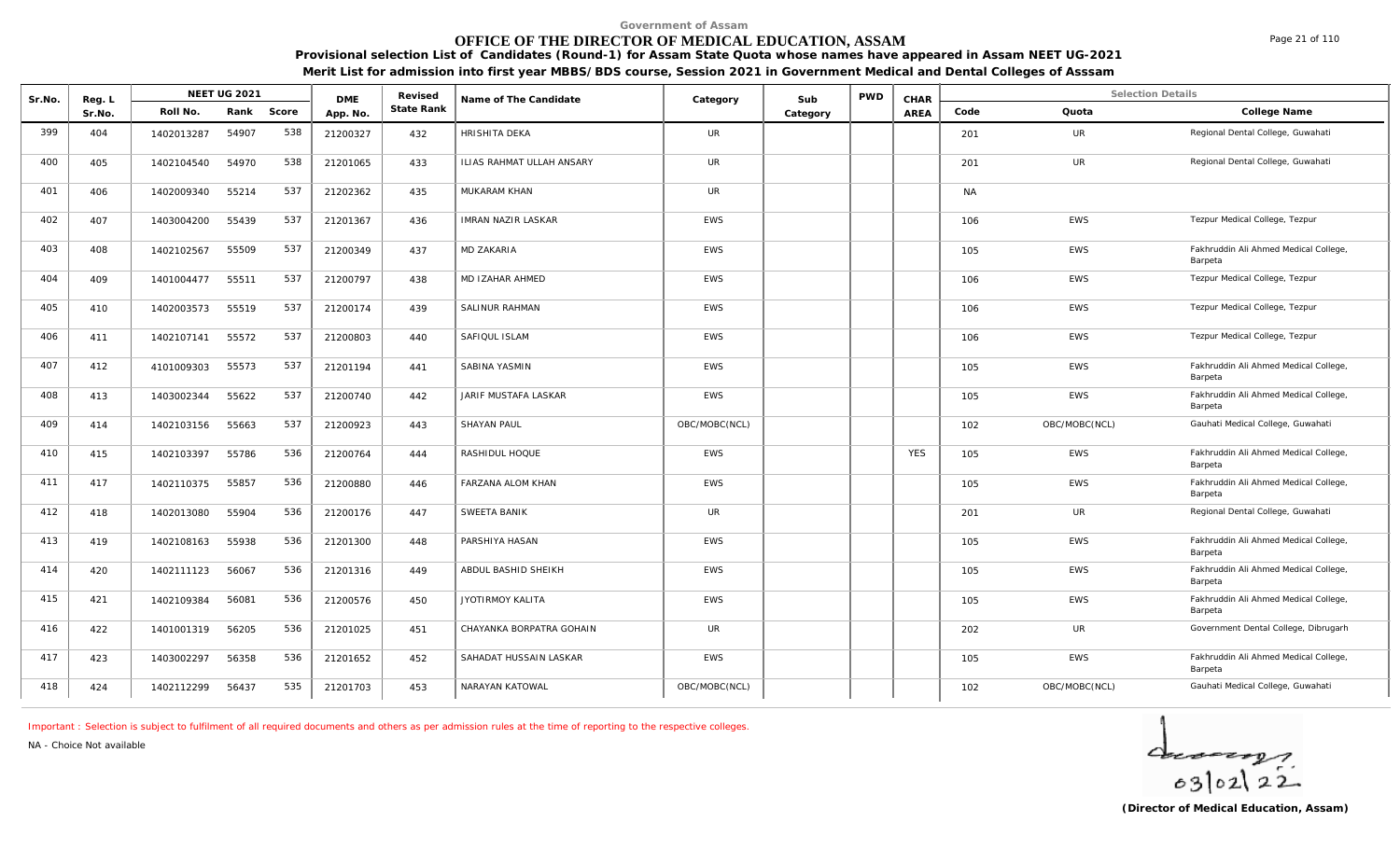# **OFFICE OF THE DIRECTOR OF MEDICAL EDUCATION, ASSAM**

**Provisional selection List of Candidates (Round-1) for Assam State Quota whose names have appeared in Assam NEET UG-2021 Merit List for admission into first year MBBS/BDS course, Session 2021 in Government Medical and Dental Colleges of Asssam**

| Sr.No. | Reg. L |            | NEET UG 2021 |       | <b>DME</b> | Revised    | Name of The Candidate       | Category   | Sub      | <b>PWD</b> | CHAR        |           | <b>Selection Details</b> |                                                  |
|--------|--------|------------|--------------|-------|------------|------------|-----------------------------|------------|----------|------------|-------------|-----------|--------------------------|--------------------------------------------------|
|        | Sr.No. | Roll No.   | Rank         | Score | App. No.   | State Rank |                             |            | Category |            | <b>AREA</b> | Code      | Quota                    | College Name                                     |
| 419    | 425    | 1402115145 | 56473        | 535   | 21201420   | 454        | <b>DIGANTA BARUAH</b>       | <b>EWS</b> |          |            |             | 106       | EWS                      | Tezpur Medical College, Tezpur                   |
| 420    | 426    | 1402120160 | 56512        | 535   | 21201601   | 455        | <b>FAZLUL HOQUE</b>         | EWS        |          |            |             | 105       | <b>EWS</b>               | Fakhruddin Ali Ahmed Medical College,<br>Barpeta |
| 421    | 427    | 1402003331 | 56667        | 535   | 21200389   | 456        | DIKSHITA SARMA              | <b>UR</b>  |          |            |             | 202       | <b>UR</b>                | Government Dental College, Dibrugarh             |
| 422    | 428    | 1402005114 | 56686        | 535   | 21200403   | 457        | AYANDEEP BARUAH             | <b>UR</b>  |          |            |             | <b>NA</b> |                          |                                                  |
| 423    | 429    | 1402104013 | 56883        | 535   | 21200816   | 458        | MUSTAQUE RAHMAN             | <b>EWS</b> |          |            |             | 105       | <b>EWS</b>               | Fakhruddin Ali Ahmed Medical College,<br>Barpeta |
| 424    | 430    | 1402117027 | 56907        | 535   | 21200924   | 459        | HRISHIKESH TALUKDAR         | <b>UR</b>  |          |            |             | 202       | UR                       | Government Dental College, Dibrugarh             |
| 425    | 431    | 1403003055 | 57363        | 534   | 21202154   | 460        | <b>IJMAMUL HAQUE LASKAR</b> | EWS        |          |            |             | 105       | <b>EWS</b>               | Fakhruddin Ali Ahmed Medical College,<br>Barpeta |
| 426    | 432    | 4608017348 | 57614        | 534   | 21200751   | 461        | DEBANJANA SENGUPTA          | UR         |          |            |             | <b>NA</b> |                          |                                                  |
| 427    | 433    | 1402006197 | 57632        | 534   | 21201614   | 463        | LISA DAS                    | <b>UR</b>  |          |            |             | <b>NA</b> |                          |                                                  |
| 428    | 434    | 1403001395 | 57641        | 534   | 21200243   | 464        | SAPTADEEP DEB               | <b>UR</b>  |          |            |             | 202       | <b>UR</b>                | Government Dental College, Dibrugarh             |
| 429    | 435    | 1402001316 | 57663        | 534   | 21200358   | 465        | RAJA AGARWAL                | <b>UR</b>  |          |            |             | <b>NA</b> |                          |                                                  |
| 430    | 436    | 1402118013 | 57756        | 534   | 21201166   | 466        | <b>HRIKRAJ DAS</b>          | <b>EWS</b> |          |            |             | 106       | EWS                      | Tezpur Medical College, Tezpur                   |
| 431    | 437    | 1402015198 | 57882        | 534   | 21200446   | 467        | AMINUL HOQUE                | <b>EWS</b> |          |            |             | 106       | <b>EWS</b>               | Tezpur Medical College, Tezpur                   |
| 432    | 438    | 1402106425 | 57997        | 533   | 21200736   | 468        | RUNA AKTARA                 | EWS        |          |            |             | 108       | <b>EWS</b>               | Lakimpur Medical College, North<br>Lahimpur      |
| 433    | 439    | 1402106193 | 58076        | 533   | 21201287   | 469        | MRIDUPAN BHAGABATI          | EWS        |          |            |             | 107       | <b>EWS</b>               | Diphu Medical College, Diphu                     |
| 434    | 440    | 1402102018 | 58163        | 533   | 21200986   | 470        | ABIDUZ ZAMAN                | <b>UR</b>  |          |            |             | <b>NA</b> |                          |                                                  |
| 435    | 441    | 1403006279 | 58234        | 533   | 21202147   | 471        | AK AHNAF AHMED KHAN         | <b>EWS</b> |          |            |             | 108       | <b>EWS</b>               | Lakimpur Medical College, North<br>Lahimpur      |
| 436    | 442    | 1402113328 | 58239        | 533   | 21200601   | 472        | BULBUL AHMED                | <b>EWS</b> |          |            |             | 108       | <b>EWS</b>               | Lakimpur Medical College, North<br>Lahimpur      |
| 437    | 443    | 1404005049 | 58358        | 533   | 21201379   | 473        | MASUM IKBAL                 | EWS        |          |            |             | 108       | <b>EWS</b>               | Lakimpur Medical College, North<br>Lahimpur      |
| 438    | 444    | 1402111412 | 58443        | 533   | 21200665   | 474        | ARIFUDDIN AHMED             | UR         |          |            |             | <b>NA</b> |                          |                                                  |

*Important : Selection is subject to fulfilment of all required documents and others as per admission rules at the time of reporting to the respective colleges.*

*NA - Choice Not available*

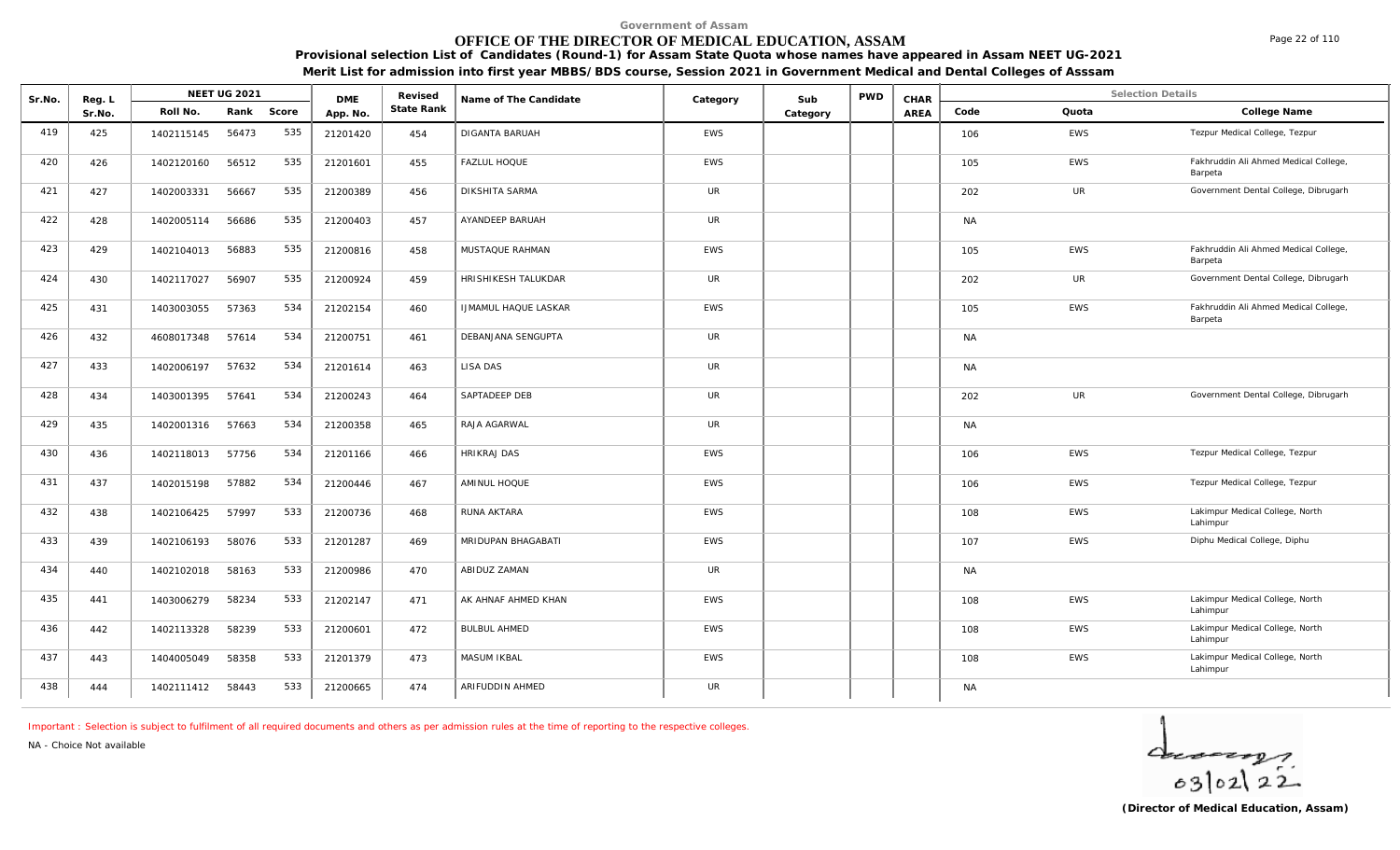# **OFFICE OF THE DIRECTOR OF MEDICAL EDUCATION, ASSAM**

**Provisional selection List of Candidates (Round-1) for Assam State Quota whose names have appeared in Assam NEET UG-2021**

**Merit List for admission into first year MBBS/BDS course, Session 2021 in Government Medical and Dental Colleges of Asssam**

| Sr.No. | Reg. L |            | <b>NEET UG 2021</b> |       | <b>DME</b> | Revised    | Name of The Candidate   | Category   | Sub      | <b>PWD</b> | CHAR        |           | <b>Selection Details</b> |                                             |
|--------|--------|------------|---------------------|-------|------------|------------|-------------------------|------------|----------|------------|-------------|-----------|--------------------------|---------------------------------------------|
|        | Sr.No. | Roll No.   | Rank                | Score | App. No.   | State Rank |                         |            | Category |            | <b>AREA</b> | Code      | Quota                    | College Name                                |
| 439    | 445    | 1403002080 | 58476               | 533   | 21200707   | 475        | JAHID HUSSAIN BARBHUIYA | <b>EWS</b> |          |            |             | 107       | <b>EWS</b>               | Diphu Medical College, Diphu                |
| 440    | 446    | 1402113402 | 58587               | 533   | 21201913   | 476        | SAFIKUL ISLAM           | EWS        |          |            |             | 108       | <b>EWS</b>               | Lakimpur Medical College, North<br>Lahimpur |
| 441    | 447    | 1402106024 | 58629               | 532   | 21201225   | 477        | ARIANA AHMED            | UR         |          |            |             | <b>NA</b> |                          |                                             |
| 442    | 448    | 2204012221 | 58636               | 532   | 21200743   | 478        | <b>BARSHA DEKA</b>      | SC         |          |            |             | 102       | <b>SC</b>                | Gauhati Medical College, Guwahati           |
| 443    | 449    | 1402104477 | 58791               | 532   | 21200958   | 479        | TABINDA SHAHIN          | <b>UR</b>  |          |            |             | <b>NA</b> |                          |                                             |
| 444    | 450    | 1402105011 | 58826               | 532   | 21201934   | 480        | MRIDUL HUSSAIN          | <b>EWS</b> |          |            |             | 108       | <b>EWS</b>               | Lakimpur Medical College, North<br>Lahimpur |
| 445    | 451    | 1404001028 | 59091               | 532   | 21201642   | 481        | MD SHARIF HUSSAIN       | <b>UR</b>  |          |            |             | 202       | UR                       | Government Dental College, Dibrugarh        |
| 446    | 452    | 1402014096 | 59140               | 532   | 21200534   | 482        | ANGKITA SAHA            | <b>EWS</b> |          |            |             | 107       | <b>EWS</b>               | Diphu Medical College, Diphu                |
| 447    | 453    | 1402112295 | 59176               | 532   | 21201805   | 483        | NOZMUS SHAHADAT         | UR         |          |            |             | 202       | UR                       | Government Dental College, Dibrugarh        |
| 448    | 455    | 1402104088 | 59374               | 531   | 21200330   | 485        | SAMRIDDHI DAS           | <b>SC</b>  |          |            |             | 102       | <b>SC</b>                | Gauhati Medical College, Guwahati           |
| 449    | 456    | 1403004157 | 59544               | 531   | 21200295   | 487        | SRINJAY KUMAR BHARADAJ  | <b>UR</b>  |          |            |             | 203       | <b>UR</b>                | Government Dental College, Silchar          |
| 450    | 457    | 1402017066 | 59558               | 531   | 21200424   | 488        | NANDAN SAHA             | <b>EWS</b> |          |            | <b>YES</b>  | 106       | CHAR AREA                | Tezpur Medical College, Tezpur              |
| 451    | 458    | 1402005211 | 59600               | 531   | 21201372   | 489        | JAHID JEHERUL ISLAM     | EWS        |          |            |             | 108       | EWS                      | Lakimpur Medical College, North<br>Lahimpur |
| 452    | 459    | 1402009015 | 59647               | 531   | 21200753   | 490        | ARNAB DAS               | ST(P)      |          |            |             | 102       | ST(P)                    | Gauhati Medical College, Guwahati           |
| 453    | 460    | 1402015161 | 59727               | 531   | 21200527   | 491        | MADHUREE DAS            | <b>UR</b>  |          |            |             | <b>NA</b> |                          |                                             |
| 454    | 461    | 1404001164 | 59759               | 531   | 21200657   | 492        | PROGYAN JYOTI BORAH     | UR         |          |            |             | 202       | <b>UR</b>                | Government Dental College, Dibrugarh        |
| 455    | 462    | 1402105515 | 59774               | 531   | 21200453   | 493        | JUBAYER AHMED           | UR         |          |            | <b>YES</b>  | <b>NA</b> |                          |                                             |
| 456    | 463    | 1401002622 | 59914               | 531   | 21201679   | 494        | TANAYA GOGOI            | <b>UR</b>  |          |            |             | 202       | UR                       | Government Dental College, Dibrugarh        |
| 457    | 464    | 1402108074 | 60035               | 531   | 21200769   | 495        | SUSHRUT RANJAN BARUAH   | <b>EWS</b> |          |            |             | 108       | <b>EWS</b>               | Lakimpur Medical College, North<br>Lahimpur |
| 458    | 465    | 1402004298 | 60141               | 530   | 21200077   | 496        | RUNA LAILA              | <b>EWS</b> |          |            | <b>YES</b>  | 108       | EWS                      | Lakimpur Medical College, North<br>Lahimpur |

*Important : Selection is subject to fulfilment of all required documents and others as per admission rules at the time of reporting to the respective colleges.*

*NA - Choice Not available*

 $4 - 22$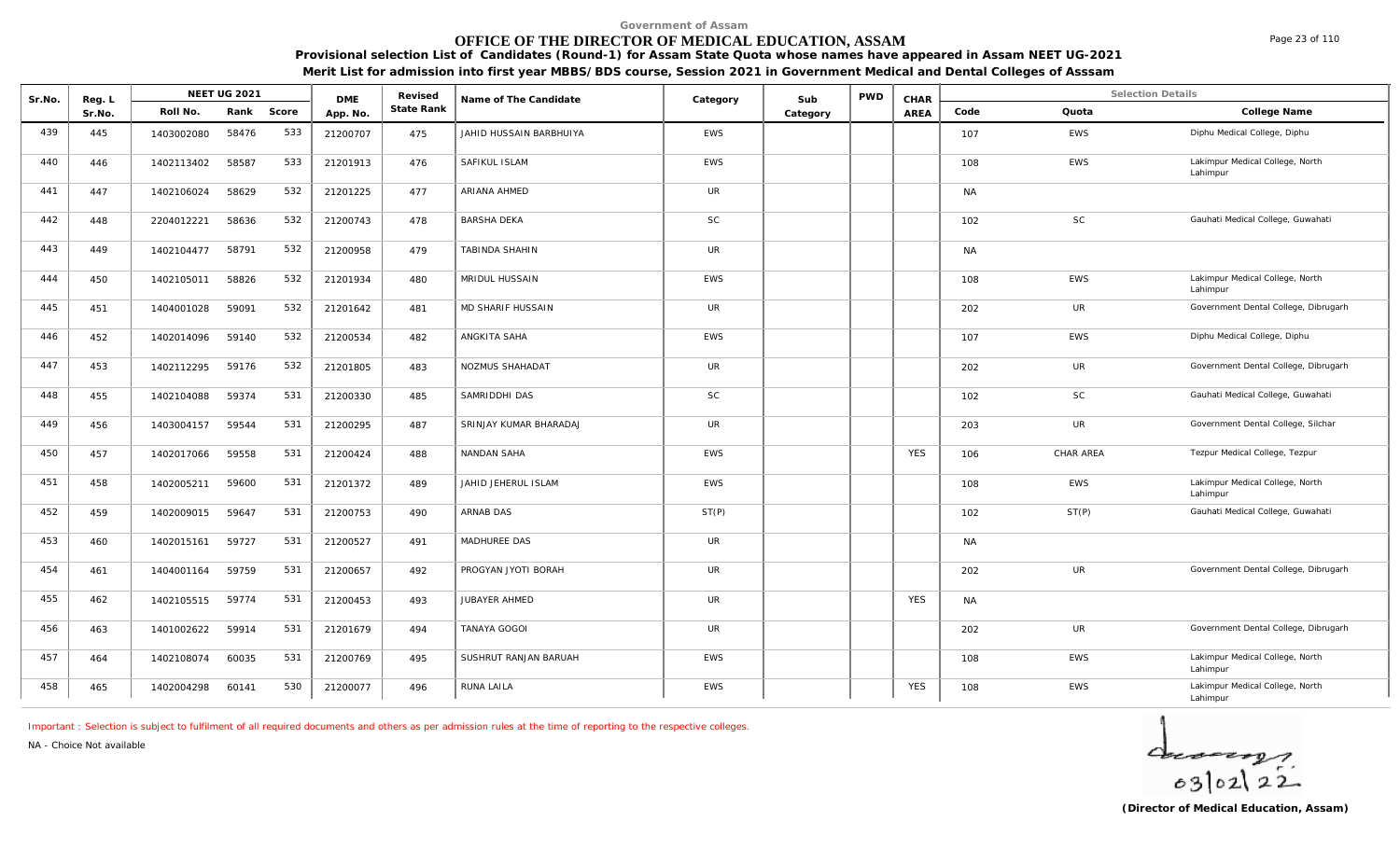# **OFFICE OF THE DIRECTOR OF MEDICAL EDUCATION, ASSAM**

**Provisional selection List of Candidates (Round-1) for Assam State Quota whose names have appeared in Assam NEET UG-2021 Merit List for admission into first year MBBS/BDS course, Session 2021 in Government Medical and Dental Colleges of Asssam**

| Sr.No. | Reg. L |            | NEET UG 2021 |       | <b>DME</b> | Revised    | Name of The Candidate       | Category      | Sub      | <b>PWD</b> | CHAR        |           | <b>Selection Details</b> |                                             |
|--------|--------|------------|--------------|-------|------------|------------|-----------------------------|---------------|----------|------------|-------------|-----------|--------------------------|---------------------------------------------|
|        | Sr.No. | Roll No.   | Rank         | Score | App. No.   | State Rank |                             |               | Category |            | <b>AREA</b> | Code      | Quota                    | College Name                                |
| 459    | 466    | 1402101734 | 60168        | 530   | 21201504   | 497        | <b>NUR HASAN</b>            | <b>EWS</b>    |          |            | <b>YES</b>  | 108       | <b>EWS</b>               | Lakimpur Medical College, North<br>Lahimpur |
| 460    | 467    | 1404009007 | 60238        | 530   | 21200784   | 498        | SUHANA NAAZ                 | <b>EWS</b>    |          |            |             | 107       | <b>EWS</b>               | Diphu Medical College, Diphu                |
| 461    | 469    | 1402003586 | 60272        | 530   | 21201007   | 500        | SAYED ALI                   | <b>EWS</b>    |          |            |             | 107       | <b>EWS</b>               | Diphu Medical College, Diphu                |
| 462    | 470    | 1402107140 | 60311        | 530   | 21201755   | 501        | RAHIL MOBASHIR ALVI         | <b>EWS</b>    |          |            |             | 108       | <b>EWS</b>               | Lakimpur Medical College, North<br>Lahimpur |
| 463    | 471    | 1402114104 | 60315        | 530   | 21200992   | 502        | REZABUL ISLAM               | <b>EWS</b>    |          |            |             | 107       | <b>EWS</b>               | Diphu Medical College, Diphu                |
| 464    | 472    | 1403005240 | 60376        | 530   | 21201584   | 503        | SARWAR ZAHAN CHOUDHURY      | <b>EWS</b>    |          |            |             | 107       | <b>EWS</b>               | Diphu Medical College, Diphu                |
| 465    | 473    | 1402111438 | 60599        | 530   | 21200523   | 504        | <b>GAURAB SAHA</b>          | UR            |          |            |             | <b>NA</b> |                          |                                             |
| 466    | 474    | 1404008010 | 60619        | 530   | 21200786   | 505        | ROSHNI DEVI                 | OBC/MOBC(NCL) |          |            |             | 102       | OBC/MOBC(NCL)            | Gauhati Medical College, Guwahati           |
| 467    | 475    | 1402116354 | 60764        | 530   | 21200800   | 506        | AKANGSHA DEB                | UR            |          |            |             | 202       | <b>UR</b>                | Government Dental College, Dibrugarh        |
| 468    | 476    | 1402109159 | 60799        | 530   | 21200182   | 507        | <b>ALMES ALI</b>            | <b>EWS</b>    |          |            |             | 108       | <b>EWS</b>               | Lakimpur Medical College, North<br>Lahimpur |
| 469    | 477    | 1402006063 | 60844        | 530   | 21200734   | 508        | <b>AZAHAR MAHMUD</b>        | <b>EWS</b>    |          |            |             | 107       | <b>EWS</b>               | Diphu Medical College, Diphu                |
| 470    | 478    | 1402011089 | 60860        | 529   | 21201036   | 509        | <b>JEMIMA AHMED FARUKEE</b> | UR            |          |            |             | 202       | <b>UR</b>                | Government Dental College, Dibrugarh        |
| 471    | 479    | 1402013090 | 60862        | 529   | 21201830   | 510        | <b>GOBINDA CHAUHAN</b>      | OBC/MOBC(NCL) |          |            |             | 102       | OBC/MOBC(NCL)            | Gauhati Medical College, Guwahati           |
| 472    | 480    | 1404009108 | 60903        | 529   | 21200588   | 511        | PALASH BHARALI              | SC            |          |            |             | 102       | SC                       | Gauhati Medical College, Guwahati           |
| 473    | 481    | 1402017039 | 61040        | 529   | 21200990   | 512        | <b>BHARAT PRADHAN</b>       | OBC/MOBC(NCL) |          |            |             | 102       | OBC/MOBC(NCL)            | Gauhati Medical College, Guwahati           |
| 474    | 482    | 1402102019 | 61047        | 529   | 21200693   | 513        | ANJUSHA SARMAH              | UR            |          |            |             | 202       | UR                       | Government Dental College, Dibrugarh        |
| 475    | 483    | 1402003284 | 61158        | 529   | 21201569   | 515        | ANUPAM SAHA                 | <b>EWS</b>    |          |            |             | 108       | <b>EWS</b>               | Lakimpur Medical College, North<br>Lahimpur |
| 476    | 484    | 1402002405 | 61184        | 529   | 21202042   | 516        | MAHBUB HASSAN               | <b>EWS</b>    |          |            |             | 108       | <b>EWS</b>               | Lakimpur Medical College, North<br>Lahimpur |
| 477    | 485    | 1403006590 | 61285        | 529   | 21201980   | 517        | <b>HIYA SAIKIA</b>          | <b>UR</b>     |          |            |             | <b>NA</b> |                          |                                             |
| 478    | 486    | 1404001235 | 61414        | 529   | 21200877   | 518        | <b>BISHAL DEY</b>           | OBC/MOBC(NCL) |          |            |             | 102       | OBC/MOBC(NCL)            | Gauhati Medical College, Guwahati           |

*Important : Selection is subject to fulfilment of all required documents and others as per admission rules at the time of reporting to the respective colleges.*

*NA - Choice Not available*

 $402122$ 

Page 24 of 110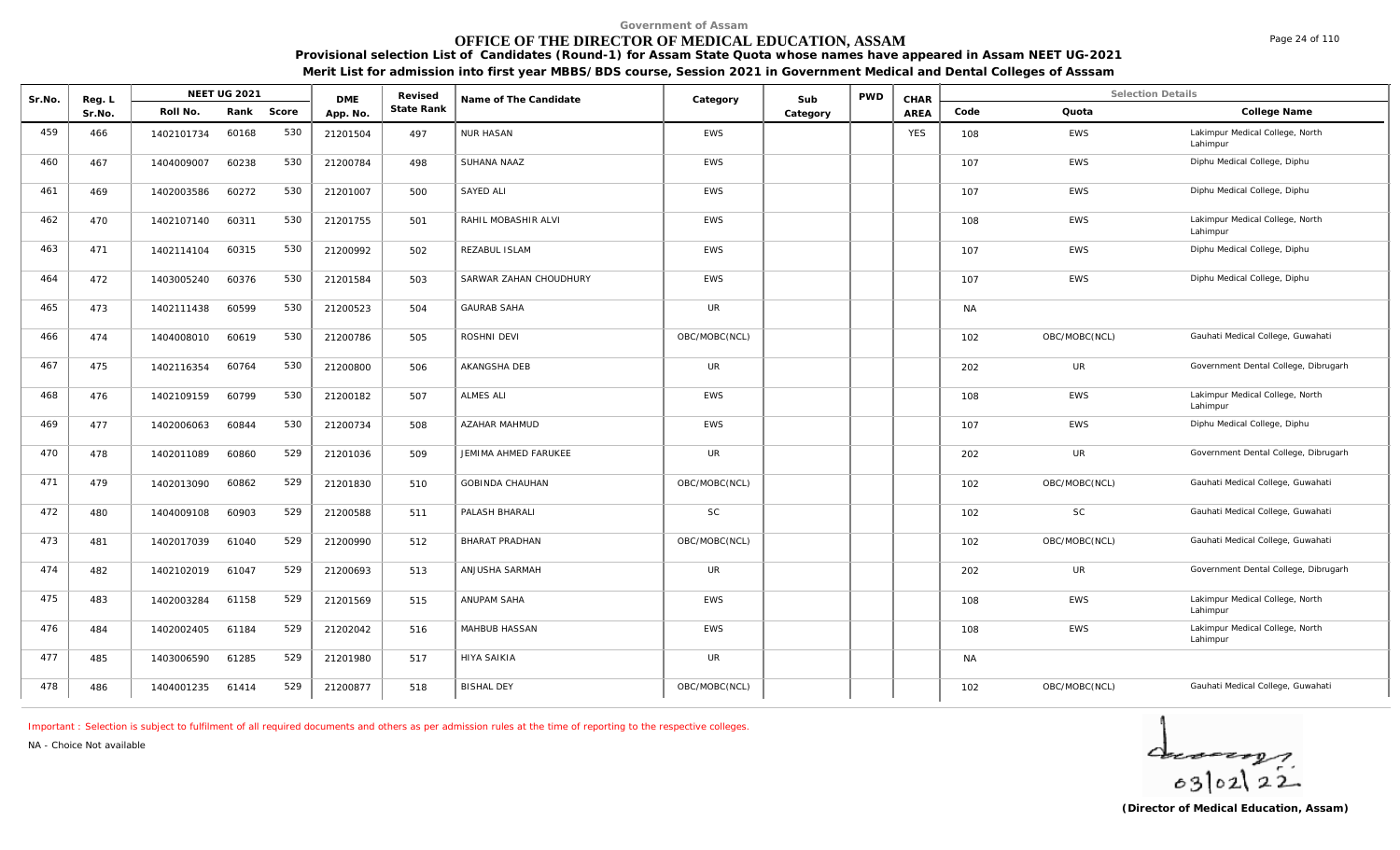### **OFFICE OF THE DIRECTOR OF MEDICAL EDUCATION, ASSAM**

**Provisional selection List of Candidates (Round-1) for Assam State Quota whose names have appeared in Assam NEET UG-2021 Merit List for admission into first year MBBS/BDS course, Session 2021 in Government Medical and Dental Colleges of Asssam**

| Sr.No. | Reg. L |            | <b>NEET UG 2021</b> |       | <b>DME</b> | Revised    | Name of The Candidate        | Category      | Sub                        | <b>PWD</b> | CHAR       |           | <b>Selection Details</b>         |                                             |
|--------|--------|------------|---------------------|-------|------------|------------|------------------------------|---------------|----------------------------|------------|------------|-----------|----------------------------------|---------------------------------------------|
|        | Sr.No. | Roll No.   | Rank                | Score | App. No.   | State Rank |                              |               | Category                   |            | AREA       | Code      | Quota                            | College Name                                |
| 479    | 487    | 1402012244 | 61492               | 529   | 21201713   | 519        | CHANDRIL BORKOTOKY           | <b>EWS</b>    |                            |            |            | 107       | <b>EWS</b>                       | Diphu Medical College, Diphu                |
| 480    | 488    | 1402014188 | 61501               | 529   | 21200934   | 520        | RUPAM KUMAR DAS              | OBC/MOBC(NCL) | KOCH-RAJBO<br><b>NGSHI</b> |            |            | 102       | OBC/MOBC(NCL)<br>KOCH-RAJBONGSHI | Gauhati Medical College, Guwahati           |
| 481    | 489    | 1403001198 | 61539               | 529   | 21200987   | 521        | SAHENAZ BEGOM                | OBC/MOBC(NCL) |                            |            |            | 103       | OBC/MOBC(NCL)                    | Silchar Medical College, Silchar            |
| 482    | 490    | 1403002198 | 61618               | 528   | 21201746   | 522        | MD FUZAL AHMOD               | EWS           |                            |            |            | 107       | EWS                              | Diphu Medical College, Diphu                |
| 483    | 491    | 1402118045 | 61644               | 528   | 21200519   | 523        | JYOTISHMAN KALITA            | <b>UR</b>     |                            |            |            | 202       | <b>UR</b>                        | Government Dental College, Dibrugarh        |
| 484    | 492    | 1402006336 | 61907               | 528   | 21200191   | 524        | <b>AKASH SHARMAH</b>         | <b>EWS</b>    |                            |            |            | 108       | <b>EWS</b>                       | Lakimpur Medical College, North<br>Lahimpur |
| 485    | 493    | 1402104126 | 61962               | 528   | 21200256   | 525        | <b>NURUL ISLAM</b>           | <b>EWS</b>    |                            |            |            | 108       | <b>EWS</b>                       | Lakimpur Medical College, North<br>Lahimpur |
| 486    | 494    | 1403007131 | 61988               | 528   | 21201148   | 526        | ANAMIKA DEB PURKAYASTHA      | <b>UR</b>     |                            |            |            | <b>NA</b> |                                  |                                             |
| 487    | 495    | 1403002234 | 62074               | 528   | 21201750   | 527        | KHAYRUL ISLAM                | <b>EWS</b>    |                            |            |            | 107       | <b>EWS</b>                       | Diphu Medical College, Diphu                |
| 488    | 496    | 1402001514 | 62092               | 528   | 21200975   | 528        | TASNIM S MOZUMDER            | EWS           |                            |            |            | 108       | <b>EWS</b>                       | Lakimpur Medical College, North<br>Lahimpur |
| 489    | 497    | 1403006482 | 62120               | 528   | 21200048   | 529        | SUBHROJYOTI SINGHA CHOUDHURY | <b>SC</b>     |                            |            |            | 103       | <b>SC</b>                        | Silchar Medical College, Silchar            |
| 490    | 498    | 1403001501 | 62236               | 528   | 21201731   | 530        | SAPTAPARNA SEN               | <b>EWS</b>    |                            |            |            | 107       | <b>EWS</b>                       | Diphu Medical College, Diphu                |
| 491    | 499    | 1402008074 | 62309               | 528   | 21201643   | 531        | MUSTAFIZUR RAHMAN            | <b>EWS</b>    |                            |            |            | 108       | <b>EWS</b>                       | Lakimpur Medical College, North<br>Lahimpur |
| 492    | 500    | 1402102219 | 62417               | 527   | 21200603   | 532        | ANJAN KALITA                 | <b>EWS</b>    |                            |            |            | 108       | <b>EWS</b>                       | Lakimpur Medical College, North<br>Lahimpur |
| 493    | 501    | 1402001122 | 62549               | 527   | 21201008   | 533        | SAGARIKA KALITA              | <b>UR</b>     |                            |            |            | 202       | UR                               | Government Dental College, Dibrugarh        |
| 494    | 502    | 1402104486 | 62632               | 527   | 21201634   | 534        | ABDUL REZZAQUE BHUYAN        | <b>EWS</b>    |                            |            | <b>YFS</b> | 107       | <b>EWS</b>                       | Diphu Medical College, Diphu                |
| 495    | 503    | 1403006188 | 62706               | 527   | 21201559   | 535        | SABRINA NUSRATH CHOUDHURY    | EWS           |                            |            |            | 107       | EWS                              | Diphu Medical College, Diphu                |
| 496    | 504    | 1402101508 | 62725               | 527   | 21201343   | 536        | <b>MANAB KALITA</b>          | <b>EWS</b>    |                            |            |            | 107       | <b>EWS</b>                       | Diphu Medical College, Diphu                |
| 497    | 505    | 1404004062 | 62730               | 527   | 21200943   | 537        | SUHANA SHABNAM               | <b>EWS</b>    |                            |            |            | 107       | <b>EWS</b>                       | Diphu Medical College, Diphu                |
| 498    | 506    | 1403004041 | 62758               | 527   | 21201100   | 538        | SWARUPA PAUL                 | OBC/MOBC(NCL) |                            |            |            | 103       | OBC/MOBC(NCL)                    | Silchar Medical College, Silchar            |

*Important : Selection is subject to fulfilment of all required documents and others as per admission rules at the time of reporting to the respective colleges.*

*NA - Choice Not available*

 $4 - 22$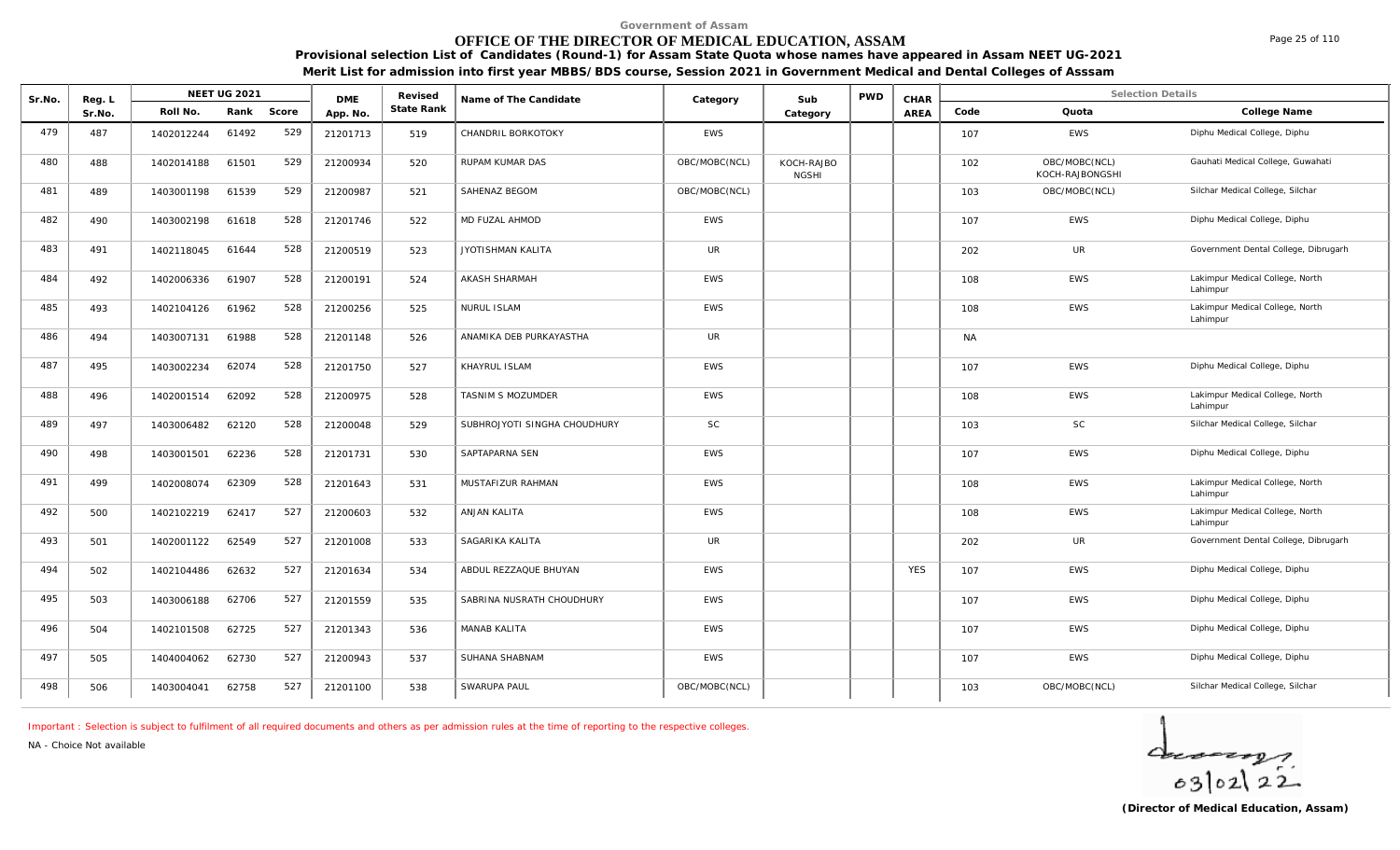# **OFFICE OF THE DIRECTOR OF MEDICAL EDUCATION, ASSAM**

**Provisional selection List of Candidates (Round-1) for Assam State Quota whose names have appeared in Assam NEET UG-2021 Merit List for admission into first year MBBS/BDS course, Session 2021 in Government Medical and Dental Colleges of Asssam**

| Sr.No. | Reg. L |            | <b>NEET UG 2021</b> |            | <b>DME</b> | Revised    | Name of The Candidate    | Category      | Sub             | PWD | CHAR       |           | <b>Selection Details</b> |                                      |
|--------|--------|------------|---------------------|------------|------------|------------|--------------------------|---------------|-----------------|-----|------------|-----------|--------------------------|--------------------------------------|
|        | Sr.No. | Roll No.   |                     | Rank Score | App. No.   | State Rank |                          |               | Category        |     | AREA       | Code      | Quota                    | College Name                         |
| 499    | 507    | 1403001537 | 62887               | 527        | 21200383   | 539        | MUMINA BEGUM             | EWS           |                 |     |            | 107       | EWS                      | Diphu Medical College, Diphu         |
| 500    | 508    | 1402005004 | 63203               | 526        | 21200913   | 540        | JOHIRUL ISLAM            | <b>EWS</b>    |                 |     |            | 107       | <b>EWS</b>               | Diphu Medical College, Diphu         |
| 501    | 509    | 1403001282 | 63412               | 526        | 21201191   | 541        | ZUBAIR AHMED MAZUMDER    | EWS           |                 |     |            | 107       | EWS                      | Diphu Medical College, Diphu         |
| 502    | 510    | 1401002098 | 63419               | 526        | 21201159   | 542        | RAJ SHARMA               | EWS           |                 |     |            | 107       | EWS                      | Diphu Medical College, Diphu         |
| 503    | 511    | 1403006328 | 63469               | 526        | 21200260   | 543        | JYOTIRMOY NATH           | OBC/MOBC(NCL) |                 |     |            | 101       | OBC/MOBC(NCL)            | Assam Medical College, Dibrugarh     |
| 504    | 512    | 1402101429 | 63472               | 526        | 21200386   | 544        | RAJU PRATIM BAISHYA      | <b>EWS</b>    |                 |     |            | 107       | <b>EWS</b>               | Diphu Medical College, Diphu         |
| 505    | 513    | 1402003109 | 63525               | 526        | 21201364   | 545        | <b>INAMUL HASSAN</b>     | <b>EWS</b>    |                 |     |            | 107       | EWS                      | Diphu Medical College, Diphu         |
| 506    | 514    | 1402101015 | 63581               | 526        | 21201901   | 546        | ABU AMOR IBRAHIM         | <b>EWS</b>    |                 |     | <b>YES</b> | <b>NA</b> |                          |                                      |
| 507    | 515    | 2604004281 | 63714               | 526        | 21200721   | 547        | AL SAIFFAH ISLAM         | <b>UR</b>     |                 |     |            | <b>NA</b> |                          |                                      |
| 508    | 516    | 1403004067 | 63771               | 526        | 21200571   | 548        | BIPRORAJ DEB ROY         | <b>EWS</b>    |                 |     |            | 107       | <b>EWS</b>               | Diphu Medical College, Diphu         |
| 509    | 517    | 1402010294 | 63804               | 525        | 21200810   | 549        | MUKHTAR ALI              | EWS           |                 |     |            | 107       | <b>EWS</b>               | Diphu Medical College, Diphu         |
| 510    | 518    | 1402010199 | 63807               | 525        | 21202027   | 550        | RACTISHMITA SARMA        | <b>UR</b>     |                 |     |            | 202       | <b>UR</b>                | Government Dental College, Dibrugarh |
| 511    | 519    | 1401005481 | 63880               | 525        | 21200052   | 551        | IPXITA BORDOLOI          | <b>UR</b>     |                 |     |            | 202       | <b>UR</b>                | Government Dental College, Dibrugarh |
| 512    | 520    | 1401007419 | 63952               | 525        | 21201199   | 552        | MASUMAH MADNI KHATUN     | EWS           |                 |     |            | 107       | <b>EWS</b>               | Diphu Medical College, Diphu         |
| 513    | 521    | 1401008051 | 63991               | 525        | 21200787   | 553        | LOKPAL GOGOI             | OBC/MOBC(NCL) | <b>TAI-AHOM</b> |     |            | 101       | OBC/MOBC(NCL)            | Assam Medical College, Dibrugarh     |
| 514    | 522    | 1402004346 | 64092               | 525        | 21200404   | 554        | DAMINIKA DAS             | <b>UR</b>     |                 |     |            | 202       | <b>UR</b>                | Government Dental College, Dibrugarh |
| 515    | 523    | 1402101704 | 64111               | 525        | 21201678   | 555        | SHREYA PRITAM MORAL      | EWS           |                 |     |            | 107       | <b>EWS</b>               | Diphu Medical College, Diphu         |
| 516    | 524    | 1404009019 | 64354               | 525        | 21201876   | 556        | AFSANA PARVEEN CHOUDHURY | UR            |                 |     |            | 202       | UR                       | Government Dental College, Dibrugarh |
| 517    | 525    | 1404002117 | 64492               | 525        | 21201397   | 557        | NAYANAV BORA             | <b>UR</b>     |                 |     |            | 202       | UR                       | Government Dental College, Dibrugarh |
| 518    | 526    | 1404002290 | 64519               | 525        | 21200166   | 558        | DEBARSHIS GOSWAMI        | EWS           |                 |     |            | 201       | <b>EWS</b>               | Regional Dental College, Guwahati    |

*Important : Selection is subject to fulfilment of all required documents and others as per admission rules at the time of reporting to the respective colleges.*

*NA - Choice Not available*

 $4 - 22$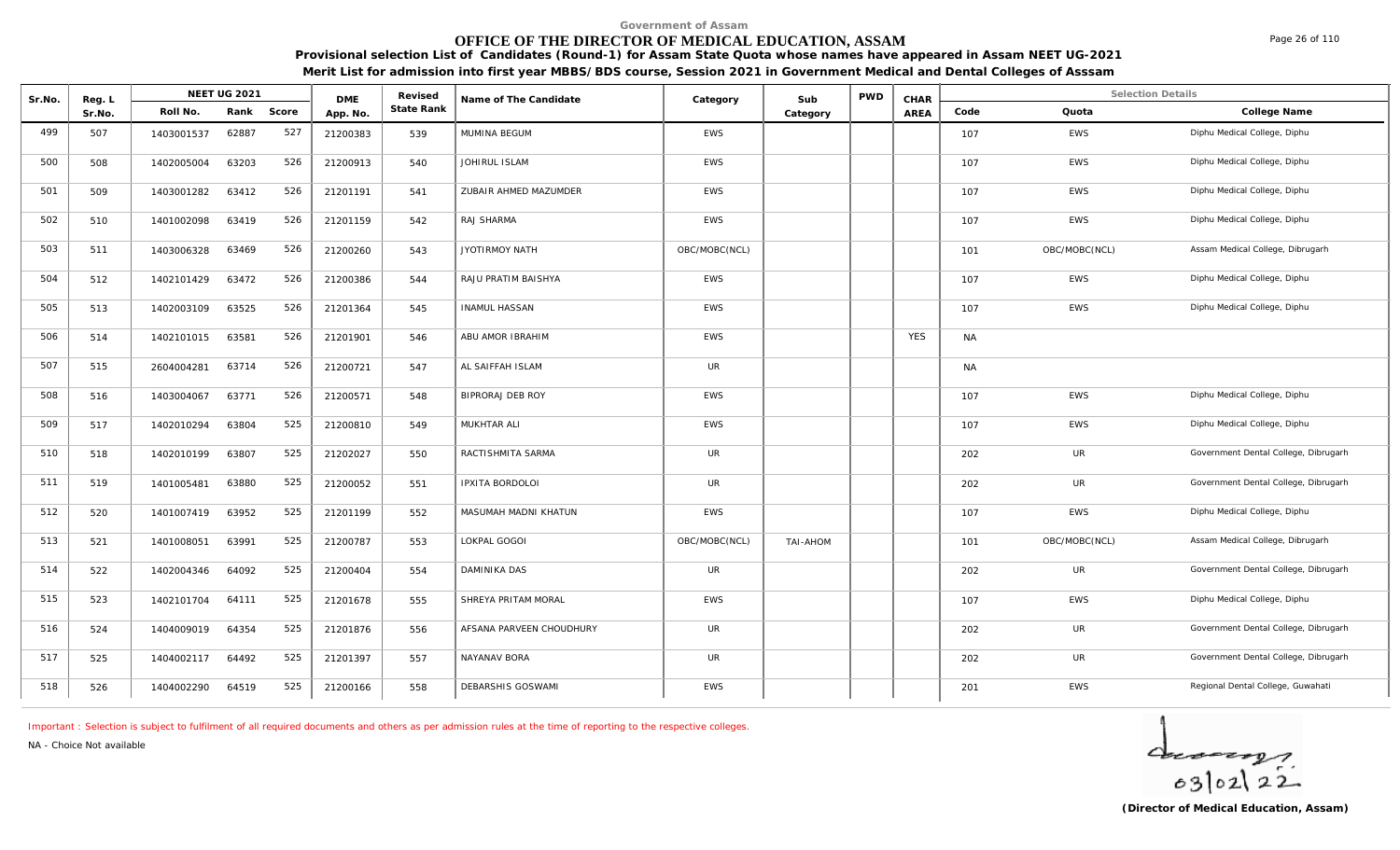# **OFFICE OF THE DIRECTOR OF MEDICAL EDUCATION, ASSAM**

**Provisional selection List of Candidates (Round-1) for Assam State Quota whose names have appeared in Assam NEET UG-2021 Merit List for admission into first year MBBS/BDS course, Session 2021 in Government Medical and Dental Colleges of Asssam**

| Sr.No. | Reg. L |            | NEET UG 2021 |       | <b>DME</b> | Revised    | Name of The Candidate     | Category      | Sub                        | <b>PWD</b> | CHAR |           | <b>Selection Details</b> |                                                  |
|--------|--------|------------|--------------|-------|------------|------------|---------------------------|---------------|----------------------------|------------|------|-----------|--------------------------|--------------------------------------------------|
|        | Sr.No. | Roll No.   | Rank         | Score | App. No.   | State Rank |                           |               | Category                   |            | AREA | Code      | Quota                    | College Name                                     |
| 519    | 527    | 1401006458 | 64561        | 525   | 21201694   | 559        | ABUL KHYAR MAHAMMAD JABIR | EWS           |                            |            |      | 201       | EWS                      | Regional Dental College, Guwahati                |
| 520    | 528    | 1402015295 | 64688        | 524   | 21201321   | 560        | JINTEE DEVI               | <b>EWS</b>    |                            |            |      | <b>NA</b> |                          |                                                  |
| 521    | 529    | 1403001721 | 64705        | 524   | 21202013   | 561        | SAHARUL ALOM              | <b>EWS</b>    |                            |            |      | 203       | <b>UR</b>                | Government Dental College, Silchar               |
| 522    | 530    | 1402013077 | 64717        | 524   | 21201010   | 562        | <b>KARAN DAS</b>          | SC            |                            |            |      | 101       | <b>SC</b>                | Assam Medical College, Dibrugarh                 |
| 523    | 531    | 1403006523 | 64718        | 524   | 21201783   | 563        | AYUSMITA SWAMI            | <b>EWS</b>    |                            |            |      | 202       | UR                       | Government Dental College, Dibrugarh             |
| 524    | 532    | 1402007391 | 64729        | 524   | 21200565   | 564        | MOHIDUL ISLAM             | EWS           |                            |            |      | 202       | UR                       | Government Dental College, Dibrugarh             |
| 525    | 533    | 1402003194 | 64737        | 524   | 21201988   | 565        | SUBHADARSHINI KONWAR      | <b>UR</b>     |                            |            |      | 202       | UR                       | Government Dental College, Dibrugarh             |
| 526    | 534    | 1402113310 | 64791        | 524   | 21201307   | 566        | <b>IBRAT BANO</b>         | EWS           |                            |            |      | 202       | UR                       | Government Dental College, Dibrugarh             |
| 527    | 535    | 1404008123 | 64875        | 524   | 21201311   | 567        | PRIYANKA BORAH            | UR            |                            |            |      | 202       | UR                       | Government Dental College, Dibrugarh             |
| 528    | 536    | 1402010188 | 64901        | 524   | 21202100   | 568        | NIBID ATREYA              | UR            |                            |            |      | <b>NA</b> |                          |                                                  |
| 529    | 537    | 2001324051 | 64938        | 524   | 21202259   | 569        | MD SAHZAHAN HUSSAIN       | <b>EWS</b>    |                            |            |      | 203       | UR                       | Government Dental College, Silchar               |
| 530    | 538    | 1402101303 | 64944        | 524   | 21200154   | 570        | MRIDUL SUTRADHAR          | SC            |                            |            |      | 105       | <b>SC</b>                | Fakhruddin Ali Ahmed Medical College,<br>Barpeta |
| 531    | 539    | 1404007109 | 65122        | 524   | 21201510   | 571        | <b>ARATI HANSEPI</b>      | ST(H)         |                            |            |      | 102       | ST(H)                    | Gauhati Medical College, Guwahati                |
| 532    | 540    | 1402016297 | 65125        | 524   | 21200898   | 572        | ANINDITA RAJKUMARI        | EWS           |                            |            |      | 202       | UR                       | Government Dental College, Dibrugarh             |
| 533    | 541    | 1402016083 | 65321        | 524   | 21200345   | 573        | <b>DAISY BORA</b>         | OBC/MOBC(NCL) | KOCH-RAJBO<br><b>NGSHI</b> |            |      | 101       | OBC/MOBC(NCL)            | Assam Medical College, Dibrugarh                 |
| 534    | 542    | 1401004383 | 65348        | 524   | 21200242   | 574        | SABYASACHI SONOWAL        | ST(P)         |                            |            |      | 102       | ST(P)                    | Gauhati Medical College, Guwahati                |
| 535    | 543    | 1403001324 | 65349        | 524   | 21201021   | 575        | TASNEEMA YEASMIN          | <b>UR</b>     |                            |            |      | 203       | <b>UR</b>                | Government Dental College, Silchar               |
| 536    | 544    | 1402118052 | 65416        | 523   | 21201813   | 576        | <b>SURANJAN BORAH</b>     | UR            |                            |            |      | 203       | <b>UR</b>                | Government Dental College, Silchar               |
| 537    | 545    | 1402011200 | 65537        | 523   | 21201310   | 578        | ABDUL MATIN               | UR            |                            |            |      | 203       | <b>UR</b>                | Government Dental College, Silchar               |

*Important : Selection is subject to fulfilment of all required documents and others as per admission rules at the time of reporting to the respective colleges.*

538 | 546 | 1401005294 65572 523 | 21200890 | 579 | AYANAV DEKA NAMAN NAMAN NAMAN NAMAN NAMAN NAMAN NAMAN NAMA

*NA - Choice Not available*



Page 27 of 110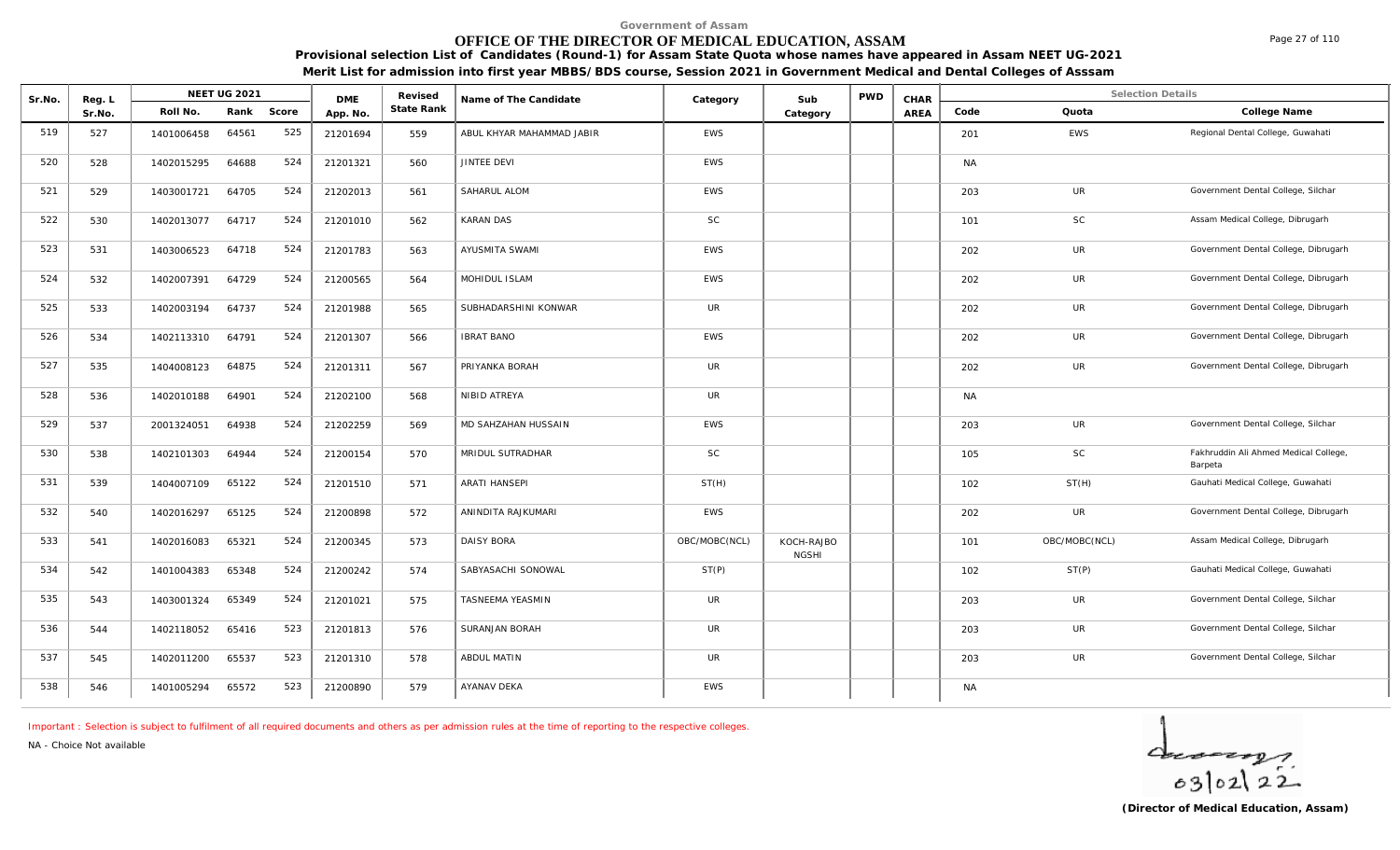# **OFFICE OF THE DIRECTOR OF MEDICAL EDUCATION, ASSAM**

**Provisional selection List of Candidates (Round-1) for Assam State Quota whose names have appeared in Assam NEET UG-2021 Merit List for admission into first year MBBS/BDS course, Session 2021 in Government Medical and Dental Colleges of Asssam**

| Sr.No. | Reg. L |            | <b>NEET UG 2021</b> |            | <b>DME</b> | Revised    | Name of The Candidate   | Category      | Sub      | <b>PWD</b> | CHAR        |           | <b>Selection Details</b> |                                      |
|--------|--------|------------|---------------------|------------|------------|------------|-------------------------|---------------|----------|------------|-------------|-----------|--------------------------|--------------------------------------|
|        | Sr.No. | Roll No.   |                     | Rank Score | App. No.   | State Rank |                         |               | Category |            | <b>AREA</b> | Code      | Quota                    | College Name                         |
| 539    | 547    | 1403006380 | 65605               | 523        | 21200026   | 580        | RIMISHA DAS             | <b>UR</b>     |          |            |             | 203       | UR                       | Government Dental College, Silchar   |
| 540    | 548    | 1402016042 | 65629               | 523        | 21201571   | 581        | ROFIQUL ISLAM           | <b>EWS</b>    |          |            | <b>YES</b>  | 202       | EWS                      | Government Dental College, Dibrugarh |
| 541    | 549    | 1402104332 | 65630               | 523        | 21200613   | 582        | HRISIKHA KUMAR          | UR            |          |            |             | <b>NA</b> |                          |                                      |
| 542    | 550    | 1402007052 | 65709               | 523        | 21200414   | 583        | <b>GAURAV KAUNDINYA</b> | <b>UR</b>     |          |            |             | <b>NA</b> |                          |                                      |
| 543    | 551    | 1403002140 | 65789               | 523        | 21200387   | 584        | JABIR HUSSAIN           | <b>EWS</b>    |          |            |             | <b>NA</b> |                          |                                      |
| 544    | 552    | 1402006253 | 65893               | 523        | 21200121   | 585        | NUR MOHAMMOD MUSTAFA    | <b>UR</b>     |          |            |             | 203       | UR                       | Government Dental College, Silchar   |
| 545    | 553    | 1402108110 | 65984               | 523        | 21201681   | 586        | MIMMI ROHMAN            | UR            |          |            | <b>YES</b>  | <b>NA</b> |                          |                                      |
| 546    | 554    | 1402013346 | 65987               | 523        | 21200483   | 587        | DEBANGA DIJ NEOG        | <b>UR</b>     |          |            |             | 203       | UR                       | Government Dental College, Silchar   |
| 547    | 555    | 1402105310 | 66064               | 523        | 21200275   | 588        | PRABAL DEKA             | <b>UR</b>     |          |            |             | <b>NA</b> |                          |                                      |
| 548    | 556    | 1402103053 | 66082               | 523        | 21201682   | 589        | NIKITA KALITA           | EWS           |          |            |             | <b>NA</b> |                          |                                      |
| 549    | 557    | 1404008135 | 66135               | 522        | 21201841   | 590        | TANISHA SAHA            | OBC/MOBC(NCL) |          |            |             | 101       | OBC/MOBC(NCL)            | Assam Medical College, Dibrugarh     |
| 550    | 558    | 1401001201 | 66150               | 522        | 21200577   | 591        | KUNDANIKA RAJ           | <b>UR</b>     |          |            |             | <b>NA</b> |                          |                                      |
| 551    | 559    | 1402113233 | 66319               | 522        | 21201661   | 592        | JITUMANYU DEV SHARMA    | UR            |          |            |             | 203       | <b>UR</b>                | Government Dental College, Silchar   |
| 552    | 560    | 1403003169 | 66341               | 522        | 21201353   | 593        | JAHID HASAN BARBHUIYA   | EWS           |          |            |             | <b>NA</b> |                          |                                      |
| 553    | 561    | 1402108438 | 66434               | 522        | 21200806   | 595        | SOFIUR RAHMAN           | EWS           |          |            |             | 202       | EWS                      | Government Dental College, Dibrugarh |
| 554    | 562    | 1402104028 | 66465               | 522        | 21201687   | 596        | HABIBA YEASMIN          | EWS           |          |            | <b>YES</b>  | 202       | EWS                      | Government Dental College, Dibrugarh |
| 555    | 563    | 1402117055 | 66589               | 522        | 21200594   | 597        | SHAHNAZ SULTANA         | EWS           |          |            |             | 202       | EWS                      | Government Dental College, Dibrugarh |
| 556    | 564    | 1403004226 | 66744               | 522        | 21201814   | 598        | WASIMA CHOUDHURY        | <b>EWS</b>    |          |            |             | 203       | UR                       | Government Dental College, Silchar   |
| 557    | 565    | 1402105027 | 66933               | 521        | 21202130   | 599        | JERIFA BEGUM            | EWS           |          |            |             | 202       | EWS                      | Government Dental College, Dibrugarh |
| 558    | 566    | 1401003550 | 67097               | 521        | 21200083   | 600        | ABHIGYAN BARUAH         | UR            |          |            |             | 203       | UR                       | Government Dental College, Silchar   |

*Important : Selection is subject to fulfilment of all required documents and others as per admission rules at the time of reporting to the respective colleges.*

*NA - Choice Not available*

 $4 - 22$ 

Page 28 of 110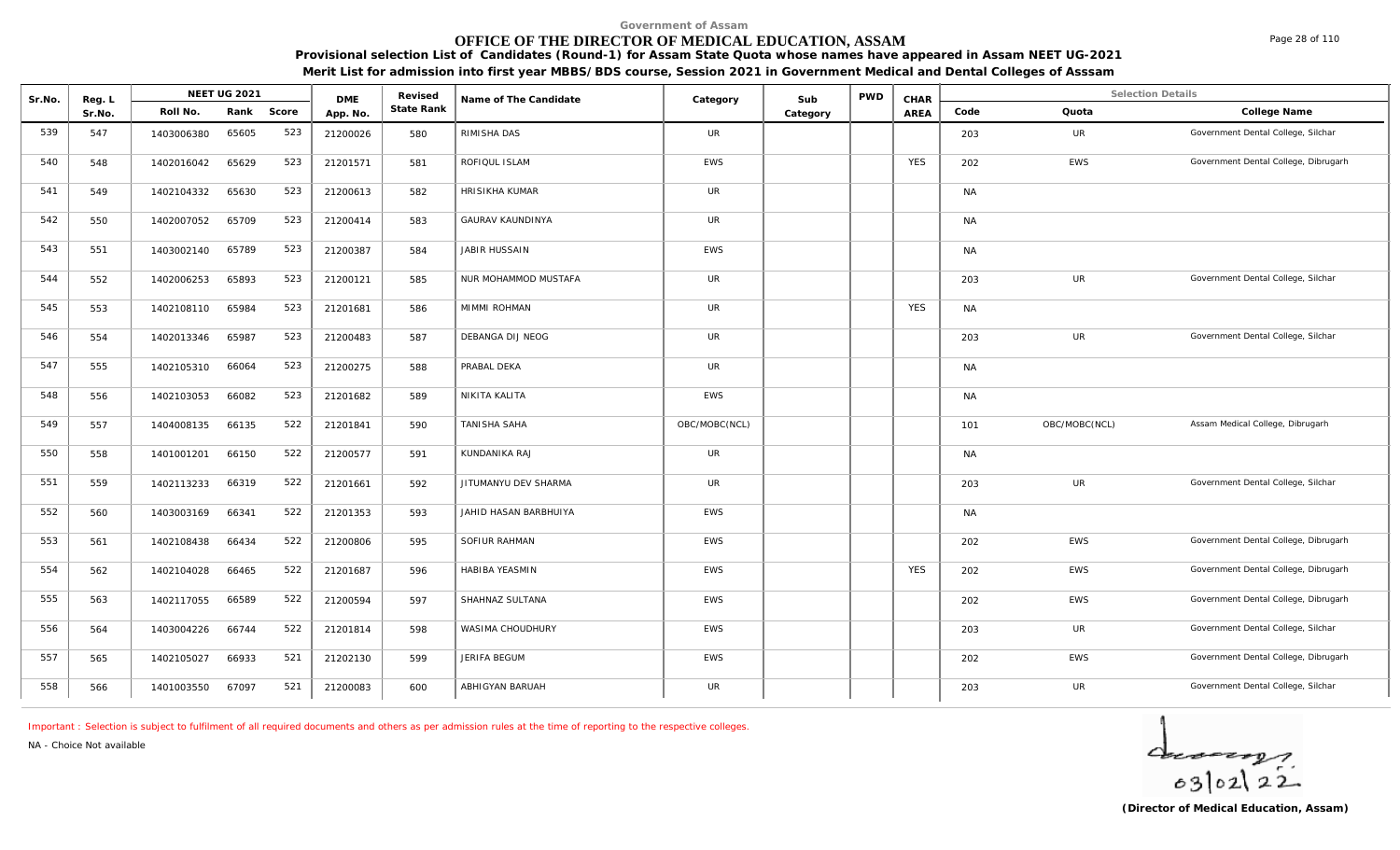# **OFFICE OF THE DIRECTOR OF MEDICAL EDUCATION, ASSAM**

**Provisional selection List of Candidates (Round-1) for Assam State Quota whose names have appeared in Assam NEET UG-2021 Merit List for admission into first year MBBS/BDS course, Session 2021 in Government Medical and Dental Colleges of Asssam**

| Sr.No. | Reg. L |            | NEET UG 2021 |       | <b>DME</b> | Revised           | Name of The Candidate  | Category      | Sub      | <b>PWD</b> | CHAR       |           | <b>Selection Details</b> |                                      |
|--------|--------|------------|--------------|-------|------------|-------------------|------------------------|---------------|----------|------------|------------|-----------|--------------------------|--------------------------------------|
|        | Sr.No. | Roll No.   | Rank         | Score | App. No.   | <b>State Rank</b> |                        |               | Category |            | AREA       | Code      | Quota                    | College Name                         |
| 559    | 567    | 1402107386 | 67158        | 521   | 21201183   | 601               | ROSHANI SHARMA         | <b>UR</b>     |          |            |            | 203       | UR                       | Government Dental College, Silchar   |
| 560    | 568    | 1402113087 | 67168        | 521   | 21201350   | 602               | SUDARSHAN JADAV NATH   | OBC/MOBC(NCL) |          |            |            | 101       | OBC/MOBC(NCL)            | Assam Medical College, Dibrugarh     |
| 561    | 569    | 1402004287 | 67178        | 521   | 21200441   | 603               | EZAZ AHMED             | <b>EWS</b>    |          |            |            | 202       | EWS                      | Government Dental College, Dibrugarh |
| 562    | 570    | 1402102055 | 67394        | 521   | 21200648   | 604               | MOITREYI BORNA MAHANTA | <b>EWS</b>    |          |            |            | <b>NA</b> |                          |                                      |
| 563    | 571    | 1402112329 | 67441        | 521   | 21201526   | 606               | MONIRUZ ZAMAN          | <b>EWS</b>    |          |            |            | <b>NA</b> |                          |                                      |
| 564    | 573    | 1402012222 | 67661        | 520   | 21202186   | 608               | SHAHINUR ISLAM         | <b>EWS</b>    |          |            | <b>YES</b> | 202       | EWS                      | Government Dental College, Dibrugarh |
| 565    | 574    | 1401001371 | 67718        | 520   | 21200031   | 609               | SANKALP AGARWAL        | <b>UR</b>     |          |            |            | 203       | UR                       | Government Dental College, Silchar   |
| 566    | 575    | 1402012105 | 67959        | 520   | 21200655   | 610               | JOHNMAJIT KALITA       | <b>EWS</b>    |          |            |            | 203       | UR                       | Government Dental College, Silchar   |
| 567    | 576    | 1402006380 | 67964        | 520   | 21200854   | 611               | MAMINUL HOQUE          | <b>EWS</b>    |          |            |            | 203       | <b>UR</b>                | Government Dental College, Silchar   |
| 568    | 577    | 1404004183 | 68083        | 520   | 21201315   | 612               | PARVES MOSHARAF        | <b>EWS</b>    |          |            |            | 203       | UR                       | Government Dental College, Silchar   |
| 569    | 578    | 1404005227 | 68132        | 520   | 21200412   | 613               | SANIA BEGUM            | OBC/MOBC(NCL) |          |            |            | 101       | OBC/MOBC(NCL)            | Assam Medical College, Dibrugarh     |
| 570    | 579    | 1403002349 | 68210        | 520   | 21202173   | 614               | BEGUM NUMAIRA AZHAR    | EWS           |          |            |            | 203       | UR                       | Government Dental College, Silchar   |
| 571    | 580    | 1402011338 | 68212        | 520   | 21200828   | 615               | HINA ANSARI            | <b>EWS</b>    |          |            |            | 203       | UR                       | Government Dental College, Silchar   |
| 572    | 581    | 1402116032 | 68217        | 520   | 21201247   | 616               | CHANVI NINGOMBAM       | OBC/MOBC(NCL) |          |            |            | 101       | OBC/MOBC(NCL)            | Assam Medical College, Dibrugarh     |
| 573    | 582    | 1403006453 | 68258        | 520   | 21201528   | 617               | MAHBUBUL HAQUE LASKAR  | <b>EWS</b>    |          |            |            | 203       | UR                       | Government Dental College, Silchar   |
| 574    | 583    | 1402005437 | 68356        | 520   | 21200839   | 619               | <b>BIMAN DEKA</b>      | <b>EWS</b>    |          |            |            | <b>NA</b> |                          |                                      |
| 575    | 584    | 1403001315 | 68456        | 519   | 21200826   | 620               | KAHIDUL HUDA LASKAR    | <b>EWS</b>    |          |            |            | 203       | <b>UR</b>                | Government Dental College, Silchar   |
| 576    | 585    | 1402013129 | 68479        | 519   | 21201462   | 621               | MOSTAFIZUR ALOM AHMED  | <b>EWS</b>    |          |            |            | <b>NA</b> |                          |                                      |
| 577    | 586    | 1403001260 | 68493        | 519   | 21200967   | 622               | ROHON SEN              | <b>EWS</b>    |          |            |            | 203       | UR                       | Government Dental College, Silchar   |

578 | 587 | 1403001583 68532 519 | 21201596 | 623 | TAMIM HASSAN | EWS | | | | | | | 203 UR Government Dental College, Silchar |

*Important : Selection is subject to fulfilment of all required documents and others as per admission rules at the time of reporting to the respective colleges.*

*NA - Choice Not available*



Page 29 of 110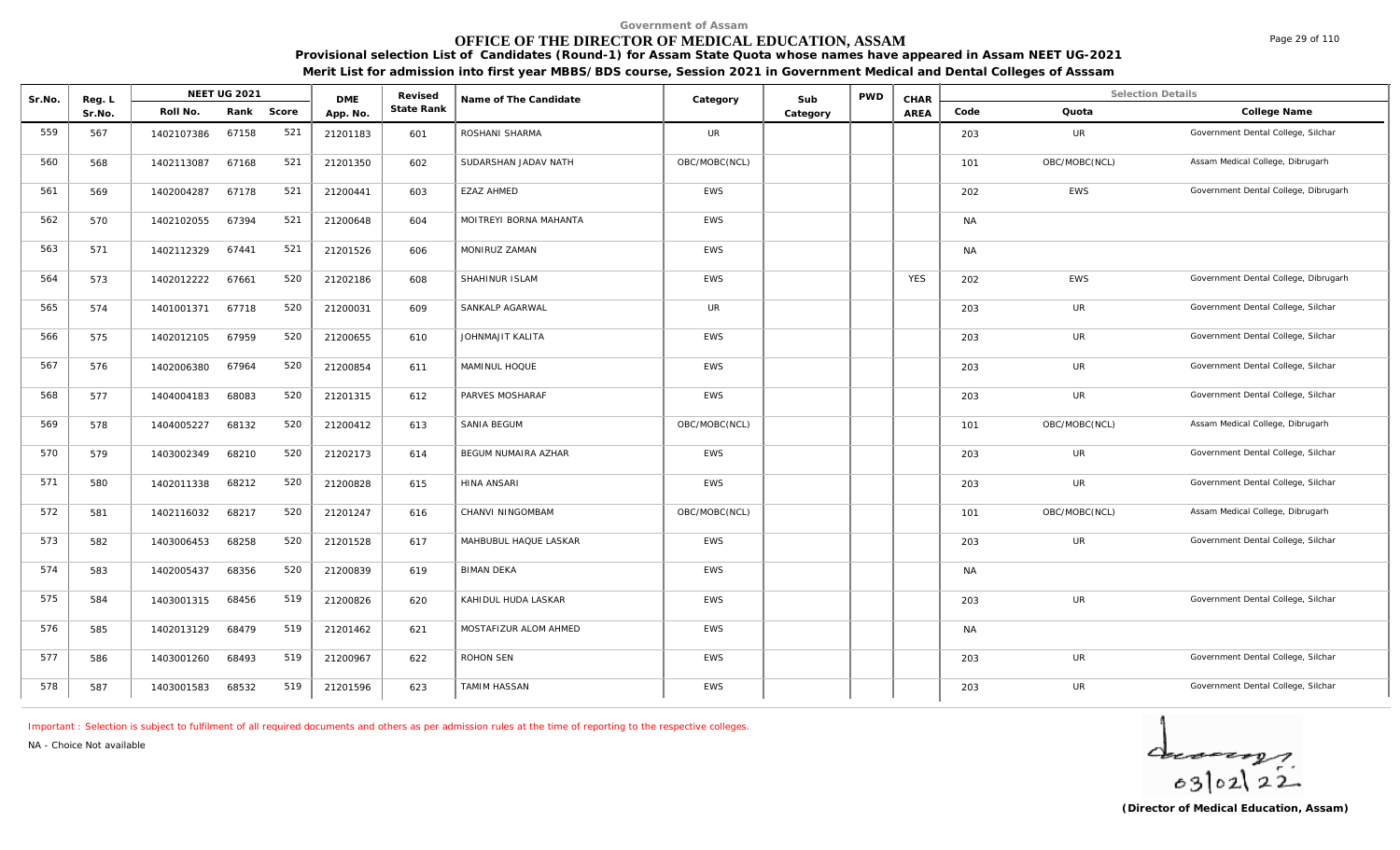# **OFFICE OF THE DIRECTOR OF MEDICAL EDUCATION, ASSAM**

**Provisional selection List of Candidates (Round-1) for Assam State Quota whose names have appeared in Assam NEET UG-2021**

**Merit List for admission into first year MBBS/BDS course, Session 2021 in Government Medical and Dental Colleges of Asssam**

| Sr.No. | Reg. L |            | <b>NEET UG 2021</b> |       | <b>DME</b> | Revised    | Name of The Candidate    | Category      | Sub                        | <b>PWD</b> | CHAR       |           | <b>Selection Details</b> |                                    |
|--------|--------|------------|---------------------|-------|------------|------------|--------------------------|---------------|----------------------------|------------|------------|-----------|--------------------------|------------------------------------|
|        | Sr.No. | Roll No.   | Rank                | Score | App. No.   | State Rank |                          |               | Category                   |            | AREA       | Code      | Quota                    | College Name                       |
| 579    | 588    | 1402112348 | 68552               | 519   | 21201604   | 624        | NAZIBUL HUSSAIN          | EWS           |                            |            |            | 203       | UR                       | Government Dental College, Silchar |
| 580    | 589    | 1402012005 | 68559               | 519   | 21200789   | 625        | JASHIJUL ISLAM           | <b>EWS</b>    |                            |            |            | 203       | EWS                      | Government Dental College, Silchar |
| 581    | 590    | 1402102100 | 68627               | 519   | 21201283   | 626        | MD HAFIZUR RAHMAN MOLLAH | EWS           |                            |            | <b>YES</b> | 203       | EWS                      | Government Dental College, Silchar |
| 582    | 591    | 1403006413 | 68664               | 519   | 21201577   | 627        | ASANUL HAQUE LASKAR      | EWS           |                            |            |            | 203       | EWS                      | Government Dental College, Silchar |
| 583    | 592    | 1402113244 | 68667               | 519   | 21200552   | 628        | DIPANSHI RAJBONGSHI      | <b>UR</b>     |                            |            |            | <b>NA</b> |                          |                                    |
| 584    | 593    | 1402111369 | 68895               | 519   | 21200785   | 629        | MD GOLAM MOSTAFA SK      | <b>EWS</b>    |                            |            |            | 203       | <b>EWS</b>               | Government Dental College, Silchar |
| 585    | 594    | 1402003478 | 68944               | 519   | 21201129   | 630        | ANUSHKA DAS              | SC            |                            |            |            | 103       | SC                       | Silchar Medical College, Silchar   |
| 586    | 595    | 1402107348 | 69042               | 519   | 21200541   | 631        | RAJDEEP ROY              | SC            |                            |            |            | 101       | SC                       | Assam Medical College, Dibrugarh   |
| 587    | 596    | 1401003342 | 69116               | 519   | 21200909   | 632        | KASTURIKA BORGOHAIN      | OBC/MOBC(NCL) | TAI-AHOM                   |            |            | 101       | OBC/MOBC(NCL)            | Assam Medical College, Dibrugarh   |
| 588    | 597    | 1402006140 | 69122               | 519   | 21201831   | 633        | MASUD JAMAN              | EWS           |                            |            |            | 203       | <b>EWS</b>               | Government Dental College, Silchar |
| 589    | 598    | 1402002472 | 69125               | 519   | 21201762   | 634        | DIBYAJYOTI DAS           | OBC/MOBC(NCL) | KOCH-RAJBO<br><b>NGSHI</b> |            |            | 101       | OBC/MOBC(NCL)            | Assam Medical College, Dibrugarh   |
| 590    | 599    | 1402113374 | 69162               | 519   | 21201496   | 635        | JHOMOR ALI               | EWS           |                            |            | <b>YES</b> | 203       | EWS                      | Government Dental College, Silchar |
| 591    | 600    | 1401010034 | 69163               | 519   | 21201011   | 636        | RAKHEE DOLEY             | ST(P)         |                            |            |            | 102       | ST(P)                    | Gauhati Medical College, Guwahati  |
| 592    | 601    | 1404006210 | 69369               | 518   | 21200945   | 637        | CHAYANIKA BORA           | EWS           |                            |            |            | <b>NA</b> |                          |                                    |
| 593    | 602    | 1402105137 | 69505               | 518   | 21201213   | 638        | SAMIUL AHMED             | EWS           |                            |            |            | <b>NA</b> |                          |                                    |
| 594    | 603    | 1404003094 | 69512               | 518   | 21201477   | 639        | NIKHITA DEVI             | EWS           |                            |            |            | <b>NA</b> |                          |                                    |
| 595    | 604    | 1402109213 | 69708               | 518   | 21200279   | 640        | RAJSEKHAR ROY            | OBC/MOBC(NCL) | KOCH-RAJBO<br><b>NGSHI</b> |            |            | 101       | OBC/MOBC(NCL)            | Assam Medical College, Dibrugarh   |
| 596    | 605    | 1402101036 | 69760               | 518   | 21201104   | 641        | JAHNAZ TOUSIFA AHMED     | <b>UR</b>     |                            |            |            | <b>NA</b> |                          |                                    |
| 597    | 606    | 1402110285 | 69860               | 518   | 21200856   | 642        | <b>ELIAS HASSAN</b>      | <b>EWS</b>    |                            |            |            | NA        |                          |                                    |
| 598    | 607    | 1404005121 | 69861               | 518   | 21200466   | 643        | AFREEN AHMED             | <b>UR</b>     |                            |            |            | <b>NA</b> |                          |                                    |

*Important : Selection is subject to fulfilment of all required documents and others as per admission rules at the time of reporting to the respective colleges.*

*NA - Choice Not available*

 $402122$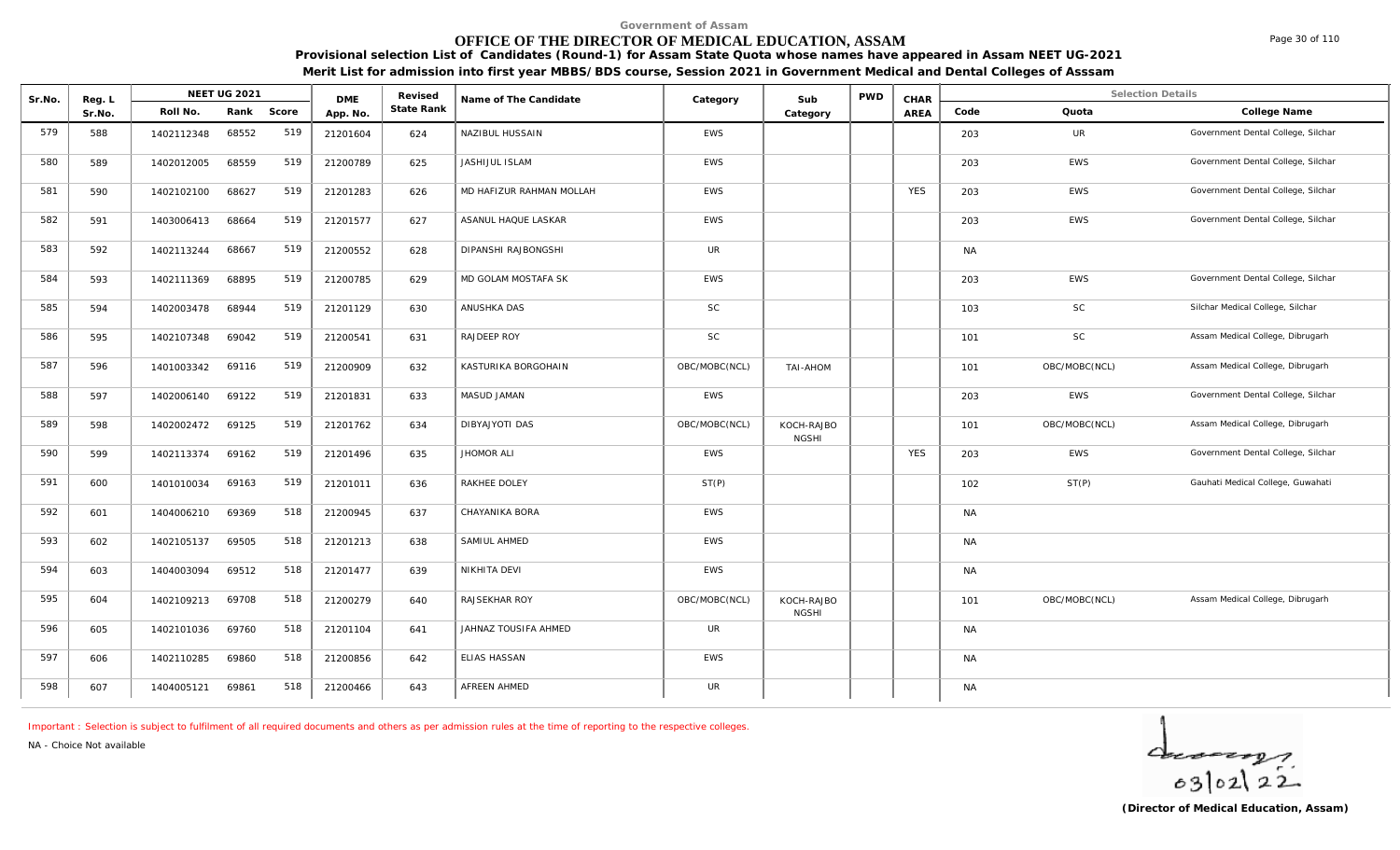# **OFFICE OF THE DIRECTOR OF MEDICAL EDUCATION, ASSAM**

**Provisional selection List of Candidates (Round-1) for Assam State Quota whose names have appeared in Assam NEET UG-2021 Merit List for admission into first year MBBS/BDS course, Session 2021 in Government Medical and Dental Colleges of Asssam**

| Sr.No. | Reg. L |                  | <b>NEET UG 2021</b> |       | <b>DME</b> | Revised    | Name of The Candidate    | Category      | Sub      | <b>PWD</b> | CHAR       |           | <b>Selection Details</b> |                                  |
|--------|--------|------------------|---------------------|-------|------------|------------|--------------------------|---------------|----------|------------|------------|-----------|--------------------------|----------------------------------|
|        | Sr.No. | Roll No.         | Rank                | Score | App. No.   | State Rank |                          |               | Category |            | AREA       | Code      | Quota                    | College Name                     |
| 599    | 608    | 1402112384       | 69992               | 517   | 21200907   | 644        | WAZIFA SULTANA           | EWS           |          |            |            | <b>NA</b> |                          |                                  |
| 600    | 609    | 1402106037       | 70037               | 517   | 21200985   | 645        | NUR AMIN AZAD            | <b>EWS</b>    |          |            |            | <b>NA</b> |                          |                                  |
| 601    | 610    | 1402007404       | 70063               | 517   | 21200788   | 646        | SELINA PARVEEN AHMED     | <b>EWS</b>    |          |            | <b>YES</b> | <b>NA</b> |                          |                                  |
| 602    | 611    | 1404005031       | 70100               | 517   | 21200960   | 647        | SAFIQUL ISLAM            | <b>EWS</b>    |          |            |            | <b>NA</b> |                          |                                  |
| 603    | 612    | 1402104349       | 70135               | 517   | 21201606   | 648        | TRINAYANEE KALITA        | <b>UR</b>     |          |            |            | <b>NA</b> |                          |                                  |
| 604    | 613    | 1402101675       | 70167               | 517   | 21200930   | 649        | KHANJAN DEKA             | <b>UR</b>     |          |            |            | <b>NA</b> |                          |                                  |
| 605    | 614    | 1402101514       | 70208               | 517   | 21201446   | 650        | <b>LALCHAN ALI</b>       | EWS           |          |            | <b>YES</b> | <b>NA</b> |                          |                                  |
| 606    | 615    | 1402008281       | 70277               | 517   | 21201727   | 651        | ANISUR RAHMAN            | EWS           |          |            |            | <b>NA</b> |                          |                                  |
| 607    | 616    | 1402116100       | 70317               | 517   | 21201982   | 652        | RIMJHIM PATGIRI          | UR            |          |            |            | <b>NA</b> |                          |                                  |
| 608    | 618    | 1402015059       | 70432               | 517   | 21200253   | 654        | JAHRIN SULTANA BARBHUYAN | EWS           |          |            |            | <b>NA</b> |                          |                                  |
| 609    | 619    | 1401007102       | 70646               | 517   | 21200047   | 655        | KANGKAN NATH             | OBC/MOBC(NCL) |          |            |            | 101       | OBC/MOBC(NCL)            | Assam Medical College, Dibrugarh |
| 610    | 620    | 1403007021       | 70722               | 517   | 21201215   | 656        | TAHMINA ISHRAT MEHJABIN  | EWS           |          |            |            | <b>NA</b> |                          |                                  |
| 611    | 621    | 1402013019       | 70973               | 516   | 21201486   | 657        | AYESHA SIDDIQUA          | EWS           |          |            |            | <b>NA</b> |                          |                                  |
| 612    | 622    | 1402103063       | 71018               | 516   | 21201764   | 658        | ANURAG SHARMA            | <b>UR</b>     |          |            |            | <b>NA</b> |                          |                                  |
| 613    | 623    | 1402104251       | 71056               | 516   | 21201514   | 659        | MOUJURI CHOUDHURY        | <b>UR</b>     |          |            |            | <b>NA</b> |                          |                                  |
| 614    | 624    | 1403006367       | 71154               | 516   | 21201708   | 661        | TOUHIDA RAHMAN BARBHUIYA | <b>UR</b>     |          |            |            | <b>NA</b> |                          |                                  |
| 615    | 625    | 1402103173       | 71234               | 516   | 21200997   | 662        | ANISUR MONDAL            | EWS           |          |            | <b>YES</b> | <b>NA</b> |                          |                                  |
| 616    | 626    | 1403007285       | 71387               | 516   | 21200417   | 664        | DIPTODEEP DHAR CHOUDHURY | UR            |          |            |            | <b>NA</b> |                          |                                  |
| 617    | 627    | 1402004413 71421 |                     | 516   | 21200097   | 665        | CHIRANJIT PAUL           | OBC/MOBC(NCL) |          |            |            | 101       | OBC/MOBC(NCL)            | Assam Medical College, Dibrugarh |

618 628 1402006023 71563 516 21200646 666 BIKRANT BIJOY DAS SC SC 101 101 SC Assam Medical College, Dibrugarh 1

*Important : Selection is subject to fulfilment of all required documents and others as per admission rules at the time of reporting to the respective colleges.*

*NA - Choice Not available*

**Reg. L NEET UG 2021** 



Page 31 of 110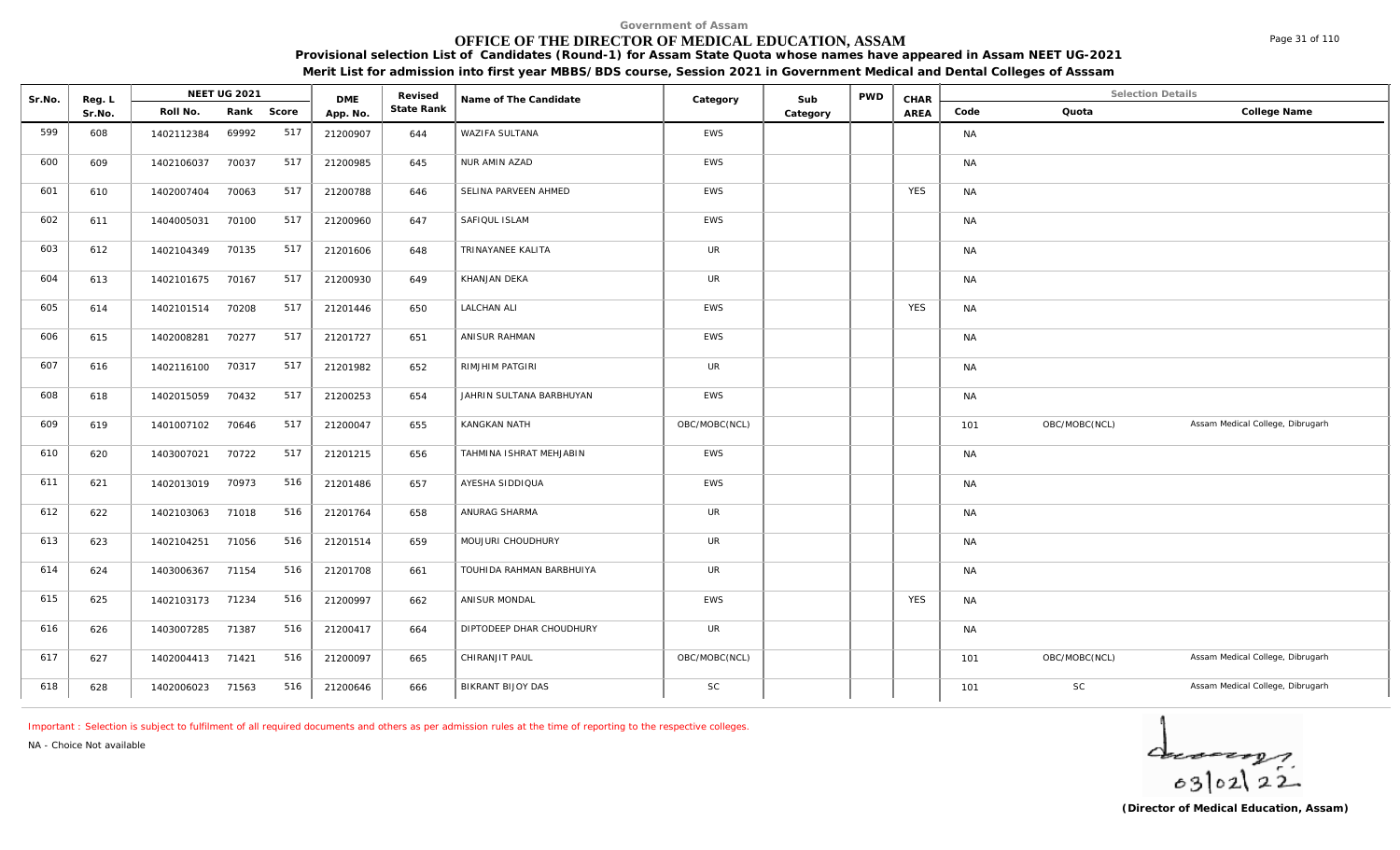# **OFFICE OF THE DIRECTOR OF MEDICAL EDUCATION, ASSAM**

**Provisional selection List of Candidates (Round-1) for Assam State Quota whose names have appeared in Assam NEET UG-2021**

**Merit List for admission into first year MBBS/BDS course, Session 2021 in Government Medical and Dental Colleges of Asssam**

| Sr.No. | Reg. L |                  | NEET UG 2021 |       | <b>DME</b> | Revised    | Name of The Candidate  | Category      | Sub                        | <b>PWD</b> | CHAR |           | <b>Selection Details</b> |                                  |
|--------|--------|------------------|--------------|-------|------------|------------|------------------------|---------------|----------------------------|------------|------|-----------|--------------------------|----------------------------------|
|        | Sr.No. | Roll No.         | Rank         | Score | App. No.   | State Rank |                        |               | Category                   |            | AREA | Code      | Quota                    | College Name                     |
| 619    | 629    | 1402106048       | 71612        | 516   | 21200119   | 667        | MADHURJYA PAUL         | OBC/MOBC(NCL) |                            |            |      | 101       | OBC/MOBC(NCL)            | Assam Medical College, Dibrugarh |
| 620    | 630    | 1402016269       | 71639        | 515   | 21200196   | 668        | SAURABH BARDHAN        | OBC/MOBC(NCL) |                            |            |      | 101       | OBC/MOBC(NCL)            | Assam Medical College, Dibrugarh |
| 621    | 631    | 1402007145       | 71824        | 515   | 21201535   | 669        | TONMOY TALUKDAR        | EWS           |                            |            |      | <b>NA</b> |                          |                                  |
| 622    | 632    | 1403007215       | 71928        | 515   | 21200946   | 670        | FARHAN NIHAL BARBHUIYA | <b>EWS</b>    |                            |            |      | <b>NA</b> |                          |                                  |
| 623    | 633    | 1402004016       | 71983        | 515   | 21200978   | 671        | MOHSIN SARWAR          | <b>EWS</b>    |                            |            |      | <b>NA</b> |                          |                                  |
| 624    | 634    | 1402103189       | 72049        | 515   | 21200574   | 672        | SHABNAM MARJIA         | EWS           |                            |            |      | <b>NA</b> |                          |                                  |
| 625    | 635    | 1402012154       | 72202        | 515   | 21201615   | 673        | BISHAL SARMA DOLOI     | <b>EWS</b>    |                            |            |      | <b>NA</b> |                          |                                  |
| 626    | 636    | 1402116332       | 72310        | 515   | 21200057   | 674        | SOURAV DUTTA           | <b>EWS</b>    |                            |            |      | <b>NA</b> |                          |                                  |
| 627    | 637    | 1403004130       | 72471        | 515   | 21202177   | 675        | SHAHNEWAJ AHMED LASKAR | EWS           |                            |            |      | <b>NA</b> |                          |                                  |
| 628    | 638    | 1402102695       | 72483        | 515   | 21201023   | 676        | <b>JACINTH MAHANTA</b> | <b>UR</b>     |                            |            |      | <b>NA</b> |                          |                                  |
| 629    | 639    | 1402021099       | 72662        | 514   | 21201467   | 679        | SEMIM SULTANA          | EWS           |                            |            |      | <b>NA</b> |                          |                                  |
| 630    | 640    | 3905007455       | 72932        | 514   | 21201394   | 681        | <b>MOHIT BANSFOR</b>   | SC            |                            |            |      | 101       | <b>SC</b>                | Assam Medical College, Dibrugarh |
| 631    | 641    | 1403001244       | 72958        | 514   | 21201695   | 682        | RAIHA TASNIM           | <b>UR</b>     |                            |            |      | <b>NA</b> |                          |                                  |
| 632    | 642    | 1402002024       | 73302        | 513   | 21201935   | 684        | NASHRIN AKHTAR         | EWS           |                            |            |      | <b>NA</b> |                          |                                  |
| 633    | 643    | 1402004131       | 73320        | 513   | 21200954   | 685        | MONZUR ROHMAN          | <b>EWS</b>    |                            |            |      | <b>NA</b> |                          |                                  |
| 634    | 644    | 1403006320       | 73353        | 513   | 21201114   | 686        | TOMOJIT PURKAYASTHA    | EWS           |                            |            |      | <b>NA</b> |                          |                                  |
| 635    | 645    | 1402012118       | 73444        | 513   | 21200492   | 687        | DIBYA JYOTI LASKAR     | OBC/MOBC(NCL) | KOCH-RAJBO<br><b>NGSHI</b> |            |      | 101       | OBC/MOBC(NCL)            | Assam Medical College, Dibrugarh |
| 636    | 646    | 1402009237       | 73604        | 513   | 21202218   | 688        | PRITILEKHA NATH        | <b>UR</b>     |                            |            |      | <b>NA</b> |                          |                                  |
| 637    | 647    | 1401002322       | 73653        | 513   | 21200066   | 689        | <b>UDIPTA SARMA</b>    | <b>UR</b>     |                            |            |      | <b>NA</b> |                          |                                  |
| 638    | 648    | 1402102116 73682 |              | 513   | 21202043   | 690        | RAHUL DEB              | EWS           |                            |            |      | <b>NA</b> |                          |                                  |

*Important : Selection is subject to fulfilment of all required documents and others as per admission rules at the time of reporting to the respective colleges.*

*NA - Choice Not available*

 $402122$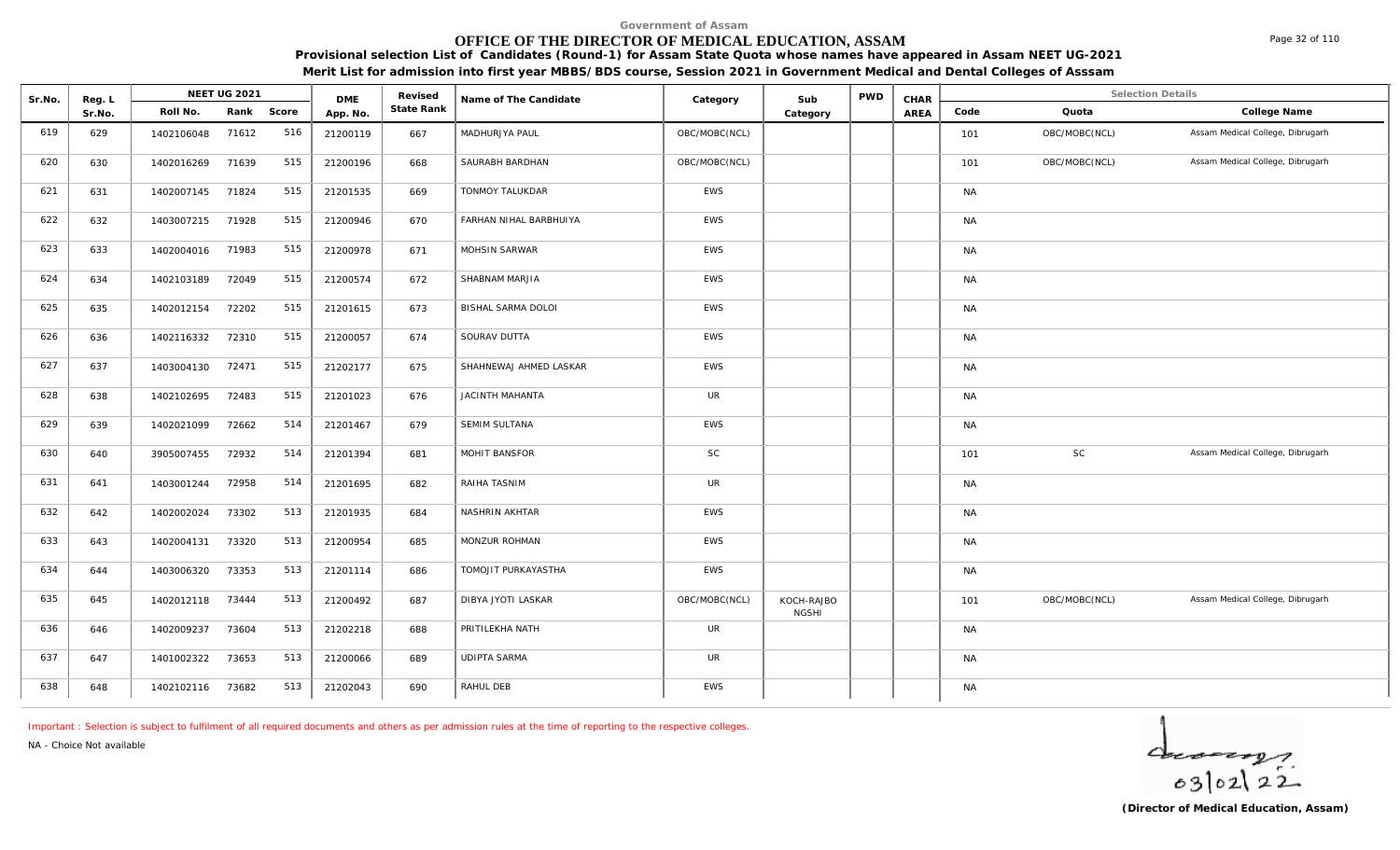# **OFFICE OF THE DIRECTOR OF MEDICAL EDUCATION, ASSAM**

**Provisional selection List of Candidates (Round-1) for Assam State Quota whose names have appeared in Assam NEET UG-2021**

|  | Merit List for admission into first year MBBS/BDS course, Session 2021 in Government Medical and Dental Colleges of Asssam |  |
|--|----------------------------------------------------------------------------------------------------------------------------|--|
|--|----------------------------------------------------------------------------------------------------------------------------|--|

| Sr.No. | Reg. L |            | NEET UG 2021 |       | <b>DME</b> | Revised    | Name of The Candidate  | Category      | Sub                        | <b>PWD</b> | CHAR       |           | <b>Selection Details</b> |                                  |
|--------|--------|------------|--------------|-------|------------|------------|------------------------|---------------|----------------------------|------------|------------|-----------|--------------------------|----------------------------------|
|        | Sr.No. | Roll No.   | Rank         | Score | App. No.   | State Rank |                        |               | Category                   |            | AREA       | Code      | Quota                    | College Name                     |
| 639    | 649    | 1402105019 | 73757        | 513   | 21200830   | 692        | <b>NURJAMAL SK</b>     | <b>EWS</b>    |                            |            |            | <b>NA</b> |                          |                                  |
| 640    | 650    | 1402122130 | 73803        | 513   | 21200218   | 693        | MAHIDUL ISLAM          | EWS           |                            |            |            | <b>NA</b> |                          |                                  |
| 641    | 651    | 1402013016 | 73840        | 513   | 21200080   | 694        | TRIBUL BORAH           | OBC/MOBC(NCL) | KOCH-RAJBO<br><b>NGSHI</b> |            |            | 101       | OBC/MOBC(NCL)            | Assam Medical College, Dibrugarh |
| 642    | 652    | 1402105223 | 73842        | 513   | 21201791   | 695        | KUNAL MEDHI            | <b>SC</b>     |                            |            |            | 101       | SC                       | Assam Medical College, Dibrugarh |
| 643    | 653    | 1402002444 | 74004        | 513   | 21201485   | 696        | MERAJUL ISLAM          | EWS           |                            |            |            | <b>NA</b> |                          |                                  |
| 644    | 654    | 1402015134 | 74020        | 513   | 21201648   | 697        | JULFIQUE HUSSAIN       | EWS           |                            |            |            | <b>NA</b> |                          |                                  |
| 645    | 655    | 1404010082 | 74104        | 512   | 21201299   | 698        | RUHANA AFRIN           | EWS           |                            |            |            | <b>NA</b> |                          |                                  |
| 646    | 656    | 1402017048 | 74121        | 512   | 21201529   | 699        | SATTAR ALI SHEIKH      | EWS           |                            |            | <b>YES</b> | <b>NA</b> |                          |                                  |
| 647    | 657    | 1401001182 | 74188        | 512   | 21201730   | 700        | <b>BAGMITA DUTTA</b>   | OBC/MOBC(NCL) | KOCH-RAJBO<br><b>NGSHI</b> |            |            | 101       | OBC/MOBC(NCL)            | Assam Medical College, Dibrugarh |
| 648    | 658    | 1404010087 | 74207        | 512   | 21201361   | 701        | <b>FARZINA AFRIN</b>   | EWS           |                            |            |            | <b>NA</b> |                          |                                  |
| 649    | 659    | 1403004258 | 74466        | 512   | 21201662   | 702        | NARGIS TAPADAR         | EWS           |                            |            |            | <b>NA</b> |                          |                                  |
| 650    | 660    | 1402112251 | 74474        | 512   | 21200647   | 703        | <b>BIJITASHYA BORA</b> | UR            |                            |            |            | <b>NA</b> |                          |                                  |
| 651    | 661    | 1403004093 | 74476        | 512   | 21201945   | 704        | MD NURUZZAMAN LASKAR   | EWS           |                            |            |            | <b>NA</b> |                          |                                  |
| 652    | 662    | 1402105159 | 74510        | 512   | 21202227   | 705        | NAZIDA ANZUM CHOUDHURY | <b>UR</b>     |                            |            |            | <b>NA</b> |                          |                                  |
| 653    | 663    | 1403006228 | 74741        | 512   | 21200866   | 708        | <b>DIPANJAN DEY</b>    | EWS           |                            |            |            | <b>NA</b> |                          |                                  |
| 654    | 664    | 1402105251 | 74841        | 512   | 21200535   | 709        | RUHANI SIDDIKA         | EWS           |                            |            |            | <b>NA</b> |                          |                                  |
| 655    | 665    | 1402105449 | 74962        | 511   | 21201384   | 710        | SUHANA AFREEN          | <b>UR</b>     |                            |            |            | <b>NA</b> |                          |                                  |
| 656    | 666    | 1402105257 | 74983        | 511   | 21201135   | 711        | H KAILASH SINGH        | OBC/MOBC(NCL) |                            |            |            | 101       | OBC/MOBC(NCL)            | Assam Medical College, Dibrugarh |
| 657    | 667    | 1401003576 | 75087        | 511   | 21201363   | 712        | ANKITA SEN             | EWS           |                            |            |            | <b>NA</b> |                          |                                  |
| 658    | 668    | 1402003381 | 75100        | 511   | 21201277   | 713        | PARINEETA GOSWAMI      | EWS           |                            |            |            | <b>NA</b> |                          |                                  |

*Important : Selection is subject to fulfilment of all required documents and others as per admission rules at the time of reporting to the respective colleges.*

*NA - Choice Not available*

 $40222$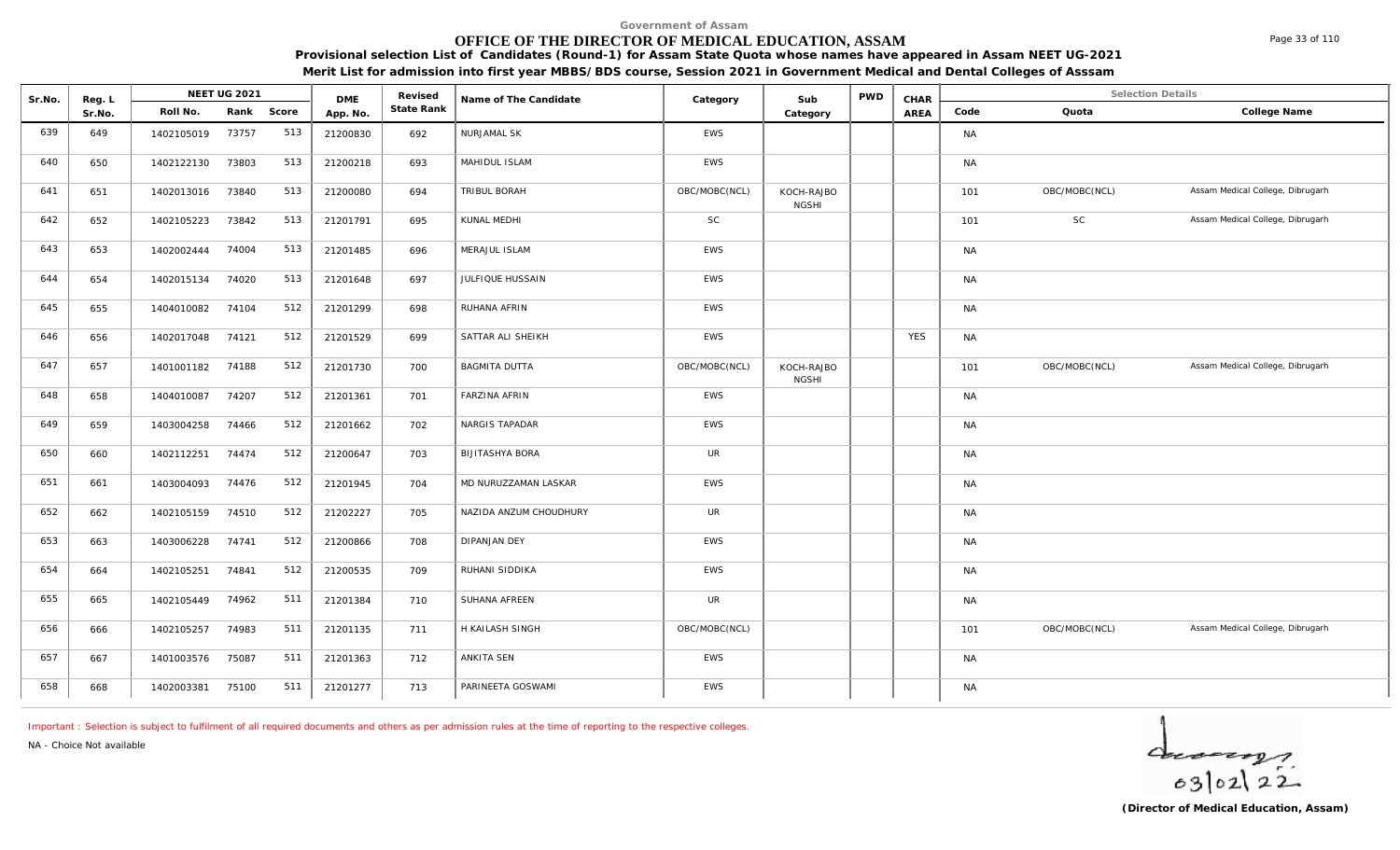# **OFFICE OF THE DIRECTOR OF MEDICAL EDUCATION, ASSAM**

**Provisional selection List of Candidates (Round-1) for Assam State Quota whose names have appeared in Assam NEET UG-2021**

**Merit List for admission into first year MBBS/BDS course, Session 2021 in Government Medical and Dental Colleges of Asssam**

| Sr.No. | Reg. L | NEET UG 2021     |            | <b>DME</b> |          | Revised    | Name of The Candidate       | Category   | Sub      | <b>PWD</b> | CHAR | Selection Details |       |                                             |
|--------|--------|------------------|------------|------------|----------|------------|-----------------------------|------------|----------|------------|------|-------------------|-------|---------------------------------------------|
| Sr.No. |        | Roll No.         | Rank Score |            | App. No. | State Rank |                             |            | Category |            | AREA | Code              | Quota | College Name                                |
| 659    | 669    | 1403001459       | 75194      | 511        | 21201046 | 714        | SNIGDHA ROY                 | <b>UR</b>  |          |            |      | NA                |       |                                             |
| 660    | 670    | 1404003279       | 75234      | 511        | 21201823 | 715        | KEITH LIMBU                 | <b>UR</b>  |          |            |      | <b>NA</b>         |       |                                             |
| 661    | 671    | 1404001029       | 75252      | 511        | 21201950 | 716        | FARHINA SWABNAM             | EWS        |          |            |      | <b>NA</b>         |       |                                             |
| 662    | 672    | 1402117166       | 75371      | 511        | 21201002 | 717        | JASMINARA AHMED             | EWS        |          |            |      | <b>NA</b>         |       |                                             |
| 663    | 673    | 1404005165       | 75588      | 511        | 21201725 | 718        | MD ASHIQUE                  | EWS        |          | <b>YES</b> | YES  | 108               | PH    | Lakimpur Medical College, North<br>Lahimpur |
| 664    | 674    | 1402007154       | 75756      | 510        | 21202187 | 720        | AFRUJA BEGUM                | <b>UR</b>  |          |            |      | NA                |       |                                             |
| 665    | 675    | 3115022115 75892 |            | 510        | 21201464 | 721        | HIRAKJYOTI BORA             | ST(P)      |          |            |      | 102               | ST(P) | Gauhati Medical College, Guwahati           |
| 666    | 676    | 1402103246       | 75912      | 510        | 21201926 | 722        | MUSKAN AGARWALA             | <b>UR</b>  |          |            |      | <b>NA</b>         |       |                                             |
| 667    | 677    | 1401006455       | 76026      | 510        | 21202160 | 723        | PRAGYAN JYOTI BHATTACHARYYA | UR         |          |            |      | <b>NA</b>         |       |                                             |
| 668    | 678    | 2001103183       | 76067      | 510        | 21201112 | 724        | SAMANWITA SARMA             | <b>UR</b>  |          |            |      | <b>NA</b>         |       |                                             |
| 669    | 679    | 1401001497 76160 |            | 510        | 21201537 | 726        | ARANYAK BARUAH              | UR         |          |            |      | <b>NA</b>         |       |                                             |
| 670    | 680    | 1404002161       | 76214      | 510        | 21200442 | 727        | ANSHUMAN BORAH              | EWS        |          |            |      | <b>NA</b>         |       |                                             |
| 671    | 681    | 1402110384       | 76283      | 510        | 21200488 | 728        | MOIDUL ISLAM                | <b>EWS</b> |          |            |      | <b>NA</b>         |       |                                             |
| 672    | 683    | 1404005269       | 76376      | 510        | 21201765 | 730        | DHIRAJ AGARWAL              | <b>UR</b>  |          |            |      | <b>NA</b>         |       |                                             |
| 673    | 684    | 1402102285       | 76472      | 510        | 21200955 | 731        | PAPPURAZ JAMAN              | EWS        |          |            |      | <b>NA</b>         |       |                                             |
| 674    | 685    | 1402103012       | 76546      | 509        | 21201275 | 732        | KUNTAL KALITA               | <b>UR</b>  |          |            |      | <b>NA</b>         |       |                                             |
| 675    | 686    | 1402104495       | 76644      | 509        | 21201860 | 734        | RUKSHANA ISLAM              | <b>UR</b>  |          |            |      | <b>NA</b>         |       |                                             |
| 676    | 687    | 1402102149       | 76646      | 509        | 21201751 | 735        | DISHA BAISHYA               | UR         |          |            |      | <b>NA</b>         |       |                                             |
| 677    | 688    | 1402003071       | 76676      | 509        | 21200737 | 736        | MAHMUDUL HASSAN             | EWS        |          |            |      | <b>NA</b>         |       |                                             |
| 678    | 689    | 1403005031       | 76773      | 509        | 21201775 | 739        | SHAMIMAH SABNOOR            | EWS        |          |            |      | <b>NA</b>         |       |                                             |

*Important : Selection is subject to fulfilment of all required documents and others as per admission rules at the time of reporting to the respective colleges.*

*NA - Choice Not available*

 $40222$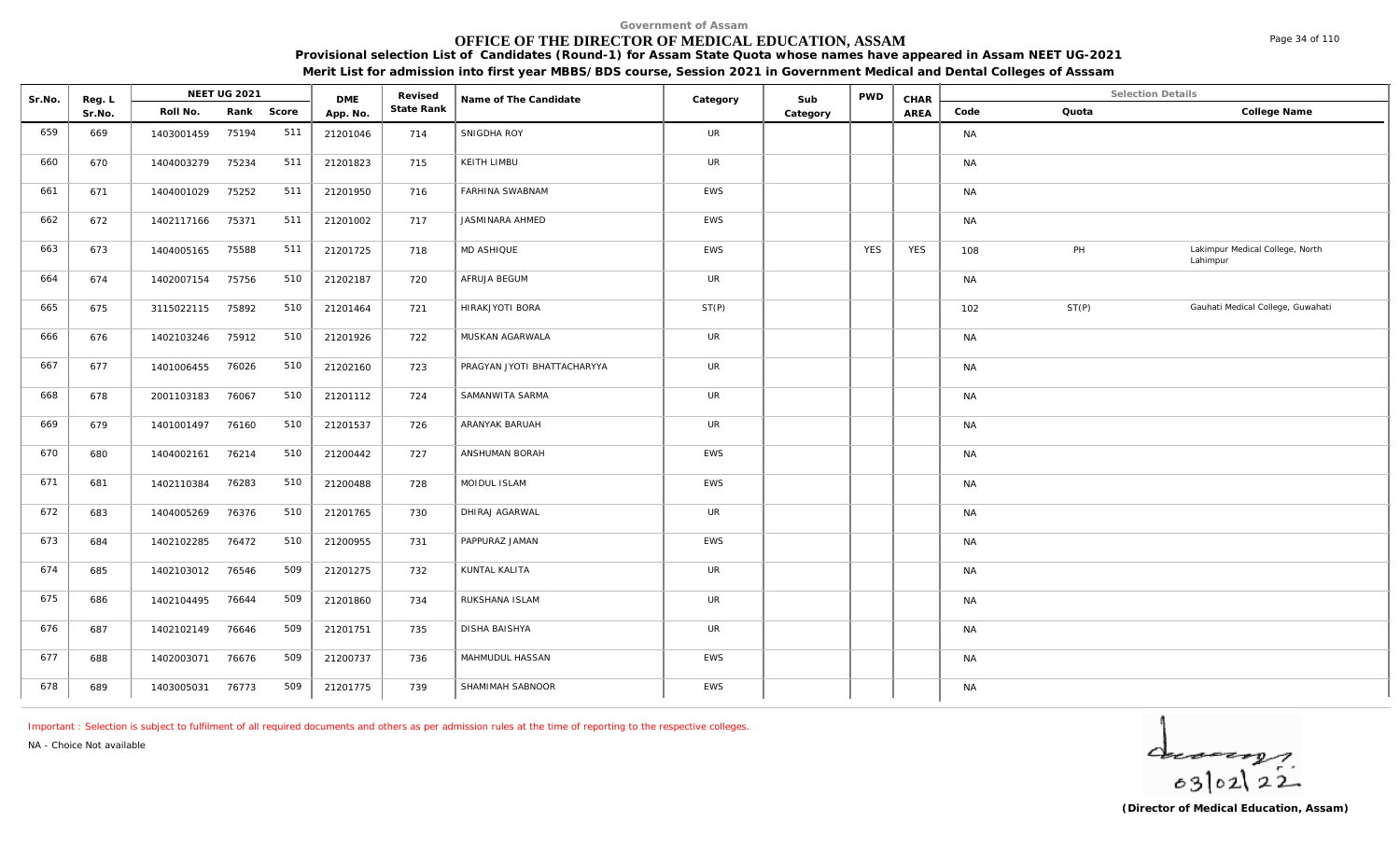# **OFFICE OF THE DIRECTOR OF MEDICAL EDUCATION, ASSAM**

Sr.No. Reg. L Reg.L **NEET UG 2021** ME Revised Name of The Candidate Category Sub PWD CHAR Selection Details Selection Details

**NEET UG 2021 Category CHAR**

**Name of The Candidate Revised**

**Provisional selection List of Candidates (Round-1) for Assam State Quota whose names have appeared in Assam NEET UG-2021 Merit List for admission into first year MBBS/BDS course, Session 2021 in Government Medical and Dental Colleges of Asssam**

AREA Code Quota

**State Rank Code Quota College Name**

**Category**

| 679 | 690 | 1401006213       | 76912 | 509 | 21200361 | 741 | UDHABH MAZUMDER          | $\mathsf{SC}$ |          |            | 101       | SC            | Assam Medical College, Dibrugarh |
|-----|-----|------------------|-------|-----|----------|-----|--------------------------|---------------|----------|------------|-----------|---------------|----------------------------------|
| 680 | 691 | 1402104204       | 76918 | 509 | 21202133 | 742 | ATIKUL ISLAM             | <b>EWS</b>    |          | <b>YES</b> | <b>NA</b> |               |                                  |
| 681 | 692 | 1403001414       | 76932 | 509 | 21200394 | 743 | SWAPNAJIT SHOME          | <b>UR</b>     |          |            | <b>NA</b> |               |                                  |
| 682 | 693 | 1402014172 77007 |       | 509 | 21201506 | 744 | MASUMA SHIKDER           | EWS           |          |            | <b>NA</b> |               |                                  |
| 683 | 694 | 1402007256       | 77038 | 509 | 21201451 | 745 | <b>BASABI DAS</b>        | <b>UR</b>     |          |            | <b>NA</b> |               |                                  |
| 684 | 695 | 1402110052       | 77045 | 509 | 21201674 | 746 | SAHIL HUSSAIN            | EWS           |          |            | <b>NA</b> |               |                                  |
| 685 | 696 | 1402007120       | 77085 | 509 | 21200149 | 747 | KRITIRAJ SHRESTHA        | <b>UR</b>     |          |            | <b>NA</b> |               |                                  |
| 686 | 697 | 1402006450       | 77189 | 509 | 21201037 | 748 | <b>ASMINA PARBIN</b>     | EWS           |          |            | <b>NA</b> |               |                                  |
| 687 | 698 | 1402102148       | 77359 | 508 | 21200742 | 750 | SUNAYANA BHARADWAJ       | EWS           |          |            | <b>NA</b> |               |                                  |
| 688 | 699 | 1404006052       | 77469 | 508 | 21201719 | 752 | TANZILA KHANAM BARBHUIYA | <b>UR</b>     |          |            | <b>NA</b> |               |                                  |
| 689 | 700 | 1402107103       | 77483 | 508 | 21201001 | 753 | JYOTISMITA DEKA          | <b>UR</b>     |          |            | <b>NA</b> |               |                                  |
| 690 | 701 | 1402017069       | 77553 | 508 | 21201795 | 754 | AYUSH SHARMA             | EWS           |          |            | <b>NA</b> |               |                                  |
| 691 | 702 | 1402001067       | 77559 | 508 | 21201869 | 755 | FIROTAZ JANNAT           | EWS           |          |            | <b>NA</b> |               |                                  |
| 692 | 704 | 1403001240       | 77662 | 508 | 21200515 | 757 | JASMIN AKTHER CHOUDHURY  | EWS           |          |            | <b>NA</b> |               |                                  |
| 693 | 705 | 1401004338       | 77695 | 508 | 21202008 | 758 | NIKHIL SHARMA            | EWS           |          |            | <b>NA</b> |               |                                  |
| 694 | 706 | 1402006293       | 77753 | 508 | 21201402 | 759 | AMIR HAMZA               | EWS           |          |            | <b>NA</b> |               |                                  |
| 695 | 707 | 1401006263       | 77772 | 508 | 21201162 | 760 | ABHINOB CHIRING          | OBC/MOBC(NCL) | MOHA-IAT |            | 101       | OBC/MOBC(NCL) | Assam Medical College, Dibrugarh |
| 696 | 708 | 1403003131       | 77797 | 508 | 21201931 | 761 | HUSNA PARVEEN            | EWS           |          |            | <b>NA</b> |               |                                  |
| 697 | 709 | 1401003501       | 77806 | 508 | 21201505 | 762 | SUBHRAJIT BORAH          | EWS           |          |            | <b>NA</b> |               |                                  |
| 698 | 710 | 1402103022       | 78082 | 507 | 21200767 | 764 | MD IRSHAD AHMED          | OBC/MOBC(NCL) |          |            | 106       | OBC/MOBC(NCL) | Tezpur Medical College, Tezpur   |

*Important : Selection is subject to fulfilment of all required documents and others as per admission rules at the time of reporting to the respective colleges.*

**DME** Revised<br>**PD\_NO** State Rank

*NA - Choice Not available*

Reg. L **NEET UG 2021**<br>Sr No Roll No. Rank

Sr.No. | Roll No. Rank Score | App.No. | State Ra



Page 35 of 110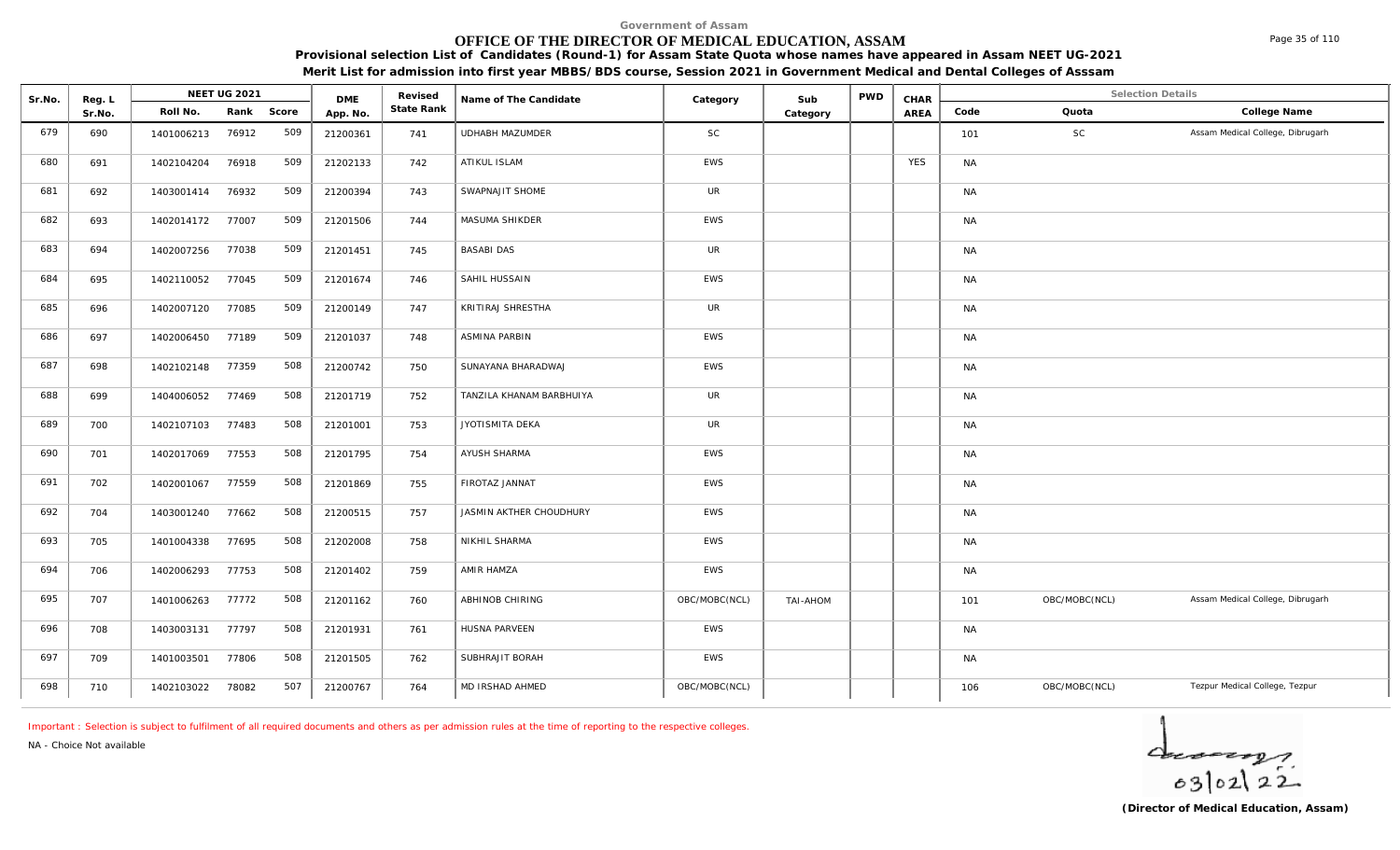# **OFFICE OF THE DIRECTOR OF MEDICAL EDUCATION, ASSAM**

**Provisional selection List of Candidates (Round-1) for Assam State Quota whose names have appeared in Assam NEET UG-2021 Merit List for admission into first year MBBS/BDS course, Session 2021 in Government Medical and Dental Colleges of Asssam**

| Sr.No. | Reg. L | <b>NEET UG 2021</b> |       |       | <b>DME</b> | Revised    | Name of The Candidate   | Category      | Sub                        | <b>PWD</b> | CHAR       | <b>Selection Details</b> |               |                                  |  |
|--------|--------|---------------------|-------|-------|------------|------------|-------------------------|---------------|----------------------------|------------|------------|--------------------------|---------------|----------------------------------|--|
|        | Sr.No. | Roll No.            | Rank  | Score | App. No.   | State Rank |                         |               | Category                   |            | AREA       | Code                     | Quota         | College Name                     |  |
| 699    | 711    | 1402105248          | 78224 | 507   | 21201617   | 765        | UNMILITA DAS            | EWS           |                            |            |            | <b>NA</b>                |               |                                  |  |
| 700    | 712    | 1402107433          | 78227 | 507   | 21201671   | 766        | UNJILA CHOUDHURY        | UR            |                            |            |            | <b>NA</b>                |               |                                  |  |
| 701    | 713    | 1402001604          | 78463 | 507   | 21201799   | 768        | REZAUZ ZAMAN MOLLAH     | EWS           |                            |            | <b>YES</b> | <b>NA</b>                |               |                                  |  |
| 702    | 714    | 1402005193          | 78542 | 507   | 21202241   | 769        | SAGAR SAHA              | EWS           |                            |            |            | <b>NA</b>                |               |                                  |  |
| 703    | 715    | 1403002251          | 78803 | 507   | 21200673   | 771        | <b>FAHIM FAISAL</b>     | EWS           |                            |            |            | <b>NA</b>                |               |                                  |  |
| 704    | 716    | 1402103486          | 78836 | 507   | 21201715   | 772        | KAUSHIK SHARMA          | EWS           |                            |            |            | <b>NA</b>                |               |                                  |  |
| 705    | 717    | 1404004141          | 78872 | 507   | 21200961   | 773        | HARDEV SINGH            | OBC/MOBC(NCL) |                            |            |            | 101                      | OBC/MOBC(NCL) | Assam Medical College, Dibrugarh |  |
| 706    | 718    | 1402107114          | 78991 | 506   | 21202079   | 774        | PARBINA BEGUM CHOWDHURY | EWS           |                            |            |            | <b>NA</b>                |               |                                  |  |
| 707    | 719    | 1401001092          | 79140 | 506   | 21201042   | 776        | AAFIA ZARA KHAN         | <b>UR</b>     |                            |            |            | <b>NA</b>                |               |                                  |  |
| 708    | 720    | 1402118169          | 79184 | 506   | 21201232   | 777        | SUPRIYA KALITA          | EWS           |                            |            |            | <b>NA</b>                |               |                                  |  |
| 709    | 721    | 1402012282          | 79314 | 506   | 21201582   | 778        | ABDUR REJJAK            | EWS           |                            |            | <b>YES</b> | <b>NA</b>                |               |                                  |  |
| 710    | 722    | 1402017009          | 79492 | 506   | 21200689   | 779        | ANIKET DAS              | <b>UR</b>     |                            |            |            | <b>NA</b>                |               |                                  |  |
| 711    | 723    | 1402003365          | 79510 | 506   | 21201732   | 780        | ABDUR RAKIB AHMED       | EWS           |                            |            | <b>YES</b> | <b>NA</b>                |               |                                  |  |
| 712    | 724    | 1403003163          | 79865 | 505   | 21200662   | 783        | PRIYANKA MUHURY         | EWS           |                            |            |            | <b>NA</b>                |               |                                  |  |
| 713    | 725    | 1402116305          | 80050 | 505   | 21201125   | 784        | MRIDUL DEKA             | OBC/MOBC(NCL) | KOCH-RAJBO<br><b>NGSHI</b> |            |            | 101                      | OBC/MOBC(NCL) | Assam Medical College, Dibrugarh |  |
| 714    | 726    | 1402014201          | 80058 | 505   | 21201268   | 785        | ROFIQUL ISLAM           | EWS           |                            |            | <b>YES</b> | <b>NA</b>                |               |                                  |  |
| 715    | 727    | 1402108458          | 80094 | 505   | 21201992   | 786        | ANISUR RAHMAN           | EWS           |                            |            | <b>YES</b> | <b>NA</b>                |               |                                  |  |
| 716    | 728    | 1402012088          | 80160 | 505   | 21200713   | 787        | WASIM AHMED             | <b>UR</b>     |                            |            |            | <b>NA</b>                |               |                                  |  |
| 717    | 729    | 1404008022          | 80221 | 505   | 21201688   | 788        | SHRADDHAA SAHA          | EWS           |                            |            |            | <b>NA</b>                |               |                                  |  |
| 718    | 730    | 1403006471          | 80360 | 505   | 21200834   | 791        | NAZNIN AKTAR            | <b>EWS</b>    |                            |            |            | <b>NA</b>                |               |                                  |  |

*Important : Selection is subject to fulfilment of all required documents and others as per admission rules at the time of reporting to the respective colleges.*

DMF Revised

*NA - Choice Not available*

**Reg. | NEET UG 2021** 



Page 36 of 110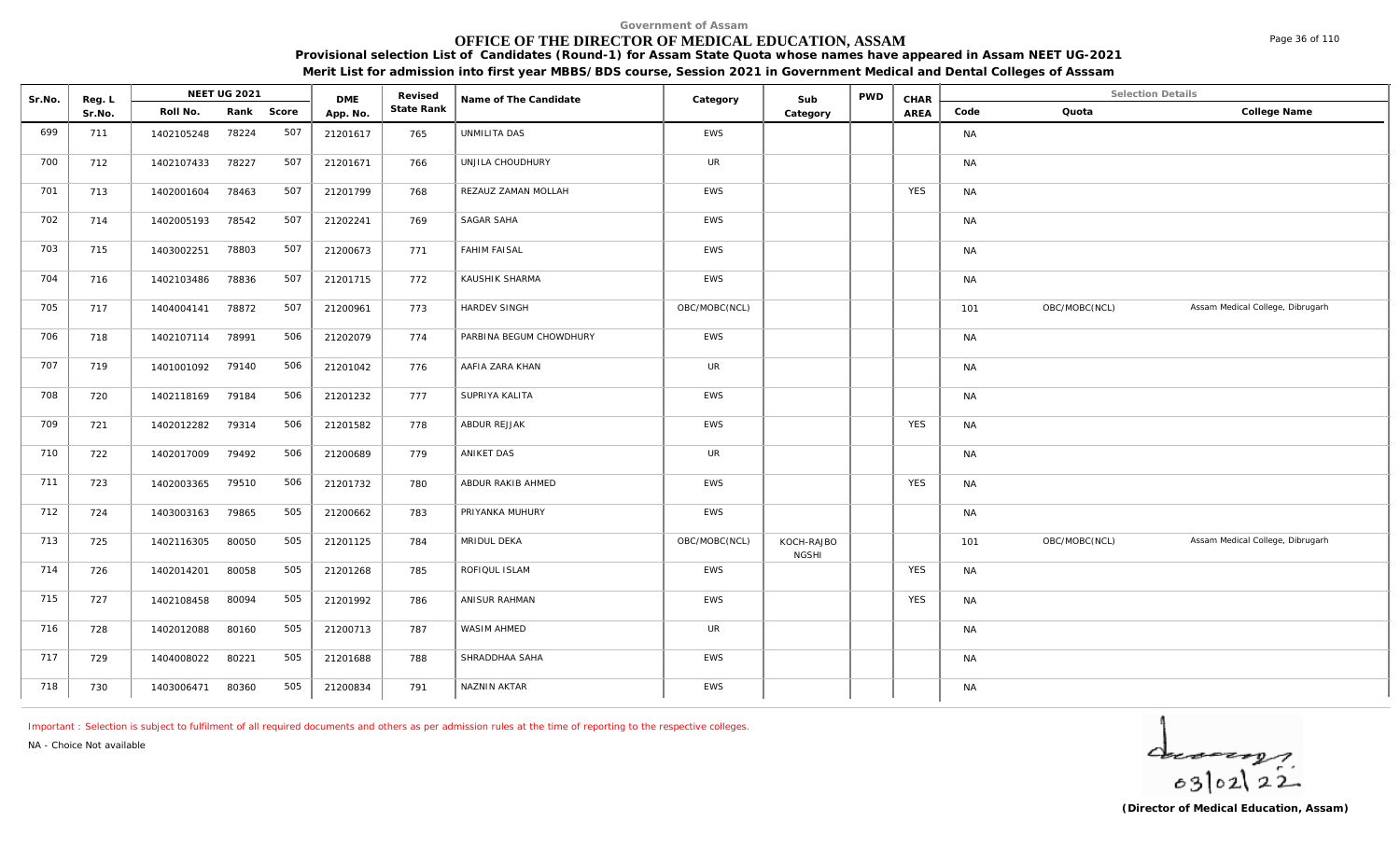## **OFFICE OF THE DIRECTOR OF MEDICAL EDUCATION, ASSAM**

**Provisional selection List of Candidates (Round-1) for Assam State Quota whose names have appeared in Assam NEET UG-2021 Merit List for admission into first year MBBS/BDS course, Session 2021 in Government Medical and Dental Colleges of Asssam**

| Sr.No. | Reg. L |            | NEET UG 2021 |       | <b>DME</b> | Revised    | Name of The Candidate    | Category      | Sub      | <b>PWD</b> | CHAR       |           | <b>Selection Details</b> |                                                  |
|--------|--------|------------|--------------|-------|------------|------------|--------------------------|---------------|----------|------------|------------|-----------|--------------------------|--------------------------------------------------|
|        | Sr.No. | Roll No.   | Rank         | Score | App. No.   | State Rank |                          |               | Category |            | AREA       | Code      | Quota                    | College Name                                     |
| 719    | 731    | 1402101835 | 80378        | 505   | 21202003   | 792        | MD SHAHADAT HUSSAIN      | <b>EWS</b>    |          |            | <b>YES</b> | <b>NA</b> |                          |                                                  |
| 720    | 732    | 1403001605 | 80518        | 505   | 21200104   | 795        | MD YEAHIYA KHAN          | EWS           |          |            |            | <b>NA</b> |                          |                                                  |
| 721    | 733    | 1402008204 | 80582        | 505   | 21201320   | 796        | SANTU KUMAR BORAH        | EWS           |          |            |            | <b>NA</b> |                          |                                                  |
| 722    | 734    | 1404003242 | 80600        | 505   | 21200573   | 797        | ZARIFUL ISLAM ANCHARY    | <b>UR</b>     |          |            |            | <b>NA</b> |                          |                                                  |
| 723    | 735    | 1403002340 | 80691        | 504   | 21200028   | 799        | MANAS KANTI PAUL         | <b>UR</b>     |          |            |            | <b>NA</b> |                          |                                                  |
| 724    | 736    | 1402104199 | 80697        | 504   | 21201445   | 800        | KRITI NATH               | OBC/MOBC(NCL) |          |            |            | 101       | OBC/MOBC(NCL)            | Assam Medical College, Dibrugarh                 |
| 725    | 737    | 1401004209 | 80779        | 504   | 21200984   | 802        | SAHIN ARA                | OBC/MOBC(NCL) |          |            |            | 101       | OBC/MOBC(NCL)            | Assam Medical College, Dibrugarh                 |
| 726    | 738    | 1402015054 | 80790        | 504   | 21201095   | 803        | ABDULLAH AHMAD CHOUDHURY | EWS           |          |            |            | <b>NA</b> |                          |                                                  |
| 727    | 739    | 1402108030 | 80797        | 504   | 21200823   | 804        | ABINASH BHUYAN           | <b>EWS</b>    |          |            |            | <b>NA</b> |                          |                                                  |
| 728    | 740    | 1402117320 | 80822        | 504   | 21202182   | 805        | NAZIR UDDIN              | EWS           |          |            |            | <b>NA</b> |                          |                                                  |
| 729    | 741    | 1402006165 | 80984        | 504   | 21202216   | 806        | HANSHITA SARMAH          | <b>UR</b>     |          |            |            | <b>NA</b> |                          |                                                  |
| 730    | 742    | 1402105145 | 80992        | 504   | 21201578   | 807        | <b>BIDISHA AGARWAL</b>   | <b>UR</b>     |          |            |            | <b>NA</b> |                          |                                                  |
| 731    | 743    | 1403001132 | 80998        | 504   | 21200055   | 808        | <b>KALPAYAN DAS</b>      | <b>SC</b>     |          |            |            | 103       | SC                       | Silchar Medical College, Silchar                 |
| 732    | 744    | 1402006044 | 81002        | 504   | 21200415   | 809        | SHEIKH HASIBUR           | <b>EWS</b>    |          |            | <b>YES</b> | <b>NA</b> |                          |                                                  |
| 733    | 745    | 1402009400 | 81115        | 504   | 21201622   | 810        | A S SHAFIQUE HUSSAIN     | <b>EWS</b>    |          |            |            | <b>NA</b> |                          |                                                  |
| 734    | 746    | 1404006213 | 81127        | 504   | 21201421   | 811        | JIHAN NILUFA FIRDAUSI    | <b>EWS</b>    |          |            |            | <b>NA</b> |                          |                                                  |
| 735    | 747    | 3501001049 | 81379        | 504   | 21202132   | 814        | MUJAHID ALI              | OBC/MOBC(NCL) |          |            |            | 101       | OBC/MOBC(NCL)            | Assam Medical College, Dibrugarh                 |
| 736    | 748    | 1402113329 | 81444        | 504   | 21201480   | 815        | ARYAN CHINMOY KASHYAP    | UR            |          |            |            | <b>NA</b> |                          |                                                  |
| 737    | 749    | 1402007383 | 81465        | 504   | 21200070   | 816        | <b>BIBHURANJAN DEKA</b>  | SC            |          |            |            | 105       | SC                       | Fakhruddin Ali Ahmed Medical College,<br>Barpeta |
| 738    | 750    | 1403004201 | 81484        | 504   | 21202140   | 818        | ARPITA LASKAR            | $\mathsf{SC}$ |          |            |            | 103       | SC                       | Silchar Medical College, Silchar                 |

*Important : Selection is subject to fulfilment of all required documents and others as per admission rules at the time of reporting to the respective colleges.*

*NA - Choice Not available*

 $40222$ 

Page 37 of 110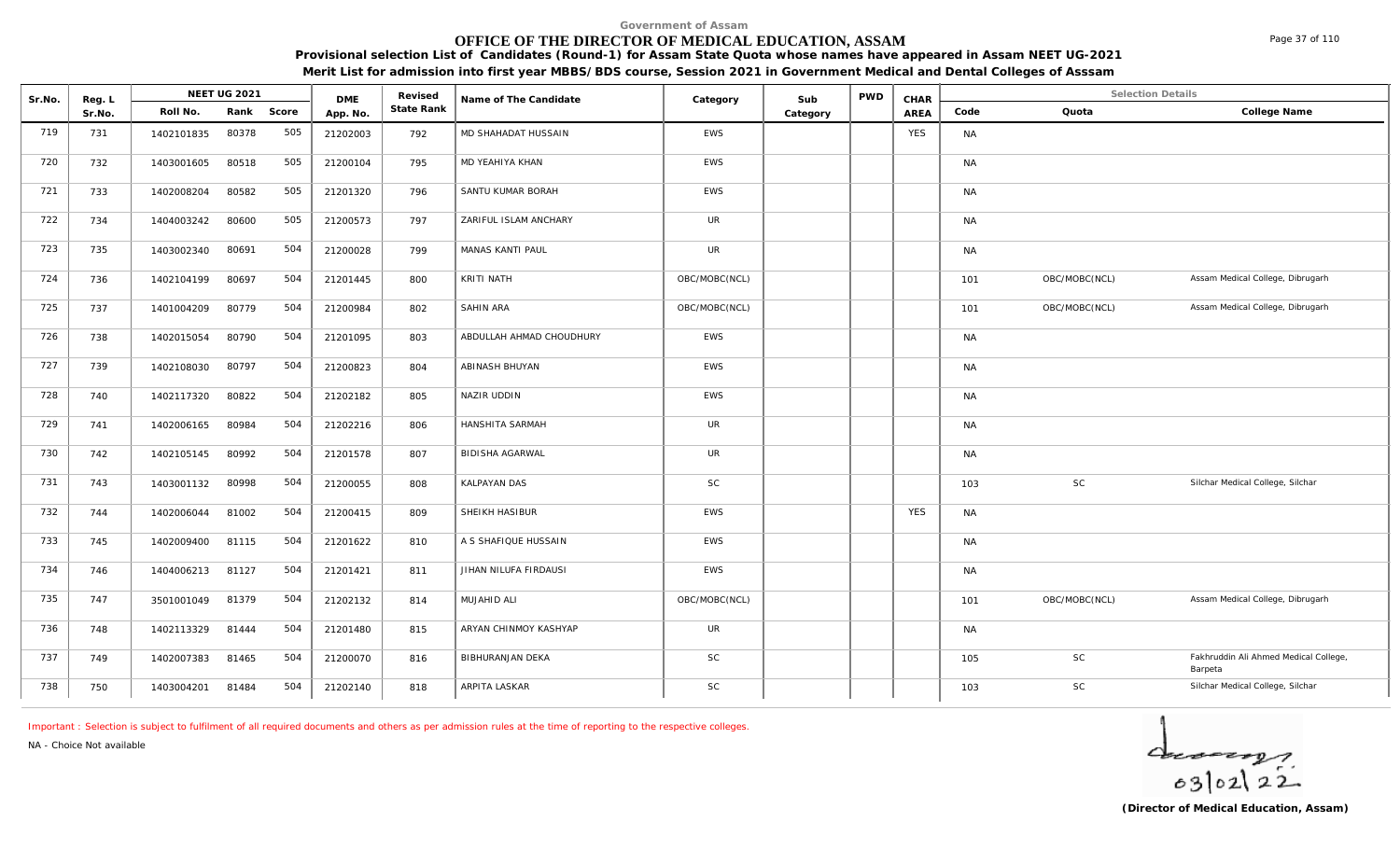## **OFFICE OF THE DIRECTOR OF MEDICAL EDUCATION, ASSAM**

Sr.No. Reg. L Reg.L **NEET UG 2021** ME Revised Name of The Candidate Category Sub PWD CHAR Selection Details Selection Details

**NEET UG 2021 Category CHAR**

**Name of The Candidate Revised**

**Provisional selection List of Candidates (Round-1) for Assam State Quota whose names have appeared in Assam NEET UG-2021 Merit List for admission into first year MBBS/BDS course, Session 2021 in Government Medical and Dental Colleges of Asssam**

AREA Code Quota

**State Rank Code Quota College Name**

**Category**

| 739 | 751 | 1402102277 | 81727 | 503 | 21201214 | 822 | MOSARAF RAHMAN        | <b>EWS</b>    |                            |  | <b>NA</b> |               |                                  |  |
|-----|-----|------------|-------|-----|----------|-----|-----------------------|---------------|----------------------------|--|-----------|---------------|----------------------------------|--|
| 740 | 752 | 1402012161 | 81881 | 503 | 21201638 | 825 | FARUK ALAM CHOUDHURY  | <b>EWS</b>    |                            |  | <b>NA</b> |               |                                  |  |
| 741 | 753 | 1402104389 | 81916 | 503 | 21200947 | 826 | MURTAZA TANWEER       | <b>UR</b>     |                            |  | <b>NA</b> |               |                                  |  |
| 742 | 754 | 1402113267 | 82096 | 503 | 21201220 | 827 | SHREYA LOPAMUDRA      | <b>EWS</b>    |                            |  | <b>NA</b> |               |                                  |  |
| 743 | 755 | 1404008079 | 82475 | 502 | 21201803 | 828 | TANIYA FIRDOUSE       | UR            |                            |  | <b>NA</b> |               |                                  |  |
| 744 | 756 | 1402101528 | 82577 | 502 | 21200082 | 829 | SAYANI PAUL           | OBC/MOBC(NCL) |                            |  | 101       | OBC/MOBC(NCL) | Assam Medical College, Dibrugarh |  |
| 745 | 757 | 1402114109 | 82608 | 502 | 21201336 | 830 | OHIDUJ JAMAN          | <b>EWS</b>    |                            |  | <b>NA</b> |               |                                  |  |
| 746 | 758 | 1401005329 | 82679 | 502 | 21200292 | 831 | RITISHA BORDOLOI      | <b>EWS</b>    |                            |  | <b>NA</b> |               |                                  |  |
| 747 | 759 | 1401006426 | 82755 | 502 | 21200364 | 832 | DRISHTI AGARWAL       | <b>UR</b>     |                            |  | <b>NA</b> |               |                                  |  |
| 748 | 760 | 1402112333 | 82843 | 502 | 21202106 | 833 | MOHIMA DEKA           | <b>EWS</b>    |                            |  | <b>NA</b> |               |                                  |  |
| 749 | 761 | 1403006219 | 83174 | 502 | 21202047 | 834 | <b>TANUJ ROY</b>      | <b>EWS</b>    |                            |  | <b>NA</b> |               |                                  |  |
| 750 | 762 | 1402101140 | 83236 | 501 | 21201625 | 835 | SHREYA DAS            | UR            |                            |  | <b>NA</b> |               |                                  |  |
| 751 | 763 | 1402004596 | 83453 | 501 | 21200124 | 836 | AMINA BEGUM           | <b>UR</b>     |                            |  | <b>NA</b> |               |                                  |  |
| 752 | 764 | 1402110330 | 83485 | 501 | 21201879 | 837 | <b>BIKKI DEY</b>      | EWS           |                            |  | <b>NA</b> |               |                                  |  |
| 753 | 765 | 1402008263 | 83545 | 501 | 21200704 | 838 | NURUL AMIN CHOUDHURY  | <b>UR</b>     |                            |  | <b>NA</b> |               |                                  |  |
| 754 | 766 | 1402004080 | 83679 | 501 | 21200021 | 842 | PRIZMEE KONWAR        | OBC/MOBC(NCL) | KOCH-RAJBO<br><b>NGSHI</b> |  | 101       | OBC/MOBC(NCL) | Assam Medical College, Dibrugarh |  |
| 755 | 767 | 1402012301 | 83733 | 501 | 21200869 | 843 | SHOHIDUL ISLAM        | <b>EWS</b>    |                            |  | <b>NA</b> |               |                                  |  |
| 756 | 768 | 1404006133 | 83783 | 501 | 21200145 | 844 | MRIDUSHMITA BISWAS    | OBC/MOBC(NCL) |                            |  | 101       | OBC/MOBC(NCL) | Assam Medical College, Dibrugarh |  |
| 757 | 769 | 1401008120 | 83873 | 501 | 21200228 | 845 | MOHAN NARAYAN PATIR   | ST(P)         |                            |  | 101       | ST(P)         | Assam Medical College, Dibrugarh |  |
| 758 | 771 | 1403001341 | 83941 | 501 | 21202138 | 848 | ABUL MOHASIN MD USAID | <b>EWS</b>    |                            |  | <b>NA</b> |               |                                  |  |

*Important : Selection is subject to fulfilment of all required documents and others as per admission rules at the time of reporting to the respective colleges.*

**DME** Revised<br>**PD\_NO** State Rank

*NA - Choice Not available*

Reg. L **NEET UG 2021**<br>Sr No Roll No. Rank

Sr.No. | Roll No. Rank Score | App.No. | State Ra

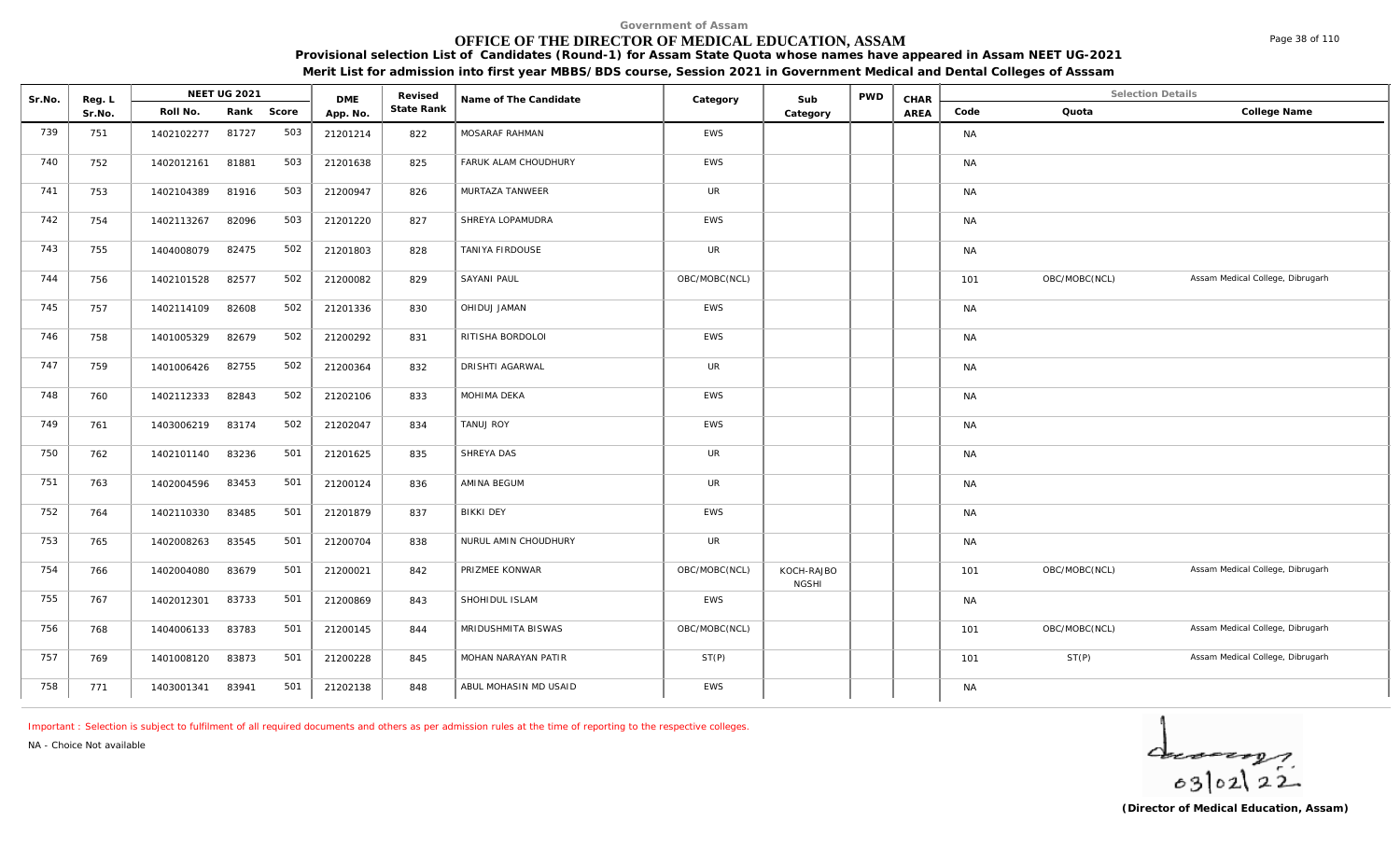## **OFFICE OF THE DIRECTOR OF MEDICAL EDUCATION, ASSAM**

Sr.No. Reg. L Reg.L **NEET UG 2021** ME Revised Name of The Candidate Category Sub PWD CHAR Selection Details Selection Details

NEET UG 2021 **Name of The Candidate Name of The Candidate Category CALC Sub** PWD **CHAR** 

**Provisional selection List of Candidates (Round-1) for Assam State Quota whose names have appeared in Assam NEET UG-2021 Merit List for admission into first year MBBS/BDS course, Session 2021 in Government Medical and Dental Colleges of Asssam**

AREA Code Quota

**State Rank Code Quota College Name**

**Category**

| 759 | 772 | 1402101700 | 83949 | 501 | 21202101 | 849 | ROMANCHITA DEURI       | UR            |                 | <b>NA</b> |                           |                                                  |
|-----|-----|------------|-------|-----|----------|-----|------------------------|---------------|-----------------|-----------|---------------------------|--------------------------------------------------|
| 760 | 775 | 1402111317 | 84058 | 501 | 21201872 | 852 | HIMANGSHU MAZUMDAR     | EWS           |                 | <b>NA</b> |                           |                                                  |
| 761 | 776 | 1402024553 | 84068 | 501 | 21201293 | 853 | KAUSHIK DEKA           | EWS           |                 | <b>NA</b> |                           |                                                  |
| 762 | 777 | 1401006121 | 84081 | 501 | 21201060 | 854 | <b>BANUJJAL GOGOI</b>  | OBC/MOBC(NCL) | <b>TAI-AHOM</b> | 102       | OBC/MOBC(NCL)<br>TAI-AHOM | Gauhati Medical College, Guwahati                |
| 763 | 778 | 1401009198 | 84322 | 500 | 21201119 | 855 | NABAMALLIKA KONWAR     | UR            |                 | <b>NA</b> |                           |                                                  |
| 764 | 780 | 4609008275 | 84556 | 500 | 21202083 | 857 | SUPRIYA UPADHAYA       | EWS           |                 | <b>NA</b> |                           |                                                  |
| 765 | 781 | 1402003124 | 84713 | 500 | 21200770 | 858 | PRANAB KUMAR THAPA     | OBC/MOBC(NCL) |                 | 101       | OBC/MOBC(NCL)             | Assam Medical College, Dibrugarh                 |
| 766 | 782 | 1402111100 | 84755 | 500 | 21201405 | 859 | TANIA BILKIS CHOUDHARY | EWS           |                 | <b>NA</b> |                           |                                                  |
| 767 | 783 | 1401006302 | 84769 | 500 | 21200842 | 860 | KIRITI AGARWAL         | UR            |                 | <b>NA</b> |                           |                                                  |
| 768 | 784 | 1403006588 | 84842 | 500 | 21200467 | 861 | NILAKSHI DAS           | UR            |                 | <b>NA</b> |                           |                                                  |
| 769 | 785 | 1404001276 | 85057 | 499 | 21200516 | 863 | SATABDI RAJKHOWA       | OBC/MOBC(NCL) | CHUTIA          | 101       | OBC/MOBC(NCL)             | Assam Medical College, Dibrugarh                 |
| 770 | 786 | 4405105002 | 85131 | 499 | 21200847 | 864 | VISHAL SINGH           | OBC/MOBC(NCL) |                 | 101       | OBC/MOBC(NCL)             | Assam Medical College, Dibrugarh                 |
| 771 | 787 | 1402108103 | 85141 | 499 | 21200379 | 865 | SNEHA RAY CHOUDHURY    | <b>UR</b>     |                 | <b>NA</b> |                           |                                                  |
| 772 | 788 | 1401001862 | 85148 | 499 | 21200611 | 866 | KABYASHREE GOGOI       | OBC/MOBC(NCL) | <b>TAI-AHOM</b> | 101       | OBC/MOBC(NCL)             | Assam Medical College, Dibrugarh                 |
| 773 | 789 | 1404005232 | 85173 | 499 | 21200509 | 867 | DIKSHITA BORUAH        | EWS           |                 | <b>NA</b> |                           |                                                  |
| 774 | 790 | 1402004081 | 85174 | 499 | 21201716 | 868 | AZHAR UDDIN AHMED      | EWS           |                 | <b>NA</b> |                           |                                                  |
| 775 | 791 | 1402001464 | 85202 | 499 | 21201749 | 869 | DEVYA KHANAL           | EWS           |                 | <b>NA</b> |                           |                                                  |
| 776 | 792 | 1402003487 | 85513 | 499 | 21201282 | 873 | ARGHADEEP GHOSH        | OBC/MOBC(NCL) |                 | 105       | OBC/MOBC(NCL)             | Fakhruddin Ali Ahmed Medical College,<br>Barpeta |
| 777 | 793 | 1402110469 | 85530 | 499 | 21200063 | 874 | DOOGITARA HAZARIKA     | UR            |                 | <b>NA</b> |                           |                                                  |
| 778 | 794 | 1402005075 | 85612 | 499 | 21201733 | 876 | KAWSAR AHMED CHOUDHURY | EWS           |                 | <b>NA</b> |                           |                                                  |

*Important : Selection is subject to fulfilment of all required documents and others as per admission rules at the time of reporting to the respective colleges.*

**DME** Revised<br>**PD\_NO** State Rank

*NA - Choice Not available*

Reg. L **NEET UG 2021**<br>Sr No Roll No. Rank

Sr.No. | Roll No. Rank Score | App.No. | State Ra

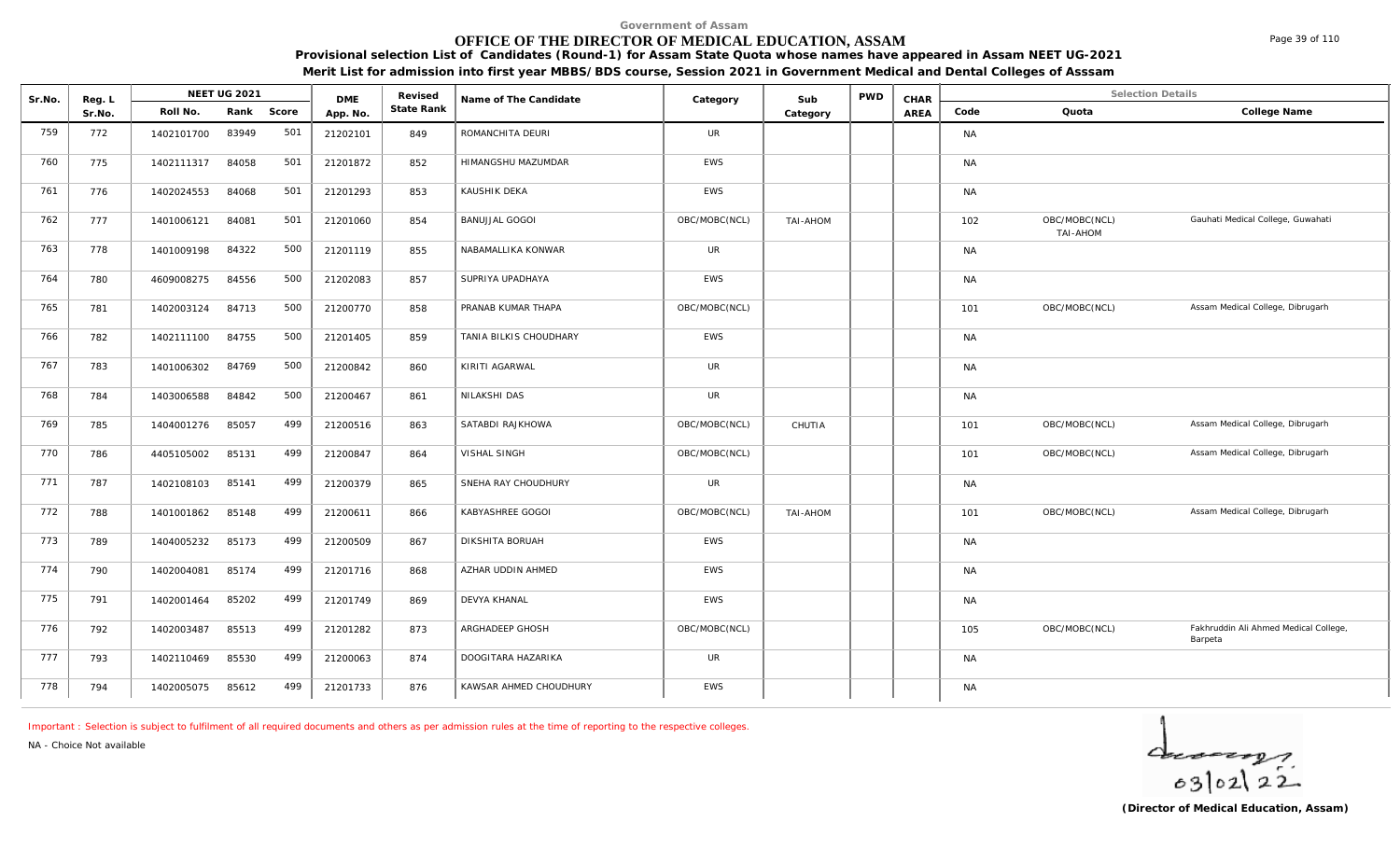## **OFFICE OF THE DIRECTOR OF MEDICAL EDUCATION, ASSAM**

Sr.No. Reg. L Reg.L **NEET UG 2021** ME Revised Name of The Candidate Category Sub PWD CHAR Selection Details Selection Details

**NEET UG 2021 Category CHAR**

**Name of The Candidate Revised**

**Provisional selection List of Candidates (Round-1) for Assam State Quota whose names have appeared in Assam NEET UG-2021 Merit List for admission into first year MBBS/BDS course, Session 2021 in Government Medical and Dental Colleges of Asssam**

AREA Code Quota

**State Rank Code Quota College Name**

**Category**

| 779 | 795 | 1401002697 | 85614 | 499 | 21200457 | 877 | <b>BISHALAKSHA DEY</b>  | <b>UR</b>     |                            |            |            | <b>NA</b> |               |                                                  |
|-----|-----|------------|-------|-----|----------|-----|-------------------------|---------------|----------------------------|------------|------------|-----------|---------------|--------------------------------------------------|
| 780 | 796 | 1401004600 | 85779 | 499 | 21201381 | 879 | BIPASHA BARUAH          | ST(P)         |                            |            |            | 102       | ST(P)         | Gauhati Medical College, Guwahati                |
| 781 | 797 | 1403003044 | 85815 | 499 | 21201629 | 881 | RUPAK BARDHAN           | <b>SC</b>     |                            |            |            | 103       | SC            | Silchar Medical College, Silchar                 |
| 782 | 798 | 1402003154 | 85873 | 498 | 21202309 | 882 | AFRUZA BEGUM            | <b>EWS</b>    |                            |            |            | <b>NA</b> |               |                                                  |
| 783 | 799 | 1402102395 | 85996 | 498 | 21200540 | 884 | RAJDEEP SARKAR          | <b>SC</b>     |                            |            |            | 101       | <b>SC</b>     | Assam Medical College, Dibrugarh                 |
| 784 | 800 | 1402002276 | 86009 | 498 | 21201865 | 885 | ATOIA ANISAH MONDAL     | <b>EWS</b>    |                            |            |            | <b>NA</b> |               |                                                  |
| 785 | 801 | 1402016242 | 86083 | 498 | 21201962 | 886 | <b>ANKUR PATHAK</b>     | <b>SC</b>     |                            | <b>YES</b> |            | 102       | PH            | Gauhati Medical College, Guwahati                |
| 786 | 802 | 1404005195 | 86110 | 498 | 21201297 | 887 | SHASHWATI BORA          | OBC/MOBC(NCL) |                            |            |            | 101       | OBC/MOBC(NCL) | Assam Medical College, Dibrugarh                 |
| 787 | 803 | 1402104143 | 86162 | 498 | 21200354 | 890 | JEHERUL ISLAM           | OBC/MOBC(NCL) |                            |            |            | 105       | OBC/MOBC(NCL) | Fakhruddin Ali Ahmed Medical College,<br>Barpeta |
| 788 | 804 | 1402007211 | 86212 | 498 | 21201978 | 892 | AKHIRUL ALOM            | <b>EWS</b>    |                            |            |            | <b>NA</b> |               |                                                  |
| 789 | 805 | 1402101388 | 86356 | 498 | 21201863 | 894 | TANMOY GOSWAMI          | <b>EWS</b>    |                            |            |            | <b>NA</b> |               |                                                  |
| 790 | 806 | 1402101815 | 86492 | 498 | 21201377 | 895 | PABITRA BASUMATARY      | ST(P)         |                            |            |            | 102       | ST(P)         | Gauhati Medical College, Guwahati                |
| 791 | 807 | 1402103209 | 86535 | 498 | 21200875 | 896 | HABIBUR RAHMAN          | <b>EWS</b>    |                            |            |            | <b>NA</b> |               |                                                  |
| 792 | 808 | 1403001026 | 86619 | 498 | 21201854 | 897 | SOUMYARUP DEB           | <b>UR</b>     |                            |            |            | <b>NA</b> |               |                                                  |
| 793 | 809 | 1402102186 | 86708 | 497 | 21200819 | 898 | DEBASHIS BARUAH         | OBC/MOBC(NCL) | KOCH-RAJBO<br><b>NGSHI</b> |            |            | 104       | OBC/MOBC(NCL) | Jorhat Medical College, Jorhat                   |
| 794 | 810 | 1404007085 | 86709 | 497 | 21200667 | 899 | SUBASHI BHATTA          | <b>EWS</b>    |                            |            |            | <b>NA</b> |               |                                                  |
| 795 | 811 | 1402012146 | 86749 | 497 | 21202219 | 900 | MOSADDIKA PARVEEN NEHAR | <b>EWS</b>    |                            |            | <b>YES</b> | <b>NA</b> |               |                                                  |
| 796 | 812 | 1402107261 | 86890 | 497 | 21200821 | 903 | HRITTIKA KUMAR          | <b>UR</b>     |                            |            |            | <b>NA</b> |               |                                                  |
| 797 | 813 | 1402103574 | 87037 | 497 | 21201892 | 904 | ABBAS ALI               | EWS           |                            |            |            | <b>NA</b> |               |                                                  |
| 798 | 814 | 4609005590 | 87153 | 497 | 21200719 | 907 | SOMBADI SUTRADHAR       | <b>SC</b>     |                            |            |            | 101       | SC            | Assam Medical College, Dibrugarh                 |

*Important : Selection is subject to fulfilment of all required documents and others as per admission rules at the time of reporting to the respective colleges.*

**DME** Revised<br>**PD\_NO** State Rank

*NA - Choice Not available*

Reg. L **NEET UG 2021**<br>Sr No Roll No. Rank

Sr.No. | Roll No. Rank Score | App.No. | State Ra



Page 40 of 110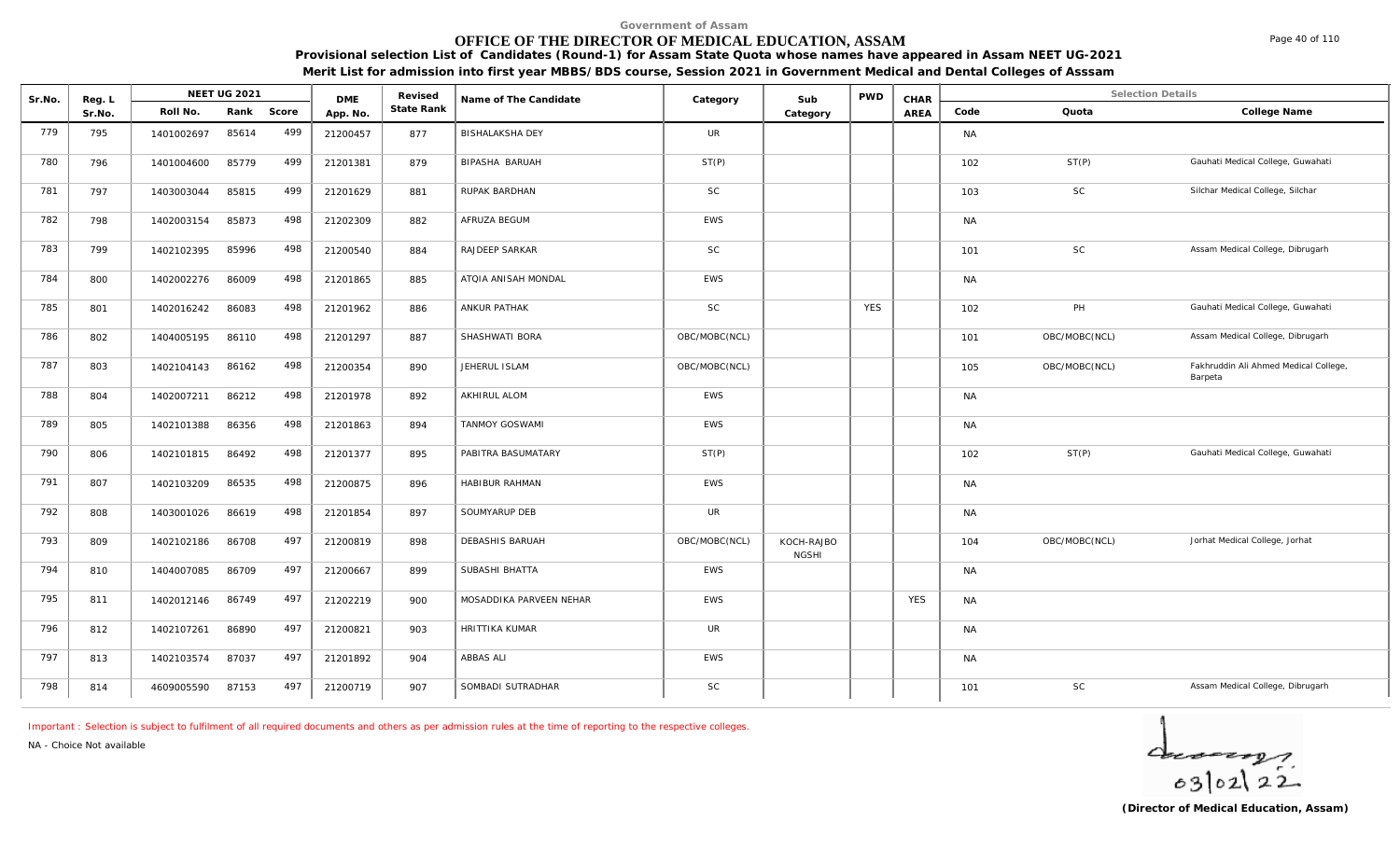## **OFFICE OF THE DIRECTOR OF MEDICAL EDUCATION, ASSAM**

**Provisional selection List of Candidates (Round-1) for Assam State Quota whose names have appeared in Assam NEET UG-2021 Merit List for admission into first year MBBS/BDS course, Session 2021 in Government Medical and Dental Colleges of Asssam**

| Sr.No. | Reg. L |            | <b>NEET UG 2021</b> |       | <b>DME</b> | Revised    | Name of The Candidate | Category      | Sub                        | <b>PWD</b> | CHAR |           | <b>Selection Details</b> |                                  |
|--------|--------|------------|---------------------|-------|------------|------------|-----------------------|---------------|----------------------------|------------|------|-----------|--------------------------|----------------------------------|
|        | Sr.No. | Roll No.   | Rank                | Score | App. No.   | State Rank |                       |               | Category                   |            | AREA | Code      | Quota                    | College Name                     |
| 799    | 815    | 1402106085 | 87278               | 497   | 21200376   | 908        | KAUSTAV KALITA        | <b>UR</b>     |                            |            |      | <b>NA</b> |                          |                                  |
| 800    | 816    | 1403005299 | 87485               | 497   | 21200299   | 911        | HRITTIKA NATH         | OBC/MOBC(NCL) |                            |            |      | 101       | OBC/MOBC(NCL)            | Assam Medical College, Dibrugarh |
| 801    | 817    | 1402001360 | 87564               | 497   | 21200692   | 912        | ANURADHA DAS          | <b>UR</b>     |                            |            |      | <b>NA</b> |                          |                                  |
| 802    | 818    | 1401008133 | 87615               | 497   | 21201670   | 913        | URBISNEHA BORAH       | <b>UR</b>     |                            |            |      | <b>NA</b> |                          |                                  |
| 803    | 820    | 1401006267 | 87654               | 496   | 21201768   | 915        | KUMAR NIRVAAN NANDAN  | <b>UR</b>     |                            |            |      | <b>NA</b> |                          |                                  |
| 804    | 821    | 1402001332 | 87659               | 496   | 21202383   | 916        | SOUMYA DEEPTA SAHA    | <b>UR</b>     |                            |            |      | <b>NA</b> |                          |                                  |
| 805    | 822    | 1402003048 | 87666               | 496   | 21200951   | 917        | JUBILEE RAJBONGSHI    | OBC/MOBC(NCL) | KOCH-RAJBO<br><b>NGSHI</b> |            |      | 101       | OBC/MOBC(NCL)            | Assam Medical College, Dibrugarh |
| 806    | 823    | 1403007245 | 87740               | 496   | 21200032   | 919        | SUKANYA CHANDA        | OBC/MOBC(NCL) |                            |            |      | 103       | OBC/MOBC(NCL)            | Silchar Medical College, Silchar |
| 807    | 824    | 1403007057 | 87778               | 496   | 21200042   | 920        | SWARNALI NATH LASKAR  | OBC/MOBC(NCL) |                            |            |      | 103       | OBC/MOBC(NCL)            | Silchar Medical College, Silchar |
| 808    | 825    | 1402118032 | 87838               | 496   | 21200108   | 921        | BIKIRINA BORAH        | <b>EWS</b>    |                            |            |      | <b>NA</b> |                          |                                  |
| 809    | 826    | 1402001614 | 87971               | 496   | 21201702   | 922        | KUNAL KALITA          | <b>UR</b>     |                            |            |      | <b>NA</b> |                          |                                  |
| 810    | 827    | 1401007018 | 88083               | 496   | 21200395   | 923        | ROUSHON PHUKAN        | <b>UR</b>     |                            |            |      | <b>NA</b> |                          |                                  |
| 811    | 828    | 1402002160 | 88155               | 496   | 21201041   | 924        | SOURAV NATH           | OBC/MOBC(NCL) |                            |            |      | 104       | OBC/MOBC(NCL)            | Jorhat Medical College, Jorhat   |
| 812    | 829    | 1402013107 | 88223               | 496   | 21201809   | 926        | PRANJAL DAS           | <b>SC</b>     |                            |            |      | 101       | <b>SC</b>                | Assam Medical College, Dibrugarh |
| 813    | 830    | 1404008121 | 88265               | 496   | 21200610   | 927        | PRITY DEKA            | OBC/MOBC(NCL) | KOCH-RAJBO<br><b>NGSHI</b> |            |      | 106       | OBC/MOBC(NCL)            | Tezpur Medical College, Tezpur   |
| 814    | 831    | 1402104047 | 88275               | 496   | 21200658   | 928        | MOSAHID HOQUE         | <b>EWS</b>    |                            |            |      | <b>NA</b> |                          |                                  |
| 815    | 832    | 1402102457 | 88287               | 496   | 21201788   | 929        | ROHUL AMIN            | EWS           |                            |            |      | <b>NA</b> |                          |                                  |
| 816    | 833    | 1402015126 | 88359               | 496   | 21202134   | 930        | MONOWAR HUSSAIN       | EWS           |                            |            |      | <b>NA</b> |                          |                                  |
| 817    | 834    | 1401004423 | 88513               | 496   | 21200471   | 932        | DIKSHANT SINGHANIA    | UR            |                            |            |      | <b>NA</b> |                          |                                  |

*Important : Selection is subject to fulfilment of all required documents and others as per admission rules at the time of reporting to the respective colleges.*

818 | 835 | 1402007143 88649 495 | 21202146 | 934 | JEBINA ISLAM NANA NANA | EWS | NANA | | | | | | | | | | | |

*NA - Choice Not available*

**Reg. I NEET UG 2021** 

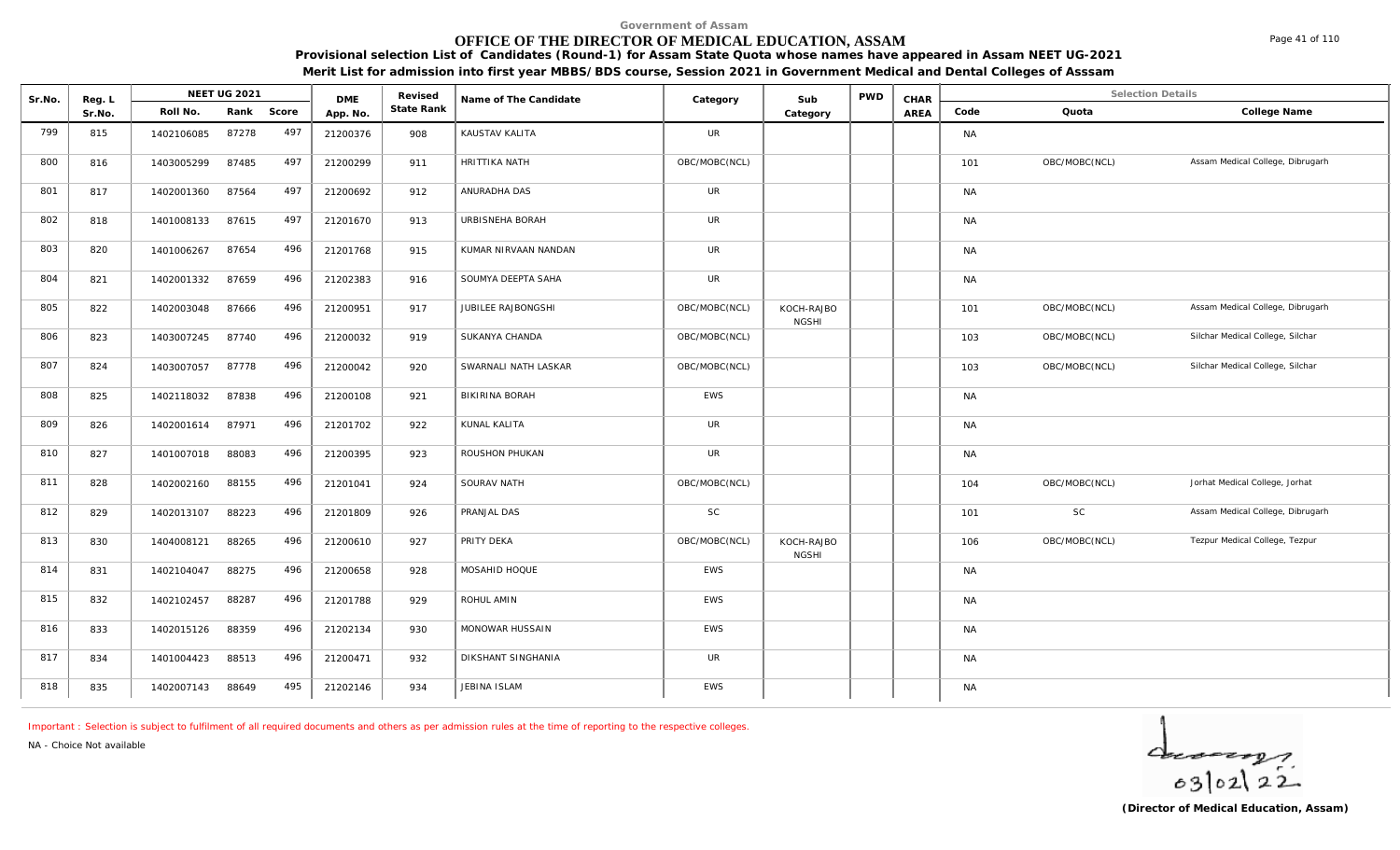# **OFFICE OF THE DIRECTOR OF MEDICAL EDUCATION, ASSAM**

Sr.No. Reg. L Reg.L **NEET UG 2021** ME Revised Name of The Candidate Category Sub PWD CHAR Selection Details Selection Details

**NEET UG 2021 Category CHAR**

**Name of The Candidate Revised**

**Provisional selection List of Candidates (Round-1) for Assam State Quota whose names have appeared in Assam NEET UG-2021 Merit List for admission into first year MBBS/BDS course, Session 2021 in Government Medical and Dental Colleges of Asssam**

AREA Code Quota

**State Rank Code Quota College Name**

**Category**

| 819 | 836 | 1401004306 | 88762 | 495 | 21200470 | 936 | SUPRATIK BORA         | ST(P)         |                 |  | 102       | ST(P)         | Gauhati Medical College, Guwahati |
|-----|-----|------------|-------|-----|----------|-----|-----------------------|---------------|-----------------|--|-----------|---------------|-----------------------------------|
| 820 | 837 | 1402111234 | 88803 | 495 | 21200246 | 937 | PURU RANBIR BARUA     | <b>UR</b>     |                 |  | <b>NA</b> |               |                                   |
| 821 | 838 | 1402110236 | 88935 | 495 | 21200197 | 940 | LIPSAMONI DEKA        | <b>EWS</b>    |                 |  | <b>NA</b> |               |                                   |
| 822 | 839 | 1401001769 | 89014 | 495 | 21200973 | 941 | ANKITA BHUYAN         | EWS           |                 |  | <b>NA</b> |               |                                   |
| 823 | 840 | 1404007237 | 89173 | 495 | 21201155 | 942 | NAMRATA GHOSH         | OBC/MOBC(NCL) |                 |  | 104       | OBC/MOBC(NCL) | Jorhat Medical College, Jorhat    |
| 824 | 841 | 1403007233 | 89184 | 495 | 21201721 | 943 | TASNIM PARVEEN LASKAR | EWS           |                 |  | <b>NA</b> |               |                                   |
| 825 | 842 | 1402016122 | 89238 | 495 | 21202217 | 944 | DRISHTANTA SEAL       | <b>UR</b>     |                 |  | <b>NA</b> |               |                                   |
| 826 | 844 | 1401008305 | 89481 | 494 | 21202094 | 947 | ANIRBAN GOSWAMI       | <b>EWS</b>    |                 |  | <b>NA</b> |               |                                   |
| 827 | 845 | 1402103465 | 89582 | 494 | 21202049 | 949 | SHARIFUL ISLAM        | EWS           |                 |  | <b>NA</b> |               |                                   |
| 828 | 846 | 1402013354 | 89617 | 494 | 21201907 | 951 | MANASH JYOTI SARMA    | <b>EWS</b>    |                 |  | <b>NA</b> |               |                                   |
| 829 | 847 | 1401007314 | 89637 | 494 | 21201646 | 952 | KSHANIKA UPADHYAYA    | <b>UR</b>     |                 |  | <b>NA</b> |               |                                   |
| 830 | 848 | 1402108386 | 89722 | 494 | 21201666 | 954 | MAFIZ UDDIN           | <b>EWS</b>    |                 |  | <b>NA</b> |               |                                   |
| 831 | 850 | 1404007007 | 89848 | 494 | 21202129 | 956 | JAGRITI PHUKAN        | OBC/MOBC(NCL) | <b>TAI-AHOM</b> |  | 106       | OBC/MOBC(NCL) | Tezpur Medical College, Tezpur    |
| 832 | 851 | 1402014159 | 89908 | 494 | 21201212 | 957 | KUMAR NISHANT DAS     | <b>UR</b>     |                 |  | <b>NA</b> |               |                                   |
| 833 | 852 | 1402001134 | 90043 | 494 | 21202221 | 960 | SALMAN ALI MONDAL     | EWS           |                 |  | <b>NA</b> |               |                                   |
| 834 | 853 | 1402006211 | 90044 | 494 | 21201237 | 961 | KAUSHIK SARMA         | EWS           |                 |  | <b>NA</b> |               |                                   |
| 835 | 854 | 1402114105 | 90079 | 494 | 21200624 | 962 | SAMSUN NEHAR          | EWS           |                 |  | <b>NA</b> |               |                                   |
| 836 | 855 | 1402015212 | 90095 | 494 | 21200772 | 963 | HARUN AL RASHID       | EWS           |                 |  | <b>NA</b> |               |                                   |
| 837 | 856 | 1404002231 | 90341 | 493 | 21200988 | 966 | KUNALJIT DUTTA        | EWS           |                 |  | <b>NA</b> |               |                                   |
| 838 | 857 | 1403007016 | 90470 | 493 | 21201894 | 967 | PRIYANKA DEB          | <b>UR</b>     |                 |  | <b>NA</b> |               |                                   |

*Important : Selection is subject to fulfilment of all required documents and others as per admission rules at the time of reporting to the respective colleges.*

**DME** Revised<br>**PD\_NO** State Rank

*NA - Choice Not available*

Reg. L **NEET UG 2021**<br>Sr No Roll No. Rank

Sr.No. | Roll No. Rank Score | App.No. | State Ra



Page 42 of 110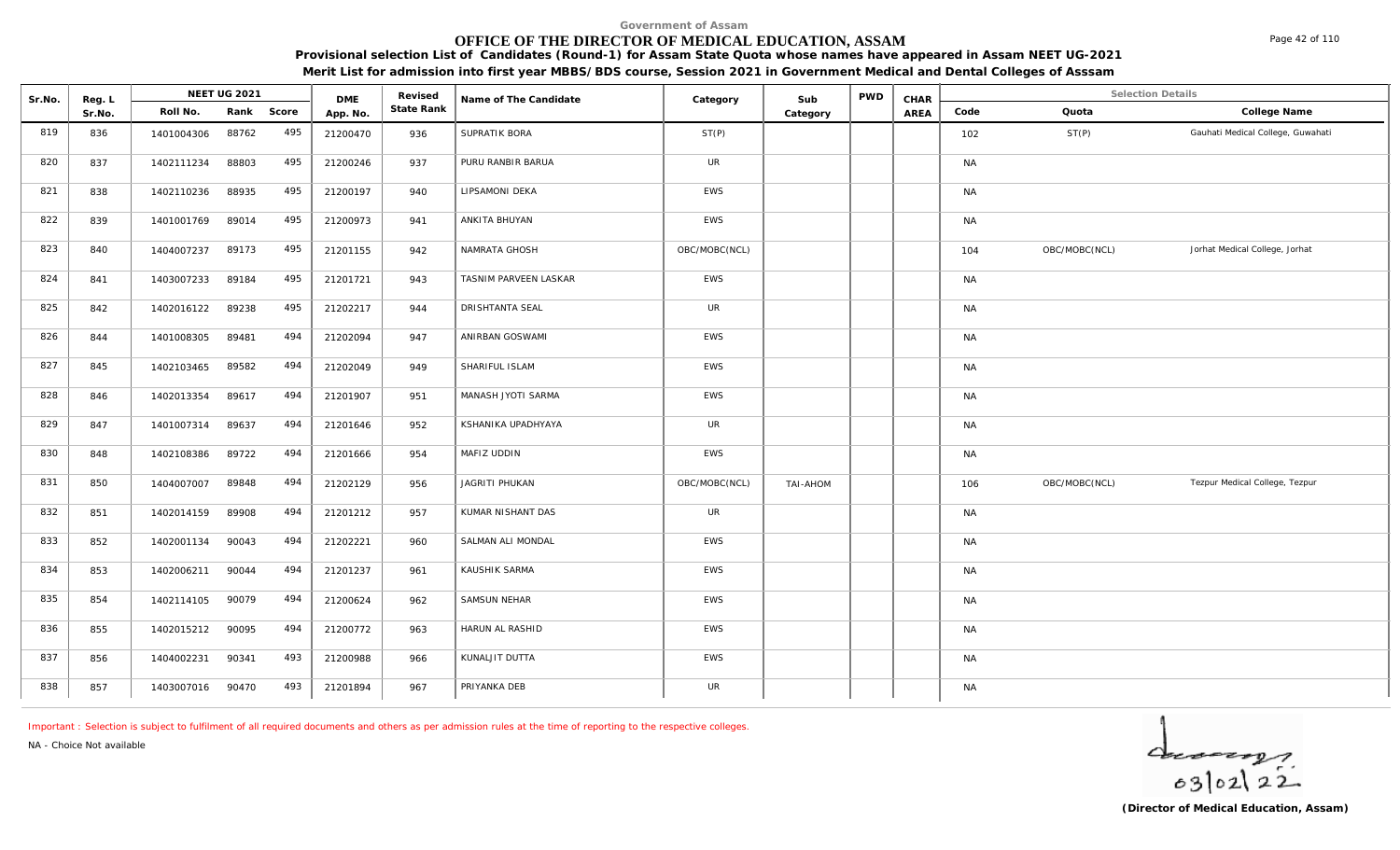## **OFFICE OF THE DIRECTOR OF MEDICAL EDUCATION, ASSAM**

**Provisional selection List of Candidates (Round-1) for Assam State Quota whose names have appeared in Assam NEET UG-2021**

**Merit List for admission into first year MBBS/BDS course, Session 2021 in Government Medical and Dental Colleges of Asssam**

| Sr.No. | Reg. L |            | NEET UG 2021 |       | <b>DME</b> | Revised    | Name of The Candidate  | Category      | Sub          | <b>PWD</b> | CHAR       |           | <b>Selection Details</b>      |                                  |
|--------|--------|------------|--------------|-------|------------|------------|------------------------|---------------|--------------|------------|------------|-----------|-------------------------------|----------------------------------|
|        | Sr.No. | Roll No.   | Rank         | Score | App. No.   | State Rank |                        |               | Category     |            | AREA       | Code      | Quota                         | College Name                     |
| 839    | 858    | 1402102357 | 90490        | 493   | 21202061   | 968        | MEHEBUB ALOM SIDDIQUE  | <b>EWS</b>    |              |            | <b>YES</b> | <b>NA</b> |                               |                                  |
| 840    | 860    | 1402115262 | 90512        | 493   | 21201940   | 970        | NURJAMAL ISLAM         | <b>EWS</b>    |              |            |            | <b>NA</b> |                               |                                  |
| 841    | 861    | 1402101404 | 90621        | 493   | 21200711   | 971        | RIMA SARMA             | <b>EWS</b>    |              |            |            | <b>NA</b> |                               |                                  |
| 842    | 862    | 1403002343 | 90864        | 493   | 21201429   | 974        | KHAIDEM ADITYA SINGHA  | OBC/MOBC(NCL) |              |            |            | 104       | OBC/MOBC(NCL)                 | Jorhat Medical College, Jorhat   |
| 843    | 863    | 1401007130 | 90881        | 493   | 21201705   | 975        | MAITHILEE HAZARIKA     | <b>UR</b>     |              |            |            | <b>NA</b> |                               |                                  |
| 844    | 864    | 1402012001 | 91000        | 493   | 21200153   | 977        | DHIRAJ NATH            | OBC/MOBC(NCL) |              |            |            | 104       | OBC/MOBC(NCL)                 | Jorhat Medical College, Jorhat   |
| 845    | 866    | 1401003571 | 91048        | 493   | 21200832   | 979        | ARNAB BORPATRA GOHAIN  | OBC/MOBC(NCL) | TAI-AHOM     |            |            | 101       | OBC/MOBC(NCL)<br>TAI-AHOM     | Assam Medical College, Dibrugarh |
| 846    | 867    | 1401002106 | 91064        | 493   | 21200075   | 980        | <b>UDDIPTA SAIKIA</b>  | <b>EWS</b>    |              |            |            | <b>NA</b> |                               |                                  |
| 847    | 868    | 1403001057 | 91075        | 493   | 21200393   | 981        | BISHWARUP MOHANTA      | OBC/MOBC(NCL) |              |            |            | 103       | OBC/MOBC(NCL)                 | Silchar Medical College, Silchar |
| 848    | 869    | 1401001073 | 91076        | 493   | 21202127   | 982        | RITOM SENSUA           | OBC/MOBC(NCL) | TAI-AHOM     |            |            | 104       | OBC/MOBC(NCL)                 | Jorhat Medical College, Jorhat   |
| 849    | 870    | 1402013182 | 91083        | 493   | 21201127   | 983        | <b>ABHISEKH ROY</b>    | <b>EWS</b>    |              |            |            | <b>NA</b> |                               |                                  |
| 850    | 871    | 1402107487 | 91557        | 492   | 21201850   | 988        | W AKSHATA SINGHA       | OBC/MOBC(NCL) |              |            |            | 103       | OBC/MOBC(NCL)                 | Silchar Medical College, Silchar |
| 851    | 872    | 1401003500 | 91626        | 492   | 21201026   | 990        | KAUSHIK GOGOI          | OBC/MOBC(NCL) | <b>MOTAK</b> |            |            | 101       | OBC/MOBC(NCL)<br><b>MOTAK</b> | Assam Medical College, Dibrugarh |
| 852    | 874    | 1402016231 | 91700        | 492   | 21201409   | 992        | HRIDISTHITA DAS        | <b>EWS</b>    |              |            |            | <b>NA</b> |                               |                                  |
| 853    | 875    | 1403002269 | 91790        | 492   | 21200994   | 993        | SUNAYANA CHAKRABORTY   | <b>UR</b>     |              |            |            | <b>NA</b> |                               |                                  |
| 854    | 876    | 1403006272 | 91798        | 492   | 21202316   | 994        | ISHRAQ TANVIR AHMED    | <b>UR</b>     |              |            |            | <b>NA</b> |                               |                                  |
| 855    | 877    | 1402112406 | 91851        | 492   | 21200481   | 995        | SHRUTI GOGOI           | OBC/MOBC(NCL) | TAI-AHOM     |            |            | 106       | OBC/MOBC(NCL)                 | Tezpur Medical College, Tezpur   |
| 856    | 878    | 1402004316 | 92383        | 491   | 21201597   | 998        | MOHSINA NASREEN MOLLAH | <b>UR</b>     |              |            |            | <b>NA</b> |                               |                                  |
| 857    | 879    | 1402111337 | 92536        | 491   | 21201337   | 1000       | NIHARIKA MALAKAR       | SC            |              |            |            | 101       | <b>SC</b>                     | Assam Medical College, Dibrugarh |
| 858    | 880    | 1403007059 | 92680        | 491   | 21201197   | 1001       | TAUSEEF AHMED LASKAR   | <b>UR</b>     |              |            |            | <b>NA</b> |                               |                                  |

*Important : Selection is subject to fulfilment of all required documents and others as per admission rules at the time of reporting to the respective colleges.*

*NA - Choice Not available*

 $40222$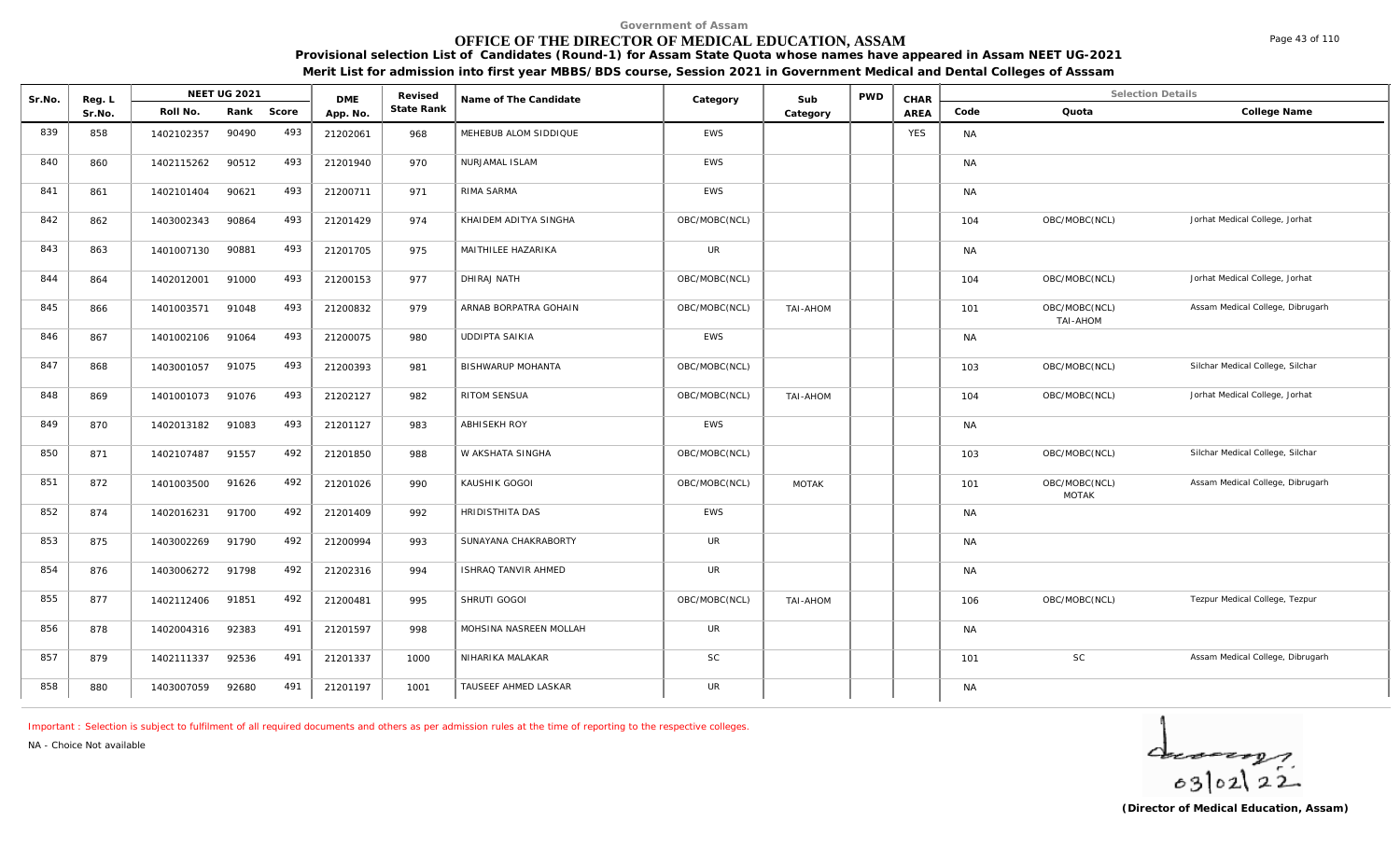## **OFFICE OF THE DIRECTOR OF MEDICAL EDUCATION, ASSAM**

**Provisional selection List of Candidates (Round-1) for Assam State Quota whose names have appeared in Assam NEET UG-2021**

**Merit List for admission into first year MBBS/BDS course, Session 2021 in Government Medical and Dental Colleges of Asssam**

| Sr.No. | Reg. L |            | NEET UG 2021 |       | <b>DME</b> | Revised    | Name of The Candidate   | Category      | Sub      | <b>PWD</b> | CHAR |           | <b>Selection Details</b> |                                                  |
|--------|--------|------------|--------------|-------|------------|------------|-------------------------|---------------|----------|------------|------|-----------|--------------------------|--------------------------------------------------|
|        | Sr.No. | Roll No.   | Rank         | Score | App. No.   | State Rank |                         |               | Category |            | AREA | Code      | Quota                    | College Name                                     |
| 859    | 881    | 1402017032 | 92701        | 491   | 21200180   | 1002       | RUKEIYAH RAHMAN         | <b>EWS</b>    |          |            |      | <b>NA</b> |                          |                                                  |
| 860    | 882    | 1402106463 | 92819        | 491   | 21201278   | 1003       | <b>KENISHA DAS</b>      | SC            |          |            |      | 101       | <b>SC</b>                | Assam Medical College, Dibrugarh                 |
| 861    | 883    | 1402012017 | 92882        | 491   | 21200261   | 1004       | SUBHOM DARJEE           | <b>UR</b>     |          |            |      | <b>NA</b> |                          |                                                  |
| 862    | 884    | 1402010100 | 93069        | 490   | 21200698   | 1008       | PRASTUTI DEVI           | OBC/MOBC(NCL) |          |            |      | 104       | OBC/MOBC(NCL)            | Jorhat Medical College, Jorhat                   |
| 863    | 885    | 1402101698 | 93089        | 490   | 21202058   | 1010       | RUBUL KALITA            | <b>EWS</b>    |          |            |      | <b>NA</b> |                          |                                                  |
| 864    | 886    | 1402102349 | 93112        | 490   | 21201598   | 1011       | KAZAL BORDOLOI          | EWS           |          |            |      | <b>NA</b> |                          |                                                  |
| 865    | 888    | 1402006251 | 93219        | 490   | 21201264   | 1013       | PRACHI SINGH            | <b>EWS</b>    |          |            |      | <b>NA</b> |                          |                                                  |
| 866    | 889    | 1402110255 | 93301        | 490   | 21201494   | 1014       | MASOOM ALAM             | <b>EWS</b>    |          |            |      | <b>NA</b> |                          |                                                  |
| 867    | 890    | 1401009212 | 93389        | 490   | 21200311   | 1016       | AYUSH DEBNATH           | OBC/MOBC(NCL) |          |            |      | 104       | OBC/MOBC(NCL)            | Jorhat Medical College, Jorhat                   |
| 868    | 891    | 1403001227 | 93398        | 490   | 21202194   | 1017       | REJAUL KARIM            | <b>EWS</b>    |          |            |      | <b>NA</b> |                          |                                                  |
| 869    | 892    | 1402013226 | 93429        | 490   | 21201357   | 1019       | KUWALI SARKAR           | <b>SC</b>     |          |            |      | 101       | <b>SC</b>                | Assam Medical College, Dibrugarh                 |
| 870    | 893    | 1402003055 | 93470        | 490   | 21201965   | 1021       | <b>TRIDISHA DAS</b>     | <b>EWS</b>    |          |            |      | <b>NA</b> |                          |                                                  |
| 871    | 894    | 1403002214 | 93693        | 490   | 21202391   | 1022       | AZMOL HUSSAIN LASKAR    | EWS           |          |            |      | <b>NA</b> |                          |                                                  |
| 872    | 896    | 1402012173 | 94047        | 489   | 21201323   | 1028       | <b>BISHAL DAS</b>       | SC            |          |            |      | 101       | SC                       | Assam Medical College, Dibrugarh                 |
| 873    | 897    | 1402001031 | 94053        | 489   | 21200496   | 1029       | AANGSUMAN HAZARIKA      | <b>UR</b>     |          |            |      | <b>NA</b> |                          |                                                  |
| 874    | 898    | 1402003110 | 94074        | 489   | 21201024   | 1030       | PRACHURJYYA KUMAR       | OBC/MOBC(NCL) |          |            |      | 105       | OBC/MOBC(NCL)            | Fakhruddin Ali Ahmed Medical College,<br>Barpeta |
| 875    | 899    | 1402111279 | 94076        | 489   | 21200752   | 1031       | <b>GAURAB BEZBARUAH</b> | OBC/MOBC(NCL) |          |            |      | 105       | OBC/MOBC(NCL)            | Fakhruddin Ali Ahmed Medical College,<br>Barpeta |
| 876    | 900    | 1403001291 | 94193        | 489   | 21201123   | 1033       | SULOV DAS               | <b>SC</b>     |          |            |      | 103       | SC                       | Silchar Medical College, Silchar                 |
| 877    | 901    | 1401005512 | 94284        | 489   | 21200291   | 1036       | SUMAN GOGOI             | OBC/MOBC(NCL) | TAI-AHOM |            |      | 104       | OBC/MOBC(NCL)            | Jorhat Medical College, Jorhat                   |
| 878    | 902    | 1402108323 | 94614        | 489   | 21201973   | 1042       | MANISH AGARWALA         | <b>EWS</b>    |          |            |      | <b>NA</b> |                          |                                                  |

*Important : Selection is subject to fulfilment of all required documents and others as per admission rules at the time of reporting to the respective colleges.*

*NA - Choice Not available*

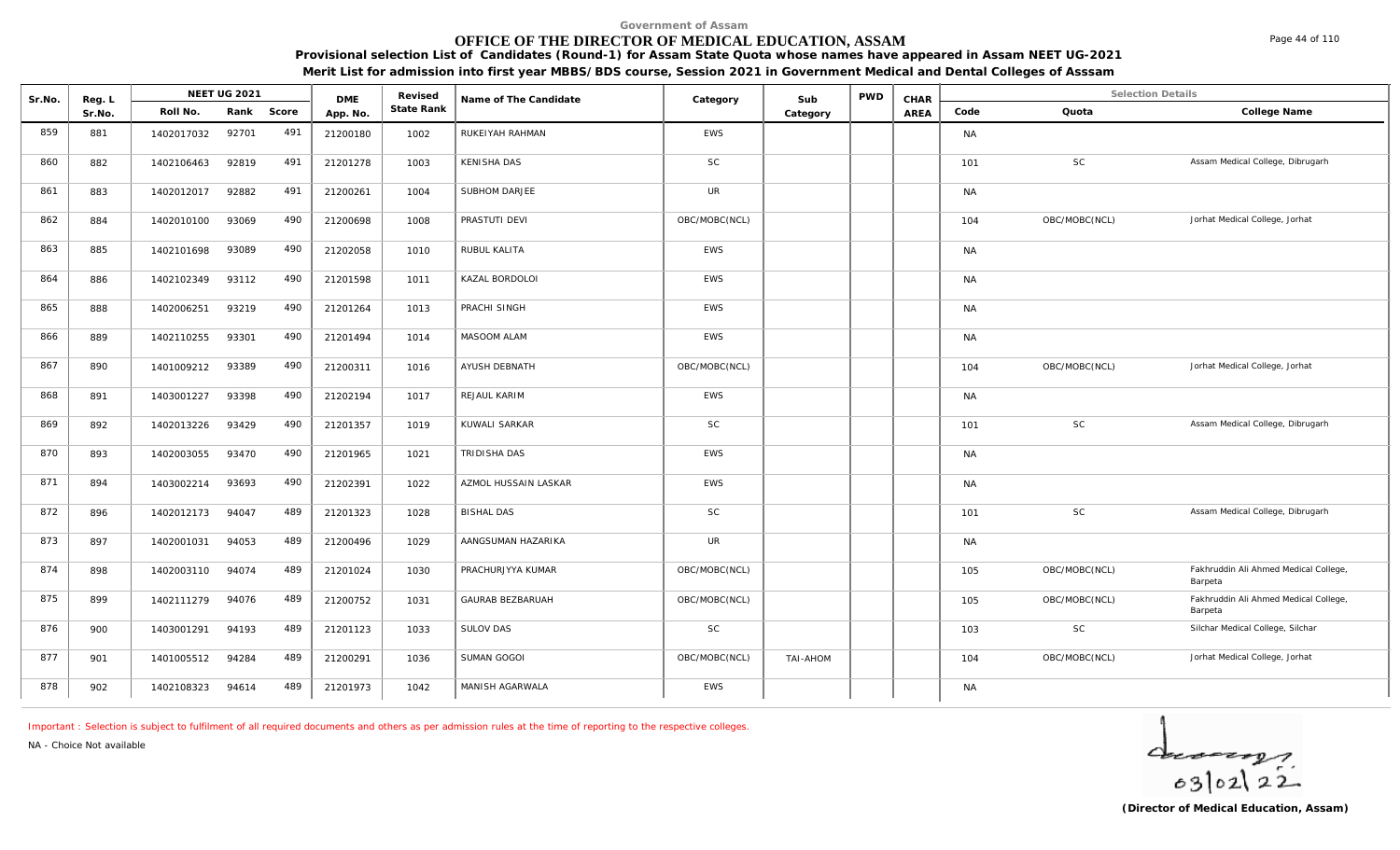## **OFFICE OF THE DIRECTOR OF MEDICAL EDUCATION, ASSAM**

**Provisional selection List of Candidates (Round-1) for Assam State Quota whose names have appeared in Assam NEET UG-2021**

**Merit List for admission into first year MBBS/BDS course, Session 2021 in Government Medical and Dental Colleges of Asssam**

| Sr.No. | Reg. L |                  | <b>NEET UG 2021</b> |       | <b>DME</b> | Revised    | Name of The Candidate      | Category      | Sub                        | <b>PWD</b> | CHAR |           | <b>Selection Details</b>         |                                  |
|--------|--------|------------------|---------------------|-------|------------|------------|----------------------------|---------------|----------------------------|------------|------|-----------|----------------------------------|----------------------------------|
|        | Sr.No. | Roll No.         | Rank                | Score | App. No.   | State Rank |                            |               | Category                   |            | AREA | Code      | Quota                            | College Name                     |
| 879    | 903    | 1401002545       | 94644               | 489   | 21200286   | 1044       | CHINMOY DUARAH             | OBC/MOBC(NCL) | <b>MOTAK</b>               |            |      | 104       | OBC/MOBC(NCL)                    | Jorhat Medical College, Jorhat   |
| 880    | 904    | 1403001216       | 94936               | 488   | 21202310   | 1048       | JAHID AHMED LASKAR         | <b>UR</b>     |                            |            |      | <b>NA</b> |                                  |                                  |
| 881    | 905    | 1403005291       | 95376               | 488   | 21200398   | 1050       | APURBA DEB                 | <b>UR</b>     |                            |            |      | <b>NA</b> |                                  |                                  |
| 882    | 906    | 1402117106       | 95414               | 488   | 21200750   | 1051       | ANKUR JYOTI DAS            | OBC/MOBC(NCL) | KOCH-RAJBO<br><b>NGSHI</b> |            |      | 101       | OBC/MOBC(NCL)<br>KOCH-RAJBONGSHI | Assam Medical College, Dibrugarh |
| 883    | 907    | 1402004498       | 95678               | 488   | 21202183   | 1054       | RIZUANA AHMED              | EWS           |                            |            |      | <b>NA</b> |                                  |                                  |
| 884    | 908    | 1402005299       | 95750               | 488   | 21201779   | 1055       | SHAMIMA TALUKDAR           | <b>EWS</b>    |                            |            |      | <b>NA</b> |                                  |                                  |
| 885    | 909    | 1404004053       | 95930               | 487   | 21201231   | 1057       | LOHIT BOHORA               | OBC/MOBC(NCL) |                            |            |      | 104       | OBC/MOBC(NCL)                    | Jorhat Medical College, Jorhat   |
| 886    | 910    | 1402103113       | 96010               | 487   | 21202068   | 1060       | ABHIJEET BANIA             | <b>SC</b>     |                            |            |      | 103       | <b>SC</b>                        | Silchar Medical College, Silchar |
| 887    | 911    | 1402008244       | 96507               | 487   | 21200582   | 1061       | <b>ISHRAT NAAZ</b>         | OBC/MOBC(NCL) |                            |            |      | 103       | OBC/MOBC(NCL)                    | Silchar Medical College, Silchar |
| 888    | 912    | 1402106013       | 96523               | 487   | 21202246   | 1062       | SAHEEN YESMIN ANSARI       | EWS           |                            |            |      | <b>NA</b> |                                  |                                  |
| 889    | 913    | 1402112320       | 96791               | 486   | 21201289   | 1064       | <b>FLORINA MEDHI</b>       | <b>UR</b>     |                            |            |      | <b>NA</b> |                                  |                                  |
| 890    | 914    | 1401009164       | 96874               | 486   | 21201399   | 1067       | RISHIKA HAZARIKA           | <b>UR</b>     |                            |            |      | <b>NA</b> |                                  |                                  |
| 891    | 915    | 1402103572       | 96931               | 486   | 21200348   | 1069       | <b>ABHIJIT SIL</b>         | OBC/MOBC(NCL) |                            |            |      | 103       | OBC/MOBC(NCL)                    | Silchar Medical College, Silchar |
| 892    | 916    | 1402116262       | 96987               | 486   | 21200264   | 1070       | ARNABJYOTI SARMAH          | <b>UR</b>     |                            |            |      | <b>NA</b> |                                  |                                  |
| 893    | 917    | 1402120077       | 97444               | 486   | 21200684   | 1073       | KAMALDIP BARMAN            | OBC/MOBC(NCL) | KOCH-RAJBO<br><b>NGSHI</b> |            |      | 104       | OBC/MOBC(NCL)                    | Jorhat Medical College, Jorhat   |
| 894    | 918    | 1402002253       | 97555               | 486   | 21200148   | 1074       | SYEDA NASIRAH MADIHA       | <b>UR</b>     |                            |            |      | <b>NA</b> |                                  |                                  |
| 895    | 919    | 1401009171       | 97649               | 485   | 21200078   | 1075       | MRIDUPAWAN BORPATRA GOHAIN | OBC/MOBC(NCL) | <b>MOTAK</b>               |            |      | 104       | OBC/MOBC(NCL)                    | Jorhat Medical College, Jorhat   |
| 896    | 921    | 1402007475       | 97743               | 485   | 21200780   | 1078       | RUPAM DAS                  | <b>SC</b>     |                            |            |      | 101       | SC                               | Assam Medical College, Dibrugarh |
| 897    | 922    | 1402102549       | 97828               | 485   | 21201219   | 1081       | SRISHTI DEKA               | EWS           |                            |            |      | <b>NA</b> |                                  |                                  |
| 898    | 923    | 1402001146 97895 |                     | 485   | 21201592   | 1082       | WASIM PRODHANI             | <b>EWS</b>    |                            |            |      | <b>NA</b> |                                  |                                  |

*Important : Selection is subject to fulfilment of all required documents and others as per admission rules at the time of reporting to the respective colleges.*

*NA - Choice Not available*

 $40222$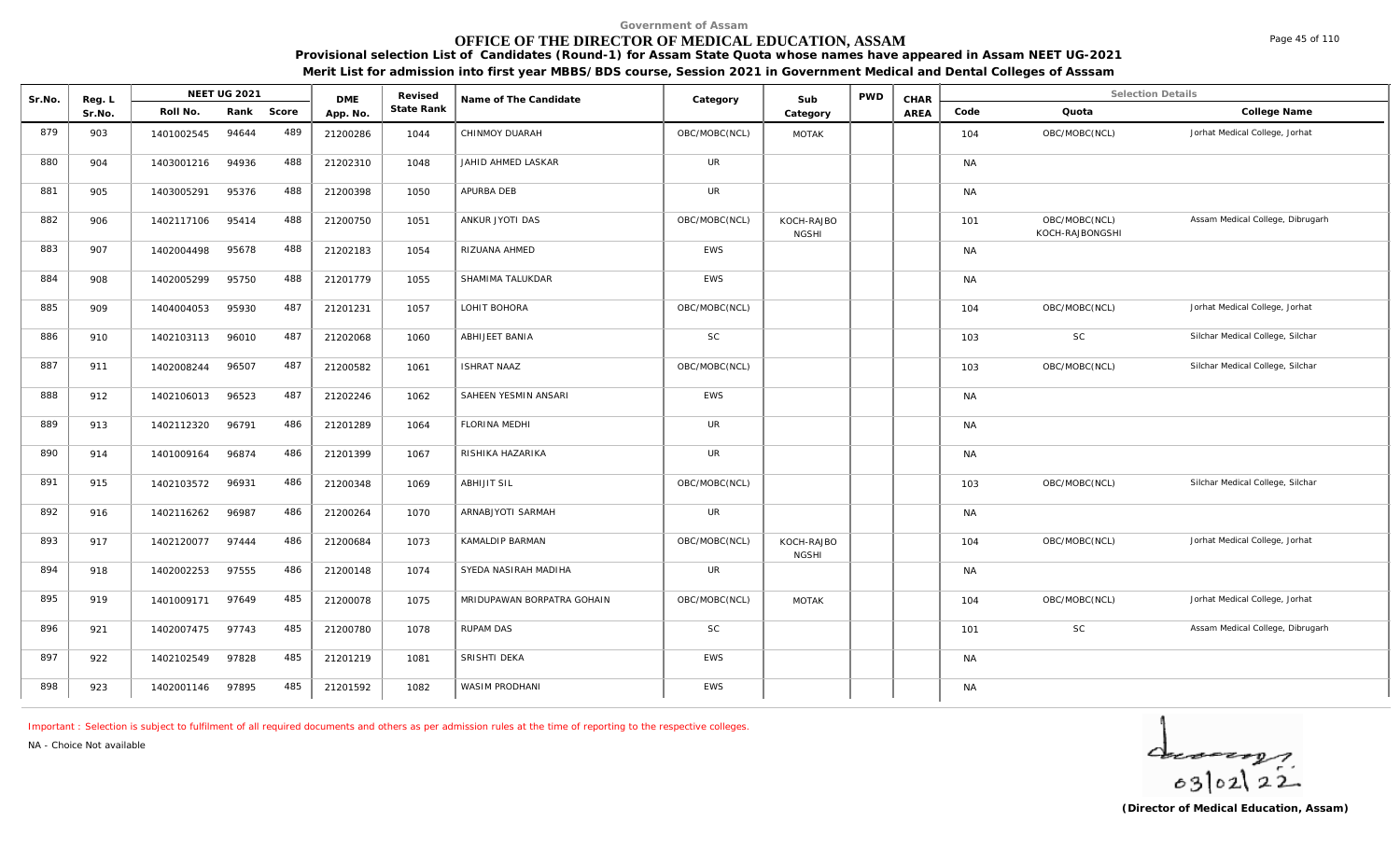## **OFFICE OF THE DIRECTOR OF MEDICAL EDUCATION, ASSAM**

Sr.No. Reg. L Reg.L **NEET UG 2021** ME Revised Name of The Candidate Category Sub PWD CHAR Selection Details Selection Details

**NEET UG 2021 Category CHAR**

**Name of The Candidate Revised**

**Provisional selection List of Candidates (Round-1) for Assam State Quota whose names have appeared in Assam NEET UG-2021 Merit List for admission into first year MBBS/BDS course, Session 2021 in Government Medical and Dental Colleges of Asssam**

AREA Code Quota

**State Rank Code Quota College Name**

**Category**

| 899 | 924 | 1401004219        | 97928  | 485 | 21200044 | 1083 | HIRAK JYOTI DUTTA       | OBC/MOBC(NCL) | KOCH-RAJBO<br><b>NGSHI</b> |            | 104       | OBC/MOBC(NCL) | Jorhat Medical College, Jorhat   |
|-----|-----|-------------------|--------|-----|----------|------|-------------------------|---------------|----------------------------|------------|-----------|---------------|----------------------------------|
| 900 | 925 | 1402108233        | 98045  | 485 | 21200374 | 1084 | SUBHASIS KUMAR NATH     | OBC/MOBC(NCL) |                            |            | 104       | OBC/MOBC(NCL) | Jorhat Medical College, Jorhat   |
| 901 | 926 | 1402011171        | 98306  | 485 | 21200556 | 1086 | PARISMITA DEVI          | OBC/MOBC(NCL) |                            |            | 103       | OBC/MOBC(NCL) | Silchar Medical College, Silchar |
| 902 | 927 | 1402102686        | 98519  | 485 | 21201655 | 1089 | SAGARIKA SARKAR         | SC            |                            |            | 104       | <b>SC</b>     | Jorhat Medical College, Jorhat   |
| 903 | 928 | 1403001645        | 98711  | 484 | 21202238 | 1092 | ANISHA PARVIN BARBHUIYA | <b>UR</b>     |                            |            | <b>NA</b> |               |                                  |
| 904 | 929 | 1403006394        | 98724  | 484 | 21201842 | 1093 | ZAHARUL ISLAM           | EWS           |                            |            | <b>NA</b> |               |                                  |
| 905 | 930 | 1402101125        | 98745  | 484 | 21200024 | 1094 | MANISHA NATH            | OBC/MOBC(NCL) |                            |            | 103       | OBC/MOBC(NCL) | Silchar Medical College, Silchar |
| 906 | 931 | 1401005350        | 99226  | 484 | 21202080 | 1098 | JEENAT AMAN             | <b>UR</b>     |                            |            | <b>NA</b> |               |                                  |
| 907 | 932 | 1402101556        | 99307  | 484 | 21201110 | 1099 | RICHA MANI DUTTA        | EWS           |                            |            | <b>NA</b> |               |                                  |
| 908 | 933 | 1403005169        | 100036 | 483 | 21200671 | 1106 | RAJBIR DEY              | OBC/MOBC(NCL) |                            |            | 103       | OBC/MOBC(NCL) | Silchar Medical College, Silchar |
| 909 | 934 | 1402010182        | 100075 | 483 | 21201759 | 1107 | LAKHYA JYOTI BORA       | <b>UR</b>     |                            |            | <b>NA</b> |               |                                  |
| 910 | 935 | 1402017027        | 100565 | 482 | 21200538 | 1110 | KHUSBOO KHATUN          | <b>EWS</b>    |                            |            | <b>NA</b> |               |                                  |
| 911 | 936 | 1402104067        | 100666 | 482 | 21202215 | 1112 | KONGKITA SARMA          | <b>EWS</b>    |                            |            | <b>NA</b> |               |                                  |
| 912 | 937 | 1402002060        | 100668 | 482 | 21201006 | 1113 | <b>IZAZ AHMED</b>       | EWS           |                            | <b>YES</b> | <b>NA</b> |               |                                  |
| 913 | 938 | 1403005283        | 100934 | 482 | 21202004 | 1116 | AMITA BANSAL            | <b>UR</b>     |                            |            | <b>NA</b> |               |                                  |
| 914 | 939 | 1402108244        | 100998 | 482 | 21201441 | 1117 | AASHIKA DAS             | <b>SC</b>     |                            |            | 106       | SC            | Tezpur Medical College, Tezpur   |
| 915 | 940 | 1403001549        | 101084 | 482 | 21202345 | 1119 | TAHERA ASMA CHOUDHURY   | <b>EWS</b>    |                            |            | <b>NA</b> |               |                                  |
| 916 | 941 | 1402116256        | 101121 | 482 | 21200320 | 1120 | PARAN JYOTI KASHYAP     | <b>SC</b>     |                            |            | 106       | SC            | Tezpur Medical College, Tezpur   |
| 917 | 942 | 1402002552        | 101387 | 482 | 21201386 | 1122 | CHINMOY DAS             | OBC/MOBC(NCL) |                            |            | 104       | OBC/MOBC(NCL) | Jorhat Medical College, Jorhat   |
| 918 | 943 | 1402113163 101550 |        | 481 | 21200718 | 1123 | ADILUR RAHMAN           | EWS           |                            |            | <b>NA</b> |               |                                  |

*Important : Selection is subject to fulfilment of all required documents and others as per admission rules at the time of reporting to the respective colleges.*

**DME** Revised<br>**PD\_NO** State Rank

*NA - Choice Not available*

Reg. L **NEET UG 2021**<br>Sr No Roll No. Rank

Sr.No. | Roll No. Rank Score | App.No. | State Ra

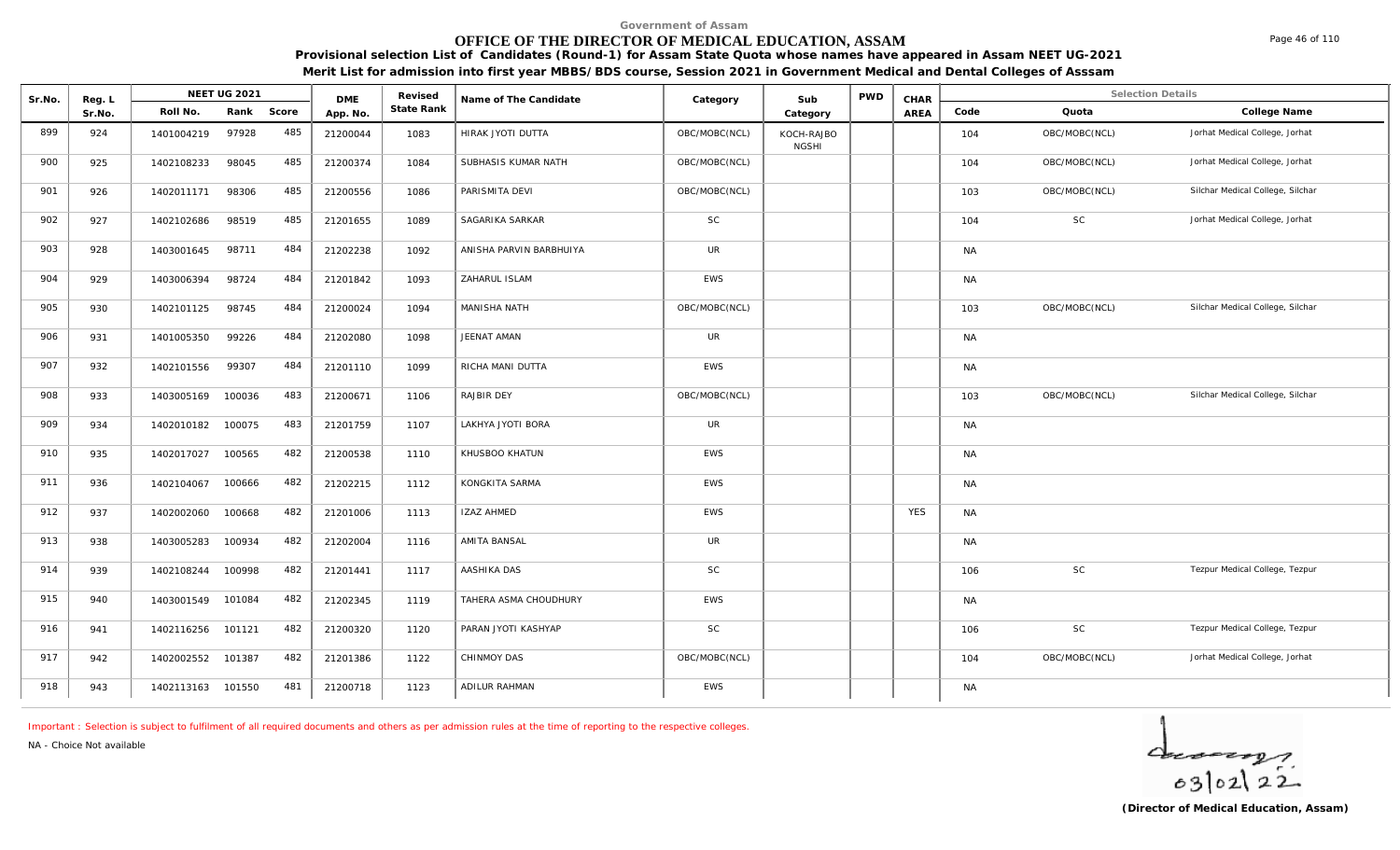## **OFFICE OF THE DIRECTOR OF MEDICAL EDUCATION, ASSAM**

**Provisional selection List of Candidates (Round-1) for Assam State Quota whose names have appeared in Assam NEET UG-2021 Merit List for admission into first year MBBS/BDS course, Session 2021 in Government Medical and Dental Colleges of Asssam**

| Sr.No.     | Reg. L     |                          | <b>NEET UG 2021</b> |            | <b>DME</b>           | Revised      | Name of The Candidate                   | Category                   | Sub                        | <b>PWD</b> | CHAR        |                  |               | <b>Selection Details</b>                                             |
|------------|------------|--------------------------|---------------------|------------|----------------------|--------------|-----------------------------------------|----------------------------|----------------------------|------------|-------------|------------------|---------------|----------------------------------------------------------------------|
|            | Sr.No.     | Roll No.                 | Rank                | Score      | App. No.             | State Rank   |                                         |                            | Category                   |            | <b>AREA</b> | Code             | Quota         | College Name                                                         |
| 919        | 944        | 1402107186               | 101611              | 481        | 21200560             | 1124         | SONIA BASAK                             | OBC/MOBC(NCL)              |                            |            |             | 106              | OBC/MOBC(NCL) | Tezpur Medical College, Tezpur                                       |
| 920        | 945        | 1403005129               | 101640              | 481        | 21200508             | 1125         | SHIBOM DEY                              | OBC/MOBC(NCL)              |                            |            |             | 103              | OBC/MOBC(NCL) | Silchar Medical College, Silchar                                     |
| 921        | 946        | 1401006306               | 101842              | 481        | 21200151             | 1127         | <b>BIDARSHAN DUTTA</b>                  | OBC/MOBC(NCL)              | KOCH-RAJBO<br><b>NGSHI</b> |            |             | 104              | OBC/MOBC(NCL) | Jorhat Medical College, Jorhat                                       |
| 922        | 947        | 1401006473               | 101899              | 481        | 21200338             | 1129         | ABHIDEEP DUTTA                          | OBC/MOBC(NCL)              | KOCH-RAJBO<br><b>NGSHI</b> |            |             | 104              | OBC/MOBC(NCL) | Jorhat Medical College, Jorhat                                       |
| 923        | 948        | 1403001589               | 102032              | 481        | 21200296             | 1132         | AYANJIT DUTTA                           | OBC/MOBC(NCL)              |                            |            |             | 103              | OBC/MOBC(NCL) | Silchar Medical College, Silchar                                     |
| 924        | 949        | 1401004169               | 102254              | 481        | 21200617             | 1134         | ANUSMITA DUTTA                          | <b>UR</b>                  |                            |            |             | <b>NA</b>        |               |                                                                      |
| 925        | 951        | 1401007303               | 102413              | 480        | 21200105             | 1138         | SAGARIKA CHAKRABORTY                    | <b>UR</b>                  |                            |            |             | <b>NA</b>        |               |                                                                      |
| 926        | 952        | 1401005290               | 102557              | 480        | 21200230             | 1140         | AKANSHYA BORA                           | <b>UR</b>                  |                            |            |             | <b>NA</b>        |               |                                                                      |
| 927        | 953        | 1402117219               | 102666              | 480        | 21202245             | 1141         | PRERANA DEKA                            | <b>UR</b>                  |                            |            |             | <b>NA</b>        |               |                                                                      |
| 928        | 954        | 1401004435               | 102734              | 480        | 21201187             | 1143         | <b>ISHEETA BORAH</b>                    | OBC/MOBC(NCL)              | KOCH-RAJBO<br><b>NGSHI</b> |            |             | 104              | OBC/MOBC(NCL) | Jorhat Medical College, Jorhat                                       |
| 929        | 955        | 1403006169               | 102829              | 480        | 21202384             | 1144         | TAHERA SULTANA MAZUMDER                 | <b>UR</b>                  |                            |            |             | <b>NA</b>        |               |                                                                      |
| 930<br>931 | 956        | 1402118212               | 102997              | 480<br>480 | 21201140             | 1146         | HIRANYA KUMAR NATH                      | OBC/MOBC(NCL)              |                            |            |             | 103              | OBC/MOBC(NCL) | Silchar Medical College, Silchar<br>Silchar Medical College, Silchar |
| 932        | 957        | 1403001218               | 103043              | 480        | 21201393             | 1147         | SUNANDA PAUL<br>ANISHA DEB              | OBC/MOBC(NCL)<br><b>UR</b> |                            |            |             | 103              | OBC/MOBC(NCL) |                                                                      |
| 933        | 958<br>959 | 1401004557               | 103167<br>103252    | 480        | 21200437             | 1148         |                                         | <b>UR</b>                  |                            |            |             | <b>NA</b>        |               |                                                                      |
| 934        | 960        | 1401001367<br>1404008170 | 103418              | 479        | 21200234<br>21201527 | 1152<br>1155 | SURYANGSHU PRATIM DUTTA<br>PRITI MALLIK | <b>SC</b>                  |                            |            |             | <b>NA</b><br>104 | SC            | Jorhat Medical College, Jorhat                                       |
| 935        | 961        | 1402010142               | 103479              | 479        | 21200578             | 1157         | ABHIJIT NARAYAN DAS                     | <b>EWS</b>                 |                            |            |             | <b>NA</b>        |               |                                                                      |
| 936        | 962        | 1401002713               | 103596              | 479        |                      | 1158         | PRIYA DOLEY                             | ST(P)                      |                            |            |             |                  | ST(P)         | Assam Medical College, Dibrugarh                                     |
| 937        |            |                          | 103865              | 479        | 21200109             |              | SHIKHA VERMA                            | OBC/MOBC(NCL)              |                            |            |             | 101              | OBC/MOBC(NCL) | Tezpur Medical College, Tezpur                                       |
|            | 963        | 1401001170               |                     |            | 21200022             | 1161         |                                         |                            |                            |            |             | 106              |               |                                                                      |
| 938        | 965        | 1403003274               | 104218              | 479        | 21201202             | 1166         | SUBHAM SINHA                            | OBC/MOBC(NCL)              |                            |            |             | 103              | OBC/MOBC(NCL) | Silchar Medical College, Silchar                                     |

*Important : Selection is subject to fulfilment of all required documents and others as per admission rules at the time of reporting to the respective colleges.*

*NA - Choice Not available*

 $40222$ 

Page 47 of 110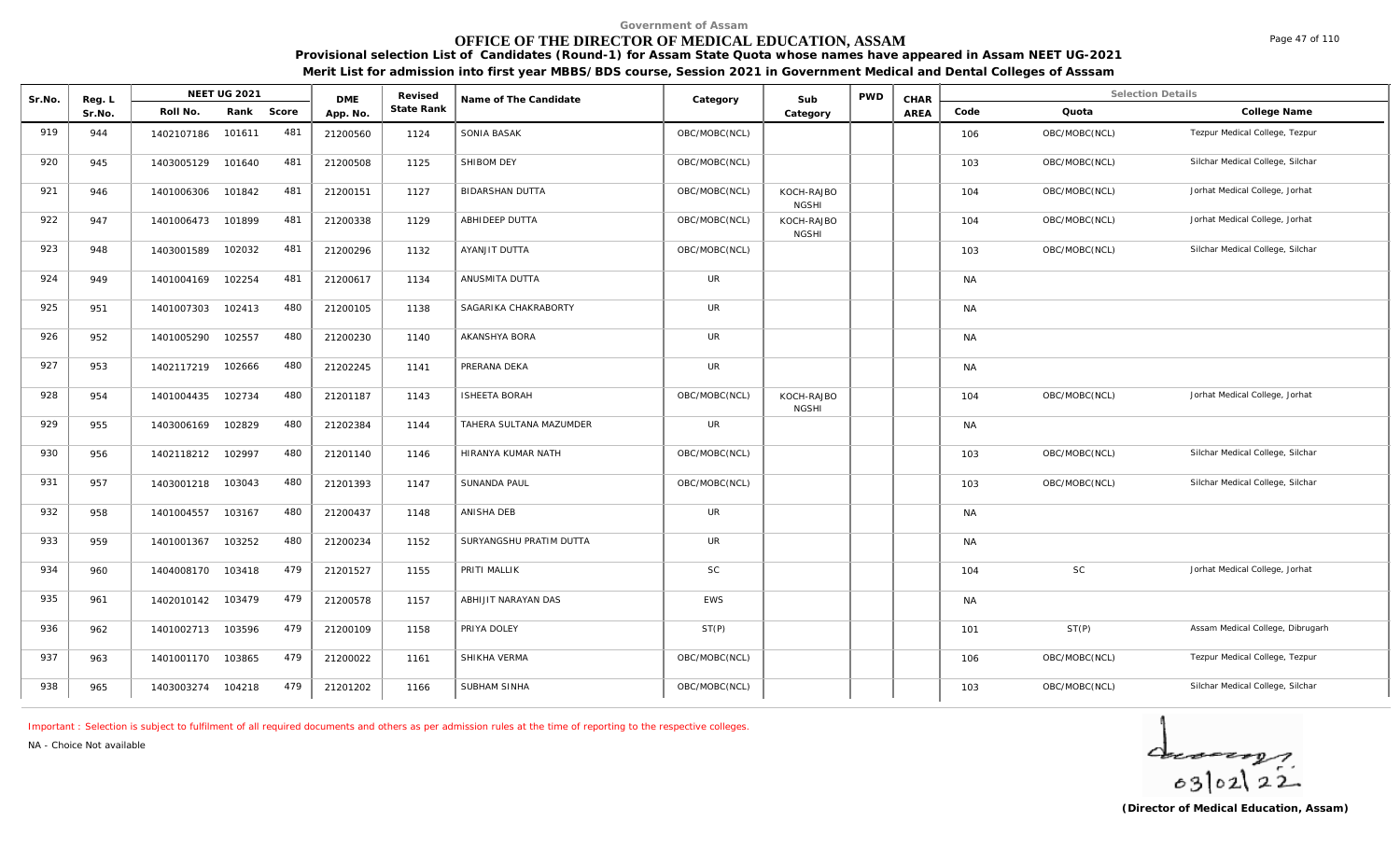## **OFFICE OF THE DIRECTOR OF MEDICAL EDUCATION, ASSAM**

**Provisional selection List of Candidates (Round-1) for Assam State Quota whose names have appeared in Assam NEET UG-2021**

**Merit List for admission into first year MBBS/BDS course, Session 2021 in Government Medical and Dental Colleges of Asssam**

| Sr.No. | Reg. L |                   | <b>NEET UG 2021</b> |       | <b>DME</b> | Revised    | Name of The Candidate | Category      | Sub                        | <b>PWD</b> | CHAR |           | <b>Selection Details</b>      |                                                  |
|--------|--------|-------------------|---------------------|-------|------------|------------|-----------------------|---------------|----------------------------|------------|------|-----------|-------------------------------|--------------------------------------------------|
|        | Sr.No. | Roll No.          | Rank                | Score | App. No.   | State Rank |                       |               | Category                   |            | AREA | Code      | Quota                         | College Name                                     |
| 939    | 966    | 1402006212        | 104385              | 478   | 21201502   | 1170       | ARCHITA GOGOI         | <b>UR</b>     |                            |            |      | <b>NA</b> |                               |                                                  |
| 940    | 967    | 1402013104        | 104560              | 478   | 21200435   | 1174       | RIZWAN HOQUE          | <b>EWS</b>    |                            |            |      | <b>NA</b> |                               |                                                  |
| 941    | 968    | 1402001253        | 104574              | 478   | 21200798   | 1175       | SHAHANUR ALI          | <b>EWS</b>    |                            |            |      | <b>NA</b> |                               |                                                  |
| 942    | 969    | 1402103118        | 104741              | 478   | 21201099   | 1177       | HARSH VARDHAN VERMA   | <b>UR</b>     |                            |            |      | <b>NA</b> |                               |                                                  |
| 943    | 970    | 1402112095        | 104922              | 478   | 21201676   | 1180       | SHREYA DAS            | <b>UR</b>     |                            |            |      | <b>NA</b> |                               |                                                  |
| 944    | 971    | 1401003296        | 105057              | 478   | 21200861   | 1181       | RHIDDHIMAN GOGOI      | <b>UR</b>     |                            |            |      | <b>NA</b> |                               |                                                  |
| 945    | 972    | 1402016033        | 105435              | 477   | 21201772   | 1183       | MRIGAKSHI SAIKIA      | <b>EWS</b>    |                            |            |      | <b>NA</b> |                               |                                                  |
| 946    | 973    | 1402001441        | 105576              | 477   | 21201280   | 1186       | <b>AMAN SANYAL</b>    | <b>SC</b>     |                            |            |      | 104       | SC                            | Jorhat Medical College, Jorhat                   |
| 947    | 974    | 1401004202        | 105621              | 477   | 21201463   | 1188       | JULFIQUR ROHMAN       | <b>EWS</b>    |                            |            |      | <b>NA</b> |                               |                                                  |
| 948    | 975    | 1402110176        | 105752              | 477   | 21200181   | 1189       | PINKY DAS             | OBC/MOBC(NCL) | KOCH-RAJBO<br><b>NGSHI</b> |            |      | 105       | OBC/MOBC(NCL)                 | Fakhruddin Ali Ahmed Medical College,<br>Barpeta |
| 949    | 976    | 1402106175 105929 |                     | 477   | 21200406   | 1195       | HARSHADEEP PAUL       | OBC/MOBC(NCL) |                            |            |      | 103       | OBC/MOBC(NCL)                 | Silchar Medical College, Silchar                 |
| 950    | 977    | 1401008335        | 105972              | 477   | 21201043   | 1197       | DEEPSIKHA PHUKAN      | OBC/MOBC(NCL) | <b>MOTAK</b>               |            |      | 104       | OBC/MOBC(NCL)<br><b>MOTAK</b> | Jorhat Medical College, Jorhat                   |
| 951    | 978    | 1402118276        | 105980              | 477   | 21202192   | 1198       | YUVIKA AGARWAL        | <b>UR</b>     |                            |            |      | <b>NA</b> |                               |                                                  |
| 952    | 979    | 1402023161        | 106231              | 476   | 21201916   | 1199       | <b>BIKASH BARMAN</b>  | <b>SC</b>     |                            |            |      | 104       | SC                            | Jorhat Medical College, Jorhat                   |
| 953    | 980    | 1402010008        | 106274              | 476   | 21201051   | 1201       | <b>MAYURI DAS</b>     | EWS           |                            |            |      | <b>NA</b> |                               |                                                  |
| 954    | 982    | 1404002297        | 106322              | 476   | 21200241   | 1204       | SNEHASHREE DEY        | OBC/MOBC(NCL) |                            |            |      | 103       | OBC/MOBC(NCL)                 | Silchar Medical College, Silchar                 |
| 955    | 983    | 1402013142        | 106407              | 476   | 21202202   | 1207       | CHAYANIKA CHOWDHURY   | EWS           |                            |            |      | <b>NA</b> |                               |                                                  |
| 956    | 984    | 1401006485        | 106478              | 476   | 21200159   | 1208       | SHRESTHA ACHARJEE     | OBC/MOBC(NCL) |                            |            |      | 103       | OBC/MOBC(NCL)                 | Silchar Medical College, Silchar                 |
| 957    | 985    | 1402002500        | 106690              | 476   | 21201878   | 1209       | SUDIP DAS             | SC            |                            |            |      | 104       | SC                            | Jorhat Medical College, Jorhat                   |
| 958    | 986    | 1403001009        | 106776              | 476   | 21200045   | 1211       | ROUNAK SHARMA         | OBC/MOBC(NCL) |                            |            |      | 103       | OBC/MOBC(NCL)                 | Silchar Medical College, Silchar                 |

*Important : Selection is subject to fulfilment of all required documents and others as per admission rules at the time of reporting to the respective colleges.*

*NA - Choice Not available*

 $40222$ 

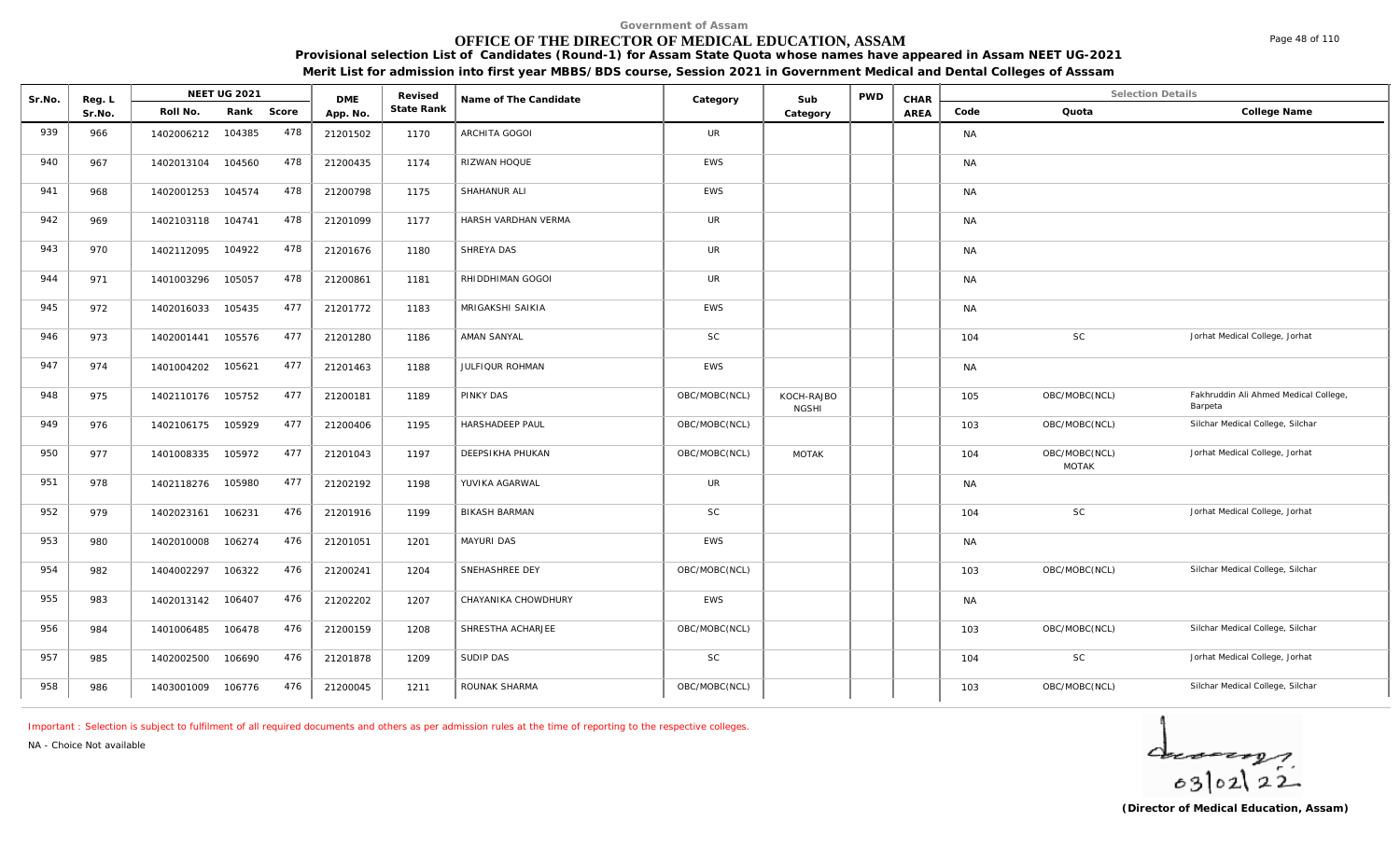## **OFFICE OF THE DIRECTOR OF MEDICAL EDUCATION, ASSAM**

**Provisional selection List of Candidates (Round-1) for Assam State Quota whose names have appeared in Assam NEET UG-2021 Merit List for admission into first year MBBS/BDS course, Session 2021 in Government Medical and Dental Colleges of Asssam**

| Sr.No. | Reg. L | <b>NEET UG 2021</b> |        |       | <b>DME</b> | Revised    | Name of The Candidate      | Category      | Sub                        | <b>PWD</b> | CHAR |           | <b>Selection Details</b>  |                                                  |
|--------|--------|---------------------|--------|-------|------------|------------|----------------------------|---------------|----------------------------|------------|------|-----------|---------------------------|--------------------------------------------------|
|        | Sr.No. | Roll No.            | Rank   | Score | App. No.   | State Rank |                            |               | Category                   |            | AREA | Code      | Quota                     | College Name                                     |
| 959    | 987    | 1402111049          | 106989 | 476   | 21200948   | 1212       | ABINASH DAS                | SC            |                            |            |      | 105       | SC                        | Fakhruddin Ali Ahmed Medical College,<br>Barpeta |
| 960    | 988    | 1401003036          | 107017 | 476   | 21200160   | 1213       | HIMANGSU DUARAH            | OBC/MOBC(NCL) | TAI-AHOM                   |            |      | 104       | OBC/MOBC(NCL)<br>TAI-AHOM | Jorhat Medical College, Jorhat                   |
| 961    | 989    | 1402003356          | 107033 | 476   | 21201047   | 1214       | PRITAM SARMA               | <b>EWS</b>    |                            |            |      | <b>NA</b> |                           |                                                  |
| 962    | 990    | 1402002175          | 107392 | 475   | 21200641   | 1218       | PLABITA PRIYADARSHINEE ROY | OBC/MOBC(NCL) | KOCH-RAJBO<br><b>NGSHI</b> |            |      | 103       | OBC/MOBC(NCL)             | Silchar Medical College, Silchar                 |
| 963    | 991    | 1401001860          | 107617 | 475   | 21200505   | 1221       | SNEHA AGARWAL              | <b>UR</b>     |                            |            |      | <b>NA</b> |                           |                                                  |
| 964    | 992    | 1402110424          | 107720 | 475   | 21201089   | 1224       | SASWATI SARMAH             | <b>EWS</b>    |                            |            |      | <b>NA</b> |                           |                                                  |
| 965    | 993    | 1402005230          | 107761 | 475   | 21201156   | 1226       | TANVI DUARAH               | <b>UR</b>     |                            |            |      | <b>NA</b> |                           |                                                  |
| 966    | 994    | 1402001131          | 107774 | 475   | 21200085   | 1227       | PUNAM NARZARY              | ST(P)         |                            |            |      | 102       | ST(P)                     | Gauhati Medical College, Guwahati                |
| 967    | 995    | 1402020054          | 107828 | 475   | 21201627   | 1228       | PINKU MANI KUMAR           | OBC/MOBC(NCL) |                            |            |      | 103       | OBC/MOBC(NCL)             | Silchar Medical College, Silchar                 |
| 968    | 996    | 1402112246          | 107836 | 475   | 21200518   | 1229       | SEKHAR SUMAN KAKATI        | <b>SC</b>     |                            |            |      | 104       | <b>SC</b>                 | Jorhat Medical College, Jorhat                   |
| 969    | 997    | 1404002210          | 107993 | 475   | 21202054   | 1230       | SURAIYA NASHREEN RAHMAN    | <b>UR</b>     |                            |            |      | <b>NA</b> |                           |                                                  |
| 970    | 998    | 1402114199          | 108059 | 475   | 21202011   | 1231       | RANI JALLAN                | <b>EWS</b>    |                            |            |      | <b>NA</b> |                           |                                                  |
| 971    | 999    | 1403006056          | 108260 | 474   | 21201436   | 1232       | KOMOLICA NATH              | OBC/MOBC(NCL) |                            |            |      | 103       | OBC/MOBC(NCL)             | Silchar Medical College, Silchar                 |
| 972    | 1000   | 1402101171          | 108285 | 474   | 21200479   | 1234       | NILAKSHI PHUKON            | OBC/MOBC(NCL) | TAI-AHOM                   |            |      | 106       | OBC/MOBC(NCL)             | Tezpur Medical College, Tezpur                   |
| 973    | 1001   | 1402102354          | 108291 | 474   | 21200164   | 1235       | PINKY MALAKAR              | <b>SC</b>     |                            |            |      | 104       | <b>SC</b>                 | Jorhat Medical College, Jorhat                   |
| 974    | 1002   | 1402116067          | 108324 | 474   | 21201867   | 1236       | SABORNI DAS                | <b>UR</b>     |                            |            |      | <b>NA</b> |                           |                                                  |
| 975    | 1003   | 1404002178          | 108520 | 474   | 21202208   | 1238       | PRAJNYASRI BORA            | <b>UR</b>     |                            |            |      | <b>NA</b> |                           |                                                  |
| 976    | 1004   | 1402110474          | 108547 | 474   | 21201808   | 1240       | NAYANJYOTI SAIKIA          | OBC/MOBC(NCL) |                            |            |      | 105       | OBC/MOBC(NCL)             | Fakhruddin Ali Ahmed Medical College,<br>Barpeta |
| 977    | 1006   | 1401002438          | 108707 | 474   | 21201195   | 1245       | PRANJALIKA GOGOI           | OBC/MOBC(NCL) | TAI-AHOM                   |            |      | 106       | OBC/MOBC(NCL)             | Tezpur Medical College, Tezpur                   |
| 978    | 1007   | 1402016081          | 108712 | 474   | 21200165   | 1246       | JEFRIN ARA AHMED           | <b>UR</b>     |                            | <b>YES</b> |      | 102       | PH                        | Gauhati Medical College, Guwahati                |

*Important : Selection is subject to fulfilment of all required documents and others as per admission rules at the time of reporting to the respective colleges.*

**Revised**

*NA - Choice Not available*



Page 49 of 110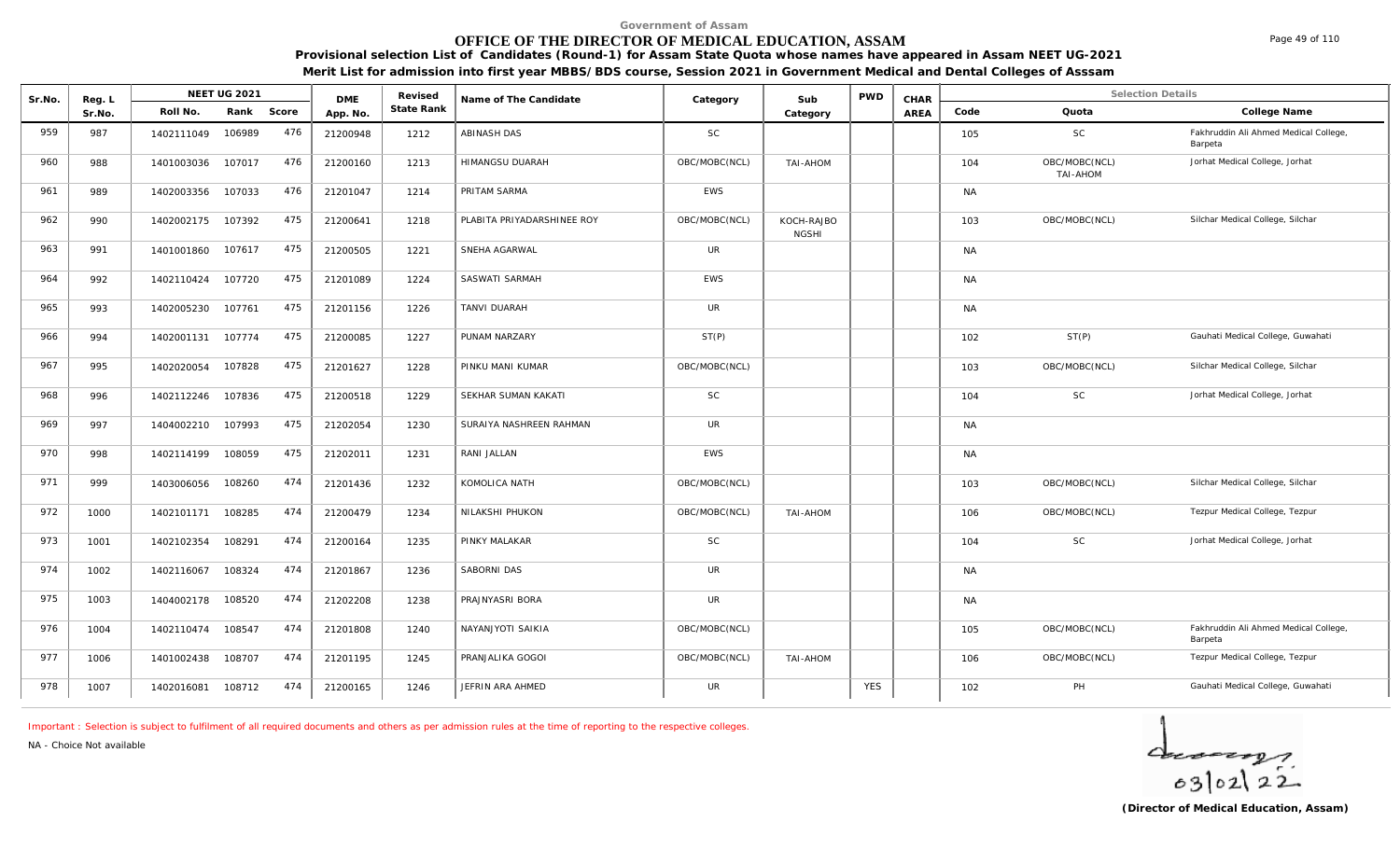## **OFFICE OF THE DIRECTOR OF MEDICAL EDUCATION, ASSAM**

**Provisional selection List of Candidates (Round-1) for Assam State Quota whose names have appeared in Assam NEET UG-2021**

**Merit List for admission into first year MBBS/BDS course, Session 2021 in Government Medical and Dental Colleges of Asssam**

| Sr.No. | Reg. L |                   | <b>NEET UG 2021</b> |       | <b>DME</b> | Revised    | Name of The Candidate   | Category      | Sub                        | <b>PWD</b> | CHAR       |           | <b>Selection Details</b> |                                                  |
|--------|--------|-------------------|---------------------|-------|------------|------------|-------------------------|---------------|----------------------------|------------|------------|-----------|--------------------------|--------------------------------------------------|
|        | Sr.No. | Roll No.          | Rank                | Score | App. No.   | State Rank |                         |               | Category                   |            | AREA       | Code      | Quota                    | College Name                                     |
| 979    | 1008   | 1402107498        | 108738              | 474   | 21200918   | 1247       | PAYAL MAZUMDER          | OBC/MOBC(NCL) |                            |            |            | 103       | OBC/MOBC(NCL)            | Silchar Medical College, Silchar                 |
| 980    | 1009   | 1402008369        | 108753              | 474   | 21201189   | 1248       | JAHIR ABBAS TAPADAR     | EWS           |                            |            |            | <b>NA</b> |                          |                                                  |
| 981    | 1010   | 1404008099        | 108798              | 474   | 21200249   | 1249       | MUSLIHA BEGUM           | <b>UR</b>     |                            |            |            | <b>NA</b> |                          |                                                  |
| 982    | 1011   | 1402017068        | 108855              | 474   | 21200970   | 1251       | PINKI BASFORE           | SC            |                            |            |            | 104       | SC                       | Jorhat Medical College, Jorhat                   |
| 983    | 1012   | 1403006585        | 108994              | 474   | 21200373   | 1252       | RUDRESWAR NATH          | OBC/MOBC(NCL) |                            |            |            | 106       | OBC/MOBC(NCL)            | Tezpur Medical College, Tezpur                   |
| 984    | 1013   | 1402006206        | 109010              | 474   | 21201178   | 1253       | ARUN KR NATH            | OBC/MOBC(NCL) |                            |            |            | 106       | OBC/MOBC(NCL)            | Tezpur Medical College, Tezpur                   |
| 985    | 1014   | 1402002004        | 109150              | 474   | 21201922   | 1255       | SAINUR RAHMAN AHMED     | <b>EWS</b>    |                            |            |            | <b>NA</b> |                          |                                                  |
| 986    | 1015   | 1402101434        | 109634              | 473   | 21202135   | 1261       | <b>BINOY NATH</b>       | OBC/MOBC(NCL) |                            |            |            | 108       | OBC/MOBC(NCL)            | Lakimpur Medical College, North<br>Lahimpur      |
| 987    | 1017   | 1402107235        | 109952              | 473   | 21201347   | 1265       | HIYAMAN KALITA          | <b>UR</b>     |                            |            |            | <b>NA</b> |                          |                                                  |
| 988    | 1018   | 1401006241        | 109993              | 473   | 21201430   | 1266       | HARSHITA TAMULI         | OBC/MOBC(NCL) | CHUTIA                     |            |            | 101       | OBC/MOBC(NCL)<br>CHUTIA  | Assam Medical College, Dibrugarh                 |
| 989    | 1019   | 1402113178        | 110368              | 472   | 21200996   | 1271       | <b>WASIFA NASNEEN</b>   | <b>UR</b>     |                            |            | <b>YES</b> | <b>NA</b> |                          |                                                  |
| 990    | 1021   | 1404003159        | 110548              | 472   | 21201266   | 1275       | ABHIJIT BHUYAN          | OBC/MOBC(NCL) |                            |            |            | 105       | OBC/MOBC(NCL)            | Fakhruddin Ali Ahmed Medical College,<br>Barpeta |
| 991    | 1023   | 1401008082        | 110867              | 472   | 21200904   | 1282       | DHURJATI NATH           | OBC/MOBC(NCL) |                            |            |            | 108       | OBC/MOBC(NCL)            | Lakimpur Medical College, North<br>Lahimpur      |
| 992    | 1025   | 1401010023        | 110882              | 472   | 21200802   | 1284       | KULDEEP DIHINGIA        | OBC/MOBC(NCL) |                            |            |            | 106       | OBC/MOBC(NCL)            | Tezpur Medical College, Tezpur                   |
| 993    | 1026   | 1402106409        | 110932              | 472   | 21201062   | 1286       | ROHAN MONDAL            | OBC/MOBC(NCL) |                            |            |            | 106       | OBC/MOBC(NCL)            | Tezpur Medical College, Tezpur                   |
| 994    | 1027   | 1402103038        | 111081              | 472   | 21202356   | 1289       | RITURAJ GAUTAM          | <b>EWS</b>    |                            |            |            | <b>NA</b> |                          |                                                  |
| 995    | 1028   | 1404007012        | 111145              | 471   | 21200208   | 1291       | ANUBRATA NATH           | <b>UR</b>     |                            |            |            | <b>NA</b> |                          |                                                  |
| 996    | 1029   | 1402110083        | 111171              | 471   | 21200917   | 1292       | <b>BISHAL CHOUDHORY</b> | OBC/MOBC(NCL) | KOCH-RAJBO<br><b>NGSHI</b> |            |            | 105       | OBC/MOBC(NCL)            | Fakhruddin Ali Ahmed Medical College,<br>Barpeta |
| 997    | 1030   | 1403001036        | 111190              | 471   | 21201816   | 1293       | SAYEDA NARGIS           | OBC/MOBC(NCL) |                            |            |            | 106       | OBC/MOBC(NCL)            | Tezpur Medical College, Tezpur                   |
| 998    | 1031   | 1402004329 111239 |                     | 471   | 21201027   | 1294       | <b>DIMPY PATOWARY</b>   | UR            |                            |            |            | <b>NA</b> |                          |                                                  |

*Important : Selection is subject to fulfilment of all required documents and others as per admission rules at the time of reporting to the respective colleges.*

*NA - Choice Not available*

 $40222$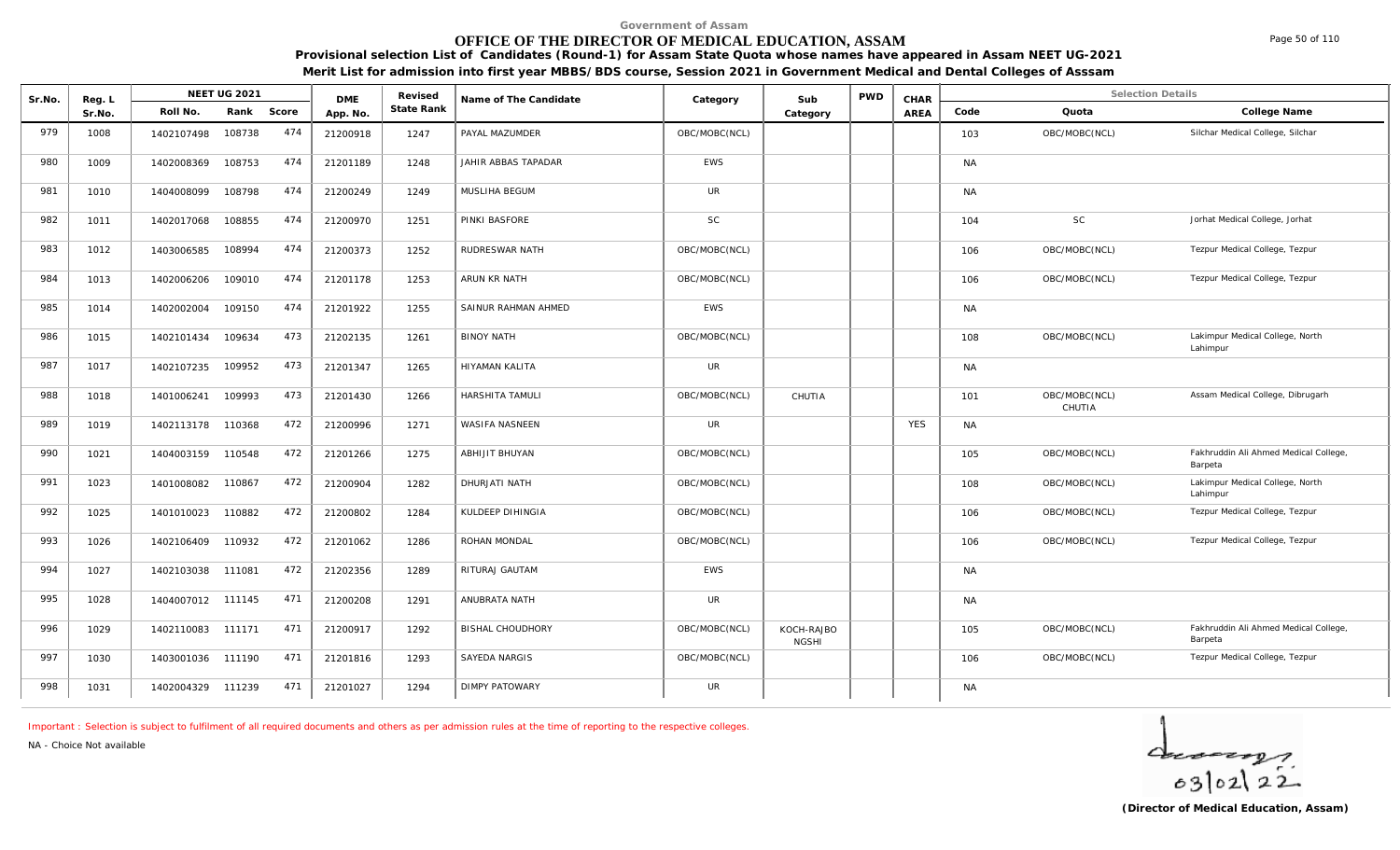## **OFFICE OF THE DIRECTOR OF MEDICAL EDUCATION, ASSAM**

**Provisional selection List of Candidates (Round-1) for Assam State Quota whose names have appeared in Assam NEET UG-2021 Merit List for admission into first year MBBS/BDS course, Session 2021 in Government Medical and Dental Colleges of Asssam**

| Sr.No. | Reg. L |                   | <b>NEET UG 2021</b> |       | <b>DME</b> | Revised    | Name of The Candidate   | Category      | Sub                        | <b>PWD</b> | CHAR        |           | <b>Selection Details</b>         |                                                  |
|--------|--------|-------------------|---------------------|-------|------------|------------|-------------------------|---------------|----------------------------|------------|-------------|-----------|----------------------------------|--------------------------------------------------|
|        | Sr.No. | Roll No.          | Rank                | Score | App. No.   | State Rank |                         |               | Category                   |            | <b>AREA</b> | Code      | Quota                            | College Name                                     |
| 999    | 1032   | 1403004133        | 111260              | 471   | 21202395   | 1296       | ANKITA SHOME            | <b>EWS</b>    |                            |            | <b>YES</b>  | <b>NA</b> |                                  |                                                  |
| 1000   | 1033   | 1402003030        | 111493              | 471   | 21200158   | 1301       | DONALD KONWAR           | OBC/MOBC(NCL) | TAI-AHOM                   |            |             | 106       | OBC/MOBC(NCL)                    | Tezpur Medical College, Tezpur                   |
| 1001   | 1034   | 1401005187        | 111495              | 471   | 21201846   | 1302       | DEVANSHI AGARWAL        | <b>UR</b>     |                            |            |             | <b>NA</b> |                                  |                                                  |
| 1002   | 1035   | 1402104195        | 111503              | 471   | 21202379   | 1303       | NIHARIKA SARMA          | <b>UR</b>     |                            |            |             | <b>NA</b> |                                  |                                                  |
| 1003   | 1036   | 1401002581        | 111560              | 471   | 21201040   | 1305       | SABBU ARA               | OBC/MOBC(NCL) |                            |            |             | 106       | OBC/MOBC(NCL)                    | Tezpur Medical College, Tezpur                   |
| 1004   | 1037   | 1402003224        | 111717              | 471   | 21200410   | 1308       | BARLINA MCFARLANE HMAR  | <b>UR</b>     |                            |            |             | <b>NA</b> |                                  |                                                  |
| 1005   | 1038   | 1403005244        | 111881              | 471   | 21200921   | 1311       | L SUBHRAJIT SINGHA      | OBC/MOBC(NCL) |                            |            |             | 105       | OBC/MOBC(NCL)                    | Fakhruddin Ali Ahmed Medical College,<br>Barpeta |
| 1006   | 1039   | 1402006246        | 112186              | 470   | 21200551   | 1316       | SADHANA MALAKAR         | <b>SC</b>     |                            |            |             | 105       | <b>SC</b>                        | Fakhruddin Ali Ahmed Medical College,<br>Barpeta |
| 1007   | 1040   | 1401006160        | 112389              | 470   | 21201589   | 1318       | TANAYA BORAH            | <b>EWS</b>    |                            |            | <b>YES</b>  | <b>NA</b> |                                  |                                                  |
| 1008   | 1041   | 1402115202 112794 |                     | 470   | 21201550   | 1324       | <b>BISHAL SUTRADHAR</b> | <b>SC</b>     |                            |            |             | 106       | <b>SC</b>                        | Tezpur Medical College, Tezpur                   |
| 1009   | 1042   | 1402109050 112953 |                     | 470   | 21200564   | 1326       | ANISHA HAQUE LASKAR     | <b>UR</b>     |                            | <b>YES</b> |             | 102       | PH                               | Gauhati Medical College, Guwahati                |
| 1010   | 1043   | 1402113011        | 112987              | 470   | 21202165   | 1327       | TUSHAR BORDOLOI         | <b>UR</b>     |                            |            |             | <b>NA</b> |                                  |                                                  |
| 1011   | 1044   | 1402009026        | 113156              | 470   | 21201211   | 1329       | KOPINJAL BARUAH         | OBC/MOBC(NCL) | KOCH-RAJBO<br><b>NGSHI</b> |            |             | 104       | OBC/MOBC(NCL)<br>KOCH-RAJBONGSHI | Jorhat Medical College, Jorhat                   |
| 1012   | 1045   | 1402112181        | 113261              | 469   | 21200326   | 1330       | <b>UPASHREE NATH</b>    | OBC/MOBC(NCL) |                            |            |             | 106       | OBC/MOBC(NCL)                    | Tezpur Medical College, Tezpur                   |
| 1013   | 1046   | 1402105461        | 113361              | 469   | 21200009   | 1332       | <b>ADITI GHOSH</b>      | OBC/MOBC(NCL) |                            |            |             | 106       | OBC/MOBC(NCL)                    | Tezpur Medical College, Tezpur                   |
| 1014   | 1047   | 1401002718        | 113418              | 469   | 21201417   | 1333       | BIPACHA JYOTI DUTTA     | OBC/MOBC(NCL) | KOCH-RAJBO<br><b>NGSHI</b> |            |             | 106       | OBC/MOBC(NCL)                    | Tezpur Medical College, Tezpur                   |
| 1015   | 1048   | 1401004142        | 113456              | 469   | 21200397   | 1334       | BHARADWAJ HAZARIKA      | OBC/MOBC(NCL) | TAI-AHOM                   |            |             | 106       | OBC/MOBC(NCL)                    | Tezpur Medical College, Tezpur                   |
| 1016   | 1049   | 1402016206        | 113559              | 469   | 21200605   | 1335       | HRISHIKESH NATH         | OBC/MOBC(NCL) |                            |            |             | 105       | OBC/MOBC(NCL)                    | Fakhruddin Ali Ahmed Medical College,<br>Barpeta |
| 1017   | 1050   | 1402112119 113608 |                     | 469   | 21200640   | 1336       | PROLOY SAHA             | EWS           |                            |            |             | <b>NA</b> |                                  |                                                  |
| 1018   | 1051   | 1403007050 113994 |                     | 469   | 21200593   | 1341       | PANCHALI CHAKRABORTY    | <b>EWS</b>    |                            |            |             | <b>NA</b> |                                  |                                                  |

*Important : Selection is subject to fulfilment of all required documents and others as per admission rules at the time of reporting to the respective colleges.*

*NA - Choice Not available*

 $402122$ 

Page 51 of 110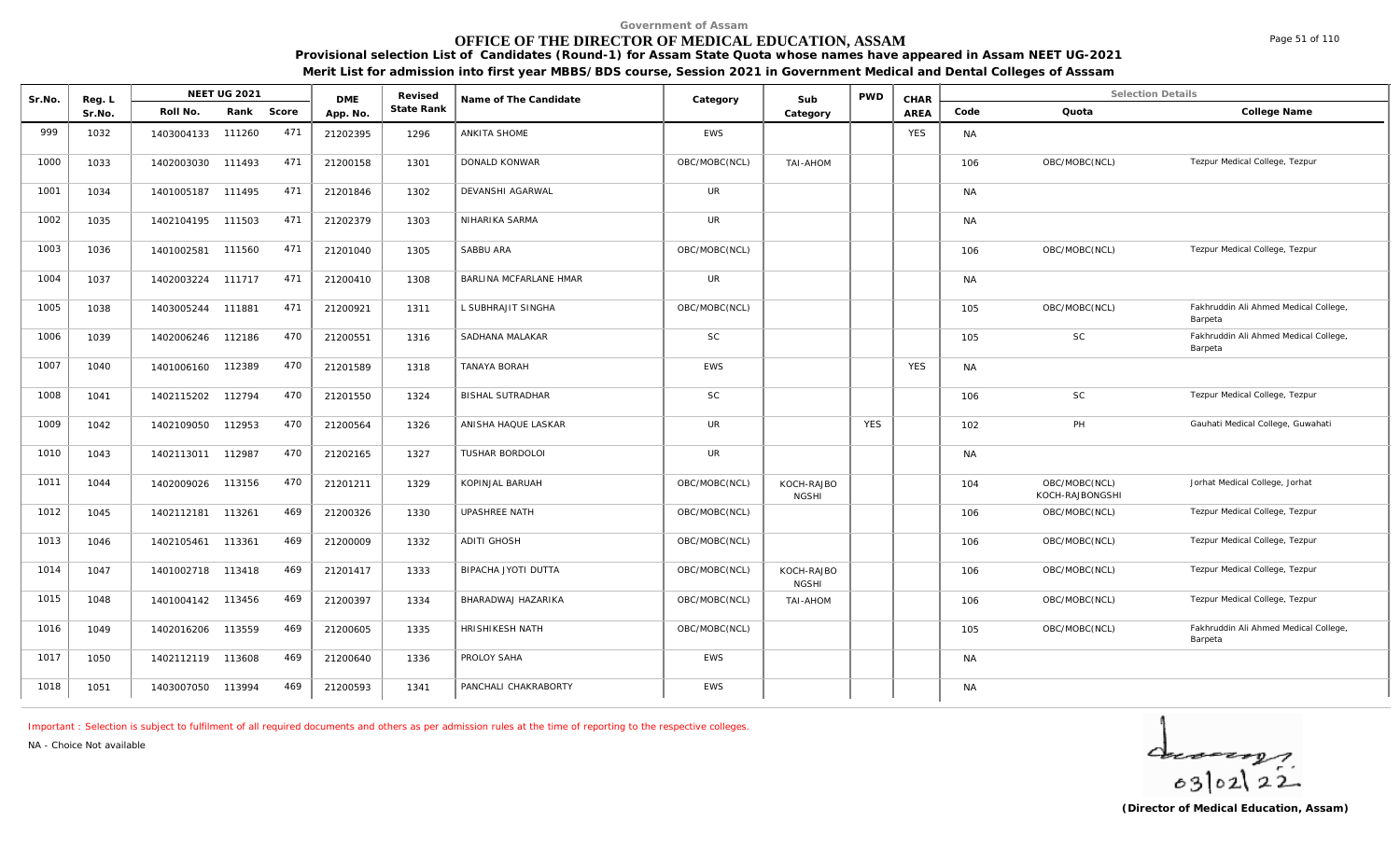## **OFFICE OF THE DIRECTOR OF MEDICAL EDUCATION, ASSAM**

Page 52 of 110

**Provisional selection List of Candidates (Round-1) for Assam State Quota whose names have appeared in Assam NEET UG-2021 Merit List for admission into first year MBBS/BDS course, Session 2021 in Government Medical and Dental Colleges of Asssam**

| Sr.No. | Reg. L |            | <b>NEET UG 2021</b> |       | <b>DME</b> | Revised    | Name of The Candidate   | Category      | Sub      | <b>PWD</b> | CHAR       |           | <b>Selection Details</b> |                                                  |
|--------|--------|------------|---------------------|-------|------------|------------|-------------------------|---------------|----------|------------|------------|-----------|--------------------------|--------------------------------------------------|
|        | Sr.No. | Roll No.   | Rank                | Score | App. No.   | State Rank |                         |               | Category |            | AREA       | Code      | Quota                    | College Name                                     |
| 1019   | 1052   | 3501002001 | 114277              | 468   | 21201045   | 1345       | ANIT KUMAR SAHU         | OBC/MOBC(NCL) |          |            |            | 105       | OBC/MOBC(NCL)            | Fakhruddin Ali Ahmed Medical College,<br>Barpeta |
| 1020   | 1053   | 1401007085 | 114694              | 468   | 21200702   | 1351       | ANUSHKA BHOWMIK         | <b>SC</b>     |          |            |            | 106       | SC                       | Tezpur Medical College, Tezpur                   |
| 1021   | 1054   | 1402006365 | 114713              | 468   | 21201221   | 1353       | NARAYAN CHANDRA ROY     | <b>SC</b>     |          |            |            | 105       | <b>SC</b>                | Fakhruddin Ali Ahmed Medical College,<br>Barpeta |
| 1022   | 1055   | 1403001018 | 114743              | 468   | 21201472   | 1355       | ROSEY CHOUDHURY         | <b>EWS</b>    |          |            | <b>YES</b> | <b>NA</b> |                          |                                                  |
| 1023   | 1056   | 1401001072 | 114763              | 468   | 21200894   | 1356       | RASHMI SONOWAL          | ST(P)         |          |            |            | 101       | ST(P)                    | Assam Medical College, Dibrugarh                 |
| 1024   | 1057   | 1402013306 | 114862              | 468   | 21200679   | 1357       | ANIKETH SUTRADHAR       | <b>SC</b>     |          |            |            | 106       | SC                       | Tezpur Medical College, Tezpur                   |
| 1025   | 1058   | 3115105095 | 114883              | 468   | 21200899   | 1358       | FRANCH DEEP KONWAR      | ST(P)         |          |            |            | 102       | ST(P)                    | Gauhati Medical College, Guwahati                |
| 1026   | 1059   | 1401005237 | 114949              | 468   | 21201479   | 1359       | DEEPSIKHA KONWAR        | OBC/MOBC(NCL) | TAI-AHOM |            |            | 106       | OBC/MOBC(NCL)            | Tezpur Medical College, Tezpur                   |
| 1027   | 1060   | 1402106209 | 115230              | 467   | 21200873   | 1363       | LIZMITA KOUR            | <b>SC</b>     |          |            |            | 106       | SC                       | Tezpur Medical College, Tezpur                   |
| 1028   | 1061   | 1402113415 | 115262              | 467   | 21201564   | 1364       | BHAIRABI DEVI           | OBC/MOBC(NCL) |          |            |            | 106       | OBC/MOBC(NCL)            | Tezpur Medical College, Tezpur                   |
| 1029   | 1062   | 1403006308 | 115622              | 467   | 21200688   | 1366       | SUBHAJIT DUTTA          | OBC/MOBC(NCL) |          |            |            | 106       | OBC/MOBC(NCL)            | Tezpur Medical College, Tezpur                   |
| 1030   | 1063   | 1402101454 | 115986              | 467   | 21201246   | 1369       | KOUSHIK BHATTACHARJEE   | <b>UR</b>     |          |            |            | <b>NA</b> |                          |                                                  |
| 1031   | 1064   | 1404009178 | 115988              | 467   | 21200829   | 1370       | MUSHARAF ALAM           | OBC/MOBC(NCL) |          |            |            | 106       | OBC/MOBC(NCL)            | Tezpur Medical College, Tezpur                   |
| 1032   | 1065   | 1402110197 | 116359              | 466   | 21200965   | 1373       | <b>HIMAKSHEE SARMA</b>  | <b>EWS</b>    |          |            |            | <b>NA</b> |                          |                                                  |
| 1033   | 1066   | 1401004045 | 116651              | 466   | 21201639   | 1377       | SANGEETA RAJ KONWAR     | OBC/MOBC(NCL) |          |            |            | 106       | OBC/MOBC(NCL)            | Tezpur Medical College, Tezpur                   |
| 1034   | 1067   | 1401006287 | 116854              | 466   | 21202115   | 1378       | AASTHA ANURAGINI        | <b>UR</b>     |          |            |            | <b>NA</b> |                          |                                                  |
| 1035   | 1068   | 1401004131 | 116863              | 466   | 21202281   | 1379       | SHREEANSH VASHISTHA     | <b>EWS</b>    |          |            |            | <b>NA</b> |                          |                                                  |
| 1036   | 1069   | 1402011105 | 116970              | 466   | 21202070   | 1380       | NEEYOR NEERVAN HAZARIKA | <b>SC</b>     |          |            |            | 107       | SC                       | Diphu Medical College, Diphu                     |
| 1037   | 1070   | 1401001129 | 117068              | 466   | 21200635   | 1381       | PRATYASHA GOGOI         | OBC/MOBC(NCL) | TAI-AHOM |            |            | 106       | OBC/MOBC(NCL)            | Tezpur Medical College, Tezpur                   |
| 1038   | 1071   | 1402001299 | 117215              | 465   | 21201437   | 1383       | <b>USMITA DAS</b>       | <b>UR</b>     |          |            |            | <b>NA</b> |                          |                                                  |

*Important : Selection is subject to fulfilment of all required documents and others as per admission rules at the time of reporting to the respective colleges.*

*NA - Choice Not available*

 $40222$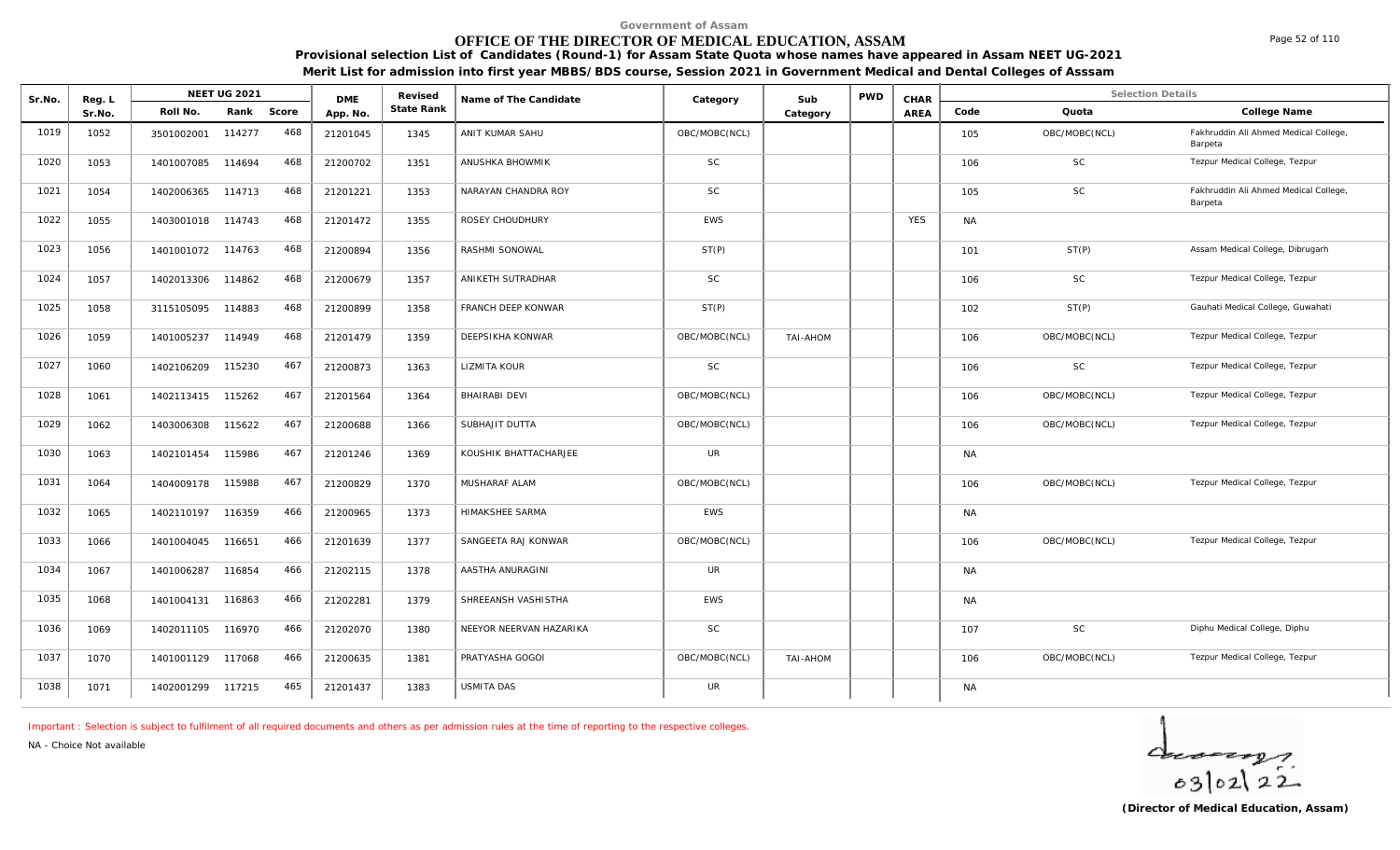## **OFFICE OF THE DIRECTOR OF MEDICAL EDUCATION, ASSAM**

**Provisional selection List of Candidates (Round-1) for Assam State Quota whose names have appeared in Assam NEET UG-2021 Merit List for admission into first year MBBS/BDS course, Session 2021 in Government Medical and Dental Colleges of Asssam**

| Sr.No. | Reg. L | <b>NEET UG 2021</b> |        |       | <b>DMF</b> | Revised    | Name of The Candidate | Category      | Sub                        | <b>PWD</b> | CHAR |           | <b>Selection Details</b>         |                                                  |
|--------|--------|---------------------|--------|-------|------------|------------|-----------------------|---------------|----------------------------|------------|------|-----------|----------------------------------|--------------------------------------------------|
|        | Sr.No. | Roll No.            | Rank   | Score | App. No.   | State Rank |                       |               | Category                   |            | AREA | Code      | Quota                            | College Name                                     |
| 1039   | 1072   | 1402008181          | 117301 | 465   | 21200685   | 1385       | RITUPARNA NATH        | OBC/MOBC(NCL) |                            |            |      | 106       | OBC/MOBC(NCL)                    | Tezpur Medical College, Tezpur                   |
| 1040   | 1073   | 1402005522          | 117357 | 465   | 21200910   | 1387       | PALLAB MAHAPATRA      | OBC/MOBC(NCL) |                            |            |      | 105       | OBC/MOBC(NCL)                    | Fakhruddin Ali Ahmed Medical College,<br>Barpeta |
| 1041   | 1074   | 1402113354          | 117506 | 465   | 21200895   | 1388       | NILOTPAL DAS          | UR            |                            |            |      | <b>NA</b> |                                  |                                                  |
| 1042   | 1075   | 1404007045          | 117546 | 465   | 21201635   | 1389       | <b>NAHID PARWEEN</b>  | OBC/MOBC(NCL) |                            |            |      | 106       | OBC/MOBC(NCL)                    | Tezpur Medical College, Tezpur                   |
| 1043   | 1076   | 1404004011 117547   |        | 465   | 21201650   | 1390       | <b>JUKTALINA BORA</b> | OBC/MOBC(NCL) | KOCH-RAJBO<br><b>NGSHI</b> |            |      | 106       | OBC/MOBC(NCL)<br>KOCH-RAJBONGSHI | Tezpur Medical College, Tezpur                   |
| 1044   | 1077   | 1403006544          | 117713 | 465   | 21201109   | 1392       | PAROMITA PAUL         | OBC/MOBC(NCL) |                            |            |      | 107       | OBC/MOBC(NCL)                    | Diphu Medical College, Diphu                     |
| 1045   | 1079   | 1402009368          | 117760 | 465   | 21201087   | 1394       | DHRITIMAN KASHYAP     | UR            |                            |            |      | <b>NA</b> |                                  |                                                  |
| 1046   | 1080   | 1402005147          | 117846 | 465   | 21200644   | 1396       | SOMA TARAFDER         | <b>SC</b>     |                            |            |      | 105       | <b>SC</b>                        | Fakhruddin Ali Ahmed Medical College,<br>Barpeta |
| 1047   | 1082   | 1402117230          | 118237 | 464   | 21200502   | 1401       | PARAG RAJBANGSHI      | OBC/MOBC(NCL) | KOCH-RAJBO<br><b>NGSHI</b> |            |      | 105       | OBC/MOBC(NCL)                    | Fakhruddin Ali Ahmed Medical College,<br>Barpeta |
| 1048   | 1083   | 1401003394          | 118245 | 464   | 21200339   | 1402       | PRAGYA PRASAD         | <b>SC</b>     |                            |            |      | 107       | <b>SC</b>                        | Diphu Medical College, Diphu                     |
| 1049   | 1084   | 1402104285          | 118267 | 464   | 21201493   | 1403       | NARGIS AKTHAR         | OBC/MOBC(NCL) |                            |            |      | 105       | OBC/MOBC(NCL)                    | Fakhruddin Ali Ahmed Medical College,<br>Barpeta |
| 1050   | 1086   | 1402004064          | 118658 | 464   | 21200776   | 1407       | ROHIT DUTTA           | OBC/MOBC(NCL) |                            |            |      | 105       | OBC/MOBC(NCL)                    | Fakhruddin Ali Ahmed Medical College,<br>Barpeta |
| 1051   | 1087   | 1402114007          | 118660 | 464   | 21202258   | 1408       | NAZRUL ISLAM          | <b>EWS</b>    |                            |            |      | <b>NA</b> |                                  |                                                  |
| 1052   | 1088   | 1402102327          | 118681 | 464   | 21200972   | 1409       | PARMITA SAHA ROY      | OBC/MOBC(NCL) |                            |            |      | 105       | OBC/MOBC(NCL)                    | Fakhruddin Ali Ahmed Medical College,<br>Barpeta |
| 1053   | 1089   | 1402013054          | 118787 | 464   | 21200557   | 1410       | DIP JYOTI DAS         | OBC/MOBC(NCL) |                            |            |      | 105       | OBC/MOBC(NCL)                    | Fakhruddin Ali Ahmed Medical College,<br>Barpeta |
| 1054   | 1090   | 1403002078          | 118998 | 464   | 21201553   | 1413       | SATARUPA CHANDA       | OBC/MOBC(NCL) |                            |            |      | 107       | OBC/MOBC(NCL)                    | Diphu Medical College, Diphu                     |
| 1055   | 1091   | 1402101263          | 119029 | 464   | 21200250   | 1414       | CHINMOYEE SEAL        | OBC/MOBC(NCL) |                            |            |      | 105       | OBC/MOBC(NCL)                    | Fakhruddin Ali Ahmed Medical College,<br>Barpeta |
| 1056   | 1092   | 1403006343          | 119290 | 463   | 21200614   | 1417       | <b>SAYANTA ROY</b>    | <b>SC</b>     |                            |            |      | 107       | <b>SC</b>                        | Diphu Medical College, Diphu                     |
| 1057   | 1093   | 1402111021          | 119460 | 463   | 21200929   | 1418       | ANKITA DAS            | <b>SC</b>     |                            |            |      | 108       | <b>SC</b>                        | Lakimpur Medical College, North<br>Lahimpur      |
| 1058   | 1094   | 1404003101          | 119654 | 463   | 21200722   | 1422       | JENIFA HASSAN FARAZI  | OBC/MOBC(NCL) |                            |            |      | 105       | OBC/MOBC(NCL)                    | Fakhruddin Ali Ahmed Medical College,<br>Barpeta |

*Important : Selection is subject to fulfilment of all required documents and others as per admission rules at the time of reporting to the respective colleges.*

*NA - Choice Not available*



Page 53 of 110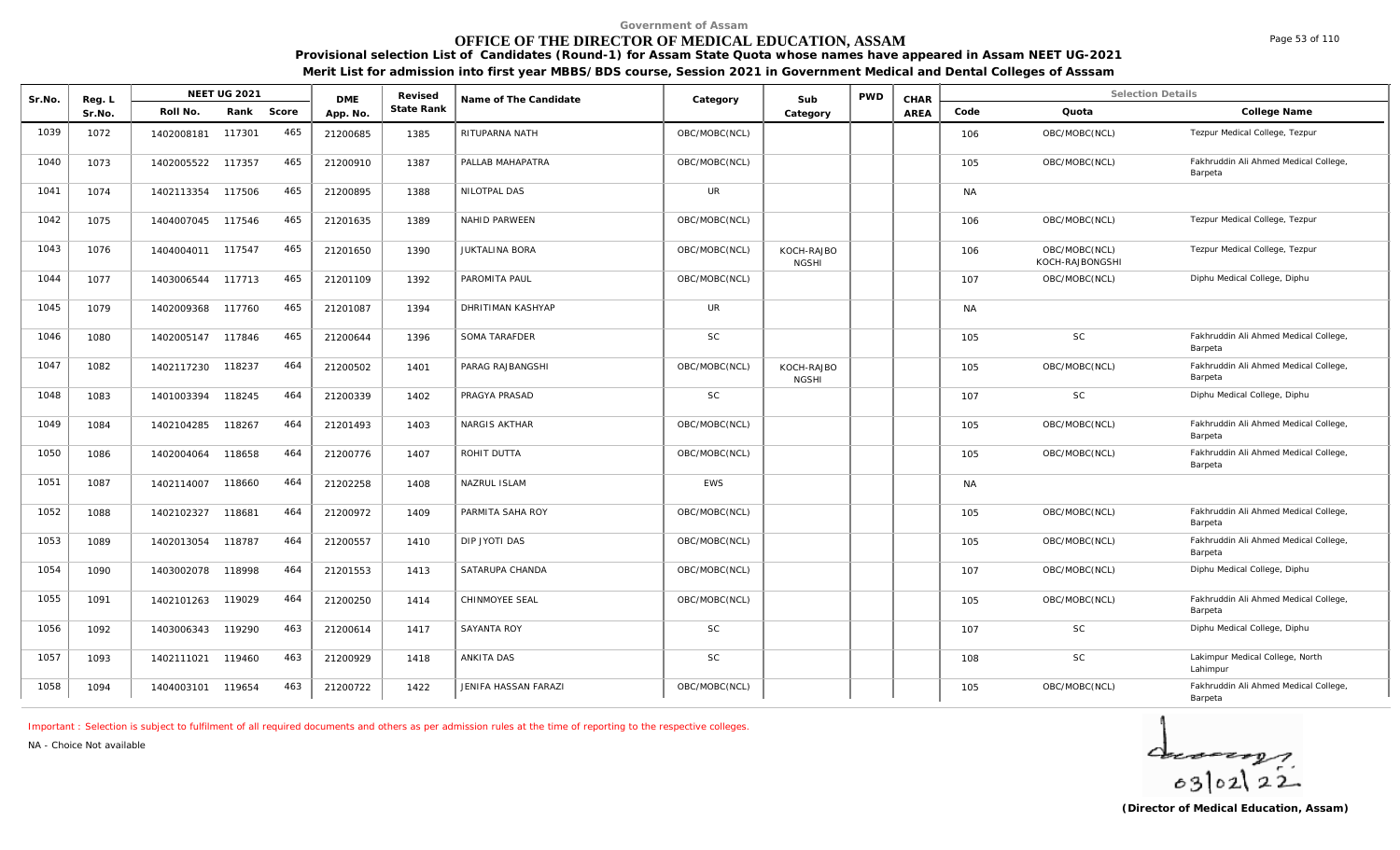## **OFFICE OF THE DIRECTOR OF MEDICAL EDUCATION, ASSAM**

**Provisional selection List of Candidates (Round-1) for Assam State Quota whose names have appeared in Assam NEET UG-2021**

**Merit List for admission into first year MBBS/BDS course, Session 2021 in Government Medical and Dental Colleges of Asssam**

| Sr.No. | Reg. L |            | <b>NEET UG 2021</b> |       | <b>DME</b> | Revised    | Name of The Candidate | Category      | Sub                        | <b>PWD</b> | CHAR        |           | <b>Selection Details</b>         |                                                  |
|--------|--------|------------|---------------------|-------|------------|------------|-----------------------|---------------|----------------------------|------------|-------------|-----------|----------------------------------|--------------------------------------------------|
|        | Sr.No  | Roll No.   | Rank                | Score | App. No.   | State Rank |                       |               | Category                   |            | <b>AREA</b> | Code      | Quota                            | College Name                                     |
| 1059   | 1095   | 1401003137 | 119670              | 463   | 21201657   | 1424       | DEBAJIT BORAH         | OBC/MOBC(NCL) |                            |            |             | 108       | OBC/MOBC(NCL)                    | Lakimpur Medical College, North<br>Lahimpur      |
| 1060   | 1096   | 1404003285 | 120012              | 463   | 21201817   | 1427       | <b>DIPMONI PRASAD</b> | OBC/MOBC(NCL) |                            |            |             | 105       | OBC/MOBC(NCL)                    | Fakhruddin Ali Ahmed Medical College,<br>Barpeta |
| 1061   | 1097   | 1403003273 | 120096              | 463   | 21200940   | 1428       | ABU TAHER MD YEAHYA   | OBC/MOBC(NCL) |                            |            |             | 105       | OBC/MOBC(NCL)                    | Fakhruddin Ali Ahmed Medical College,<br>Barpeta |
| 1062   | 1098   | 1402110258 | 120243              | 462   | 21201094   | 1430       | DHRITISMITA DEKA      | OBC/MOBC(NCL) | KOCH-RAJBO<br><b>NGSHI</b> |            |             | 105       | OBC/MOBC(NCL)<br>KOCH-RAJBONGSHI | Fakhruddin Ali Ahmed Medical College,<br>Barpeta |
| 1063   | 1099   | 1404007162 | 120308              | 462   | 21200807   | 1432       | <b>RUMAN DAS</b>      | <b>SC</b>     |                            |            |             | 105       | <b>SC</b>                        | Fakhruddin Ali Ahmed Medical College,<br>Barpeta |
| 1064   | 1100   | 1402101803 | 120386              | 462   | 21201581   | 1434       | LINA AHMED            | <b>EWS</b>    |                            |            |             | <b>NA</b> |                                  |                                                  |
| 1065   | 1101   | 1404007142 | 120543              | 462   | 21201698   | 1438       | DONA SAHA             | <b>UR</b>     |                            |            |             | <b>NA</b> |                                  |                                                  |
| 1066   | 1102   | 1403001458 | 120758              | 462   | 21200173   | 1440       | SANDEEP NATH          | OBC/MOBC(NCL) |                            |            |             | 108       | OBC/MOBC(NCL)                    | Lakimpur Medical College, North<br>Lahimpur      |
| 1067   | 1103   | 1402104340 | 120799              | 462   | 21201061   | 1441       | <b>BARASHA BARMAN</b> | <b>EWS</b>    |                            |            |             | <b>NA</b> |                                  |                                                  |
| 1068   | 1104   | 1402101442 | 120846              | 462   | 21200342   | 1442       | <b>DIGANTA GAUTAM</b> | OBC/MOBC(NCL) |                            |            |             | 108       | OBC/MOBC(NCL)                    | Lakimpur Medical College, North<br>Lahimpur      |
| 1069   | 1105   | 1402013227 | 120889              | 462   | 21200005   | 1443       | MD QAMRE ALAM         | OBC/MOBC(NCL) |                            |            |             | 107       | OBC/MOBC(NCL)                    | Diphu Medical College, Diphu                     |
| 1070   | 1106   | 1401004311 | 121185              | 462   | 21200831   | 1446       | ANURAG SINGH          | <b>EWS</b>    |                            |            |             | <b>NA</b> |                                  |                                                  |
| 1071   | 1107   | 1402015250 | 121199              | 462   | 21201885   | 1447       | <b>MRINMAY SAUD</b>   | <b>EWS</b>    |                            |            |             | <b>NA</b> |                                  |                                                  |
| 1072   | 1108   | 1404001046 | 121501              | 461   | 21201279   | 1452       | MADHUJYA CHETIA       | OBC/MOBC(NCL) | TAI-AHOM                   |            |             | 103       | OBC/MOBC(NCL)<br>TAI-AHOM        | Silchar Medical College, Silchar                 |
| 1073   | 1109   | 1402111023 | 121638              | 461   | 21201541   | 1455       | <b>NILAY DAS</b>      | OBC/MOBC(NCL) | KOCH-RAJBO<br><b>NGSHI</b> |            |             | 105       | OBC/MOBC(NCL)<br>KOCH-RAJBONGSHI | Fakhruddin Ali Ahmed Medical College,<br>Barpeta |
| 1074   | 1110   | 1402118216 | 121845              | 461   | 21201158   | 1457       | MANJIT KUMAR SHAW     | OBC/MOBC(NCL) |                            |            |             | 107       | OBC/MOBC(NCL)                    | Diphu Medical College, Diphu                     |
| 1075   | 1111   | 1401001586 | 121934              | 461   | 21201107   | 1459       | SOBHIT CHETRY         | OBC/MOBC(NCL) |                            |            |             | 108       | OBC/MOBC(NCL)                    | Lakimpur Medical College, North<br>Lahimpur      |
| 1076   | 1112   | 1402109192 | 121977              | 461   | 21201612   | 1461       | NIBEDITA JHA          | <b>EWS</b>    |                            |            |             | <b>NA</b> |                                  |                                                  |
| 1077   | 1113   | 1401004373 | 122049              | 461   | 21200003   | 1463       | JAYANTA MADHAB CHETIA | OBC/MOBC(NCL) | TAI-AHOM                   |            |             | 108       | OBC/MOBC(NCL)                    | Lakimpur Medical College, North<br>Lahimpur      |
| 1078   | 1114   | 1402012080 | 122094              | 461   | 21202365   | 1464       | KHYATI CHETRI         | <b>UR</b>     |                            |            |             | <b>NA</b> |                                  |                                                  |

*Important : Selection is subject to fulfilment of all required documents and others as per admission rules at the time of reporting to the respective colleges.*

*NA - Choice Not available*

 $402122$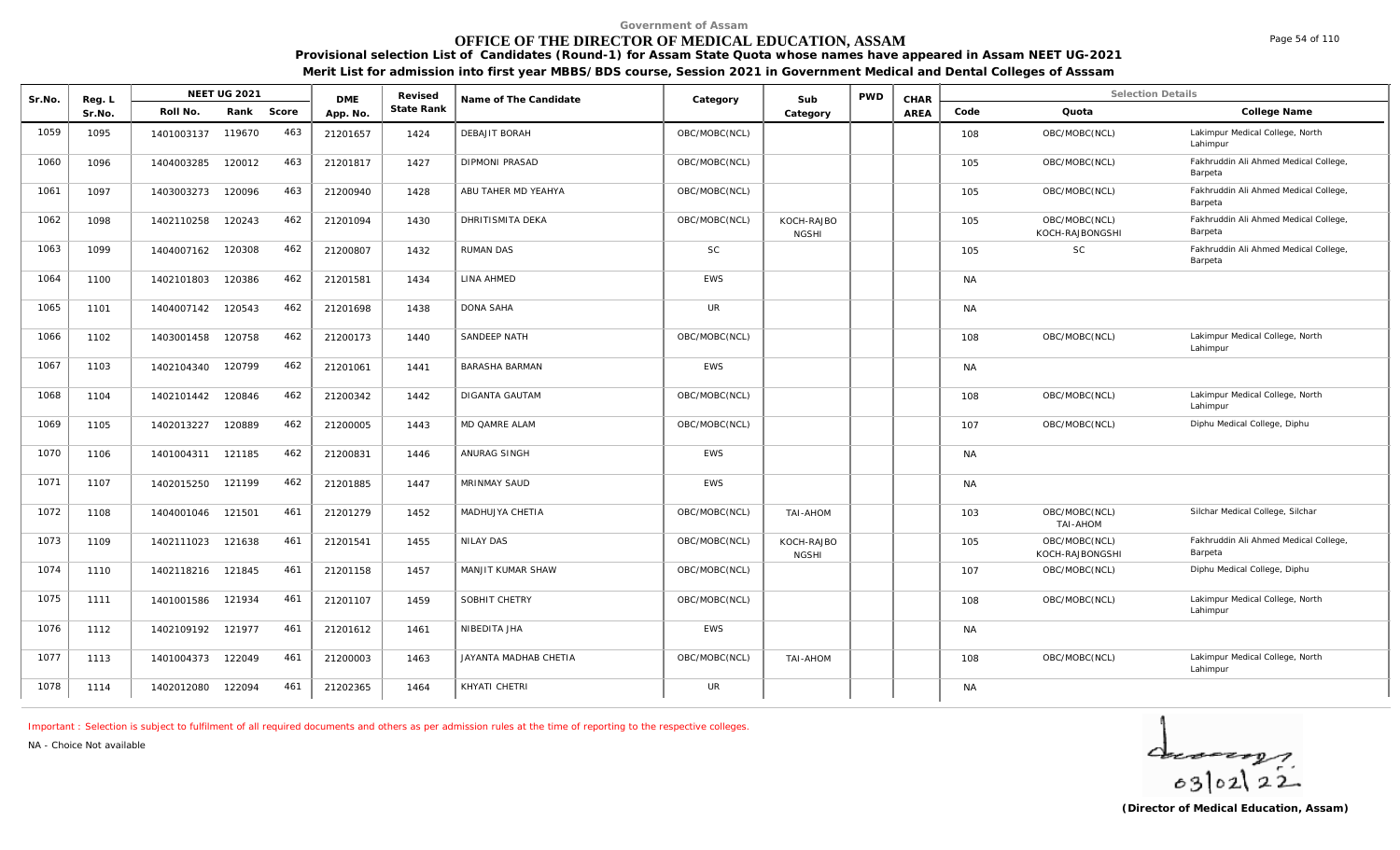#### **OFFICE OF THE DIRECTOR OF MEDICAL EDUCATION, ASSAM**

**Provisional selection List of Candidates (Round-1) for Assam State Quota whose names have appeared in Assam NEET UG-2021 Merit List for admission into first year MBBS/BDS course, Session 2021 in Government Medical and Dental Colleges of Asssam**

**Name of The Candidate Revised** Reg. L<br> **Reg. L**<br>
Roll No. Rank Sr.No. | Roll No. Rank Score | App.No. | State Ra DME Revised<br>
State Rank **NEET UG 2021 Category CHAR** AREA Code Quota **State Rank Code Quota College Name** Sr.No. Reg. L Reg.L **NEET UG 2021** ME Revised Name of The Candidate Category Sub PWD CHAR Selection Details Selection Details **Category** 1079 | 1115 | 1402111262 122144 461 | 21200825 | 1465 | DIPSIKHA SARMA NAMEM | NAMEM | NAMEM | NAMEM | NAMEM | 1080 | 1116 | 1403002017 122230 460 | 21202342 | 1467 |SHAH NAWAZ ISLAM NAWAZ ISLAM NAWAZ ISLAM NAWAZ ISLAM NA 1081 | 1118 | 1402114052 122395 460 | 21201984 | 1471 | DIKSHITA DEKA | UR | | | | NA 1082 | 1119 | 1404002015 122462 460 | 21200216 | 1473 | AKSHETA SHARMA NARONA NARONA NARONA NARONA NARONA NAR 1120 1403005036 122531 460 21201173 1475 ARNAB PAUL (OBC/MOBC(NCL) 108 OBC/MOBC(NCL) Lakimpur Medical College, North Lahimpur 1083 1120 1403005036 122531 460 21201173 1475 1121 | 1402104084 122929 460 | 21201471 | 1478 | DHRITIRAJ HAZARIKA | | OBC/MOBC(NCL) | | | | | 108 OBC/MOBC(NCL) Lakimpur Medical College, North Lahimpur 1084 1121 1402104084 122929 460 21201471 1478 1085 1122 1402009074 122946 460 21202327 1479 SHRUTI KAR UR NA 1086 | 1123 | 1402103274 123409 459 | 21200547 | 1483 |ARIN KUMAR NATH | OBC/MOBC(NCL) | | | | | 107 OBC/MOBC(NCL) Diphu Medical College, Diphu 1087 | 1124 | 1402118024 123487 459 | 21201029 | 1484 | MANAMI SAHARIA | UR | | | | NA 1088 | 1125 | 1402103290 123718 459 | 21201697 | 1487 NITU<code>MALAKAR St</code> SC | SC | | | | | | | | 107 SC Diphu Medical College, Diphu Medical College, Diphu Medical College, Diphu Medical College, Diphu Medical College, Diphu 1126 | 1402010116 124470 458 | 21200117 | 1493 | HIYASMITA BAISHYA | SC | | | | | | | 108 SC SC Lakimpur Medical College, North Lahimpur 1089 1126 1402010116 124470 458 21200117 1493 1090 | 1127 | 1404007015 124770 458 | 21201628 | 1495 | TULIKA LASKAR | | OBC/MOBC(NCL) | | | | | 107 OBC/MOBC(NCL) | Diphu Medical College, Diphu Medical College, Diphu

1092 | 1129 | 1402009121 124805 458 | 21200107 | 1497 |LONGRITISSO | ST(H) | ST(H) | | | | 102 ST(H) ST(H) Gauhati Medical College, Guwahati

1095 | 1132 | 1402103560 125565 457 | 21201267 | 1511 | HEMRAJ RABHA NABHA ST(P) | | | | 102 ST(P) Sauhati Medical College, Guwahati Medical College, Guwahati

1097 | 1134 | 1402105114 125634 457 | 21200716 | 1514 | HIYA KASHYAP | OBC/MOBC(NCL) | KOCH-RAJBO | | | 103 OBC/MOBC(NCL) Silchar Medical College, Silchar

<sup>1134</sup> 1402105114 125634 <sup>21200716</sup> <sup>1514</sup> HIYA KASHYAP OBC/MOBC(NCL) <sup>103</sup> OBC/MOBC(NCL) KOCH-RAJBONGSHI

1094 | 1131 | 1402105164 125496 457 | 21201396 | 1510 |ANUPAMA MAZUMDER | SC | | | | | | | 107 SC Diphu Medical College, Diphu Medical College, Diphu Medical College, Diphu Medical College, Diphu Medical College, Diphu Med

1096 | 1133 | 1402003521 125599 457 | 21200585 | 1512 | BORNISIKHA DAS | SC | | | | 107 SC Diphu Medical College, Diphu Medical College, Diphu Medical College, Diphu

NGSHI

*Important : Selection is subject to fulfilment of all required documents and others as per admission rules at the time of reporting to the respective colleges. NA - Choice Not available*

1098 1135 1401002087 125741 457 21201649 1517

1091 | 1128 | 1402105314 124797 458 | 21201304 | 1496 | MAYANK AGARWAL | EWS | | NA

1093 1130 1402013255 125307 458 21200477 1506 BISWAJIT KALITA EWS NA

 $402122$ 

Lahimpur

1135 | 1401002087 125741 457 | 21201649 | 1517 | SUNAYAN PAUL | OBC/MOBC(NCL) | | | | 108 OBC/MOBC(NCL) Lakimpur Medical College, North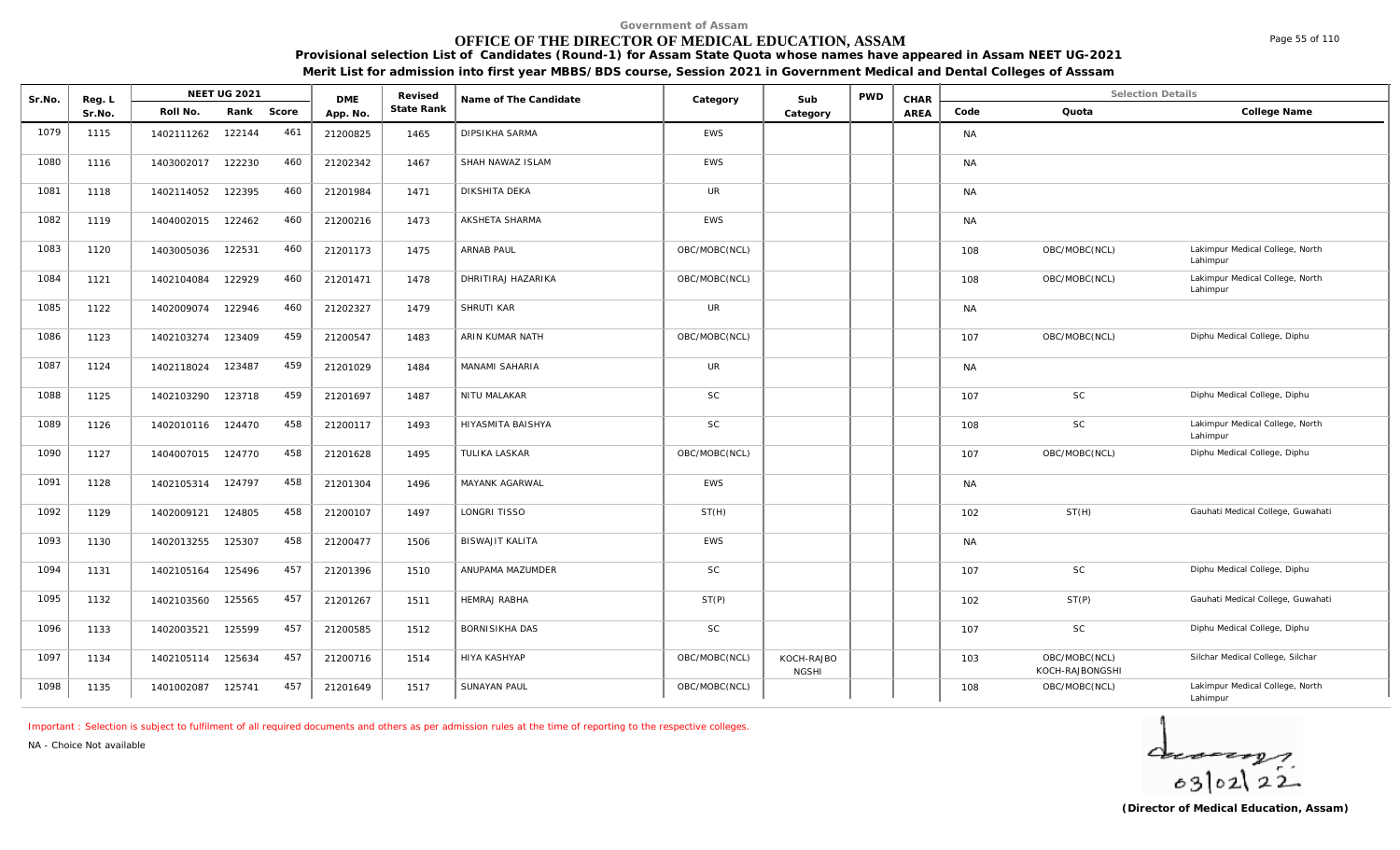## **OFFICE OF THE DIRECTOR OF MEDICAL EDUCATION, ASSAM**

Sr.No. Reg. L Reg.L **NEET UG 2021** ME Revised Name of The Candidate Category Sub PWD CHAR Selection Details Selection Details

NEET UG 2021 **Name of The Candidate Name of The Candidate Category CALC Sub** PWD **CHAR** 

**Provisional selection List of Candidates (Round-1) for Assam State Quota whose names have appeared in Assam NEET UG-2021 Merit List for admission into first year MBBS/BDS course, Session 2021 in Government Medical and Dental Colleges of Asssam**

|      | Sr.No. | Roll No.   | Rank   | Score | App. No. | State Rank |                     |               | Category                   | AREA | Code      | Quota                         | College Name                                |
|------|--------|------------|--------|-------|----------|------------|---------------------|---------------|----------------------------|------|-----------|-------------------------------|---------------------------------------------|
| 1099 | 1136   | 1402009195 | 125811 | 457   | 21200968 | 1518       | <b>KARAN KAKATI</b> | OBC/MOBC(NCL) |                            |      | 107       | OBC/MOBC(NCL)                 | Diphu Medical College, Diphu                |
| 1100 | 1137   | 1401005127 | 126136 | 457   | 21201039 | 1520       | JOYSHREE GOGOI      | <b>UR</b>     |                            |      | <b>NA</b> |                               |                                             |
| 1101 | 1138   | 1402104131 | 126254 | 457   | 21201058 | 1522       | BIBHUTI PRADHAN DAS | OBC/MOBC(NCL) | KOCH-RAJBO<br><b>NGSHI</b> |      | 107       | OBC/MOBC(NCL)                 | Diphu Medical College, Diphu                |
| 1102 | 1139   | 1402112250 | 126284 | 457   | 21201548 | 1523       | PRASENJIT PAUL      | OBC/MOBC(NCL) |                            |      | 108       | OBC/MOBC(NCL)                 | Lakimpur Medical College, North<br>Lahimpur |
| 1103 | 1140   | 1401004422 | 126371 | 457   | 21200006 | 1526       | POONAM CHETRY       | OBC/MOBC(NCL) |                            |      | 107       | OBC/MOBC(NCL)                 | Diphu Medical College, Diphu                |
| 1104 | 1141   | 1403002067 | 126503 | 456   | 21201190 | 1528       | SAURAV LOHAR        | OBC/MOBC(NCL) |                            |      | <b>NA</b> |                               |                                             |
| 1105 | 1142   | 1402110275 | 126624 | 456   | 21200072 | 1530       | TRISHA THAKURIA     | OBC/MOBC(NCL) |                            |      | 107       | OBC/MOBC(NCL)                 | Diphu Medical College, Diphu                |
| 1106 | 1143   | 1402109398 | 126694 | 456   | 21201351 | 1531       | UDIT RANJAN BORO    | ST(P)         |                            |      | 102       | ST(P)                         | Gauhati Medical College, Guwahati           |
| 1107 | 1144   | 1402015148 | 126848 | 456   | 21200399 | 1534       | SRISHTI LAL         | <b>UR</b>     |                            |      | <b>NA</b> |                               |                                             |
| 1108 | 1145   | 1402014238 | 126975 | 456   | 21201151 | 1535       | HIMAN JYOTI NATH    | OBC/MOBC(NCL) |                            |      | 108       | OBC/MOBC(NCL)                 | Lakimpur Medical College, North<br>Lahimpur |
| 1109 | 1146   | 1403006468 | 127129 | 456   | 21200147 | 1540       | DEEPSHIKA ROY       | <b>SC</b>     |                            |      | 107       | SC                            | Diphu Medical College, Diphu                |
| 1110 | 1147   | 1402016053 | 127219 | 456   | 21202020 | 1542       | DEBARUN SARMAH      | <b>UR</b>     |                            |      | <b>NA</b> |                               |                                             |
| 1111 | 1148   | 1401001101 | 127352 | 456   | 21202048 | 1544       | ANCHITA CHETIA      | <b>UR</b>     |                            |      | <b>NA</b> |                               |                                             |
| 1112 | 1149   | 1401008143 | 127975 | 455   | 21200426 | 1553       | KAKOLI PHUKAN       | OBC/MOBC(NCL) | <b>MOTAK</b>               |      | 106       | OBC/MOBC(NCL)<br><b>MOTAK</b> | Tezpur Medical College, Tezpur              |
| 1113 | 1150   | 1401002526 | 128236 | 455   | 21200341 | 1557       | LOPAMUDRA BORAH     | ST(P)         |                            |      | 102       | ST(P)                         | Gauhati Medical College, Guwahati           |
| 1114 | 1151   | 1402007336 | 128255 | 455   | 21201322 | 1558       | KRITIRUPA KAKATI    | OBC/MOBC(NCL) |                            |      | 108       | OBC/MOBC(NCL)                 | Lakimpur Medical College, North<br>Lahimpur |
| 1115 | 1152   | 1403004111 | 128260 | 455   | 21201491 | 1559       | SUBRITA SINHA       | OBC/MOBC(NCL) |                            |      | 108       | OBC/MOBC(NCL)                 | Lakimpur Medical College, North<br>Lahimpur |
| 1116 | 1153   | 1402103261 | 128301 | 455   | 21202321 | 1560       | RAJGEET TALUKDAR    | <b>UR</b>     |                            |      | <b>NA</b> |                               |                                             |
| 1117 | 1154   | 1403001307 | 128614 | 454   | 21200623 | 1564       | KAKOLI BAISHNAB     | <b>SC</b>     |                            |      | 107       | <b>SC</b>                     | Diphu Medical College, Diphu                |
| 1118 | 1155   | 1404004098 | 128632 | 454   | 21202128 | 1565       | MEHJUBIN ANSARI     | <b>UR</b>     |                            |      | <b>NA</b> |                               |                                             |

*Important : Selection is subject to fulfilment of all required documents and others as per admission rules at the time of reporting to the respective colleges.*

DMF Revised

*NA - Choice Not available*

**Reg. L NEET UG 2021** 

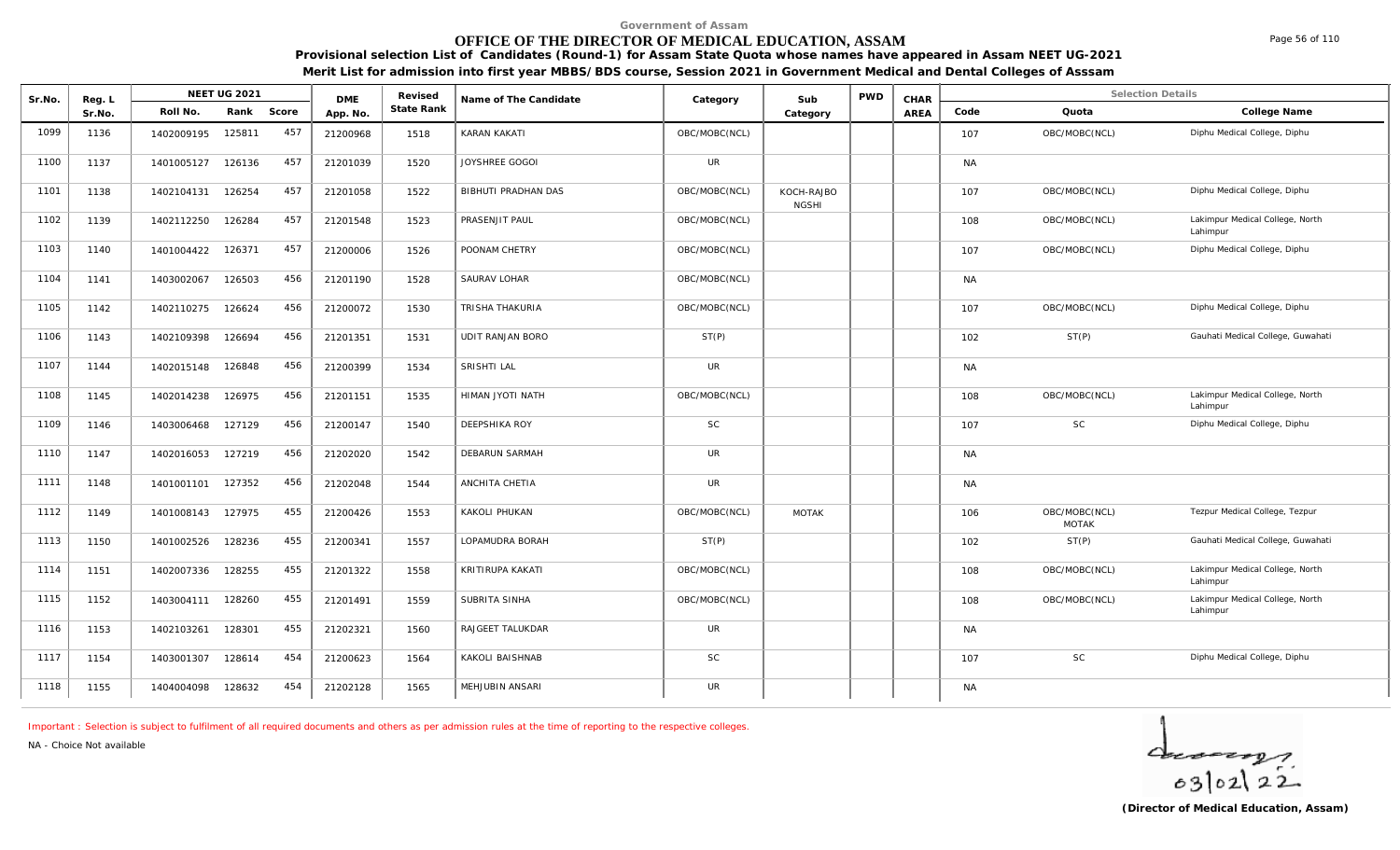## **OFFICE OF THE DIRECTOR OF MEDICAL EDUCATION, ASSAM**

**Provisional selection List of Candidates (Round-1) for Assam State Quota whose names have appeared in Assam NEET UG-2021 Merit List for admission into first year MBBS/BDS course, Session 2021 in Government Medical and Dental Colleges of Asssam**

| Sr.No. | Reg. L |                   | <b>NEET UG 2021</b> |       | <b>DME</b> | Revised    | Name of The Candidate        | Category      | Sub                        | <b>PWD</b> | CHAR        |           | <b>Selection Details</b> |                                             |
|--------|--------|-------------------|---------------------|-------|------------|------------|------------------------------|---------------|----------------------------|------------|-------------|-----------|--------------------------|---------------------------------------------|
|        | Sr.No. | Roll No.          | Rank                | Score | App. No.   | State Rank |                              |               | Category                   |            | <b>AREA</b> | Code      | Quota                    | College Name                                |
| 1119   | 1157   | 1401001107        | 129704              | 453   | 21200900   | 1576       | SUBHAM SAHU                  | OBC/MOBC(NCL) |                            |            |             | 107       | OBC/MOBC(NCL)            | Diphu Medical College, Diphu                |
| 1120   | 1158   | 1402107234        | 129814              | 453   | 21201141   | 1579       | MALLIKA DAS                  | <b>SC</b>     |                            |            |             | 108       | <b>SC</b>                | Lakimpur Medical College, North<br>Lahimpur |
| 1121   | 1159   | 1404008127        | 129871              | 453   | 21200881   | 1580       | LOPAMUDRA MANDAL             | <b>SC</b>     |                            |            |             | 108       | <b>SC</b>                | Lakimpur Medical College, North<br>Lahimpur |
| 1122   | 1160   | 1402103453        | 130062              | 453   | 21201590   | 1583       | <b>DIYA DAS</b>              | OBC/MOBC(NCL) |                            |            |             | 107       | OBC/MOBC(NCL)            | Diphu Medical College, Diphu                |
| 1123   | 1161   | 1402116179        | 130102              | 453   | 21201861   | 1585       | <b>MRINAL ROY</b>            | <b>SC</b>     |                            |            |             | 108       | <b>SC</b>                | Lakimpur Medical College, North<br>Lahimpur |
| 1124   | 1162   | 1402001074        | 130694              | 453   | 21202199   | 1594       | JAHNABEE KALITA              | <b>EWS</b>    |                            |            |             | <b>NA</b> |                          |                                             |
| 1125   | 1163   | 1403001718        | 130756              | 452   | 21201206   | 1595       | SUDIPTA DAS                  | <b>SC</b>     |                            |            |             | 108       | SC                       | Lakimpur Medical College, North<br>Lahimpur |
| 1126   | 1164   | 1402001548        | 130764              | 452   | 21202188   | 1596       | CAROLYN NATH                 | UR            |                            |            |             | <b>NA</b> |                          |                                             |
| 1127   | 1165   | 1402110087        | 130858              | 452   | 21200849   | 1597       | <b>UPASHANA NATH</b>         | OBC/MOBC(NCL) |                            |            |             | 108       | OBC/MOBC(NCL)            | Lakimpur Medical College, North<br>Lahimpur |
| 1128   | 1166   | 1402114205        | 130888              | 452   | 21200570   | 1599       | PRITI DEY SARKAR             | OBC/MOBC(NCL) |                            |            |             | 107       | OBC/MOBC(NCL)            | Diphu Medical College, Diphu                |
| 1129   | 1168   | 1402117221        | 130913              | 452   | 21200966   | 1601       | TANUSHREE BHOWMIK            | OBC/MOBC(NCL) |                            |            |             | 107       | OBC/MOBC(NCL)            | Diphu Medical College, Diphu                |
| 1130   | 1169   | 1401005516        | 131525              | 452   | 21201435   | 1609       | JAGMITA BHUYAN               | OBC/MOBC(NCL) | KOCH-RAJBO<br><b>NGSHI</b> |            |             | 108       | OBC/MOBC(NCL)            | Lakimpur Medical College, North<br>Lahimpur |
| 1131   | 1171   | 1402102576        | 131746              | 452   | 21201118   | 1612       | MRIDU PAWAN RAY              | OBC/MOBC(NCL) | KOCH-RAJBO<br><b>NGSHI</b> |            |             | 107       | OBC/MOBC(NCL)            | Diphu Medical College, Diphu                |
| 1132   | 1172   | 1402112042        | 131748              | 452   | 21200454   | 1613       | SHILPA SUTRADHAR             | <b>SC</b>     |                            |            |             | 202       | <b>SC</b>                | Government Dental College, Dibrugarh        |
| 1133   | 1173   | 1402001194 131805 |                     | 452   | 21200081   | 1614       | BIJOY RAJ BIDYA SAGAR BHUYAN | <b>EWS</b>    |                            |            |             | <b>NA</b> |                          |                                             |
| 1134   | 1174   | 1402003367        | 131980              | 451   | 21200233   | 1617       | <b>BISHAL RIJAL</b>          | OBC/MOBC(NCL) |                            |            |             | 108       | OBC/MOBC(NCL)            | Lakimpur Medical College, North<br>Lahimpur |
| 1135   | 1175   | 1402112235        | 132116              | 451   | 21201263   | 1620       | NARZINA PARBIN               | UR.           |                            |            |             | <b>NA</b> |                          |                                             |
| 1136   | 1176   | 1401002224        | 132259              | 451   | 21200074   | 1626       | SUNIA DOLEY                  | ST(P)         |                            |            |             | 102       | ST(P)                    | Gauhati Medical College, Guwahati           |
| 1137   | 1178   | 1401005438        | 132577              | 451   | 21200207   | 1629       | MONOJIT CHETIA               | OBC/MOBC(NCL) | <b>MOTAK</b>               |            |             | 108       | OBC/MOBC(NCL)            | Lakimpur Medical College, North<br>Lahimpur |
| 1138   | 1179   | 1402006055        | 132578              | 451   | 21201233   | 1630       | NANDINI DEKA                 | <b>SC</b>     |                            |            |             | 108       | SC                       | Lakimpur Medical College, North<br>Lahimpur |

*Important : Selection is subject to fulfilment of all required documents and others as per admission rules at the time of reporting to the respective colleges.*

*NA - Choice Not available*



Page 57 of 110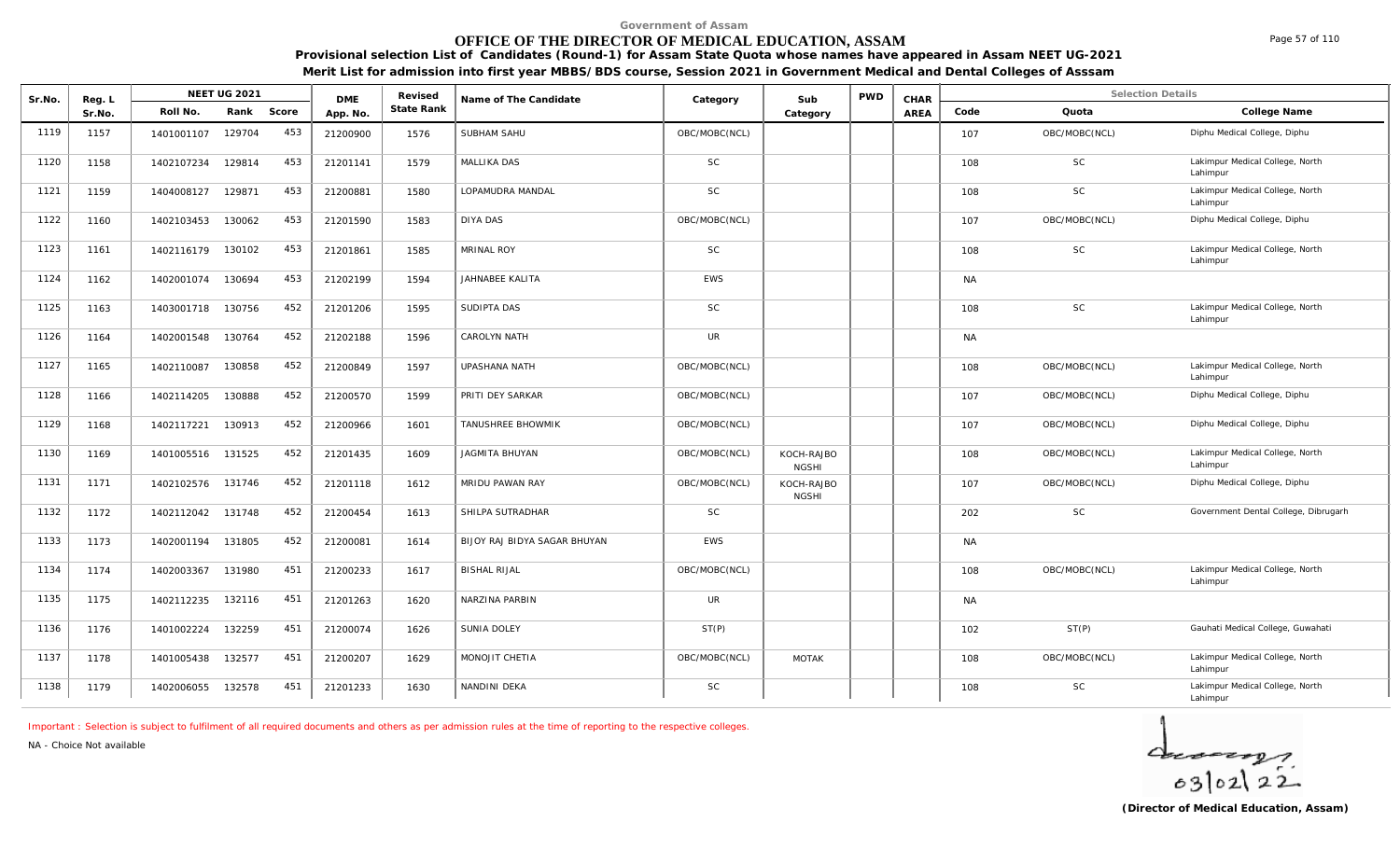## **OFFICE OF THE DIRECTOR OF MEDICAL EDUCATION, ASSAM**

**Provisional selection List of Candidates (Round-1) for Assam State Quota whose names have appeared in Assam NEET UG-2021 Merit List for admission into first year MBBS/BDS course, Session 2021 in Government Medical and Dental Colleges of Asssam**

| Sr.No. | Reg. L |            | <b>NEET UG 2021</b> |       | <b>DME</b> | Revised    | Name of The Candidate        | Category      | Sub                        | <b>PWD</b> | CHAR        |           | <b>Selection Details</b>         |                                                  |
|--------|--------|------------|---------------------|-------|------------|------------|------------------------------|---------------|----------------------------|------------|-------------|-----------|----------------------------------|--------------------------------------------------|
|        | Sr.No. | Roll No.   | Rank                | Score | App. No.   | State Rank |                              |               | Category                   |            | <b>AREA</b> | Code      | Quota                            | College Name                                     |
| 1139   | 1180   | 1401009107 | 132817              | 451   | 21201000   | 1632       | PRINKLE KUMAR SAH            | OBC/MOBC(NCL) |                            |            |             | 108       | OBC/MOBC(NCL)                    | Lakimpur Medical College, North<br>Lahimpur      |
| 1140   | 1181   | 1401005191 | 132886              | 450   | 21200768   | 1633       | DEEPSHIKHA DAS               | <b>SC</b>     |                            |            |             | 108       | <b>SC</b>                        | Lakimpur Medical College, North<br>Lahimpur      |
| 1141   | 1182   | 1402008043 | 133072              | 450   | 21200891   | 1637       | SHIVAM KUMAR VERMA           | OBC/MOBC(NCL) |                            |            |             | 108       | OBC/MOBC(NCL)                    | Lakimpur Medical College, North<br>Lahimpur      |
| 1142   | 1183   | 1402003566 | 133230              | 450   | 21201908   | 1641       | <b>DEBASISH HAZARIKA</b>     | OBC/MOBC(NCL) |                            |            |             | 107       | OBC/MOBC(NCL)                    | Diphu Medical College, Diphu                     |
| 1143   | 1185   | 1402006153 | 133264              | 450   | 21202364   | 1643       | SRISTI RAJ SAIKIA            | <b>UR</b>     |                            |            |             | <b>NA</b> |                                  |                                                  |
| 1144   | 1186   | 1402103009 | 133275              | 450   | 21200521   | 1644       | ASHIBULLAH AHMED BIN HUSSAIN | UR            |                            | <b>YES</b> |             | 102       | PH                               | Gauhati Medical College, Guwahati                |
| 1145   | 1187   | 1403001305 | 133504              | 450   | 21201198   | 1648       | <b>DEEKSHA DAS</b>           | <b>SC</b>     |                            |            |             | 108       | SC                               | Lakimpur Medical College, North<br>Lahimpur      |
| 1146   | 1188   | 1401006268 | 133842              | 450   | 21201470   | 1649       | <b>KALPANA KAKOTI</b>        | OBC/MOBC(NCL) | KOCH-RAJBO<br><b>NGSHI</b> |            |             | 107       | OBC/MOBC(NCL)                    | Diphu Medical College, Diphu                     |
| 1147   | 1189   | 1401005103 | 133941              | 449   | 21200691   | 1650       | SANJUKTA GOGOI               | OBC/MOBC(NCL) |                            |            |             | 107       | OBC/MOBC(NCL)                    | Diphu Medical College, Diphu                     |
| 1148   | 1191   | 1402016138 | 134231              | 449   | 21200845   | 1655       | <b>JAAN DOLEY</b>            | ST(P)         |                            |            |             | 102       | ST(P)                            | Gauhati Medical College, Guwahati                |
| 1149   | 1192   | 1402104264 | 134318              | 449   | 21201811   | 1656       | KABERI BASUMATARY            | ST(P)         |                            |            |             | 102       | ST(P)                            | Gauhati Medical College, Guwahati                |
| 1150   | 1193   | 1402106434 | 134527              | 449   | 21201489   | 1660       | CHINMOYEE KASHYAP            | ST(P)         |                            |            |             | 101       | ST(P)                            | Assam Medical College, Dibrugarh                 |
| 1151   | 1194   | 1401007245 | 134609              | 449   | 21201999   | 1665       | JAVED AHMED                  | <b>EWS</b>    |                            |            |             | <b>NA</b> |                                  |                                                  |
| 1152   | 1195   | 1404007217 | 134691              | 449   | 21200672   | 1667       | <b>TRISHNA KALWAR</b>        | OBC/MOBC(NCL) |                            |            |             | 107       | OBC/MOBC(NCL)                    | Diphu Medical College, Diphu                     |
| 1153   | 1196   | 1402009420 | 134939              | 448   | 21200544   | 1668       | PADMABATI MUSHAHARY          | ST(P)         |                            |            |             | 101       | ST(P)                            | Assam Medical College, Dibrugarh                 |
| 1154   | 1197   | 1402104188 | 135315              | 448   | 21200307   | 1674       | ANUP KUMAR DEY               | OBC/MOBC(NCL) |                            |            |             | 107       | OBC/MOBC(NCL)                    | Diphu Medical College, Diphu                     |
| 1155   | 1198   | 1402102421 | 135360              | 448   | 21200503   | 1675       | HIMRAJ SAHARIAH              | OBC/MOBC(NCL) | KOCH-RAJBO<br><b>NGSHI</b> |            |             | 107       | OBC/MOBC(NCL)<br>KOCH-RAJBONGSHI | Diphu Medical College, Diphu                     |
| 1156   | 1199   | 1401002740 | 135531              | 448   | 21201101   | 1676       | JIT PRITOM PHUKAN            | OBC/MOBC(NCL) | TAI-AHOM                   |            |             | 105       | OBC/MOBC(NCL)<br>TAI-AHOM        | Fakhruddin Ali Ahmed Medical College,<br>Barpeta |
| 1157   | 1200   | 1402108274 | 135575              | 448   | 21200663   | 1677       | SAURAV HALOI                 | <b>SC</b>     |                            |            |             | 201       | <b>SC</b>                        | Regional Dental College, Guwahati                |
| 1158   | 1201   | 1401007035 | 136064              | 447   | 21201469   | 1680       | <b>KARISHMA MILI</b>         | ST(P)         |                            |            |             | 101       | ST(P)                            | Assam Medical College, Dibrugarh                 |

*Important : Selection is subject to fulfilment of all required documents and others as per admission rules at the time of reporting to the respective colleges.*

*NA - Choice Not available*

 $40222$ 

Page 58 of 110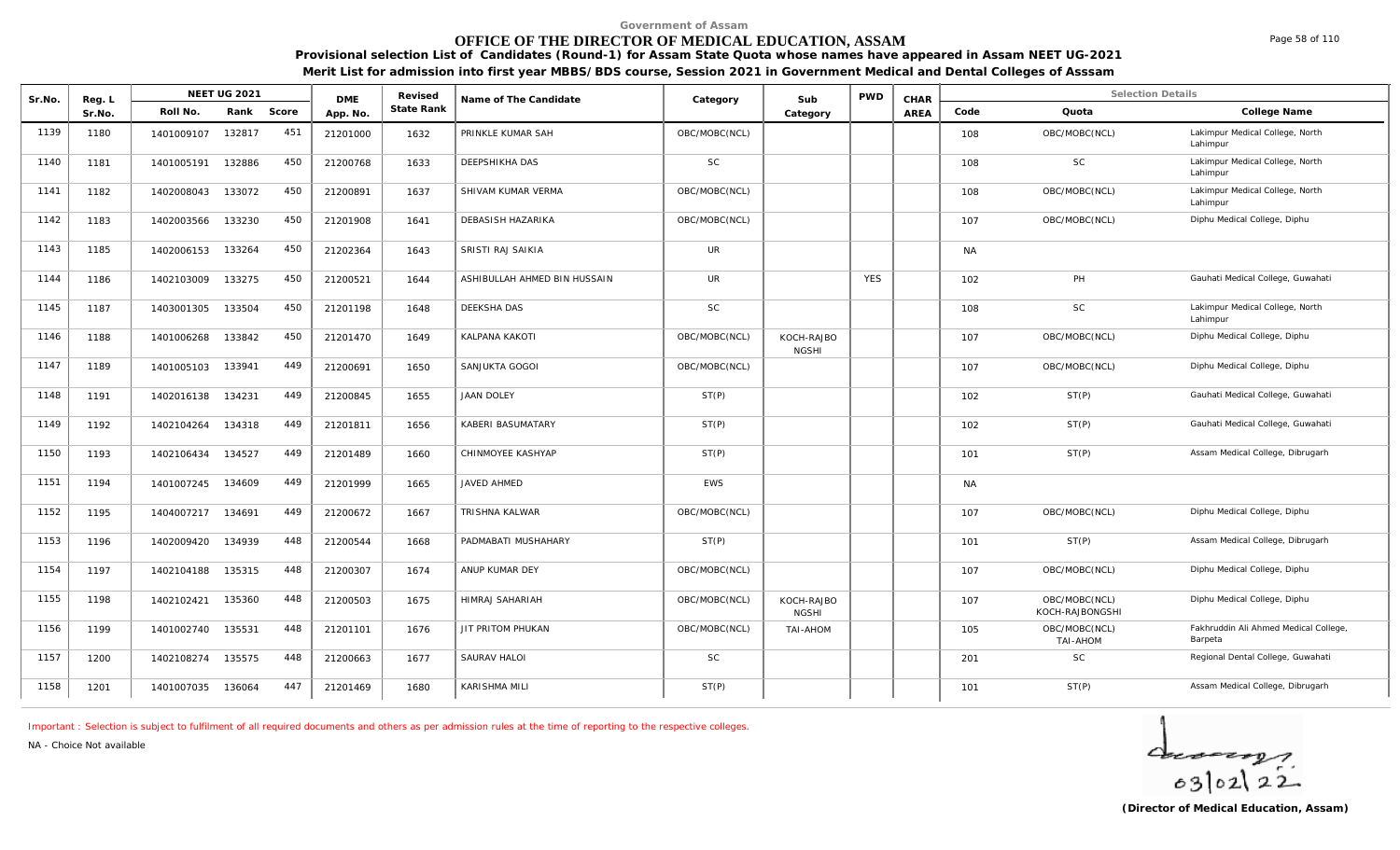## **OFFICE OF THE DIRECTOR OF MEDICAL EDUCATION, ASSAM**

**Provisional selection List of Candidates (Round-1) for Assam State Quota whose names have appeared in Assam NEET UG-2021 Merit List for admission into first year MBBS/BDS course, Session 2021 in Government Medical and Dental Colleges of Asssam**

| Sr.No. | Reg. L |                   | <b>NEET UG 2021</b> |       | <b>DME</b> | Revised    | Name of The Candidate   | Category      | Sub                        | <b>PWD</b> | CHAR |           | <b>Selection Details</b> |                                                  |
|--------|--------|-------------------|---------------------|-------|------------|------------|-------------------------|---------------|----------------------------|------------|------|-----------|--------------------------|--------------------------------------------------|
|        | Sr.No. | Roll No.          | Rank                | Score | App. No.   | State Rank |                         |               | Category                   |            | AREA | Code      | Quota                    | College Name                                     |
| 1159   | 1202   | 1402102542 136148 |                     | 447   | 21200308   | 1681       | SUSHMITA SINHA          | OBC/MOBC(NCL) |                            |            |      | 201       | OBC/MOBC(NCL)            | Regional Dental College, Guwahati                |
| 1160   | 1203   | 1402015239        | 136178              | 447   | 21200334   | 1682       | PRIYAM ROY DEKA         | OBC/MOBC(NCL) | KOCH-RAJBO<br><b>NGSHI</b> |            |      | 201       | OBC/MOBC(NCL)            | Regional Dental College, Guwahati                |
| 1161   | 1205   | 4609004193        | 136700              | 447   | 21200744   | 1688       | PAROMITA ROY            | <b>SC</b>     |                            |            |      | <b>NA</b> |                          |                                                  |
| 1162   | 1206   | 1402109227        | 136706              | 447   | 21202350   | 1689       | PIYUSH GUPTA            | OBC/MOBC(NCL) |                            |            |      | 201       | OBC/MOBC(NCL)            | Regional Dental College, Guwahati                |
| 1163   | 1207   | 1402009212 136711 |                     | 447   | 21201608   | 1690       | DIPANJALI RABHA         | ST(P)         |                            |            |      | 105       | ST(P)                    | Fakhruddin Ali Ahmed Medical College,<br>Barpeta |
| 1164   | 1208   | 1402101484        | 136780              | 447   | 21200401   | 1691       | PRITAM DUTTA            | EWS           |                            |            |      | <b>NA</b> |                          |                                                  |
| 1165   | 1209   | 1402012188        | 136782              | 447   | 21200411   | 1692       | <b>BARASHA RANI DAS</b> | <b>SC</b>     |                            |            |      | 201       | <b>SC</b>                | Regional Dental College, Guwahati                |
| 1166   | 1210   | 1402115172 136983 |                     | 447   | 21200142   | 1694       | RIYA BORO               | ST(P)         |                            |            |      | 101       | ST(P)                    | Assam Medical College, Dibrugarh                 |
| 1167   | 1211   | 1402105387        | 137277              | 446   | 21201016   | 1702       | <b>AKASH BASAK</b>      | OBC/MOBC(NCL) |                            |            |      | 202       | OBC/MOBC(NCL)            | Government Dental College, Dibrugarh             |
| 1168   | 1212   | 1402004343 137353 |                     | 446   | 21201306   | 1703       | MD SARTAJ ALAM          | OBC/MOBC(NCL) |                            |            |      | 201       | OBC/MOBC(NCL)            | Regional Dental College, Guwahati                |
| 1169   | 1213   | 1401009211 137634 |                     | 446   | 21201871   | 1705       | DEBANGSHU BHATTACHARJEE | <b>UR</b>     |                            |            |      | <b>NA</b> |                          |                                                  |
| 1170   | 1215   | 1402007230 137771 |                     | 446   | 21200336   | 1708       | PIKUSHREE BARMAN        | OBC/MOBC(NCL) |                            |            |      | 201       | OBC/MOBC(NCL)            | Regional Dental College, Guwahati                |
| 1171   | 1216   | 1401007357        | 137780              | 446   | 21201709   | 1709       | NABARUN DEB             | OBC/MOBC(NCL) |                            |            |      | 202       | OBC/MOBC(NCL)            | Government Dental College, Dibrugarh             |
| 1172   | 1217   | 1401002308        | 137786              | 446   | 21201833   | 1710       | PRIYAKSHI SHARMA        | EWS           |                            |            |      | <b>NA</b> |                          |                                                  |
| 1173   | 1218   | 1404003024        | 138079              | 446   | 21200559   | 1714       | NILKAMAL ADHIKARY       | EWS           |                            |            |      | <b>NA</b> |                          |                                                  |
| 1174   | 1219   | 1401001119        | 138425              | 445   | 21201382   | 1720       | <b>GARGI SARMAH</b>     | EWS           |                            |            |      | <b>NA</b> |                          |                                                  |
| 1175   | 1220   | 1402005070        | 138653              | 445   | 21200628   | 1723       | ANISHA DEY              | OBC/MOBC(NCL) |                            |            |      | 201       | OBC/MOBC(NCL)            | Regional Dental College, Guwahati                |
|        |        |                   |                     |       |            |            |                         |               |                            |            |      |           |                          |                                                  |

1176 | 1221 | 1402013299 138706 445 | 21202161 | 1724 | ANUPAM TALUKDAR | OBC/MOBC(NCL) | KOCH-RAJBO | | | 202 OBC/MOBC(NCL) Government Dental College, Dibrugarh |

1177 | 1222 | 1401003142 138761 445 | 21200579 | 1725 | ANKITA HAZARIKA | ST(P) | | | | | 101 ST(P) ST(P) Assam Medical College, Dibrugarh | |

1178 1223 1401008031 138945 445 21200469 1727 ANKUR DAO ST(P) 101 ST(P) Assam Medical College, Dibrugarh

NGSHI

*NA - Choice Not available*

*Important : Selection is subject to fulfilment of all required documents and others as per admission rules at the time of reporting to the respective colleges.*

 $40222$ 

Page 59 of 110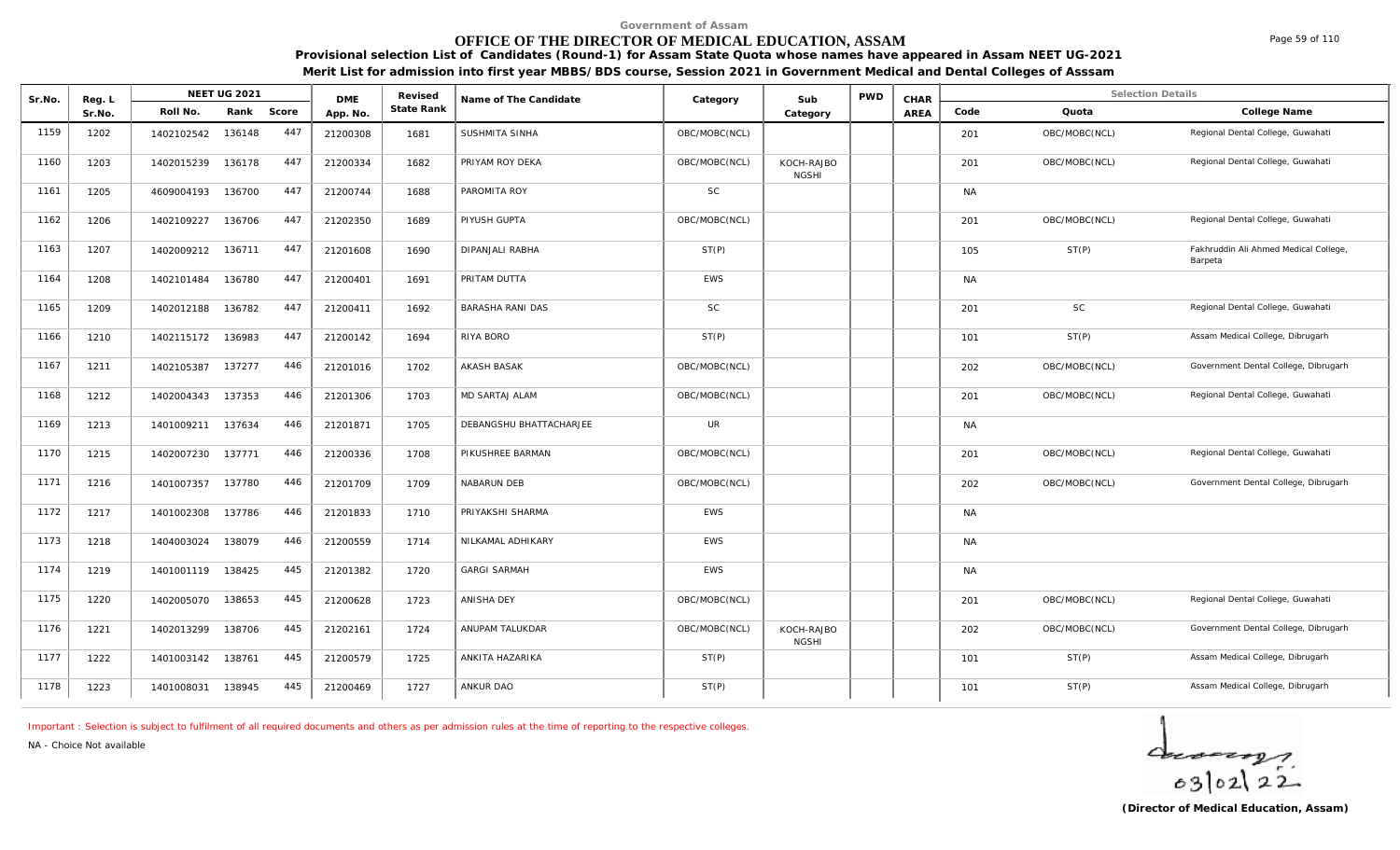## **OFFICE OF THE DIRECTOR OF MEDICAL EDUCATION, ASSAM**

**Provisional selection List of Candidates (Round-1) for Assam State Quota whose names have appeared in Assam NEET UG-2021 Merit List for admission into first year MBBS/BDS course, Session 2021 in Government Medical and Dental Colleges of Asssam**

| Sr.No. | Reg. L |            | <b>NEET UG 2021</b> |       | <b>DME</b> | Revised    | Name of The Candidate  | Category      | Sub             | <b>PWD</b> | CHAR |           | <b>Selection Details</b> |                                      |
|--------|--------|------------|---------------------|-------|------------|------------|------------------------|---------------|-----------------|------------|------|-----------|--------------------------|--------------------------------------|
|        | Sr.No. | Roll No.   | Rank                | Score | App. No.   | State Rank |                        |               | Category        |            | AREA | Code      | Quota                    | College Name                         |
| 1179   | 1224   | 1401003290 | 139042              | 445   | 21200962   | 1728       | SHRUTI KUTUM           | ST(P)         |                 |            |      | 101       | ST(P)                    | Assam Medical College, Dibrugarh     |
| 1180   | 1225   | 1401005422 | 139457              | 444   | 21201693   | 1734       | SURESH SUBBA           | OBC/MOBC(NCL) |                 |            |      | 202       | OBC/MOBC(NCL)            | Government Dental College, Dibrugarh |
| 1181   | 1226   | 1402016116 | 139538              | 444   | 21201632   | 1735       | <b>IRIN BASUMATARY</b> | ST(P)         |                 |            |      | 101       | ST(P)                    | Assam Medical College, Dibrugarh     |
| 1182   | 1227   | 1402101150 | 139562              | 444   | 21202288   | 1736       | ASHISH MAZUMDER        | SC            |                 |            |      | 202       | SC                       | Government Dental College, Dibrugarh |
| 1183   | 1228   | 1401008205 | 139613              | 444   | 21200814   | 1737       | KUNWALI CHUTIA         | OBC/MOBC(NCL) | CHUTIA          |            |      | 104       | OBC/MOBC(NCL)<br>CHUTIA  | Jorhat Medical College, Jorhat       |
| 1184   | 1229   | 1401001469 | 139731              | 444   | 21200269   | 1739       | SANDEEP DAS            | SC            |                 |            |      | 202       | $\mathsf{SC}$            | Government Dental College, Dibrugarh |
| 1185   | 1230   | 1403004265 | 139942              | 444   | 21201847   | 1742       | <b>FATIMA BEGUM</b>    | OBC/MOBC(NCL) |                 |            |      | 202       | OBC/MOBC(NCL)            | Government Dental College, Dibrugarh |
| 1186   | 1231   | 1404009039 | 140093              | 444   | 21201276   | 1743       | MEGHASHREE BORAH       | <b>UR</b>     |                 |            |      | <b>NA</b> |                          |                                      |
| 1187   | 1232   | 1402014216 | 140103              | 444   | 21201244   | 1744       | NISHITA THAKURIA       | OBC/MOBC(NCL) |                 |            |      | 202       | OBC/MOBC(NCL)            | Government Dental College, Dibrugarh |
| 1188   | 1233   | 1402108333 | 140216              | 444   | 21202285   | 1746       | PIYALEE MITRA          | <b>UR</b>     |                 |            |      | <b>NA</b> |                          |                                      |
| 1189   | 1234   | 1403004097 | 140360              | 444   | 21202017   | 1747       | ANKITA DUBEY           | UR            |                 |            |      | <b>NA</b> |                          |                                      |
| 1190   | 1235   | 2001314421 | 140418              | 443   | 21202012   | 1749       | ABHIJIT KUTUM          | ST(H)         |                 |            |      | 101       | ST(H)                    | Assam Medical College, Dibrugarh     |
| 1191   | 1237   | 1401010070 | 140594              | 443   | 21202126   | 1753       | ARCHANA GUPTA          | <b>UR</b>     |                 |            |      | <b>NA</b> |                          |                                      |
| 1192   | 1238   | 1402004422 | 140684              | 443   | 21201664   | 1754       | SIMRAN GUPTA           | OBC/MOBC(NCL) |                 |            |      | 202       | OBC/MOBC(NCL)            | Government Dental College, Dibrugarh |
| 1193   | 1239   | 3115028123 | 140691              | 443   | 21200459   | 1755       | <b>VESLINA DOLEY</b>   | ST(P)         |                 |            |      | 101       | ST(P)                    | Assam Medical College, Dibrugarh     |
| 1194   | 1240   | 1402003568 | 140695              | 443   | 21200156   | 1756       | SOUVIK SAHA            | OBC/MOBC(NCL) |                 |            |      | 202       | OBC/MOBC(NCL)            | Government Dental College, Dibrugarh |
| 1195   | 1241   | 1402105333 | 140810              | 443   | 21200206   | 1760       | MANCHI MALAKAR         | <b>SC</b>     |                 |            |      | <b>NA</b> |                          |                                      |
| 1196   | 1242   | 1401006378 | 140837              | 443   | 21200932   | 1761       | ANTORIKA PHUKAN        | OBC/MOBC(NCL) | <b>TAI-AHOM</b> |            |      | <b>NA</b> |                          |                                      |
| 1197   | 1243   | 1404006031 | 140916              | 443   | 21202103   | 1762       | <b>BANI SHARMA</b>     | <b>EWS</b>    |                 |            |      | <b>NA</b> |                          |                                      |
| 1198   | 1245   | 1402109096 | 141219              | 443   | 21201700   | 1766       | SONI KUMARI            | OBC/MOBC(NCL) |                 |            |      | 203       | OBC/MOBC(NCL)            | Government Dental College, Silchar   |

*Important : Selection is subject to fulfilment of all required documents and others as per admission rules at the time of reporting to the respective colleges.*

*NA - Choice Not available*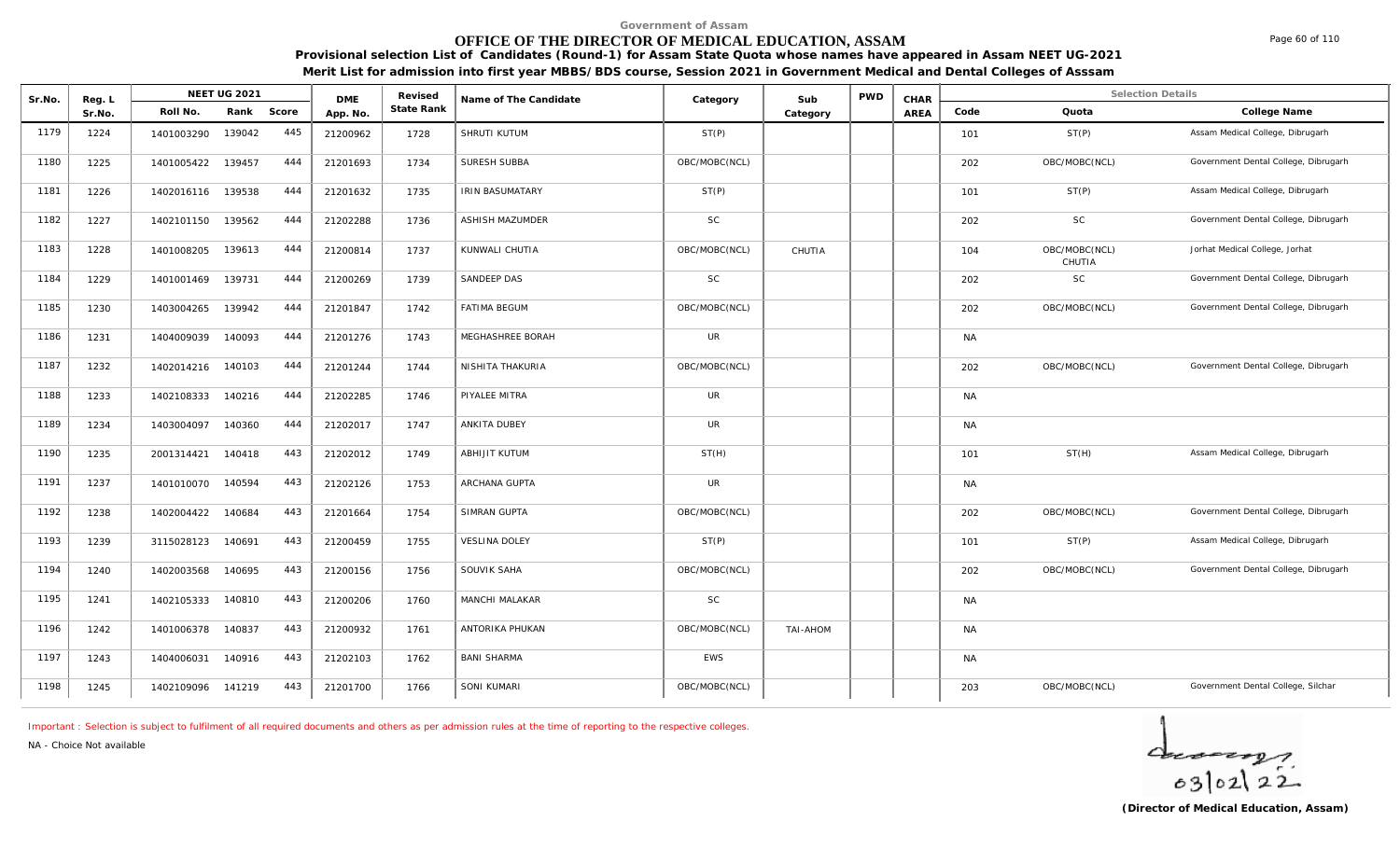## **OFFICE OF THE DIRECTOR OF MEDICAL EDUCATION, ASSAM**

**Provisional selection List of Candidates (Round-1) for Assam State Quota whose names have appeared in Assam NEET UG-2021 Merit List for admission into first year MBBS/BDS course, Session 2021 in Government Medical and Dental Colleges of Asssam**

| Sr.No. | Reg. L |            | <b>NEET UG 2021</b> |       | <b>DME</b> | Revised    | Name of The Candidate | Category      | Sub                        | <b>PWD</b> | CHAR |           | <b>Selection Details</b>      |                                      |
|--------|--------|------------|---------------------|-------|------------|------------|-----------------------|---------------|----------------------------|------------|------|-----------|-------------------------------|--------------------------------------|
|        | Sr.No. | Roll No.   | Rank                | Score | App. No.   | State Rank |                       |               | Category                   |            | AREA | Code      | Quota                         | College Name                         |
| 1199   | 1246   | 1402106435 | 141298              | 443   | 21200799   | 1769       | ANURAG THAKURIA       | OBC/MOBC(NCL) | KOCH-RAJBO<br><b>NGSHI</b> |            |      | 202       | OBC/MOBC(NCL)                 | Government Dental College, Dibrugarh |
| 1200   | 1247   | 1401004167 | 141555              | 442   | 21200599   | 1771       | SHELSEA DOLEY         | ST(P)         |                            |            |      | 101       | ST(P)                         | Assam Medical College, Dibrugarh     |
| 1201   | 1248   | 1402008322 | 141696              | 442   | 21201105   | 1774       | ASHA BORAH            | OBC/MOBC(NCL) | KOCH-RAJBO<br><b>NGSHI</b> |            |      | 202       | OBC/MOBC(NCL)                 | Government Dental College, Dibrugarh |
| 1202   | 1249   | 1402122155 | 141769              | 442   | 21201074   | 1775       | PANKAJ DEVNATH        | OBC/MOBC(NCL) |                            |            |      | 203       | OBC/MOBC(NCL)                 | Government Dental College, Silchar   |
| 1203   | 1250   | 1403001556 | 142088              | 442   | 21201728   | 1780       | DEBOLINA DAS          | SC            |                            |            |      | <b>NA</b> |                               |                                      |
| 1204   | 1251   | 1402112188 | 142193              | 442   | 21200553   | 1782       | MAYURI BARUAH         | OBC/MOBC(NCL) | KOCH-RAJBO<br><b>NGSHI</b> |            |      | 202       | OBC/MOBC(NCL)                 | Government Dental College, Dibrugarh |
| 1205   | 1252   | 1404009137 | 142253              | 442   | 21200277   | 1784       | SUBHAM DAS            | OBC/MOBC(NCL) |                            |            |      | <b>NA</b> |                               |                                      |
| 1206   | 1253   | 1402104225 | 142260              | 442   | 21200701   | 1785       | DIVYAJYOTI DAS        | <b>SC</b>     |                            |            |      | 202       | <b>SC</b>                     | Government Dental College, Dibrugarh |
| 1207   | 1254   | 1401005446 | 142334              | 442   | 21201427   | 1786       | SURAJ KUMAR SAH       | OBC/MOBC(NCL) |                            |            |      | 202       | OBC/MOBC(NCL)                 | Government Dental College, Dibrugarh |
| 1208   | 1255   | 1402015274 | 142592              | 442   | 21201242   | 1790       | KAUSHIK CH ROY        | OBC/MOBC(NCL) | KOCH-RAJBO<br><b>NGSHI</b> |            |      | <b>NA</b> |                               |                                      |
| 1209   | 1256   | 1403004189 | 142646              | 441   | 21201651   | 1791       | MD KASIM AHMED        | OBC/MOBC(NCL) |                            |            |      | 203       | OBC/MOBC(NCL)                 | Government Dental College, Silchar   |
| 1210   | 1257   | 1402111093 | 142777              | 441   | 21200781   | 1794       | <b>JUBLI BARMAN</b>   | OBC/MOBC(NCL) |                            |            |      | 202       | OBC/MOBC(NCL)                 | Government Dental College, Dibrugarh |
| 1211   | 1258   | 1402112362 | 142780              | 441   | 21200058   | 1795       | RIYA DEVI             | OBC/MOBC(NCL) |                            |            |      | 202       | OBC/MOBC(NCL)                 | Government Dental College, Dibrugarh |
| 1212   | 1259   | 3115005480 | 142812              | 441   | 21201600   | 1796       | RAHUL MANDAL          | SC            |                            |            |      | 202       | <b>SC</b>                     | Government Dental College, Dibrugarh |
| 1213   | 1260   | 1402021087 | 142953              | 441   | 21201523   | 1797       | <b>BIJAY DOLEY</b>    | ST(P)         |                            |            |      | 101       | ST(P)                         | Assam Medical College, Dibrugarh     |
| 1214   | 1261   | 1401002307 | 143017              | 441   | 21200827   | 1798       | POLI CHETIA           | OBC/MOBC(NCL) | <b>MORAN</b>               |            |      | 101       | OBC/MOBC(NCL)<br><b>MORAN</b> | Assam Medical College, Dibrugarh     |
| 1215   | 1262   | 1402005092 | 143107              | 441   | 21200874   | 1802       | PARISMITA KALITA      | <b>EWS</b>    |                            |            |      | <b>NA</b> |                               |                                      |
| 1216   | 1263   | 1401008080 | 143195              | 441   | 21201161   | 1803       | <b>JAYA BHAGAT</b>    | UR            |                            |            |      | <b>NA</b> |                               |                                      |
| 1217   | 1264   | 1402102242 | 143204              | 441   | 21201959   | 1804       | PRATIMA SARKAR        | $\mathsf{SC}$ |                            |            |      | 203       | <b>SC</b>                     | Government Dental College, Silchar   |
| 1218   | 1265   | 1402110233 | 143496              | 441   | 21200287   | 1809       | PRINCE DAS            | $\mathsf{SC}$ |                            |            |      | <b>NA</b> |                               |                                      |

*Important : Selection is subject to fulfilment of all required documents and others as per admission rules at the time of reporting to the respective colleges.*

DMF Revised

*NA - Choice Not available*

**Reg. | NEET UG 2021** 

 $40222$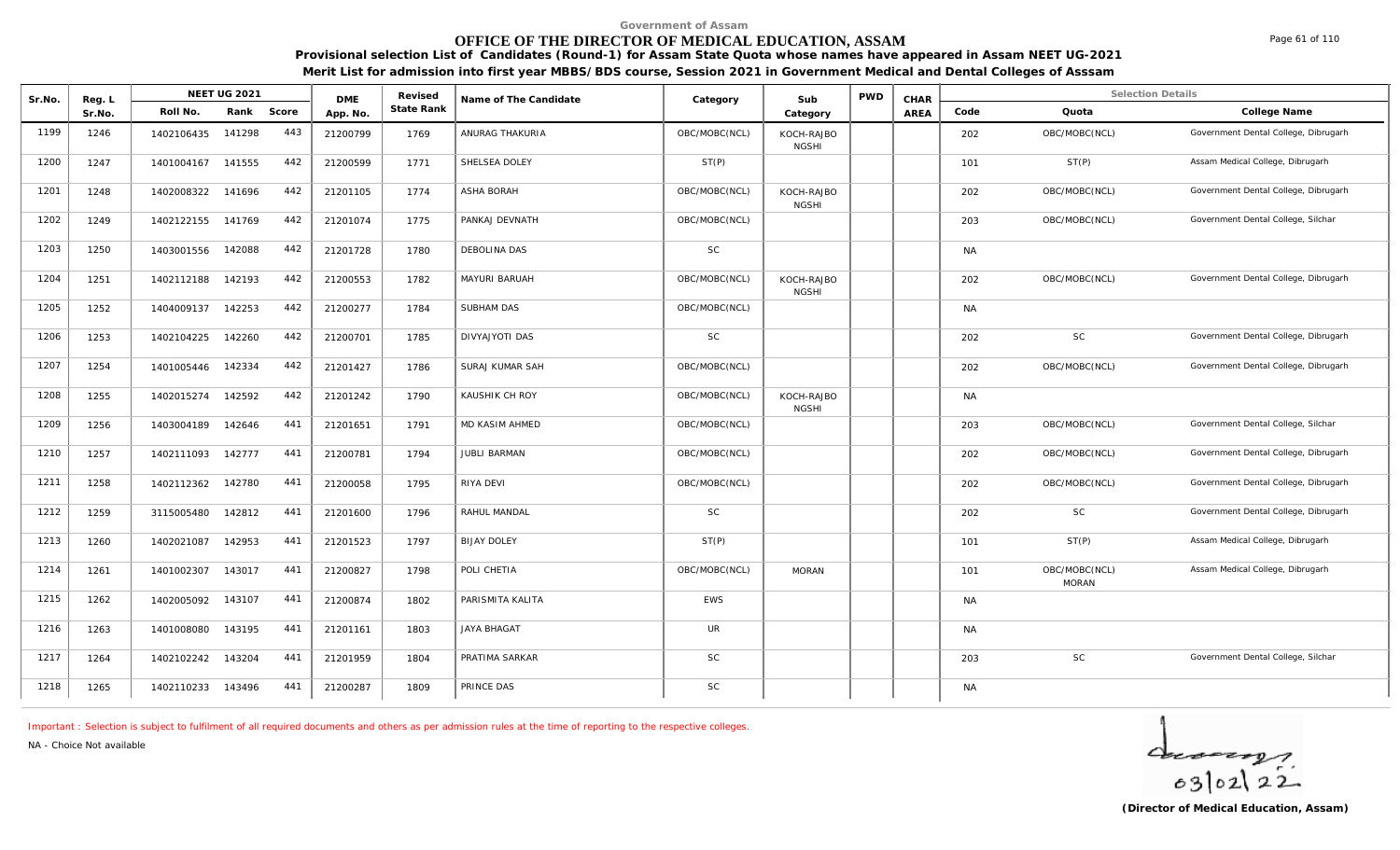## **OFFICE OF THE DIRECTOR OF MEDICAL EDUCATION, ASSAM**

**Provisional selection List of Candidates (Round-1) for Assam State Quota whose names have appeared in Assam NEET UG-2021**

**Merit List for admission into first year MBBS/BDS course, Session 2021 in Government Medical and Dental Colleges of Asssam**

| Sr.No. | Reg. L |            | <b>NEET UG 2021</b> |       | <b>DME</b> | Revised    | Name of The Candidate     | Category      | Sub                                                                    | <b>PWD</b> | CHAR |           | <b>Selection Details</b>                                              |                                    |
|--------|--------|------------|---------------------|-------|------------|------------|---------------------------|---------------|------------------------------------------------------------------------|------------|------|-----------|-----------------------------------------------------------------------|------------------------------------|
|        | Sr.No. | Roll No.   | Rank                | Score | App. No.   | State Rank |                           |               | Category                                                               |            | AREA | Code      | Quota                                                                 | College Name                       |
| 1219   | 1267   | 1404001120 | 143558              | 441   | 21200586   | 1812       | AJAY MANDAL               | <b>SC</b>     |                                                                        |            |      | 203       | <b>SC</b>                                                             | Government Dental College, Silchar |
| 1220   | 1268   | 1402116268 | 144174              | 440   | 21202066   | 1816       | DHRITIPARNA PANDIT        | <b>UR</b>     |                                                                        |            |      | <b>NA</b> |                                                                       |                                    |
| 1221   | 1269   | 1402014121 | 145175              | 439   | 21202034   | 1823       | MRIDUSHMITA SARKAR        | OBC/MOBC(NCL) | KOCH-RAJBO<br><b>NGSHI</b>                                             |            |      | <b>NA</b> |                                                                       |                                    |
| 1222   | 1270   | 1404007174 | 145201              | 439   | 21200214   | 1824       | HIMADRI KURMI             | OBC/MOBC(NCL) | TGL/EX-TGL(<br><b>RESIDENT</b><br>OF<br><b>BRAHMAPUT</b><br>RA VALLEY) |            |      | 102       | OBC/MOBC(NCL)<br>TGL/EX-TGL(RESIDENT OF<br><b>BRAHMAPUTRA VALLEY)</b> | Gauhati Medical College, Guwahati  |
| 1223   | 1271   | 1404006149 | 145510              | 439   | 21201071   | 1828       | RITIKA SAH                | UR            |                                                                        |            |      | <b>NA</b> |                                                                       |                                    |
| 1224   | 1272   | 1404001267 | 145549              | 439   | 21200495   | 1829       | DHRITISMITA CHAKRAVARTY   | UR            |                                                                        |            |      | <b>NA</b> |                                                                       |                                    |
| 1225   | 1273   | 1402105227 | 145913              | 439   | 21202078   | 1831       | SUSHOBAN PODDER           | <b>SC</b>     |                                                                        |            |      | <b>NA</b> |                                                                       |                                    |
| 1226   | 1274   | 1403001121 | 145965              | 439   | 21201389   | 1832       | <b>DAIPAYAN DAS</b>       | <b>SC</b>     |                                                                        |            |      | 203       | <b>SC</b>                                                             | Government Dental College, Silchar |
| 1227   | 1275   | 1402102404 | 145989              | 439   | 21200335   | 1833       | <b>GEETI SANKAR SARMA</b> | OBC/MOBC(NCL) |                                                                        |            |      | 203       | OBC/MOBC(NCL)                                                         | Government Dental College, Silchar |
| 1228   | 1276   | 1402007290 | 146125              | 438   | 21200855   | 1835       | SANGEETA DAS              | OBC/MOBC(NCL) | KOCH-RAJBO<br><b>NGSHI</b>                                             |            |      | 203       | OBC/MOBC(NCL)                                                         | Government Dental College, Silchar |
| 1229   | 1277   | 1403004287 | 146260              | 438   | 21201812   | 1838       | SARASWATI NUNIA           | OBC/MOBC(NCL) | TGL/EX-TGL(<br><b>RESIDENT</b><br>OF BARAK<br>VALLEY)                  |            |      | 103       | OBC/MOBC(NCL)<br>TGL/EX-TGL(RESIDENT OF<br><b>BARAK VALLEY)</b>       | Silchar Medical College, Silchar   |
| 1230   | 1278   | 1402117283 | 146340              | 438   | 21202036   | 1839       | ZULFA YABANSEREEN         | OBC/MOBC(NCL) |                                                                        |            |      | <b>NA</b> |                                                                       |                                    |
| 1231   | 1279   | 1402101699 | 146390              | 438   | 21201456   | 1840       | SOURAV KUMAR SAHA         | OBC/MOBC(NCL) |                                                                        |            |      | 203       | OBC/MOBC(NCL)                                                         | Government Dental College, Silchar |
| 1232   | 1280   | 1401005078 | 146392              | 438   | 21200783   | 1841       | NARAYAN MILI              | ST(P)         |                                                                        |            |      | 101       | ST(P)                                                                 | Assam Medical College, Dibrugarh   |
| 1233   | 1281   | 1401001506 | 146755              | 438   | 21201656   | 1847       | MINTU KUMAR SHAH          | OBC/MOBC(NCL) |                                                                        |            |      | <b>NA</b> |                                                                       |                                    |
| 1234   | 1284   | 3902004112 | 147156              | 437   | 21201239   | 1857       | AVISHA SHARMA             | UR            |                                                                        |            |      | <b>NA</b> |                                                                       |                                    |
| 1235   | 1285   | 1402108459 | 147252              | 437   | 21200294   | 1858       | KARNA DEV ARYA            | <b>SC</b>     |                                                                        |            |      | 203       | SC                                                                    | Government Dental College, Silchar |
| 1236   | 1286   | 1402105424 | 147342              | 437   | 21200506   | 1861       | MRIGANKA ROY              | OBC/MOBC(NCL) | KOCH-RAJBO<br><b>NGSHI</b>                                             |            |      | 203       | OBC/MOBC(NCL)                                                         | Government Dental College, Silchar |

*Important : Selection is subject to fulfilment of all required documents and others as per admission rules at the time of reporting to the respective colleges.*

*NA - Choice Not available*

 $40222$ 

Page 62 of 110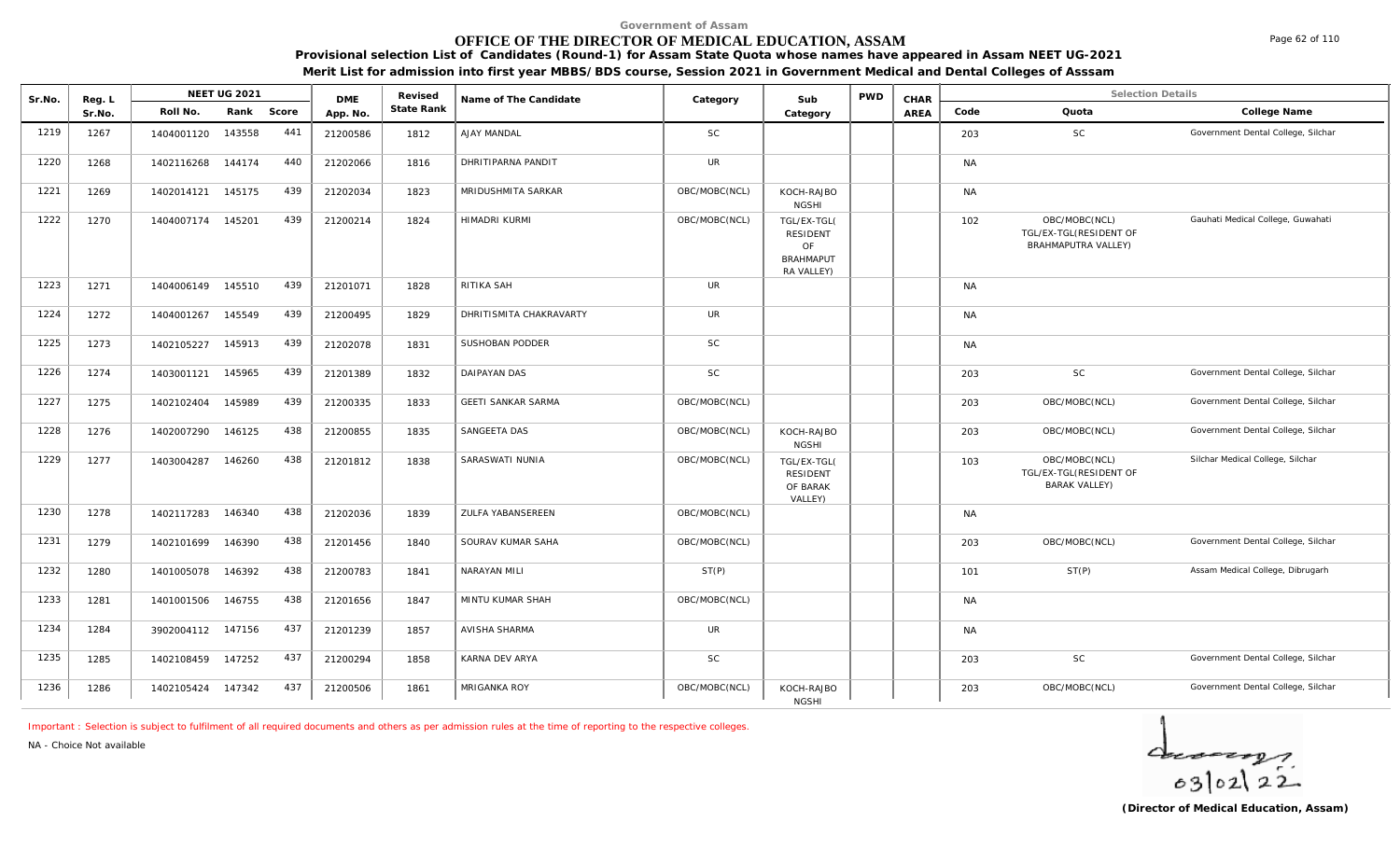## **OFFICE OF THE DIRECTOR OF MEDICAL EDUCATION, ASSAM**

**Provisional selection List of Candidates (Round-1) for Assam State Quota whose names have appeared in Assam NEET UG-2021**

**Merit List for admission into first year MBBS/BDS course, Session 2021 in Government Medical and Dental Colleges of Asssam**

| Sr.No. | Reg. L |            | <b>NEET UG 2021</b> |       | <b>DME</b> | Revised    | Name of The Candidate | Category      | Sub                        | <b>PWD</b> | CHAR |           | <b>Selection Details</b> |                                    |
|--------|--------|------------|---------------------|-------|------------|------------|-----------------------|---------------|----------------------------|------------|------|-----------|--------------------------|------------------------------------|
|        | Sr.No. | Roll No.   | Rank                | Score | App. No.   | State Rank |                       |               | Category                   |            | AREA | Code      | Quota                    | College Name                       |
| 1237   | 1287   | 1401002446 | 147551              | 437   | 21201108   | 1866       | SAMPRITISIKHA BORAH   | OBC/MOBC(NCL) |                            |            |      | <b>NA</b> |                          |                                    |
| 1238   | 1288   | 1403002225 | 147808              | 437   | 21201018   | 1872       | ARJINA DEVI           | OBC/MOBC(NCL) |                            |            |      | <b>NA</b> |                          |                                    |
| 1239   | 1289   | 1403006047 | 147858              | 437   | 21202143   | 1874       | PRIYANGSHU DAS        | <b>SC</b>     |                            |            |      | <b>NA</b> |                          |                                    |
| 1240   | 1290   | 1404003137 | 148095              | 437   | 21201769   | 1876       | ASHISH KUMAR BHAGAT   | OBC/MOBC(NCL) |                            |            |      | 203       | OBC/MOBC(NCL)            | Government Dental College, Silchar |
| 1241   | 1291   | 1402113269 | 148148              | 437   | 21200983   | 1878       | MRIGANKO KAKOTI       | <b>UR</b>     |                            |            |      | <b>NA</b> |                          |                                    |
| 1242   | 1292   | 1402110355 | 148318              | 436   | 21202253   | 1880       | RICHA SARMA           | <b>EWS</b>    |                            |            |      | <b>NA</b> |                          |                                    |
| 1243   | 1294   | 1401009116 | 149249              | 436   | 21200309   | 1896       | ARKA DUTTA            | <b>UR</b>     |                            |            |      | <b>NA</b> |                          |                                    |
| 1244   | 1295   | 1401004095 | 149346              | 435   | 21200002   | 1897       | HORSHITA NEOG         | OBC/MOBC(NCL) | <b>MOTAK</b>               |            |      | 203       | OBC/MOBC(NCL)            | Government Dental College, Silchar |
| 1245   | 1297   | 1401001814 | 149480              | 435   | 21201338   | 1899       | SWAPNALI PEGU         | ST(P)         |                            |            |      | 101       | ST(P)                    | Assam Medical College, Dibrugarh   |
| 1246   | 1298   | 1402106097 | 149787              | 435   | 21200494   | 1902       | KUEL BORA             | OBC/MOBC(NCL) |                            |            |      | 203       | OBC/MOBC(NCL)            | Government Dental College, Silchar |
| 1247   | 1299   | 1402102495 | 149846              | 435   | 21201770   | 1903       | JOYRAJ KALITA         | EWS           |                            |            |      | <b>NA</b> |                          |                                    |
| 1248   | 1300   | 1402002168 | 150088              | 435   | 21202053   | 1908       | ROSHNI DEVI           | OBC/MOBC(NCL) |                            |            |      | 203       | OBC/MOBC(NCL)            | Government Dental College, Silchar |
| 1249   | 1301   | 1401001555 | 150102              | 435   | 21202295   | 1909       | RUHI AMAN KHAN        | EWS           |                            |            |      | <b>NA</b> |                          |                                    |
| 1250   | 1302   | 1402112318 | 150302              | 435   | 21201241   | 1913       | <b>MINTU MATTAK</b>   | OBC/MOBC(NCL) | <b>MOTAK</b>               |            |      | 203       | OBC/MOBC(NCL)            | Government Dental College, Silchar |
| 1251   | 1303   | 1402012115 | 150540              | 434   | 21200146   | 1914       | <b>RIPAN RABHA</b>    | ST(P)         |                            |            |      | 101       | ST(P)                    | Assam Medical College, Dibrugarh   |
| 1252   | 1304   | 1402116164 | 150558              | 434   | 21202124   | 1915       | NITA KUMARI THAKUR    | OBC/MOBC(NCL) |                            |            |      | 203       | OBC/MOBC(NCL)            | Government Dental College, Silchar |
| 1253   | 1305   | 1402002213 | 150576              | 434   | 21201301   | 1916       | HRISHIKESH DAS        | OBC/MOBC(NCL) | KOCH-RAJBO<br><b>NGSHI</b> |            |      | 203       | OBC/MOBC(NCL)            | Government Dental College, Silchar |
| 1254   | 1306   | 1404003043 | 150668              | 434   | 21200539   | 1918       | SHRUTI SASWATI        | UR            |                            |            |      | <b>NA</b> |                          |                                    |
| 1255   | 1307   | 1402105457 | 150704              | 434   | 21202098   | 1919       | LEEZASRI SARKAR       | SC            |                            |            |      | <b>NA</b> |                          |                                    |
| 1256   | 1308   | 1402009048 | 150722              | 434   | 21201536   | 1920       | KARABI ROY            | OBC/MOBC(NCL) | KOCH-RAJBO<br><b>NGSHI</b> |            |      | <b>NA</b> |                          |                                    |

*Important : Selection is subject to fulfilment of all required documents and others as per admission rules at the time of reporting to the respective colleges.*

*NA - Choice Not available*

 $40222$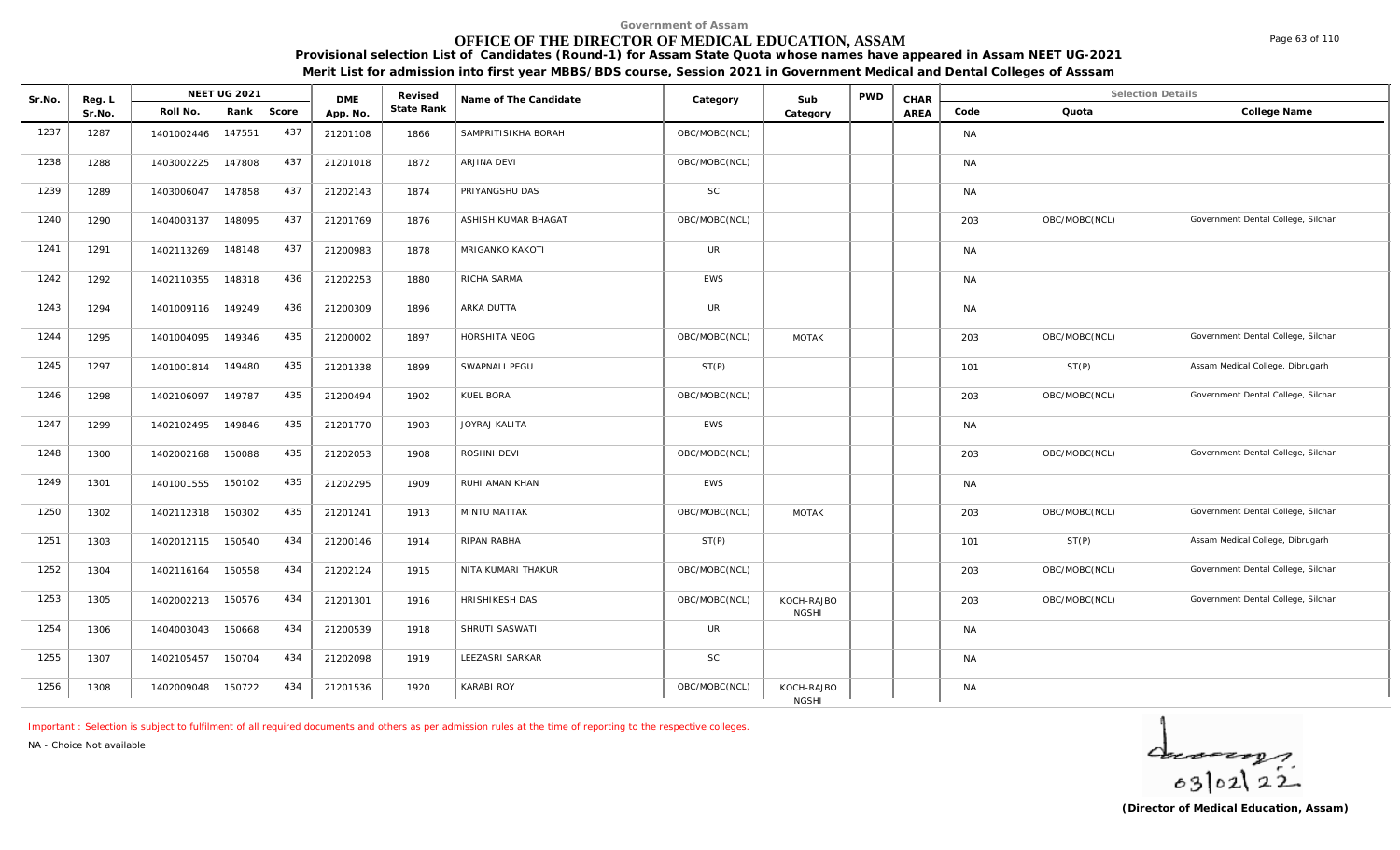# **OFFICE OF THE DIRECTOR OF MEDICAL EDUCATION, ASSAM**

**Provisional selection List of Candidates (Round-1) for Assam State Quota whose names have appeared in Assam NEET UG-2021 Merit List for admission into first year MBBS/BDS course, Session 2021 in Government Medical and Dental Colleges of Asssam**

| Sr.No. | Reg. L | <b>NEET UG 2021</b>         | <b>DME</b> | Revised    | Name of The Candidate      | Category      | Sub      | <b>PWD</b> | CHAR |               | <b>Selection Details</b>         |
|--------|--------|-----------------------------|------------|------------|----------------------------|---------------|----------|------------|------|---------------|----------------------------------|
|        | Sr.No. | Rank Score<br>Roll No.      | App. No.   | State Rank |                            |               | Category |            | AREA | Quota<br>Code | College Name                     |
| 1257   | 1309   | 434<br>1401007378 150919    | 21202385   | 1922       | <b>GURUPADA BARADA</b>     | <b>UR</b>     |          |            |      | <b>NA</b>     |                                  |
| 1258   | 1310   | 434<br>150993<br>1404002212 | 21201236   | 1923       | <b>GRACY SAWAIJAM</b>      | OBC/MOBC(NCL) |          |            |      | <b>NA</b>     |                                  |
| 1259   | 1311   | 434<br>151169<br>1403003186 | 21200813   | 1926       | MUZAKKIR HUSSAIN           | OBC/MOBC(NCL) |          |            |      | <b>NA</b>     |                                  |
| 1260   | 1312   | 433<br>151599<br>1404009116 | 21202084   | 1930       | UPAMA BORA                 | OBC/MOBC(NCL) |          |            |      | <b>NA</b>     |                                  |
| 1261   | 1313   | 433<br>151859<br>1401003038 | 21200224   | 1934       | NIKITA RAJAK               | <b>SC</b>     |          |            |      | <b>NA</b>     |                                  |
| 1262   | 1315   | 433<br>151921<br>1403003291 | 21201174   | 1936       | ANANYA DAS                 | <b>SC</b>     |          |            |      | <b>NA</b>     |                                  |
| 1263   | 1316   | 433<br>152149<br>1402105458 | 21200465   | 1938       | AMRIT KUMAR RAY            | OBC/MOBC(NCL) |          |            |      | <b>NA</b>     |                                  |
| 1264   | 1317   | 433<br>1401009188<br>152241 | 21200919   | 1940       | MARIA AHMED GOSWAMI        | <b>UR</b>     |          |            |      | <b>NA</b>     |                                  |
| 1265   | 1318   | 433<br>152492<br>1404008027 | 21200944   | 1944       | SANJANA DEVI               | OBC/MOBC(NCL) |          |            |      | <b>NA</b>     |                                  |
| 1266   | 1319   | 432<br>153666<br>1403007256 | 21201790   | 1958       | NIRUPAM NATH               | OBC/MOBC(NCL) |          |            |      | <b>NA</b>     |                                  |
| 1267   | 1320   | 432<br>153788<br>1402106393 | 21200445   | 1959       | NIHAAL KRISHNA DAS         | SC            |          |            |      | <b>NA</b>     |                                  |
| 1268   | 1321   | 431<br>1402004476 154045    | 21200931   | 1961       | RONALDO BASUMATARY         | ST(P)         |          |            |      | ST(P)<br>103  | Silchar Medical College, Silchar |
| 1269   | 1322   | 431<br>154080<br>1402010191 | 21201498   | 1963       | NIKHILA NANDA BHATTACHARYA | <b>EWS</b>    |          |            |      | <b>NA</b>     |                                  |
| 1270   | 1323   | 431<br>154096<br>1402112335 | 21202353   | 1964       | ANKURIMA SAIKIA            | OBC/MOBC(NCL) |          |            |      | <b>NA</b>     |                                  |
| 1271   | 1324   | 431<br>1401005492 154125    | 21201826   | 1965       | NABANITA DEY               | <b>UR</b>     |          |            |      | <b>NA</b>     |                                  |
| 1272   | 1325   | 431<br>1402114146 154128    | 21202016   | 1966       | <b>BISHAL NATH</b>         | OBC/MOBC(NCL) |          |            |      | <b>NA</b>     |                                  |
| 1273   | 1326   | 431<br>154139<br>1404004191 | 21200210   | 1967       | PRANAY BORAH               | OBC/MOBC(NCL) |          |            |      | <b>NA</b>     |                                  |
| 1274   | 1327   | 1402019130 154249<br>431    | 21201675   | 1969       | JYOTIRMOY CHAUDHURY        | <b>EWS</b>    |          |            |      | <b>NA</b>     |                                  |
| 1275   | 1328   | 431<br>1401005398 154575    | 21201793   | 1973       | ANIMESH RAJKHOWA           | OBC/MOBC(NCL) | MOTAK    |            |      | <b>NA</b>     |                                  |
| 1276   | 1329   | 430<br>1401005226 155265    | 21200205   | 1980       | ADITYA RAJ SINGH           | <b>UR</b>     |          |            |      | <b>NA</b>     |                                  |

*Important : Selection is subject to fulfilment of all required documents and others as per admission rules at the time of reporting to the respective colleges.*

*NA - Choice Not available*

**Reg. L NEET UG 2021** 

 $402122$ 

Page 64 of 110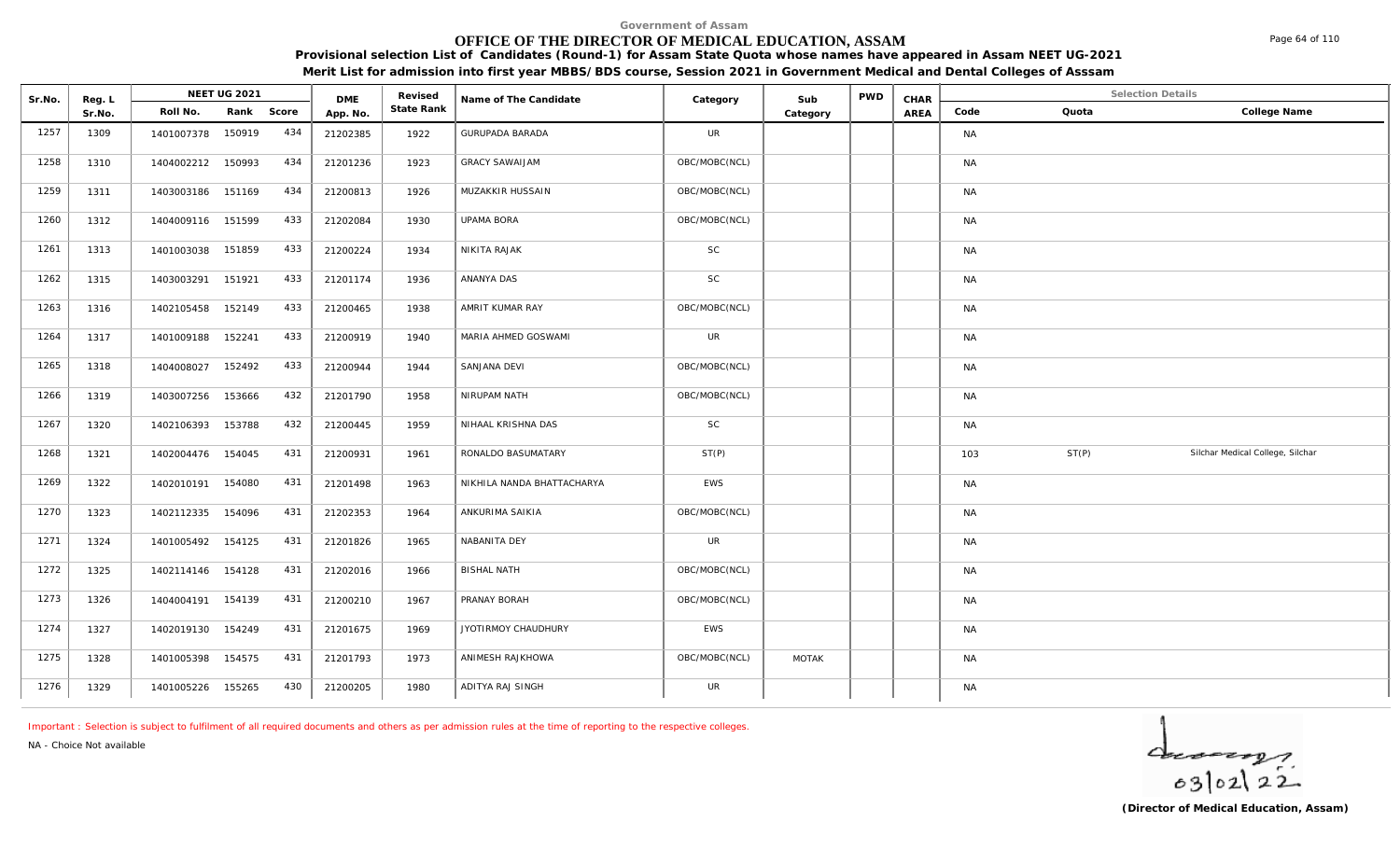## **OFFICE OF THE DIRECTOR OF MEDICAL EDUCATION, ASSAM**

**Provisional selection List of Candidates (Round-1) for Assam State Quota whose names have appeared in Assam NEET UG-2021**

**Merit List for admission into first year MBBS/BDS course, Session 2021 in Government Medical and Dental Colleges of Asssam**

| Sr.No. | Reg. L |                   | <b>NEET UG 2021</b> |       | <b>DME</b> | Revised    | Name of The Candidate      | Category      | Sub                        | <b>PWD</b> | CHAR |           | <b>Selection Details</b> |                                                  |
|--------|--------|-------------------|---------------------|-------|------------|------------|----------------------------|---------------|----------------------------|------------|------|-----------|--------------------------|--------------------------------------------------|
|        | Sr.No. | Roll No.          | Rank                | Score | App. No.   | State Rank |                            |               | Category                   |            | AREA | Code      | Quota                    | College Name                                     |
| 1277   | 1330   | 1402107266        | 155394              | 430   | 21202301   | 1984       | KASMITA SINGHA             | UR            |                            |            |      | <b>NA</b> |                          |                                                  |
| 1278   | 1331   | 1402108208        | 155412              | 430   | 21200162   | 1985       | <b>SUMAN BORO</b>          | ST(P)         |                            |            |      | 105       | ST(P)                    | Fakhruddin Ali Ahmed Medical College,<br>Barpeta |
| 1279   | 1332   | 1404001129 155572 |                     | 430   | 21201005   | 1988       | CHANDAN SAHU               | OBC/MOBC(NCL) |                            |            |      | <b>NA</b> |                          |                                                  |
| 1280   | 1333   | 1401004075        | 155982              | 430   | 21201082   | 1995       | RAKTIM ARKA PAUL           | OBC/MOBC(NCL) |                            |            |      | <b>NA</b> |                          |                                                  |
| 1281   | 1334   | 1401002312        | 156282              | 429   | 21200129   | 1998       | NABJEET MRIDUL DUTTA       | OBC/MOBC(NCL) | KOCH-RAJBO<br><b>NGSHI</b> |            |      | <b>NA</b> |                          |                                                  |
| 1282   | 1335   | 1401006308        | 156300              | 429   | 21200728   | 1999       | ANCHUMI SAIKIA             | OBC/MOBC(NCL) | KOCH-RAJBO<br><b>NGSHI</b> |            |      | <b>NA</b> |                          |                                                  |
| 1283   | 1336   | 1402014220        | 156407              | 429   | 21200536   | 2000       | RIYON BORAH                | OBC/MOBC(NCL) | CHUTIA                     |            |      | 106       | OBC/MOBC(NCL)<br>CHUTIA  | Tezpur Medical College, Tezpur                   |
| 1284   | 1337   | 1402104442        | 156909              | 429   | 21201951   | 2007       | DHRITISMITA SAIKIA         | UR            |                            |            |      | <b>NA</b> |                          |                                                  |
| 1285   | 1341   | 1401001644        | 157449              | 428   | 21201326   | 2017       | W SHRADDHA SINGHA          | OBC/MOBC(NCL) |                            |            |      | <b>NA</b> |                          |                                                  |
| 1286   | 1342   | 1402015219        | 157625              | 428   | 21201663   | 2021       | <b>BHAKTIMAN CHOWDHURY</b> | OBC/MOBC(NCL) |                            |            |      | <b>NA</b> |                          |                                                  |
| 1287   | 1344   | 1404005147        | 157748              | 428   | 21201884   | 2028       | PRINCE BORA                | OBC/MOBC(NCL) |                            |            |      | <b>NA</b> |                          |                                                  |
| 1288   | 1346   | 1402005295        | 158414              | 428   | 21200448   | 2035       | ANJALI SINGH               | OBC/MOBC(NCL) |                            |            |      | <b>NA</b> |                          |                                                  |
| 1289   | 1347   | 1404006159        | 158561              | 427   | 21200763   | 2041       | TANIYA GHOSH               | OBC/MOBC(NCL) |                            |            |      | <b>NA</b> |                          |                                                  |
| 1290   | 1348   | 1402016007        | 158662              | 427   | 21200039   | 2042       | SAMIRAN KASHYAP            | OBC/MOBC(NCL) |                            |            |      | <b>NA</b> |                          |                                                  |
| 1291   | 1349   | 1402104139        | 158943              | 427   | 21200956   | 2046       | <b>DIXIT NATH</b>          | OBC/MOBC(NCL) |                            |            |      | <b>NA</b> |                          |                                                  |
| 1292   | 1350   | 1402017017 159125 |                     | 427   | 21200029   | 2050       | KAMAL BASUMATARY           | ST(P)         |                            |            |      | 104       | ST(P)                    | Jorhat Medical College, Jorhat                   |
| 1293   | 1351   | 1401007328        | 159185              | 427   | 21200251   | 2051       | <b>DIPANKAR GOGOI</b>      | OBC/MOBC(NCL) | MOTAK                      |            |      | <b>NA</b> |                          |                                                  |
| 1294   | 1352   | 1401001224        | 159322              | 427   | 21201778   | 2054       | PRANJAL KALITA             | OBC/MOBC(NCL) |                            |            |      | <b>NA</b> |                          |                                                  |
| 1295   | 1353   | 1403006425        | 159389              | 427   | 21200061   | 2055       | ANOUSHAKA YADAV            | <b>UR</b>     |                            |            |      | <b>NA</b> |                          |                                                  |
| 1296   | 1354   | 1403003159        | 159491              | 427   | 21200079   | 2057       | ARGHA SEN SARMA            | <b>EWS</b>    |                            |            |      | <b>NA</b> |                          |                                                  |

*Important : Selection is subject to fulfilment of all required documents and others as per admission rules at the time of reporting to the respective colleges.*

*NA - Choice Not available*

 $402122$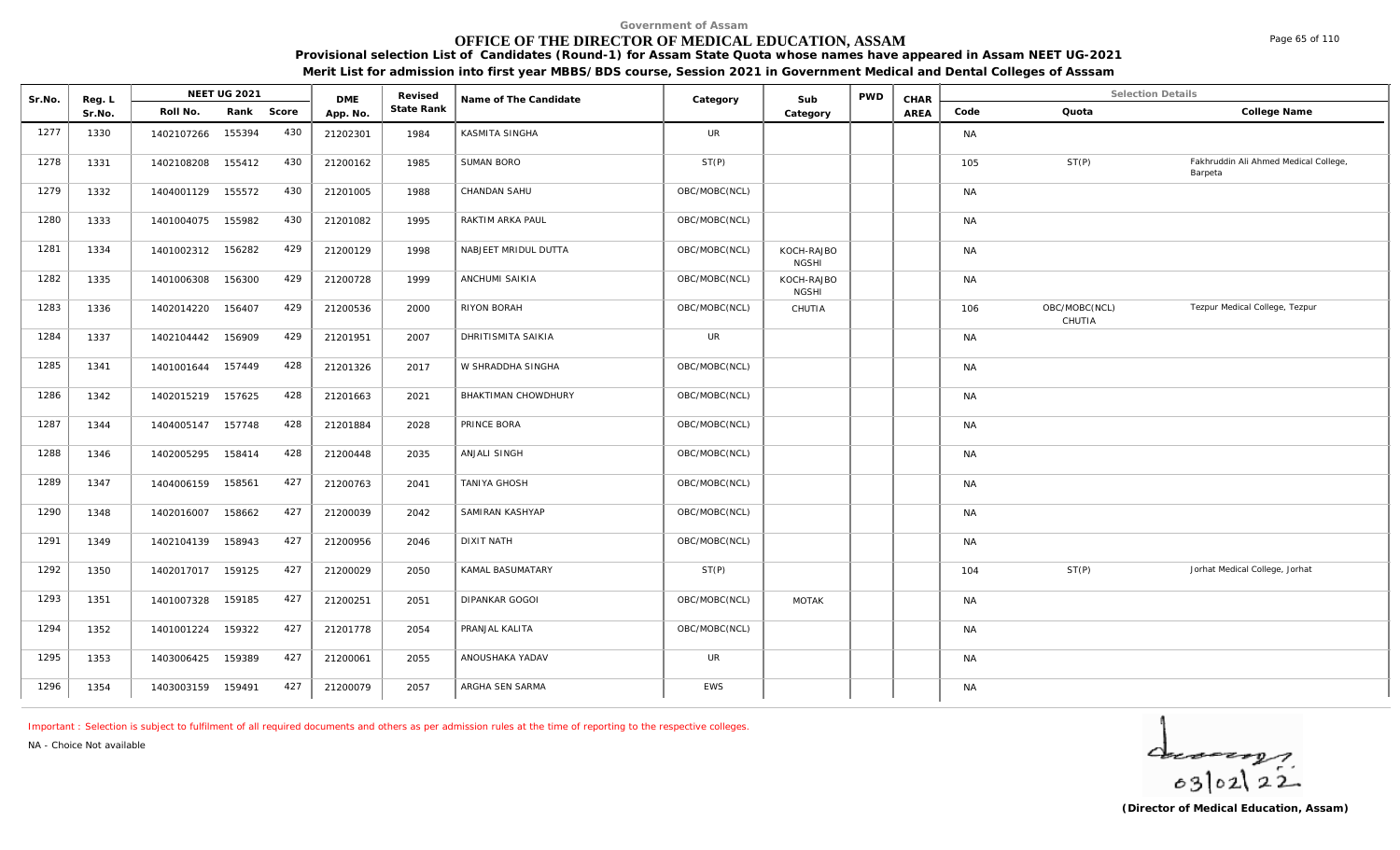## **OFFICE OF THE DIRECTOR OF MEDICAL EDUCATION, ASSAM**

**Provisional selection List of Candidates (Round-1) for Assam State Quota whose names have appeared in Assam NEET UG-2021**

**Merit List for admission into first year MBBS/BDS course, Session 2021 in Government Medical and Dental Colleges of Asssam**

| Sr.No. | Reg. L |                   | <b>NEET UG 2021</b> |       | <b>DME</b> | Revised    | Name of The Candidate        | Category      | Sub                                                   | <b>PWD</b> | CHAR |           | <b>Selection Details</b>                                        |                                   |
|--------|--------|-------------------|---------------------|-------|------------|------------|------------------------------|---------------|-------------------------------------------------------|------------|------|-----------|-----------------------------------------------------------------|-----------------------------------|
|        | Sr.No. | Roll No.          | Rank                | Score | App. No.   | State Rank |                              |               | Category                                              |            | AREA | Code      | Quota                                                           | College Name                      |
| 1297   | 1355   | 1402003081        | 159494              | 427   | 21201325   | 2058       | NITU MONI DAS                | SC            |                                                       |            |      | <b>NA</b> |                                                                 |                                   |
| 1298   | 1356   | 1402111108        | 159702              | 426   | 21201586   | 2062       | MRIDUSMITA MEDHI             | OBC/MOBC(NCL) | KOCH-RAJBO<br><b>NGSHI</b>                            |            |      | <b>NA</b> |                                                                 |                                   |
| 1299   | 1359   | 1402106067        | 159854              | 426   | 21200111   | 2068       | SOURAV BHOWMICK              | SC            |                                                       |            |      | <b>NA</b> |                                                                 |                                   |
| 1300   | 1360   | 1402115077        | 159888              | 426   | 21201286   | 2069       | KARAN BASUMATARY             | ST(P)         |                                                       |            |      | 104       | ST(P)                                                           | Jorhat Medical College, Jorhat    |
| 1301   | 1361   | 1403005289        | 160020              | 426   | 21201836   | 2074       | SATARUPA GHOSH               | OBC/MOBC(NCL) | TGL/EX-TGL(<br><b>RESIDENT</b><br>OF BARAK<br>VALLEY) |            |      | 103       | OBC/MOBC(NCL)<br>TGL/EX-TGL(RESIDENT OF<br><b>BARAK VALLEY)</b> | Silchar Medical College, Silchar  |
| 1302   | 1362   | 1402109447        | 160718              | 425   | 21201031   | 2085       | CALISTA NGULVANNEI HRANGKHOL | ST(H)         |                                                       |            |      | 102       | ST(H)                                                           | Gauhati Medical College, Guwahati |
| 1303   | 1363   | 1404003088        | 160802              | 425   | 21201259   | 2086       | HIMAKSHRI DEKA               | OBC/MOBC(NCL) | KOCH-RAJBO<br><b>NGSHI</b>                            |            |      | <b>NA</b> |                                                                 |                                   |
| 1304   | 1364   | 1404008095        | 160837              | 425   | 21200922   | 2087       | <b>JYOTI BARO</b>            | ST(P)         |                                                       |            |      | 104       | ST(P)                                                           | Jorhat Medical College, Jorhat    |
| 1305   | 1365   | 1402114350        | 161038              | 425   | 21200680   | 2088       | <b>UDAY BORO</b>             | ST(P)         |                                                       |            |      | 104       | ST(P)                                                           | Jorhat Medical College, Jorhat    |
| 1306   | 1366   | 1401001672 161203 |                     | 425   | 21201132   | 2092       | PRATIKSHA GOGOI              | OBC/MOBC(NCL) | TAI-AHOM                                              |            |      | <b>NA</b> |                                                                 |                                   |
| 1307   | 1367   | 1404007037        | 161299              | 425   | 21202167   | 2095       | BHAGYALAKHEE PHUKAN          | OBC/MOBC(NCL) | TAI-AHOM                                              |            |      | <b>NA</b> |                                                                 |                                   |
| 1308   | 1368   | 1402115282        | 161551              | 425   | 21202063   | 2098       | KISHOR GURUNG                | OBC/MOBC(NCL) |                                                       |            |      | <b>NA</b> |                                                                 |                                   |
| 1309   | 1369   | 1403001154        | 161637              | 425   | 21200231   | 2099       | PARISMITA NATH               | OBC/MOBC(NCL) | TGL/EX-TGL(<br><b>RESIDENT</b><br>OF BARAK<br>VALLEY) |            |      | 106       | OBC/MOBC(NCL)<br>TGL/EX-TGL(RESIDENT OF<br><b>BARAK VALLEY)</b> | Tezpur Medical College, Tezpur    |
| 1310   | 1370   | 1402101213 161713 |                     | 425   | 21200841   | 2100       | UJJAL BORA                   | OBC/MOBC(NCL) |                                                       |            |      | <b>NA</b> |                                                                 |                                   |
| 1311   | 1371   | 1402012097        | 162005              | 424   | 21200936   | 2106       | RIMISHA SAIKIA               | OBC/MOBC(NCL) | KOCH-RAJBO<br><b>NGSHI</b>                            |            |      | <b>NA</b> |                                                                 |                                   |
| 1312   | 1373   | 1401010054        | 162109              | 424   | 21201938   | 2109       | SMITA S THAKUR               | OBC/MOBC(NCL) |                                                       |            |      | <b>NA</b> |                                                                 |                                   |
| 1313   | 1374   | 1401005424        | 162362              | 424   | 21200964   | 2112       | CHINMOYEE CHETIA             | OBC/MOBC(NCL) | <b>MOTAK</b>                                          |            |      | <b>NA</b> |                                                                 |                                   |
| 1314   | 1375   | 1401004216        | 162724              | 424   | 21200137   | 2120       | SUBHASHISH PRASANNA          | OBC/MOBC(NCL) | CHUTIA                                                |            |      | <b>NA</b> |                                                                 |                                   |

*Important : Selection is subject to fulfilment of all required documents and others as per admission rules at the time of reporting to the respective colleges.*

*NA - Choice Not available*

 $402122$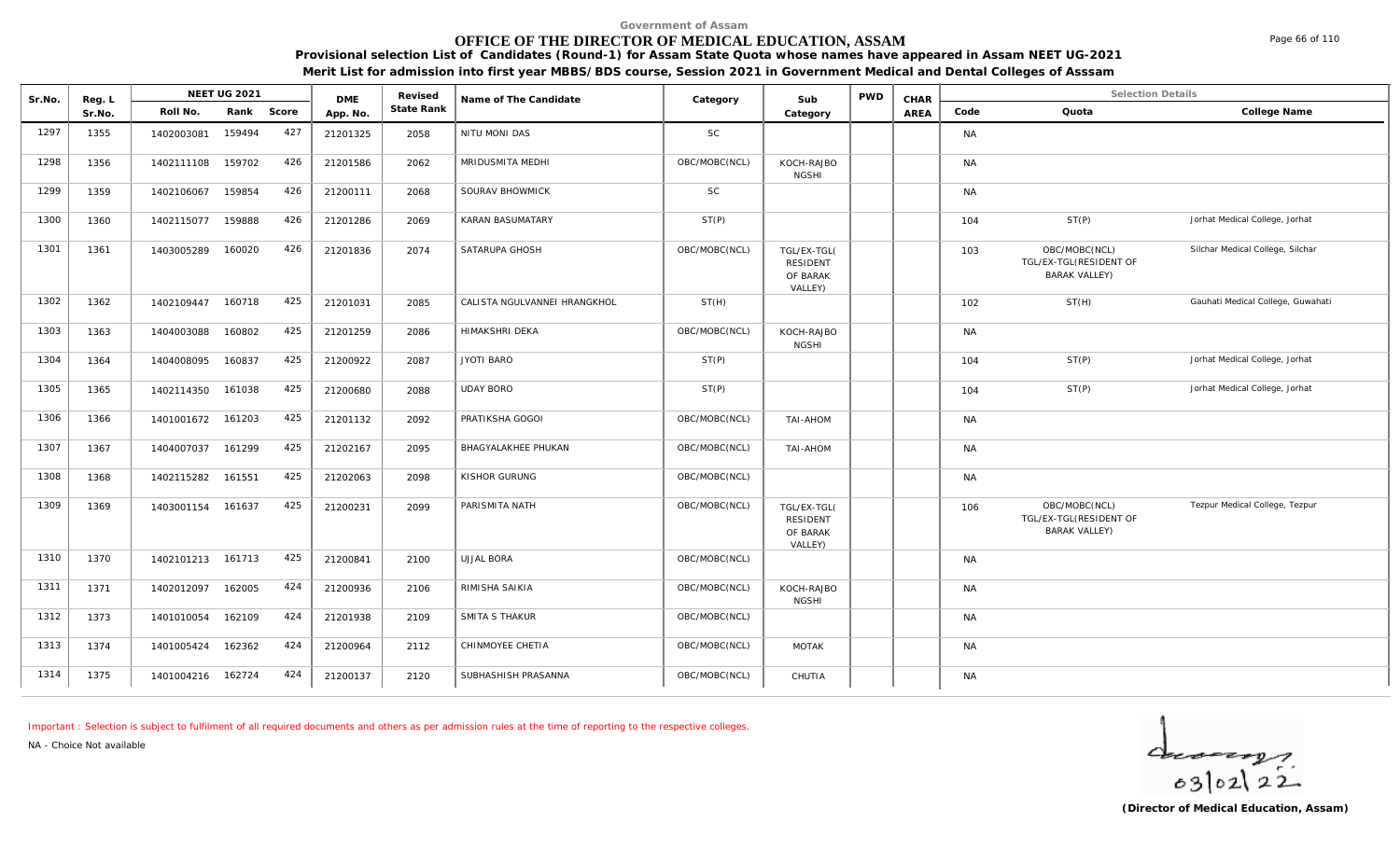## **OFFICE OF THE DIRECTOR OF MEDICAL EDUCATION, ASSAM**

**Provisional selection List of Candidates (Round-1) for Assam State Quota whose names have appeared in Assam NEET UG-2021**

**Merit List for admission into first year MBBS/BDS course, Session 2021 in Government Medical and Dental Colleges of Asssam**

| Sr.No. | Reg. L |                   | NEET UG 2021 |       | <b>DME</b> | Revised    | Name of The Candidate  | Category      | Sub                        | <b>PWD</b> | CHAR |           | <b>Selection Details</b> |                                             |
|--------|--------|-------------------|--------------|-------|------------|------------|------------------------|---------------|----------------------------|------------|------|-----------|--------------------------|---------------------------------------------|
|        | Sr.No. | Roll No.          | Rank         | Score | App. No.   | State Rank |                        |               | Category                   |            | AREA | Code      | Quota                    | College Name                                |
| 1315   | 1377   | 1401002669        | 162992       | 424   | 21200911   | 2126       | LAKHINANDAN HATIBORUAH | OBC/MOBC(NCL) | TAI-AHOM                   |            |      | <b>NA</b> |                          |                                             |
| 1316   | 1378   | 1402113142 163152 |              | 423   | 21200365   | 2127       | MASUM ALAM             | OBC/MOBC(NCL) |                            |            |      | <b>NA</b> |                          |                                             |
| 1317   | 1379   | 1401002708        | 163627       | 423   | 21202234   | 2135       | RAJOSHREE DAS          | SC            |                            |            |      | <b>NA</b> |                          |                                             |
| 1318   | 1380   | 1401006482        | 163771       | 423   | 21200687   | 2139       | PRANJAL KONWAR         | OBC/MOBC(NCL) | TAI-AHOM                   |            |      | <b>NA</b> |                          |                                             |
| 1319   | 1381   | 1402113247        | 163876       | 423   | 21200008   | 2140       | RAHUL HAZARIKA         | ST(P)         |                            |            |      | 104       | ST(P)                    | Jorhat Medical College, Jorhat              |
| 1320   | 1382   | 1401002079        | 163978       | 423   | 21201447   | 2143       | KRIPAN GUPIT           | ST(P)         |                            |            |      | 108       | ST(P)                    | Lakimpur Medical College, North<br>Lahimpur |
| 1321   | 1383   | 1401005440 164359 |              | 422   | 21200090   | 2147       | TRIDEEP JYOTI SONOWAL  | ST(P)         |                            |            |      | 104       | ST(P)                    | Jorhat Medical College, Jorhat              |
| 1322   | 1384   | 1402011317        | 164422       | 422   | 21202059   | 2148       | <b>KAPIL DAS</b>       | SC            |                            |            |      | <b>NA</b> |                          |                                             |
| 1323   | 1385   | 1404005200        | 164471       | 422   | 21201866   | 2149       | PRIYANKA KUMARI        | SC            |                            |            |      | <b>NA</b> |                          |                                             |
| 1324   | 1386   | 1401008158        | 164721       | 422   | 21200209   | 2152       | DONNA DOLEY            | ST(P)         |                            |            |      | 104       | ST(P)                    | Jorhat Medical College, Jorhat              |
| 1325   | 1387   | 1402005466        | 164875       | 422   | 21200293   | 2154       | ANANYA DAS             | <b>SC</b>     |                            |            |      | <b>NA</b> |                          |                                             |
| 1326   | 1388   | 1401004550        | 165032       | 422   | 21202292   | 2155       | DEBO PRASHAD RAI       | OBC/MOBC(NCL) |                            |            |      | <b>NA</b> |                          |                                             |
| 1327   | 1389   | 1403005198        | 165084       | 422   | 21202377   | 2156       | NOUHID KAUSHOR LASKAR  | EWS           |                            |            |      | <b>NA</b> |                          |                                             |
| 1328   | 1390   | 1403002346        | 165112       | 422   | 21201080   | 2157       | SAPTAM ACHARYA         | OBC/MOBC(NCL) |                            |            |      | <b>NA</b> |                          |                                             |
| 1329   | 1391   | 1401002112 165856 |              | 421   | 21201270   | 2159       | PLAMEE CHUTIA          | OBC/MOBC(NCL) | CHUTIA                     |            |      | 103       | OBC/MOBC(NCL)<br>CHUTIA  | Silchar Medical College, Silchar            |
| 1330   | 1392   | 1401008098        | 165962       | 421   | 21200493   | 2161       | RAKTIM RANJAN DUTTA    | OBC/MOBC(NCL) | KOCH-RAJBO<br><b>NGSHI</b> |            |      | <b>NA</b> |                          |                                             |
| 1331   | 1395   | 1404003123        | 166344       | 421   | 21200183   | 2169       | NIKITA GUPTA           | OBC/MOBC(NCL) |                            |            |      | <b>NA</b> |                          |                                             |
| 1332   | 1396   | 1402107014        | 166404       | 421   | 21200170   | 2171       | ASHISH DEBNATH         | OBC/MOBC(NCL) |                            |            |      | <b>NA</b> |                          |                                             |
| 1333   | 1397   | 1402016198        | 166774       | 420   | 21201468   | 2176       | MAARZEETA BARUA        | OBC/MOBC(NCL) |                            |            |      | <b>NA</b> |                          |                                             |
| 1334   | 1399   | 1402111102 166927 |              | 420   | 21201953   | 2178       | ANTARIKSHA DAS         | SC            |                            |            |      | <b>NA</b> |                          |                                             |

*Important : Selection is subject to fulfilment of all required documents and others as per admission rules at the time of reporting to the respective colleges.*

*NA - Choice Not available*

 $40222$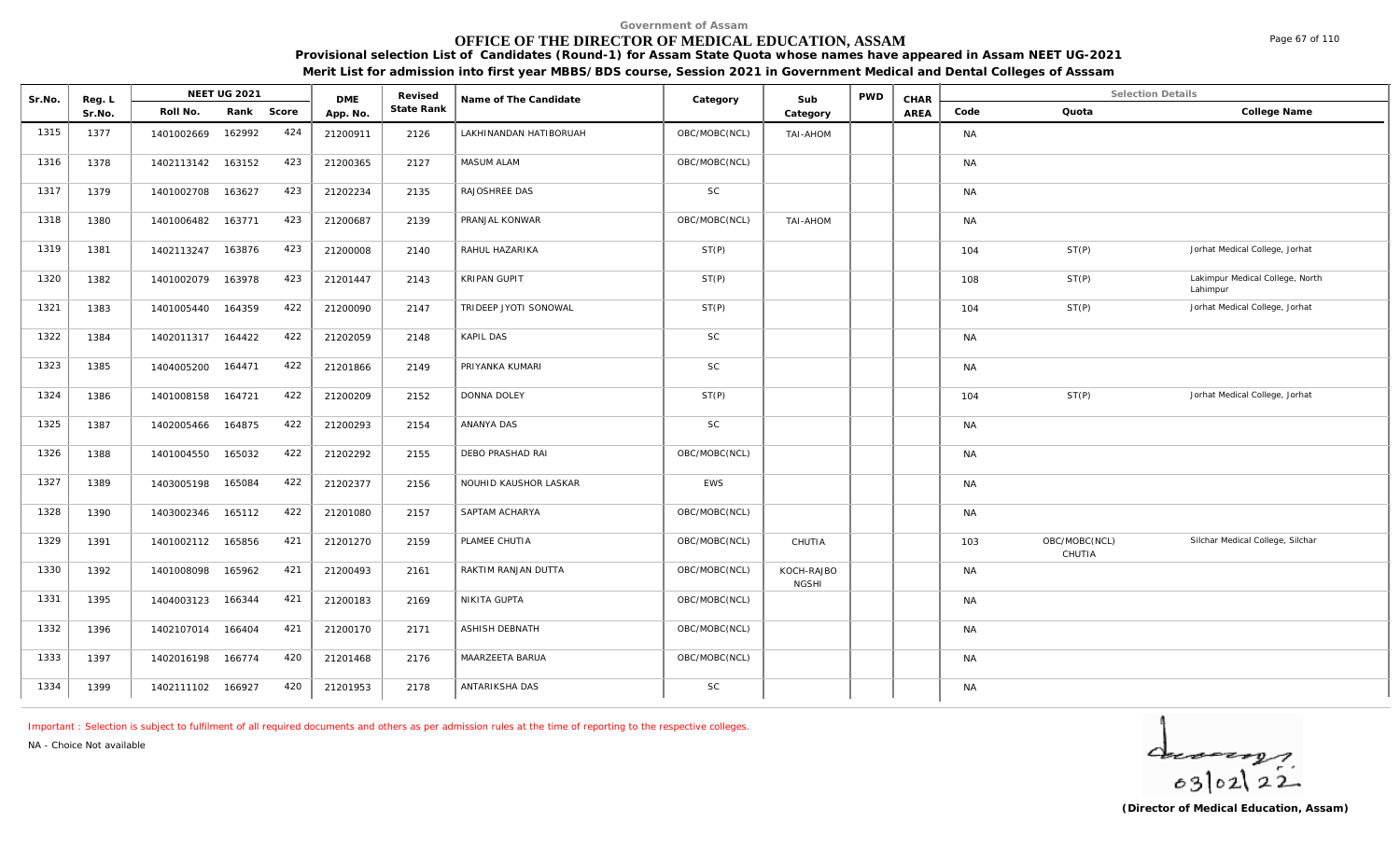## **OFFICE OF THE DIRECTOR OF MEDICAL EDUCATION, ASSAM**

**Provisional selection List of Candidates (Round-1) for Assam State Quota whose names have appeared in Assam NEET UG-2021**

**Merit List for admission into first year MBBS/BDS course, Session 2021 in Government Medical and Dental Colleges of Asssam**

| Sr.No. | Reg. L |                   | <b>NEET UG 2021</b> |       | <b>DME</b> | Revised    | Name of The Candidate     | Category      | Sub                        | <b>PWD</b> | CHAR |           | <b>Selection Details</b> |                                   |
|--------|--------|-------------------|---------------------|-------|------------|------------|---------------------------|---------------|----------------------------|------------|------|-----------|--------------------------|-----------------------------------|
|        | Sr.No. | Roll No.          | Rank                | Score | App. No.   | State Rank |                           |               | Category                   |            | AREA | Code      | Quota                    | College Name                      |
| 1335   | 1400   | 1401005456        | 167457              | 420   | 21200171   | 2185       | SWEETY MALAKAR            | <b>SC</b>     |                            |            |      | <b>NA</b> |                          |                                   |
| 1336   | 1401   | 1402011211        | 167802              | 420   | 21201699   | 2187       | RATNESH KUMAR GUPTA       | OBC/MOBC(NCL) |                            |            |      | <b>NA</b> |                          |                                   |
| 1337   | 1402   | 1402115265        | 167926              | 420   | 21202275   | 2189       | HARSHITA BARUAH           | <b>UR</b>     |                            |            |      | <b>NA</b> |                          |                                   |
| 1338   | 1404   | 1402013051        | 168385              | 419   | 21201562   | 2195       | ZENITH BARUAH             | OBC/MOBC(NCL) | KOCH-RAJBO<br><b>NGSHI</b> |            |      | <b>NA</b> |                          |                                   |
| 1339   | 1405   | 1402117204        | 169550              | 418   | 21202265   | 2212       | DIPANVITA CHOUDHURY       | SC            |                            |            |      | <b>NA</b> |                          |                                   |
| 1340   | 1406   | 1402019004 170161 |                     | 418   | 21201152   | 2219       | JAYANTA DAS               | OBC/MOBC(NCL) | KOCH-RAJBO<br><b>NGSHI</b> |            |      | <b>NA</b> |                          |                                   |
| 1341   | 1407   | 1401006477 170262 |                     | 418   | 21200609   | 2221       | KAUSTAV GYANENDRA KARDONG | ST(P)         |                            |            |      | 104       | ST(P)                    | Jorhat Medical College, Jorhat    |
| 1342   | 1408   | 1402104277 170418 |                     | 417   | 21201258   | 2225       | DEEPAK RONGPI             | ST(H)         |                            |            |      | 102       | ST(H)                    | Gauhati Medical College, Guwahati |
| 1343   | 1409   | 1401001315 170445 |                     | 417   | 21201937   | 2226       | NISHANT CHANGMAI          | OBC/MOBC(NCL) | TAI-AHOM                   |            |      | <b>NA</b> |                          |                                   |
| 1344   | 1410   | 1402003457 170722 |                     | 417   | 21201701   | 2229       | KASHMIRI KALITA           | EWS           |                            |            |      | <b>NA</b> |                          |                                   |
| 1345   | 1411   | 1404005251        | 170731              | 417   | 21202317   | 2231       | SUPROBH AHNA BORAH        | UR            |                            |            |      | <b>NA</b> |                          |                                   |
| 1346   | 1412   | 1402016262 170874 |                     | 417   | 21202392   | 2232       | UDIPTA GOGOI              | OBC/MOBC(NCL) | TAI-AHOM                   |            |      | <b>NA</b> |                          |                                   |
| 1347   | 1413   | 1402001629        | 170948              | 417   | 21201424   | 2233       | MRIDUSMITA BHATTACHARYA   | <b>UR</b>     |                            |            |      | NA        |                          |                                   |
| 1348   | 1414   | 1402103077        | 171262              | 417   | 21201160   | 2242       | ARKADEEP DEY              | OBC/MOBC(NCL) |                            |            |      | <b>NA</b> |                          |                                   |
| 1349   | 1415   | 1402002210 171295 |                     | 417   | 21200025   | 2243       | <b>RUPAM PANDIT</b>       | OBC/MOBC(NCL) |                            |            |      | <b>NA</b> |                          |                                   |
| 1350   | 1416   | 1402110043 171911 |                     | 416   | 21202116   | 2250       | PREM PANDEY               | OBC/MOBC(NCL) |                            |            |      | <b>NA</b> |                          |                                   |
| 1351   | 1417   | 1402110089 171932 |                     | 416   | 21200247   | 2251       | SARJINONG TOKBI           | ST(H)         |                            |            |      | 102       | ST(H)                    | Gauhati Medical College, Guwahati |
| 1352   | 1418   | 1404003171        | 172007              | 416   | 21200458   | 2252       | BHARGAV JYOTI DAS         | <b>SC</b>     |                            |            |      | <b>NA</b> |                          |                                   |
| 1353   | 1419   | 1402114225 172040 |                     | 416   | 21200974   | 2253       | SANJIB DAS                | OBC/MOBC(NCL) | KOCH-RAJBO<br><b>NGSHI</b> |            |      | <b>NA</b> |                          |                                   |
| 1354   | 1420   | 1401001582 172393 |                     | 416   | 21200120   | 2258       | PURVI AGARWAL             | UR            |                            |            |      | <b>NA</b> |                          |                                   |

*Important : Selection is subject to fulfilment of all required documents and others as per admission rules at the time of reporting to the respective colleges.*

*NA - Choice Not available*

 $402122$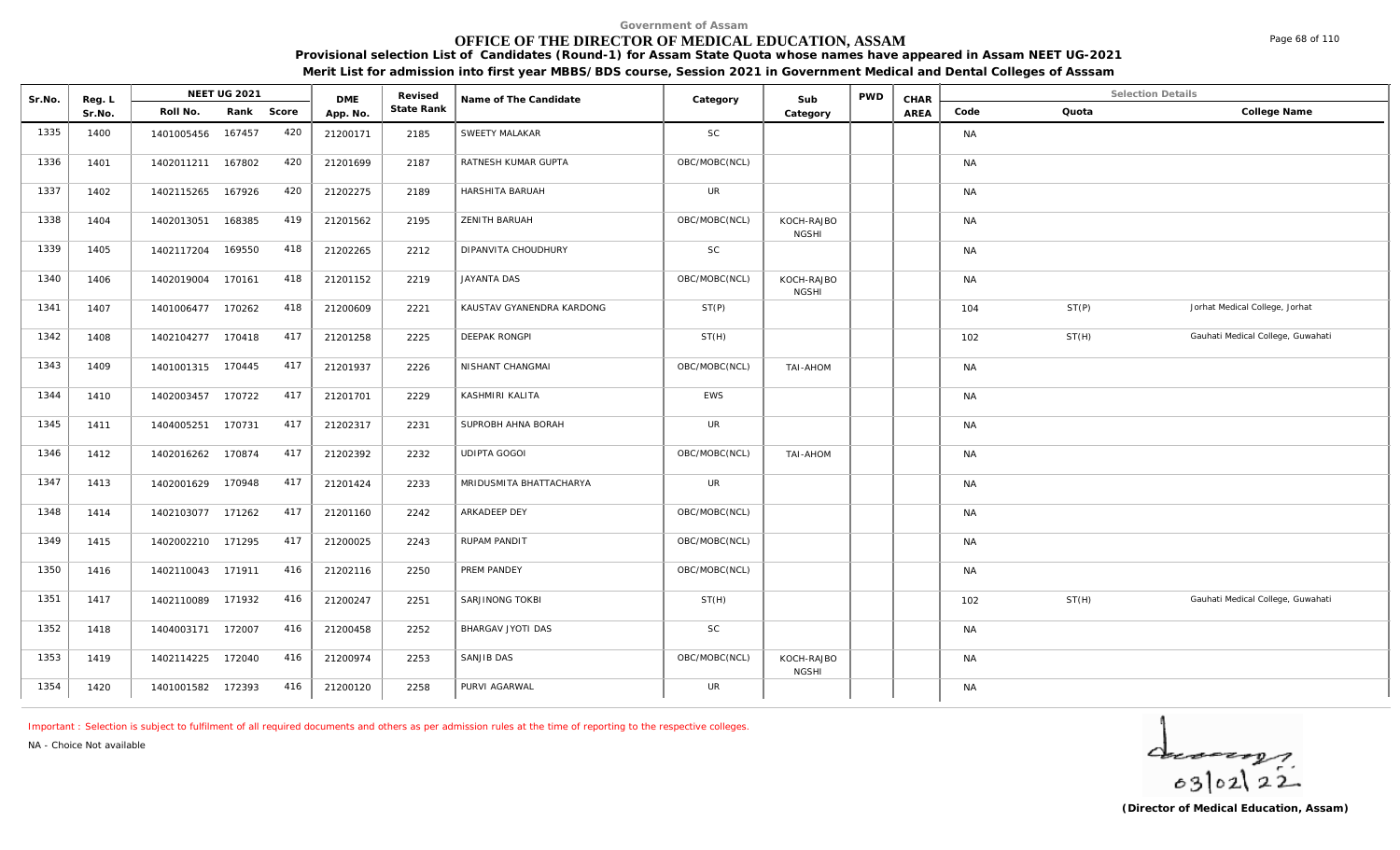## **OFFICE OF THE DIRECTOR OF MEDICAL EDUCATION, ASSAM**

**Provisional selection List of Candidates (Round-1) for Assam State Quota whose names have appeared in Assam NEET UG-2021**

| Merit List for admission into first year MBBS/BDS course, Session 2021 in Government Medical and Dental Colleges of Asssam |  |
|----------------------------------------------------------------------------------------------------------------------------|--|
|----------------------------------------------------------------------------------------------------------------------------|--|

| Sr.No. | Reg. L |                   | <b>NEET UG 2021</b> |     | <b>DME</b> | Revised    | Name of The Candidate  | Category      | Sub                                  | <b>PWD</b> | CHAR |           | <b>Selection Details</b>                                       |                                                  |
|--------|--------|-------------------|---------------------|-----|------------|------------|------------------------|---------------|--------------------------------------|------------|------|-----------|----------------------------------------------------------------|--------------------------------------------------|
|        | Sr.No. | Roll No.          | Rank Score          |     | App. No.   | State Rank |                        |               | Category                             |            | AREA | Code      | Quota                                                          | College Name                                     |
| 1355   | 1421   | 1401007179 172481 |                     | 416 | 21202105   | 2260       | PEARL PRATIM MEDHI     | <b>SC</b>     |                                      |            |      | <b>NA</b> |                                                                |                                                  |
| 1356   | 1422   | 1402106340 172674 |                     | 416 | 21200112   | 2264       | <b>GUNJAN DAS</b>      | <b>UR</b>     |                                      |            |      | <b>NA</b> |                                                                |                                                  |
| 1357   | 1423   | 1402106277 172880 |                     | 415 | 21200134   | 2268       | NIJWRA BORO            | ST(P)         |                                      |            |      | 105       | ST(P)                                                          | Fakhruddin Ali Ahmed Medical College,<br>Barpeta |
| 1358   | 1424   | 1401004190 172902 |                     | 415 | 21200546   | 2269       | SWAPNASHREE HAZARIKA   | ST(P)         |                                      |            |      | 104       | ST(P)                                                          | Jorhat Medical College, Jorhat                   |
| 1359   | 1425   | 1404007119 172977 |                     | 415 | 21200133   | 2272       | PRATIBHA VERMA         | OBC/MOBC(NCL) |                                      |            |      | <b>NA</b> |                                                                |                                                  |
| 1360   | 1427   | 1402113028 173171 |                     | 415 | 21200452   | 2277       | DERHACHAT BASUMATARY   | ST(P)         |                                      |            |      | 104       | ST(P)                                                          | Jorhat Medical College, Jorhat                   |
| 1361   | 1428   | 1402004474 173175 |                     | 415 | 21200391   | 2278       | <b>ASMITA SARMA</b>    | <b>UR</b>     |                                      |            |      | <b>NA</b> |                                                                |                                                  |
| 1362   | 1430   | 1402105463 173563 |                     | 415 | 21200276   | 2280       | <b>DIKSHITA SARMA</b>  | EWS           |                                      |            |      | <b>NA</b> |                                                                |                                                  |
| 1363   | 1431   | 1402104140 173702 |                     | 415 | 21200906   | 2283       | <b>VARUN RABHA</b>     | ST(P)         |                                      |            |      | 103       | ST(P)                                                          | Silchar Medical College, Silchar                 |
| 1364   | 1433   | 1403001438        | 174034              | 415 | 21201684   | 2291       | <b>AVIJIT GHATAK</b>   | EWS           |                                      |            |      | <b>NA</b> |                                                                |                                                  |
| 1365   | 1434   | 1401004332        | 174192              | 414 | 21200225   | 2293       | RAHUL PRADHAN          | OBC/MOBC(NCL) |                                      |            |      | <b>NA</b> |                                                                |                                                  |
| 1366   | 1435   | 1402016009        | 174266              | 414 | 21200596   | 2295       | MODI NARAH             | ST(P)         |                                      |            |      | 104       | ST(P)                                                          | Jorhat Medical College, Jorhat                   |
| 1367   | 1436   | 1403003042        | 174320              | 414 | 21200548   | 2298       | DIP SANKAR NATH        | OBC/MOBC(NCL) |                                      |            |      | <b>NA</b> |                                                                |                                                  |
| 1368   | 1437   | 1402116079 174364 |                     | 414 | 21201618   | 2299       | <b>BARASHA DAS</b>     | OBC/MOBC(NCL) | KOCH-RAJBO<br><b>NGSHI</b>           |            |      | <b>NA</b> |                                                                |                                                  |
| 1369   | 1438   | 1402013010 174590 |                     | 414 | 21202382   | 2301       | PRANJAL KUMAR ROY      | OBC/MOBC(NCL) | KOCH-RAJBO<br><b>NGSHI</b>           |            |      | <b>NA</b> |                                                                |                                                  |
| 1370   | 1439   | 1401007118 174677 |                     | 414 | 21200480   | 2303       | SANJIB NATH            | OBC/MOBC(NCL) |                                      |            |      | <b>NA</b> |                                                                |                                                  |
| 1371   | 1440   | 1404007041 174711 |                     | 414 | 21202347   | 2304       | <b>GARGILISA BORAH</b> | <b>UR</b>     |                                      |            |      | <b>NA</b> |                                                                |                                                  |
| 1372   | 1441   | 1404008107        | 174814              | 414 | 21201599   | 2306       | SNEHA KOIRI            | OBC/MOBC(NCL) | TGL/EX-TGL(<br><b>RESIDENT</b><br>OF |            |      | 102       | OBC/MOBC(NCL)<br>TGL/EX-TGL(RESIDENT OF<br>BRAHMAPUTRA VALLEY) | Gauhati Medical College, Guwahati                |
|        |        |                   |                     |     |            |            |                        |               | <b>BRAHMAPUT</b>                     |            |      |           |                                                                |                                                  |
|        |        |                   |                     |     |            |            |                        |               | RA VALLEY)                           |            |      |           |                                                                |                                                  |

*Important : Selection is subject to fulfilment of all required documents and others as per admission rules at the time of reporting to the respective colleges.*

*NA - Choice Not available*

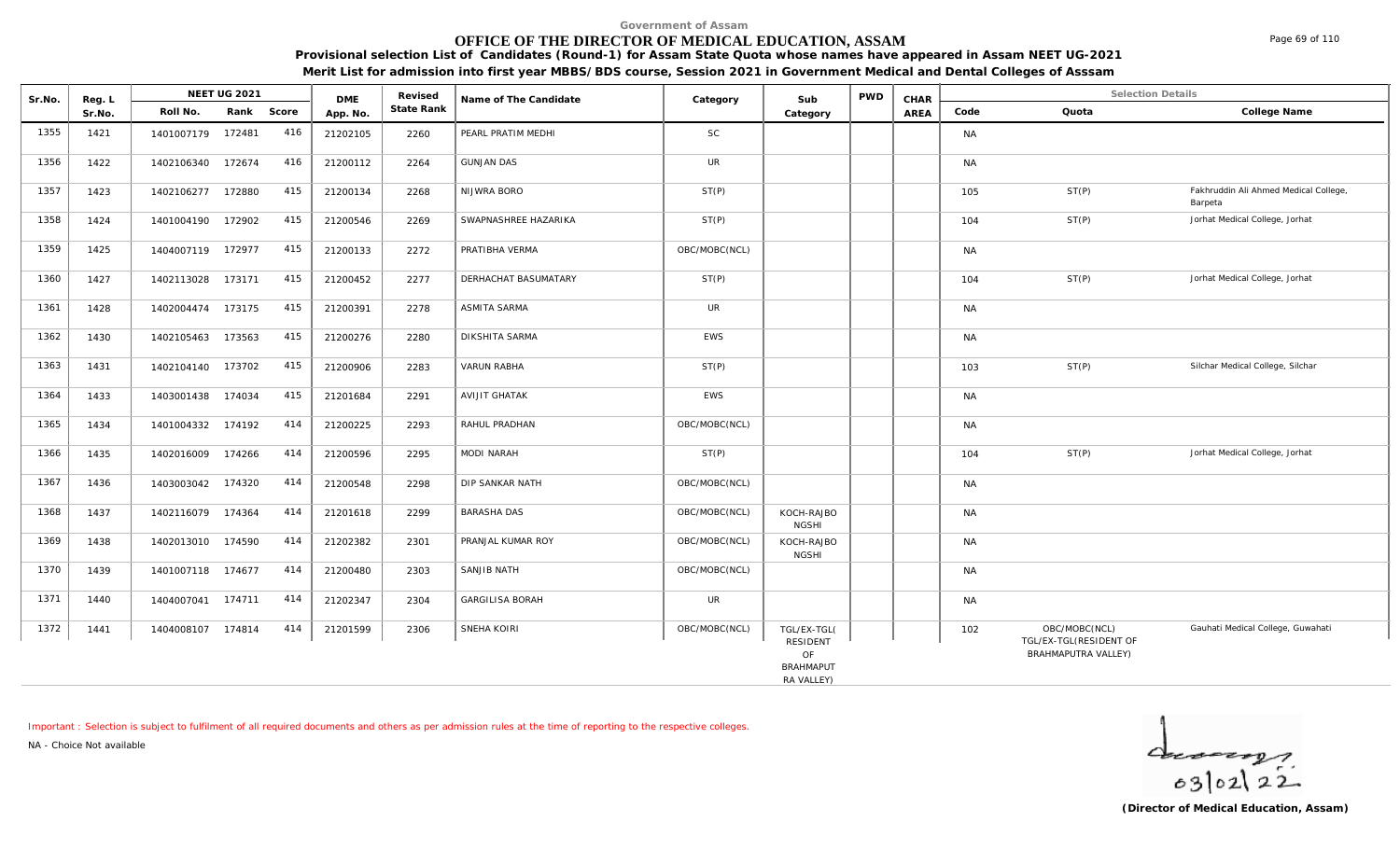## **OFFICE OF THE DIRECTOR OF MEDICAL EDUCATION, ASSAM**

**Provisional selection List of Candidates (Round-1) for Assam State Quota whose names have appeared in Assam NEET UG-2021 Merit List for admission into first year MBBS/BDS course, Session 2021 in Government Medical and Dental Colleges of Asssam**

| Sr.No. | Reg. L |                   | <b>NEET UG 2021</b> |     | <b>DME</b> | Revised    | Name of The Candidate  | Category      | Sub                        | <b>PWD</b> | CHAR |           | <b>Selection Details</b> |                                   |
|--------|--------|-------------------|---------------------|-----|------------|------------|------------------------|---------------|----------------------------|------------|------|-----------|--------------------------|-----------------------------------|
|        | Sr.No. | Roll No.          | Rank Score          |     | App. No.   | State Rank |                        |               | Category                   |            | AREA | Code      | Quota                    | College Name                      |
| 1373   | 1442   | 1401008317        | 175090              | 414 | 21201064   | 2311       | SNIGDHA DAS            | <b>SC</b>     |                            |            |      | <b>NA</b> |                          |                                   |
| 1374   | 1443   | 1404005175 175217 |                     | 414 | 21202251   | 2316       | MANJIT GHOSH           | OBC/MOBC(NCL) |                            |            |      | <b>NA</b> |                          |                                   |
| 1375   | 1444   | 1401009070        | 175483              | 413 | 21201624   | 2319       | ANJALI MILI            | ST(P)         |                            |            |      | 103       | ST(P)                    | Silchar Medical College, Silchar  |
| 1376   | 1445   | 1401010019 175688 |                     | 413 | 21201331   | 2323       | DAIZY SONOWAL          | ST(P)         |                            |            |      | 103       | ST(P)                    | Silchar Medical College, Silchar  |
| 1377   | 1446   | 1402004433        | 175809              | 413 | 21200747   | 2327       | JYENAM RABHA           | ST(P)         |                            |            |      | 106       | ST(P)                    | Tezpur Medical College, Tezpur    |
| 1378   | 1447   | 1401002506        | 175923              | 413 | 21200889   | 2329       | SABNAM ARA             | OBC/MOBC(NCL) |                            |            |      | <b>NA</b> |                          |                                   |
| 1379   | 1449   | 1402114346        | 176026              | 413 | 21202028   | 2335       | TANMAYEE BANIA         | <b>SC</b>     |                            |            |      | <b>NA</b> |                          |                                   |
| 1380   | 1450   | 1401009008        | 176217              | 413 | 21201373   | 2338       | SHILPA GUPTA           | OBC/MOBC(NCL) |                            |            |      | <b>NA</b> |                          |                                   |
| 1381   | 1451   | 1401006342 176652 |                     | 412 | 21201822   | 2344       | KRISHTINA PATIR        | ST(P)         |                            |            |      | 103       | ST(P)                    | Silchar Medical College, Silchar  |
| 1382   | 1452   | 1402006313 176711 |                     | 412 | 21200280   | 2346       | <b>SUBHAM PAUL</b>     | OBC/MOBC(NCL) |                            |            |      | <b>NA</b> |                          |                                   |
| 1383   | 1453   | 1402008095        | 176716              | 412 | 21201855   | 2347       | <b>KRISHANGEE DEKA</b> | <b>UR</b>     |                            |            |      | <b>NA</b> |                          |                                   |
| 1384   | 1455   | 1401005119 176829 |                     | 412 | 21200616   | 2349       | ASHISH KUMAR SAHU      | OBC/MOBC(NCL) |                            |            |      | <b>NA</b> |                          |                                   |
| 1385   | 1456   | 1404002147 176905 |                     | 412 | 21201428   | 2350       | <b>GAURAV DAS</b>      | <b>SC</b>     |                            |            |      | <b>NA</b> |                          |                                   |
| 1386   | 1457   | 1402009366 176957 |                     | 412 | 21201555   | 2352       | MALIN TERANGPI         | ST(H)         |                            |            |      | 102       | ST(H)                    | Gauhati Medical College, Guwahati |
| 1387   | 1458   | 1402103043        | 177144              | 412 | 21200695   | 2356       | KABERI DUTTA           | OBC/MOBC(NCL) | KOCH-RAJBO<br><b>NGSHI</b> |            |      | <b>NA</b> |                          |                                   |
| 1388   | 1459   | 1402103588        | 177584              | 412 | 21201401   | 2360       | MRIGANKA ROY           | OBC/MOBC(NCL) | KOCH-RAJBO<br><b>NGSHI</b> |            |      | <b>NA</b> |                          |                                   |
| 1389   | 1460   | 1402109310        | 178037              | 411 | 21202073   | 2367       | DIPSIKHA DAS           | OBC/MOBC(NCL) |                            |            |      | <b>NA</b> |                          |                                   |
| 1390   | 1461   | 1401006393 178191 |                     | 411 | 21201120   | 2369       | RIDHI JINDAL           | <b>UR</b>     |                            |            |      | <b>NA</b> |                          |                                   |
| 1391   | 1462   | 1403001277        | 178322              | 411 | 21201745   | 2370       | AKSHARA ROY            | <b>UR</b>     |                            |            |      | <b>NA</b> |                          |                                   |
| 1392   | 1463   | 1402002251 178430 |                     | 411 | 21202343   | 2371       | PANKAJ SAHA            | EWS           |                            |            |      | <b>NA</b> |                          |                                   |

*Important : Selection is subject to fulfilment of all required documents and others as per admission rules at the time of reporting to the respective colleges.*

*NA - Choice Not available*

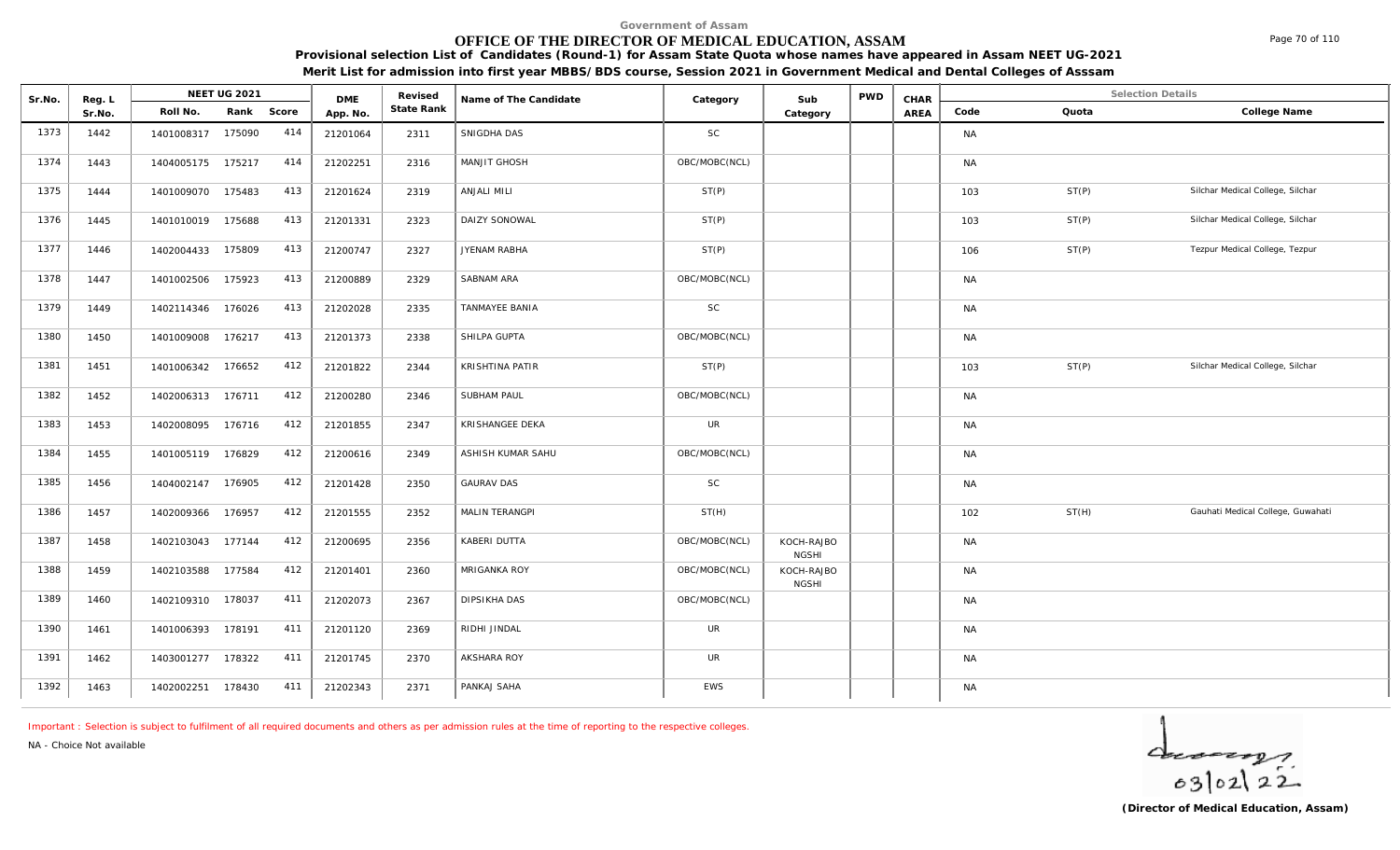## **OFFICE OF THE DIRECTOR OF MEDICAL EDUCATION, ASSAM**

**Provisional selection List of Candidates (Round-1) for Assam State Quota whose names have appeared in Assam NEET UG-2021**

**Merit List for admission into first year MBBS/BDS course, Session 2021 in Government Medical and Dental Colleges of Asssam**

| Sr.No. | Reg. L |                   | NEET UG 2021 |     | <b>DME</b> | Revised    | Name of The Candidate | Category      | Sub                                                             | <b>PWD</b> | CHAR |           | <b>Selection Details</b>                                       |                                   |
|--------|--------|-------------------|--------------|-----|------------|------------|-----------------------|---------------|-----------------------------------------------------------------|------------|------|-----------|----------------------------------------------------------------|-----------------------------------|
|        | Sr.No. | Roll No.          | Rank Score   |     | App. No.   | State Rank |                       |               | Category                                                        |            | AREA | Code      | Quota                                                          | College Name                      |
| 1393   | 1464   | 3118006321        | 178522       | 411 | 21200732   | 2372       | FIRDAUS MAZUMDAR      | <b>UR</b>     |                                                                 |            |      | <b>NA</b> |                                                                |                                   |
| 1394   | 1465   | 1402104499        | 178701       | 411 | 21202319   | 2374       | ARCHITA KASYAP        | <b>UR</b>     |                                                                 |            |      | <b>NA</b> |                                                                |                                   |
| 1395   | 1466   | 1402017015 178716 |              | 411 | 21200115   | 2376       | YUVRAJ INDOWAR        | OBC/MOBC(NCL) | TGL/EX-TGL(<br>RESIDENT<br>OF<br><b>BRAHMAPUT</b><br>RA VALLEY) |            |      | 102       | OBC/MOBC(NCL)<br>TGL/EX-TGL(RESIDENT OF<br>BRAHMAPUTRA VALLEY) | Gauhati Medical College, Guwahati |
| 1396   | 1468   | 1403003166 178859 |              | 411 | 21201521   | 2382       | SHAIK RAZMA AHMED     | OBC/MOBC(NCL) |                                                                 |            |      | <b>NA</b> |                                                                |                                   |
| 1397   | 1469   | 1402118016 179118 |              | 410 | 21202193   | 2384       | MRINMOY MALI          | SC            |                                                                 |            |      | <b>NA</b> |                                                                |                                   |
| 1398   | 1470   | 1402102550 179466 |              | 410 | 21201857   | 2387       | ROHAN KAPHLE          | OBC/MOBC(NCL) |                                                                 |            |      | <b>NA</b> |                                                                |                                   |
| 1399   | 1471   | 1402001023 179622 |              | 410 | 21201169   | 2392       | HIMAKSHI BEZBARUAH    | OBC/MOBC(NCL) |                                                                 |            |      | <b>NA</b> |                                                                |                                   |
| 1400   | 1472   | 1402121178 179949 |              | 410 | 21200194   | 2396       | JYOTIRMOY BAISHYA     | EWS           |                                                                 |            |      | <b>NA</b> |                                                                |                                   |
| 1401   | 1473   | 1403001162 180013 |              | 410 | 21201738   | 2399       | RUHIT ROY             | SC            |                                                                 |            |      | <b>NA</b> |                                                                |                                   |
| 1402   | 1474   | 1401002305        | 180209       | 410 | 21200278   | 2402       | DEBASRI DEBNATH       | OBC/MOBC(NCL) |                                                                 |            |      | <b>NA</b> |                                                                |                                   |
| 1403   | 1475   | 1402007392 180247 |              | 410 | 21201858   | 2406       | <b>BINITA ROY</b>     | SC            |                                                                 |            |      | <b>NA</b> |                                                                |                                   |
| 1404   | 1476   | 1401003116 180354 |              | 409 | 21200161   | 2408       | MADHU KUMARI          | OBC/MOBC(NCL) |                                                                 |            |      | <b>NA</b> |                                                                |                                   |
| 1405   | 1477   | 1402002517        | 180367       | 409 | 21202093   | 2409       | AKASH KAKATI          | SC            |                                                                 |            |      | <b>NA</b> |                                                                |                                   |
| 1406   | 1478   | 1402104173 180412 |              | 409 | 21200381   | 2410       | <b>TANMOY DAS</b>     | SC            |                                                                 |            |      | <b>NA</b> |                                                                |                                   |
| 1407   | 1479   | 1403003115 180528 |              | 409 | 21201499   | 2413       | KH ALISHA SINGHA      | OBC/MOBC(NCL) |                                                                 |            |      | <b>NA</b> |                                                                |                                   |
| 1408   | 1480   | 1401005525        | 180529       | 409 | 21201030   | 2414       | LAKHYAJIT BORAH       | OBC/MOBC(NCL) | CHUTIA                                                          |            |      | <b>NA</b> |                                                                |                                   |
| 1409   | 1481   | 1402004587        | 180596       | 409 | 21202220   | 2417       | DHANO RAM DAS         | SC            |                                                                 |            |      | <b>NA</b> |                                                                |                                   |
| 1410   | 1482   | 1402004411 180818 |              | 409 | 21201914   | 2424       | <b>HIMASREE DAS</b>   | SC            |                                                                 |            |      | <b>NA</b> |                                                                |                                   |

*Important : Selection is subject to fulfilment of all required documents and others as per admission rules at the time of reporting to the respective colleges.*

*NA - Choice Not available*

 $402122$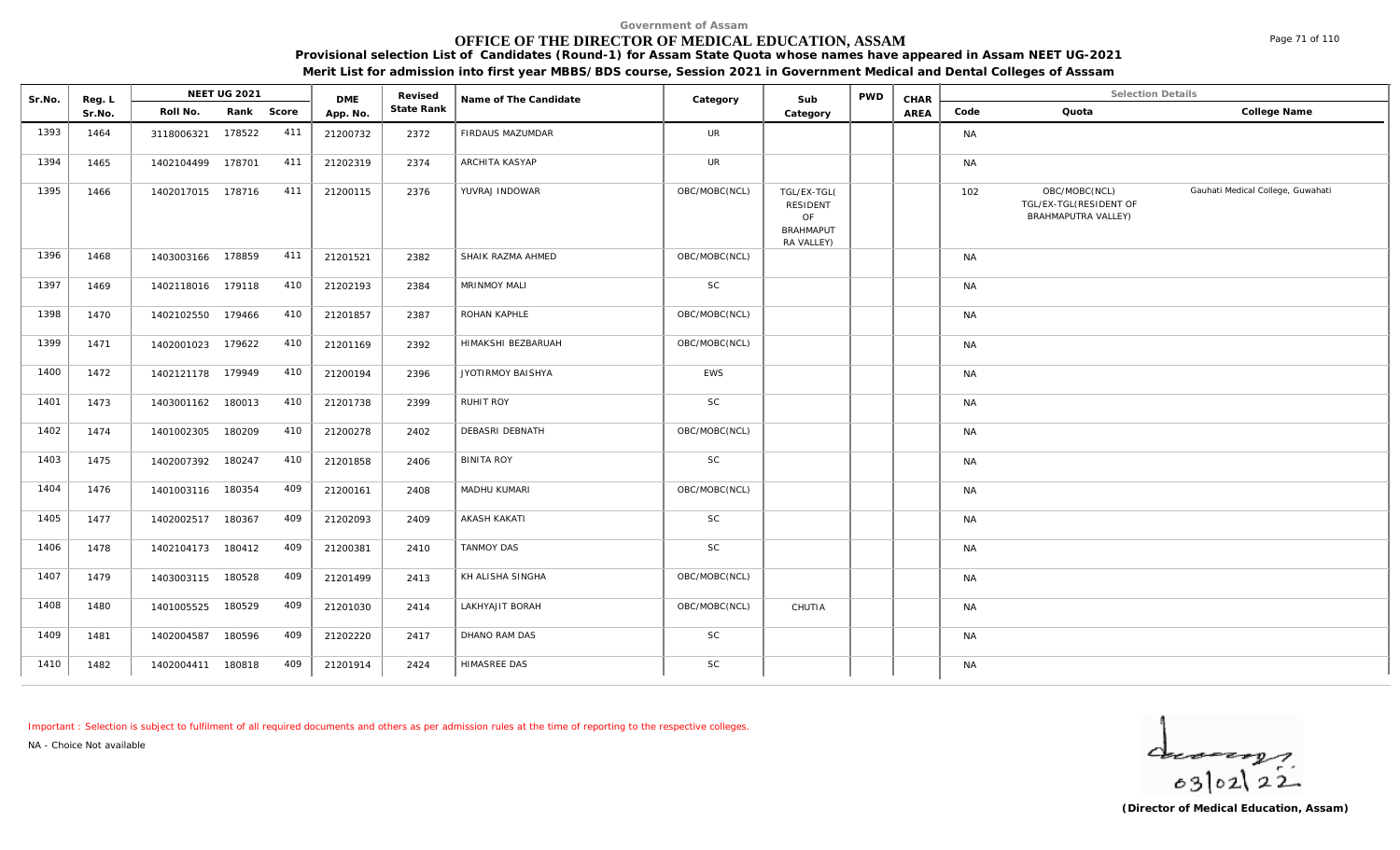## **OFFICE OF THE DIRECTOR OF MEDICAL EDUCATION, ASSAM**

**Provisional selection List of Candidates (Round-1) for Assam State Quota whose names have appeared in Assam NEET UG-2021 Merit List for admission into first year MBBS/BDS course, Session 2021 in Government Medical and Dental Colleges of Asssam**

|        |            | <b>NEET UG 2021</b> |                                       | <b>DME</b> | Revised    | Name of The Candidate    | Category      | Sub                                                             | <b>PWD</b> | CHAR |           | <b>Selection Details</b>                                       |                                   |
|--------|------------|---------------------|---------------------------------------|------------|------------|--------------------------|---------------|-----------------------------------------------------------------|------------|------|-----------|----------------------------------------------------------------|-----------------------------------|
| Sr.No. | Roll No.   | Rank                |                                       | App. No.   | State Rank |                          |               | Category                                                        |            | AREA | Code      | Quota                                                          | College Name                      |
| 1483   | 3905104077 | 180843              | 409                                   | 21201588   | 2425       | MUSKAN BANSFOR           | <b>SC</b>     |                                                                 |            |      | <b>NA</b> |                                                                |                                   |
| 1484   | 1301002197 | 181033              | 409                                   | 21201014   | 2428       | LIZA KUMBANG             | ST(P)         |                                                                 |            |      | 103       | ST(P)                                                          | Silchar Medical College, Silchar  |
| 1485   |            |                     | 409                                   | 21200016   | 2432       | KANTI MOHAN DAS          | OBC/MOBC(NCL) |                                                                 |            |      | <b>NA</b> |                                                                |                                   |
| 1486   | 1402101855 | 182240              | 408                                   | 21202236   | 2444       | MAMUN RIAH MONDAL        | OBC/MOBC(NCL) |                                                                 | <b>YES</b> |      | 102       | PH                                                             | Gauhati Medical College, Guwahati |
| 1487   | 1403001281 | 182394              | 408                                   | 21201607   | 2445       | <b>ABHISHEK DEY</b>      | OBC/MOBC(NCL) |                                                                 |            |      | <b>NA</b> |                                                                |                                   |
| 1488   | 1402101742 | 182538              | 408                                   | 21200626   | 2447       | UTTARA DEVI              | OBC/MOBC(NCL) |                                                                 |            |      | <b>NA</b> |                                                                |                                   |
| 1489   | 1402001497 | 183180              | 407                                   | 21201665   | 2457       | <b>BHUMIT BASUMATARY</b> | ST(P)         |                                                                 |            |      | 106       | ST(P)                                                          | Tezpur Medical College, Tezpur    |
| 1490   | 1402007431 | 183619              | 407                                   | 21202299   | 2465       | PARTHIV ADHIKARY         | OBC/MOBC(NCL) | KOCH-RAJBO<br><b>NGSHI</b>                                      |            |      | <b>NA</b> |                                                                |                                   |
| 1491   | 1402102153 | 183692              | 407                                   | 21201122   | 2466       | NISITA PATHAK            | UR            |                                                                 |            |      | <b>NA</b> |                                                                |                                   |
| 1492   | 1404002074 | 184092              | 406                                   | 21201473   | 2472       | PARTHA PRATIM BORA       | OBC/MOBC(NCL) | KOCH-RAJBO<br><b>NGSHI</b>                                      |            |      | <b>NA</b> |                                                                |                                   |
| 1495   | 1403002137 | 185406              | 405                                   | 21201566   | 2486       | PRITI BISWAS             | <b>SC</b>     |                                                                 |            |      | <b>NA</b> |                                                                |                                   |
| 1496   | 1402111227 | 185534              | 405                                   | 21202014   | 2488       | SANJIDA BEGUM            | <b>EWS</b>    |                                                                 |            |      | <b>NA</b> |                                                                |                                   |
| 1497   | 1401009193 | 185678              | 405                                   | 21200347   | 2489       | RIMPI CHETRY             | OBC/MOBC(NCL) |                                                                 |            |      | <b>NA</b> |                                                                |                                   |
| 1498   | 1401004127 | 185738              | 405                                   | 21200669   | 2491       | KISHORE CHINTEY          | ST(P)         |                                                                 |            |      | 106       | ST(P)                                                          | Tezpur Medical College, Tezpur    |
| 1499   | 1404005280 | 186558              | 405                                   | 21200939   | 2502       | PRINCE KUMAR NATH        | OBC/MOBC(NCL) |                                                                 |            |      | <b>NA</b> |                                                                |                                   |
| 1501   |            |                     | 404                                   | 21201949   | 2508       | HARISH KUMBANG           | ST(P)         |                                                                 |            |      | 106       | ST(P)                                                          | Tezpur Medical College, Tezpur    |
| 1502   | 1401007394 |                     | 404                                   | 21201948   | 2509       | <b>ZOYA ALI</b>          | OBC/MOBC(NCL) | TGL/EX-TGL(<br>RESIDENT<br>OF<br><b>BRAHMAPUT</b><br>RA VALLEY) |            |      | 101       | OBC/MOBC(NCL)<br>TGL/EX-TGL(RESIDENT OF<br>BRAHMAPUTRA VALLEY) | Assam Medical College, Dibrugarh  |
|        | Reg. L     | 1402115125          | 1403002276 181199<br>186884<br>186932 | Score      |            |                          |               |                                                                 |            |      |           |                                                                |                                   |

1428 | 1503 | 1402004387 186969 404 | 21200185 | 2510 | ANSUMA<code>BASUMATARY ST(P) ST(P) | | | | 106 ST(P) ST(P) Tezpur Medical College, Tezpur</code>

*Important : Selection is subject to fulfilment of all required documents and others as per admission rules at the time of reporting to the respective colleges.*

*NA - Choice Not available*

**Reg. L NEET UG 2021** 



Page 72 of 110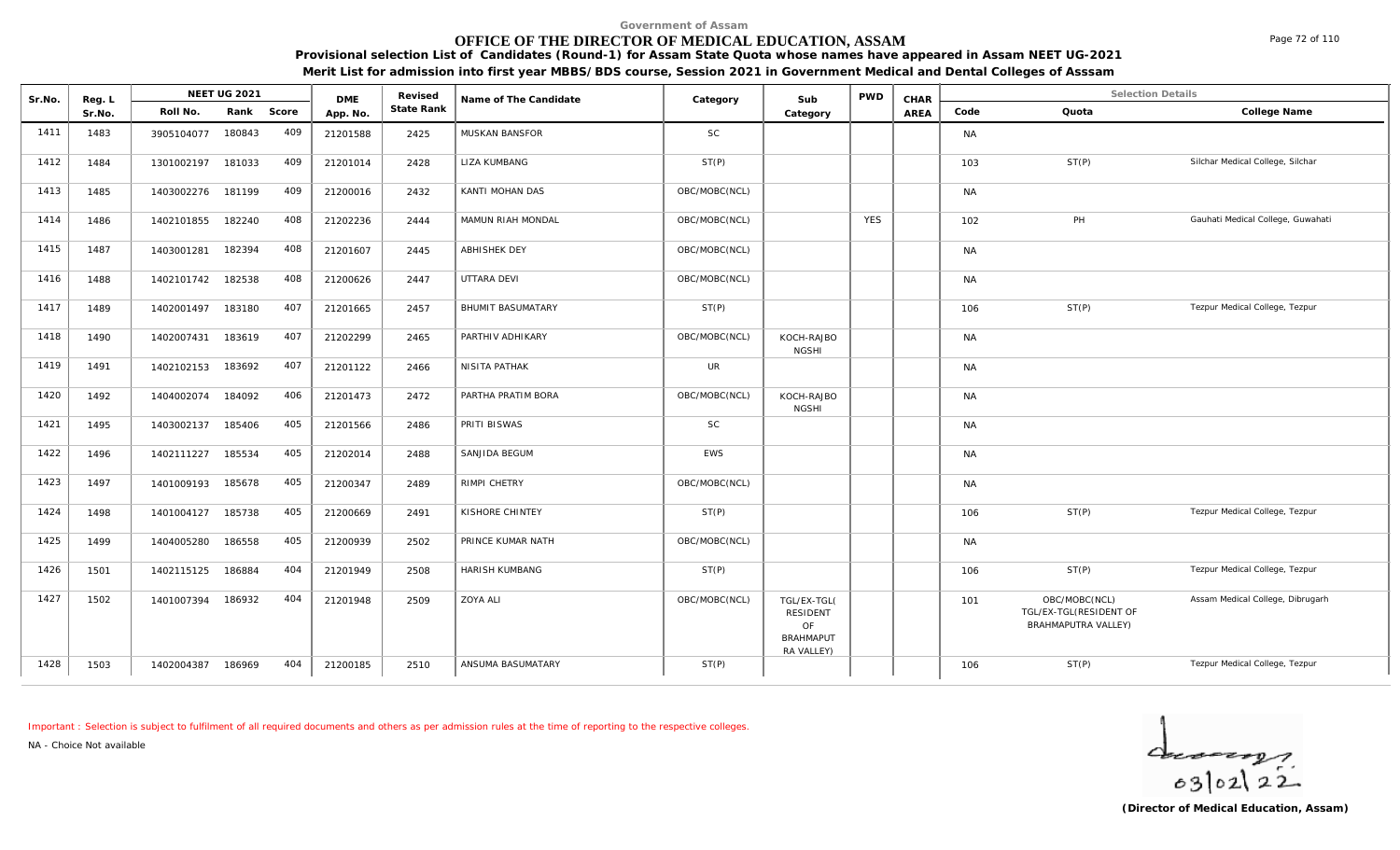### **OFFICE OF THE DIRECTOR OF MEDICAL EDUCATION, ASSAM**

**Provisional selection List of Candidates (Round-1) for Assam State Quota whose names have appeared in Assam NEET UG-2021 Merit List for admission into first year MBBS/BDS course, Session 2021 in Government Medical and Dental Colleges of Asssam**

| Sr.No. | Reg. L |                   | NEET UG 2021 |       | <b>DME</b> | Revised    | Name of The Candidate       | Category      | Sub                                                             | <b>PWD</b> | CHAR       |           | <b>Selection Details</b>                                       |                                                  |
|--------|--------|-------------------|--------------|-------|------------|------------|-----------------------------|---------------|-----------------------------------------------------------------|------------|------------|-----------|----------------------------------------------------------------|--------------------------------------------------|
|        | Sr.No. | Roll No.          | Rank         | Score | App. No.   | State Rank |                             |               | Category                                                        |            | AREA       | Code      | Quota                                                          | College Name                                     |
| 1429   | 1505   | 1402103503        | 187172       | 404   | 21201881   | 2513       | <b>FOZLUR RAHMAN SHEIKH</b> | EWS           |                                                                 |            | <b>YES</b> | <b>NA</b> |                                                                |                                                  |
| 1430   | 1506   | 1402110336        | 187182       | 404   | 21202402   | 2514       | HRISHIKESH DAS              | OBC/MOBC(NCL) | KOCH-RAJBO<br><b>NGSHI</b>                                      |            |            | <b>NA</b> |                                                                |                                                  |
| 1431   | 1507   | 1401004487        | 187363       | 404   | 21200884   | 2518       | KASHMIRI NEOG               | OBC/MOBC(NCL) | <b>MOTAK</b>                                                    |            |            | <b>NA</b> |                                                                |                                                  |
| 1432   | 1508   | 1402116035        | 187386       | 404   | 21201946   | 2519       | SUBHADEEP SEAL              | UR            |                                                                 |            |            | <b>NA</b> |                                                                |                                                  |
| 1433   | 1510   | 1401001343        | 187975       | 403   | 21200076   | 2531       | MIGAM DOLEY                 | ST(P)         |                                                                 |            |            | 106       | ST(P)                                                          | Tezpur Medical College, Tezpur                   |
| 1434   | 1511   | 1402109026        | 188015       | 403   | 21200263   | 2532       | MADHUSMITA BARO             | ST(P)         |                                                                 |            |            | 106       | ST(P)                                                          | Tezpur Medical College, Tezpur                   |
| 1435   | 1512   | 1401006009        | 188297       | 403   | 21201595   | 2537       | KAJU ROHELLA                | <b>UR</b>     |                                                                 |            |            | <b>NA</b> |                                                                |                                                  |
| 1436   | 1513   | 1402006374        | 188300       | 403   | 21200177   | 2538       | MADHUSMITA BORO             | ST(P)         |                                                                 |            |            | 106       | ST(P)                                                          | Tezpur Medical College, Tezpur                   |
| 1437   | 1514   | 1401004321        | 188680       | 403   | 21200318   | 2546       | NITISH KUMAR GOGOI          | OBC/MOBC(NCL) | TAI-AHOM                                                        |            |            | <b>NA</b> |                                                                |                                                  |
| 1438   | 1515   | 1403003151        | 188757       | 403   | 21200059   | 2550       | <b>BIBASH DAS</b>           | <b>SC</b>     |                                                                 |            |            | <b>NA</b> |                                                                |                                                  |
| 1439   | 1516   | 1402108383        | 188984       | 403   | 21201645   | 2554       | DEEPTI RABHA                | ST(P)         |                                                                 |            |            | 105       | ST(P)                                                          | Fakhruddin Ali Ahmed Medical College,<br>Barpeta |
| 1440   | 1517   | 1401002548        | 189366       | 402   | 21200705   | 2562       | PARKY DAS                   | <b>SC</b>     |                                                                 |            |            | <b>NA</b> |                                                                |                                                  |
| 1441   | 1518   | 1402004340        | 189388       | 402   | 21201291   | 2563       | JAMAN MIRJANUL HOQUE        | OBC/MOBC(NCL) | TGL/EX-TGL(<br>RESIDENT<br>OF<br><b>BRAHMAPUT</b><br>RA VALLEY) |            |            | 108       | OBC/MOBC(NCL)<br>TGL/EX-TGL(RESIDENT OF<br>BRAHMAPUTRA VALLEY) | Lakimpur Medical College, North<br>Lahimpur      |
| 1442   | 1520   | 1402008155        | 189522       | 402   | 21201303   | 2565       | PARISHMITA HAZARIKA         | OBC/MOBC(NCL) |                                                                 |            |            | <b>NA</b> |                                                                |                                                  |
| 1443   | 1521   | 1402106066        | 189617       | 402   | 21200512   | 2566       | DEEPIKA BASUMATARY          | ST(P)         |                                                                 |            |            | 106       | ST(P)                                                          | Tezpur Medical College, Tezpur                   |
| 1444   | 1522   | 1402117275        | 189878       | 402   | 21201248   | 2569       | PRAGYAN DEEP DAS            | SC            |                                                                 |            |            | <b>NA</b> |                                                                |                                                  |
| 1445   | 1523   | 1401001818 190317 |              | 402   | 21202081   | 2574       | POOJA DAS                   | SC            |                                                                 |            |            | <b>NA</b> |                                                                |                                                  |
| 1446   | 1524   | 4608109342 190762 |              | 401   | 21202198   | 2584       | RAJLAKHI SAHA               | <b>EWS</b>    |                                                                 |            |            | <b>NA</b> |                                                                |                                                  |

*Important : Selection is subject to fulfilment of all required documents and others as per admission rules at the time of reporting to the respective colleges.*

*NA - Choice Not available*



Page 73 of 110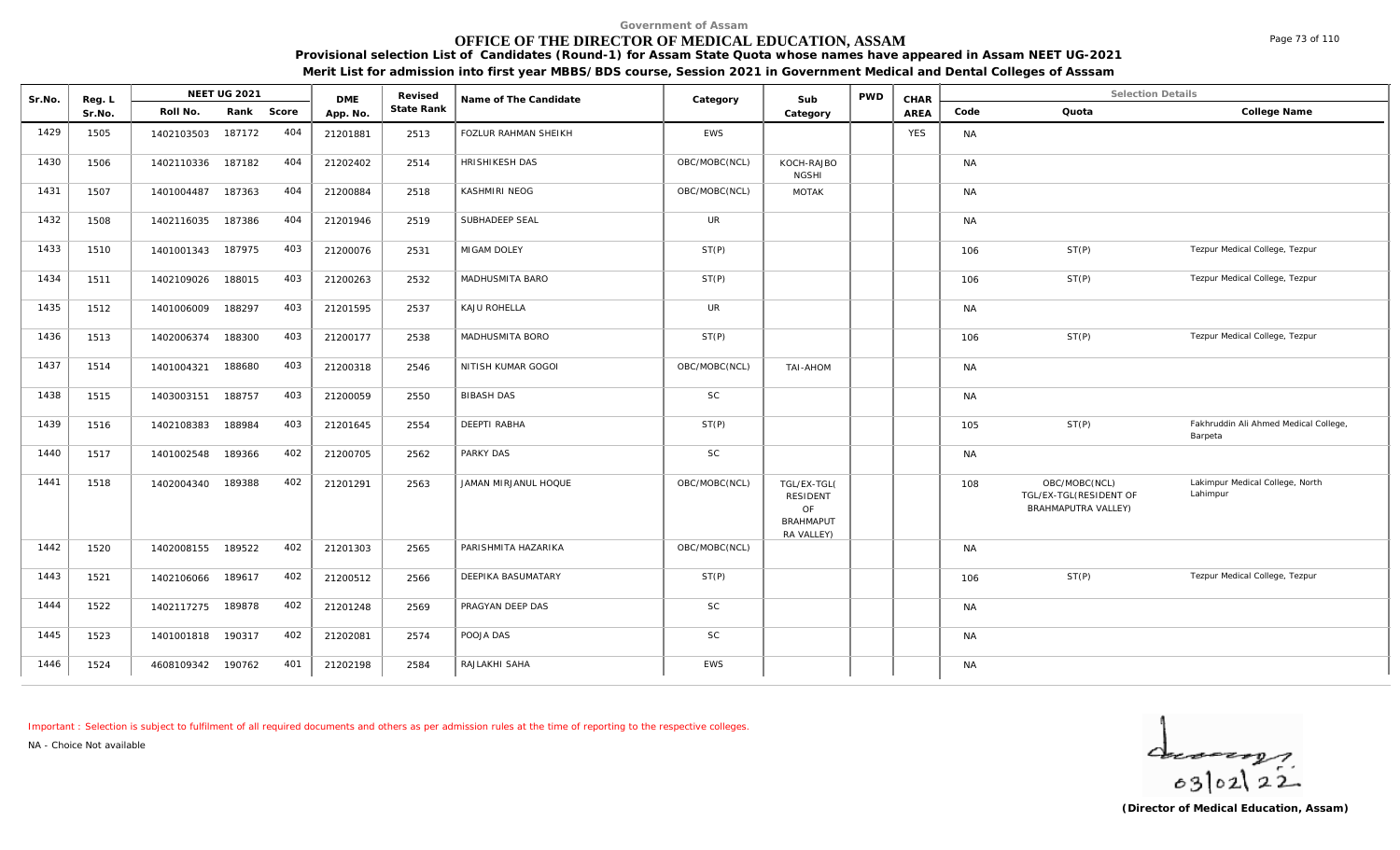### **OFFICE OF THE DIRECTOR OF MEDICAL EDUCATION, ASSAM**

**Provisional selection List of Candidates (Round-1) for Assam State Quota whose names have appeared in Assam NEET UG-2021**

**Merit List for admission into first year MBBS/BDS course, Session 2021 in Government Medical and Dental Colleges of Asssam**

| Sr.No. | Reg. L |                   | NEET UG 2021 |       | <b>DME</b> | Revised    | Name of The Candidate     | Category      | Sub                                                             | <b>PWD</b> | CHAR |           | <b>Selection Details</b>                                       |                                             |
|--------|--------|-------------------|--------------|-------|------------|------------|---------------------------|---------------|-----------------------------------------------------------------|------------|------|-----------|----------------------------------------------------------------|---------------------------------------------|
|        | Sr.No. | Roll No.          | Rank         | Score | App. No.   | State Rank |                           |               | Category                                                        |            | AREA | Code      | Quota                                                          | College Name                                |
| 1447   | 1525   | 1402109449        | 190881       | 401   | 21201121   | 2585       | RIMPEE SEAL               | OBC/MOBC(NCL) |                                                                 |            |      | <b>NA</b> |                                                                |                                             |
| 1448   | 1527   | 1403006269        | 191349       | 401   | 21200851   | 2596       | SUDIP ROY                 | SC            |                                                                 |            |      | <b>NA</b> |                                                                |                                             |
| 1449   | 1528   | 1403001115 192918 |              | 400   | 21202174   | 2617       | JAHANGIR HASAN            | OBC/MOBC(NCL) |                                                                 |            |      | <b>NA</b> |                                                                |                                             |
| 1450   | 1529   | 1402110023        | 192967       | 400   | 21200357   | 2618       | <b>GOURAV JYOTI DUTTA</b> | OBC/MOBC(NCL) | KOCH-RAJBO<br><b>NGSHI</b>                                      |            |      | <b>NA</b> |                                                                |                                             |
| 1451   | 1530   | 1403007140        | 192994       | 400   | 21202346   | 2619       | <b>KARAN DEY</b>          | <b>UR</b>     |                                                                 |            |      | <b>NA</b> |                                                                |                                             |
| 1452   | 1531   | 1402104093        | 193215       | 399   | 21201175   | 2623       | TULIRAM TERON             | ST(H)         |                                                                 |            |      | 102       | ST(H)                                                          | Gauhati Medical College, Guwahati           |
| 1453   | 1532   | 1401001556        | 193307       | 399   | 21201012   | 2624       | CHIRANJEEB CHUTIA         | OBC/MOBC(NCL) | CHUTIA                                                          |            |      | <b>NA</b> |                                                                |                                             |
| 1454   | 1533   | 1401002144        | 193401       | 399   | 21201415   | 2626       | PRIYASHREE HAZARIKA       | OBC/MOBC(NCL) | <b>MOTAK</b>                                                    |            |      | <b>NA</b> |                                                                |                                             |
| 1455   | 1534   | 1402003313        | 193562       | 399   | 21200620   | 2630       | YUGITA ALAY               | OBC/MOBC(NCL) |                                                                 |            |      | <b>NA</b> |                                                                |                                             |
| 1456   | 1535   | 1401007299        | 193686       | 399   | 21200127   | 2631       | NILANJANA DEORI           | ST(P)         |                                                                 |            |      | 108       | ST(P)                                                          | Lakimpur Medical College, North<br>Lahimpur |
| 1457   | 1537   | 1401001381        | 194006       | 399   | 21202226   | 2637       | BHAKTI VEDANTA BARUAH     | OBC/MOBC(NCL) |                                                                 |            |      | <b>NA</b> |                                                                |                                             |
| 1458   | 1538   | 1402010180        | 194247       | 399   | 21200529   | 2639       | BIKRAM DEBNATH            | OBC/MOBC(NCL) |                                                                 |            |      | <b>NA</b> |                                                                |                                             |
| 1459   | 1540   | 1402109239        | 194395       | 398   | 21202293   | 2644       | <b>BIJAY DAS</b>          | <b>SC</b>     |                                                                 |            |      | <b>NA</b> |                                                                |                                             |
| 1460   | 1541   | 1401007144        | 195397       | 398   | 21200981   | 2654       | HRITICK SHYAM SAIKIA      | ST(P)         |                                                                 |            |      | 108       | ST(P)                                                          | Lakimpur Medical College, North<br>Lahimpur |
| 1461   | 1542   | 1401009111        | 195688       | 397   | 21202223   | 2661       | LUBNA CHAJADI             | OBC/MOBC(NCL) | TGL/EX-TGL(<br>RESIDENT<br>OF<br><b>BRAHMAPUT</b><br>RA VALLEY) |            |      | 101       | OBC/MOBC(NCL)<br>TGL/EX-TGL(RESIDENT OF<br>BRAHMAPUTRA VALLEY) | Assam Medical College, Dibrugarh            |
| 1462   | 1543   | 1401001331        | 195703       | 397   | 21201413   | 2662       | ANTARIKHYA BORUAH         | ST(P)         |                                                                 |            |      | 103       | ST(P)                                                          | Silchar Medical College, Silchar            |
| 1463   | 1544   | 1402108047        | 195743       | 397   | 21200896   | 2663       | KANGKANA NATH             | OBC/MOBC(NCL) |                                                                 |            |      | <b>NA</b> |                                                                |                                             |
| 1464   | 1545   | 1402110347        | 195787       | 397   | 21201920   | 2664       | SHARMILA SINHA            | OBC/MOBC(NCL) |                                                                 |            |      | <b>NA</b> |                                                                |                                             |

*Important : Selection is subject to fulfilment of all required documents and others as per admission rules at the time of reporting to the respective colleges.*

*NA - Choice Not available*

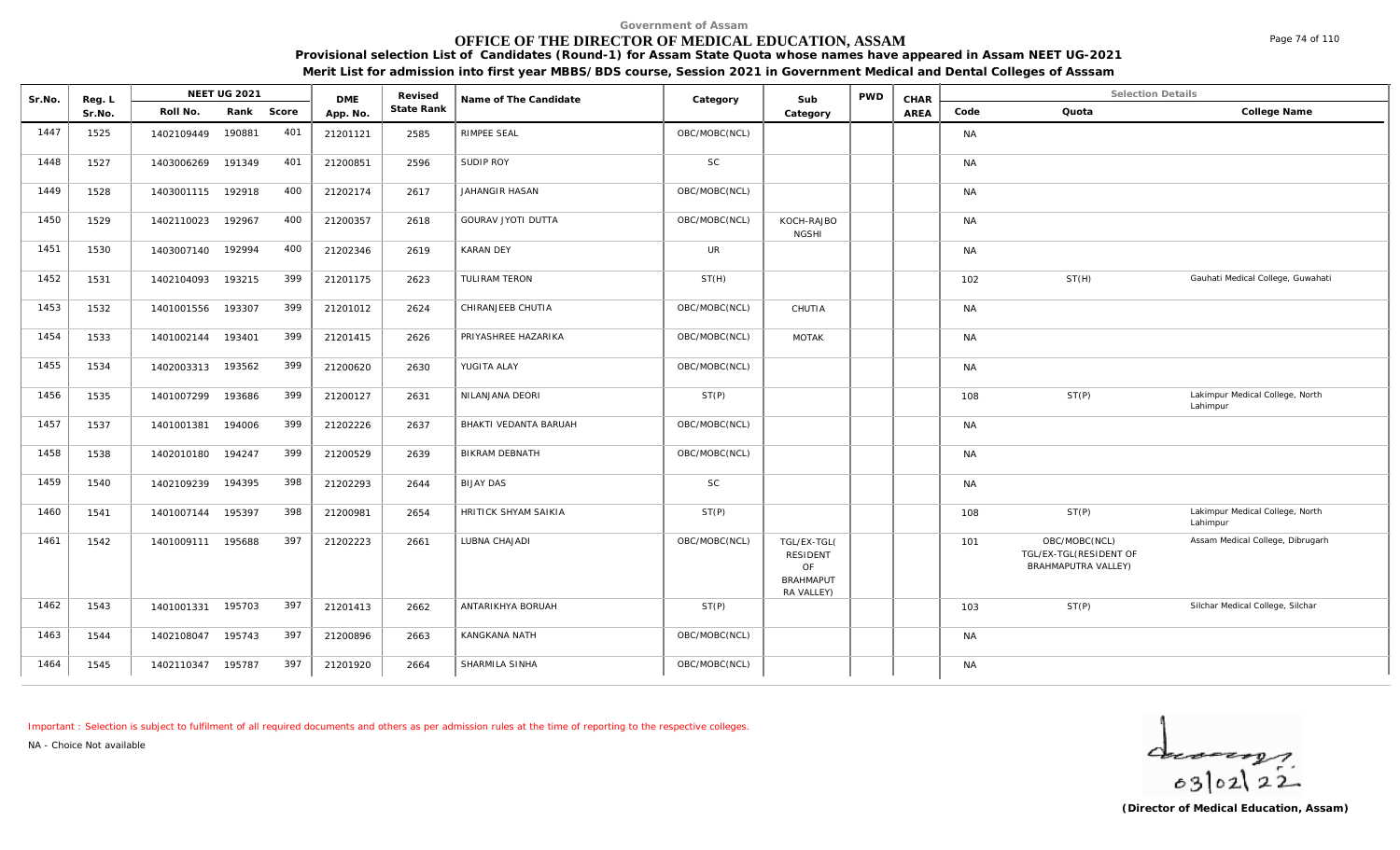### **OFFICE OF THE DIRECTOR OF MEDICAL EDUCATION, ASSAM**

**Provisional selection List of Candidates (Round-1) for Assam State Quota whose names have appeared in Assam NEET UG-2021**

**Merit List for admission into first year MBBS/BDS course, Session 2021 in Government Medical and Dental Colleges of Asssam**

| Sr.No. | Reg. L |                   | NEET UG 2021 |       | <b>DME</b> | Revised    | Name of The Candidate   | Category      | Sub                                                                    | <b>PWD</b> | CHAR       |           | <b>Selection Details</b>                                              |                                             |
|--------|--------|-------------------|--------------|-------|------------|------------|-------------------------|---------------|------------------------------------------------------------------------|------------|------------|-----------|-----------------------------------------------------------------------|---------------------------------------------|
|        | Sr.No. | Roll No.          | Rank         | Score | App. No    | State Rank |                         |               | Category                                                               |            | AREA       | Code      | Quota                                                                 | College Name                                |
| 1465   | 1546   | 1402101084        | 195812       | 397   | 21201704   | 2665       | PRATYASHEE DAS          | OBC/MOBC(NCL) | KOCH-RAJBO<br><b>NGSHI</b>                                             |            |            | <b>NA</b> |                                                                       |                                             |
| 1466   | 1548   | 3905110175        | 196445       | 397   | 21201052   | 2674       | ANKITA BURAGOHAIN       | OBC/MOBC(NCL) | TAI-AHOM                                                               |            |            | <b>NA</b> |                                                                       |                                             |
| 1467   | 1552   | 1401001859        | 198371       | 395   | 21200532   | 2710       | KANGKANA SAIKIA         | OBC/MOBC(NCL) | CHUTIA                                                                 |            |            | <b>NA</b> |                                                                       |                                             |
| 1468   | 1553   | 1402004222        | 199391       | 395   | 21200738   | 2726       | SAGARIKA BORO           | ST(P)         |                                                                        |            |            | 103       | ST(P)                                                                 | Silchar Medical College, Silchar            |
| 1469   | 1555   | 1401005250        | 199753       | 394   | 21201539   | 2733       | SAYANTA TAYE            | ST(P)         |                                                                        |            |            | 108       | ST(P)                                                                 | Lakimpur Medical College, North<br>Lahimpur |
| 1470   | 1556   | 1403002315        | 199950       | 394   | 21202287   | 2735       | H KAMALJIT SINGHA       | OBC/MOBC(NCL) | TGL/EX-TGL(<br><b>RESIDENT</b><br>OF BARAK<br>VALLEY)                  |            | <b>YES</b> | 108       | OBC/MOBC(NCL)<br>TGL/EX-TGL(RESIDENT OF<br><b>BARAK VALLEY)</b>       | Lakimpur Medical College, North<br>Lahimpur |
| 1471   | 1557   | 1402006082        | 200053       | 394   | 21201747   | 2738       | <b>HEMASHREE BARMAN</b> | OBC/MOBC(NCL) | TGL/EX-TGL(<br>RESIDENT<br>OF<br><b>BRAHMAPUT</b><br>RA VALLEY)        |            |            | 107       | OBC/MOBC(NCL)<br>TGL/EX-TGL(RESIDENT OF<br><b>BRAHMAPUTRA VALLEY)</b> | Diphu Medical College, Diphu                |
| 1472   | 1558   | 1401001026 200178 |              | 394   | 21201443   | 2741       | <b>BRAJIL DOLEY</b>     | ST(P)         |                                                                        |            |            | 108       | ST(P)                                                                 | Lakimpur Medical College, North<br>Lahimpur |
| 1473   | 1560   | 1402109032        | 200998       | 393   | 21202232   | 2750       | ANGKITA MANDAL          | OBC/MOBC(NCL) | KOCH-RAJBO<br><b>NGSHI</b>                                             |            |            | <b>NA</b> |                                                                       |                                             |
| 1474   | 1561   | 1402010144        | 201199       | 393   | 21200226   | 2756       | PRIYANKA DEVI           | OBC/MOBC(NCL) |                                                                        |            |            | <b>NA</b> |                                                                       |                                             |
| 1475   | 1562   | 1402003269        | 201205       | 393   | 21201862   | 2757       | URBASHI KEMPRAI         | ST(P)         |                                                                        |            |            | 103       | ST(P)                                                                 | Silchar Medical College, Silchar            |
| 1476   | 1563   | 1402109125        | 201263       | 393   | 21201378   | 2758       | RADHA DEKA              | OBC/MOBC(NCL) | CHUTIA                                                                 |            |            | <b>NA</b> |                                                                       |                                             |
| 1477   | 1564   | 1402115180        | 201431       | 393   | 21201925   | 2761       | ANNASHA CHAKRABORTY     | EWS           |                                                                        |            |            | <b>NA</b> |                                                                       |                                             |
| 1478   | 1565   | 1402106252 201756 |              | 393   | 21200050   | 2765       | ROHAN MURMU             | OBC/MOBC(NCL) | TGL/EX-TGL(<br><b>RESIDENT</b><br>OF<br><b>BRAHMAPUT</b><br>RA VALLEY) |            |            | 101       | OBC/MOBC(NCL)<br>TGL/EX-TGL(RESIDENT OF<br>BRAHMAPUTRA VALLEY)        | Assam Medical College, Dibrugarh            |
| 1479   | 1566   | 1402112149 201975 |              | 393   | 21201358   | 2768       | RISHIKA DEB             | OBC/MOBC(NCL) |                                                                        |            |            | <b>NA</b> |                                                                       |                                             |
| 1480   | 1567   | 1402103289        | 202477       | 392   | 21201217   | 2775       | <b>MONIKA DEVI</b>      | OBC/MOBC(NCL) |                                                                        |            |            | <b>NA</b> |                                                                       |                                             |

*Important : Selection is subject to fulfilment of all required documents and others as per admission rules at the time of reporting to the respective colleges.*

*NA - Choice Not available*

 $40222$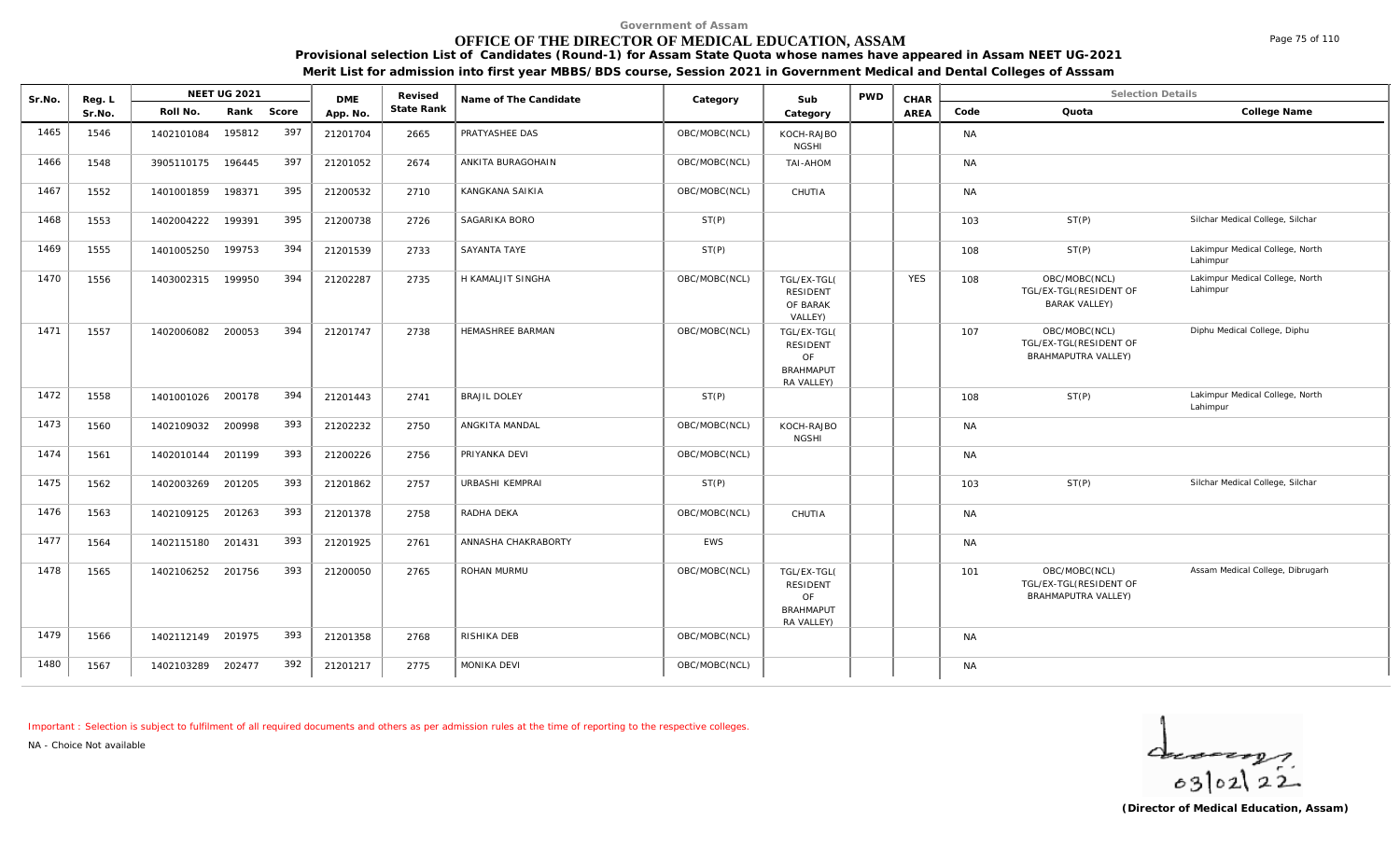### **OFFICE OF THE DIRECTOR OF MEDICAL EDUCATION, ASSAM**

**Provisional selection List of Candidates (Round-1) for Assam State Quota whose names have appeared in Assam NEET UG-2021**

**Merit List for admission into first year MBBS/BDS course, Session 2021 in Government Medical and Dental Colleges of Asssam**

| Sr.No. | Reg. L |            | <b>NEET UG 2021</b> |       | <b>DME</b> | Revised    | Name of The Candidate  | Category      | Sub                                                             | <b>PWD</b> | CHAR |           | <b>Selection Details</b>                                        |                                                  |
|--------|--------|------------|---------------------|-------|------------|------------|------------------------|---------------|-----------------------------------------------------------------|------------|------|-----------|-----------------------------------------------------------------|--------------------------------------------------|
|        | Sr.No. | Roll No.   | Rank                | Score | App. No.   | State Rank |                        |               | Category                                                        |            | AREA | Code      | Quota                                                           | College Name                                     |
| 1481   | 1568   | 1402106050 | 202527              | 392   | 21200126   | 2776       | ANKITA BORO            | ST(P)         |                                                                 |            |      | 108       | ST(P)                                                           | Lakimpur Medical College, North<br>Lahimpur      |
| 1482   | 1569   | 1402017299 | 202648              | 392   | 21200865   | 2777       | RAHUL HALOI            | <b>SC</b>     |                                                                 |            |      | <b>NA</b> |                                                                 |                                                  |
| 1483   | 1570   | 1403002247 | 202666              | 392   | 21201824   | 2778       | <b>KIRAN NUNIA</b>     | OBC/MOBC(NCL) | TGL/EX-TGL(<br><b>RESIDENT</b><br>OF BARAK<br>VALLEY)           |            |      | 105       | OBC/MOBC(NCL)<br>TGL/EX-TGL(RESIDENT OF<br><b>BARAK VALLEY)</b> | Fakhruddin Ali Ahmed Medical College,<br>Barpeta |
| 1484   | 1571   | 1402016275 | 202808              | 392   | 21202025   | 2781       | MADHULIKA NATH         | OBC/MOBC(NCL) |                                                                 |            |      | <b>NA</b> |                                                                 |                                                  |
| 1485   | 1572   | 1402016203 | 203013              | 392   | 21201142   | 2783       | ALEX LRP NARZARY       | ST(P)         |                                                                 |            |      | 103       | ST(P)                                                           | Silchar Medical College, Silchar                 |
| 1486   | 1573   | 1402116301 | 203480              | 392   | 21201356   | 2788       | <b>DIPANKAR BRAHMA</b> | ST(P)         |                                                                 |            |      | 105       | ST(P)                                                           | Fakhruddin Ali Ahmed Medical College,<br>Barpeta |
| 1487   | 1574   | 1404001019 | 203713              | 391   | 21200862   | 2790       | ANAMIKA GHOSH          | OBC/MOBC(NCL) |                                                                 |            |      | <b>NA</b> |                                                                 |                                                  |
| 1488   | 1575   | 1402115329 | 203757              | 391   | 21201454   | 2791       | NABANITA KASHYAP       | <b>SC</b>     |                                                                 |            |      | <b>NA</b> |                                                                 |                                                  |
| 1489   | 1576   | 1402106394 | 203793              | 391   | 21200507   | 2792       | KHARGESWAR RABHA       | ST(P)         |                                                                 |            |      | 108       | ST(P)                                                           | Lakimpur Medical College, North<br>Lahimpur      |
| 1490   | 1578   | 1402118245 | 204433              | 391   | 21200633   | 2810       | KANGKANA DAS           | OBC/MOBC(NCL) | KOCH-RAJBO<br><b>NGSHI</b>                                      |            |      | <b>NA</b> |                                                                 |                                                  |
| 1491   | 1579   | 1403005082 | 205277              | 390   | 21202294   | 2823       | RAVI SHANKAR SINGHA    | OBC/MOBC(NCL) |                                                                 |            |      | <b>NA</b> |                                                                 |                                                  |
| 1492   | 1580   | 1402108152 | 205416              | 390   | 21200015   | 2826       | SOURABH DAS            | OBC/MOBC(NCL) | KOCH-RAJBO<br><b>NGSHI</b>                                      |            |      | <b>NA</b> |                                                                 |                                                  |
| 1493   | 1582   | 1402103203 | 206497              | 389   | 21200304   | 2851       | <b>GITUMANI UZIR</b>   | ST(P)         |                                                                 |            |      | 105       | ST(P)                                                           | Fakhruddin Ali Ahmed Medical College,<br>Barpeta |
| 1494   | 1583   | 1401002272 | 206833              | 389   | 21201958   | 2855       | LAIBA ALI              | OBC/MOBC(NCL) | TGL/EX-TGL(<br>RESIDENT<br>OF<br><b>BRAHMAPUT</b><br>RA VALLEY) |            |      | 104       | OBC/MOBC(NCL)<br>TGL/EX-TGL(RESIDENT OF<br>BRAHMAPUTRA VALLEY)  | Jorhat Medical College, Jorhat                   |
| 1495   | 1584   | 1402103457 | 207367              | 389   | 21201818   | 2862       | <b>IFTIKAR RAHMAN</b>  | <b>EWS</b>    |                                                                 |            |      | <b>NA</b> |                                                                 |                                                  |
| 1496   | 1585   | 1402014241 | 207565              | 388   | 21200344   | 2863       | PRIMROSE DAS           | <b>SC</b>     |                                                                 |            |      | <b>NA</b> |                                                                 |                                                  |
| 1497   | 1586   | 1402106241 | 207887              | 388   | 21202389   | 2870       | AMANULLA KHAN          | OBC/MOBC(NCL) |                                                                 |            |      | <b>NA</b> |                                                                 |                                                  |
| 1498   | 1588   | 1402019076 | 208837              | 387   | 21200038   | 2885       | DULEN PEGU             | ST(P)         |                                                                 |            |      | 108       | ST(P)                                                           | Lakimpur Medical College, North<br>Lahimpur      |

*Important : Selection is subject to fulfilment of all required documents and others as per admission rules at the time of reporting to the respective colleges.*

*NA - Choice Not available*

 $402122$ 

Page 76 of 110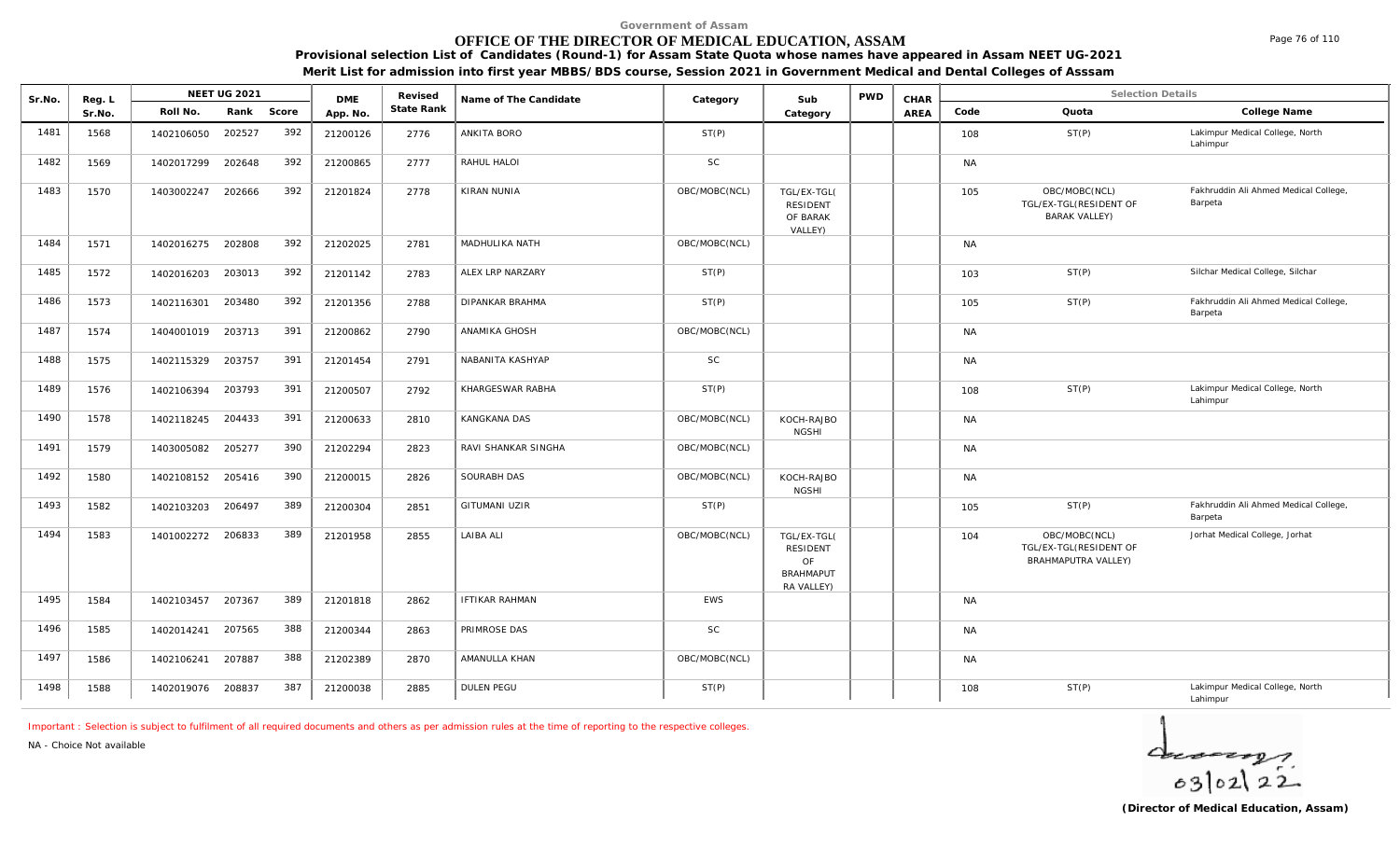### **OFFICE OF THE DIRECTOR OF MEDICAL EDUCATION, ASSAM**

**Provisional selection List of Candidates (Round-1) for Assam State Quota whose names have appeared in Assam NEET UG-2021**

**Merit List for admission into first year MBBS/BDS course, Session 2021 in Government Medical and Dental Colleges of Asssam**

| Sr.No. | Reg. L |                   | <b>NEET UG 2021</b> |       | <b>DME</b> | Revised    | Name of The Candidate  | Category      | Sub                                                                    | <b>PWD</b> | CHAR |           | <b>Selection Details</b>                                        |                                                  |
|--------|--------|-------------------|---------------------|-------|------------|------------|------------------------|---------------|------------------------------------------------------------------------|------------|------|-----------|-----------------------------------------------------------------|--------------------------------------------------|
|        | Sr.No. | Roll No.          | Rank                | Score | App. No.   | State Rank |                        |               | Category                                                               |            | AREA | Code      | Quota                                                           | College Name                                     |
| 1499   | 1589   | 1402005215        | 209130              | 387   | 21200584   | 2888       | SWARNIM SHIKHAR SAIKIA | OBC/MOBC(NCL) | KOCH-RAJBO<br><b>NGSHI</b>                                             |            |      | <b>NA</b> |                                                                 |                                                  |
| 1500   | 1590   | 1402102290 210246 |                     | 386   | 21201626   | 2901       | PHUJIMA BARO           | ST(P)         |                                                                        |            |      | 105       | ST(P)                                                           | Fakhruddin Ali Ahmed Medical College,<br>Barpeta |
| 1501   | 1592   | 1402101254 210587 |                     | 386   | 21200305   | 2905       | PARINITA BORI          | ST(P)         |                                                                        |            |      | 108       | ST(P)                                                           | Lakimpur Medical College, North<br>Lahimpur      |
| 1502   | 1594   | 1401003480        | 210930              | 386   | 21200745   | 2913       | RAKESH PATRA           | OBC/MOBC(NCL) | <b>MOTAK</b>                                                           |            |      | <b>NA</b> |                                                                 |                                                  |
| 1503   | 1595   | 1402108474 211479 |                     | 386   | 21202394   | 2923       | AMANDEEP VASISTHA      | <b>UR</b>     |                                                                        |            |      | <b>NA</b> |                                                                 |                                                  |
| 1504   | 1596   | 1402013231        | 211564              | 385   | 21201385   | 2926       | KUNDAN RAJ KOIRI       | OBC/MOBC(NCL) | TGL/EX-TGL(<br><b>RESIDENT</b><br>OF BARAK<br>VALLEY)                  |            |      | 107       | OBC/MOBC(NCL)<br>TGL/EX-TGL(RESIDENT OF<br><b>BARAK VALLEY)</b> | Diphu Medical College, Diphu                     |
| 1505   | 1597   | 1402006193 211646 |                     | 385   | 21201209   | 2928       | HIMANGSHU SAIKIA       | OBC/MOBC(NCL) |                                                                        |            |      | <b>NA</b> |                                                                 |                                                  |
| 1506   | 1598   | 1402110338        | 211721              | 385   | 21201288   | 2930       | ROSELEEN MOCHARI       | ST(P)         |                                                                        |            |      | 105       | ST(P)                                                           | Fakhruddin Ali Ahmed Medical College,<br>Barpeta |
| 1507   | 1599   | 1402118043 212170 |                     | 385   | 21202041   | 2933       | RANJANI SUNAR          | OBC/MOBC(NCL) |                                                                        |            |      | <b>NA</b> |                                                                 |                                                  |
| 1508   | 1600   | 1402001350        | 212614              | 385   | 21200135   | 2942       | <b>BHARGAV KUMAR</b>   | OBC/MOBC(NCL) |                                                                        |            |      | <b>NA</b> |                                                                 |                                                  |
| 1509   | 1601   | 1404002094 212937 |                     | 385   | 21201359   | 2947       | PRABHU PRASAD PATIRI   | ST(P)         |                                                                        |            |      | 107       | ST(P)                                                           | Diphu Medical College, Diphu                     |
| 1510   | 1605   | 1401005432        | 214498              | 383   | 21200812   | 2972       | ANGSHUMALA BORAH       | OBC/MOBC(NCL) | TAI-AHOM                                                               |            |      | <b>NA</b> |                                                                 |                                                  |
| 1511   | 1607   | 1402112289 217129 |                     | 381   | 21200128   | 3008       | SANDEEP DAS            | <b>SC</b>     |                                                                        |            |      | <b>NA</b> |                                                                 |                                                  |
| 1512   | 1608   | 1404005042        | 217338              | 381   | 21201572   | 3010       | MAYURTRISHNA GOGOI     | OBC/MOBC(NCL) | TAI-AHOM                                                               |            |      | <b>NA</b> |                                                                 |                                                  |
| 1513   | 1609   | 1401001580        | 218282              | 380   | 21201455   | 3022       | <b>GAYETRI MIRDHA</b>  | OBC/MOBC(NCL) | TGL/EX-TGL(<br><b>RESIDENT</b><br>OF<br><b>BRAHMAPUT</b><br>RA VALLEY) |            |      | 104       | OBC/MOBC(NCL)<br>TGL/EX-TGL(RESIDENT OF<br>BRAHMAPUTRA VALLEY)  | Jorhat Medical College, Jorhat                   |
| 1514   | 1610   | 1401005002 219192 |                     | 380   | 21201522   | 3033       | <b>KARBUK DOLEY</b>    | ST(P)         |                                                                        |            |      | 105       | ST(P)                                                           | Fakhruddin Ali Ahmed Medical College,<br>Barpeta |
| 1515   | 1611   | 1403004086        | 219193              | 380   | 21201069   | 3034       | PURNAM DAS             | <b>SC</b>     |                                                                        |            |      | <b>NA</b> |                                                                 |                                                  |
| 1516   | 1612   | 1402024224 219918 |                     | 379   | 21202231   | 3042       | NAMITA DAS             | SC            |                                                                        |            |      | <b>NA</b> |                                                                 |                                                  |

*Important : Selection is subject to fulfilment of all required documents and others as per admission rules at the time of reporting to the respective colleges.*

*NA - Choice Not available*

 $402122$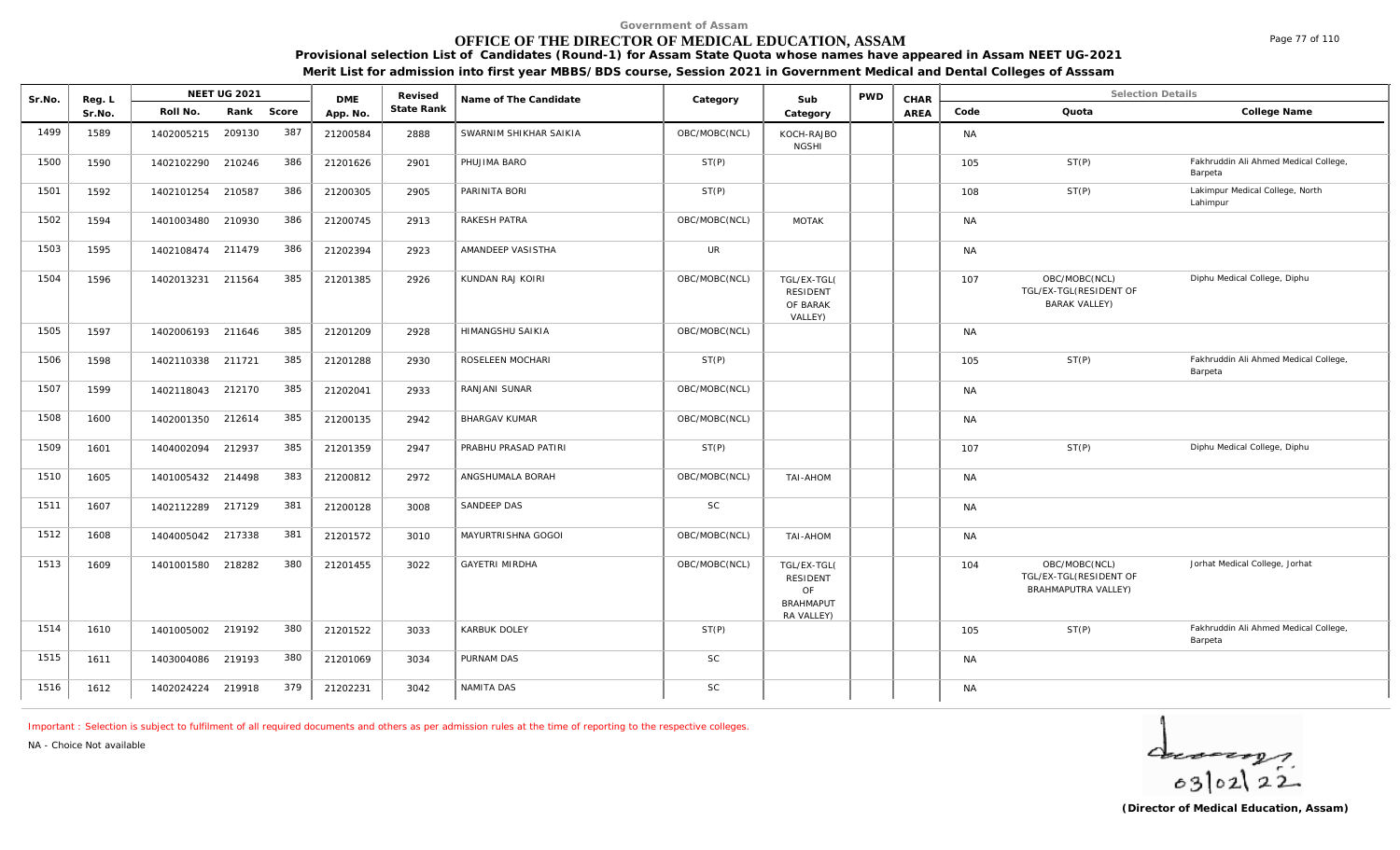#### **OFFICE OF THE DIRECTOR OF MEDICAL EDUCATION, ASSAM**

**Provisional selection List of Candidates (Round-1) for Assam State Quota whose names have appeared in Assam NEET UG-2021**

|  | Merit List for admission into first year MBBS/BDS course, Session 2021 in Government Medical and Dental Colleges of Asssam |
|--|----------------------------------------------------------------------------------------------------------------------------|
|  |                                                                                                                            |

| Sr.No. | Reg. L |                   | <b>NEET UG 2021</b> |            | <b>DME</b> | Revised    | Name of The Candidate    | Category      | Sub                                                   | <b>PWD</b> | CHAR       |           | <b>Selection Details</b> |                                                  |
|--------|--------|-------------------|---------------------|------------|------------|------------|--------------------------|---------------|-------------------------------------------------------|------------|------------|-----------|--------------------------|--------------------------------------------------|
|        | Sr.No. | Roll No.          |                     | Rank Score | App. No.   | State Rank |                          |               | Category                                              |            | AREA       | Code      | Quota                    | College Name                                     |
| 1517   | 1613   | 1402118170        | 220324              | 379        | 21201516   | 3051       | KANEKESWAR BASUMATARY    | ST(P)         |                                                       |            |            | 105       | ST(P)                    | Fakhruddin Ali Ahmed Medical College,<br>Barpeta |
| 1518   | 1614   | 1401004013 220461 |                     | 379        | 21201308   | 3053       | SHIVA PAMEGAM            | ST(P)         |                                                       |            | <b>YES</b> | 107       | ST(P)                    | Diphu Medical College, Diphu                     |
| 1519   | 1615   | 1402107214 220487 |                     | 379        | 21200486   | 3054       | PRIYANKA MEDHI           | ST(P)         |                                                       |            |            | 107       | ST(P)                    | Diphu Medical College, Diphu                     |
| 1520   | 1616   | 1301009303        | 221312              | 378        | 21200848   | 3062       | KAUSHIK BORUAH           | OBC/MOBC(NCL) | TAI-AHOM                                              |            |            | <b>NA</b> |                          |                                                  |
| 1521   | 1617   | 1402103013        | 222022              | 378        | 21202162   | 3073       | PRANJIT KALITA           | EWS           |                                                       |            |            | <b>NA</b> |                          |                                                  |
| 1522   | 1618   | 1401004210        | 222144              | 378        | 21202213   | 3074       | LEENA NEWAR              | OBC/MOBC(NCL) |                                                       |            |            | <b>NA</b> |                          |                                                  |
| 1523   | 1619   | 1402101471        | 222282              | 378        | 21200254   | 3076       | RITI BORI                | ST(P)         |                                                       |            |            | 107       | ST(P)                    | Diphu Medical College, Diphu                     |
| 1524   | 1620   | 1402007068        | 222393              | 378        | 21201228   | 3078       | TWINKLE PATIR            | ST(P)         |                                                       |            |            | 107       | ST(P)                    | Diphu Medical College, Diphu                     |
| 1525   | 1622   | 1404010108        | 222671              | 377        | 21202119   | 3085       | HIMASHRI SAIKIA          | OBC/MOBC(NCL) | KOCH-RAJBO<br><b>NGSHI</b>                            | <b>YES</b> |            | 105       | PH                       | Fakhruddin Ali Ahmed Medical College,<br>Barpeta |
| 1526   | 1623   | 1404004010 222796 |                     | 377        | 21202121   | 3090       | <b>DISHA BORA</b>        | OBC/MOBC(NCL) | KOCH-RAJBO<br><b>NGSHI</b>                            |            |            | <b>NA</b> |                          |                                                  |
| 1527   | 1624   | 1403007167        | 223321              | 377        | 21200175   | 3098       | <b>MONISH KAIRI</b>      | OBC/MOBC(NCL) | TGL/EX-TGL(<br><b>RESIDENT</b><br>OF BARAK<br>VALLEY) |            |            | <b>NA</b> |                          |                                                  |
| 1528   | 1625   | 1402103370 223952 |                     | 376        | 21200792   | 3106       | RANTU DOLEY              | ST(P)         |                                                       |            |            | 107       | ST(P)                    | Diphu Medical College, Diphu                     |
| 1529   | 1626   | 1404002199        | 223999              | 376        | 21202178   | 3109       | BHAGYADEVI PHUKAN        | OBC/MOBC(NCL) | <b>TAI-AHOM</b>                                       |            |            | <b>NA</b> |                          |                                                  |
| 1530   | 1627   | 1402103098        | 225269              | 375        | 21200298   | 3127       | RISHIKESH SAHA           | OBC/MOBC(NCL) |                                                       |            |            | <b>NA</b> |                          |                                                  |
| 1531   | 1628   | 1404001330        | 225344              | 375        | 21202282   | 3129       | <b>BARLINA KOUR</b>      | <b>SC</b>     |                                                       |            |            | <b>NA</b> |                          |                                                  |
| 1532   | 1630   | 1401007109        | 225762              | 375        | 21200618   | 3135       | JANBEE PEGU              | ST(P)         |                                                       |            |            | 107       | ST(P)                    | Diphu Medical College, Diphu                     |
| 1533   | 1631   | 1401004579        | 226598              | 375        | 21201990   | 3150       | KUMAR SHREYAM KHARGHARIA | EWS           |                                                       |            |            | <b>NA</b> |                          |                                                  |
| 1534   | 1632   | 1402104347        | 226705              | 374        | 21201513   | 3151       | DHANMANI RAJBANGSHI      | ST(P)         |                                                       |            |            | <b>NA</b> |                          |                                                  |
| 1535   | 1633   | 1401007056 226817 |                     | 374        | 21200835   | 3154       | NISHITA DEORI            | ST(P)         |                                                       |            |            | 202       | ST(P)                    | Government Dental College, Dibrugarh             |

*Important : Selection is subject to fulfilment of all required documents and others as per admission rules at the time of reporting to the respective colleges.*

*NA - Choice Not available*



Page 78 of 110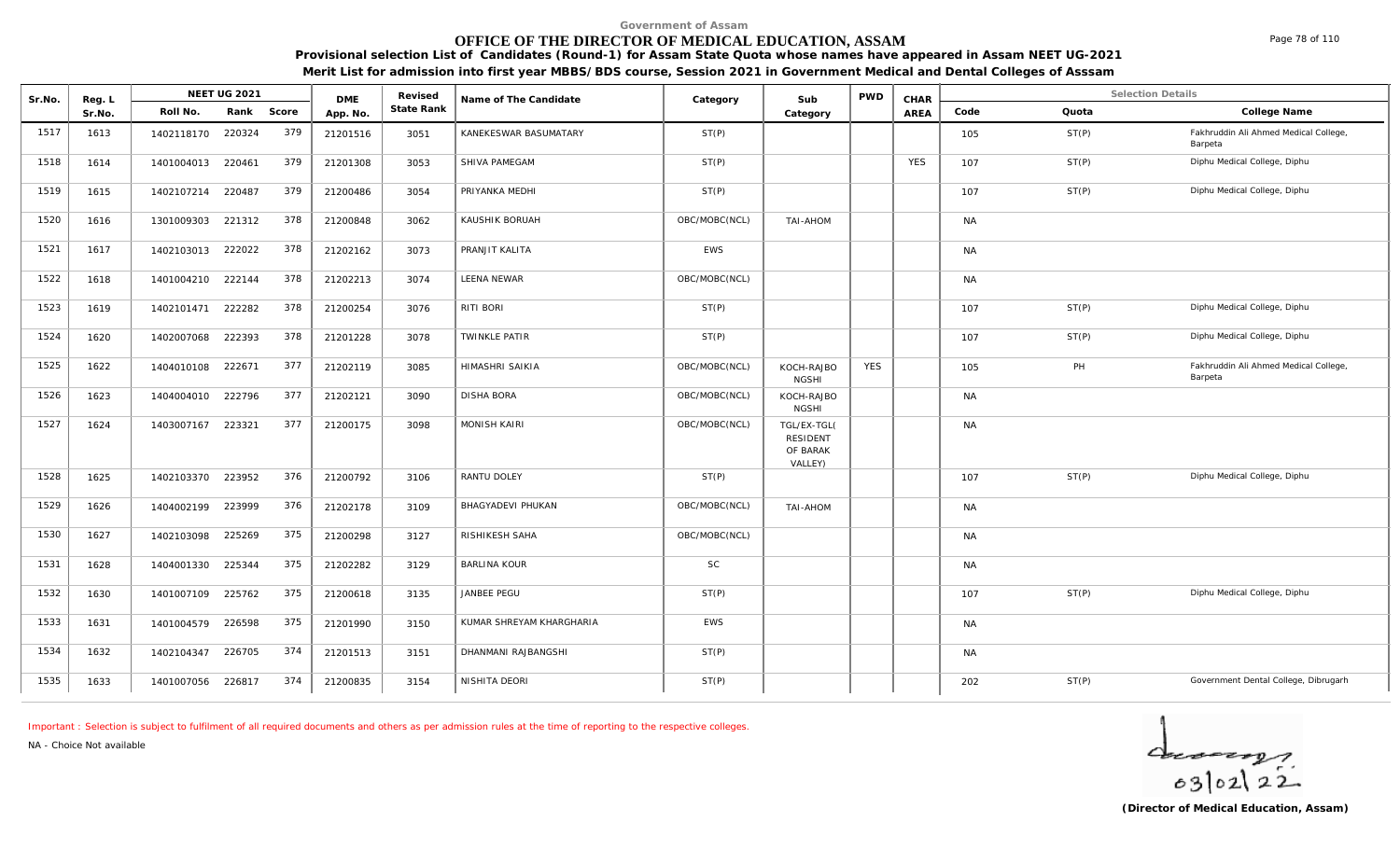### **OFFICE OF THE DIRECTOR OF MEDICAL EDUCATION, ASSAM**

**Provisional selection List of Candidates (Round-1) for Assam State Quota whose names have appeared in Assam NEET UG-2021**

**Merit List for admission into first year MBBS/BDS course, Session 2021 in Government Medical and Dental Colleges of Asssam**

| Sr.No. | Reg. L |                   | <b>NEET UG 2021</b> |            | <b>DME</b> | Revised    | Name of The Candidate   | Category      | Sub                        | <b>PWD</b> | CHAR |           |       | <b>Selection Details</b>             |
|--------|--------|-------------------|---------------------|------------|------------|------------|-------------------------|---------------|----------------------------|------------|------|-----------|-------|--------------------------------------|
|        | Sr.No. | Roll No.          |                     | Rank Score | App. No.   | State Rank |                         |               | Category                   |            | AREA | Code      | Quota | College Name                         |
| 1536   | 1634   | 1402101651        | 226955              | 374        | 21202373   | 3160       | ARCHITA BARUAH          | OBC/MOBC(NCL) | KOCH-RAJBO<br><b>NGSHI</b> |            |      | <b>NA</b> |       |                                      |
| 1537   | 1635   | 1402102427        | 227116              | 374        | 21201312   | 3165       | <b>JILID BRAHMA</b>     | ST(P)         |                            |            |      | <b>NA</b> |       |                                      |
| 1538   | 1636   | 1402101574        | 227427              | 374        | 21202181   | 3168       | <b>TEZASWEE PRIYAM</b>  | OBC/MOBC(NCL) | KOCH-RAJBO<br><b>NGSHI</b> |            |      | <b>NA</b> |       |                                      |
| 1539   | 1637   | 1402110444        | 227765              | 374        | 21202222   | 3174       | DEBID BORO              | ST(P)         |                            |            |      | <b>NA</b> |       |                                      |
| 1540   | 1639   | 1402114040        | 228107              | 373        | 21200897   | 3180       | RITURAJ BORO            | ST(P)         |                            |            |      | 201       | ST(P) | Regional Dental College, Guwahati    |
| 1541   | 1640   | 1403002288        | 228255              | 373        | 21201640   | 3183       | TAHINA FERDUS LASKAR    | EWS           |                            |            |      | <b>NA</b> |       |                                      |
| 1542   | 1642   | 1402020212        | 229635              | 372        | 21201292   | 3204       | <b>BISHNU BODO</b>      | ST(P)         |                            |            |      | 201       | ST(P) | Regional Dental College, Guwahati    |
| 1543   | 1643   | 1402117067        | 229656              | 372        | 21200868   | 3205       | CHANDRIKA RABHA         | ST(P)         |                            |            |      | 202       | ST(P) | Government Dental College, Dibrugarh |
| 1544   | 1644   | 1402003445        | 230272              | 372        | 21200440   | 3215       | PARTHA PRATIM RABHA     | ST(P)         |                            |            |      | 202       | ST(P) | Government Dental College, Dibrugarh |
| 1545   | 1645   | 1402008055        | 230343              | 372        | 21202286   | 3217       | DEBANGA PRATIM BORA     | OBC/MOBC(NCL) |                            |            |      | <b>NA</b> |       |                                      |
| 1546   | 1646   | 1402008114        | 230948              | 371        | 21200690   | 3225       | BRAMAJANI BASUMATARY    | ST(P)         |                            |            |      | 202       | ST(P) | Government Dental College, Dibrugarh |
| 1547   | 1648   | 1402113100        | 231056              | 371        | 21201475   | 3227       | <b>ADITI DAS</b>        | OBC/MOBC(NCL) | KOCH-RAJBO<br><b>NGSHI</b> |            |      | <b>NA</b> |       |                                      |
| 1548   | 1649   | 1403005236        | 231071              | 371        | 21202089   | 3229       | NAYANA ADHIKARY         | OBC/MOBC(NCL) |                            |            |      | <b>NA</b> |       |                                      |
| 1549   | 1650   | 1402103368        | 231109              | 371        | 21200172   | 3230       | ANNAPURNA BRAHMA        | ST(P)         |                            |            |      | 202       | ST(P) | Government Dental College, Dibrugarh |
| 1550   | 1652   | 1402002420        | 231846              | 371        | 21201583   | 3243       | SANIA SINGH             | OBC/MOBC(NCL) |                            |            |      | <b>NA</b> |       |                                      |
| 1551   | 1653   | 1402005009        | 233019              | 370        | 21200602   | 3261       | DIKSHITA NATH           | OBC/MOBC(NCL) |                            |            |      | <b>NA</b> |       |                                      |
| 1552   | 1654   | 1402107023        | 234633              | 369        | 21200908   | 3278       | PRARTHANA DAS           | EWS           |                            |            |      | <b>NA</b> |       |                                      |
| 1553   | 1655   | 1402101382 234739 |                     | 369        | 21200086   | 3280       | DEBOSHREE BHATTACHARJEE | UR            |                            |            |      | <b>NA</b> |       |                                      |

*Important : Selection is subject to fulfilment of all required documents and others as per admission rules at the time of reporting to the respective colleges.*

*NA - Choice Not available*

 $\frac{1}{63}$ [02] 22

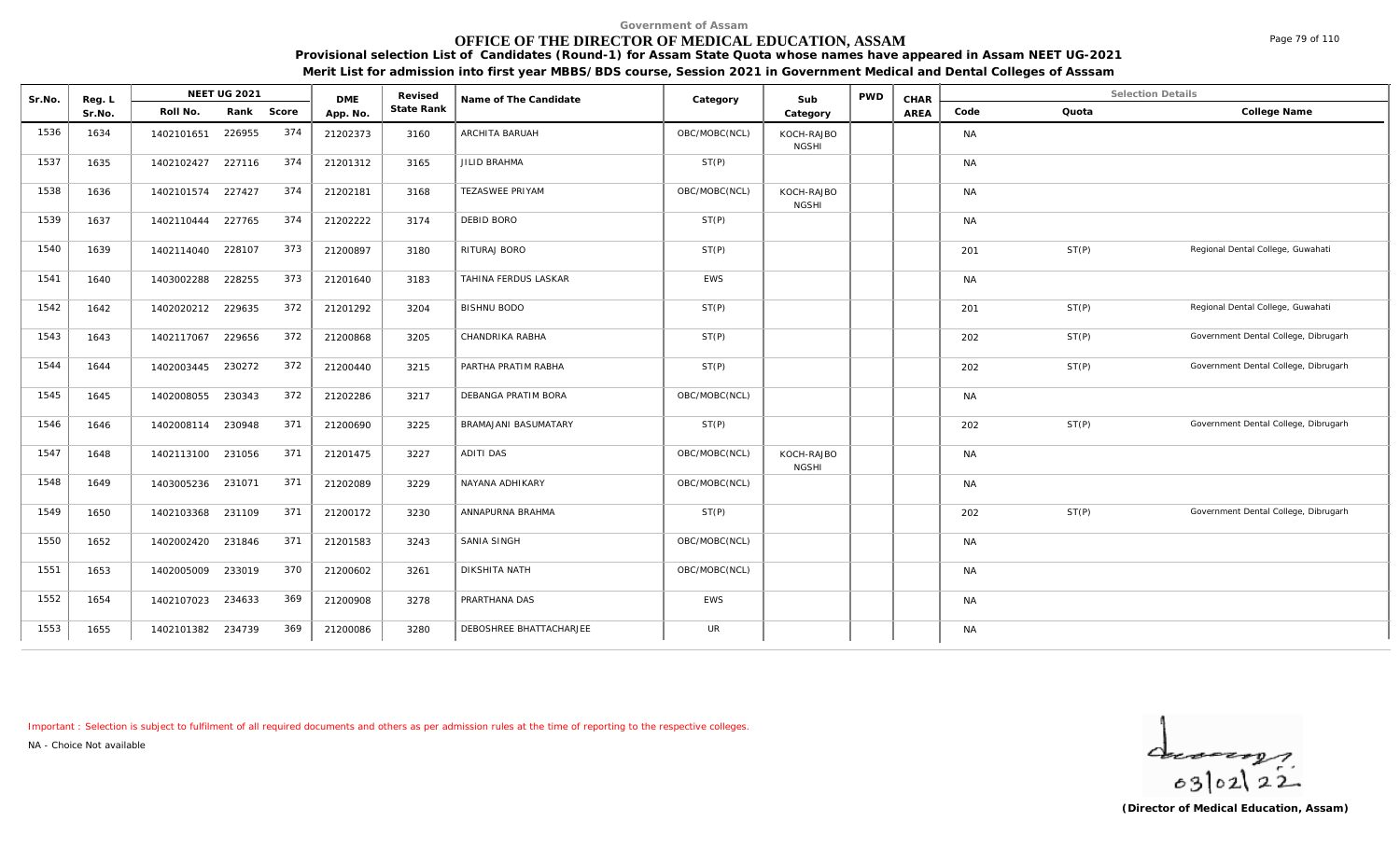### **OFFICE OF THE DIRECTOR OF MEDICAL EDUCATION, ASSAM**

**Provisional selection List of Candidates (Round-1) for Assam State Quota whose names have appeared in Assam NEET UG-2021**

**Merit List for admission into first year MBBS/BDS course, Session 2021 in Government Medical and Dental Colleges of Asssam**

| Sr.No. | Reg. L |                   | NEET UG 2021 |       | <b>DME</b> | Revised    | Name of The Candidate | Category      | Sub                                                                    | <b>PWD</b> | CHAR |           | <b>Selection Details</b>                                              |                                      |
|--------|--------|-------------------|--------------|-------|------------|------------|-----------------------|---------------|------------------------------------------------------------------------|------------|------|-----------|-----------------------------------------------------------------------|--------------------------------------|
|        | Sr.No. | Roll No.          | Rank         | Score | App. No.   | State Rank |                       |               | Category                                                               |            | AREA | Code      | Quota                                                                 | College Name                         |
| 1554   | 1656   | 1402105328        | 235278       | 368   | 21201689   | 3287       | RAJNISH KURMI         | OBC/MOBC(NCL) | TGL/EX-TGL(<br><b>RESIDENT</b><br>OF<br><b>BRAHMAPUT</b><br>RA VALLEY) |            |      | 104       | OBC/MOBC(NCL)<br>TGL/EX-TGL(RESIDENT OF<br><b>BRAHMAPUTRA VALLEY)</b> | Jorhat Medical College, Jorhat       |
| 1555   | 1657   | 1401001171        | 235301       | 368   | 21201240   | 3288       | ANUSHREE BISWAS       | SC            |                                                                        |            |      | <b>NA</b> |                                                                       |                                      |
| 1556   | 1658   | 1401008336        | 235887       | 368   | 21201647   | 3297       | <b>BHITALI MILI</b>   | ST(P)         |                                                                        |            |      | 202       | ST(P)                                                                 | Government Dental College, Dibrugarh |
| 1557   | 1659   | 1401008050        | 236047       | 368   | 21201579   | 3300       | DIPAK DOLEY           | ST(P)         |                                                                        |            |      | 203       | ST(P)                                                                 | Government Dental College, Silchar   |
| 1558   | 1660   | 1402103595        | 237218       | 367   | 21201891   | 3316       | <b>BARASHA BARUA</b>  | OBC/MOBC(NCL) |                                                                        |            |      | <b>NA</b> |                                                                       |                                      |
| 1559   | 1662   | 1402107409        | 237389       | 367   | 21201722   | 3320       | KAMLESH KUMAR SHARMA  | OBC/MOBC(NCL) |                                                                        |            |      | <b>NA</b> |                                                                       |                                      |
| 1560   | 1665   | 1402110152        | 238254       | 366   | 21201252   | 3339       | PRAPTI BHUYAN         | UR            |                                                                        | <b>YES</b> |      | 102       | PH                                                                    | Gauhati Medical College, Guwahati    |
| 1561   | 1667   | 1401008253        | 238543       | 366   | 21200793   | 3349       | AKASH NILIM GOGOI     | OBC/MOBC(NCL) |                                                                        |            |      | <b>NA</b> |                                                                       |                                      |
| 1562   | 1668   | 1402117134        | 238553       | 366   | 21201294   | 3350       | NIHARIKA BRAHMA       | ST(P)         |                                                                        |            |      | 203       | ST(P)                                                                 | Government Dental College, Silchar   |
| 1563   | 1669   | 1404001094        | 239684       | 365   | 21200597   | 3364       | NAVANIKA MORANG       | ST(P)         |                                                                        |            |      | 203       | ST(P)                                                                 | Government Dental College, Silchar   |
| 1564   | 1670   | 1402115128        | 241128       | 364   | 21201085   | 3381       | SANDEEPA BORO         | ST(P)         |                                                                        |            |      | <b>NA</b> |                                                                       |                                      |
| 1565   | 1671   | 1403006478        | 241217       | 364   | 21200654   | 3384       | <b>ABHISHEK KURMI</b> | OBC/MOBC(NCL) | TGL/EX-TGL(<br><b>RESIDENT</b><br>OF BARAK<br>VALLEY)                  |            |      | <b>NA</b> |                                                                       |                                      |
| 1566   | 1672   | 1402108366        | 241354       | 364   | 21201525   | 3389       | <b>JAKIR ANSARI</b>   | OBC/MOBC(NCL) | TGL/EX-TGL(<br><b>RESIDENT</b><br>OF<br><b>BRAHMAPUT</b><br>RA VALLEY) |            |      | 103       | OBC/MOBC(NCL)<br>TGL/EX-TGL(RESIDENT OF<br>BRAHMAPUTRA VALLEY)        | Silchar Medical College, Silchar     |
| 1567   | 1674   | 1402016142 242472 |              | 364   | 21201319   | 3408       | PRACHI DUTTA          | OBC/MOBC(NCL) |                                                                        |            |      | <b>NA</b> |                                                                       |                                      |
| 1568   | 1675   | 1404005111        | 242508       | 364   | 21201078   | 3410       | JOYJIT DAS            | UR            |                                                                        | <b>YES</b> |      | 102       | PH                                                                    | Gauhati Medical College, Guwahati    |
| 1569   | 1676   | 1402009401        | 242591       | 363   | 21200030   | 3411       | <b>ISHA PEGU</b>      | ST(P)         |                                                                        |            |      | 203       | ST(P)                                                                 | Government Dental College, Silchar   |

*Important : Selection is subject to fulfilment of all required documents and others as per admission rules at the time of reporting to the respective colleges.*

*NA - Choice Not available*

 $\frac{1}{63}$ [02] 22

Page 80 of 110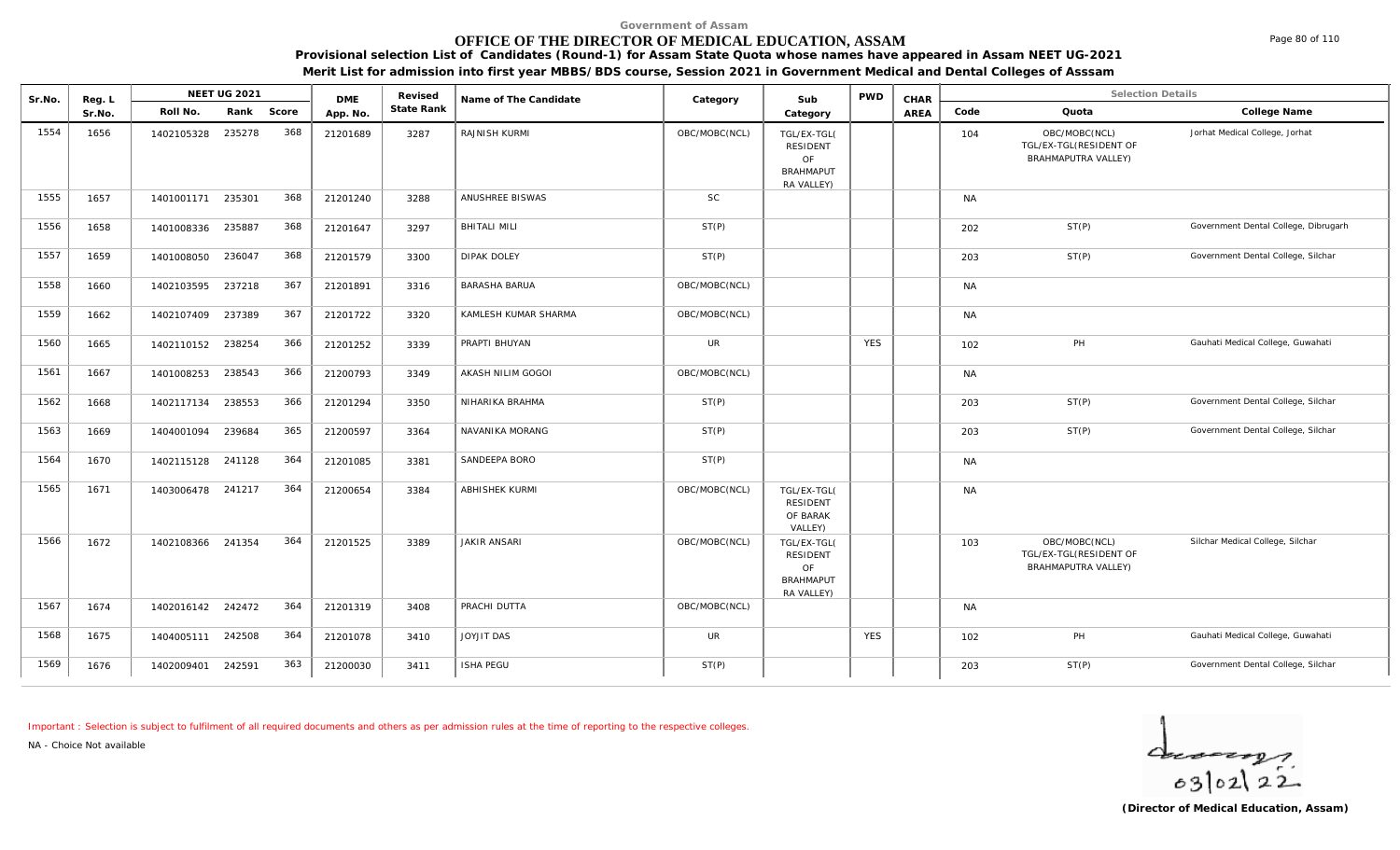### **OFFICE OF THE DIRECTOR OF MEDICAL EDUCATION, ASSAM**

**Provisional selection List of Candidates (Round-1) for Assam State Quota whose names have appeared in Assam NEET UG-2021**

**Merit List for admission into first year MBBS/BDS course, Session 2021 in Government Medical and Dental Colleges of Asssam**

| Sr.No. | Reg. L |                   | <b>NEET UG 2021</b> |     | <b>DME</b> | Revised    | Name of The Candidate   | Category      | Sub                                                                    | <b>PWD</b> | CHAR       |           | <b>Selection Details</b>                                       |                                    |
|--------|--------|-------------------|---------------------|-----|------------|------------|-------------------------|---------------|------------------------------------------------------------------------|------------|------------|-----------|----------------------------------------------------------------|------------------------------------|
|        | Sr.No. | Roll No.          | Rank Score          |     | App. No.   | State Rank |                         |               | Category                                                               |            | AREA       | Code      | Quota                                                          | College Name                       |
| 1570   | 1677   | 1402009242        | 242619              | 363 | 21201222   | 3412       | DEEPJYOTI TAYE          | ST(P)         |                                                                        |            |            | 203       | ST(P)                                                          | Government Dental College, Silchar |
| 1571   | 1678   | 1402016284        | 242883              | 363 | 21201977   | 3420       | ASHIS DAS               | <b>SC</b>     |                                                                        |            |            | <b>NA</b> |                                                                |                                    |
| 1572   | 1679   | 1402002044        | 242890              | 363 | 21201993   | 3421       | DHRITARAJ RABHA         | ST(P)         |                                                                        |            |            | <b>NA</b> |                                                                |                                    |
| 1573   | 1680   | 1402112135 243009 |                     | 363 | 21200650   | 3423       | NARUTTAM MILI           | ST(P)         |                                                                        |            |            | 203       | ST(P)                                                          | Government Dental College, Silchar |
| 1574   | 1682   | 1401004144        | 244186              | 362 | 21201561   | 3433       | <b>JATIN MIRDHA</b>     | OBC/MOBC(NCL) | TGL/EX-TGL(<br><b>RESIDENT</b><br>OF<br><b>BRAHMAPUT</b><br>RA VALLEY) |            |            | 106       | OBC/MOBC(NCL)<br>TGL/EX-TGL(RESIDENT OF<br>BRAHMAPUTRA VALLEY) | Tezpur Medical College, Tezpur     |
| 1575   | 1683   | 1401009240 244325 |                     | 362 | 21200071   | 3435       | TILUPROVA NARAH         | ST(P)         |                                                                        |            | <b>YES</b> | 203       | ST(P)                                                          | Government Dental College, Silchar |
| 1576   | 1684   | 1402016234        | 244369              | 362 | 21201073   | 3436       | <b>GANESH KUMAR SAH</b> | OBC/MOBC(NCL) |                                                                        |            |            | <b>NA</b> |                                                                |                                    |
| 1577   | 1685   | 1403004145        | 244500              | 362 | 21201752   | 3437       | TANISHA DHAR            | <b>UR</b>     |                                                                        |            |            | <b>NA</b> |                                                                |                                    |
| 1578   | 1687   | 1401002324        | 244989              | 362 | 21200575   | 3448       | ADITI GOGOI             | OBC/MOBC(NCL) | TAI-AHOM                                                               |            |            | <b>NA</b> |                                                                |                                    |
| 1579   | 1688   | 1401004288        | 245286              | 362 | 21200568   | 3454       | RIMI KARDONG            | ST(P)         |                                                                        |            |            | <b>NA</b> |                                                                |                                    |
| 1580   | 1689   | 1401002248 245483 |                     | 362 | 21201568   | 3457       | PRONALI NEOG            | OBC/MOBC(NCL) | <b>MORAN</b>                                                           |            |            | 104       | OBC/MOBC(NCL)<br><b>MORAN</b>                                  | Jorhat Medical College, Jorhat     |
| 1581   | 1690   | 1401007145 245559 |                     | 361 | 21200979   | 3458       | JENITH KAMAN            | ST(P)         |                                                                        |            |            | <b>NA</b> |                                                                |                                    |
| 1582   | 1692   | 1402008416 246015 |                     | 361 | 21202163   | 3469       | SUBASANA PARASAR        | <b>UR</b>     |                                                                        |            |            | <b>NA</b> |                                                                |                                    |
| 1583   | 1693   | 1402002542 247033 |                     | 360 | 21201966   | 3485       | RWIMUTI DAIMARY         | ST(P)         |                                                                        |            |            | <b>NA</b> |                                                                |                                    |
| 1584   | 1694   | 1402003206        | 247048              | 360 | 21201766   | 3486       | FRANCISCA BASUMATARY    | ST(P)         |                                                                        |            |            | <b>NA</b> |                                                                |                                    |
| 1585   | 1695   | 1402006248        | 247112              | 360 | 21201106   | 3488       | PRITI NARZARY           | ST(P)         |                                                                        |            |            | <b>NA</b> |                                                                |                                    |
| 1586   | 1696   | 1402114161 247277 |                     | 360 | 21200925   | 3492       | NARAYAN BORDOLOI        | ST(P)         |                                                                        |            |            | <b>NA</b> |                                                                |                                    |
| 1587   | 1697   | 1402113416 247529 |                     | 360 | 21201017   | 3498       | MRIDULA RABHA           | ST(P)         |                                                                        |            |            | <b>NA</b> |                                                                |                                    |

*Important : Selection is subject to fulfilment of all required documents and others as per admission rules at the time of reporting to the respective colleges.*

*NA - Choice Not available*

 $40222$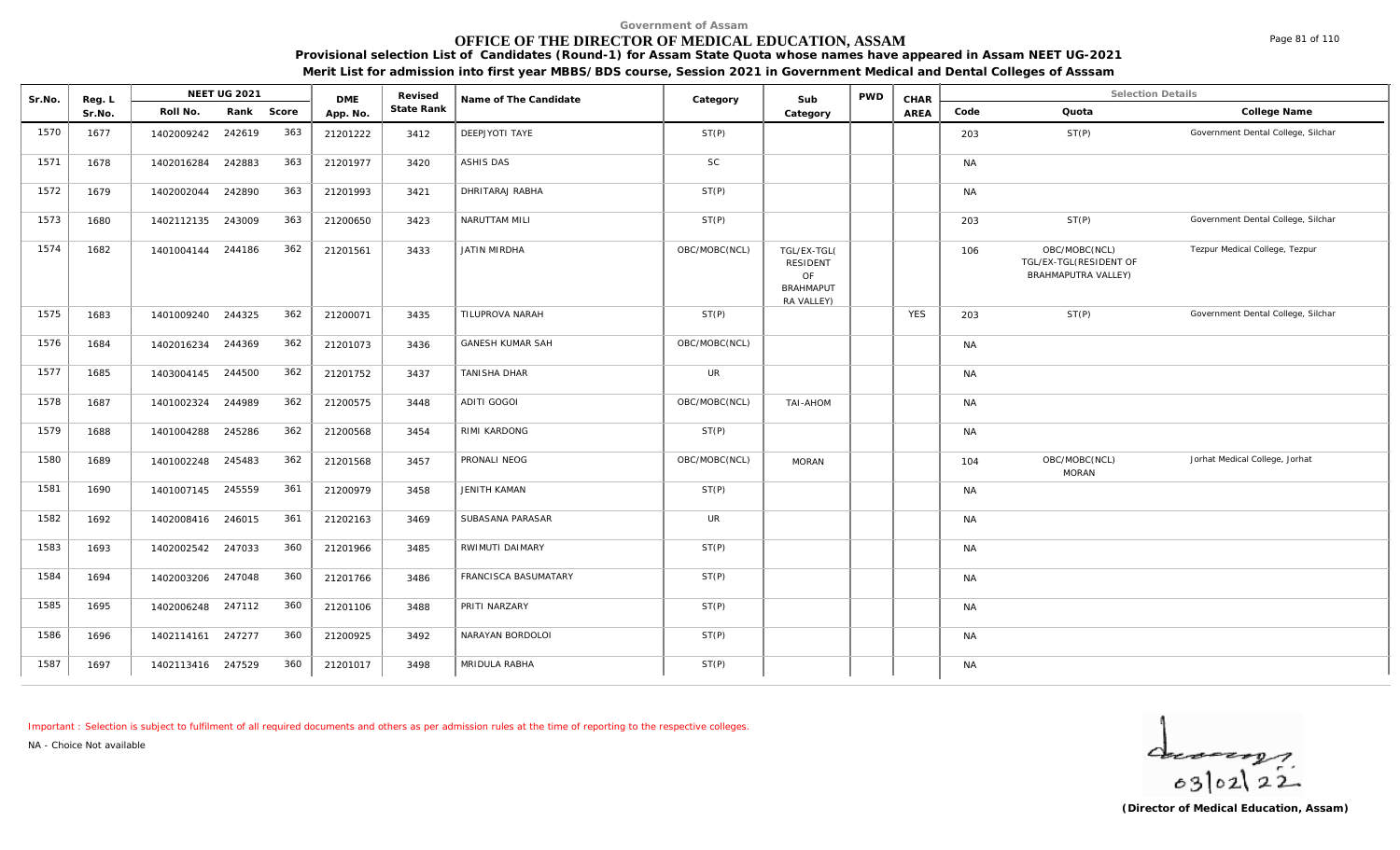# **OFFICE OF THE DIRECTOR OF MEDICAL EDUCATION, ASSAM**

**Provisional selection List of Candidates (Round-1) for Assam State Quota whose names have appeared in Assam NEET UG-2021**

**Merit List for admission into first year MBBS/BDS course, Session 2021 in Government Medical and Dental Colleges of Asssam**

| Sr.No. | Reg. L |                   | NEET UG 2021 |       | <b>DME</b> | Revised    | Name of The Candidate | Category      | Sub                                                             | <b>PWD</b> | CHAR       |           | <b>Selection Details</b>                                       |                                   |
|--------|--------|-------------------|--------------|-------|------------|------------|-----------------------|---------------|-----------------------------------------------------------------|------------|------------|-----------|----------------------------------------------------------------|-----------------------------------|
|        | Sr.No. | Roll No.          | Rank         | Score | App. No.   | State Rank |                       |               | Category                                                        |            | AREA       | Code      | Quota                                                          | College Name                      |
| 1588   | 1698   | 1401005416 247549 |              | 360   | 21200035   | 3499       | JAYARANI PEGU         | ST(P)         |                                                                 |            |            | <b>NA</b> |                                                                |                                   |
| 1589   | 1699   | 1404009186 247747 |              | 360   | 21201238   | 3501       | DHIRAJ MAHATOO        | OBC/MOBC(NCL) | TGL/EX-TGL(<br>RESIDENT<br>OF<br><b>BRAHMAPUT</b><br>RA VALLEY) |            |            | 106       | OBC/MOBC(NCL)<br>TGL/EX-TGL(RESIDENT OF<br>BRAHMAPUTRA VALLEY) | Tezpur Medical College, Tezpur    |
| 1590   | 1700   | 1402013294 248104 |              | 360   | 21201380   | 3507       | SHAHANUR ISLAM        | EWS           |                                                                 | <b>YES</b> | <b>YES</b> | 102       | PH                                                             | Gauhati Medical College, Guwahati |
| 1591   | 1701   | 1401005010        | 248281       | 360   | 21202072   | 3510       | SUBHAM BORKOTOKY      | <b>UR</b>     |                                                                 |            |            | <b>NA</b> |                                                                |                                   |
| 1592   | 1702   | 2001003170 248320 |              | 360   | 21202085   | 3511       | TRORIN BURAGOHAIN     | OBC/MOBC(NCL) | TAI-AHOM                                                        |            |            | <b>NA</b> |                                                                |                                   |
| 1593   | 1703   | 1402109121 248322 |              | 360   | 21201696   | 3513       | SHWETA SARKAR         | <b>SC</b>     |                                                                 |            |            | <b>NA</b> |                                                                |                                   |
| 1594   | 1704   | 1402116022        | 248481       | 359   | 21201448   | 3516       | KABEER RABHA          | ST(P)         |                                                                 |            |            | <b>NA</b> |                                                                |                                   |
| 1595   | 1706   | 1402103008        | 249394       | 359   | 21201438   | 3532       | VICTOR BURAGOHAIN     | OBC/MOBC(NCL) | TAI-AHOM                                                        |            |            | <b>NA</b> |                                                                |                                   |
| 1596   | 1708   | 1401005488        | 249580       | 359   | 21201763   | 3537       | CHITRA RANJAN PEGU    | ST(P)         |                                                                 |            |            | <b>NA</b> |                                                                |                                   |
| 1597   | 1710   | 1402006235        | 250597       | 358   | 21202112   | 3559       | <b>DIMPI DAS</b>      | <b>SC</b>     |                                                                 |            |            | <b>NA</b> |                                                                |                                   |
| 1598   | 1711   | 1401006369        | 250810       | 358   | 21202375   | 3564       | BHARTASHREE GOGOI     | OBC/MOBC(NCL) | TAI-AHOM                                                        |            |            | <b>NA</b> |                                                                |                                   |
| 1599   | 1713   | 1402018106 251361 |              | 357   | 21200822   | 3572       | DIPU SONOWAL          | ST(P)         |                                                                 |            |            | <b>NA</b> |                                                                |                                   |
| 1600   | 1714   | 1404005110 251773 |              | 357   | 21200858   | 3576       | HARIT PRIYOM SAIKIA   | ST(P)         |                                                                 |            |            | <b>NA</b> |                                                                |                                   |
| 1601   | 1715   | 1402013208        | 251930       | 357   | 21202151   | 3579       | JAHNAVI HALOI         | SC            |                                                                 |            |            | <b>NA</b> |                                                                |                                   |
| 1602   | 1717   | 1404003184 252454 |              | 357   | 21202033   | 3587       | SNEHA KARMAKAR        | SC            |                                                                 |            |            | <b>NA</b> |                                                                |                                   |
| 1603   | 1718   | 1402001114        | 252897       | 356   | 21200656   | 3594       | ASHA RONGHANGPI       | ST(H)         |                                                                 |            |            | 102       | ST(H)                                                          | Gauhati Medical College, Guwahati |
| 1604   | 1720   | 1402006439        | 252996       | 356   | 21201659   | 3598       | ASHISH KUMAR BORO     | ST(P)         |                                                                 |            |            | <b>NA</b> |                                                                |                                   |
| 1605   | 1721   | 1301010024 253051 |              | 356   | 21201035   | 3599       | SHILPA RABHA          | ST(P)         |                                                                 |            |            | <b>NA</b> |                                                                |                                   |

*Important : Selection is subject to fulfilment of all required documents and others as per admission rules at the time of reporting to the respective colleges.*

*NA - Choice Not available*

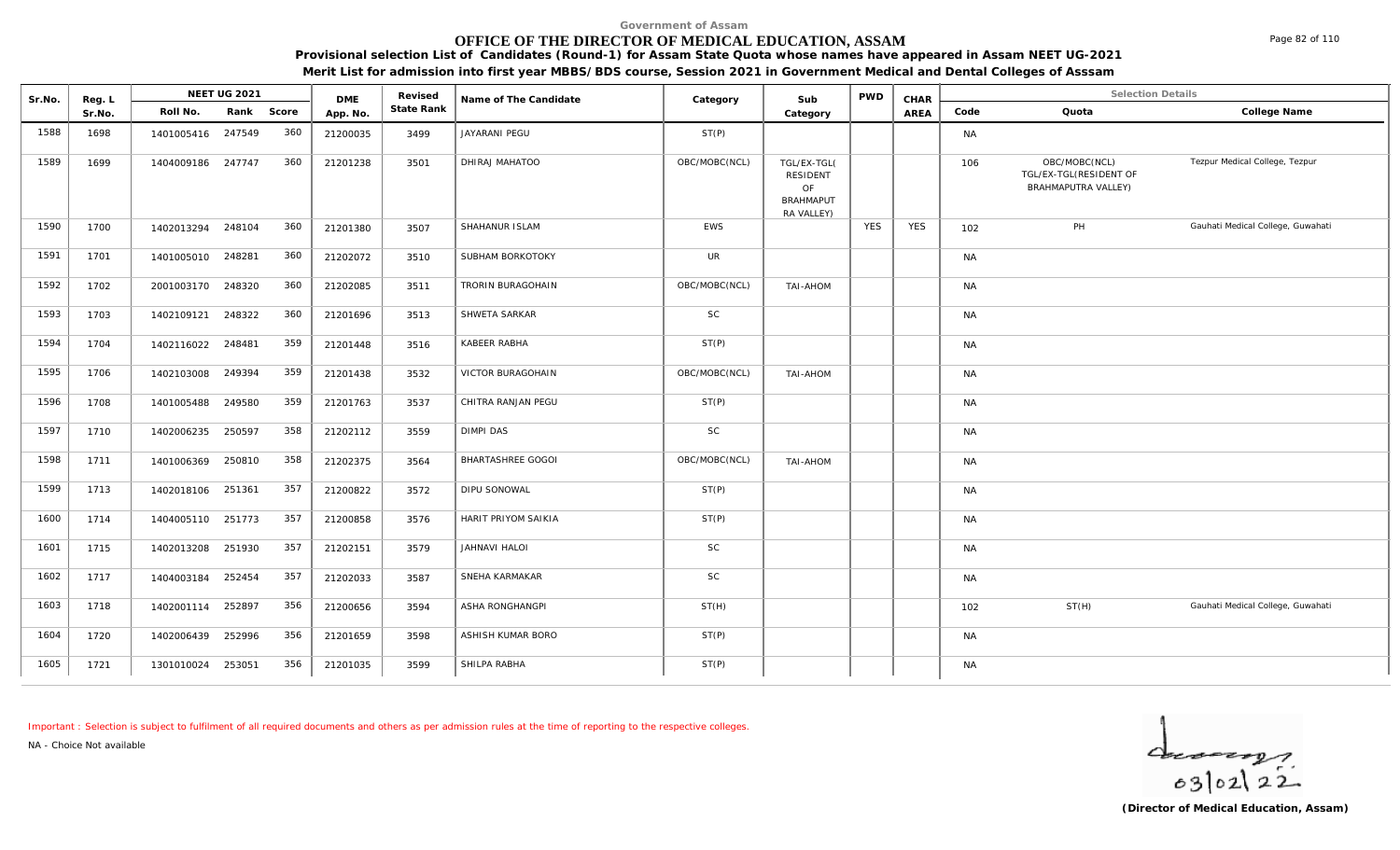# **OFFICE OF THE DIRECTOR OF MEDICAL EDUCATION, ASSAM**

Sr.No. Reg. L Reg.L **NEET UG 2021** ME Revised Name of The Candidate Category Sub PWD CHAR Selection Details Selection Details

**NEET UG 2021 Category CHAR**

**Name of The Candidate Revised**

**Provisional selection List of Candidates (Round-1) for Assam State Quota whose names have appeared in Assam NEET UG-2021 Merit List for admission into first year MBBS/BDS course, Session 2021 in Government Medical and Dental Colleges of Asssam**

AREA Code Quota

**State Rank Code Quota College Name**

**Category**

| 1606 | 1722 | 1402004575 253414    | 356 | 21201520 | 3606 | MADHU CHANDANA MEDHI   | OBC/MOBC(NCL) | KOCH-RAJBO<br><b>NGSHI</b>                                      |            | <b>NA</b> |                                                                       |                                                  |  |
|------|------|----------------------|-----|----------|------|------------------------|---------------|-----------------------------------------------------------------|------------|-----------|-----------------------------------------------------------------------|--------------------------------------------------|--|
| 1607 | 1723 | 254426<br>1402103292 | 355 | 21201500 | 3624 | GREATCHANGE SANGMA     | ST(H)         |                                                                 |            | 101       | ST(H)                                                                 | Assam Medical College, Dibrugarh                 |  |
| 1608 | 1724 | 254565<br>1402101738 | 355 | 21201900 | 3627 | ELIZABETH MOCHAHARY    | ST(P)         |                                                                 |            | <b>NA</b> |                                                                       |                                                  |  |
| 1609 | 1725 | 1402106213 254690    | 355 | 21200651 | 3630 | <b>BISHAL NARZARY</b>  | ST(P)         |                                                                 |            | <b>NA</b> |                                                                       |                                                  |  |
| 1610 | 1727 | 254742<br>1401007081 | 355 | 21201810 | 3633 | ANANYA SAIKIA          | ST(P)         |                                                                 |            | <b>NA</b> |                                                                       |                                                  |  |
| 1611 | 1728 | 254852<br>1402109439 | 355 | 21200463 | 3636 | MANTURAJ MUCHAHARY     | ST(P)         |                                                                 |            | <b>NA</b> |                                                                       |                                                  |  |
| 1612 | 1729 | 254853<br>1401006052 | 355 | 21201503 | 3637 | RONTU KURMI            | OBC/MOBC(NCL) | TGL/EX-TGL(<br>RESIDENT<br>OF<br><b>BRAHMAPUT</b><br>RA VALLEY) |            | 105       | OBC/MOBC(NCL)<br>TGL/EX-TGL(RESIDENT OF<br><b>BRAHMAPUTRA VALLEY)</b> | Fakhruddin Ali Ahmed Medical College,<br>Barpeta |  |
| 1613 | 1730 | 255041<br>1401002023 | 355 | 21200501 | 3639 | RIMJHIM BORA           | OBC/MOBC(NCL) | CHUTIA                                                          |            | <b>NA</b> |                                                                       |                                                  |  |
| 1614 | 1731 | 1402015082<br>255089 | 355 | 21200627 | 3640 | KRISHANU KASHYAP       | OBC/MOBC(NCL) | KOCH-RAJBO<br><b>NGSHI</b>                                      |            | <b>NA</b> |                                                                       |                                                  |  |
| 1615 | 1732 | 255187<br>1402013282 | 355 | 21202320 | 3643 | <b>JOSHLY RAJU</b>     | EWS           |                                                                 |            | <b>NA</b> |                                                                       |                                                  |  |
| 1616 | 1733 | 255506<br>1401008326 | 355 | 21201987 | 3647 | <b>BIMRISHA GOHAIN</b> | OBC/MOBC(NCL) | <b>MOTAK</b>                                                    |            | <b>NA</b> |                                                                       |                                                  |  |
| 1617 | 1734 | 255870<br>1403005187 | 354 | 21200935 | 3650 | CHANDA KAIRI           | OBC/MOBC(NCL) | TGL/EX-TGL(<br>RESIDENT<br>OF BARAK<br>VALLEY)                  |            | <b>NA</b> |                                                                       |                                                  |  |
| 1618 | 1735 | 1401004335 255926    | 354 | 21200141 | 3653 | <b>BABY KUTUM</b>      | ST(P)         |                                                                 | <b>YES</b> | <b>NA</b> |                                                                       |                                                  |  |
| 1619 | 1736 | 256021<br>1402110183 | 354 | 21201744 | 3657 | P R AUGUSTINA MAHANTA  | <b>UR</b>     |                                                                 |            | <b>NA</b> |                                                                       |                                                  |  |
| 1620 | 1737 | 1402109043 257281    | 354 | 21201669 | 3678 | SARANGA BORA           | ST(P)         |                                                                 |            | <b>NA</b> |                                                                       |                                                  |  |
| 1621 | 1738 | 1402102222 257302    | 353 | 21202097 | 3679 | SADHIN SANJAY MASLAI   | ST(P)         |                                                                 |            | <b>NA</b> |                                                                       |                                                  |  |
| 1622 | 1740 | 258930<br>1402115321 | 352 | 21201911 | 3711 | MAYURI NATH            | OBC/MOBC(NCL) |                                                                 |            | <b>NA</b> |                                                                       |                                                  |  |
| 1623 | 1741 | 259170<br>1402002106 | 352 | 21201339 | 3718 | <b>BIRAJ DOLEY</b>     | ST(P)         |                                                                 |            | <b>NA</b> |                                                                       |                                                  |  |

*Important : Selection is subject to fulfilment of all required documents and others as per admission rules at the time of reporting to the respective colleges.*

**DME** Revised<br>**PD\_NO** State Rank

*NA - Choice Not available*

Reg. L **NEET UG 2021**<br>Sr No Roll No. Rank

Sr.No. | Roll No. Rank Score | App.No. | State Ra



Page 83 of 110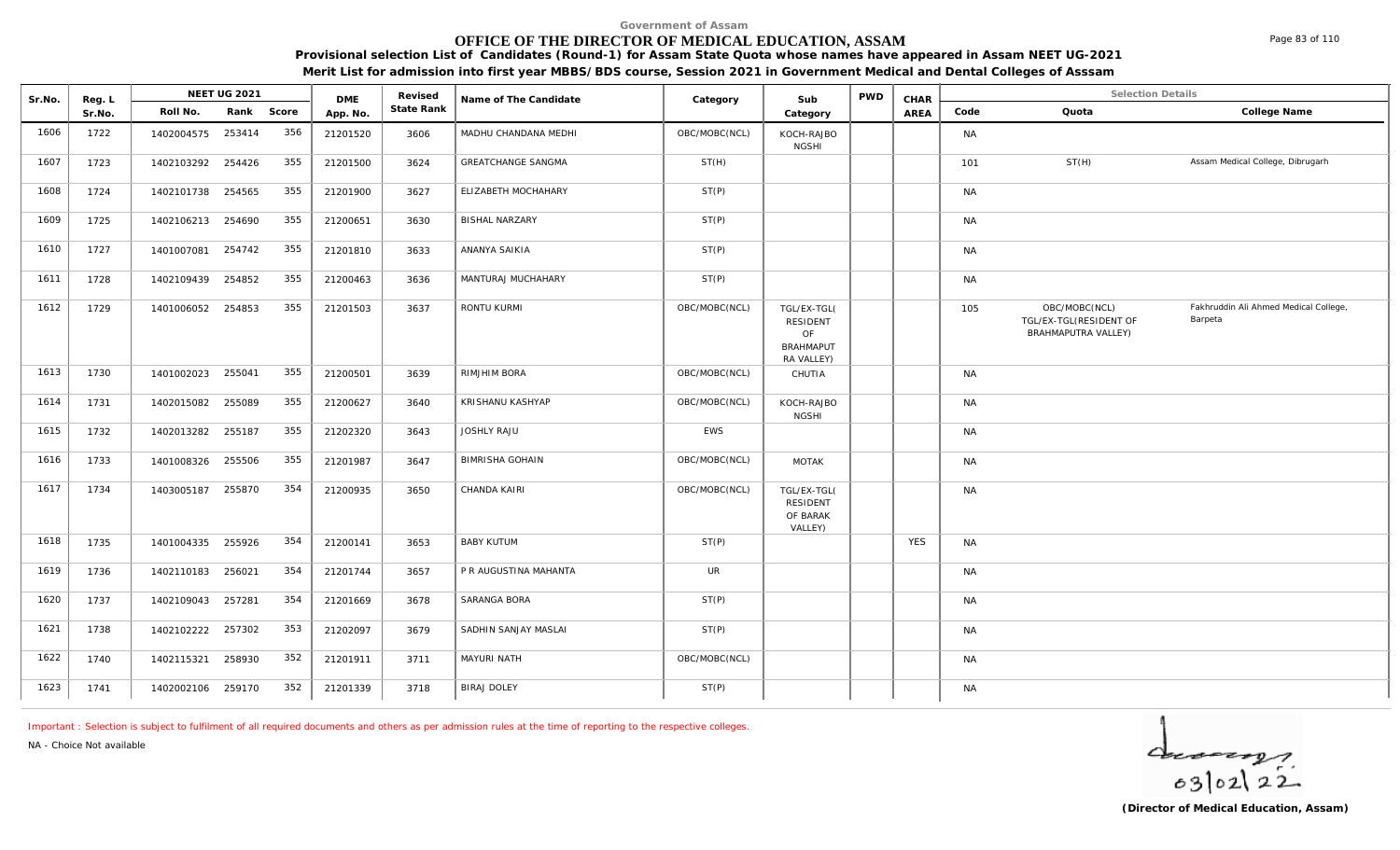# **OFFICE OF THE DIRECTOR OF MEDICAL EDUCATION, ASSAM**

**Provisional selection List of Candidates (Round-1) for Assam State Quota whose names have appeared in Assam NEET UG-2021**

**Merit List for admission into first year MBBS/BDS course, Session 2021 in Government Medical and Dental Colleges of Asssam**

| Sr.No. | Reg. L |                   | <b>NEET UG 2021</b> |     | <b>DME</b> | Revised    | Name of The Candidate    | Category      | Sub                                                             | <b>PWD</b> | CHAR       |           | <b>Selection Details</b>                                       |                                                  |
|--------|--------|-------------------|---------------------|-----|------------|------------|--------------------------|---------------|-----------------------------------------------------------------|------------|------------|-----------|----------------------------------------------------------------|--------------------------------------------------|
|        | Sr.No. | Roll No.          | Rank Score          |     | App. No.   | State Rank |                          |               | Category                                                        |            | AREA       | Code      | Quota                                                          | College Name                                     |
| 1624   | 1742   | 1401002513 260691 |                     | 351 | 21200589   | 3744       | SAKSHI PRIYA KOUSIK      | <b>UR</b>     |                                                                 |            |            | <b>NA</b> |                                                                |                                                  |
| 1625   | 1743   | 1404004162        | 261118              | 351 | 21201875   | 3750       | SWAGATA AHOM             | OBC/MOBC(NCL) | TAI-AHOM                                                        |            |            | <b>NA</b> |                                                                |                                                  |
| 1626   | 1744   | 1402103170 261701 |                     | 350 | 21202095   | 3762       | <b>FULLORA RAMCHIARY</b> | ST(P)         |                                                                 |            |            | <b>NA</b> |                                                                |                                                  |
| 1627   | 1745   | 1402015055 261803 |                     | 350 | 21201593   | 3764       | JYOTI BORO               | ST(P)         |                                                                 |            |            | <b>NA</b> |                                                                |                                                  |
| 1628   | 1746   | 1403004221        | 262097              | 350 | 21200221   | 3766       | RAJDEEP SINGH KURMI      | OBC/MOBC(NCL) | TGL/EX-TGL(<br>RESIDENT<br>OF BARAK<br>VALLEY)                  |            |            | <b>NA</b> |                                                                |                                                  |
| 1629   | 1747   | 1402002243 262207 |                     | 350 | 21201859   | 3768       | NANCY BORO               | ST(P)         |                                                                 |            |            | <b>NA</b> |                                                                |                                                  |
| 1630   | 1748   | 1401007012 262485 |                     | 350 | 21200046   | 3772       | MANASH JYOTI HAZARIKA    | OBC/MOBC(NCL) | TAI-AHOM                                                        |            | <b>YES</b> | <b>NA</b> |                                                                |                                                  |
| 1631   | 1750   | 1402112341 262994 |                     | 350 | 21202334   | 3781       | <b>ADITI BRAHMA</b>      | ST(P)         |                                                                 |            |            | <b>NA</b> |                                                                |                                                  |
| 1632   | 1751   | 1402004286        | 263004              | 350 | 21201905   | 3782       | MANISH PANDIT            | <b>UR</b>     |                                                                 |            |            | <b>NA</b> |                                                                |                                                  |
| 1633   | 1752   | 1401002310        | 263357              | 349 | 21202145   | 3787       | MINAKSHI KAMAN           | ST(P)         |                                                                 |            |            | <b>NA</b> |                                                                |                                                  |
| 1634   | 1753   | 1401004524 263522 |                     | 349 | 21201375   | 3789       | SANGHAMITRA GOGOI        | OBC/MOBC(NCL) | TAI-AHOM                                                        |            |            | <b>NA</b> |                                                                |                                                  |
| 1635   | 1754   | 3301001465 263615 |                     | 349 | 21201975   | 3791       | KONKONA MEDHI            | <b>SC</b>     |                                                                 |            |            | <b>NA</b> |                                                                |                                                  |
| 1636   | 1755   | 1401003150 264326 |                     | 349 | 21200020   | 3800       | <b>ABHIJIT KURMI</b>     | OBC/MOBC(NCL) | TGL/EX-TGL(<br>RESIDENT<br>OF<br><b>BRAHMAPUT</b><br>RA VALLEY) |            |            | 105       | OBC/MOBC(NCL)<br>TGL/EX-TGL(RESIDENT OF<br>BRAHMAPUTRA VALLEY) | Fakhruddin Ali Ahmed Medical College,<br>Barpeta |
| 1637   | 1756   | 1401007143 264898 |                     | 348 | 21201066   | 3808       | ROSEMARY SONOWAL         | ST(P)         |                                                                 |            |            | <b>NA</b> |                                                                |                                                  |
| 1638   | 1757   | 1401005303        | 264906              | 348 | 21201412   | 3809       | PROBIN KARMAKAR          | OBC/MOBC(NCL) | TGL/EX-TGL(<br>RESIDENT<br>OF<br><b>BRAHMAPUT</b><br>RA VALLEY) |            |            | 108       | OBC/MOBC(NCL)<br>TGL/EX-TGL(RESIDENT OF<br>BRAHMAPUTRA VALLEY) | Lakimpur Medical College, North<br>Lahimpur      |
| 1639   | 1758   | 1402102243 264914 |                     | 348 | 21200350   | 3810       | DHANDWIP DAIMARY         | ST(P)         |                                                                 |            |            | <b>NA</b> |                                                                |                                                  |

*Important : Selection is subject to fulfilment of all required documents and others as per admission rules at the time of reporting to the respective colleges.*

*NA - Choice Not available*

 $\frac{1}{63}$ [02] 22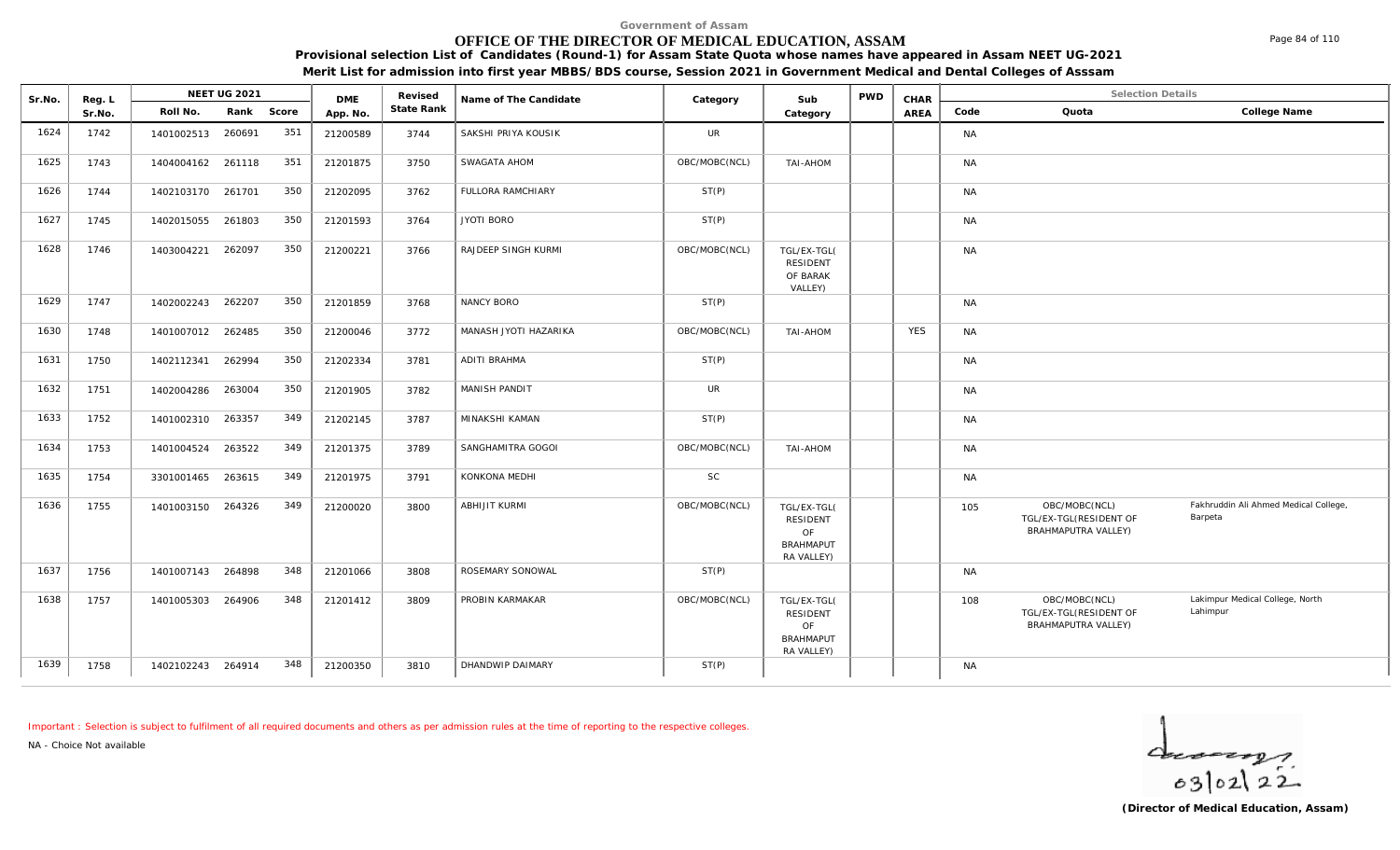### **OFFICE OF THE DIRECTOR OF MEDICAL EDUCATION, ASSAM**

**Provisional selection List of Candidates (Round-1) for Assam State Quota whose names have appeared in Assam NEET UG-2021 Merit List for admission into first year MBBS/BDS course, Session 2021 in Government Medical and Dental Colleges of Asssam**

| Sr.No. | Reg. L |                     | <b>NEET UG 2021</b> |       | <b>DME</b> | Revised    | Name of The Candidate   | Category      | Sub                                                                    | <b>PWD</b> | CHAR |            | <b>Selection Details</b>                                              |                                  |
|--------|--------|---------------------|---------------------|-------|------------|------------|-------------------------|---------------|------------------------------------------------------------------------|------------|------|------------|-----------------------------------------------------------------------|----------------------------------|
|        | Sr.No. | Roll No.            | Rank                | Score | App. No.   | State Rank |                         |               | Category                                                               |            | AREA | Code       | Quota                                                                 | College Name                     |
| 1640   | 1760   | 1402117216 266397   |                     | 347   | 21200643   | 3835       | PANGRI TERON            | ST(H)         |                                                                        |            |      | 101        | ST(H)                                                                 | Assam Medical College, Dibrugarh |
| 1641   | 1761   | 1402007180          | 266426              | 347   | 21201921   | 3836       | QUEENSTAR BASUMATARY    | ST(P)         |                                                                        |            |      | <b>NA</b>  |                                                                       |                                  |
| 1642   | 1762   | 1401002293 266648   |                     | 347   | 21201371   | 3838       | ABHIYASHNA BHUYAN       | <b>EWS</b>    |                                                                        |            |      | <b>NA</b>  |                                                                       |                                  |
| 1643   | 1765   | 1401007290 268301   |                     | 346   | 21201549   | 3856       | <b>JENIFAR ROHMAN</b>   | <b>EWS</b>    |                                                                        |            |      | <b>NA</b>  |                                                                       |                                  |
| 1644   | 1767   | 1402007452 269015   |                     | 346   | 21202209   | 3866       | LAKHI PRASAD KAKATI     | <b>SC</b>     |                                                                        |            |      | <b>NA</b>  |                                                                       |                                  |
| 1645   | 1768   | 1404001303          | 269384              | 346   | 21201442   | 3870       | BISHAL MAHANANDA        | OBC/MOBC(NCL) | TGL/EX-TGL(<br><b>RESIDENT</b><br>OF<br><b>BRAHMAPUT</b><br>RA VALLEY) |            |      | 107        | OBC/MOBC(NCL)<br>TGL/EX-TGL(RESIDENT OF<br><b>BRAHMAPUTRA VALLEY)</b> | Diphu Medical College, Diphu     |
| 1646   | 1769   | 1402112337          | 269557              | 345   | 21202369   | 3876       | JURINA BASUMATARY       | ST(P)         |                                                                        |            |      | <b>NA</b>  |                                                                       |                                  |
| 1647   | 1770   | 1402003549 269716   |                     | 345   | 21202000   | 3878       | <b>HIRAJYOTI SAIKIA</b> | OBC/MOBC(NCL) | CHUTIA                                                                 |            |      | <b>NA</b>  |                                                                       |                                  |
| 1648   | 1771   | 1402012095 270249   |                     | 345   | 21201261   | 3886       | TAKSHI MURARI           | UR            |                                                                        |            |      | <b>NA</b>  |                                                                       |                                  |
| 1649   | 1772   | 1402117214 270294   |                     | 345   | 21201796   | 3887       | UTPAL DAS               | OBC/MOBC(NCL) | KOCH-RAJBO<br><b>NGSHI</b>                                             |            |      | <b>NA</b>  |                                                                       |                                  |
| 1650   | 1773   | $1102101281 270111$ |                     | 345   | 21200741   | 3801       | KIARI BEYPI             | ST(H)         |                                                                        |            |      | $1 \cap 1$ | ST(H)                                                                 | Assam Medical College. Dibrugarh |

1649 1772 1402117214 270294 345 <sup>21201796</sup> <sup>3887</sup> UTPAL DAS OBC/MOBC(NCL) KOCH-RAJBO NA NGSHI 1650 | 1773 | 1402104284 270444 345 | 21200741 | 3891 | KLARI BEYPI | ST(H) | | | | | | 101 ST(H) ST(H) Assam Medical College, Dibrugarh | | 1651 | 1774 | 1402019267 270445 345 | 21202002 | 3892 | JUMI BORO | ST(P) | ST(P) | | | | | | | | | | | | | | | 1652 | 1776 | 1402105397 271334 344 | 21200098 | 3913 | SARLONGIM TIMUNG | ST(H) | | | | | | | | 101 ST(H) Assam Medical College, Dibrugarh | 1653 1778 | 1401001451 272600 344 | 21201255 | 3926 | RANJ DOLEY | ST(P) | | | | YES | NA 1654 1779 | 1402111142 272626 343 | 21201229 | 3927 | MAISRINGDI JIDUNG | ST(H) | | | | | 101 ST(H) ST(H) Assam Medical College, Dibrugarh | | 1655 | 1780 | 1402014090 272631 343 | 21200461 | 3928 | SOT KURU RONGHANG | ST(H) | | | | | 101 ST(H) ST(H) Assam Medical College, Dibrugarh | | 1656 1781 | 1404007070 272652 343 | 21201128 | 3929 | THULUNSI GAYARY NATHALL ST(P) | NATHALL NATHALL NATHALL NA 1657 | 1782 | 1402107207 272894 343 | 21202171 | 3937 | BIBHAB DAS NA

*Important : Selection is subject to fulfilment of all required documents and others as per admission rules at the time of reporting to the respective colleges.*

*NA - Choice Not available*

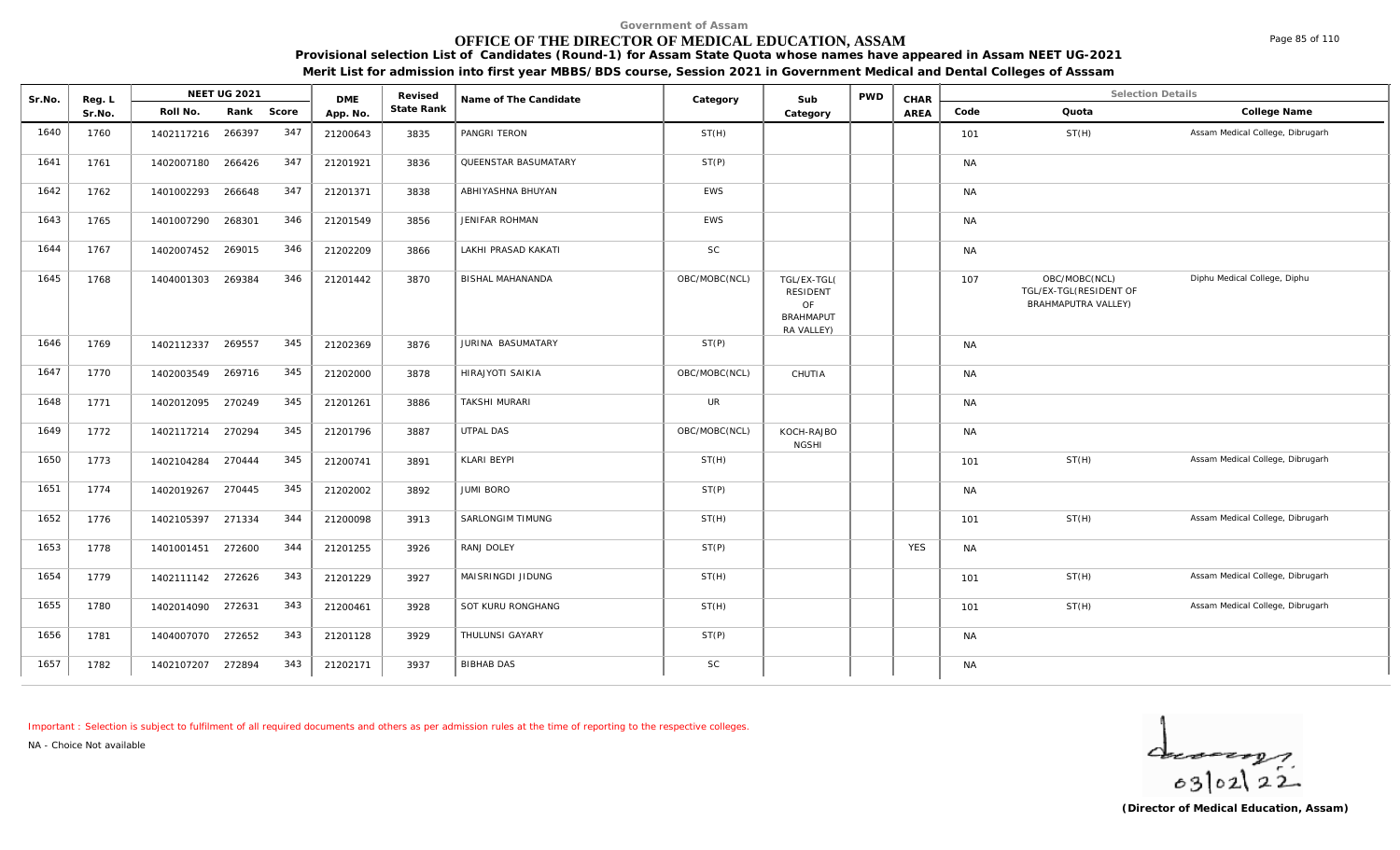### **OFFICE OF THE DIRECTOR OF MEDICAL EDUCATION, ASSAM**

**Provisional selection List of Candidates (Round-1) for Assam State Quota whose names have appeared in Assam NEET UG-2021**

**Merit List for admission into first year MBBS/BDS course, Session 2021 in Government Medical and Dental Colleges of Asssam**

| Sr.No. | Reg. L |                   | NEET UG 2021 |            | <b>DME</b> | Revised    | Name of The Candidate  | Category      | Sub                                                             | PWD | CHAR |           | <b>Selection Details</b>      |                                |
|--------|--------|-------------------|--------------|------------|------------|------------|------------------------|---------------|-----------------------------------------------------------------|-----|------|-----------|-------------------------------|--------------------------------|
|        | Sr.No. | Roll No.          |              | Rank Score | App. No.   | State Rank |                        |               | Category                                                        |     | AREA | Code      | Quota                         | College Name                   |
| 1658   | 1783   | 1402101267        | 273000       | 343        | 21202357   | 3939       | DIPANKAR BASUMATARY    | ST(P)         |                                                                 |     |      | <b>NA</b> |                               |                                |
| 1659   | 1784   | 1402118100        | 273323       | 343        | 21200976   | 3947       | <b>G P RAHUL DEORI</b> | ST(P)         |                                                                 |     |      | <b>NA</b> |                               |                                |
| 1660   | 1785   | 1401001393 273441 |              | 343        | 21202137   | 3951       | JILMIL KAMAN           | ST(P)         |                                                                 |     |      | <b>NA</b> |                               |                                |
| 1661   | 1786   | 1402013310 273446 |              | 343        | 21201904   | 3952       | SUNANDA CHAKRABORTY    | <b>UR</b>     |                                                                 |     |      | <b>NA</b> |                               |                                |
| 1662   | 1787   | 1402009133 274197 |              | 342        | 21200749   | 3962       | PARTHA PRATIM DOLEY    | ST(P)         |                                                                 |     |      | <b>NA</b> |                               |                                |
| 1663   | 1788   | 1401012223 274252 |              | 342        | 21201542   | 3965       | <b>DIMPUL PEGU</b>     | ST(P)         |                                                                 |     |      | <b>NA</b> |                               |                                |
| 1664   | 1789   | 1402101549 274318 |              | 342        | 21202277   | 3966       | <b>BIJIT ISLARY</b>    | ST(P)         |                                                                 |     |      | <b>NA</b> |                               |                                |
| 1665   | 1790   | 1401003513 275904 |              | 341        | 21201587   | 3983       | RITIKA KURMI           | OBC/MOBC(NCL) | TGL/EX-TGL(<br>RESIDENT<br>OF<br><b>BRAHMAPUT</b><br>RA VALLEY) |     |      | <b>NA</b> |                               |                                |
| 1666   | 1791   | 1404001093 276004 |              | 341        | 21202239   | 3985       | MRINAL GOPE            | OBC/MOBC(NCL) |                                                                 |     |      | <b>NA</b> |                               |                                |
| 1667   | 1792   | 1401009013 277764 |              | 340        | 21201983   | 4003       | APURBA GOGOI           | OBC/MOBC(NCL) | <b>MORAN</b>                                                    |     |      | 106       | OBC/MOBC(NCL)<br><b>MORAN</b> | Tezpur Medical College, Tezpur |
| 1668   | 1793   | 1401001425 277898 |              | 340        | 21200528   | 4004       | ROHIT BARUAH           | OBC/MOBC(NCL) | <b>MORAN</b>                                                    |     |      | <b>NA</b> |                               |                                |
| 1669   | 1794   | 1402107489 278146 |              | 340        | 21200421   | 4007       | HARSHITA DAS           | <b>SC</b>     |                                                                 |     |      | <b>NA</b> |                               |                                |
| 1670   | 1795   | 1402005269 278878 |              | 339        | 21202009   | 4017       | THOMAS GAYARI          | ST(P)         |                                                                 |     |      | <b>NA</b> |                               |                                |
| 1671   | 1796   | 1403007229        | 279889       | 339        | 21202005   | 4035       | <b>BIKRAM BARMAN</b>   | ST(P)         |                                                                 |     |      | <b>NA</b> |                               |                                |
| 1672   | 1799   | 1401001661        | 282097       | 337        | 21201497   | 4079       | MIGOM REGON            | ST(P)         |                                                                 |     |      | <b>NA</b> |                               |                                |
| 1673   | 1800   | 1402003474        | 282118       | 337        | 21201685   | 4081       | DHRUBAJYOTI BASUMATARY | ST(P)         |                                                                 |     |      | <b>NA</b> |                               |                                |
| 1674   | 1801   | 1402106255        | 282140       | 337        | 21202197   | 4082       | RANJITA DAS            | OBC/MOBC(NCL) |                                                                 |     |      | <b>NA</b> |                               |                                |
| 1675   | 1803   | 1404005026 282479 |              | 337        | 21201574   | 4089       | SUPRITI BORA           | OBC/MOBC(NCL) |                                                                 |     |      | <b>NA</b> |                               |                                |

*Important : Selection is subject to fulfilment of all required documents and others as per admission rules at the time of reporting to the respective colleges.*

*NA - Choice Not available*

 $402122$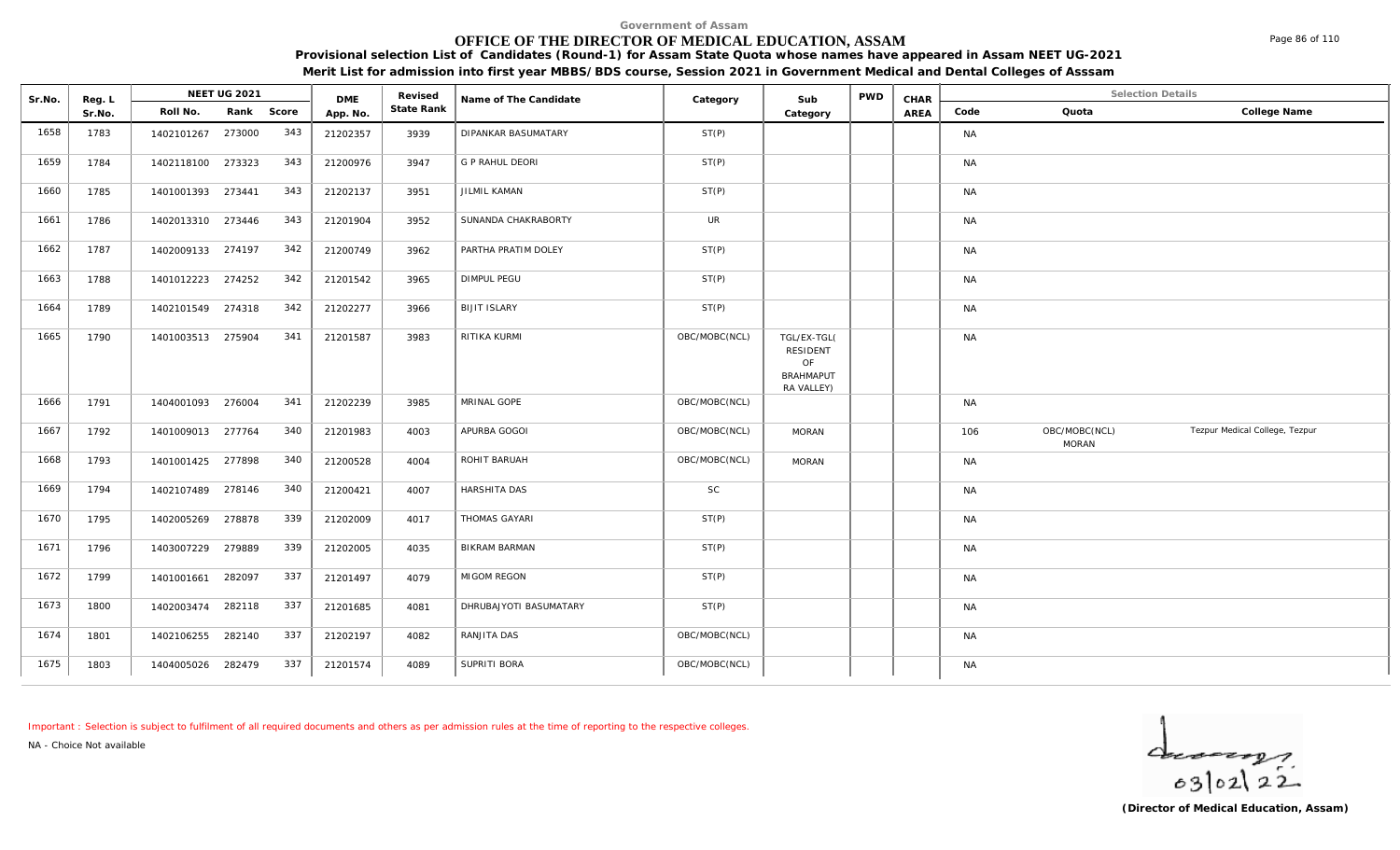# **OFFICE OF THE DIRECTOR OF MEDICAL EDUCATION, ASSAM**

Sr.No. Reg. L Reg.L **NEET UG 2021** ME Revised Name of The Candidate Category Sub PWD CHAR Selection Details Selection Details

NEET UG 2021 **Name of The Candidate Name of The Candidate Category CALC Sub** PWD **CHAR** 

**Provisional selection List of Candidates (Round-1) for Assam State Quota whose names have appeared in Assam NEET UG-2021 Merit List for admission into first year MBBS/BDS course, Session 2021 in Government Medical and Dental Colleges of Asssam**

|      | Sr.No. | Roll No.          | Rank   | Score | App. No. | State Rank |                     |               | Category                                                        | AREA | Code      | Quota | College Name                     |
|------|--------|-------------------|--------|-------|----------|------------|---------------------|---------------|-----------------------------------------------------------------|------|-----------|-------|----------------------------------|
| 1676 | 1804   | 1402017064        | 283953 | 336   | 21200724 | 4108       | <b>BIKI ROY</b>     | <b>SC</b>     |                                                                 |      | <b>NA</b> |       |                                  |
| 1677 | 1805   | 1402111058 284276 |        | 336   | 21202046 | 4113       | ANKITA MALAKAR      | SC            |                                                                 |      | <b>NA</b> |       |                                  |
| 1678 | 1806   | 1401005037        | 284350 | 336   | 21202296 | 4114       | TEJASWINI VASHISTHA | EWS           |                                                                 |      | <b>NA</b> |       |                                  |
| 1679 | 1807   | 1401003389        | 284954 | 335   | 21202283 | 4128       | ASHOK BHUMIJ        | OBC/MOBC(NCL) | TGL/EX-TGL(<br>RESIDENT<br>OF<br><b>BRAHMAPUT</b><br>RA VALLEY) |      | <b>NA</b> |       |                                  |
| 1680 | 1808   | 1404002083 285265 |        | 335   | 21200953 | 4135       | KRISHNA KANTA REGON | ST(P)         |                                                                 |      | <b>NA</b> |       |                                  |
| 1681 | 1809   | 1401001426 285292 |        | 335   | 21202069 | 4137       | CHRISTINA KUMBANG   | ST(P)         |                                                                 |      | <b>NA</b> |       |                                  |
| 1682 | 1810   | 1401004299 285422 |        | 335   | 21200131 | 4139       | AKANGSHA DEORI      | ST(P)         |                                                                 |      | <b>NA</b> |       |                                  |
| 1683 | 1811   | 1402009114 286260 |        | 335   | 21201970 | 4151       | ELORA NATH          | OBC/MOBC(NCL) |                                                                 |      | <b>NA</b> |       |                                  |
| 1684 | 1812   | 1402108445 286722 |        | 334   | 21201235 | 4161       | ASHRINGDI HAPILA    | ST(H)         |                                                                 |      | 101       | ST(H) | Assam Medical College, Dibrugarh |
| 1685 | 1813   | 1401001656 287214 |        | 334   | 21202336 | 4171       | NIRMALI CHAKRAVARTY | EWS           |                                                                 |      | <b>NA</b> |       |                                  |
| 1686 | 1814   | 1402107524        | 287821 | 334   | 21200504 | 4176       | BARAKHINA DUTTA     | <b>SC</b>     |                                                                 |      | <b>NA</b> |       |                                  |
| 1687 | 1815   | 1401006033        | 288292 | 333   | 21201849 | 4188       | PRIYANKA MISONG     | ST(P)         |                                                                 |      | <b>NA</b> |       |                                  |
| 1688 | 1816   | 1403007080        | 288707 | 333   | 21200060 | 4194       | RONALD LALSIEMLIEN  | ST(H)         |                                                                 |      | 103       | ST(H) | Silchar Medical College, Silchar |
| 1689 | 1817   | 1301007180        | 288927 | 333   | 21202378 | 4196       | SRIYA DAS           | <b>SC</b>     |                                                                 |      | <b>NA</b> |       |                                  |
| 1690 | 1818   | 1401003304        | 289310 | 333   | 21202344 | 4200       | PRASHI GOGOI        | OBC/MOBC(NCL) |                                                                 |      | <b>NA</b> |       |                                  |
| 1691 | 1820   | 1401002420        | 290002 | 332   | 21201495 | 4209       | <b>GARIMA PEGU</b>  | ST(P)         |                                                                 |      | <b>NA</b> |       |                                  |
| 1692 | 1821   | 1402005365 290103 |        | 332   | 21201408 | 4210       | UTPAL GOGOI         | OBC/MOBC(NCL) | TAI-AHOM                                                        |      | <b>NA</b> |       |                                  |
| 1693 | 1822   | 1402111430 290257 |        | 332   | 21202010 | 4213       | PRITY NARZARY       | ST(P)         |                                                                 |      | <b>NA</b> |       |                                  |

*Important : Selection is subject to fulfilment of all required documents and others as per admission rules at the time of reporting to the respective colleges.*

DMF Revised

*NA - Choice Not available*

**Reg. L NEET UG 2021** 



Page 87 of 110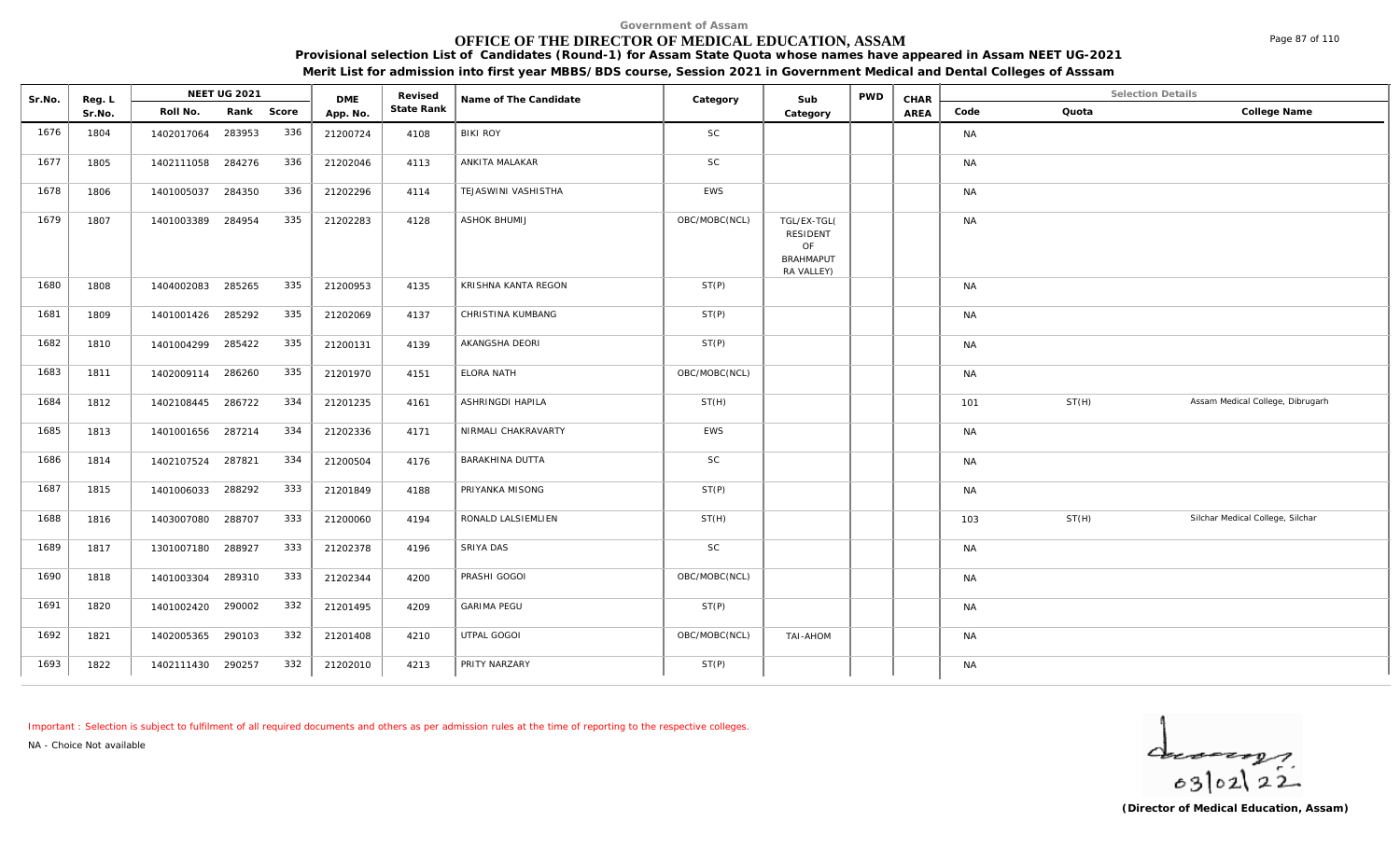# **OFFICE OF THE DIRECTOR OF MEDICAL EDUCATION, ASSAM**

**Provisional selection List of Candidates (Round-1) for Assam State Quota whose names have appeared in Assam NEET UG-2021 Merit List for admission into first year MBBS/BDS course, Session 2021 in Government Medical and Dental Colleges of Asssam**

| Sr.No. | Reg. L | NEET UG 2021              | <b>DME</b>      | Revised    | Name of The Candidate  | Category      | Sub                                            | <b>PWD</b> | CHAR |           | Selection Details |                                             |
|--------|--------|---------------------------|-----------------|------------|------------------------|---------------|------------------------------------------------|------------|------|-----------|-------------------|---------------------------------------------|
|        | Sr.No. | Roll No.<br>Rank<br>Score | App. No.        | State Rank |                        |               | Category                                       |            | AREA | Code      | Quota             | College Name                                |
| 1694   | 1823   | 1402001269<br>290829      | 332<br>21202249 | 4217       | HARSHITA TALUKDAR      | SC            |                                                |            |      | <b>NA</b> |                   |                                             |
| 1695   | 1826   | 291646<br>1402102051      | 331<br>21201570 | 4226       | <b>ISAMHEULE RIAME</b> | ST(H)         |                                                |            |      | 104       | ST(H)             | Jorhat Medical College, Jorhat              |
| 1696   | 1827   | 293176<br>1401008121      | 330<br>21200664 | 4253       | <b>SENSO KROPI</b>     | ST(H)         |                                                |            |      | 108       | ST(H)             | Lakimpur Medical College, North<br>Lahimpur |
| 1697   | 1828   | 293608<br>1402116314      | 330<br>21202123 | 4260       | POOJA NARZARY          | ST(P)         |                                                |            |      | <b>NA</b> |                   |                                             |
| 1698   | 1829   | 294912<br>1404003081      | 329<br>21200608 | 4280       | <b>TANIA PAUL</b>      | OBC/MOBC(NCL) |                                                |            |      | <b>NA</b> |                   |                                             |
| 1699   | 1830   | 295116<br>1402103236      | 329<br>21200099 | 4284       | YUGMAN HAZOWARY        | ST(P)         |                                                |            |      | <b>NA</b> |                   |                                             |
| 1700   | 1831   | 1401001453 295769         | 329<br>21202039 | 4299       | SHOMDUTTA PROTIETY     | EWS           |                                                |            |      | <b>NA</b> |                   |                                             |
| 1701   | 1832   | 295915<br>1404003235      | 329<br>21201616 | 4304       | MASUM PARBEZ CHOWDHURY | <b>UR</b>     |                                                | <b>YES</b> |      | 101       | PH                | Assam Medical College, Dibrugarh            |
| 1702   | 1833   | 1402010018 296209         | 329<br>21201053 | 4309       | SAMIRAN TALUKDAR       | <b>SC</b>     |                                                |            |      | <b>NA</b> |                   |                                             |
| 1703   | 1834   | 296373<br>1403002055      | 328<br>21202099 | 4312       | LALREMRUOT PUDAITE     | ST(H)         |                                                |            |      | 103       | ST(H)             | Silchar Medical College, Silchar            |
| 1704   | 1835   | 1402113206 296376         | 328<br>21201192 | 4313       | <b>GAURAV CHAUHAN</b>  | OBC/MOBC(NCL) | TGL/EX-TGL(<br>RESIDENT<br>OF BARAK<br>VALLEY) |            |      | <b>NA</b> |                   |                                             |
| 1705   | 1837   | 1401008322 296598         | 328<br>21201374 | 4318       | TUNINDRA TAYE          | ST(P)         |                                                |            |      | <b>NA</b> |                   |                                             |
| 1706   | 1838   | 1402016294 297253         | 328<br>21202114 | 4328       | HRISHIKESH RABHA       | ST(P)         |                                                |            |      | <b>NA</b> |                   |                                             |
| 1707   | 1839   | 297467<br>1401002341      | 328<br>21202189 | 4334       | PAYAL SINGHA           | EWS           |                                                |            |      | <b>NA</b> |                   |                                             |
| 1708   | 1840   | 1403001628<br>297847      | 328<br>21200720 | 4342       | RUDRANEEL BAIDYA       | <b>SC</b>     |                                                |            |      | <b>NA</b> |                   |                                             |
| 1709   | 1841   | 1402113417<br>297953      | 327<br>21202110 | 4345       | MANUJ PAYENG           | ST(P)         |                                                |            |      | <b>NA</b> |                   |                                             |
| 1710   | 1842   | 1301005210 297999         | 327<br>21201864 | 4346       | BAHKNI SIKHA PEGU      | ST(P)         |                                                |            |      | <b>NA</b> |                   |                                             |
| 1711   | 1843   | 1402008308<br>298035      | 327<br>21200363 | 4350       | RIYA SINGH             | OBC/MOBC(NCL) |                                                |            |      | <b>NA</b> |                   |                                             |
| 1712   | 1844   | 1401005273 298796         | 327<br>21201895 | 4366       | <b>FALAK KHAN</b>      | <b>EWS</b>    |                                                |            |      | <b>NA</b> |                   |                                             |

*Important : Selection is subject to fulfilment of all required documents and others as per admission rules at the time of reporting to the respective colleges.*

*NA - Choice Not available*

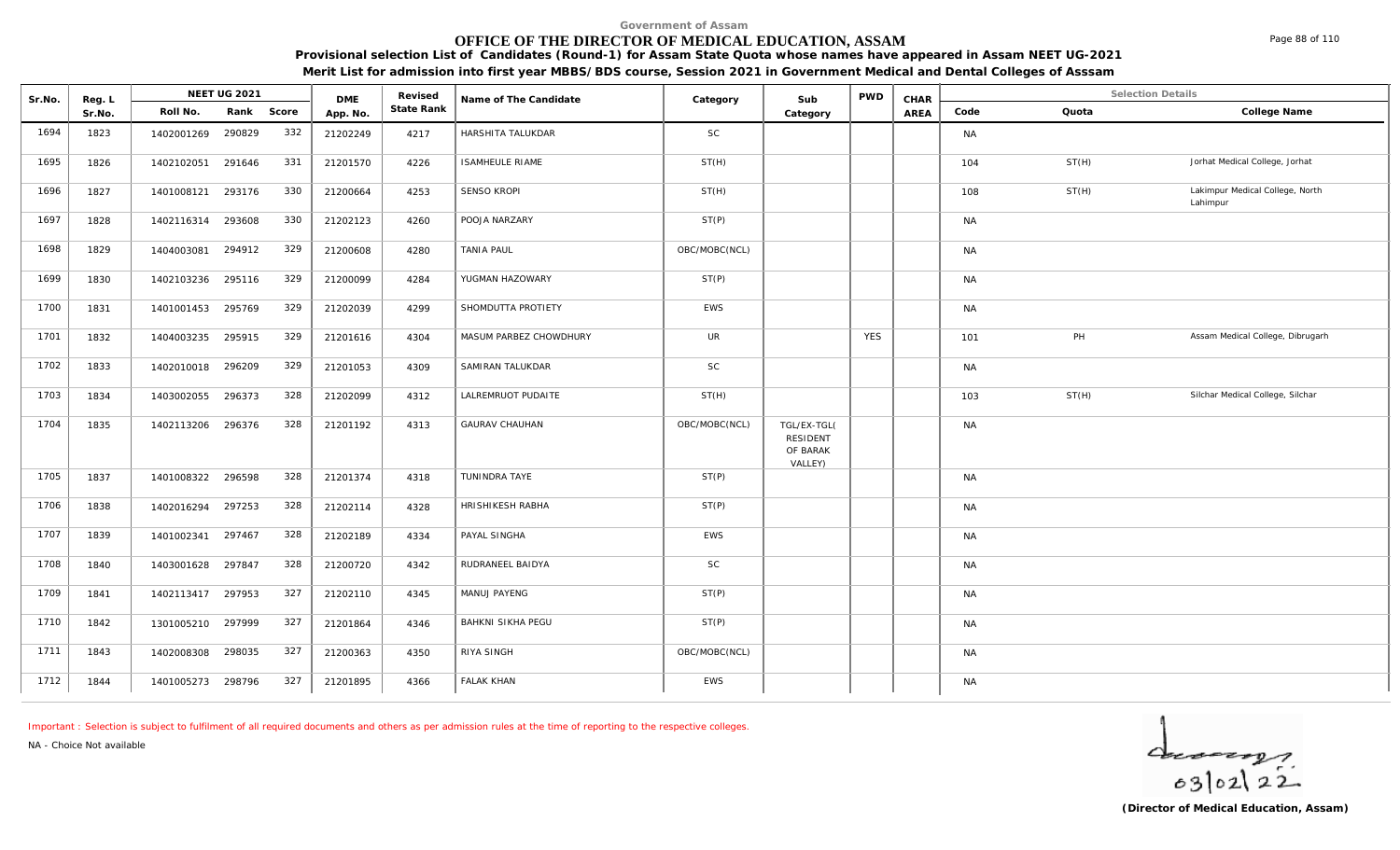### **OFFICE OF THE DIRECTOR OF MEDICAL EDUCATION, ASSAM**

**Provisional selection List of Candidates (Round-1) for Assam State Quota whose names have appeared in Assam NEET UG-2021**

**Merit List for admission into first year MBBS/BDS course, Session 2021 in Government Medical and Dental Colleges of Asssam**

| Sr.No. | Reg. L |                   | NEET UG 2021 |       | <b>DME</b> | Revised    | Name of The Candidate      | Category      | Sub                                                             | <b>PWD</b> | CHAR |           |       | <b>Selection Details</b>                         |
|--------|--------|-------------------|--------------|-------|------------|------------|----------------------------|---------------|-----------------------------------------------------------------|------------|------|-----------|-------|--------------------------------------------------|
|        | Sr.No. | Roll No.          | Rank         | Score | App. No.   | State Rank |                            |               | Category                                                        |            | AREA | Code      | Quota | College Name                                     |
| 1713   | 1846   | 1401004445        | 299457       | 327   | 21202381   | 4378       | PRIYANKSHUMAN GOGOI        | OBC/MOBC(NCL) | TAI-AHOM                                                        |            |      | <b>NA</b> |       |                                                  |
| 1714   | 1847   | 1404008144        | 299871       | 326   | 21202269   | 4381       | SUSMITA BORAH              | OBC/MOBC(NCL) | KOCH-RAJBO<br><b>NGSHI</b>                                      |            |      | <b>NA</b> |       |                                                  |
| 1715   | 1848   | 1402107074 299894 |              | 326   | 21202104   | 4383       | MARSHY DEORI               | ST(P)         |                                                                 |            |      | <b>NA</b> |       |                                                  |
| 1716   | 1849   | 1402107416 301080 |              | 326   | 21202023   | 4404       | BHABARNAB HAZARIKA         | OBC/MOBC(NCL) |                                                                 |            |      | <b>NA</b> |       |                                                  |
| 1717   | 1850   | 1401006317        | 302665       | 325   | 21200400   | 4434       | SHUBHAM HAZARIKA           | ST(P)         |                                                                 |            |      | <b>NA</b> |       |                                                  |
| 1718   | 1851   | 1402005380        | 303282       | 324   | 21201928   | 4448       | <b>FUNGJANI ISLARY</b>     | ST(P)         |                                                                 |            |      | <b>NA</b> |       |                                                  |
| 1719   | 1852   | 1404002035        | 303361       | 324   | 21200476   | 4449       | NASIKA AKHTAR ANSARI       | OBC/MOBC(NCL) | TGL/EX-TGL(<br>RESIDENT<br>OF<br><b>BRAHMAPUT</b><br>RA VALLEY) |            |      | <b>NA</b> |       |                                                  |
| 1720   | 1853   | 1402005490        | 303856       | 324   | 21200222   | 4454       | <b>DIANA RAMCHIARY</b>     | ST(P)         |                                                                 |            |      | <b>NA</b> |       |                                                  |
| 1721   | 1854   | 1403001145 304575 |              | 323   | 21200712   | 4465       | <b>GAURAV NUNIA</b>        | OBC/MOBC(NCL) | TGL/EX-TGL(<br><b>RESIDENT</b><br>OF BARAK<br>VALLEY)           |            |      | <b>NA</b> |       |                                                  |
| 1722   | 1856   | 1404004135 305691 |              | 323   | 21200040   | 4481       | POPY PEGU                  | ST(P)         |                                                                 |            |      | <b>NA</b> |       |                                                  |
| 1723   | 1857   | 1402103211        | 306143       | 322   | 21201820   | 4485       | SUSHMITA KEMPRAI           | ST(H)         |                                                                 |            |      | 105       | ST(H) | Fakhruddin Ali Ahmed Medical College,<br>Barpeta |
| 1724   | 1858   | 1404001110 306149 |              | 322   | 21201961   | 4486       | ALICE TOPNO                | OBC/MOBC(NCL) | TGL/EX-TGL(<br>RESIDENT<br>OF<br><b>BRAHMAPUT</b><br>RA VALLEY) |            |      | <b>NA</b> |       |                                                  |
| 1725   | 1859   | 1402110079 306401 |              | 322   | 21200969   | 4490       | ANGELA VANNEISANGI NGAMLAI | ST(H)         |                                                                 |            |      | 103       | ST(H) | Silchar Medical College, Silchar                 |
| 1726   | 1860   | 1402105078        | 307361       | 322   | 21200092   | 4507       | PRINCE KAKATI              | OBC/MOBC(NCL) | KOCH-RAJBO<br><b>NGSHI</b>                                      |            |      | <b>NA</b> |       |                                                  |
| 1727   | 1861   | 1401010035 307784 |              | 321   | 21201883   | 4513       | ANJALI BALMIKI             | <b>SC</b>     |                                                                 |            |      | <b>NA</b> |       |                                                  |
| 1728   | 1862   | 1403001246 307816 |              | 321   | 21201431   | 4515       | JONIS DHAR                 | ST(H)         |                                                                 |            |      | 103       | ST(H) | Silchar Medical College, Silchar                 |

*Important : Selection is subject to fulfilment of all required documents and others as per admission rules at the time of reporting to the respective colleges.*

*NA - Choice Not available*



Page 89 of 110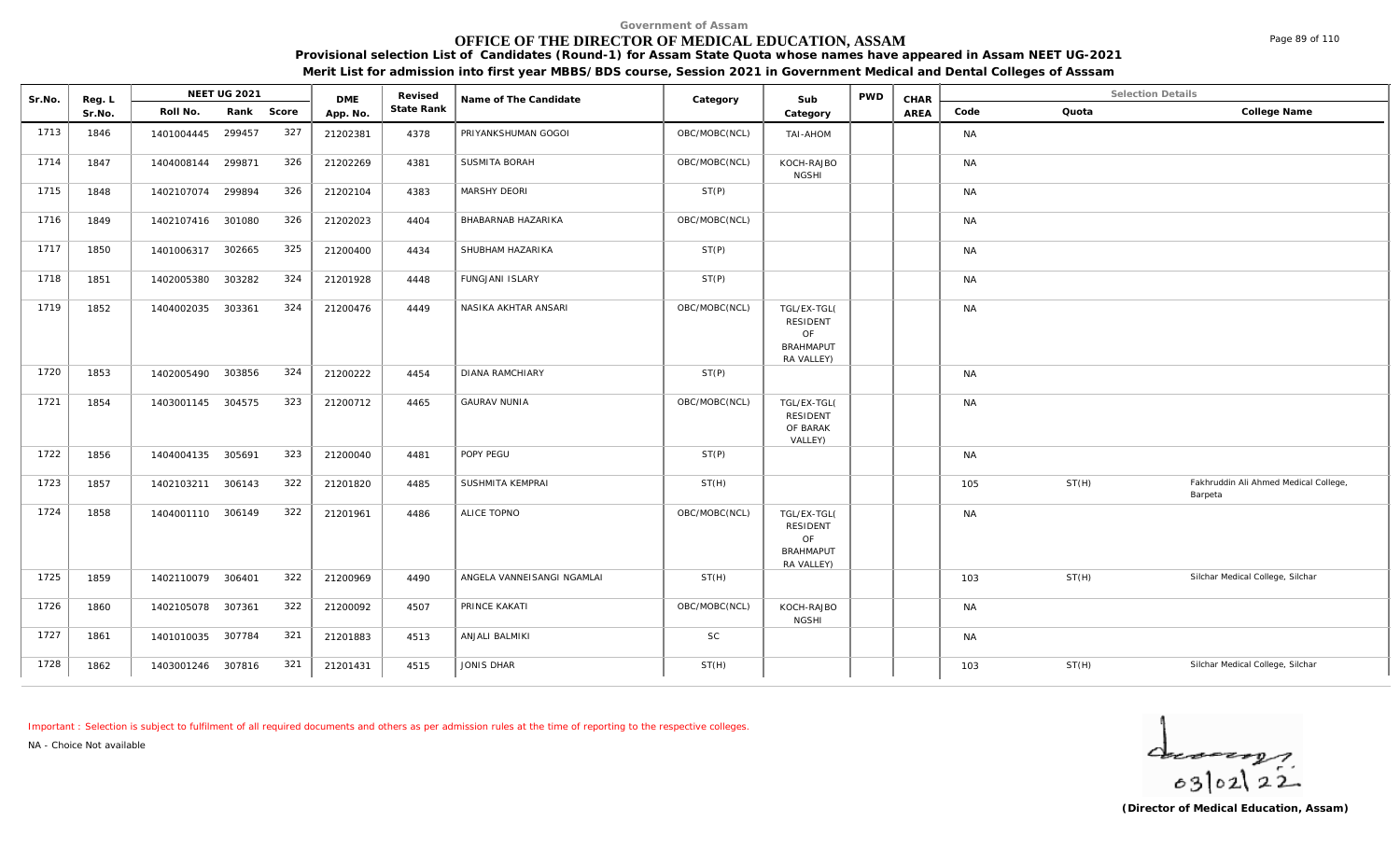# **OFFICE OF THE DIRECTOR OF MEDICAL EDUCATION, ASSAM**

**Provisional selection List of Candidates (Round-1) for Assam State Quota whose names have appeared in Assam NEET UG-2021 Merit List for admission into first year MBBS/BDS course, Session 2021 in Government Medical and Dental Colleges of Asssam**

| Sr.No. | Reg. L |                   | <b>NEET UG 2021</b> |       | <b>DME</b> | Revised    | Name of The Candidate          | Category      | Sub                                                                    | <b>PWD</b> | CHAR |           | <b>Selection Details</b>                                       |                                                  |
|--------|--------|-------------------|---------------------|-------|------------|------------|--------------------------------|---------------|------------------------------------------------------------------------|------------|------|-----------|----------------------------------------------------------------|--------------------------------------------------|
|        | Sr.No. | Roll No.          | Rank                | Score | App. No.   | State Rank |                                |               | Category                                                               |            | AREA | Code      | Quota                                                          | College Name                                     |
| 1729   | 1864   | 1402001106        | 308358              | 321   | 21201432   | 4525       | EDDIE VANLALHRIETZUOL BUONGPUI | ST(H)         |                                                                        |            |      | 103       | ST(H)                                                          | Silchar Medical College, Silchar                 |
| 1730   | 1865   | 1401002052        | 308426              | 321   | 21200168   | 4528       | SAFI ALAM ANSARI               | <b>UR</b>     |                                                                        | <b>YES</b> |      | 105       | PH                                                             | Fakhruddin Ali Ahmed Medical College,<br>Barpeta |
| 1731   | 1866   | 1404006078        | 308630              | 321   | 21200464   | 4534       | <b>ISHANEE KASHYAP</b>         | <b>UR</b>     |                                                                        |            |      | <b>NA</b> |                                                                |                                                  |
| 1732   | 1867   | 1404005169        | 308895              | 321   | 21202261   | 4538       | SHRUTI BASUMATARY              | ST(P)         |                                                                        |            |      | <b>NA</b> |                                                                |                                                  |
| 1733   | 1868   | 1402113015        | 309434              | 320   | 21201956   | 4548       | RUPJYOTI BASUMATARY            | ST(P)         |                                                                        |            |      | NA        |                                                                |                                                  |
| 1734   | 1869   | 1402011074        | 309486              | 320   | 21201313   | 4549       | DEEPA ARDAO                    | ST(H)         |                                                                        |            |      | 104       | ST(H)                                                          | Jorhat Medical College, Jorhat                   |
| 1735   | 1870   | 1402007150        | 309572              | 320   | 21200514   | 4550       | RAIKOM TERANG                  | ST(H)         |                                                                        |            |      | 104       | ST(H)                                                          | Jorhat Medical College, Jorhat                   |
| 1736   | 1871   | 1402102171        | 309581              | 320   | 21201815   | 4552       | PRANAB MASHAHARY               | ST(P)         |                                                                        |            |      | <b>NA</b> |                                                                |                                                  |
| 1737   | 1874   | 1402007040        | 310567              | 320   | 21200235   | 4570       | RIMPI DAS                      | <b>SC</b>     |                                                                        |            |      | NA        |                                                                |                                                  |
| 1738   | 1876   | 1401001225        | 311303              | 319   | 21200771   | 4577       | ANUSHKA LOTHA                  | ST(H)         |                                                                        |            |      | 104       | ST(H)                                                          | Jorhat Medical College, Jorhat                   |
| 1739   | 1877   | 1402102272 311490 |                     | 319   | 21200012   | 4580       | MIRIYAN RABHA                  | ST(P)         |                                                                        |            |      | NA        |                                                                |                                                  |
| 1740   | 1878   | 1402002546        | 311526              | 319   | 21201630   | 4581       | FRIDA THAOSEN                  | ST(H)         |                                                                        |            |      | 108       | ST(H)                                                          | Lakimpur Medical College, North<br>Lahimpur      |
| 1741   | 1879   | 1401001222        | 311559              | 319   | 21200323   | 4582       | RAHUL DEORI                    | ST(P)         |                                                                        |            |      | NA        |                                                                |                                                  |
| 1742   | 1880   | 1403002066        | 311941              | 319   | 21200027   | 4588       | RAHUL GOALA                    | OBC/MOBC(NCL) | TGL/EX-TGL(<br><b>RESIDENT</b><br>OF BARAK<br>VALLEY)                  |            |      | <b>NA</b> |                                                                |                                                  |
| 1743   | 1881   | 1402101510 311954 |                     | 319   | 21202325   | 4590       | RAJDEEP DEV NATH               | <b>UR</b>     |                                                                        |            |      | NA        |                                                                |                                                  |
| 1744   | 1882   | 1402002559        | 313072              | 318   | 21201210   | 4608       | RUPKABON ENGTIPI               | ST(H)         |                                                                        |            |      | 104       | ST(H)                                                          | Jorhat Medical College, Jorhat                   |
| 1745   | 1883   | 1402008213 313104 |                     | 318   | 21200215   | 4609       | ROCKTIM KUMAR GONJU            | OBC/MOBC(NCL) | TGL/EX-TGL(<br><b>RESIDENT</b><br>OF<br><b>BRAHMAPUT</b><br>RA VALLEY) |            |      | 203       | OBC/MOBC(NCL)<br>TGL/EX-TGL(RESIDENT OF<br>BRAHMAPUTRA VALLEY) | Government Dental College, Silchar               |
| 1746   | 1884   | 1401003111 313240 |                     | 318   | 21201757   | 4611       | <b>KRIVI MILI</b>              | ST(P)         |                                                                        |            |      | NA        |                                                                |                                                  |

*Important : Selection is subject to fulfilment of all required documents and others as per admission rules at the time of reporting to the respective colleges.*

*NA - Choice Not available*

 $40222$ 

Page 90 of 110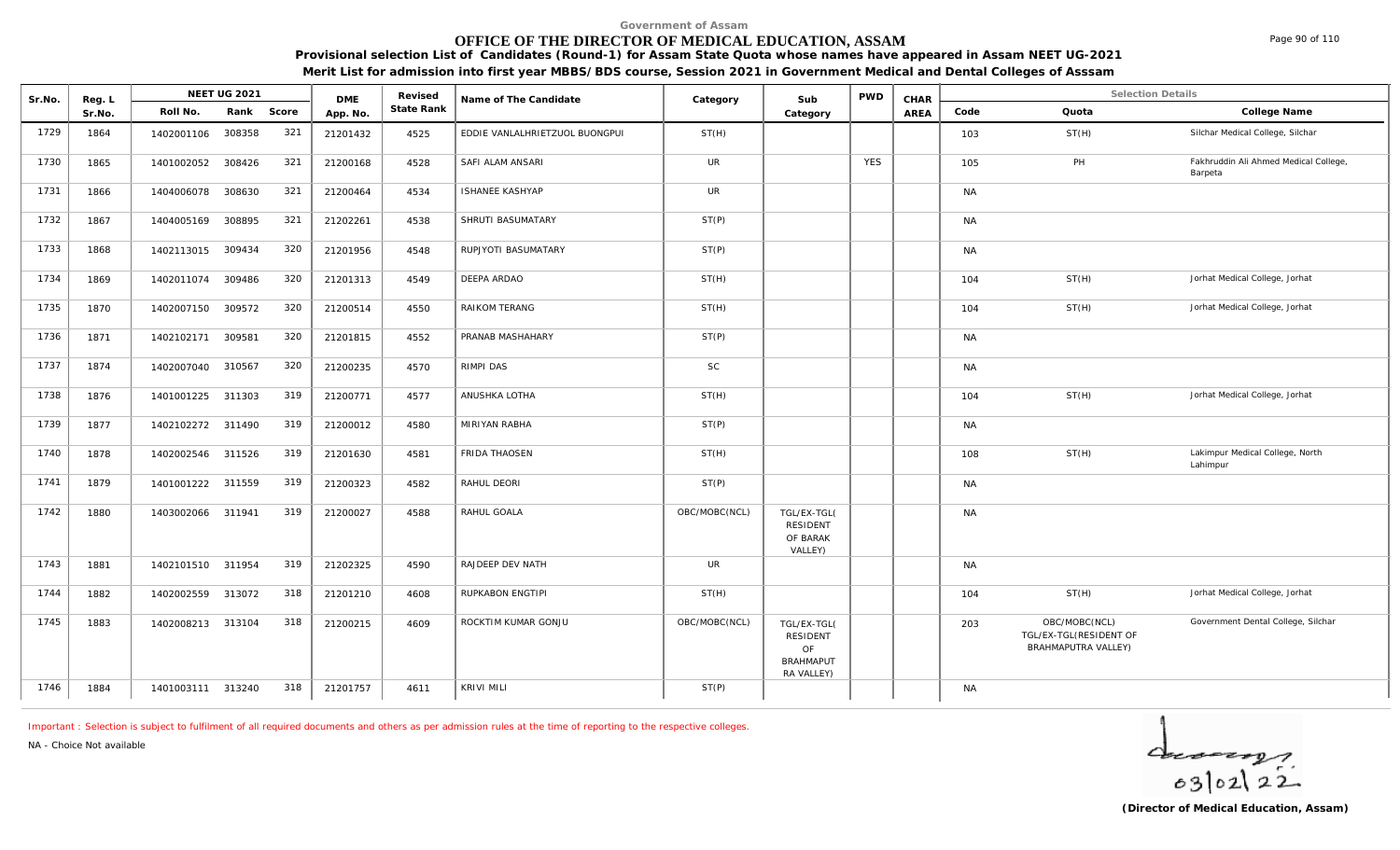# **OFFICE OF THE DIRECTOR OF MEDICAL EDUCATION, ASSAM**

**Provisional selection List of Candidates (Round-1) for Assam State Quota whose names have appeared in Assam NEET UG-2021 Merit List for admission into first year MBBS/BDS course, Session 2021 in Government Medical and Dental Colleges of Asssam**

| Sr.No. | Reg. L |                   | <b>NEET UG 2021</b> |       | <b>DME</b> | Revised    | Name of The Candidate | Category      | Sub                        | <b>PWD</b> | CHAR |           | <b>Selection Details</b>                |                                      |
|--------|--------|-------------------|---------------------|-------|------------|------------|-----------------------|---------------|----------------------------|------------|------|-----------|-----------------------------------------|--------------------------------------|
|        | Sr.No. | Roll No.          | Rank                | Score | App. No.   | State Rank |                       |               | Category                   |            | AREA | Code      | Quota                                   | College Name                         |
| 1747   | 1885   | 1401002433 314789 |                     | 317   | 21202210   | 4637       | SHABNAM PAO           | ST(P)         |                            |            |      | <b>NA</b> |                                         |                                      |
| 1748   | 1887   | 1402102142 316215 |                     | 317   | 21201546   | 4663       | ANANYA DAS            | SC            |                            |            |      | <b>NA</b> |                                         |                                      |
| 1749   | 1889   | 1402014133 316643 |                     | 316   | 21200313   | 4666       | PRERONA DEY           | OBC/MOBC(NCL) |                            |            |      | <b>NA</b> |                                         |                                      |
| 1750   | 1891   | 1401007063 317174 |                     | 316   | 21201995   | 4677       | PRANJEET TALUKDAR     | OBC/MOBC(NCL) | KOCH-RAJBO<br><b>NGSHI</b> |            |      | <b>NA</b> |                                         |                                      |
| 1751   | 1892   | 1402104461 317262 |                     | 316   | 21201998   | 4678       | ANUBHABI BORTHAKUR    | EWS           |                            |            |      | <b>NA</b> |                                         |                                      |
| 1752   | 1893   | 1403005173 317346 |                     | 316   | 21200317   | 4679       | DIKSHITA NATH         | OBC/MOBC(NCL) |                            |            |      | <b>NA</b> |                                         |                                      |
| 1753   | 1895   | 1402120060 317993 |                     | 315   | 21201196   | 4698       | PRANAB DEURI          | ST(P)         |                            |            |      | <b>NA</b> |                                         |                                      |
| 1754   | 1896   | 1401005027        | 318081              | 315   | 21201284   | 4699       | <b>BARBIE DOLEY</b>   | ST(P)         |                            |            |      | <b>NA</b> |                                         |                                      |
| 1755   | 1898   | 1404002169 319865 |                     | 314   | 21201354   | 4724       | <b>SILA DAIMARY</b>   | ST(P)         |                            |            |      | <b>NA</b> |                                         |                                      |
| 1756   | 1899   | 1402105340 320315 |                     | 314   | 21200268   | 4726       | PYNSHAIBHAMI TARIANG  | ST(H)         |                            |            |      | 107       | ST(H)                                   | Diphu Medical College, Diphu         |
| 1757   | 1902   | 1402009260        | 321484              | 313   | 21200186   | 4748       | SUMBIKA KROPI         | ST(H)         |                            |            |      | 106       | ST(H)                                   | Tezpur Medical College, Tezpur       |
| 1758   | 1903   | 1402005427        | 321649              | 313   | 21200073   | 4751       | PALLABI MALAKAR       | SC            |                            |            |      | <b>NA</b> |                                         |                                      |
| 1759   | 1904   | 1402107024 322006 |                     | 313   | 21202374   | 4754       | ESHAAN AGARWAL        | <b>UR</b>     |                            |            |      | <b>NA</b> |                                         |                                      |
| 1760   | 1905   | 1402108305 324186 |                     | 312   | 21201844   | 4787       | <b>BARSHA NATH</b>    | OBC/MOBC(NCL) |                            |            |      | <b>NA</b> |                                         |                                      |
| 1761   | 1906   | 1402007466        | 324240              | 312   | 21200450   | 4788       | MIKIRAJ RABHA         | ST(P)         |                            |            |      | <b>NA</b> |                                         |                                      |
| 1762   | 1907   | 1401007040 324413 |                     | 312   | 21200634   | 4792       | MAYURI MALAKAR        | SC            |                            |            |      | <b>NA</b> |                                         |                                      |
| 1763   | 1908   | 1402001011        | 326525              | 310   | 21202086   | 4818       | LONGBARSON TERANG     | ST(H)         |                            |            |      | 106       | ST(H)                                   | Tezpur Medical College, Tezpur       |
| 1764   | 1909   | 1401005172 326527 |                     | 310   | 21200666   | 4817       | PRIYADARSHINI KURMI   | OBC/MOBC(NCL) | TGL/EX-TGL(<br>RESIDENT    |            |      | 202       | OBC/MOBC(NCL)<br>TGL/EX-TGL(RESIDENT OF | Government Dental College, Dibrugarh |
|        |        |                   |                     |       |            |            |                       |               | OF                         |            |      |           | BRAHMAPUTRA VALLEY)                     |                                      |
|        |        |                   |                     |       |            |            |                       |               | <b>BRAHMAPUT</b>           |            |      |           |                                         |                                      |
|        |        |                   |                     |       |            |            |                       |               |                            |            |      |           |                                         |                                      |

RA VALLEY)

*Important : Selection is subject to fulfilment of all required documents and others as per admission rules at the time of reporting to the respective colleges.*

*NA - Choice Not available*

**Reg. L NEET UG 2021** 

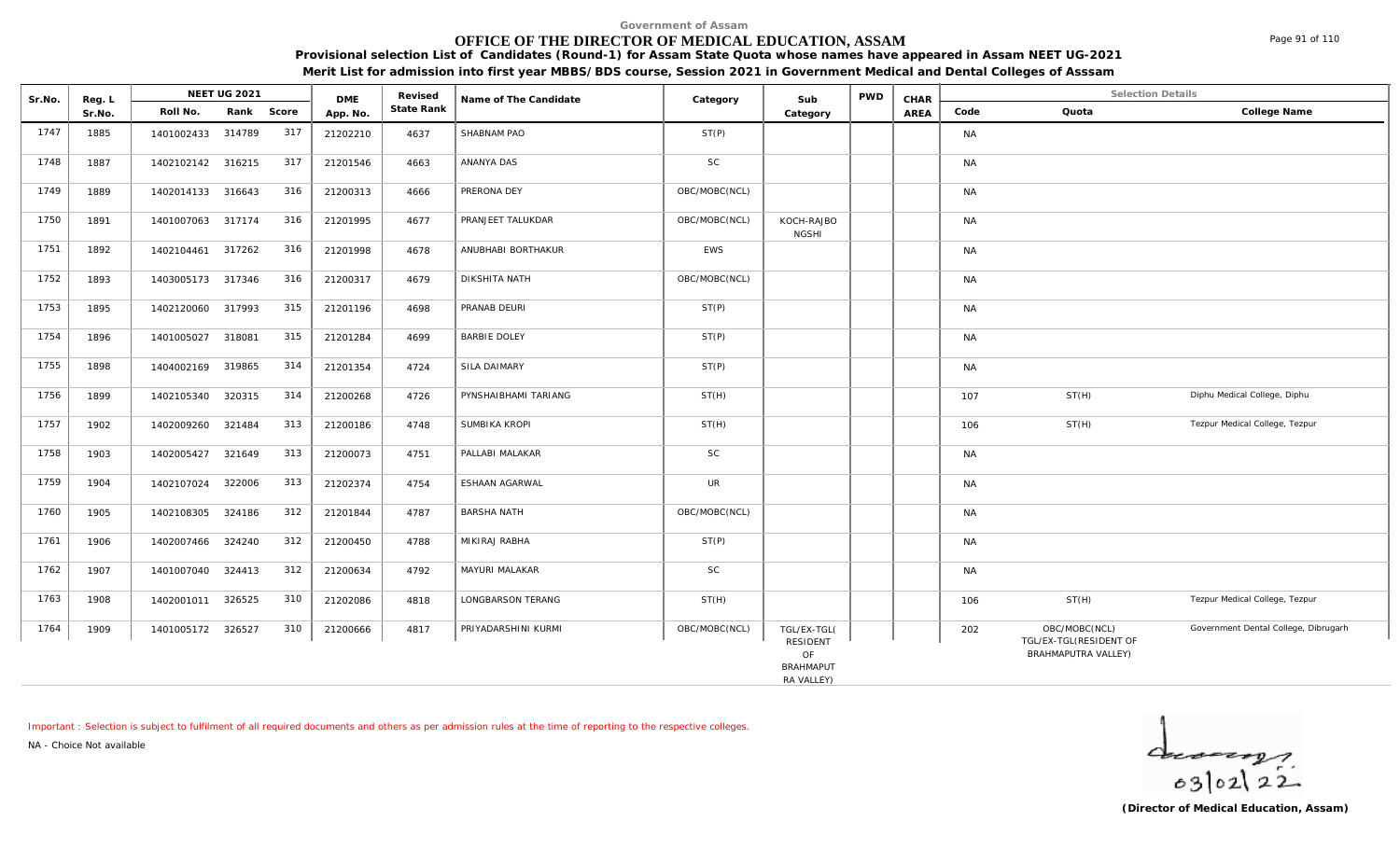# **OFFICE OF THE DIRECTOR OF MEDICAL EDUCATION, ASSAM**

Sr.No. Reg. L Reg.L **NEET UG 2021** ME Revised Name of The Candidate Category Sub PWD CHAR Selection Details Selection Details

**NEET UG 2021 Category CHAR**

**Name of The Candidate Revised**

**Provisional selection List of Candidates (Round-1) for Assam State Quota whose names have appeared in Assam NEET UG-2021 Merit List for admission into first year MBBS/BDS course, Session 2021 in Government Medical and Dental Colleges of Asssam**

AREA Code Quota

**State Rank Code Quota College Name**

**Category**

| 1765 | 1910 | 1404006204        | 326629 | 310 | 21200993 | 4820 | MISHMA TERANGPI        | ST(H)         |                                                                 |  | 106       | ST(H) | Tezpur Medical College, Tezpur              |
|------|------|-------------------|--------|-----|----------|------|------------------------|---------------|-----------------------------------------------------------------|--|-----------|-------|---------------------------------------------|
| 1766 | 1911 | 1401001037        | 326871 | 310 | 21201204 | 4825 | ANISHA DEORI           | ST(P)         |                                                                 |  | <b>NA</b> |       |                                             |
| 1767 | 1912 | 1402102367 327282 |        | 310 | 21202300 | 4830 | DIPJYOTI DEKA          | <b>SC</b>     |                                                                 |  | <b>NA</b> |       |                                             |
| 1768 | 1913 | 1401001870 327433 |        | 310 | 21201636 | 4832 | PRINAYANA SARMA        | <b>UR</b>     |                                                                 |  | <b>NA</b> |       |                                             |
| 1769 | 1914 | 1401007196 327578 |        | 310 | 21200580 | 4833 | <b>LIZA DOLEY</b>      | ST(P)         |                                                                 |  | <b>NA</b> |       |                                             |
| 1770 | 1915 | 1402108021        | 327957 | 310 | 21200062 | 4839 | ABIDUL HOQUE CHOUDHURY | OBC/MOBC(NCL) |                                                                 |  | <b>NA</b> |       |                                             |
| 1771 | 1916 | 1402001539 328080 |        | 310 | 21200359 | 4843 | DHRITIKA RABHA         | ST(P)         |                                                                 |  | <b>NA</b> |       |                                             |
| 1772 | 1917 | 1401001001 328403 |        | 309 | 21202155 | 4852 | ANKITA MECH            | ST(P)         |                                                                 |  | <b>NA</b> |       |                                             |
| 1773 | 1918 | 1402115144        | 328407 | 309 | 21201653 | 4853 | AMISHA LANGTHASA       | ST(H)         |                                                                 |  | 106       | ST(H) | Tezpur Medical College, Tezpur              |
| 1774 | 1919 | 1402001383        | 328516 | 309 | 21201801 | 4856 | <b>BINUD BORMAHELA</b> | ST(P)         |                                                                 |  | <b>NA</b> |       |                                             |
| 1775 | 1920 | 1401001806 328668 |        | 309 | 21201960 | 4861 | KUNHI CHUTIA           | UR            |                                                                 |  | <b>NA</b> |       |                                             |
| 1776 | 1921 | 1403004046 328758 |        | 309 | 21201518 | 4863 | <b>BINITA YADAV</b>    | OBC/MOBC(NCL) | TGL/EX-TGL(<br>RESIDENT<br>OF BARAK<br>VALLEY)                  |  | <b>NA</b> |       |                                             |
| 1777 | 1922 | 1401004542 330308 |        | 308 | 21200941 | 4891 | <b>BHARGOB SAIKIA</b>  | OBC/MOBC(NCL) | <b>TAI-AHOM</b>                                                 |  | <b>NA</b> |       |                                             |
| 1778 | 1924 | 1401001400 331806 |        | 307 | 21201620 | 4912 | PALLAVI TASHA          | OBC/MOBC(NCL) | TGL/EX-TGL(<br>RESIDENT<br>OF<br><b>BRAHMAPUT</b><br>RA VALLEY) |  | <b>NA</b> |       |                                             |
| 1779 | 1925 | 1401003349 335004 |        | 306 | 21201434 | 4950 | SHWEATA PAUL CHOUDHURY | EWS           |                                                                 |  | <b>NA</b> |       |                                             |
| 1780 | 1927 | 1402014049        | 335844 | 305 | 21200567 | 4964 | NIKHITA ISWARY         | ST(P)         |                                                                 |  | <b>NA</b> |       |                                             |
| 1781 | 1928 | 1401004459 337170 |        | 305 | 21201508 | 4983 | ALVISH DIHINGIA        | OBC/MOBC(NCL) | <b>TAI-AHOM</b>                                                 |  | <b>NA</b> |       |                                             |
| 1782 | 1929 | 3501005241 337319 |        | 304 | 21201490 | 4985 | MARTINA RESHO RENGMA   | ST(H)         |                                                                 |  | 108       | ST(H) | Lakimpur Medical College, North<br>Lahimpur |

*Important : Selection is subject to fulfilment of all required documents and others as per admission rules at the time of reporting to the respective colleges.*

**DME** Revised<br>**PD\_NO** State Rank

*NA - Choice Not available*

Reg. L **NEET UG 2021**<br>Sr No Roll No. Rank

Sr.No. | Roll No. Rank Score | App.No. | State Ra



Page 92 of 110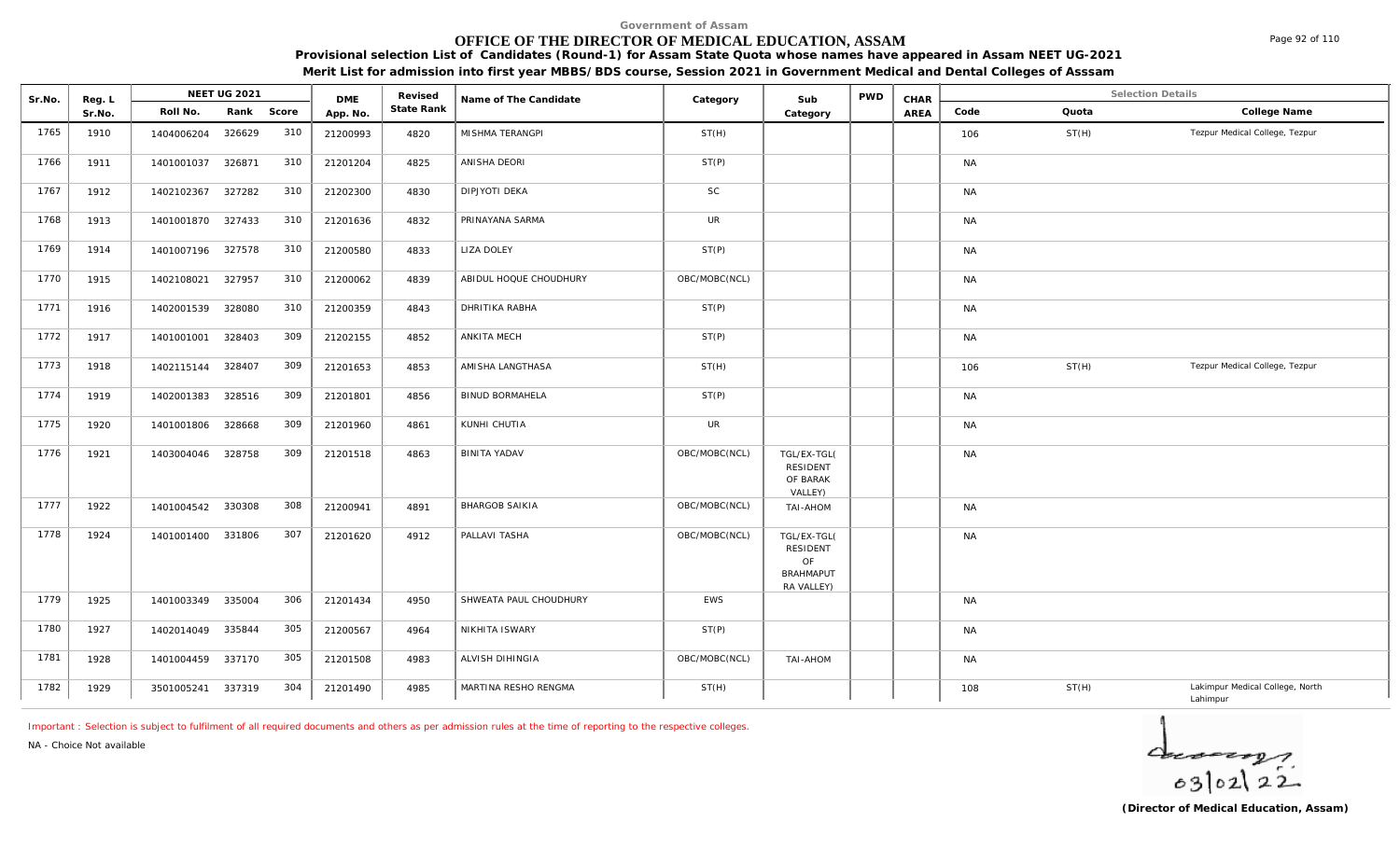# **OFFICE OF THE DIRECTOR OF MEDICAL EDUCATION, ASSAM**

**Provisional selection List of Candidates (Round-1) for Assam State Quota whose names have appeared in Assam NEET UG-2021**

|  | Merit List for admission into first year MBBS/BDS course, Session 2021 in Government Medical and Dental Colleges of Asssam |
|--|----------------------------------------------------------------------------------------------------------------------------|
|  |                                                                                                                            |

| Sr.No. | Reg. L |                   | NEET UG 2021 |       | <b>DME</b> | Revised    | Name of The Candidate      | Category      | Sub                                                             | PWD | CHAR |           |       | <b>Selection Details</b>                         |
|--------|--------|-------------------|--------------|-------|------------|------------|----------------------------|---------------|-----------------------------------------------------------------|-----|------|-----------|-------|--------------------------------------------------|
|        | Sr.No. | Roll No.          | Rank         | Score | App. No.   | State Rank |                            |               | Category                                                        |     | AREA | Code      | Quota | College Name                                     |
| 1783   | 1930   | 1402104087        | 337948       | 304   | 21201084   | 4996       | APRATIM DAS                | SC            |                                                                 |     |      | <b>NA</b> |       |                                                  |
| 1784   | 1931   | 1402118110        | 338023       | 304   | 21200558   | 4998       | DANGSODAO JIDUNG           | ST(H)         |                                                                 |     |      | 105       | ST(H) | Fakhruddin Ali Ahmed Medical College,<br>Barpeta |
| 1785   | 1933   | 1402103271        | 338337       | 304   | 21201613   | 5005       | TANMOY TALUKDAR            | <b>UR</b>     |                                                                 |     |      | <b>NA</b> |       |                                                  |
| 1786   | 1935   | 1401001127 340671 |              | 302   | 21201819   | 5047       | VIBEKANANDA BHAKTIARY      | ST(P)         |                                                                 |     |      | <b>NA</b> |       |                                                  |
| 1787   | 1936   | 1402101333        | 341130       | 302   | 21202113   | 5057       | <b>GITARTHA NATH</b>       | OBC/MOBC(NCL) |                                                                 |     |      | <b>NA</b> |       |                                                  |
| 1788   | 1937   | 1402102497        | 341515       | 302   | 21202156   | 5066       | NABAJIT NATH               | OBC/MOBC(NCL) |                                                                 |     |      | <b>NA</b> |       |                                                  |
| 1789   | 1938   | 1402002016        | 342320       | 301   | 21202302   | 5083       | MIRJENG TERON              | ST(H)         |                                                                 |     |      | 107       | ST(H) | Diphu Medical College, Diphu                     |
| 1790   | 1939   | 1403006575        | 342508       | 301   | 21200852   | 5086       | ROSY SANGNEIHOI HRANGKHOL  | ST(H)         |                                                                 |     |      | 105       | ST(H) | Fakhruddin Ali Ahmed Medical College,<br>Barpeta |
| 1791   | 1940   | 1401001248 342570 |              | 301   | 21201967   | 5087       | SAURAV DAS                 | <b>SC</b>     |                                                                 |     |      | <b>NA</b> |       |                                                  |
| 1792   | 1941   | 1402001140 343958 |              | 301   | 21201460   | 5105       | NISHANTA RAY               | OBC/MOBC(NCL) | KOCH-RAJBO<br><b>NGSHI</b>                                      |     |      | <b>NA</b> |       |                                                  |
| 1793   | 1942   | 1402115116 345706 |              | 300   | 21200525   | 5132       | KHUSHI AGARWAL             | <b>UR</b>     |                                                                 |     |      | <b>NA</b> |       |                                                  |
| 1794   | 1943   | 1401001414        | 345966       | 299   | 21201256   | 5137       | <b>FRANKY KATHAR</b>       | ST(H)         |                                                                 |     |      | 107       | ST(H) | Diphu Medical College, Diphu                     |
| 1795   | 1945   | 1401006158        | 346316       | 299   | 21201203   | 5148       | RANIT KHANIKAR             | OBC/MOBC(NCL) | <b>MOTAK</b>                                                    |     |      | <b>NA</b> |       |                                                  |
| 1796   | 1946   | 1402008070 346622 |              | 299   | 21202304   | 5154       | ANUP NAYAK                 | OBC/MOBC(NCL) | TGL/EX-TGL(<br>RESIDENT<br>OF<br><b>BRAHMAPUT</b><br>RA VALLEY) |     |      | <b>NA</b> |       |                                                  |
| 1797   | 1947   | 1402007008        | 347410       | 299   | 21201602   | 5166       | BHIBHIKESH DAS             | <b>EWS</b>    |                                                                 |     |      | <b>NA</b> |       |                                                  |
| 1798   | 1948   | 1402118019 347699 |              | 298   | 21201474   | 5172       | <b>DIXITA LANGTHASA</b>    | ST(H)         |                                                                 |     |      | 105       | ST(H) | Fakhruddin Ali Ahmed Medical College,<br>Barpeta |
| 1799   | 1949   | 1403006448        | 347770       | 298   | 21201022   | 5175       | JENNY LALENKAWL MIHRIEMATE | ST(H)         |                                                                 |     |      | 106       | ST(H) | Tezpur Medical College, Tezpur                   |
| 1800   | 1950   | 1402107520        | 350106       | 297   | 21201097   | 5215       | NIBEDITA BHARALI           | OBC/MOBC(NCL) | KOCH-RAJBO<br><b>NGSHI</b>                                      |     |      | <b>NA</b> |       |                                                  |

*Important : Selection is subject to fulfilment of all required documents and others as per admission rules at the time of reporting to the respective colleges.*

*NA - Choice Not available*

 $40222$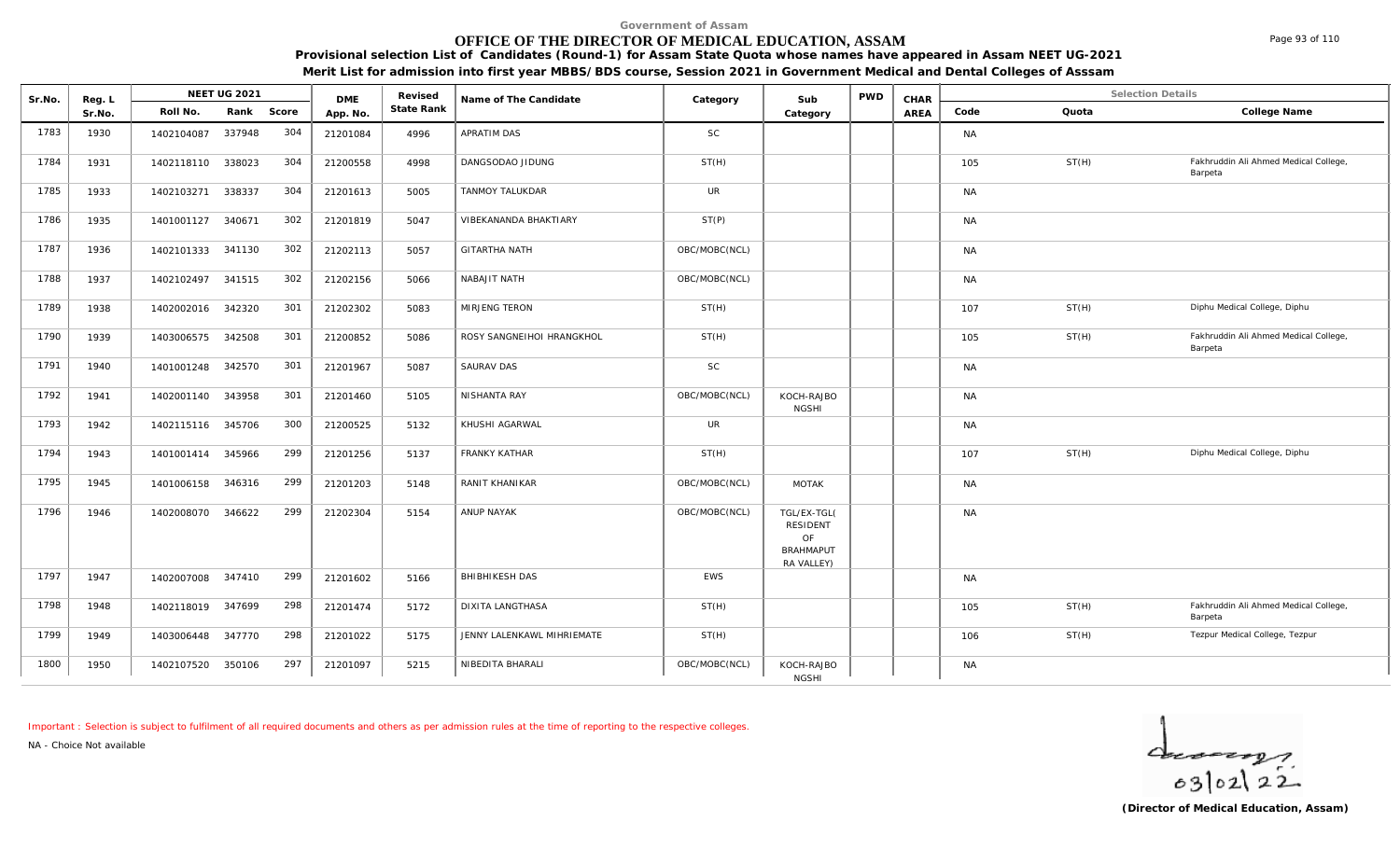### **OFFICE OF THE DIRECTOR OF MEDICAL EDUCATION, ASSAM**

**Provisional selection List of Candidates (Round-1) for Assam State Quota whose names have appeared in Assam NEET UG-2021**

**Merit List for admission into first year MBBS/BDS course, Session 2021 in Government Medical and Dental Colleges of Asssam**

| Sr.No. | Reg. L |                   | <b>NEET UG 2021</b> |     | <b>DME</b> | Revised    | Name of The Candidate | Category      | Sub                                                             | <b>PWD</b> | CHAR |           | <b>Selection Details</b> |                                                  |
|--------|--------|-------------------|---------------------|-----|------------|------------|-----------------------|---------------|-----------------------------------------------------------------|------------|------|-----------|--------------------------|--------------------------------------------------|
|        | Sr.No. | Roll No.          | Rank Score          |     | App. No.   | State Rank |                       |               | Category                                                        |            | AREA | Code      | Quota                    | College Name                                     |
| 1801   | 1951   | 1402103296        | 351070              | 296 | 21202088   | 5228       | SARKIRI ENGLENG       | ST(H)         |                                                                 |            |      | 105       | ST(H)                    | Fakhruddin Ali Ahmed Medical College,<br>Barpeta |
| 1802   | 1952   | 1401009112 351079 |                     | 296 | 21201298   | 5229       | SUKANYA BHARALI       | <b>SC</b>     |                                                                 |            |      | <b>NA</b> |                          |                                                  |
| 1803   | 1953   | 1402102118 353273 |                     | 295 | 21201251   | 5263       | MANASH CHOUDHARY      | <b>SC</b>     |                                                                 |            |      | <b>NA</b> |                          |                                                  |
| 1804   | 1954   | 1402017006 353498 |                     | 295 | 21202122   | 5266       | <b>TORALI DAS</b>     | SC            |                                                                 |            |      | <b>NA</b> |                          |                                                  |
| 1805   | 1955   | 1402008141 353664 |                     | 295 | 21200114   | 5267       | SEMSON KRO            | ST(H)         |                                                                 |            |      | 108       | ST(H)                    | Lakimpur Medical College, North<br>Lahimpur      |
| 1806   | 1956   | 1404002185        | 353710              | 295 | 21201742   | 5268       | SWATI PRASAD          | OBC/MOBC(NCL) |                                                                 |            |      | <b>NA</b> |                          |                                                  |
| 1807   | 1957   | 1402107109 354011 |                     | 295 | 21201398   | 5272       | HARSHITA BORAH        | <b>UR</b>     |                                                                 |            |      | <b>NA</b> |                          |                                                  |
| 1808   | 1958   | 1402107485        | 354883              | 294 | 21201365   | 5282       | MON MOHAN PEGU        | ST(P)         |                                                                 |            |      | <b>NA</b> |                          |                                                  |
| 1809   | 1959   | 1402112001        | 354965              | 294 | 21201484   | 5288       | PREETY RANI RAJKONWAR | OBC/MOBC(NCL) | TAI-AHOM                                                        |            |      | ΝA        |                          |                                                  |
| 1810   | 1960   | 1403002255        | 355078              | 294 | 21200259   | 5292       | PANKAJ SONAR          | OBC/MOBC(NCL) | TGL/EX-TGL(<br><b>RESIDENT</b><br>OF BARAK<br>VALLEY)           |            |      | <b>NA</b> |                          |                                                  |
| 1811   | 1961   | 1402113006 356955 |                     | 293 | 21201806   | 5326       | KRITIKA DAS           | <b>SC</b>     |                                                                 |            |      | <b>NA</b> |                          |                                                  |
| 1812   | 1962   | 1402120133        | 356968              | 293 | 21201369   | 5327       | DEBRAJ PADUN          | ST(P)         |                                                                 |            |      | <b>NA</b> |                          |                                                  |
| 1813   | 1963   | 1402109371 358074 |                     | 293 | 21202367   | 5339       | RAINY DAS             | SC            |                                                                 |            |      | <b>NA</b> |                          |                                                  |
| 1814   | 1965   | 1402111387        | 359417              | 292 | 21201641   | 5359       | DEEPJYOTI BASUMATARY  | ST(P)         |                                                                 |            |      | <b>NA</b> |                          |                                                  |
| 1815   | 1966   | 1401010118 360253 |                     | 291 | 21201019   | 5371       | JYOTISMITA DEORI      | ST(P)         |                                                                 |            |      | <b>NA</b> |                          |                                                  |
| 1816   | 1967   | 1402007471 360912 |                     | 291 | 21200106   | 5381       | PRIYA BASUMATARY      | ST(P)         |                                                                 |            |      | <b>NA</b> |                          |                                                  |
| 1817   | 1969   | 1402102473 362844 |                     | 290 | 21201985   | 5406       | NALIN NEHA KANDULNA   | OBC/MOBC(NCL) | TGL/EX-TGL(<br>RESIDENT<br>OF<br><b>BRAHMAPUT</b><br>RA VALLEY) |            |      | <b>NA</b> |                          |                                                  |
| 1818   | 1970   | 1402003355 363365 |                     | 290 | 21201392   | 5418       | <b>BIKASH BARUA</b>   | SC            |                                                                 |            |      | <b>NA</b> |                          |                                                  |

*Important : Selection is subject to fulfilment of all required documents and others as per admission rules at the time of reporting to the respective colleges.*

*NA - Choice Not available*

 $4 - 22$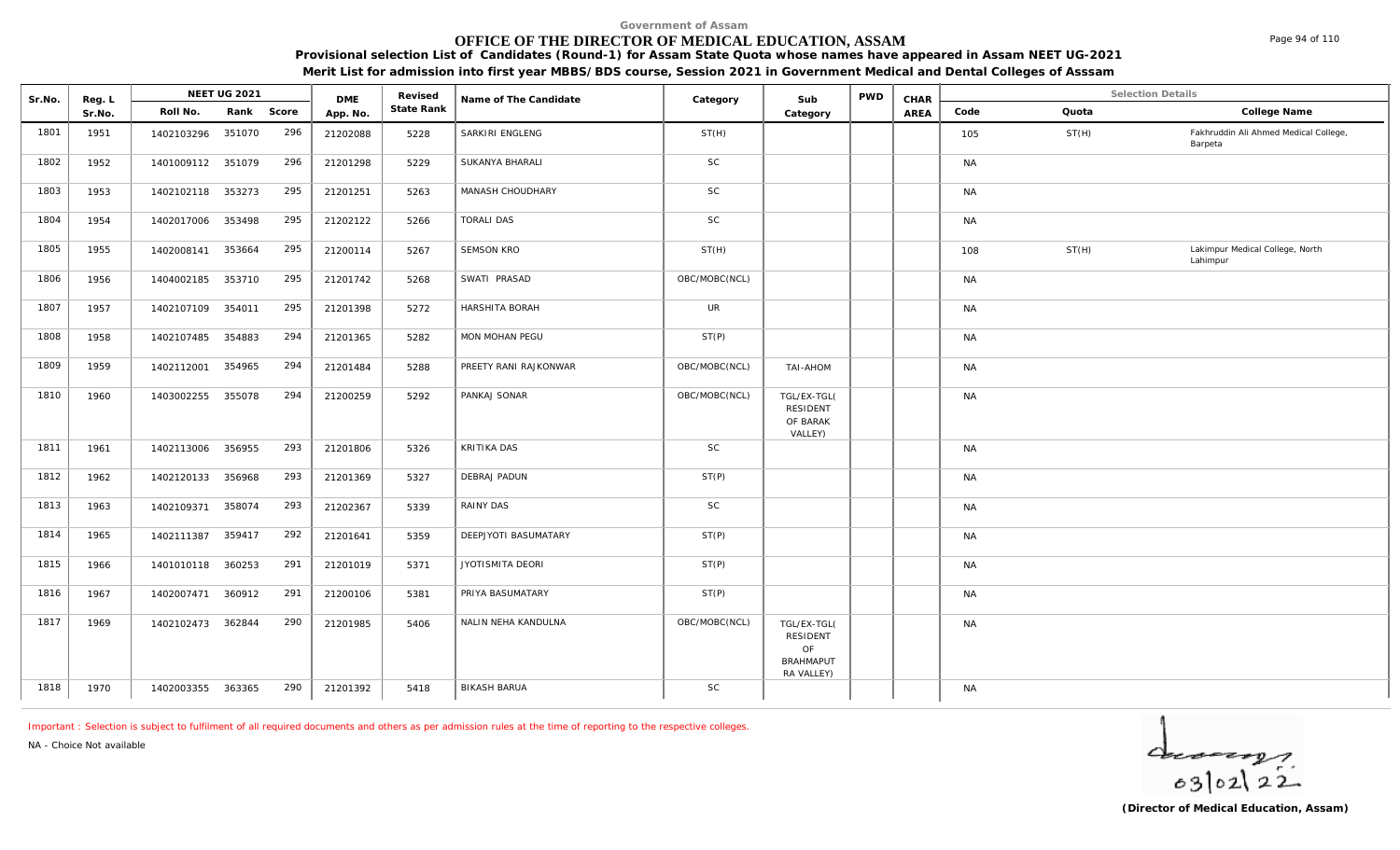### **OFFICE OF THE DIRECTOR OF MEDICAL EDUCATION, ASSAM**

**Provisional selection List of Candidates (Round-1) for Assam State Quota whose names have appeared in Assam NEET UG-2021**

**Merit List for admission into first year MBBS/BDS course, Session 2021 in Government Medical and Dental Colleges of Asssam**

| Sr.No. | Reg. L | NEET UG 2021      |               | <b>DME</b> | Revised    | Name of The Candidate   | Category      | Sub                                                             | <b>PWD</b> | CHAR |           |       | <b>Selection Details</b>                    |
|--------|--------|-------------------|---------------|------------|------------|-------------------------|---------------|-----------------------------------------------------------------|------------|------|-----------|-------|---------------------------------------------|
|        | Sr.No. | Roll No.          | Rank Score    | App. No.   | State Rank |                         |               | Category                                                        |            | AREA | Code      | Quota | College Name                                |
| 1819   | 1971   | 1402111043        | 289<br>364103 | 21201853   | 5431       | URMILA KEMPRAI          | ST(P)         |                                                                 |            |      | <b>NA</b> |       |                                             |
| 1820   | 1973   | 1403002167        | 289<br>364350 | 21201929   | 5440       | SARITA SAHU             | OBC/MOBC(NCL) | TGL/EX-TGL(<br><b>RESIDENT</b><br>OF BARAK<br>VALLEY)           |            |      | <b>NA</b> |       |                                             |
| 1821   | 1974   | 1401006082        | 289<br>364656 | 21200864   | 5445       | MITALI BORGOHAIN        | OBC/MOBC(NCL) |                                                                 |            |      | <b>NA</b> |       |                                             |
| 1822   | 1975   | 1402009306        | 288<br>365809 | 21200248   | 5465       | RIMBIKA TERANGPI        | ST(H)         |                                                                 |            |      | 108       | ST(H) | Lakimpur Medical College, North<br>Lahimpur |
| 1823   | 1977   | 1402115255        | 288<br>367503 | 21200301   | 5491       | HARSHIT NAIDING         | ST(H)         |                                                                 |            |      | 201       | ST(H) | Regional Dental College, Guwahati           |
| 1824   | 1978   | 1402013125        | 287<br>367819 | 21201580   | 5501       | NILPABAN PHANGSO        | ST(H)         |                                                                 |            |      | 202       | ST(H) | Government Dental College, Dibrugarh        |
| 1825   | 1979   | 1502314403        | 287<br>368526 | 21202207   | 5513       | ARCHANA SINGH           | UR            |                                                                 |            |      | <b>NA</b> |       |                                             |
| 1826   | 1980   | 1403006071        | 287<br>368904 | 21200089   | 5525       | NGULNEILAL CHOREI       | ST(H)         |                                                                 |            |      | <b>NA</b> |       |                                             |
| 1827   | 1981   | 1402002530        | 285<br>371281 | 21202032   | 5571       | SOURAV JYOTI GOWALA     | OBC/MOBC(NCL) | TGL/EX-TGL(<br>RESIDENT<br>OF<br><b>BRAHMAPUT</b><br>RA VALLEY) |            |      | <b>NA</b> |       |                                             |
| 1828   | 1983   | 1402105015 378469 | 282           | 21201164   | 5665       | ARUNABH KARMAKAR        | UR            |                                                                 |            |      | <b>NA</b> |       |                                             |
| 1829   | 1984   | 1402111086        | 281<br>378914 | 21200867   | 5674       | DHRUBA JYOTI KURMI      | OBC/MOBC(NCL) | TGL/EX-TGL(<br>RESIDENT<br>OF<br><b>BRAHMAPUT</b><br>RA VALLEY) |            |      | <b>NA</b> |       |                                             |
| 1830   | 1985   | 1404005087        | 281<br>379536 | 21201426   | 5685       | SHEIKH MD SHAHIL ABEDIN | <b>UR</b>     |                                                                 |            |      | <b>NA</b> |       |                                             |
| 1831   | 1986   | 1403001290        | 280<br>380704 | 21201839   | 5708       | <b>DIKLOS SYNNAH</b>    | ST(H)         |                                                                 |            |      | 202       | ST(H) | Government Dental College, Dibrugarh        |
| 1832   | 1987   | 1402103116        | 279<br>382719 | 21200999   | 5738       | KHIMMAIDI DAULAGUPHU    | ST(H)         |                                                                 |            |      | 202       | ST(H) | Government Dental College, Dibrugarh        |
| 1833   | 1988   | 2809028107        | 279<br>382737 | 21200217   | 5740       | DIGSHA KHERSA           | ST(H)         |                                                                 |            |      | 203       | ST(H) | Government Dental College, Silchar          |
| 1834   | 1989   | 1402015094        | 279<br>382806 | 21200484   | 5743       | <b>JUNU KROPI</b>       | ST(H)         |                                                                 |            |      | 203       | ST(H) | Government Dental College, Silchar          |

*Important : Selection is subject to fulfilment of all required documents and others as per admission rules at the time of reporting to the respective colleges.*

*NA - Choice Not available*

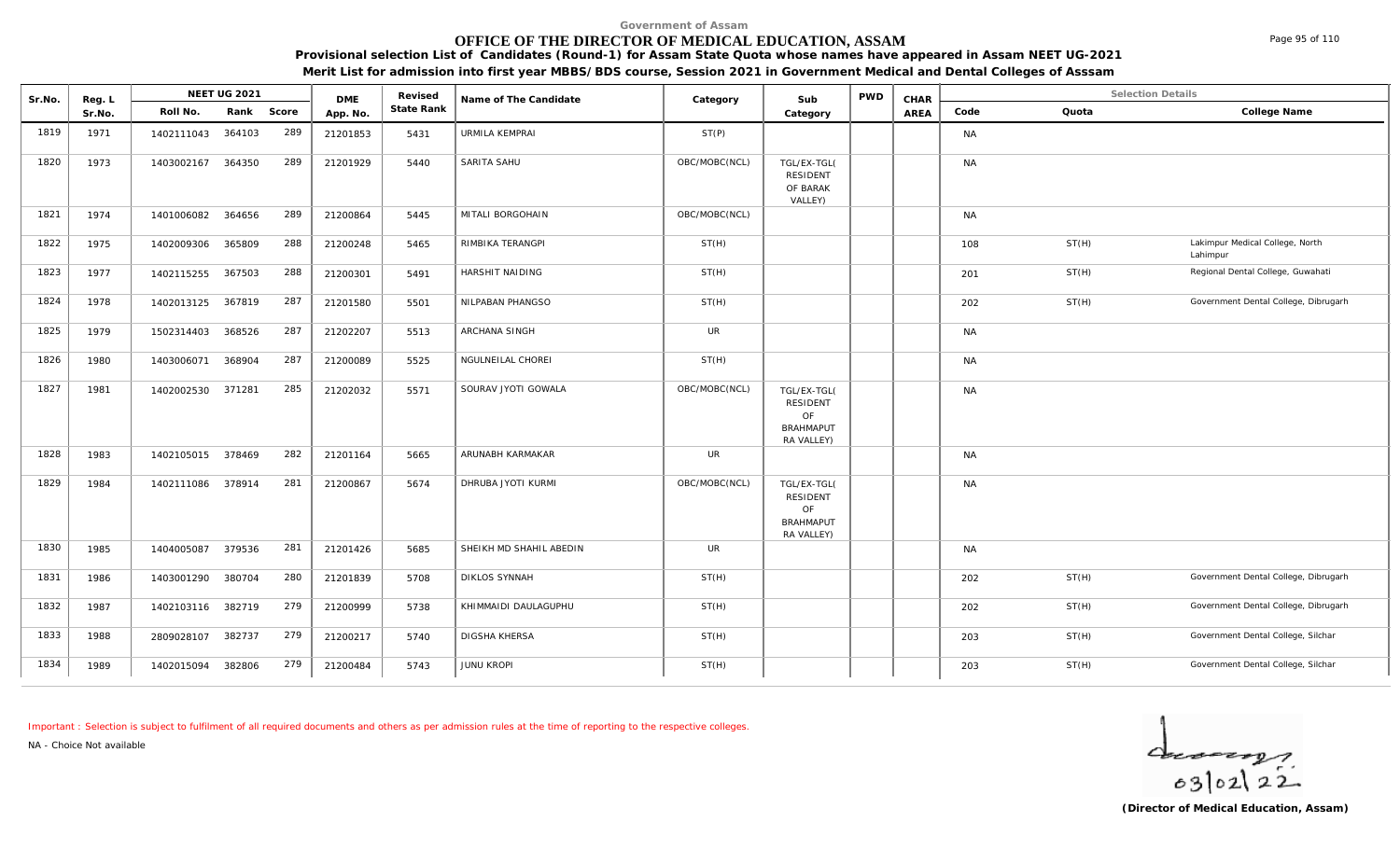### **OFFICE OF THE DIRECTOR OF MEDICAL EDUCATION, ASSAM**

**Provisional selection List of Candidates (Round-1) for Assam State Quota whose names have appeared in Assam NEET UG-2021**

**Merit List for admission into first year MBBS/BDS course, Session 2021 in Government Medical and Dental Colleges of Asssam**

| Sr.No. | Reg. L |                   | NEET UG 2021 |     | <b>DME</b> | Revised    | Name of The Candidate       | Category      | Sub                                                                    | <b>PWD</b> | CHAR       |           | <b>Selection Details</b> |                                    |
|--------|--------|-------------------|--------------|-----|------------|------------|-----------------------------|---------------|------------------------------------------------------------------------|------------|------------|-----------|--------------------------|------------------------------------|
|        | Sr.No. | Roll No.          | Rank Score   |     | App. No.   | State Rank |                             |               | Category                                                               |            | AREA       | Code      | Quota                    | College Name                       |
| 1835   | 1990   | 1402009186        | 384899       | 278 | 21201068   | 5777       | FAITH RAMTHARNGAI HRANGCHAL | ST(H)         |                                                                        |            |            | 203       | ST(H)                    | Government Dental College, Silchar |
| 1836   | 1991   | 1403001604 385558 |              | 278 | 21201341   | 5792       | ABDUL RAZZAK SIDDIQUE       | OBC/MOBC(NCL) | TGL/EX-TGL(<br><b>RESIDENT</b><br>OF BARAK<br>VALLEY)                  |            |            | <b>NA</b> |                          |                                    |
| 1837   | 1993   | 1401004508        | 386880       | 277 | 21201825   | 5814       | KAJAL SAHU                  | OBC/MOBC(NCL) | TGL/EX-TGL(<br><b>RESIDENT</b><br>OF<br><b>BRAHMAPUT</b><br>RA VALLEY) |            |            | <b>NA</b> |                          |                                    |
| 1838   | 1994   | 1402109337        | 386963       | 277 | 21201979   | 5817       | KRISTI DAS                  | <b>SC</b>     |                                                                        |            |            | <b>NA</b> |                          |                                    |
| 1839   | 1995   | 1402105535        | 387070       | 277 | 21201482   | 5821       | ELMOND L HRANGKHOL          | ST(H)         |                                                                        |            |            | 203       | ST(H)                    | Government Dental College, Silchar |
| 1840   | 1996   | 1402102332        | 387223       | 277 | 21201243   | 5823       | BHODRESWAR PHONGLO          | ST(H)         |                                                                        |            |            | <b>NA</b> |                          |                                    |
| 1841   | 1997   | 1401007369        | 391267       | 275 | 21202141   | 5879       | NIBIRH CHANDAN KACHARI      | ST(P)         |                                                                        |            |            | <b>NA</b> |                          |                                    |
| 1842   | 1998   | 1402002342        | 392622       | 274 | 21201329   | 5902       | ROZY KATHARPI               | ST(H)         |                                                                        |            |            | <b>NA</b> |                          |                                    |
| 1843   | 2000   | 1402006445        | 393730       | 274 | 21200636   | 5920       | SARCHARI TISSO              | ST(H)         |                                                                        |            |            | <b>NA</b> |                          |                                    |
| 1844   | 2001   | 1402110368        | 393821       | 274 | 21201281   | 5923       | NITUL RAY                   | OBC/MOBC(NCL) | KOCH-RAJBO<br><b>NGSHI</b>                                             |            |            | <b>NA</b> |                          |                                    |
| 1845   | 2002   | 1402009360        | 394356       | 274 | 21200273   | 5937       | NAYANMANI DEKA              | OBC/MOBC(NCL) | KOCH-RAJBO<br><b>NGSHI</b>                                             |            |            | <b>NA</b> |                          |                                    |
| 1846   | 2003   | 1401002608        | 395367       | 273 | 21201654   | 5955       | MANALI DAS                  | ST(P)         |                                                                        |            |            | <b>NA</b> |                          |                                    |
| 1847   | 2004   | 1402002548 395448 |              | 273 | 21202024   | 5957       | ROHIT NEOG                  | ST(P)         |                                                                        |            |            | <b>NA</b> |                          |                                    |
| 1848   | 2005   | 1402011106 395526 |              | 273 | 21200179   | 5958       | TISHA JAIN                  | EWS           |                                                                        |            |            | <b>NA</b> |                          |                                    |
| 1849   | 2006   | 1401004431        | 395957       | 273 | 21202400   | 5971       | <b>DRISHTI AGARWAL</b>      | <b>UR</b>     |                                                                        |            |            | <b>NA</b> |                          |                                    |
| 1850   | 2007   | 1402116127 397782 |              | 272 | 21201086   | 5989       | SOFIQUL ISLAM               | UR            |                                                                        |            | <b>YES</b> | <b>NA</b> |                          |                                    |
| 1851   | 2008   | 1401003523        | 398081       | 272 | 21201840   | 5994       | ANKUR BORAH                 | OBC/MOBC(NCL) |                                                                        |            |            | <b>NA</b> |                          |                                    |
| 1852   | 2009   | 1401003308 398337 |              | 271 | 21201870   | 5997       | RISHAL GOGOI                | OBC/MOBC(NCL) |                                                                        |            |            | <b>NA</b> |                          |                                    |

*Important : Selection is subject to fulfilment of all required documents and others as per admission rules at the time of reporting to the respective colleges.*

*NA - Choice Not available*

 $4 - 22$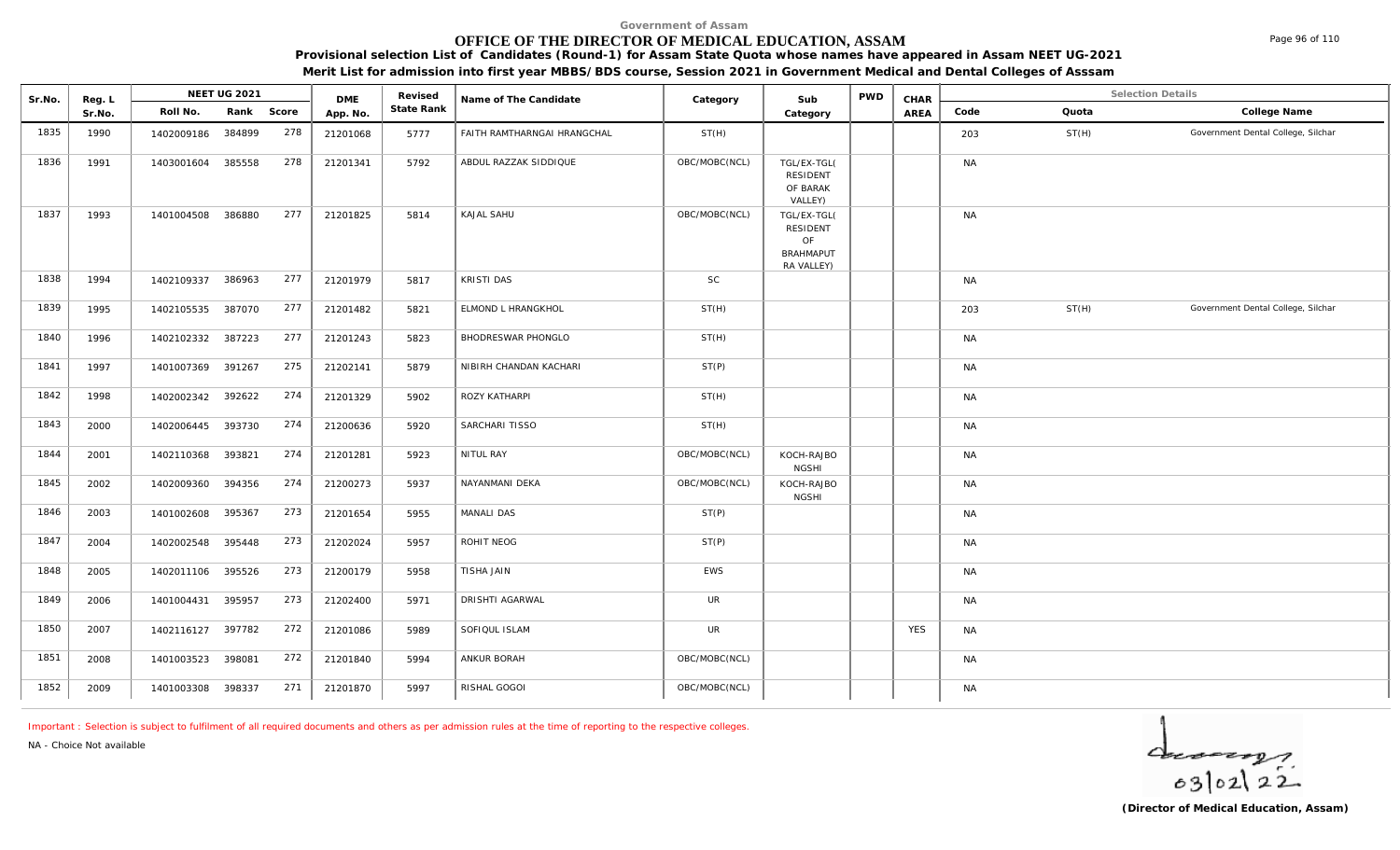### **OFFICE OF THE DIRECTOR OF MEDICAL EDUCATION, ASSAM**

**Provisional selection List of Candidates (Round-1) for Assam State Quota whose names have appeared in Assam NEET UG-2021**

**Merit List for admission into first year MBBS/BDS course, Session 2021 in Government Medical and Dental Colleges of Asssam**

| Sr.No. | Reg. L |                   | NEET UG 2021 |     | <b>DME</b> | Revised    | Name of The Candidate | Category      | Sub                                                                    | <b>PWD</b> | CHAR |           |       | <b>Selection Details</b>         |
|--------|--------|-------------------|--------------|-----|------------|------------|-----------------------|---------------|------------------------------------------------------------------------|------------|------|-----------|-------|----------------------------------|
|        | Sr.No. | Roll No.          | Rank Score   |     | App. No.   | State Rank |                       |               | Category                                                               |            | AREA | Code      | Quota | College Name                     |
| 1853   | 2010   | 1402107427        | 398539       | 271 | 21201777   | 6001       | ISHAN CHANDAN DUTTA   | OBC/MOBC(NCL) |                                                                        |            |      | <b>NA</b> |       |                                  |
| 1854   | 2011   | 1403001212        | 399079       | 271 | 21200315   | 6007       | AMAL DEB              | <b>UR</b>     |                                                                        | <b>YES</b> |      | 103       | PH    | Silchar Medical College, Silchar |
| 1855   | 2012   | 1401001251        | 399624       | 271 | 21200959   | 6011       | ABHINAV BORGOHAIN     | OBC/MOBC(NCL) | TAI-AHOM                                                               |            |      | <b>NA</b> |       |                                  |
| 1856   | 2013   | 1401012020 399917 |              | 271 | 21200550   | 6016       | PARIMOL DAS           | <b>SC</b>     |                                                                        |            |      | <b>NA</b> |       |                                  |
| 1857   | 2014   | 1402004595 401139 |              | 270 | 21201943   | 6032       | MISS ANURUPA TALUKDAR | SC            |                                                                        |            |      | <b>NA</b> |       |                                  |
| 1858   | 2017   | 1402024195 402215 |              | 269 | 21200674   | 6051       | RABBUL ISLAM          | <b>UR</b>     |                                                                        | <b>YES</b> |      | 106       | PH    | Tezpur Medical College, Tezpur   |
| 1859   | 2020   | 1404002053        | 404439       | 268 | 21202244   | 6088       | DUPODI GOUR           | OBC/MOBC(NCL) | TGL/EX-TGL(<br>RESIDENT<br>OF<br><b>BRAHMAPUT</b><br>RA VALLEY)        |            |      | <b>NA</b> |       |                                  |
| 1860   | 2021   | 1402107154 405057 |              | 268 | 21200472   | 6097       | DHRITIMAN SINGHA      | OBC/MOBC(NCL) | KOCH-RAJBO<br><b>NGSHI</b>                                             |            |      | <b>NA</b> |       |                                  |
| 1861   | 2022   | 1401005259        | 406170       | 267 | 21201800   | 6122       | PRANJANA SAIKIA       | ST(P)         |                                                                        |            |      | <b>NA</b> |       |                                  |
| 1862   | 2024   | 1401006023        | 407777       | 267 | 21201465   | 6155       | <b>BIJOY NAIDU</b>    | OBC/MOBC(NCL) | TGL/EX-TGL(<br><b>RESIDENT</b><br>OF<br><b>BRAHMAPUT</b><br>RA VALLEY) |            |      | <b>NA</b> |       |                                  |
| 1863   | 2025   | 1403006066 408171 |              | 266 | 21202040   | 6165       | MUSTAFIJUR CHOUDHURY  | OBC/MOBC(NCL) | TGL/EX-TGL(<br><b>RESIDENT</b><br>OF BARAK<br>VALLEY)                  |            |      | <b>NA</b> |       |                                  |
| 1864   | 2027   | 1402101437 410100 |              | 265 | 21200200   | 6196       | JOEL RAHANG           | ST(H)         |                                                                        |            |      | <b>NA</b> |       |                                  |
| 1865   | 2028   | 1401004352 410827 |              | 265 | 21201450   | 6204       | PRIYANUJ KANDER       | OBC/MOBC(NCL) | TGL/EX-TGL(<br>RESIDENT<br>OF<br><b>BRAHMAPUT</b><br>RA VALLEY)        |            |      | <b>NA</b> |       |                                  |
| 1866   | 2029   | 1402012329 411155 |              | 265 | 21202062   | 6207       | PRANJAL NATH          | OBC/MOBC(NCL) |                                                                        |            |      | <b>NA</b> |       |                                  |
| 1867   | 2030   | 1402005342 412267 |              | 264 | 21201483   | 6224       | SARKAMAN TISSO        | ST(H)         |                                                                        |            |      | <b>NA</b> |       |                                  |

*Important : Selection is subject to fulfilment of all required documents and others as per admission rules at the time of reporting to the respective colleges.*

*NA - Choice Not available*

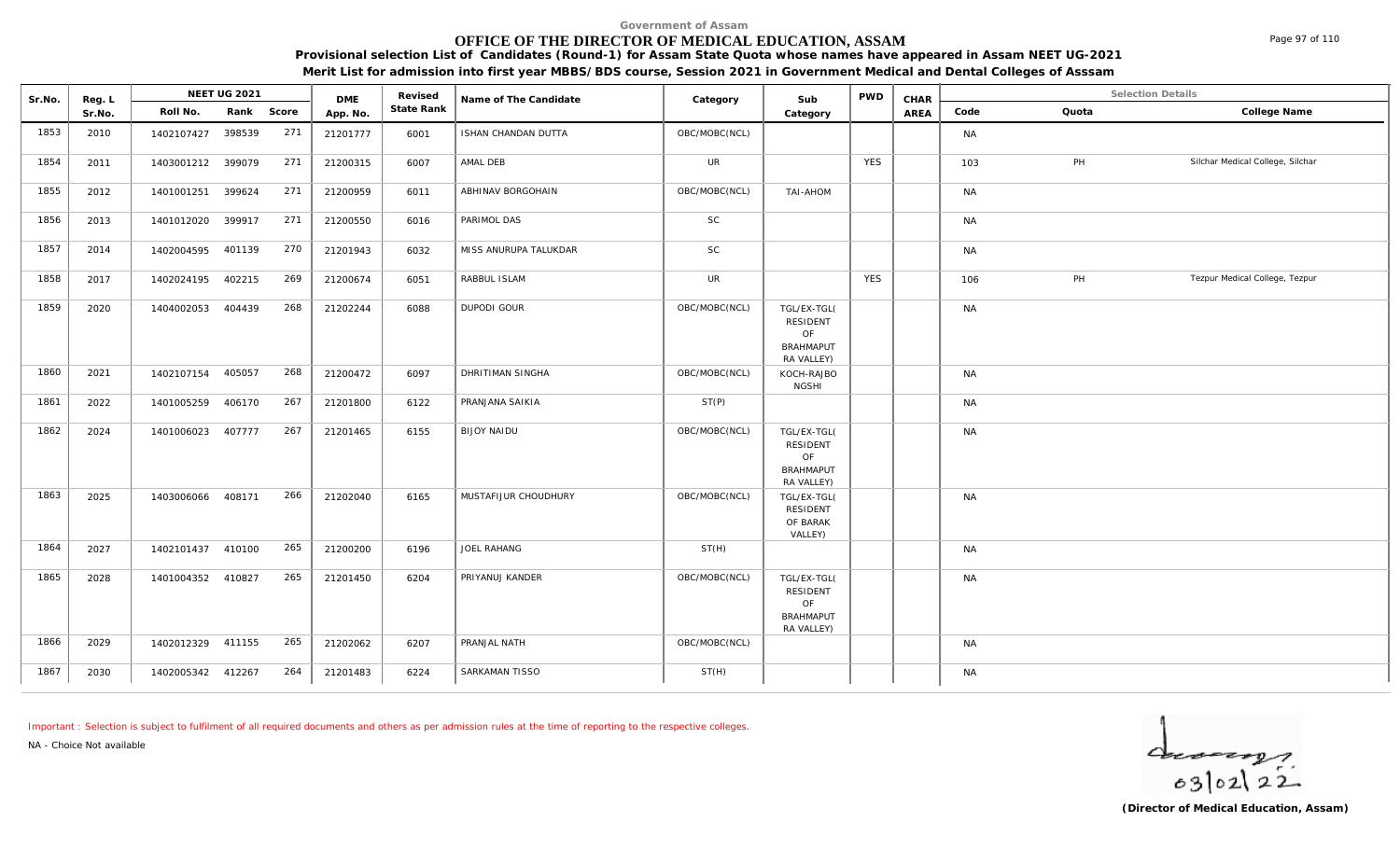### **OFFICE OF THE DIRECTOR OF MEDICAL EDUCATION, ASSAM**

**Provisional selection List of Candidates (Round-1) for Assam State Quota whose names have appeared in Assam NEET UG-2021**

**Merit List for admission into first year MBBS/BDS course, Session 2021 in Government Medical and Dental Colleges of Asssam**

| Sr.No. | Reg. L |                   | NEET UG 2021 |     | <b>DME</b> | Revised    | Name of The Candidate | Category      | Sub                                                             | <b>PWD</b> | CHAR |           | <b>Selection Details</b> |                                  |
|--------|--------|-------------------|--------------|-----|------------|------------|-----------------------|---------------|-----------------------------------------------------------------|------------|------|-----------|--------------------------|----------------------------------|
|        | Sr.No. | Roll No.          | Rank Score   |     | App. No.   | State Rank |                       |               | Category                                                        |            | AREA | Code      | Quota                    | College Name                     |
| 1868   | 2031   | 1403001561 412289 |              | 264 | 21202262   | 6225       | <b>DIPTI TELI</b>     | OBC/MOBC(NCL) | TGL/EX-TGL(<br><b>RESIDENT</b><br>OF BARAK<br>VALLEY)           |            |      | <b>NA</b> |                          |                                  |
| 1869   | 2032   | 3501002260 412367 |              | 264 | 21200760   | 6227       | JOVY LHOUVUM          | ST(H)         |                                                                 |            |      | <b>NA</b> |                          |                                  |
| 1870   | 2033   | 1402108195 412565 |              | 264 | 21202148   | 6232       | VIVEKANANDA BORAH     | ST(P)         |                                                                 |            |      | <b>NA</b> |                          |                                  |
| 1871   | 2034   | 1402009370 412631 |              | 264 | 21200604   | 6234       | NIBIR PANGYOK SHYAM   | ST(H)         |                                                                 |            |      | <b>NA</b> |                          |                                  |
| 1872   | 2035   | 1402006209 414447 |              | 263 | 21200697   | 6258       | MADHU BRAHMA          | ST(P)         |                                                                 |            |      | <b>NA</b> |                          |                                  |
| 1873   | 2036   | 1401009159 415836 |              | 263 | 21202252   | 6283       | KIRTIMAN BORAH        | OBC/MOBC(NCL) | TAI-AHOM                                                        |            |      | <b>NA</b> |                          |                                  |
| 1874   | 2037   | 1401003104 416090 |              | 262 | 21202338   | 6288       | RIKUL DEKA SARANIA    | ST(P)         |                                                                 |            |      | <b>NA</b> |                          |                                  |
| 1875   | 2038   | 1402011285 416211 |              | 262 | 21201180   | 6290       | HIYARTHA PRATIM DAS   | SC            |                                                                 |            |      | <b>NA</b> |                          |                                  |
| 1876   | 2040   | 1402010291 418037 |              | 261 | 21201218   | 6323       | THEMAN TIMUNG         | ST(H)         |                                                                 |            |      | <b>NA</b> |                          |                                  |
| 1877   | 2042   | 1402004339 418731 |              | 261 | 21200537   | 6335       | BIKRAM BORDOLOI       | ST(P)         |                                                                 |            |      | <b>NA</b> |                          |                                  |
| 1878   | 2043   | 1402015098 419306 |              | 261 | 21200938   | 6350       | NISHA RAJAK           | <b>SC</b>     |                                                                 |            |      | <b>NA</b> |                          |                                  |
| 1879   | 2045   | 1402109166 419736 |              | 261 | 21201912   | 6355       | SUKANTA BHATTACHARJEE | <b>UR</b>     |                                                                 |            |      | <b>NA</b> |                          |                                  |
| 1880   | 2049   | 1401001301 421381 |              | 260 | 21202169   | 6381       | NIMA KERKETTA         | OBC/MOBC(NCL) | TGL/EX-TGL(<br>RESIDENT<br>OF<br><b>BRAHMAPUT</b><br>RA VALLEY) |            |      | <b>NA</b> |                          |                                  |
| 1881   | 2050   | 1402015077 421434 |              | 260 | 21201003   | 6383       | SARFARAJ HUSSAIN      | EWS           |                                                                 |            |      | <b>NA</b> |                          |                                  |
| 1882   | 2051   | 1404001252 422235 |              | 259 | 21201150   | 6397       | KATHARSON ENGTI       | ST(H)         |                                                                 |            |      | <b>NA</b> |                          |                                  |
| 1883   | 2052   | 1402002102        | 422278       | 259 | 21200252   | 6400       | RUPLIN BEYPI          | ST(H)         |                                                                 |            |      | <b>NA</b> |                          |                                  |
| 1884   | 2053   | 1402106084 424169 |              | 258 | 21202102   | 6429       | LANGMIR KRAMSAPI      | ST(H)         |                                                                 |            |      | <b>NA</b> |                          |                                  |
| 1885   | 2054   | 3501003084 424603 |              | 258 | 21200312   | 6435       | TRISHNASHREE SAIKIA   | OBC/MOBC(NCL) | CHUTIA                                                          | <b>YES</b> |      | 101       | PH                       | Assam Medical College, Dibrugarh |

*Important : Selection is subject to fulfilment of all required documents and others as per admission rules at the time of reporting to the respective colleges.*

*NA - Choice Not available*

 $4 - 22$ 

Page 98 of 110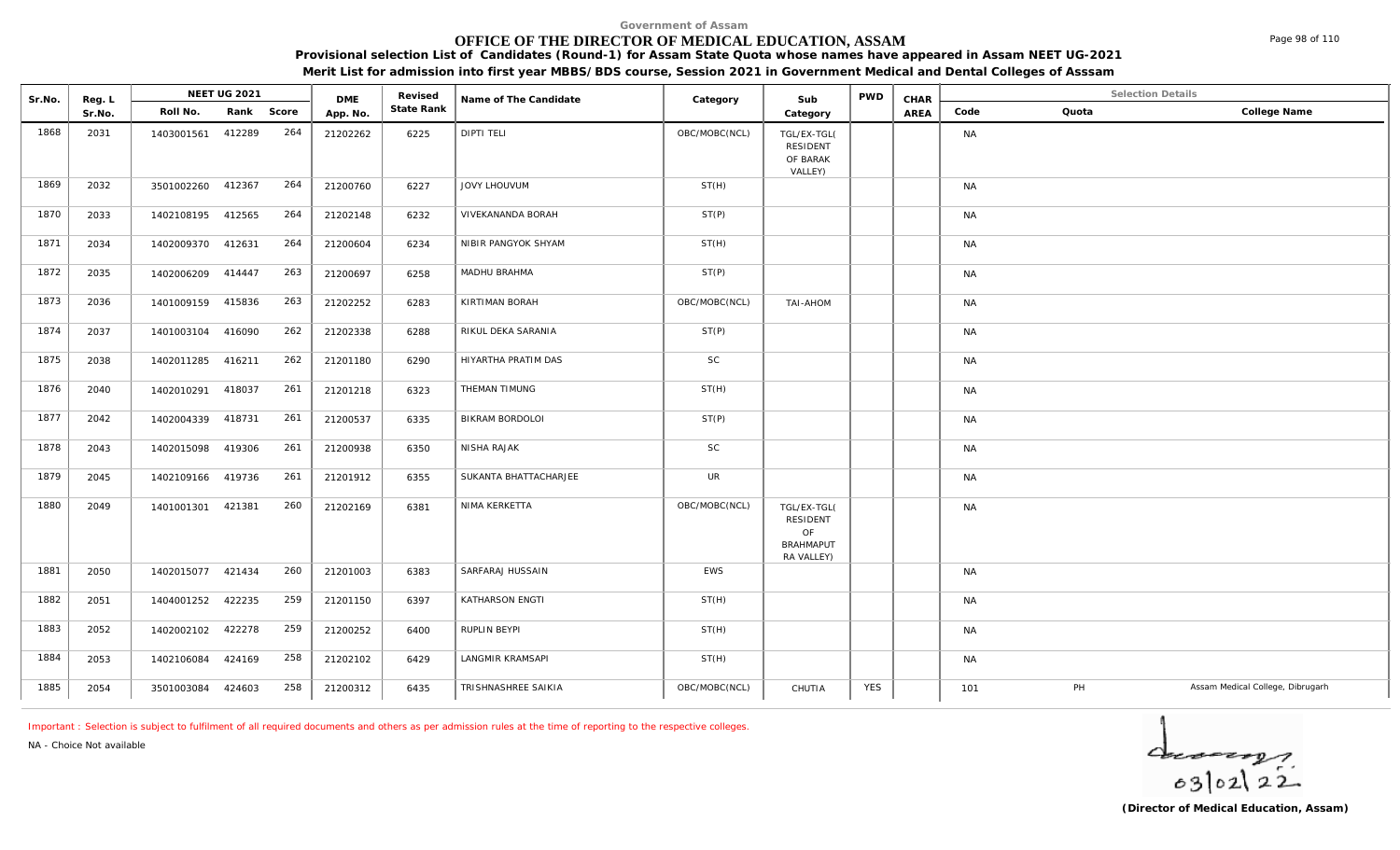# **OFFICE OF THE DIRECTOR OF MEDICAL EDUCATION, ASSAM**

**Provisional selection List of Candidates (Round-1) for Assam State Quota whose names have appeared in Assam NEET UG-2021 Merit List for admission into first year MBBS/BDS course, Session 2021 in Government Medical and Dental Colleges of Asssam**

| Sr.No. | Reg. L |                   | NEET UG 2021 |     | <b>DME</b> | Revised    | Name of The Candidate      | Category      | Sub                                                             | <b>PWD</b> | CHAR |           |       | <b>Selection Details</b>                         |
|--------|--------|-------------------|--------------|-----|------------|------------|----------------------------|---------------|-----------------------------------------------------------------|------------|------|-----------|-------|--------------------------------------------------|
|        | Sr.No. | Roll No.          | Rank Score   |     | App. No.   | State Rank |                            |               | Category                                                        |            | AREA | Code      | Quota | College Name                                     |
| 1886   | 2056   | 1402002540        | 426749       | 257 | 21200485   | 6471       | NASIMA SIRINA              | <b>UR</b>     |                                                                 | <b>YES</b> |      | 105       | PH    | Fakhruddin Ali Ahmed Medical College,<br>Barpeta |
| 1887   | 2060   | 1403006450        | 428177       | 256 | 21201758   | 6513       | <b>VERONICA RONGMEI</b>    | ST(H)         |                                                                 |            |      | <b>NA</b> |       |                                                  |
| 1888   | 2062   | 1402005449        | 428478       | 256 | 21200887   | 6517       | JESMITA NARZARI            | ST(P)         |                                                                 |            |      | <b>NA</b> |       |                                                  |
| 1889   | 2064   | 1402016235        | 429251       | 256 | 21200703   | 6528       | JIDAN PAIT                 | ST(P)         |                                                                 |            |      | <b>NA</b> |       |                                                  |
| 1890   | 2065   | 1402115011 430571 |              | 255 | 21200915   | 6549       | RAABI RISO PATOR           | ST(H)         |                                                                 |            |      | <b>NA</b> |       |                                                  |
| 1891   | 2067   | 1401006117 432490 |              | 254 | 21201265   | 6576       | ABINASH KARMAKAR           | OBC/MOBC(NCL) | TGL/EX-TGL(<br>RESIDENT<br>OF<br><b>BRAHMAPUT</b><br>RA VALLEY) |            |      | <b>NA</b> |       |                                                  |
| 1892   | 2068   | 1206007261 434882 |              | 253 | 21202271   | 6614       | CHINMOY SHYAM              | ST(H)         |                                                                 |            |      | <b>NA</b> |       |                                                  |
| 1893   | 2071   | 3501005251 440388 |              | 250 | 21201538   | 6701       | MOHIMA LANGTHASA           | ST(H)         |                                                                 |            |      | <b>NA</b> |       |                                                  |
| 1894   | 2072   | 1402117227 440399 |              | 250 | 21201419   | 6702       | <b>GOLAM IRFAN HUSSAIN</b> | EWS           |                                                                 | <b>YES</b> |      | 105       | PH    | Fakhruddin Ali Ahmed Medical College,<br>Barpeta |
| 1895   | 2073   | 1402113336        | 440516       | 250 | 21202363   | 6704       | MIRMALIN TERONPI           | ST(H)         |                                                                 |            |      | <b>NA</b> |       |                                                  |
| 1896   | 2074   | 1401004465 441471 |              | 250 | 21202312   | 6717       | RAMANUJ GOGOI              | <b>UR</b>     |                                                                 |            |      | <b>NA</b> |       |                                                  |
| 1897   | 2076   | 1404009025        | 443206       | 249 | 21202358   | 6755       | ANUMARIA MINJ              | OBC/MOBC(NCL) | TGL/EX-TGL(<br>RESIDENT<br>OF BARAK<br>VALLEY)                  |            |      | <b>NA</b> |       |                                                  |
| 1898   | 2077   | 1401003012 443655 |              | 249 | 21201692   | 6761       | MANASH JYOTI KURMI         | OBC/MOBC(NCL) | TGL/EX-TGL(<br>RESIDENT<br>OF<br><b>BRAHMAPUT</b><br>RA VALLEY) |            |      | <b>NA</b> |       |                                                  |
| 1899   | 2078   | 1401006040        | 444326       | 249 | 21201784   | 6769       | DONNA SONOWAL              | ST(P)         |                                                                 |            |      | <b>NA</b> |       |                                                  |
| 1900   | 2079   | 1402107425 444667 |              | 248 | 21200510   | 6775       | LONGKIRI BEY               | ST(H)         |                                                                 |            |      | <b>NA</b> |       |                                                  |

*Important : Selection is subject to fulfilment of all required documents and others as per admission rules at the time of reporting to the respective colleges.*

1901 2083 | 1402108327 449912 246 | 21200595 | 6852 | KAKALI KUMARI NAMI | OBC/MOBC(NCL) | | | | | | | | | | |

*NA - Choice Not available*

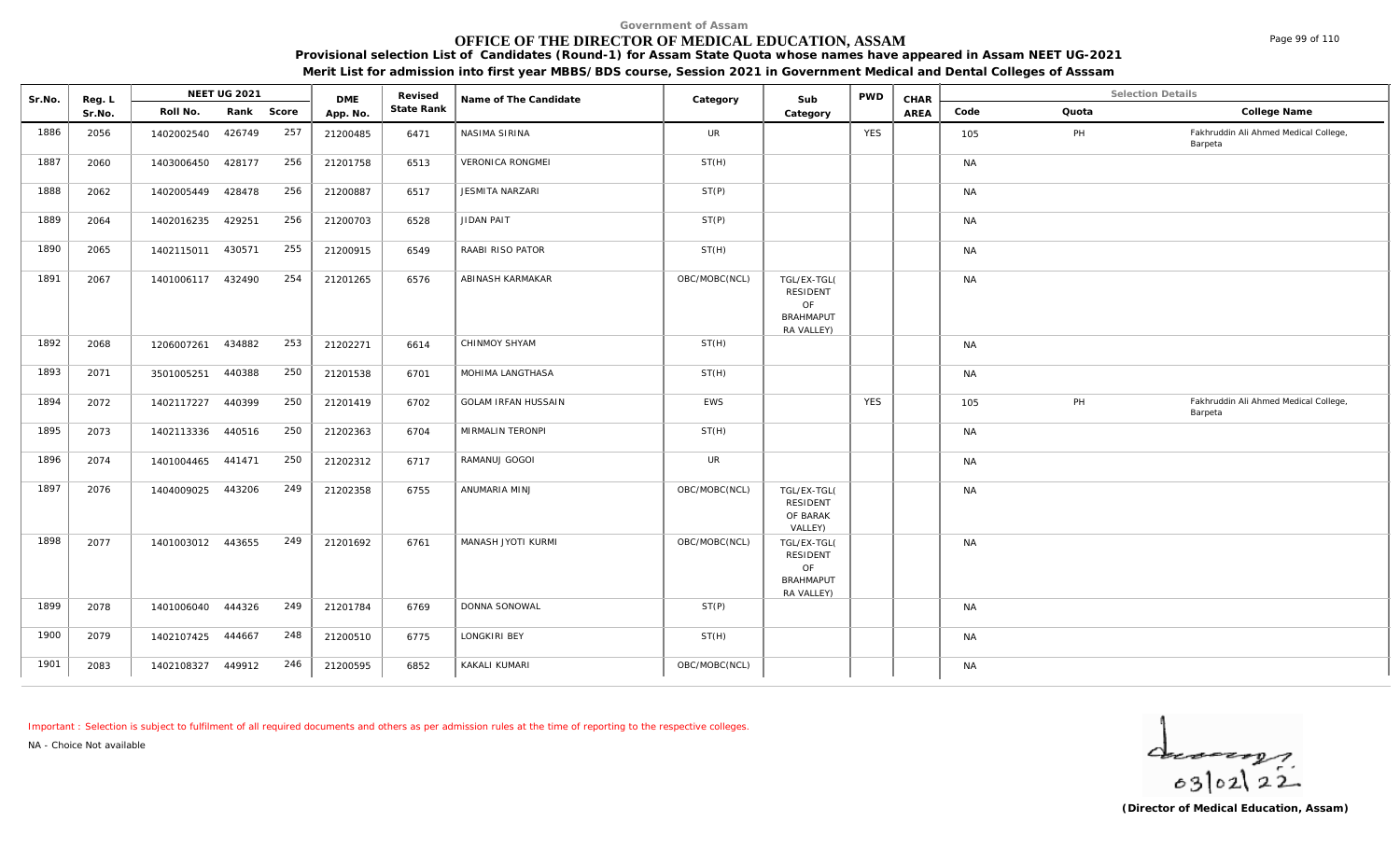### **OFFICE OF THE DIRECTOR OF MEDICAL EDUCATION, ASSAM**

**Provisional selection List of Candidates (Round-1) for Assam State Quota whose names have appeared in Assam NEET UG-2021**

**Merit List for admission into first year MBBS/BDS course, Session 2021 in Government Medical and Dental Colleges of Asssam**

| Sr.No. | Reg. L |                   | NEET UG 2021 |     | <b>DME</b> | Revised    | Name of The Candidate        | Category      | Sub                                                             | <b>PWD</b> | CHAR |           | <b>Selection Details</b> |                                  |
|--------|--------|-------------------|--------------|-----|------------|------------|------------------------------|---------------|-----------------------------------------------------------------|------------|------|-----------|--------------------------|----------------------------------|
|        | Sr.No. | Roll No.          | Rank Score   |     | App. No.   | State Rank |                              |               | Category                                                        |            | AREA | Code      | Quota                    | College Name                     |
| 1902   | 2085   | 1402108291        | 453548       | 244 | 21202164   | 6908       | FRANCIS LALRAMNGAISANG THIEK | ST(H)         |                                                                 |            |      | <b>NA</b> |                          |                                  |
| 1903   | 2086   | 1402004093        | 455306       | 243 | 21201761   | 6928       | SHAHID HASAN                 | EWS           |                                                                 | <b>YES</b> |      | 101       | PH                       | Assam Medical College, Dibrugarh |
| 1904   | 2087   | 1402116212 455364 |              | 243 | 21201547   | 6930       | MIRDAN TISSOPI               | ST(H)         |                                                                 |            |      | <b>NA</b> |                          |                                  |
| 1905   | 2089   | 1402102685        | 456493       | 243 | 21201941   | 6950       | NEMBOITHENG THADOU           | ST(H)         |                                                                 |            |      | <b>NA</b> |                          |                                  |
| 1906   | 2090   | 1402102488        | 458293       | 242 | 21202330   | 6972       | JNANASHREE DAS               | <b>UR</b>     |                                                                 |            |      | <b>NA</b> |                          |                                  |
| 1907   | 2091   | 1402107172 459637 |              | 241 | 21201623   | 6998       | <b>BINALI NUNISA</b>         | ST(H)         |                                                                 |            |      | <b>NA</b> |                          |                                  |
| 1908   | 2092   | 1403006428        | 461029       | 241 | 21201753   | 7019       | RUPAM CHANDA                 | <b>UR</b>     |                                                                 |            |      | <b>NA</b> |                          |                                  |
| 1909   | 2093   | 1402103283 461989 |              | 240 | 21200474   | 7031       | <b>VIVEK BASKEY</b>          | OBC/MOBC(NCL) | TGL/EX-TGL(<br>RESIDENT<br>OF<br><b>BRAHMAPUT</b><br>RA VALLEY) |            |      | <b>NA</b> |                          |                                  |
| 1910   | 2094   | 1402014018 462139 |              | 240 | 21202125   | 7035       | KLAR ET KATHARPI             | ST(H)         |                                                                 |            |      | <b>NA</b> |                          |                                  |
| 1911   | 2095   | 1401008238        | 464120       | 240 | 21201957   | 7071       | DEBANIK KASHYAP              | OBC/MOBC(NCL) |                                                                 |            |      | <b>NA</b> |                          |                                  |
| 1912   | 2097   | 1402015016 464438 |              | 239 | 21201888   | 7078       | KALPANA LAFTHAISA            | ST(H)         |                                                                 |            |      | <b>NA</b> |                          |                                  |
| 1913   | 2098   | 1402101519 464754 |              | 239 | 21201585   | 7083       | FHUNGJA BRAHMA               | ST(P)         |                                                                 |            |      | <b>NA</b> |                          |                                  |
| 1914   | 2100   | 1402108435 465680 |              | 239 | 21201136   | 7104       | AARYA TERON                  | ST(H)         |                                                                 |            |      | <b>NA</b> |                          |                                  |
| 1915   | 2101   | 1402118168 466303 |              | 238 | 21201717   | 7120       | RAHUL DAIMARI                | ST(P)         |                                                                 |            |      | <b>NA</b> |                          |                                  |
| 1916   | 2102   | 1402116097        | 466453       | 238 | 21202205   | 7124       | KAJMI CHOUDHURY              | OBC/MOBC(NCL) | KOCH-RAJBO<br><b>NGSHI</b>                                      |            |      | <b>NA</b> |                          |                                  |
| 1917   | 2103   | 1403005089        | 466604       | 238 | 21201637   | 7128       | K MILCAH RONGMEI             | ST(H)         |                                                                 |            |      | NA        |                          |                                  |
| 1918   | 2104   | 1401002387        | 470739       | 236 | 21201899   | 7194       | ANGELA DHAN                  | OBC/MOBC(NCL) | TGL/EX-TGL(<br>RESIDENT<br>OF<br><b>BRAHMAPUT</b><br>RA VALLEY) |            |      | <b>NA</b> |                          |                                  |

*Important : Selection is subject to fulfilment of all required documents and others as per admission rules at the time of reporting to the respective colleges.*

*NA - Choice Not available*

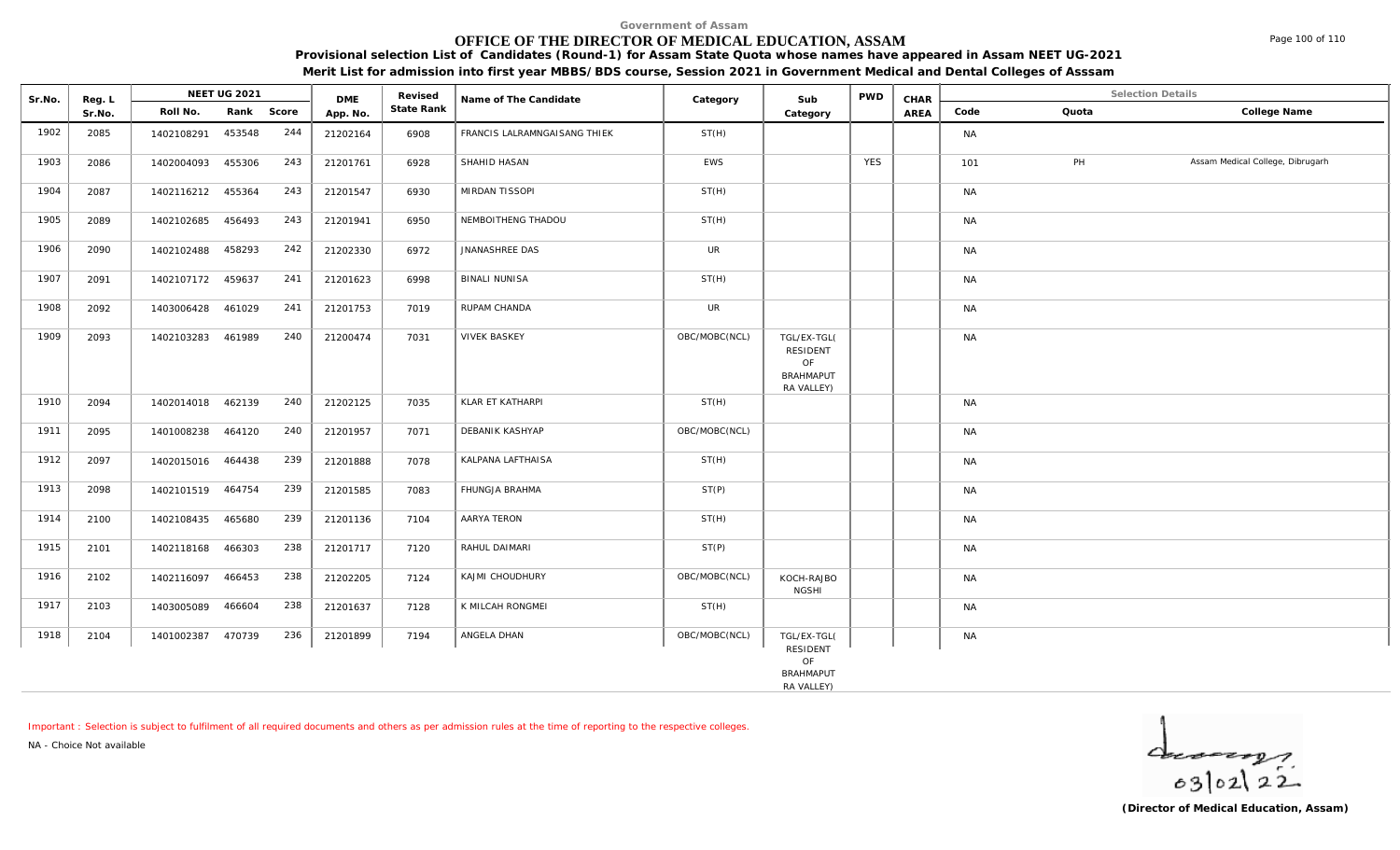# **OFFICE OF THE DIRECTOR OF MEDICAL EDUCATION, ASSAM**

**Provisional selection List of Candidates (Round-1) for Assam State Quota whose names have appeared in Assam NEET UG-2021 Merit List for admission into first year MBBS/BDS course, Session 2021 in Government Medical and Dental Colleges of Asssam**

| Sr.No. | Reg. L |                   | NEET UG 2021 |       | <b>DME</b> | Revised    | Name of The Candidate       | Category      | Sub                                                   | <b>PWD</b> | CHAR |           | <b>Selection Details</b> |                                  |
|--------|--------|-------------------|--------------|-------|------------|------------|-----------------------------|---------------|-------------------------------------------------------|------------|------|-----------|--------------------------|----------------------------------|
|        | Sr.No. | Roll No.          | Rank         | Score | App. No.   | State Rank |                             |               | Category                                              |            | AREA | Code      | Quota                    | College Name                     |
| 1919   | 2107   | 1402112319 472455 |              | 236   | 21202370   | 7232       | SOUMODEEP TARAFDAR          | SC            |                                                       |            |      | <b>NA</b> |                          |                                  |
| 1920   | 2108   | 1403001391 472755 |              | 235   | 21202030   | 7237       | DAVID KAMEI                 | ST(H)         |                                                       |            |      | <b>NA</b> |                          |                                  |
| 1921   | 2109   | 1402007069 472844 |              | 235   | 21201545   | 7240       | MARTIN FIMSONLIAN HRANGKHOL | ST(H)         |                                                       |            |      | <b>NA</b> |                          |                                  |
| 1922   | 2110   | 1402009189        | 472927       | 235   | 21201032   | 7244       | <b>VIKAS SINGHA</b>         | OBC/MOBC(NCL) |                                                       |            |      | <b>NA</b> |                          |                                  |
| 1923   | 2111   | 1401002231        | 473186       | 235   | 21201843   | 7250       | MINATI MILI                 | ST(P)         |                                                       |            |      | <b>NA</b> |                          |                                  |
| 1924   | 2112   | 1402104485        | 473885       | 235   | 21202372   | 7262       | SAGARIKA SHYAM GOHAIN       | ST(H)         |                                                       |            |      | <b>NA</b> |                          |                                  |
| 1925   | 2115   | 1402004543        | 474452       | 235   | 21200088   | 7269       | DESAN LANGTHASA             | ST(H)         |                                                       |            |      | <b>NA</b> |                          |                                  |
| 1926   | 2116   | 1402002380        | 475639       | 234   | 21200886   | 7283       | MIRDALIM KROPI              | ST(H)         |                                                       |            |      | <b>NA</b> |                          |                                  |
| 1927   | 2117   | 1401008271        | 477165       | 234   | 21202360   | 7307       | ANGELINA DAS                | <b>SC</b>     |                                                       |            |      | <b>NA</b> |                          |                                  |
| 1928   | 2118   | 1402111103        | 477543       | 233   | 21201594   | 7317       | <b>DEBASISH SHARMA</b>      | <b>UR</b>     |                                                       | <b>YES</b> |      | 101       | PH                       | Assam Medical College, Dibrugarh |
| 1929   | 2119   | 1402006070        | 480752       | 232   | 21201111   | 7366       | SURAJ TALUKDAR              | SC            |                                                       |            |      | <b>NA</b> |                          |                                  |
| 1930   | 2120   | 1402001301        | 481853       | 232   | 21202250   | 7385       | SUBHANKAR SARKAR            | <b>EWS</b>    |                                                       |            |      | <b>NA</b> |                          |                                  |
| 1931   | 2121   | 1402122061        | 482203       | 231   | 21200285   | 7390       | NIPEN KUTUM                 | ST(P)         |                                                       |            |      | <b>NA</b> |                          |                                  |
| 1932   | 2122   | 1402003195        | 486404       | 230   | 21202139   | 7465       | RODITUM PASULATE            | ST(H)         |                                                       |            |      | <b>NA</b> |                          |                                  |
| 1933   | 2123   | 1403003001        | 488101       | 229   | 21201729   | 7499       | SHREYA NATH                 | OBC/MOBC(NCL) |                                                       |            |      | <b>NA</b> |                          |                                  |
| 1934   | 2125   | 1403005211        | 489062       | 228   | 21200282   | 7517       | ABHISHEK NUNIA              | OBC/MOBC(NCL) | TGL/EX-TGL(<br><b>RESIDENT</b><br>OF BARAK<br>VALLEY) |            |      | <b>NA</b> |                          |                                  |
| 1935   | 2127   | 1401004497        | 489718       | 228   | 21202354   | 7532       | DEVARUP DAS BORUAH          | <b>SC</b>     |                                                       |            |      | <b>NA</b> |                          |                                  |
| 1936   | 2128   | 1402101118 491294 |              | 227   | 21202067   | 7562       | SONIA LANGTHASA             | ST(H)         |                                                       |            |      | <b>NA</b> |                          |                                  |
| 1937   | 2129   | 1404007081        | 491870       | 227   | 21200820   | 7571       | RIMJIM PHUKAN               | OBC/MOBC(NCL) | TAI-AHOM                                              |            |      | <b>NA</b> |                          |                                  |

*Important : Selection is subject to fulfilment of all required documents and others as per admission rules at the time of reporting to the respective colleges.*

*NA - Choice Not available*

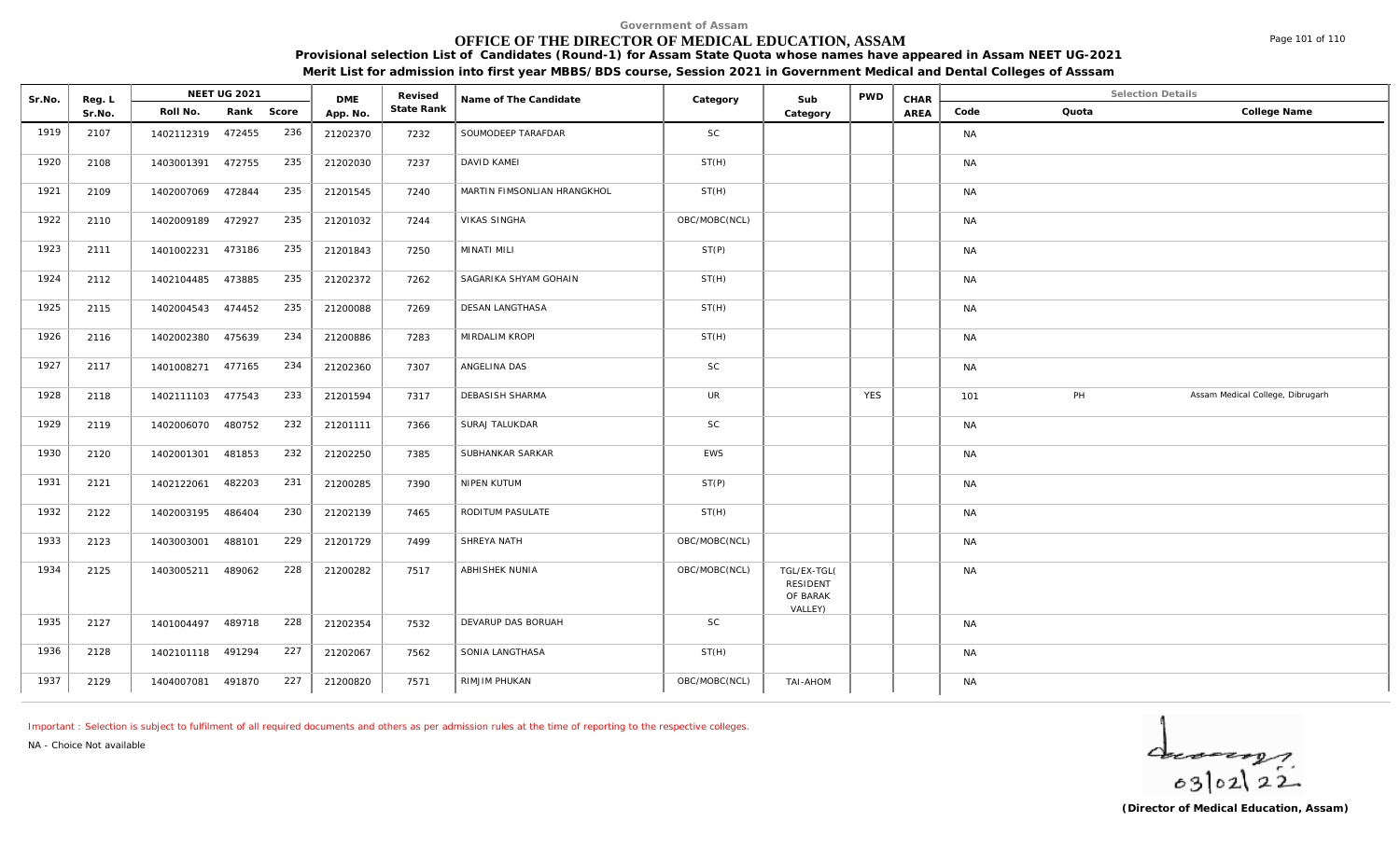# **OFFICE OF THE DIRECTOR OF MEDICAL EDUCATION, ASSAM**

**Provisional selection List of Candidates (Round-1) for Assam State Quota whose names have appeared in Assam NEET UG-2021**

**Merit List for admission into first year MBBS/BDS course, Session 2021 in Government Medical and Dental Colleges of Asssam**

| Sr.No. | Reg. L |                   | <b>NEET UG 2021</b> |     | <b>DME</b> | Revised    | Name of The Candidate     | Category      | Sub                                                                    | <b>PWD</b> | CHAR |           | <b>Selection Details</b> |                                  |
|--------|--------|-------------------|---------------------|-----|------------|------------|---------------------------|---------------|------------------------------------------------------------------------|------------|------|-----------|--------------------------|----------------------------------|
|        | Sr.No. | Roll No.          | Rank Score          |     | App. No.   | State Rank |                           |               | Category                                                               |            | AREA | Code      | Quota                    | College Name                     |
| 1938   | 2130   | 1402003439        | 491981              | 227 | 21201919   | 7573       | BIBHA SINDHU RAY          | OBC/MOBC(NCL) | KOCH-RAJBO<br><b>NGSHI</b>                                             |            |      | <b>NA</b> |                          |                                  |
| 1939   | 2131   | 1402002231        | 492338              | 227 | 21201318   | 7585       | <b>BARNISHIKHA BORUAH</b> | ST(P)         |                                                                        |            |      | <b>NA</b> |                          |                                  |
| 1940   | 2133   | 1402115095        | 497079              | 225 | 21201509   | 7658       | DIPSIKHA RANGPEE          | ST(H)         |                                                                        |            |      | <b>NA</b> |                          |                                  |
| 1941   | 2135   | 1402008237        | 498328              | 225 | 21202235   | 7681       | DEBREESHI PODDAR          | <b>SC</b>     |                                                                        |            |      | <b>NA</b> |                          |                                  |
| 1942   | 2137   | 1401002416 498913 |                     | 224 | 21202386   | 7688       | DIPANETA DAS              | <b>SC</b>     |                                                                        |            |      | <b>NA</b> |                          |                                  |
| 1943   | 2138   | 1401004556        | 499107              | 224 | 21200933   | 7694       | SAYANIKA SAIKIA           | OBC/MOBC(NCL) | CHUTIA                                                                 |            |      | <b>NA</b> |                          |                                  |
| 1944   | 2139   | 1402106195 500900 |                     | 223 | 21201285   | 7738       | AKANSHA BHOKTIARI         | ST(P)         |                                                                        |            |      | <b>NA</b> |                          |                                  |
| 1945   | 2140   | 1402001645        | 501083              | 223 | 21201835   | 7744       | PHULBITA ENGLENGPI        | ST(H)         |                                                                        |            |      | <b>NA</b> |                          |                                  |
| 1946   | 2141   | 1402008294 503948 |                     | 222 | 21202263   | 7783       | RIAZ HANSE                | ST(H)         |                                                                        |            |      | <b>NA</b> |                          |                                  |
| 1947   | 2142   | 1401001840 505355 |                     | 221 | 21200157   | 7807       | MADHUSMITA GOGOI          | OBC/MOBC(NCL) | <b>TAI-AHOM</b>                                                        | <b>YES</b> |      | 101       | PH                       | Assam Medical College, Dibrugarh |
| 1948   | 2144   | 1401006388        | 507045              | 221 | 21201425   | 7840       | NAYANIKA SAIKIA           | ST(P)         |                                                                        |            |      | <b>NA</b> |                          |                                  |
| 1949   | 2145   | 1402101002        | 507393              | 221 | 21200513   | 7844       | TUSHAR HAZARIKA           | EWS           |                                                                        |            |      | <b>NA</b> |                          |                                  |
| 1950   | 2146   | 1404002044 510354 |                     | 219 | 21200084   | 7892       | PRIYANKA SINGH            | OBC/MOBC(NCL) |                                                                        |            |      | <b>NA</b> |                          |                                  |
| 1951   | 2147   | 1402104052        | 510833              | 219 | 21201103   | 7899       | <b>GUMMALA UMASREE</b>    | UR            |                                                                        |            |      | <b>NA</b> |                          |                                  |
| 1952   | 2148   | 1401005334 515010 |                     | 217 | 21202092   | 7970       | SOURAV KUMAR              | OBC/MOBC(NCL) | TGL/EX-TGL(<br><b>RESIDENT</b><br>OF<br><b>BRAHMAPUT</b><br>RA VALLEY) |            |      | <b>NA</b> |                          |                                  |
| 1953   | 2149   | 1301004098 515865 |                     | 217 | 21202340   | 7982       | RUKHSAR KHAN              | <b>UR</b>     |                                                                        |            |      | <b>NA</b> |                          |                                  |
| 1954   | 2151   | 1401007375 517656 |                     | 216 | 21202240   | 8018       | ABHIPSA MAZUMDER          | OBC/MOBC(NCL) | KOCH-RAJBO<br><b>NGSHI</b>                                             |            |      | <b>NA</b> |                          |                                  |
| 1955   | 2152   | 1404006193 519757 |                     | 215 | 21202051   | 8058       | SERLIN TERANGPI           | ST(H)         |                                                                        |            |      | <b>NA</b> |                          |                                  |

*Important : Selection is subject to fulfilment of all required documents and others as per admission rules at the time of reporting to the respective colleges.*

*NA - Choice Not available*

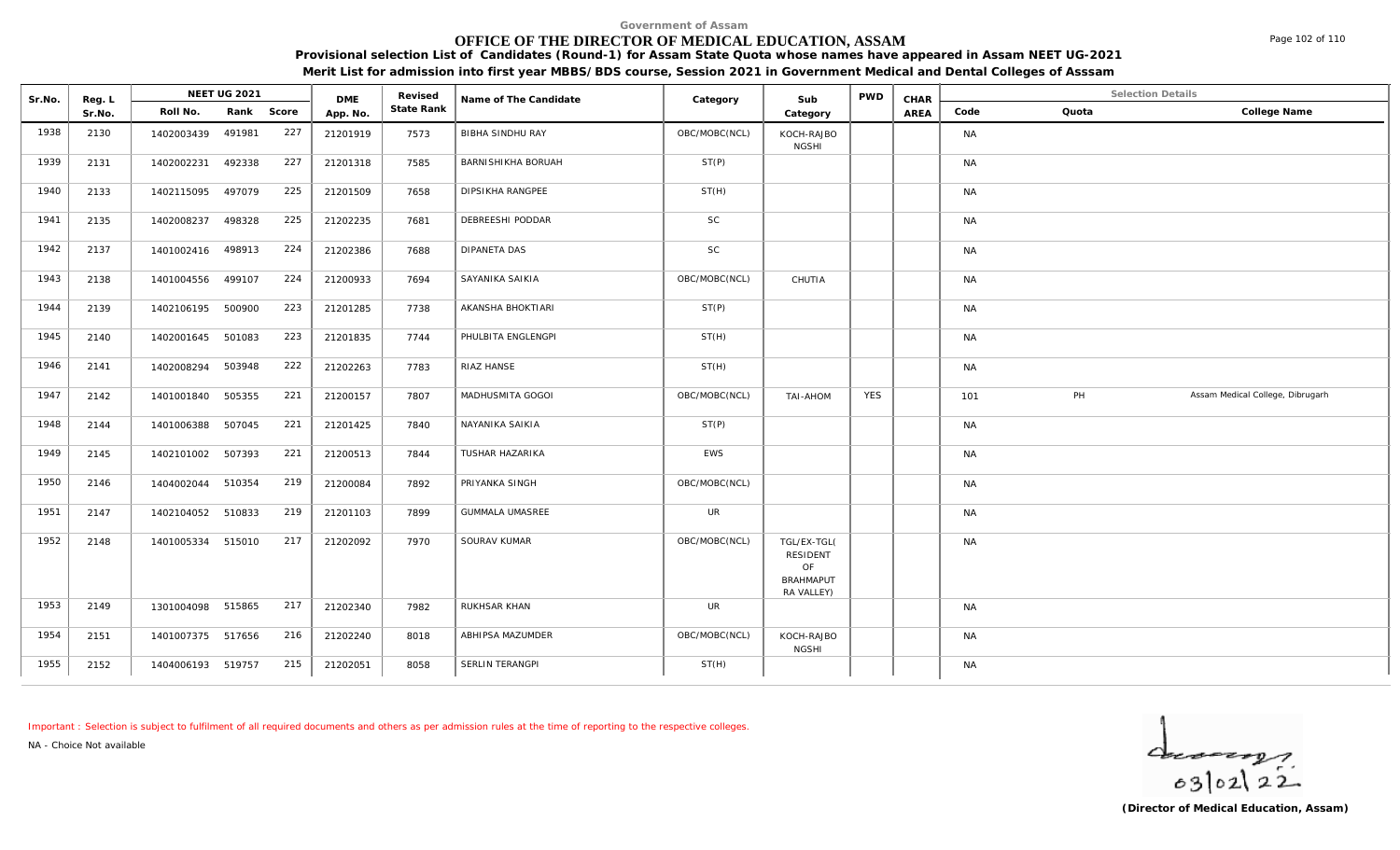### **OFFICE OF THE DIRECTOR OF MEDICAL EDUCATION, ASSAM**

**Provisional selection List of Candidates (Round-1) for Assam State Quota whose names have appeared in Assam NEET UG-2021**

**Merit List for admission into first year MBBS/BDS course, Session 2021 in Government Medical and Dental Colleges of Asssam**

| Sr.No. | Reg. L |                   | NEET UG 2021 |       | <b>DME</b> | Revised    | Name of The Candidate   | Category      | Sub                                                             | <b>PWD</b> | CHAR |           |       | <b>Selection Details</b>                         |
|--------|--------|-------------------|--------------|-------|------------|------------|-------------------------|---------------|-----------------------------------------------------------------|------------|------|-----------|-------|--------------------------------------------------|
|        | Sr.No. | Roll No.          | Rank         | Score | App. No.   | State Rank |                         |               | Category                                                        |            | AREA | Code      | Quota | College Name                                     |
| 1956   | 2153   | 1402012067        | 519905       | 215   | 21202055   | 8060       | MAXIMICA KEMPRAI        | ST(H)         |                                                                 |            |      | <b>NA</b> |       |                                                  |
| 1957   | 2154   | 1402108124 520373 |              | 215   | 21201130   | 8067       | PRERANA CHOWDHURY       | <b>UR</b>     |                                                                 |            |      | <b>NA</b> |       |                                                  |
| 1958   | 2156   | 1401005199        | 523991       | 214   | 21202157   | 8136       | <b>BISHWAJEET YADAV</b> | OBC/MOBC(NCL) |                                                                 |            |      | <b>NA</b> |       |                                                  |
| 1959   | 2157   | 1404001033        | 524893       | 213   | 21201296   | 8147       | SAHANAJ PARBIN          | EWS           |                                                                 | <b>YES</b> |      | 101       | PH    | Assam Medical College, Dibrugarh                 |
| 1960   | 2162   | 1404005291        | 529705       | 211   | 21200332   | 8234       | DEBARAJ DAS             | <b>SC</b>     |                                                                 |            |      | <b>NA</b> |       |                                                  |
| 1961   | 2166   | 1401003497        | 535395       | 209   | 21201407   | 8318       | MONSOON DIGAL           | OBC/MOBC(NCL) | TGL/EX-TGL(<br>RESIDENT<br>OF<br><b>BRAHMAPUT</b><br>RA VALLEY) |            |      | <b>NA</b> |       |                                                  |
| 1962   | 2169   | 1402105029        | 537753       | 208   | 21200407   | 8369       | NOSHIN ALI              | OBC/MOBC(NCL) |                                                                 |            |      | <b>NA</b> |       |                                                  |
| 1963   | 2170   | 1402102369 537758 |              | 208   | 21201856   | 8370       | RANGSI IM HANSE         | ST(H)         |                                                                 |            |      | <b>NA</b> |       |                                                  |
| 1964   | 2172   | 1402112405 540399 |              | 207   | 21200766   | 8407       | AZAHAR UDDIN            | <b>UR</b>     |                                                                 | <b>YES</b> |      | 105       | PH    | Fakhruddin Ali Ahmed Medical College,<br>Barpeta |
| 1965   | 2173   | 3501002236        | 540720       | 207   | 21200903   | 8411       | ADITYA SAHU             | OBC/MOBC(NCL) |                                                                 | <b>YES</b> |      | 101       | PH    | Assam Medical College, Dibrugarh                 |
| 1966   | 2174   | 1402009383        | 541245       | 207   | 21202408   | 8418       | HIMADRI SEKHAR NATH     | OBC/MOBC(NCL) |                                                                 |            |      | <b>NA</b> |       |                                                  |
| 1967   | 2176   | 1404010031        | 543016       | 206   | 21200942   | 8460       | ANIMA KUMAR             | OBC/MOBC(NCL) | TGL/EX-TGL(<br>RESIDENT<br>OF<br><b>BRAHMAPUT</b><br>RA VALLEY) |            |      | <b>NA</b> |       |                                                  |
| 1968   | 2177   | 1401007283 545174 |              | 205   | 21201070   | 8500       | <b>GITARTHA KANWAR</b>  | OBC/MOBC(NCL) | TGL/EX-TGL(<br>RESIDENT<br>OF<br><b>BRAHMAPUT</b><br>RA VALLEY) |            |      | <b>NA</b> |       |                                                  |
| 1969   | 2179   | 1402107038 549578 |              | 204   | 21200566   | 8571       | ANKITA R K ARYAN        | OBC/MOBC(NCL) |                                                                 |            |      | <b>NA</b> |       |                                                  |
| 1970   | 2181   | 1402109089        | 550462       | 203   | 21201787   | 8589       | SREYA NARZARY           | ST(P)         |                                                                 |            |      | <b>NA</b> |       |                                                  |

*Important : Selection is subject to fulfilment of all required documents and others as per admission rules at the time of reporting to the respective colleges.*

*NA - Choice Not available*

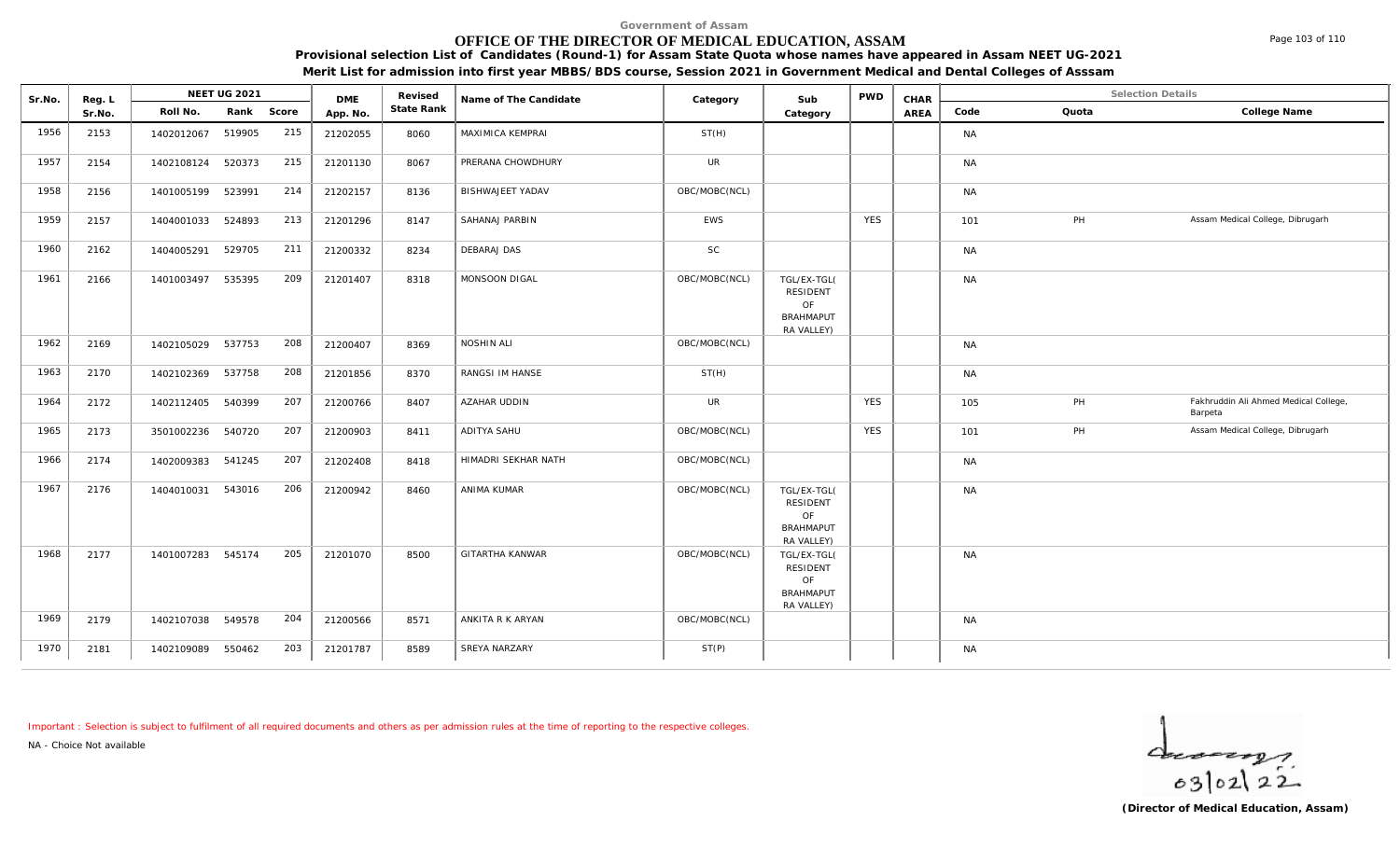# **OFFICE OF THE DIRECTOR OF MEDICAL EDUCATION, ASSAM**

**Provisional selection List of Candidates (Round-1) for Assam State Quota whose names have appeared in Assam NEET UG-2021**

**Merit List for admission into first year MBBS/BDS course, Session 2021 in Government Medical and Dental Colleges of Asssam**

| Sr.No. | Reg. L | <b>NEET UG 2021</b>  |            | <b>DME</b> | Revised    | Name of The Candidate       | Category      | Sub                                                             | <b>PWD</b> | CHAR |           | <b>Selection Details</b> |                                  |
|--------|--------|----------------------|------------|------------|------------|-----------------------------|---------------|-----------------------------------------------------------------|------------|------|-----------|--------------------------|----------------------------------|
|        | Sr.No. | Roll No.             | Rank Score | App. No.   | State Rank |                             |               | Category                                                        |            | AREA | Code      | Quota                    | College Name                     |
| 1971   | 2183   | 1403003226 553327    | 202        | 21200957   | 8642       | PRIYA VERMA                 | OBC/MOBC(NCL) | TGL/EX-TGL(<br><b>RESIDENT</b><br>OF BARAK<br>VALLEY)           | <b>YES</b> |      | 103       | PH                       | Silchar Medical College, Silchar |
| 1972   | 2184   | 1402010004 553917    | 202        | 21201501   | 8649       | PRIYANKA KAR                | UR            |                                                                 |            |      | <b>NA</b> |                          |                                  |
| 1973   | 2185   | 1401007202 554689    | 202        | 21200368   | 8662       | SAURAV DEORI                | ST(P)         |                                                                 |            |      | <b>NA</b> |                          |                                  |
| 1974   | 2186   | 1402001266 557743    | 201        | 21202204   | 8716       | MANASHI DEKA                | <b>UR</b>     |                                                                 |            |      | <b>NA</b> |                          |                                  |
| 1975   | 2187   | 1401002191 558180    | 200        | 21200572   | 8723       | RIA BASUMATARY              | ST(P)         |                                                                 |            |      | <b>NA</b> |                          |                                  |
| 1976   | 2188   | 1402010098<br>558320 | 200        | 21201927   | 8726       | BHISHMA BAURI               | OBC/MOBC(NCL) | TGL/EX-TGL(<br>RESIDENT<br>OF<br><b>BRAHMAPUT</b><br>RA VALLEY) |            |      | <b>NA</b> |                          |                                  |
| 1977   | 2189   | 1402006106 559258    | 200        | 21202064   | 8741       | ANJALI BASUMATARY           | ST(P)         |                                                                 |            |      | <b>NA</b> |                          |                                  |
| 1978   | 2190   | 559827<br>1402108260 | 200        | 21201710   | 8755       | ARINDAM DAS                 | SC            |                                                                 |            |      | <b>NA</b> |                          |                                  |
| 1979   | 2191   | 1402102350 563130    | 199        | 21202111   | 8808       | CHINMOY PHUKAN              | OBC/MOBC(NCL) | TAI-AHOM                                                        |            |      | <b>NA</b> |                          |                                  |
| 1980   | 2192   | 565300<br>1402003111 | 198        | 21200392   | 8838       | <b>GARGI KASHYAP</b>        | OBC/MOBC(NCL) | KOCH-RAJBO<br><b>NGSHI</b>                                      |            |      | <b>NA</b> |                          |                                  |
| 1981   | 2193   | 573667<br>1402001387 | 195        | 21202333   | 8977       | SHAZIDUR RAHMAN             | <b>UR</b>     |                                                                 | <b>YES</b> |      | 101       | PH                       | Assam Medical College, Dibrugarh |
| 1982   | 2196   | 1403003142 580010    | 192        | 21201748   | 9093       | EKTA YADAV                  | OBC/MOBC(NCL) | TGL/EX-TGL(<br><b>RESIDENT</b><br>OF BARAK<br>VALLEY)           |            |      | <b>NA</b> |                          |                                  |
| 1983   | 2197   | 1402112253 580404    | 192        | 21202335   | 9096       | PRADYUT PRATIM BORA SONOWAL | ST(P)         |                                                                 |            |      | <b>NA</b> |                          |                                  |
| 1984   | 2198   | 582645<br>1401001491 | 191        | 21202109   | 9138       | MISS DIBYA PURTY            | OBC/MOBC(NCL) | TGL/EX-TGL(<br>RESIDENT<br>OF<br><b>BRAHMAPUT</b><br>RA VALLEY) |            |      | <b>NA</b> |                          |                                  |
| 1985   | 2202   | 1401011178 584217    | 191        | 21200351   | 9169       | ARPAN THENGAL               | ST(P)         |                                                                 |            |      | <b>NA</b> |                          |                                  |
| 1986   | 2203   | 1401005245 584652    | 191        | 21201996   | 9177       | MANABJYOTI CHUTIA           | OBC/MOBC(NCL) | CHUTIA                                                          |            |      | <b>NA</b> |                          |                                  |

*Important : Selection is subject to fulfilment of all required documents and others as per admission rules at the time of reporting to the respective colleges.*

*NA - Choice Not available*

 $4 - 22$ 

Page 104 of 110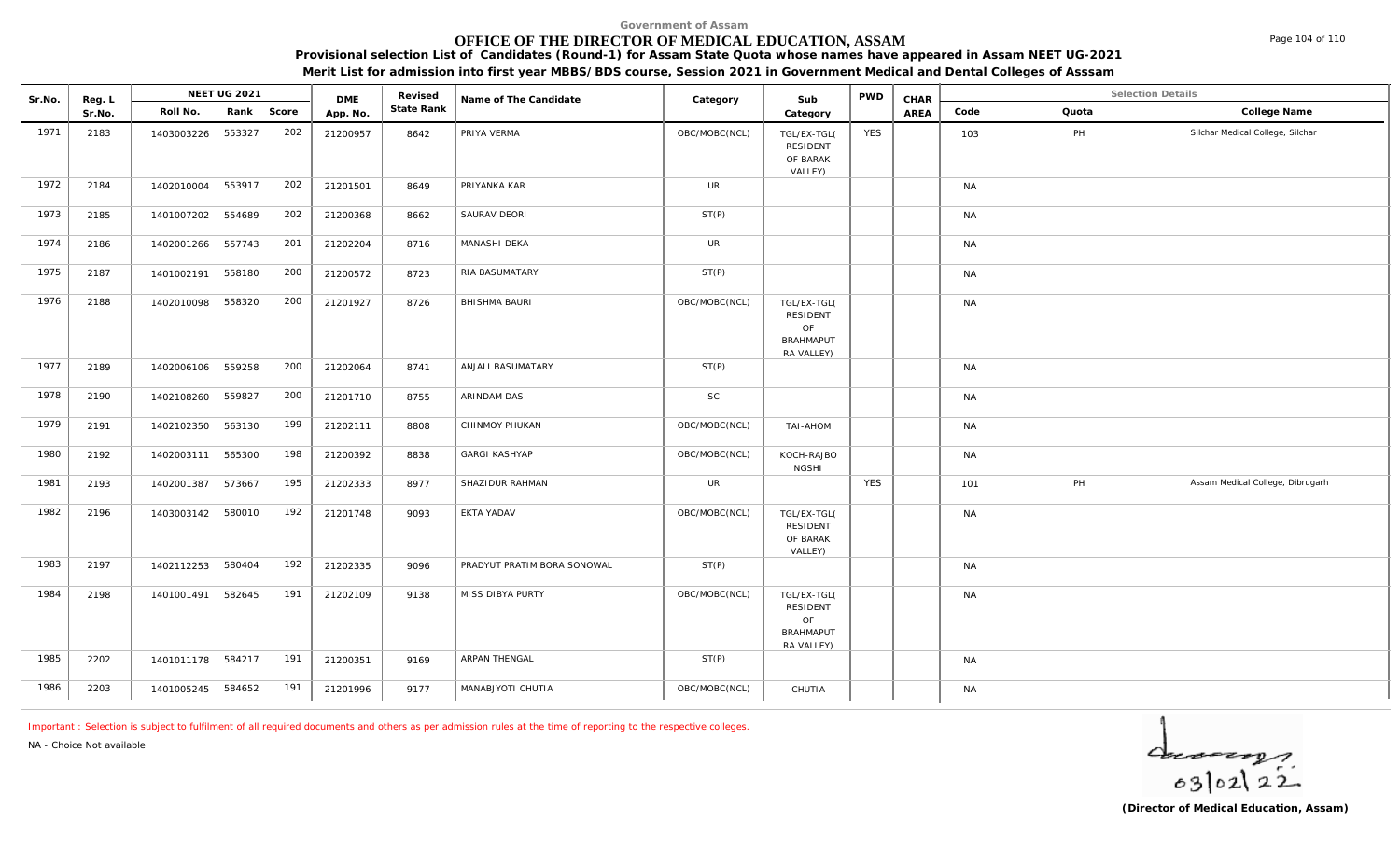### **OFFICE OF THE DIRECTOR OF MEDICAL EDUCATION, ASSAM**

**Provisional selection List of Candidates (Round-1) for Assam State Quota whose names have appeared in Assam NEET UG-2021**

**Merit List for admission into first year MBBS/BDS course, Session 2021 in Government Medical and Dental Colleges of Asssam**

| Sr.No. | Reg. L |                   | NEET UG 2021 |     | <b>DME</b> | Revised    | Name of The Candidate | Category      | Sub                                                                    | <b>PWD</b> | CHAR |           | <b>Selection Details</b> |                                  |
|--------|--------|-------------------|--------------|-----|------------|------------|-----------------------|---------------|------------------------------------------------------------------------|------------|------|-----------|--------------------------|----------------------------------|
|        | Sr.No. | Roll No.          | Rank Score   |     | App. No.   | State Rank |                       |               | Category                                                               |            | AREA | Code      | Quota                    | College Name                     |
| 1987   | 2204   | 1401005018        | 586970       | 190 | 21200888   | 9217       | KRITIDIPAN KONWAR     | OBC/MOBC(NCL) | TAI-AHOM                                                               |            |      | <b>NA</b> |                          |                                  |
| 1988   | 2205   | 1402118118        | 588372       | 190 | 21200912   | 9242       | ANSUMA GAYARY         | ST(P)         |                                                                        |            |      | <b>NA</b> |                          |                                  |
| 1989   | 2206   | 1402004023        | 588606       | 189 | 21200700   | 9249       | RAHUL DAS             | OBC/MOBC(NCL) | KOCH-RAJBO<br><b>NGSHI</b>                                             | <b>YES</b> |      | 103       | PH                       | Silchar Medical College, Silchar |
| 1990   | 2209   | 1402115066        | 595761       | 187 | 21200101   | 9363       | ABHISHEK NATH         | OBC/MOBC(NCL) | TGL/EX-TGL(<br><b>RESIDENT</b><br>OF<br><b>BRAHMAPUT</b><br>RA VALLEY) |            |      | <b>NA</b> |                          |                                  |
| 1991   | 2211   | 1401003455        | 602498       | 185 | 21202203   | 9468       | MADHUMITA DAS         | <b>SC</b>     |                                                                        |            |      | <b>NA</b> |                          |                                  |
| 1992   | 2213   | 1401006377        | 603638       | 184 | 21200995   | 9489       | SAGARIKA CHELLENG     | ST(P)         |                                                                        |            |      | <b>NA</b> |                          |                                  |
| 1993   | 2215   | 1402003455        | 608787       | 182 | 21200727   | 9591       | RITUPARNA BARUAH      | OBC/MOBC(NCL) | KOCH-RAJBO<br><b>NGSHI</b>                                             |            |      | <b>NA</b> |                          |                                  |
| 1994   | 2220   | 1401005476        | 620940       | 179 | 21201736   | 9767       | <b>GAURAV SAIKIA</b>  | OBC/MOBC(NCL) | CHUTIA                                                                 |            |      | <b>NA</b> |                          |                                  |
| 1995   | 2221   | 1402107229        | 625241       | 177 | 21201828   | 9838       | LUSHI SOREN           | OBC/MOBC(NCL) | TGL/EX-TGL(<br>RESIDENT<br>OF<br><b>BRAHMAPUT</b><br>RA VALLEY)        |            |      | <b>NA</b> |                          |                                  |
| 1996   | 2223   | 1404001293        | 627974       | 176 | 21200661   | 9883       | ARYAMAN MANDAV        | OBC/MOBC(NCL) |                                                                        | <b>YES</b> |      | 104       | PH                       | Jorhat Medical College, Jorhat   |
| 1997   | 2224   | 1403004141 631787 |              | 175 | 21202331   | 9948       | CROSPARI LALNEIHLIM   | ST(H)         |                                                                        |            |      | <b>NA</b> |                          |                                  |
| 1998   | 2225   | 1401004520        | 631973       | 175 | 21202021   | 9950       | SHREYA CHOUDHURY      | <b>UR</b>     |                                                                        |            |      | <b>NA</b> |                          |                                  |
| 1999   | 2226   | 1402021028        | 633792       | 175 | 21200014   | 9982       | NURJAMAL AHMED        | <b>UR</b>     |                                                                        | <b>YES</b> |      | 103       | PH                       | Silchar Medical College, Silchar |
| 2000   | 2227   | 1402111017        | 634067       | 174 | 21202272   | 9987       | <b>KAYES AHMED</b>    | EWS           |                                                                        | <b>YES</b> |      | 103       | PH                       | Silchar Medical College, Silchar |
| 2001   | 2228   | 1401001730        | 634830       | 174 | 21202376   | 10000      | <b>BROJAN DAS</b>     | SC            |                                                                        |            |      | <b>NA</b> |                          |                                  |
| 2002   | 2229   | 1401001232 635474 |              | 174 | 21201406   | 10014      | RIA HAZARIKA          | ST(P)         |                                                                        |            |      | <b>NA</b> |                          |                                  |
| 2003   | 2231   | 1404001092 641986 |              | 172 | 21201910   | 10142      | SAHIL CHETRY          | OBC/MOBC(NCL) |                                                                        |            |      | <b>NA</b> |                          |                                  |

*Important : Selection is subject to fulfilment of all required documents and others as per admission rules at the time of reporting to the respective colleges.*

*NA - Choice Not available*

 $\frac{d}{1}$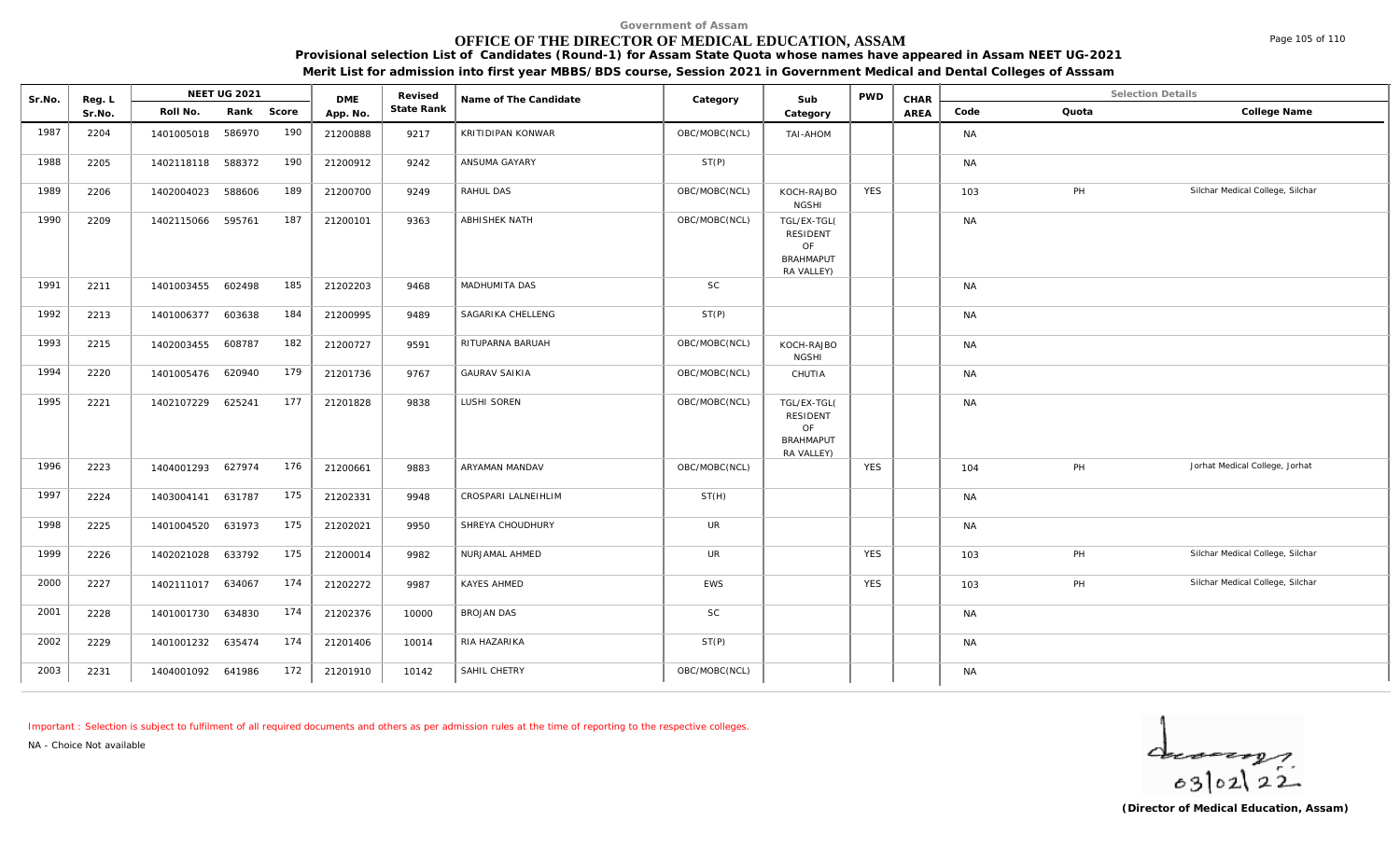# **OFFICE OF THE DIRECTOR OF MEDICAL EDUCATION, ASSAM**

**Provisional selection List of Candidates (Round-1) for Assam State Quota whose names have appeared in Assam NEET UG-2021**

**Merit List for admission into first year MBBS/BDS course, Session 2021 in Government Medical and Dental Colleges of Asssam**

| Sr.No. | Reg. L |                   | NEET UG 2021 |     | <b>DME</b> | Revised    | Name of The Candidate   | Category      | Sub                                                             | PWD | CHAR |           | <b>Selection Details</b> |              |
|--------|--------|-------------------|--------------|-----|------------|------------|-------------------------|---------------|-----------------------------------------------------------------|-----|------|-----------|--------------------------|--------------|
|        | Sr.No. | Roll No.          | Rank Score   |     | App. No.   | State Rank |                         |               | Category                                                        |     | AREA | Code      | Quota                    | College Name |
| 2004   | 2232   | 1401001077 644691 |              | 171 | 21201565   | 10185      | DAYANANDA MILI          | ST(P)         |                                                                 |     |      | <b>NA</b> |                          |              |
| 2005   | 2233   | 1403006591        | 645943       | 171 | 21202074   | 10210      | PUJAYITA ROY            | EWS           |                                                                 |     |      | <b>NA</b> |                          |              |
| 2006   | 2235   | 1402008152        | 646370       | 170 | 21202368   | 10218      | SONGJA KILLING          | ST(H)         |                                                                 |     |      | <b>NA</b> |                          |              |
| 2007   | 2236   | 1401005131        | 649668       | 170 | 21200010   | 10268      | AYAN KASHYAP            | <b>UR</b>     |                                                                 |     |      | <b>NA</b> |                          |              |
| 2008   | 2237   | 1401007089 650484 |              | 169 | 21201533   | 10284      | ANJALI PATRA            | OBC/MOBC(NCL) | TGL/EX-TGL(<br>RESIDENT<br>OF<br><b>BRAHMAPUT</b><br>RA VALLEY) |     |      | <b>NA</b> |                          |              |
| 2009   | 2238   | 1403002148 651616 |              | 169 | 21202260   | 10308      | RAJASHREE SUKLABAIDYA   | SC            |                                                                 |     |      | <b>NA</b> |                          |              |
| 2010   | 2239   | 1402003307        | 652461       | 169 | 21201890   | 10318      | SUHANA YASMIN CHOUDHURY | EWS           |                                                                 |     |      | <b>NA</b> |                          |              |
| 2011   | 2240   | 1401008181 655873 |              | 168 | 21202229   | 10378      | BHASWATI BHUMIJ         | OBC/MOBC(NCL) | TGL/EX-TGL(<br>RESIDENT<br>OF<br><b>BRAHMAPUT</b><br>RA VALLEY) |     |      | <b>NA</b> |                          |              |
| 2012   | 2241   | 1402003158 659170 |              | 167 | 21201290   | 10447      | DEBOPRIYA BHATTACHARJEE | UR            |                                                                 |     |      | <b>NA</b> |                          |              |
| 2013   | 2242   | 1401002764 659335 |              | 167 | 21200795   | 10450      | KIRTI KURMI             | OBC/MOBC(NCL) | TGL/EX-TGL(<br>RESIDENT<br>OF<br><b>BRAHMAPUT</b><br>RA VALLEY) |     |      | <b>NA</b> |                          |              |
| 2014   | 2243   | 1401002150 661324 |              | 166 | 21200682   | 10485      | ABU JAMAN               | EWS           |                                                                 |     |      | <b>NA</b> |                          |              |
| 2015   | 2244   | 1402007312 664696 |              | 165 | 21202268   | 10545      | ANANNYA D SAIKIA        | <b>SC</b>     |                                                                 |     |      | <b>NA</b> |                          |              |
| 2016   | 2246   | 1401006461        | 665210       | 165 | 21202280   | 10552      | ROSHAN MORAN            | OBC/MOBC(NCL) | <b>MORAN</b>                                                    |     |      | <b>NA</b> |                          |              |
| 2017   | 2247   | 1403004192 667215 |              | 164 | 21200372   | 10594      | MAUSHUMI BHASPAR        | OBC/MOBC(NCL) | TGL/EX-TGL(<br><b>RESIDENT</b><br>OF BARAK                      |     |      | <b>NA</b> |                          |              |
|        |        |                   |              |     |            |            |                         |               | VALLEY)                                                         |     |      |           |                          |              |

*Important : Selection is subject to fulfilment of all required documents and others as per admission rules at the time of reporting to the respective colleges.*

*NA - Choice Not available*

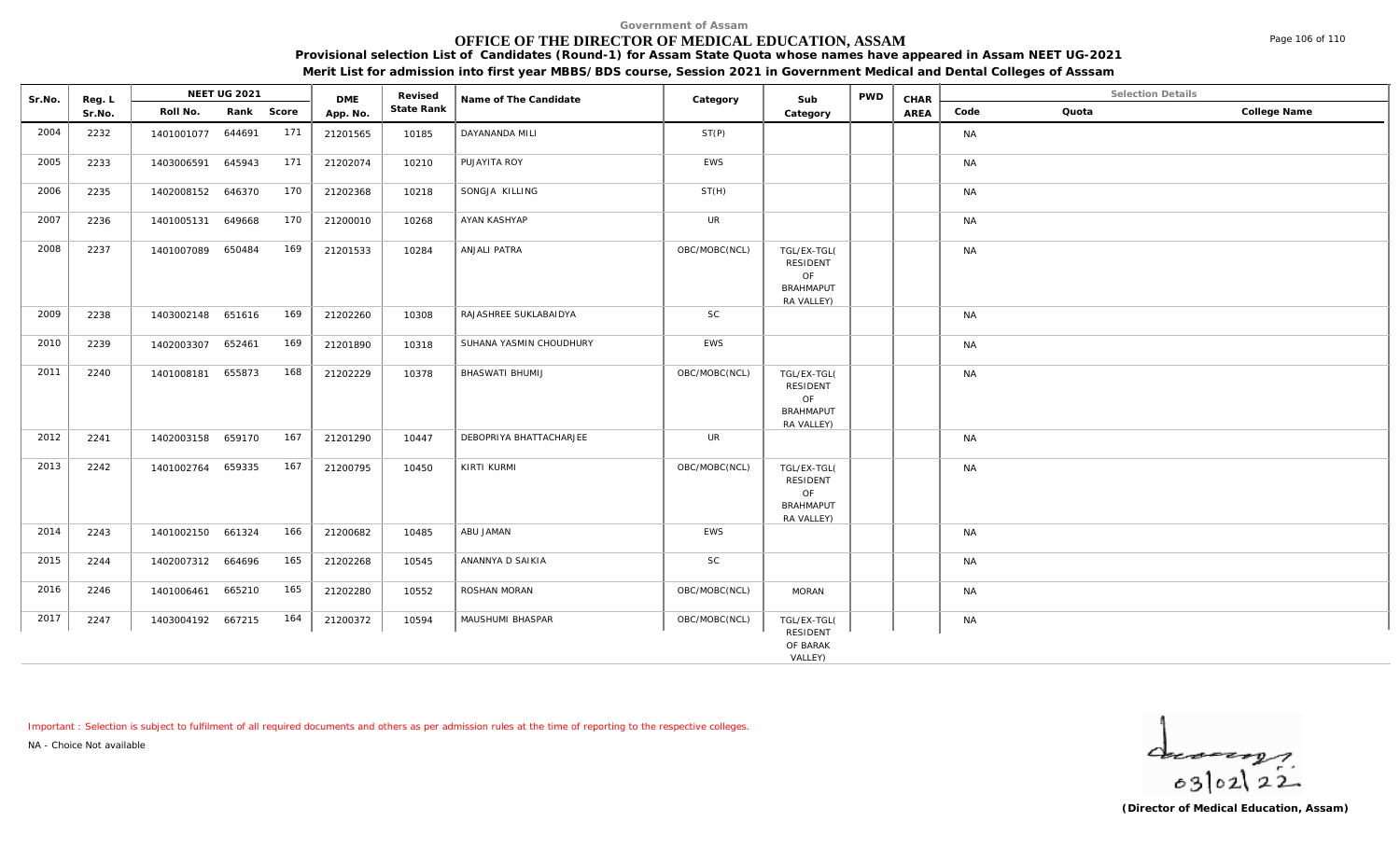### **OFFICE OF THE DIRECTOR OF MEDICAL EDUCATION, ASSAM**

**Provisional selection List of Candidates (Round-1) for Assam State Quota whose names have appeared in Assam NEET UG-2021**

**Merit List for admission into first year MBBS/BDS course, Session 2021 in Government Medical and Dental Colleges of Asssam**

| Sr.No. | Reg. L | <b>NEET UG 2021</b> |            |     | <b>DME</b> | Revised    | Name of The Candidate    | Category      | Sub                                                             | <b>PWD</b> | CHAR | <b>Selection Details</b> |       |                                |
|--------|--------|---------------------|------------|-----|------------|------------|--------------------------|---------------|-----------------------------------------------------------------|------------|------|--------------------------|-------|--------------------------------|
|        | Sr.No. | Roll No.            | Rank Score |     | App. No.   | State Rank |                          |               | Category                                                        |            | AREA | Code                     | Quota | College Name                   |
| 2018   | 2248   | 1401002514 667268   |            | 164 | 21200201   | 10595      | PRONAB JYOTI RAJGORH     | OBC/MOBC(NCL) | TGL/EX-TGL(<br>RESIDENT<br>OF<br><b>BRAHMAPUT</b><br>RA VALLEY) |            |      | <b>NA</b>                |       |                                |
| 2019   | 2249   | 1404002115 667491   |            | 164 | 21200356   | 10600      | PANDOVI HANSEPI          | ST(H)         |                                                                 |            |      | <b>NA</b>                |       |                                |
| 2020   | 2250   | 1401002745 669194   |            | 164 | 21201530   | 10623      | HIMADRI SONOWAL          | ST(P)         |                                                                 |            |      | <b>NA</b>                |       |                                |
| 2021   | 2251   | 1404001226 670293   |            | 163 | 21201115   | 10642      | HARBAMON TERANG          | ST(H)         |                                                                 |            |      | <b>NA</b>                |       |                                |
| 2022   | 2254   | 3501001146 678662   |            | 161 | 21202314   | 10758      | SAAWAN KUMAR VERMA       | OBC/MOBC(NCL) |                                                                 |            |      | <b>NA</b>                |       |                                |
| 2023   | 2256   | 1402005251          | 682088     | 160 | 21200622   | 10845      | SHRAVANEE SATABDI BHUYAN | <b>UR</b>     |                                                                 |            |      | <b>NA</b>                |       |                                |
| 2024   | 2257   | 1403007092          | 686204     | 159 | 21201083   | 10905      | ANKITA BAISHNAB          | SC            |                                                                 |            |      | <b>NA</b>                |       |                                |
| 2025   | 2258   | 1404006157          | 688945     | 158 | 21201515   | 10966      | ANISHA LAKRA             | OBC/MOBC(NCL) | TGL/EX-TGL(<br>RESIDENT<br>OF<br><b>BRAHMAPUT</b><br>RA VALLEY) |            |      | <b>NA</b>                |       |                                |
| 2026   | 2260   | 1403007137 691552   |            | 157 | 21201309   | 11020      | SHAHNAWAJ MAZUMDER       | <b>UR</b>     |                                                                 | <b>YES</b> |      | 104                      | PH    | Jorhat Medical College, Jorhat |
| 2027   | 2261   | 1402104480 694244   |            | 157 | 21200091   | 11072      | NISCHAY SAIKIA           | ST(P)         |                                                                 |            |      | <b>NA</b>                |       |                                |
| 2028   | 2262   | 1403004032          | 695330     | 156 | 21200952   | 11094      | ANAMIKA BISWAS           | SC            |                                                                 |            |      | <b>NA</b>                |       |                                |
| 2029   | 2263   | 1401004258          | 698356     | 155 | 21200451   | 11152      | SADANANDA DEORI          | ST(P)         |                                                                 |            |      | <b>NA</b>                |       |                                |
| 2030   | 2264   | 1402009324          | 702522     | 155 | 21201838   | 11217      | BITOPAN KALITA           | <b>UR</b>     |                                                                 |            |      | <b>NA</b>                |       |                                |
| 2031   | 2265   | 1402116037          | 703322     | 154 | 21202298   | 11222      | HINGCHONG ENGTI          | ST(H)         |                                                                 |            |      | <b>NA</b>                |       |                                |
| 2032   | 2266   | 1404007117 704879   |            | 154 | 21201459   | 11253      | MOHSIN MUBARAK BHUYAN    | EWS           |                                                                 | <b>YES</b> |      | 104                      | PH    | Jorhat Medical College, Jorhat |
| 2033   | 2267   | 1403002286 708956   |            | 153 | 21201134   | 11331      | PROTIM KANTI DAS         | SC            |                                                                 |            |      | <b>NA</b>                |       |                                |

*Important : Selection is subject to fulfilment of all required documents and others as per admission rules at the time of reporting to the respective colleges.*

*NA - Choice Not available*

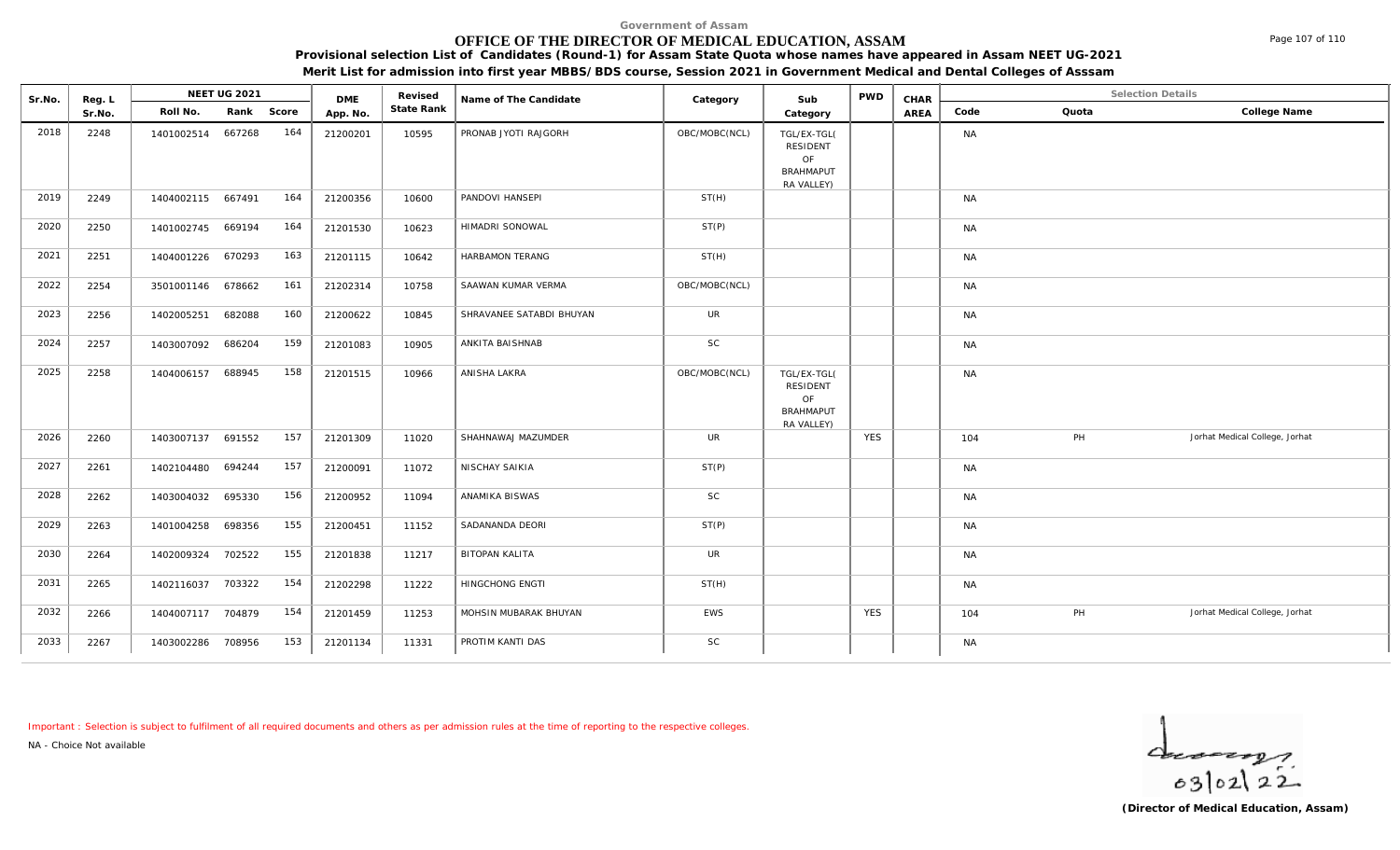### **OFFICE OF THE DIRECTOR OF MEDICAL EDUCATION, ASSAM**

**Provisional selection List of Candidates (Round-1) for Assam State Quota whose names have appeared in Assam NEET UG-2021**

**Merit List for admission into first year MBBS/BDS course, Session 2021 in Government Medical and Dental Colleges of Asssam**

| Sr.No. | Reg. L |                   | NEET UG 2021 |       |                        | Revised    | Name of The Candidate | Category      | Sub                                                                    | <b>PWD</b> | CHAR | <b>Selection Details</b> |       |                                |
|--------|--------|-------------------|--------------|-------|------------------------|------------|-----------------------|---------------|------------------------------------------------------------------------|------------|------|--------------------------|-------|--------------------------------|
|        | Sr.No. | Roll No.          | Rank         | Score | <b>DME</b><br>App. No. | State Rank |                       |               | Category                                                               |            | AREA | Code                     | Quota | College Name                   |
| 2034   | 2268   | 1401001487        | 709197       | 153   | 21200838               | 11335      | ANAMIKA TOPNO         | OBC/MOBC(NCL) | TGL/EX-TGL(<br><b>RESIDENT</b><br>OF<br><b>BRAHMAPUT</b><br>RA VALLEY) |            |      | <b>NA</b>                |       |                                |
| 2035   | 2270   | 1401002030 710191 |              | 152   | 21201376               | 11358      | DIGANTA MIRDHA        | OBC/MOBC(NCL) | TGL/EX-TGL(<br>RESIDENT<br>OF<br><b>BRAHMAPUT</b><br>RA VALLEY)        |            |      | <b>NA</b>                |       |                                |
| 2036   | 2272   | 1402011110 712683 |              | 152   | 21202152               | 11402      | CHHANIA BORO          | ST(P)         |                                                                        |            |      | <b>NA</b>                |       |                                |
| 2037   | 2273   | 1402009215 718933 |              | 150   | 21200436               | 11522      | SALMA BEGUM           | OBC/MOBC(NCL) |                                                                        | <b>YES</b> |      | 106                      | PH    | Tezpur Medical College, Tezpur |
| 2038   | 2274   | 1402115269 719605 |              | 150   | 21201314               | 11536      | JEET PAUL             | OBC/MOBC(NCL) |                                                                        |            |      | <b>NA</b>                |       |                                |
| 2039   | 2280   | 1401004136 727124 |              | 148   | 21200882               | 11694      | RAJASHREE DUTTA       | OBC/MOBC(NCL) |                                                                        |            |      | <b>NA</b>                |       |                                |
| 2040   | 2281   | 1402004355 729245 |              | 147   | 21201262               | 11730      | PUJA LAYEK            | OBC/MOBC(NCL) | TGL/EX-TGL(<br>RESIDENT<br>OF BARAK<br>VALLEY)                         |            |      | <b>NA</b>                |       |                                |
| 2041   | 2285   | 1402104374 738954 |              | 145   | 21200130               | 11896      | JAHNAVI BHAR          | <b>UR</b>     |                                                                        |            |      | <b>NA</b>                |       |                                |
| 2042   | 2286   | 1402120115 739499 |              | 145   | 21200229               | 11907      | MD MUNJUR ALOM        | <b>UR</b>     |                                                                        | <b>YES</b> |      | 104                      | PH    | Jorhat Medical College, Jorhat |
| 2043   | 2290   | 1401002623        | 750850       | 142   | 21201366               | 12109      | ABHISHRUTI GOGOI      | OBC/MOBC(NCL) | TAI-AHOM                                                               |            |      | <b>NA</b>                |       |                                |
| 2044   | 2292   | 1402105231        | 757284       | 141   | 21201981               | 12219      | ANGSUMAN DAS          | SC            |                                                                        |            |      | <b>NA</b>                |       |                                |
| 2045   | 2293   | 1402117148        | 760516       | 140   | 21201348               | 12270      | <b>BABITA BARO</b>    | ST(P)         |                                                                        |            |      | <b>NA</b>                |       |                                |
| 2046   | 2294   | 1402003026        | 760941       | 140   | 21201330               | 12278      | RAKESH KUMAR RABHA    | ST(P)         |                                                                        |            |      | <b>NA</b>                |       |                                |
| 2047   | 2297   | 1402014021        | 764153       | 139   | 21202026               | 12353      | DIGONT KASHYAP        | <b>UR</b>     |                                                                        |            |      | <b>NA</b>                |       |                                |
| 2048   | 2300   | 1402104481        | 767053       | 138   | 21200714               | 12424      | AMIN NEHA             | <b>UR</b>     |                                                                        | <b>YES</b> |      | 104                      | PH    | Jorhat Medical College, Jorhat |
| 2049   | 2302   | 1402103006        | 771518       | 137   | 21200487               | 12503      | SIJAL GHOSH           | OBC/MOBC(NCL) |                                                                        |            |      | <b>NA</b>                |       |                                |

*Important : Selection is subject to fulfilment of all required documents and others as per admission rules at the time of reporting to the respective colleges.*

*NA - Choice Not available*

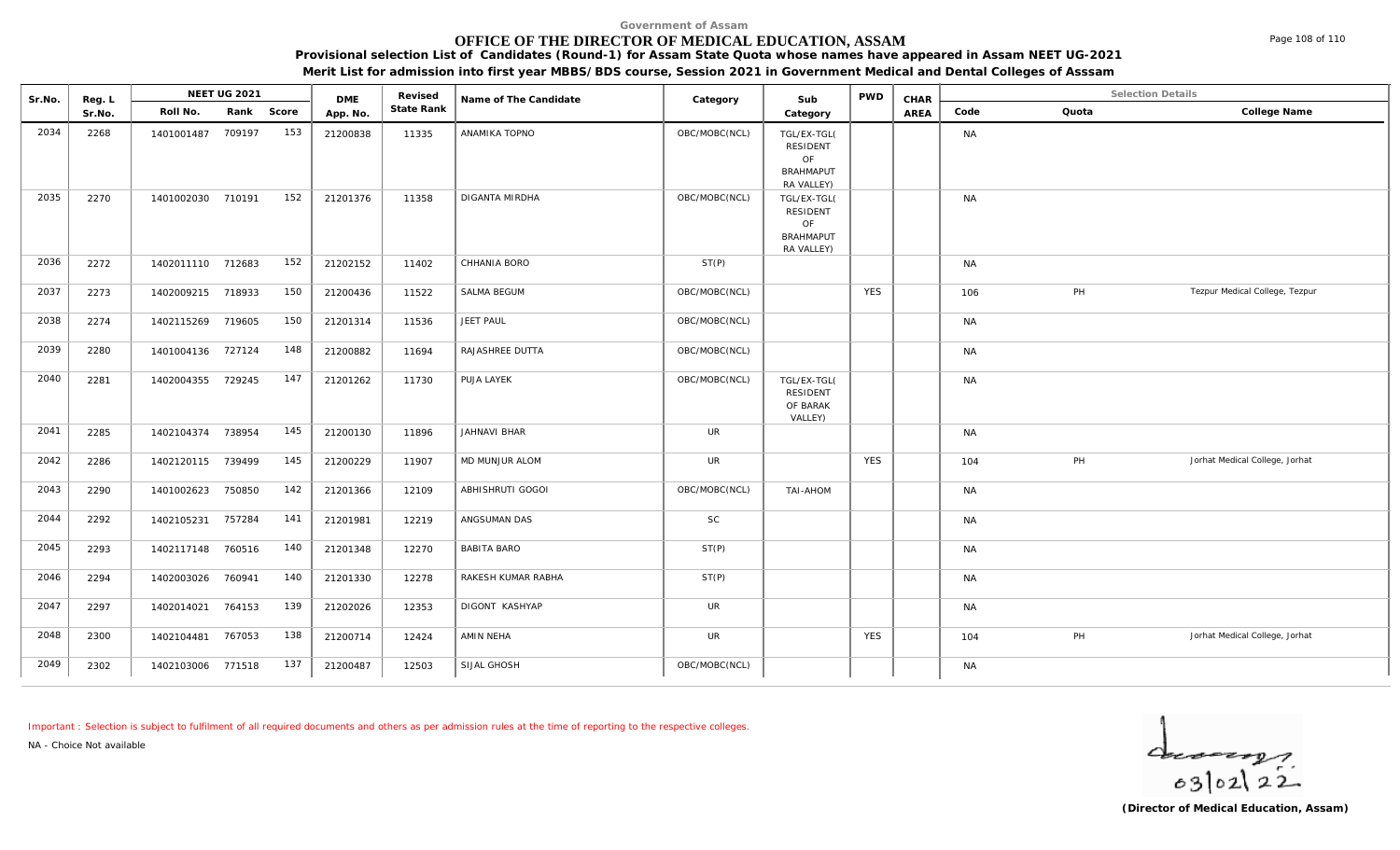**Government of Assam**

## **OFFICE OF THE DIRECTOR OF MEDICAL EDUCATION, ASSAM**

**Provisional selection List of Candidates (Round-1) for Assam State Quota whose names have appeared in Assam NEET UG-2021**

**Merit List for admission into first year MBBS/BDS course, Session 2021 in Government Medical and Dental Colleges of Asssam**

| Sr.No. | Reg. L | NEET UG 2021      |            |     | <b>DME</b> | Revised    | Name of The Candidate    | Category      | Sub                                                                    | <b>PWD</b> | CHAR | <b>Selection Details</b> |       |                                             |
|--------|--------|-------------------|------------|-----|------------|------------|--------------------------|---------------|------------------------------------------------------------------------|------------|------|--------------------------|-------|---------------------------------------------|
|        | Sr.No. | Roll No.          | Rank Score |     | App. No.   | State Rank |                          |               | Category                                                               |            | AREA | Code                     | Quota | College Name                                |
| 2050   | 2303   | 1401001498 773415 |            | 137 | 21202290   | 12545      | DISHA RANI DUTTA         | OBC/MOBC(NCL) | KOCH-RAJBO<br><b>NGSHI</b>                                             |            |      | <b>NA</b>                |       |                                             |
| 2051   | 2305   | 3301002043        | 784599     | 135 | 21201972   | 12735      | SANGJIRSO TERANGPI       | ST(H)         |                                                                        |            |      | <b>NA</b>                |       |                                             |
| 2052   | 2306   | 1401005175 785679 |            | 134 | 21202308   | 12761      | RAVI KUMAR SAH           | OBC/MOBC(NCL) |                                                                        |            |      | <b>NA</b>                |       |                                             |
| 2053   | 2307   | 1403002183        | 790061     | 133 | 21202324   | 12839      | ARGHA PATIKAR            | OBC/MOBC(NCL) | TGL/EX-TGL(<br><b>RESIDENT</b><br>OF BARAK<br>VALLEY)                  |            |      | <b>NA</b>                |       |                                             |
| 2054   | 2308   | 1404008093        | 792804     | 133 | 21201458   | 12874      | MANNA RABHA              | ST(P)         |                                                                        |            |      | <b>NA</b>                |       |                                             |
| 2055   | 2309   | 1401012065 793026 |            | 133 | 21201511   | 12880      | CHAINAMONI KAMAN         | ST(P)         |                                                                        |            |      | <b>NA</b>                |       |                                             |
| 2056   | 2310   | 1401011079 793063 |            | 133 | 21201774   | 12882      | KALPAJYOTI SAIKIA        | OBC/MOBC(NCL) | KOCH-RAJBO<br><b>NGSHI</b>                                             |            |      | <b>NA</b>                |       |                                             |
| 2057   | 2311   | 1404005128 798499 |            | 131 | 21200043   | 12970      | <b>ISHIKA DAS</b>        | <b>SC</b>     |                                                                        |            |      | <b>NA</b>                |       |                                             |
| 2058   | 2312   | 1402001191        | 800007     | 131 | 21202230   | 12997      | <b>BIJOY DAS</b>         | <b>SC</b>     |                                                                        |            |      | <b>NA</b>                |       |                                             |
| 2059   | 2314   | 1402006328        | 806079     | 130 | 21201789   | 13131      | SABINA KHANAM            | EWS           |                                                                        | <b>YES</b> |      | 108                      | PH    | Lakimpur Medical College, North<br>Lahimpur |
| 2060   | 2315   | 1401005453 808649 |            | 129 | 21202170   | 13183      | PALLABI NAYAK            | OBC/MOBC(NCL) | TGL/EX-TGL(<br><b>RESIDENT</b><br>OF<br><b>BRAHMAPUT</b><br>RA VALLEY) |            |      | <b>NA</b>                |       |                                             |
| 2061   | 2316   | 1402012014 811729 |            | 129 | 21201603   | 13246      | PARTHAPRATIM DEURI       | ST(P)         |                                                                        |            |      | <b>NA</b>                |       |                                             |
| 2062   | 2317   | 1402007337 813358 |            | 128 | 21201802   | 13264      | ANKUR BHUMIJ             | OBC/MOBC(NCL) | TGL/EX-TGL(<br>RESIDENT<br>OF<br><b>BRAHMAPUT</b><br>RA VALLEY)        |            |      | <b>NA</b>                |       |                                             |
| 2063   | 2318   | 1404004046 817445 |            | 127 | 21200314   | 13343      | DORPAN SOURABHAA PRADHAN | OBC/MOBC(NCL) | TGL/EX-TGL(<br>RESIDENT<br>OF<br><b>BRAHMAPUT</b><br>RA VALLEY)        |            |      | <b>NA</b>                |       |                                             |
| 2064   | 2321   | 1402001657        | 833576     | 124 | 21200239   | 13642      | FAIRINGDI DIFOESA        | ST(H)         |                                                                        |            |      | <b>NA</b>                |       |                                             |

*Important : Selection is subject to fulfilment of all required documents and others as per admission rules at the time of reporting to the respective colleges.*

*NA - Choice Not available*

 $402122$ 

Page 109 of 110

**(Director of Medical Education, Assam)**